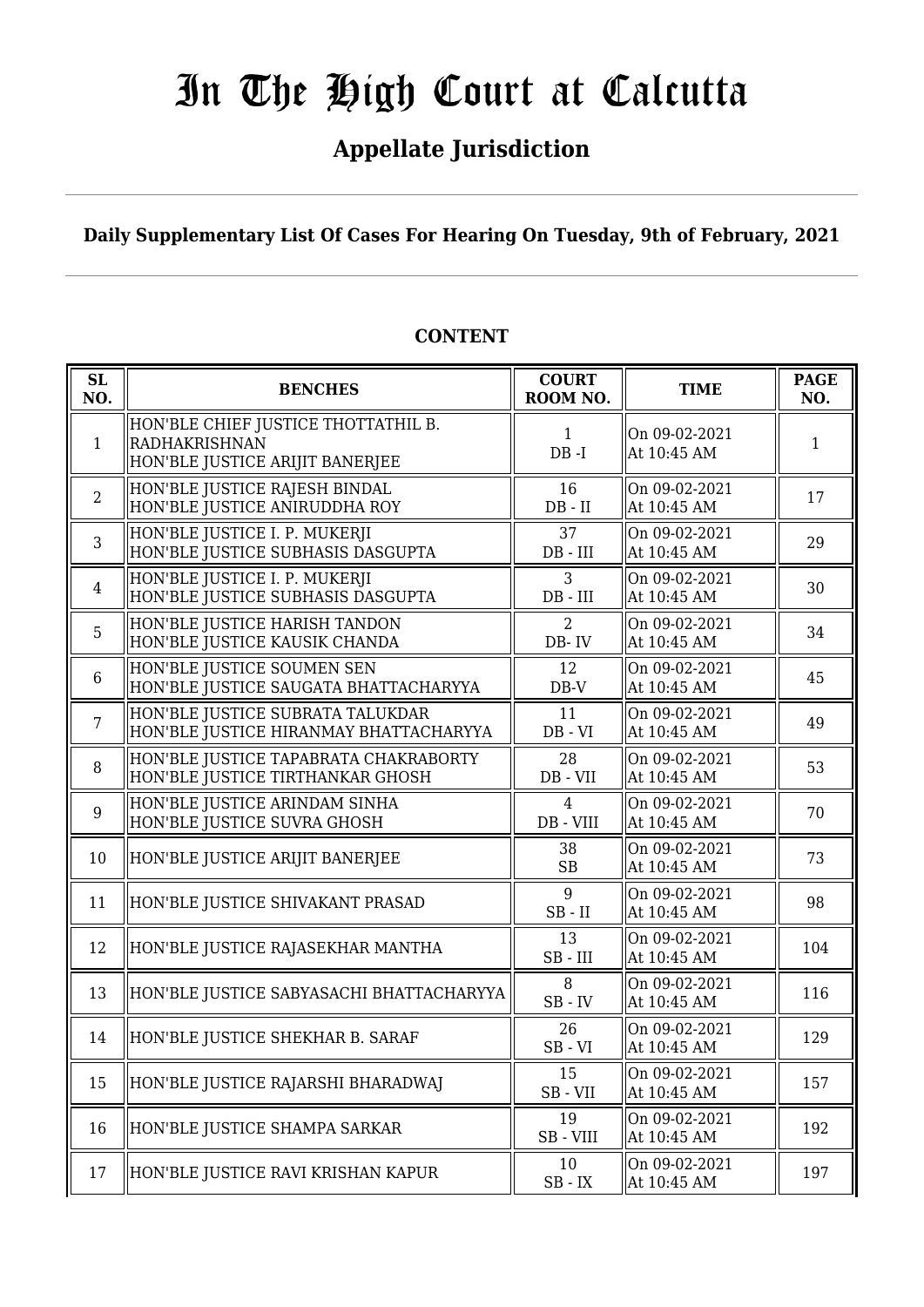| SLNO | <b>BENCHES</b>                       | <b>COURT</b><br>ROOM NO. | <b>TIME</b>                    | <b>PAGE</b><br>NO. |
|------|--------------------------------------|--------------------------|--------------------------------|--------------------|
| 18   | HON'BLE JUSTICE ARINDAM MUKHERJEE    | 23<br>$SB - X$           | On 09-02-2021<br>  At 10:45 AM | 205                |
| 19   | HON'BLE JUSTICE BISWAJIT BASU        | 18<br>$SB - XI$          | On 09-02-2021<br>  At 10:45 AM | 207                |
| 20   | HON'BLE JUSTICE AMRITA SINHA         | 24<br>SB-XII             | On 09-02-2021<br>  At 10:45 AM | 210                |
| 21   | HON'BLE JUSTICE ABHIJIT GANGOPADHYAY | 22<br>SB - XIII          | On 09-02-2021<br>  At 10:45 AM | 220                |
| 22   | HON'BLE JUSTICE JAY SENGUPTA         | 32<br>SB - XIV           | On 09-02-2021<br>  At 10:45 AM | 223                |
| 23   | HON'BLE JUSTICE SUBHASIS DASGUPTA    | 42<br>SB - XVII          | On 09-02-2021<br>  At 12:50 PM | 231                |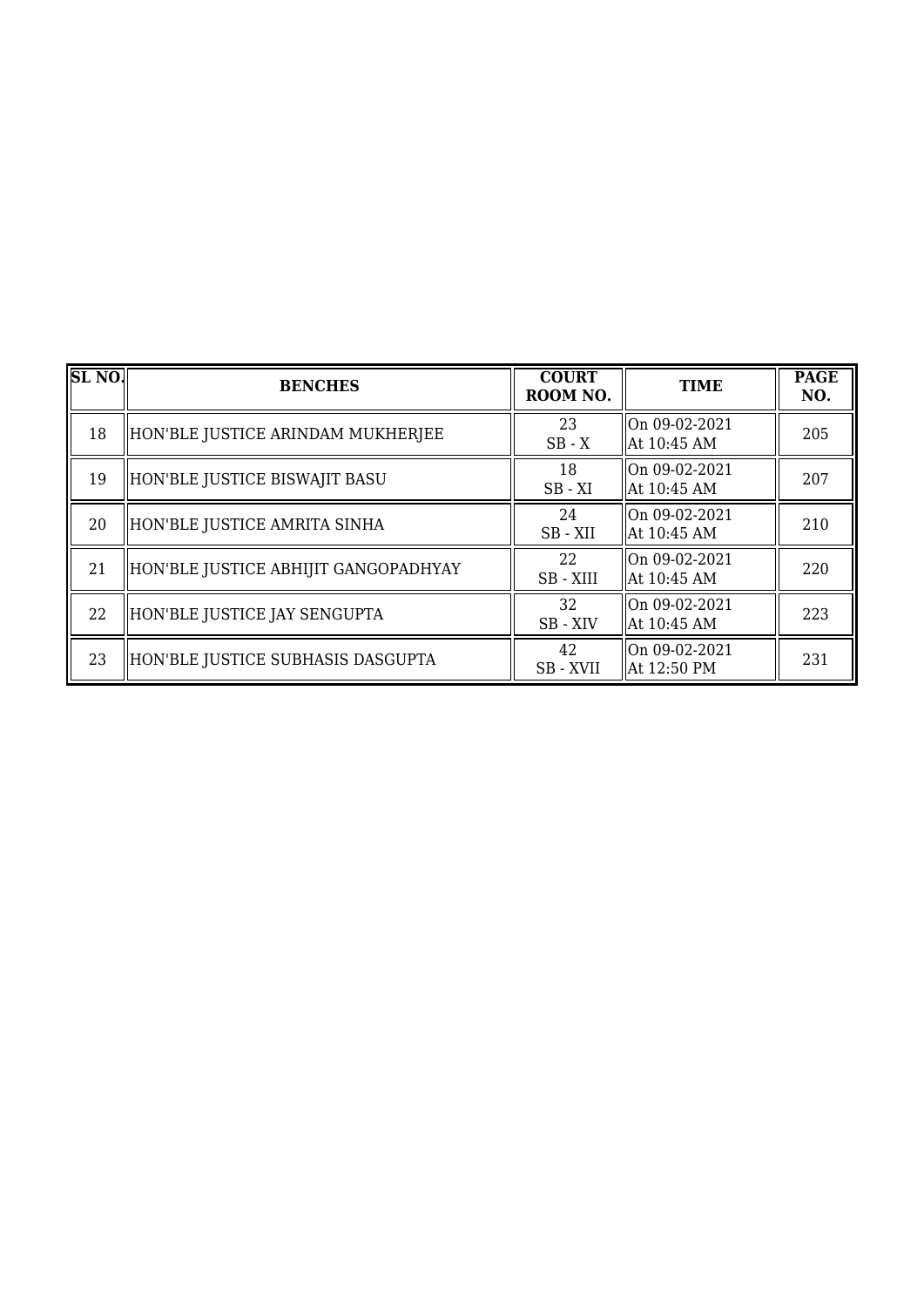

#### **Appellate Side**

**DAILY CAUSELIST For Tuesday The 9th February 2021**

**COURT NO. 1**

**DIVISION BENCH (DB -I)**

**AT 10:45 AM**

#### **HON'BLE CHIEF JUSTICE THOTTATHIL B. RADHAKRISHNAN HON'BLE JUSTICE ARIJIT BANERJEE**

**( VIA VIDEO CONFERENCE )**

**ON AND FROM WEDNESDAY, THE 13TH JANUARY, 2021 - APPEALS FROM ORDERS RELATING TO RESIDUARY UNDER GROUP IX INCLUDING APPLICATIONS CONNECTED THERETO; PUBLIC INTEREST LITIGATION; CRIMINAL CONTEMPT MATTERS; APPEALS UNDER SECTION 19(1)(a) OF THE CONTEMPT OF COURT'S ACT; APPLICATIONS UNDER SECTION 27 OF THE ELECTRICITY REGULATORY COMMISSION ACT, 1998, INCLUDING APPLICATIONS CONNECTED THERETO; HABEAS CORPUS; DEATH REFERENCE CASES ( INCLUDING ADMISSION OF CRIMINAL APPEALS RELATING TO SUCH REFERENCE AGAINST THE SAME CONVICTION ORDER); ADMISSION OF CRIMINAL APPEALS; HEARING OF CRIMINAL APPEALS & APPLICATIONS CONNECTED THERETO INCLUDING APPLICATION FOR SUSPENSION OF SENTENCE IN PENDING APPEALS; CRIMINAL APPEALS RELATING TO CRIMES AGAINST WOMEN. ANY OTHER MATTER, IRRESPECTIVE OF CLASSIFICATION, AS DIRECTED BY THE HON'BLE CHIEF JUSTICE. AND ON AND FROM MONDAY, THE 1ST FEB, 2021 AS LONG AS THE DIVISION BENCH COMPRISING OF HON'BLE CHIEF JUSTICE THOTTATHIL B. RAHDAKRISHNAN AND HON'BLE JUSTICE ARIJIT BANERJEE DOES NOT SIT - HON'BLE JUSTICE RAJESH BINDAL AND HON'BLE JUSTICE ANIRUDDHA ROY WILL TAKE, IN ADDITION TO THEIR OWN LIST AND DETERMINATION, URGENT MATTERS RELATING TO THE LIST AND DETERMINATION OF THE DIVISION BENCH COMPRISING**

**OF HON'BLE CHIEF JUSTICE THOTTATHIL B RADHAKRISHNAN AND HON'BLE JUSTICE ARIJIT BANERJEE. SPL. NOTE : MONDAY : ADMISSION OF CRIMINAL APPEALS, HABEAS CORPUS, CRIMINAL CONTEMPT MATTERS, APPEALS UNDER SECTION 19(1)(a) OF THE CONTEMPT OF COURT'S ACT. APPLICATIONS UNDER SECTION 27 OF THE ELECTRICITY REGULATORY COMMISSION ACT 1998 INCLUDING APPLICATIONS CONNECTED THERETO. BAIL IN CONNECTION WITH APPEAL. TUESDAY : BAIL IN CONNECTION WITH APPEAL. WEDNESDAY : HEARING OF CRIMINAL APPEALS. THURSDAY : APPEALS FROM ORDERS RELATING TO RESIDUARY UNDER GROUP - IX INCLUDING APPLICATIONS CONNECTED THERETO. THEREAFTER PIL MATTERS WILL BE TAKEN UP IF TIME PERMITS. FRIDAY : PUBLIC INTEREST LITIGATION.**

**NOTE: MATTERS WILL BE TAKEN UP THROUGH PHYSICAL HEARING ONLY WHEN BOTH THE PARTIES ARE AGREED.**

#### **NO MENTIONING IN COURT**

#### **TO BE MENTIONED**

1 CRA/498/2014  $(Pt-1 + OS + 2ND$  J.  $COPY + Pt$ II+2PB+4LCR) PIYARUL ISLAM VS STATE OF WEST BENGAL AJAY DHAND

IA NO: CRAN/2/2014(Old No:CRAN/4491/2014)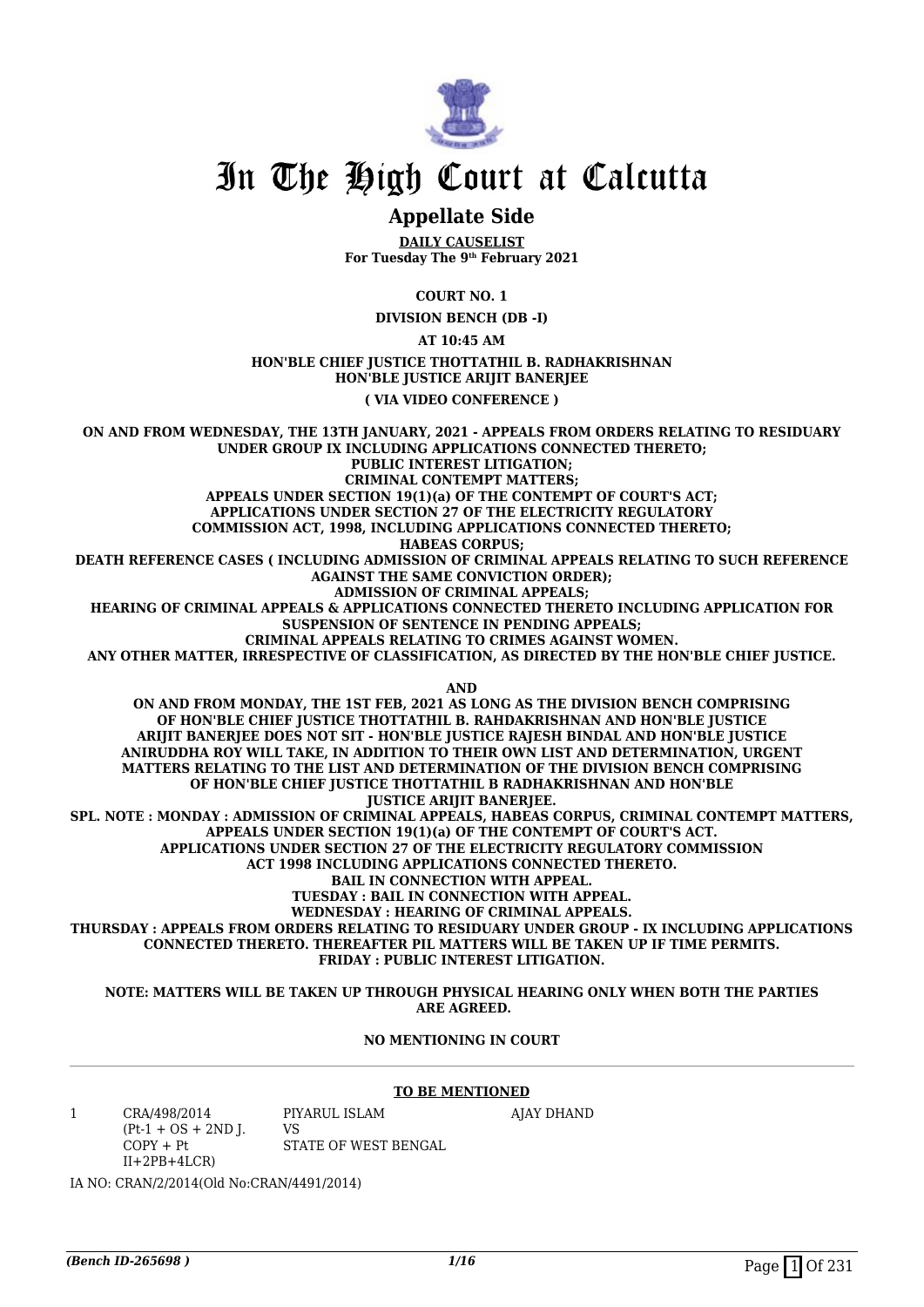| 2    | CRA/105/2015<br>[CRR 194/2021]  | SANJOY GIRI & ANR<br>VS                                                                                                              | KAZI M. RAHMAN      |                                                                            |
|------|---------------------------------|--------------------------------------------------------------------------------------------------------------------------------------|---------------------|----------------------------------------------------------------------------|
|      |                                 | STATE OF WEST BENGAL                                                                                                                 |                     |                                                                            |
| 3    | CRA/282/2020<br>[ NO SEC 5 ]    | RADHU JAYA SHETTY<br><b>VS</b>                                                                                                       | SANDIP CHAKRABORTY  |                                                                            |
|      |                                 | State of West Bengal                                                                                                                 |                     |                                                                            |
|      |                                 | <b>ASSIGNED MATTERS</b>                                                                                                              |                     |                                                                            |
| 4    | MAT/545/2020<br>(2PB)           | PANCHAYAT PRADHAN, SINGUR<br>NO.2, GRAM PANCHAYAT<br>,RATANPUR<br><b>VS</b><br>MOHIT LAL GHOSH                                       | <b>NEIL BASU</b>    |                                                                            |
|      |                                 | IA NO: CAN/1/2020, CAN/2/2020, CAN/3/2020, CAN/4/2020, CAN/5/2020, CAN/6/2021                                                        |                     |                                                                            |
| 5    | CRM/35/2021                     | K R ASHOK KUMAR AND ORS                                                                                                              | PRADYOT KUMAR DAS   |                                                                            |
|      |                                 | <b>VS</b><br>State of West Bengal                                                                                                    |                     |                                                                            |
| 6    | CRM/133/2021                    | SANJIT SHARMA AND ANR<br><b>VS</b><br>State of West Bengal                                                                           | <b>SOUMEN GHOSH</b> |                                                                            |
| 7    | CRM/135/2021                    | SANJIT SHARMA AND ANR<br><b>VS</b>                                                                                                   | <b>SOUMEN GHOSH</b> |                                                                            |
|      |                                 | State of West Bengal                                                                                                                 |                     |                                                                            |
|      |                                 | <b>SPECIALLY FIXED MATTERS</b>                                                                                                       |                     |                                                                            |
| 8    | WPA/10138/2020                  | THE COURT ON ITS OWN<br>MOTION IN RE SMUGGLING<br>AND ILLEGAL TRADING OF<br>ENDANGERED SPECIES OF<br><b>BIRDS</b><br><b>VS</b><br>NA | SAIKAT BANERJEE     |                                                                            |
|      | IA NO: CAN/1/2020, CAN/2/2020   |                                                                                                                                      |                     |                                                                            |
| 9    | WPA(P)/9/2020                   | ARIJIT ADHIKARY<br>VS<br>STATE OF WEST BENGAL AND<br>ORS.                                                                            | DEBASHIS BANERJEE   |                                                                            |
| wt10 | WPA(P)/13/2020                  | THE COURT ON ITS OWN<br>MOTION IN RE UNNATURAL<br>DEATH OF A TEENAGED BOY IN<br>MALLARPUR P.S., BIRBHUM<br><b>VS</b><br>NA           | NA                  | SAIKAT BANERJEE                                                            |
| 11   | WPA/5327/2020<br>(COVID MATTER) | COURT IN IT'S OWN MOTION<br><b>VS</b>                                                                                                |                     |                                                                            |
|      | IA NO: CAN/1/2020               |                                                                                                                                      |                     |                                                                            |
| wt12 | WPA/4947/2020                   | THE COURT IN IT'S OWN<br><b>MOTION (IN RE:- CHILD</b><br>WELFARE)<br><b>VS</b>                                                       |                     |                                                                            |
| 13   | WPA/14656/2019                  | ATASI GHOSH & ORS<br><b>VS</b><br>STATE OF WEST BENGAL & ORS                                                                         | MD ZOHAB ROUF       | MR. SAIKAT BANERJEE<br>FOR CALCUTTA HIGH<br>COURT<br><b>ADMINISTRATION</b> |
| 14   | WPA/4575/2020                   | NIKUNJ BERLIA<br><b>VS</b><br>THE HIGH COURT AT<br>CALCUTTA                                                                          | LALRATAN MONDAL     | SAIKAT BANERJEE                                                            |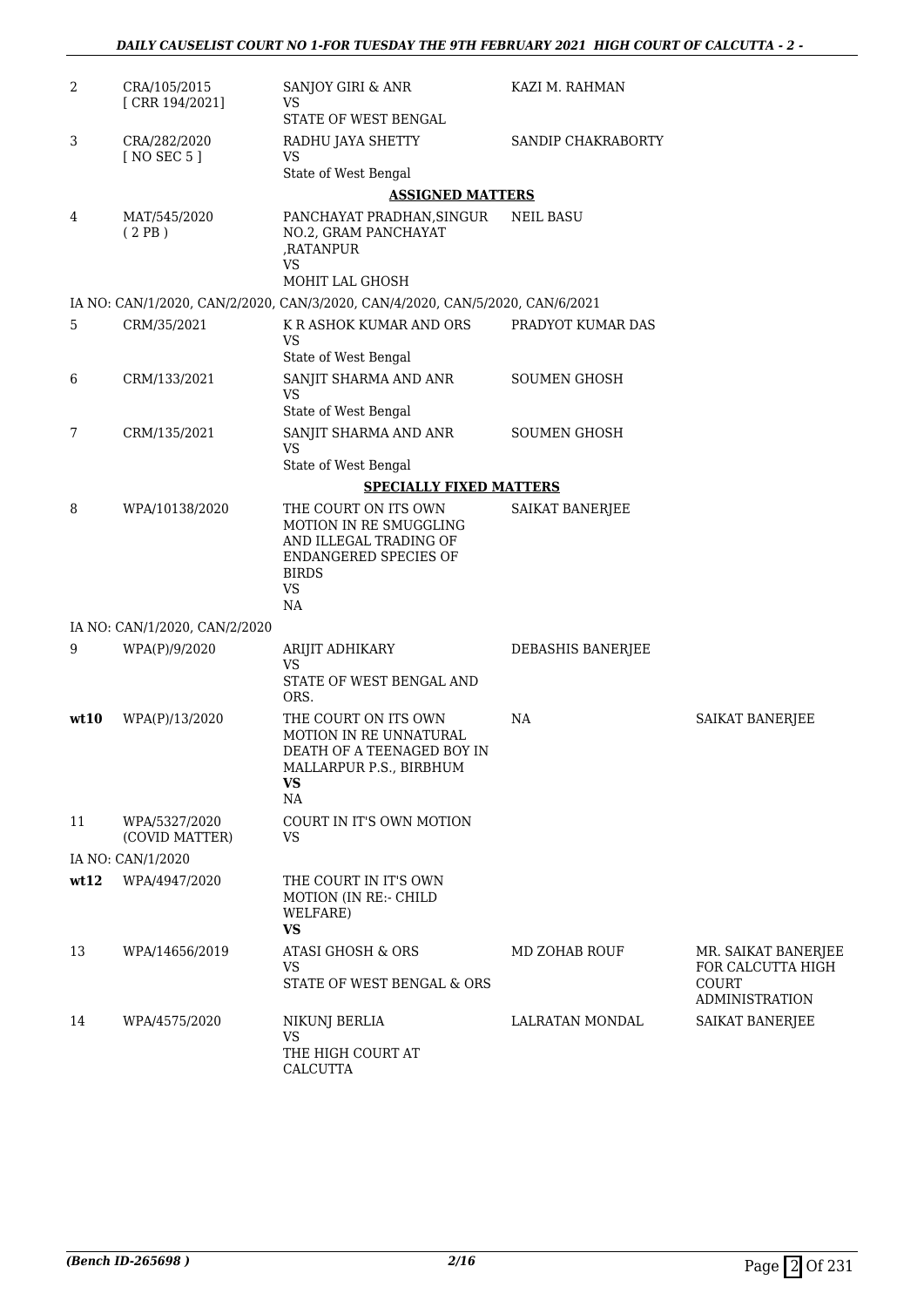| 15   | WPA/7807/2020<br>[ PERSUANT TO THE<br>DIRECTION OF THE<br>HON'BLE APEX COURT<br>IN WRIT PETITION<br>(CIVIL) 699/2016 ] | THE COURT ON ITS OWN<br><b>MOTION IN RE MONITORING</b><br>OF PENDING CRIMINAL TRIALS<br><b>AGAINST MPS MLAS</b><br>VS<br>State of West Bengal | <b>SAIKAT BANERJEE</b>        |                 |
|------|------------------------------------------------------------------------------------------------------------------------|-----------------------------------------------------------------------------------------------------------------------------------------------|-------------------------------|-----------------|
| 16   | WPA/7387/2020                                                                                                          | <b>MANIKA BARMAN</b><br><b>VS</b><br>THE STATE OF WEST BENGAL                                                                                 | <b>INDRAJEET DEY</b>          |                 |
|      | IA NO: CAN/1/2020                                                                                                      |                                                                                                                                               |                               |                 |
| wt17 | WPA/6904/2020                                                                                                          | COURT ON ITS OWN MOTION<br>VS<br>UNION OF INDIA AND ORS.                                                                                      | SIDDHARTHA BANERJEE           |                 |
| 18   | WPA/14640/2019                                                                                                         | <b>SANGITA IYER</b><br><b>VS</b><br>UNION OF INDIA & ORS.                                                                                     | KAUSTAV CHATTERJEE            |                 |
| 19   | WPA(P)/22/2020                                                                                                         | PEOPLE UNITED FOR BETER<br>LIVING IN CALCUTTA AND ANR<br><b>VS</b><br>STATE OF WEST BENGAL AND<br>ORS.                                        | RITUPARNA CHATTERJEE          |                 |
| 20   | WPA(P)/16/2020                                                                                                         | COURT ON ITS OWN MOTION<br>IN RE THE MAIDAN<br><b>VS</b><br>NA                                                                                | NA                            |                 |
|      | IA NO: CAN/1/2021                                                                                                      |                                                                                                                                               |                               |                 |
| 21   | WPA/9918/2019                                                                                                          | WB COURT'S EMPLOYEES<br><b>ASSOCIATION &amp; ANR</b><br>VS<br>STATE OF WEST BENGAL& ORS                                                       | KARUNAMOYEE<br><b>SAMANTA</b> | SAIKAT BANERJEE |
|      |                                                                                                                        | IA NO: CAN/1/2020(Old No:CAN/4183/2020), CAN/2/2020, CAN/3/2020                                                                               |                               |                 |
|      |                                                                                                                        | <b>BAIL IN CONNECTION WITH APPEAL</b>                                                                                                         |                               |                 |
| 22   | CRA/78/2012                                                                                                            | KHOKAN MIA & ORS.<br>VS<br>STATE OF WEST BENGAL                                                                                               | <b>ASRAF MANDAL</b>           |                 |
|      |                                                                                                                        | IA NO: CRAN/6/2019(Old No:CRAN/4772/2019), CRAN/7/2019(Old No:CRAN/4775/2019)                                                                 |                               |                 |
| 23   | CRA/660/2017                                                                                                           | ANOWAR MOLLA @ ANUAR<br>VS<br>STATE OF WEST BENGAL                                                                                            | <b>MANAS KUMAR DAS</b>        |                 |
|      | IA NO: CRAN/1/2019(Old No:CRAN/2533/2019)                                                                              |                                                                                                                                               |                               |                 |
| 24   | IA NO. CRAN/2/2018                                                                                                     | DILIP GHOSH & ORS                                                                                                                             |                               |                 |
|      | (Old No:<br>CRAN/414/2018)                                                                                             | Vs<br>STATE OF WEST BENGAL & ANR                                                                                                              | S PODDER                      |                 |
|      | In CRA/103/2017                                                                                                        |                                                                                                                                               |                               |                 |
| 25   | IA NO. CRAN/2/2018<br>(Old No:<br>CRAN/261/2018)                                                                       | SAHIDUL RAHAMAN @ SADUL<br>ISLAM @ SAHIDUL<br>Vs<br>STATE OF WEST BENGAL                                                                      | <b>AMIT ROY</b>               |                 |
|      | In CRA/98/2017                                                                                                         |                                                                                                                                               |                               |                 |
| 26   | CRA/63/2016<br>$[2$ PB + 4 LCR + 3<br>BRIEF ]                                                                          | MD. SULTAN<br>VS<br>STATE OF WEST BENGAL                                                                                                      |                               |                 |
|      | No:CRAN/4729/2020)                                                                                                     | IA NO: CRAN/2/2016(Old No:CRAN/2033/2016), CRAN/3/2020(Old No:CRAN/4728/2020), CRAN/4/2020(Old                                                |                               |                 |
| 27   | IA NO. CRAN/7/2020                                                                                                     | KHOKAN SARDAR & ANR.                                                                                                                          | RANJIT KUMAR GHOSAL           |                 |
|      |                                                                                                                        | Vs<br>THE STATE                                                                                                                               | RANJIT KUMAR GHOSAL           |                 |
|      | In CRA/312/2004                                                                                                        |                                                                                                                                               |                               |                 |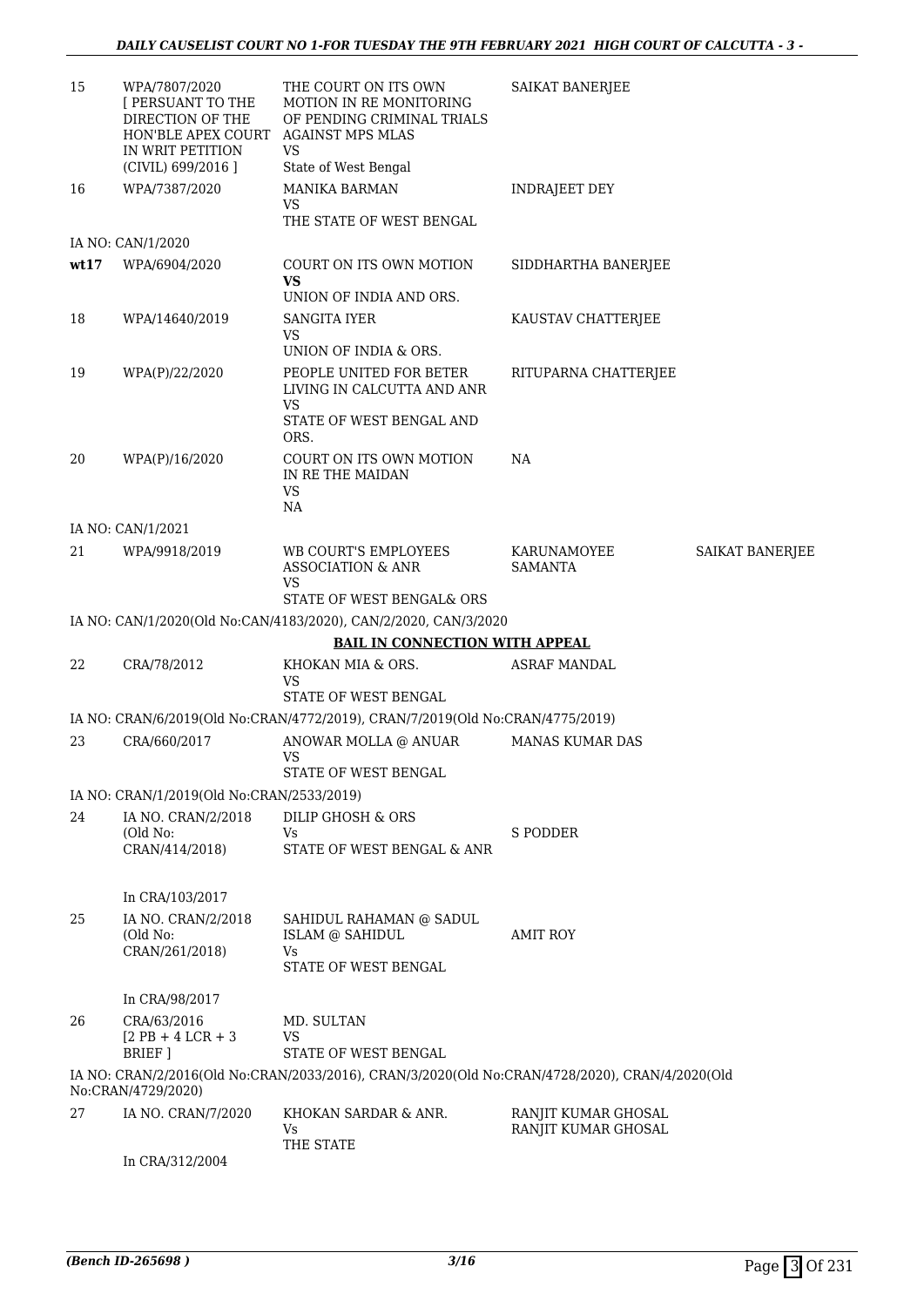| 28   | CRA/715/2015<br>$[PT 1+OS + 2ND J.$                 | NIL KAMAL GON<br>VS<br>$[PT 1+OS + 2ND J.$ US<br>CPY+PT II + 2PB + 3<br>STATE OF WEST BENGAL                          | D MAJUMDAR               |
|------|-----------------------------------------------------|-----------------------------------------------------------------------------------------------------------------------|--------------------------|
|      | $LCR$ ]                                             |                                                                                                                       |                          |
|      | IA NO: CRAN/3/2019(Old No:CRAN/2303/2019)           |                                                                                                                       |                          |
| wt29 | CRA/559/2015                                        | <b>ABHIJIT DAS</b><br><b>VS</b>                                                                                       | A MITRA                  |
|      |                                                     | STATE OF WEST BENGAL                                                                                                  |                          |
| 30   | CRA/320/2013                                        | <b>SAHEB DAS</b><br>VS<br>STATE OF WEST BENGAL                                                                        | <b>B BHATTACHARYYA</b>   |
|      |                                                     | IA NO: CRAN/3/2017(Old No:CRAN/1334/2017), CRAN/4/2020(Old No:CRAN/3439/2020)                                         |                          |
| wt31 | CRA/219/2013                                        | SANDIP GHOSH<br><b>VS</b><br>STATE OF WEST BENGAL                                                                     | <b>ANTARIKHYA BASU</b>   |
| wt32 | CRA/338/2013                                        | SUKUMAR KARMAKAR<br>VS<br>STATE OF WEST BENGAL                                                                        | V VERMA                  |
|      | IA NO: CRAN/3/2021                                  |                                                                                                                       |                          |
| 33   | CRA/329/2011                                        | JOYDEV MONDAL @ MAHKAN & DIPANKAR PARAMANICK<br>ORS.                                                                  |                          |
|      |                                                     | <b>VS</b><br>STATE OF WEST BENGAL                                                                                     |                          |
|      |                                                     | IA NO: CRAN/3/2020, CRAN/4/2020, CRAN/5/2020, CRAN/6/2020, CRAN/7/2020, CRAN/8/2020                                   |                          |
|      | wt34 CRA/230/2011                                   | BISWAJIT SINHA@KARPUR &<br>ANR<br>VS                                                                                  | TITHANKAR DHALI          |
|      |                                                     | STATE OF WEST BENGAL<br>IA NO: CRAN/1/2011(Old No:CRAN/2581/2011), CRAN/2/2014(Old No:CRAN/892/2014), CRAN/3/2020(Old |                          |
|      | No:CRAN/3005/2020)                                  |                                                                                                                       |                          |
| wt35 | CRA/345/2011                                        | <b>UDAY BANERJEE</b><br>VS<br>STATE OF WEST BENGAL &                                                                  | <b>ABHRA MUKHERJEE</b>   |
|      |                                                     | ORS.                                                                                                                  |                          |
| 36   | CRA/45/2012<br>$[2PB+4LCR]$                         | <b>ANUP ROY</b><br>VS                                                                                                 | KUSAL KUMAR<br>MUKHERJEE |
|      |                                                     | <b>STATE OF WEST BENGAL</b>                                                                                           |                          |
|      |                                                     | IA NO: CRAN/5/2020(Old No:CRAN/1265/2020), CRAN/6/2020(Old No:CRAN/4774/2020)<br>BIDHAN SARDAR & ORS                  |                          |
| 37   | CRA/413/2012<br>$[2PB+4LCR+$<br><b>TRANS 1</b>      | VS<br>STATE OF WEST BENGAL                                                                                            | AHINDRA KUMAR ADHYA      |
|      |                                                     | IA NO: CRAN/2/2019(Old No:CRAN/3141/2019), CRAN/3/2020(Old No:CRAN/4123/2020), CRAN/4/2021                            |                          |
| 38   | CRA/120/2015<br>$12$ PB + 5 LCR +<br><b>TRANS 1</b> | SUDAN DEOGHARIA & ORSS<br>VS<br>STATE OF WEST BENGAL                                                                  | K SHARMA                 |
|      |                                                     | IA NO: CRAN/3/2020, CRAN/4/2020, CRAN/5/2020, CRAN/6/2020, CRAN/7/2020                                                |                          |
| 39   | CRA/422/2015                                        | ABDUL MONAF MIAN & ORS                                                                                                | D ACHARYYA               |
|      | $[4$ PB + 4 LCR +<br>TRANS 1                        | VS<br>STATE OF WEST BENGAL                                                                                            |                          |
|      | No:CRAN/4115/2020)                                  | IA NO: CRAN/4/2019(Old No:CRAN/2643/2019), CRAN/5/2020(Old No:CRAN/699/2020), CRAN/6/2020(Old                         |                          |
| 40   | CRA/437/2015<br>$14$ PB + 4 LCR + BRIEF ANR<br>1    | SANJAY KR SINGH @ PANDIT &<br>VS<br>STATE OF WEST BENGAL                                                              | A CHATTERJEE             |

IA NO: CRAN/3/2021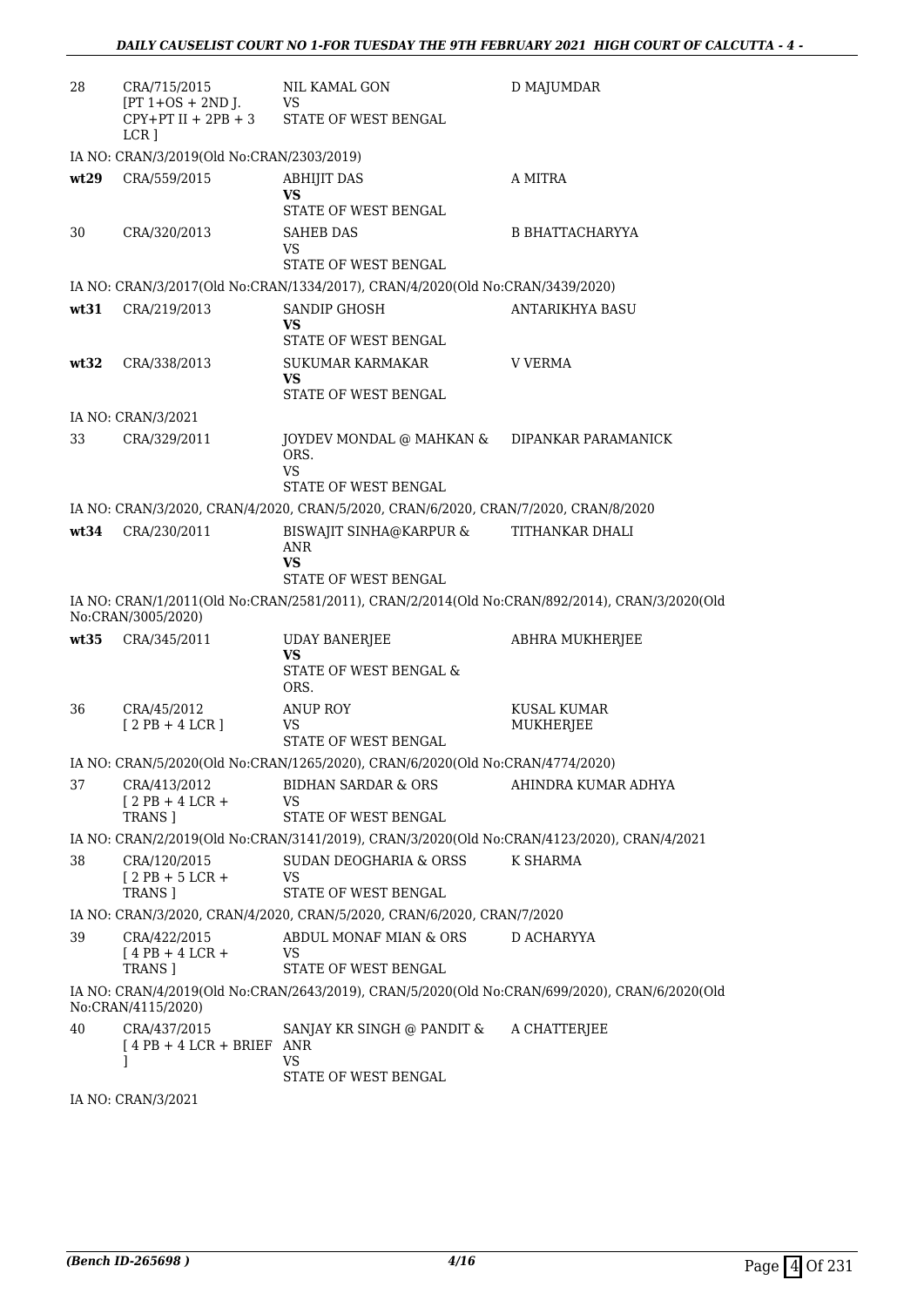| wt41 | CRA/435/2015                                        | TINKU NASKAR @ POKA & ORS<br>VS                                                                      | A CHATTERJEE                                                                                   |
|------|-----------------------------------------------------|------------------------------------------------------------------------------------------------------|------------------------------------------------------------------------------------------------|
|      |                                                     | STATE OF WEST BENGAL                                                                                 |                                                                                                |
| wt42 | IA NO: CRAN/2/2021<br>CRA/438/2015                  | PINTU PATRA & ORS.<br>VS                                                                             | ARNAB CHATTERJEE                                                                               |
|      |                                                     | STATE OF WEST BENGAL                                                                                 |                                                                                                |
|      |                                                     | IA NO: CRAN/1/2017(Old No:CRAN/4563/2017), CRAN/2/2021                                               |                                                                                                |
| wt43 | CRA/462/2015                                        | RATAN HALDER<br>VS<br>STATE OF WEST BENGAL                                                           | SOUGATA MITRA                                                                                  |
| 44   | CRA/472/2015<br>$[INCOMPLETE PB + 4 VS]$<br>$LCR$ ] | DHARMENDAR SINGH<br>STATE OF WEST BENGAL                                                             | <b>SUMAN DE</b>                                                                                |
|      | IA NO: CRAN/2/2020                                  |                                                                                                      |                                                                                                |
| wt45 | CRA/503/2015                                        | <b>KARTIK SARKAR</b><br>VS                                                                           | ARIJIT GHOSH                                                                                   |
|      |                                                     | <b>STATE OF WEST BENGAL</b>                                                                          |                                                                                                |
| wt46 | CRA/510/2015                                        | IA NO: CRAN/1/2015(Old No:CRAN/2612/2015), CRAN/3/2021<br>RABINDAR SHOW @ RABINDAR<br>SAH<br>VS      | ROUSHAN KUMAR ROY                                                                              |
|      |                                                     | STATE OF WEST BENGAL<br>IA NO: CRAN/1/2016(Old No:CRAN/970/2016), CRAN/2/2019(Old No:CRAN/2744/2019) |                                                                                                |
| wt47 | CRA/608/2015                                        | SANJOY SHAW @ KALU                                                                                   | PRASENJIT SARKAR                                                                               |
|      |                                                     | VS<br>STATE OF WEST BENGAL                                                                           |                                                                                                |
| 48   | CRA/491/2015                                        | SAMBHU SARDAR<br>VS<br>STATE OF WEST BENGAL                                                          | <b>S DEBNATH</b>                                                                               |
|      |                                                     | IA NO: CRAN/2/2019(Old No:CRAN/2518/2019), CRAN/3/2020(Old No:CRAN/3621/2020)                        |                                                                                                |
| 49   | IA NO. CRAN/5/2020                                  | SK. MORSED ALI & ORS.                                                                                |                                                                                                |
|      | (Old No:<br>CRAN/687/2020)                          | Vs<br>STATE OF WEST BENGAL                                                                           | MOYUKH MUKHERJEE                                                                               |
|      | In CRA/130/2016                                     |                                                                                                      |                                                                                                |
| 50   | CRA/157/2016<br>[5 LCR]                             | SUBIR DAKSHI<br>VS<br>STATE OF WEST BENGAL                                                           | U ROY                                                                                          |
|      | IA NO: CRAN/1/2018(Old No:CRAN/3147/2018)           |                                                                                                      |                                                                                                |
| 51   | CRA/173/2016                                        | JAHANGIR MONDAL                                                                                      | S A JOYNAL                                                                                     |
|      | $[2PB + 5LCR + TRANSVS]$<br>J.                      | <b>STATE OF WEST BENGAL</b>                                                                          |                                                                                                |
|      | IA NO: CRAN/2/2020                                  |                                                                                                      |                                                                                                |
| 52   | CRA/317/2016<br>$[2PB+5LCR+$<br>TRANS ]             | DHANANJOY BISWAS & ORS.<br><b>VS</b><br>STATE OF WEST BENGAL                                         | PRABIR MAJUMDER                                                                                |
|      |                                                     | No:CRAN/3402/2019), CRAN/4/2020(Old No:CRAN/1912/2020)                                               | IA NO: CRAN/1/2016(Old No:CRAN/3655/2016), CRAN/2/2019(Old No:CRAN/3209/2019), CRAN/3/2019(Old |
| 53   | CRA/420/2016<br>$[2PB + LCR]$                       | SUNIL GHOSH @ SUNILA<br>VS                                                                           | SHEKHAR BARMAN                                                                                 |
|      | IA NO: CRAN/3/2018(Old No:CRAN/2979/2018)           | STATE OF WEST BENGAL                                                                                 |                                                                                                |
| 54   | IA NO. CRAN/2/2018<br>(Old No:                      | SUPRABHAT MUKHERJEE<br>Vs                                                                            | R MUKHOPADHYAY                                                                                 |
|      | CRAN/2358/2018)                                     | STATE OF WEST BENGAL                                                                                 |                                                                                                |

In CRA/648/2016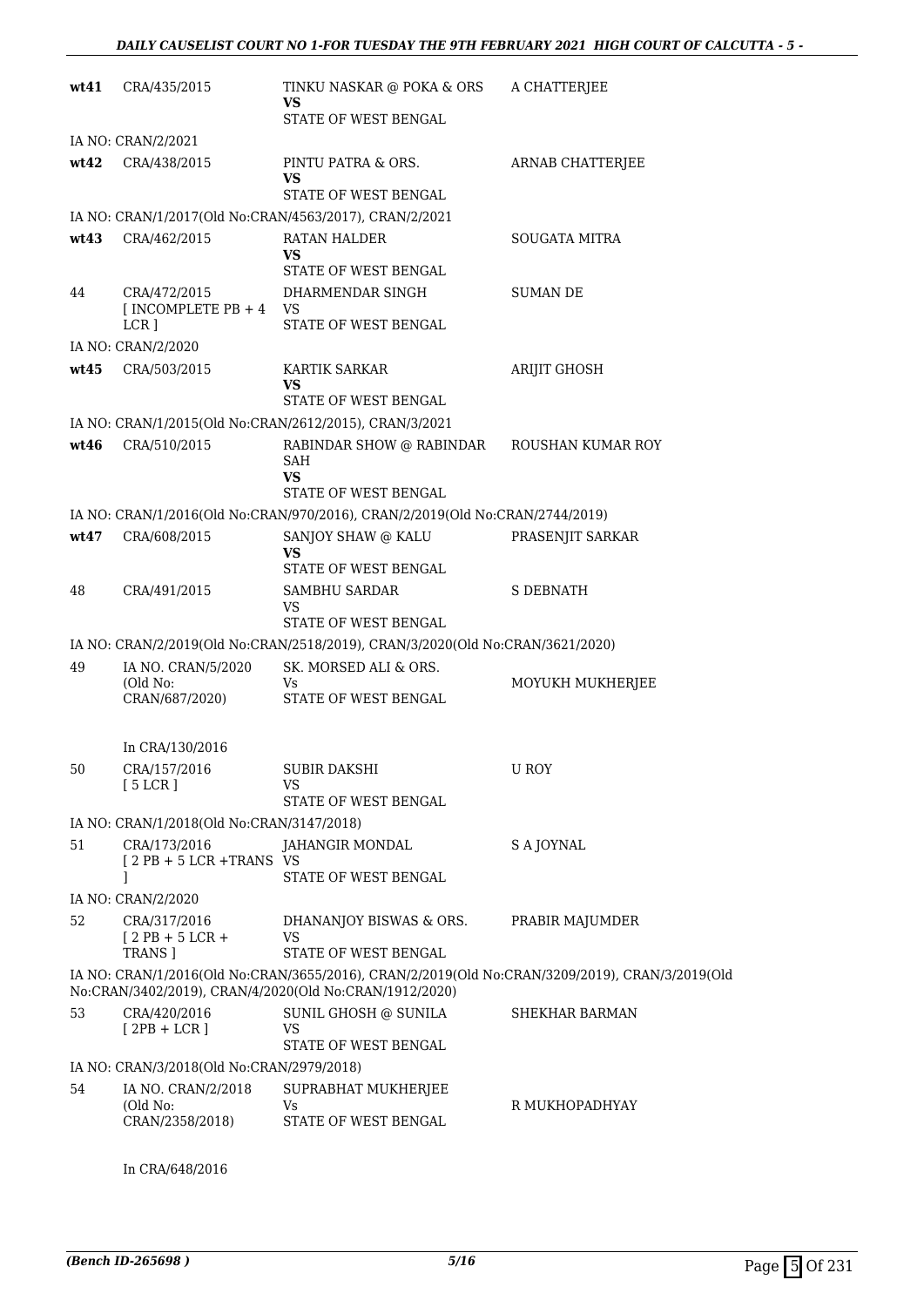| 55   | IA NO. CRAN/3/2019<br>(Old No:                            | PINTU SAHA<br>Vs                                                              | M BAKSHI                                                                                       |
|------|-----------------------------------------------------------|-------------------------------------------------------------------------------|------------------------------------------------------------------------------------------------|
|      | CRAN/3647/2019)                                           | STATE OF WEST BENGAL                                                          |                                                                                                |
|      |                                                           |                                                                               |                                                                                                |
|      | In CRA/734/2016                                           |                                                                               |                                                                                                |
| 56   | CRA/260/2017                                              | REKHA SANYAL & ANR<br>VS<br>STATE OF WEST BENGAL                              | <b>B MANNA</b>                                                                                 |
|      | IA NO: CRAN/4/2021                                        |                                                                               |                                                                                                |
| 57   | CRA/336/2017                                              | <b>GOBINDA SAHA &amp; ANR</b>                                                 | SHASANKA SEKHAR                                                                                |
|      | <b>I 1 COPY OF THE</b><br>$1 + II$ ]                      | VS<br>JUDGEMENT FILE ] [ PT STATE OF WEST BENGAL                              | SAHA                                                                                           |
|      | No:CRAN/277/2020)                                         |                                                                               | IA NO: CRAN/1/2017(Old No:CRAN/2382/2017), CRAN/2/2017(Old No:CRAN/4987/2017), CRAN/3/2020(Old |
| wt58 | CRA/382/2017                                              | <b>SUPRIYA MALLICK</b>                                                        | PUJA GOSWAMI                                                                                   |
|      |                                                           | VS<br>STATE OF WEST BENGAL                                                    |                                                                                                |
| 59   | CRA/378/2017                                              | NITAI DAS                                                                     | D BASU                                                                                         |
|      | $[2PB+4LCR+$                                              | VS                                                                            |                                                                                                |
|      | TRANS ]                                                   | STATE OF WEST BENGAL                                                          |                                                                                                |
|      | IA NO: CRAN/3/2021                                        |                                                                               |                                                                                                |
| wt60 | CRA/354/2017                                              | MITHUN CHAKRABORTY & ANR<br>VS<br>STATE OF WEST BENGAL                        | <b>S MAJUMDER</b>                                                                              |
| wt61 | CRA/431/2017                                              | KAUSHIK SAHA @ HUKO                                                           | D MUKHERJEE                                                                                    |
|      |                                                           | VS<br>STATE OF WEST BENGAL                                                    |                                                                                                |
|      | IA NO: CRAN/2/2017(Old No:CRAN/3583/2017)                 |                                                                               |                                                                                                |
| wt62 | CRA/505/2017                                              | SHANKAR SAHANI                                                                | A.K. BISWAS                                                                                    |
|      |                                                           | VS<br>STATE OF WEST BENGAL                                                    |                                                                                                |
| 63   | CRA/388/2017                                              | SANJIB CHOWDHURY & ANR<br>VS<br>STATE OF WEST BENGAL & ANR                    | SOUMAJIT CHATTERJEE                                                                            |
|      | IA NO: CRAN/3/2019(Old No:CRAN/2669/2019)                 |                                                                               |                                                                                                |
| 64   | CRA/498/2017                                              | <b>ALOKE GHOSH</b>                                                            | ESHITA DUTTA                                                                                   |
|      | $[PB + LCR]$                                              | VS                                                                            |                                                                                                |
|      |                                                           | STATE OF WEST BENGAL                                                          |                                                                                                |
| 65   | IA NO: CRAN/2/2019(Old No:CRAN/3105/2019)<br>CRA/525/2017 | MD. ISMAIL @ ISMAIL @                                                         | RAJDEEP                                                                                        |
|      |                                                           | <b>ISMAILE MIYAN</b><br>VS                                                    | <b>BHATTACHARYA</b>                                                                            |
|      |                                                           | STATE OF WEST BENGAL                                                          |                                                                                                |
|      | IA NO: CRAN/1/2019(Old No:CRAN/3717/2019)                 |                                                                               |                                                                                                |
| 66   | CRA/568/2017<br>$12$ PB + 5 LCR +<br>TRANS + BRIEF ]      | BISWAJIT GHOSH & ANR.<br>VS<br>STATE OF WEST BENGAL                           | KAZI M RAHAMAN                                                                                 |
|      | IA NO: CRAN/1/2017(Old No:CRAN/5472/2017)                 |                                                                               |                                                                                                |
| 67   | CRA/590/2017<br>$12$ PB + 5 LCR +<br><b>TRANS</b> 1       | SHIBNARAYAN MONDAL @ RAM<br><b>MONDAL</b><br>VS<br>STATE OF WEST BENGAL       | A RAHMAN                                                                                       |
|      |                                                           | IA NO: CRAN/1/2017(Old No:CRAN/5047/2017), CRAN/2/2018(Old No:CRAN/2973/2018) |                                                                                                |
| 68   | CRA/654/2017                                              | BABULAL GHOSH                                                                 | <b>SUDIP GUHA</b>                                                                              |
|      |                                                           | VS                                                                            |                                                                                                |
|      | IA NO: CRAN/2/2019(Old No:CRAN/2878/2019)                 | STATE OF WEST BENGAL                                                          |                                                                                                |
|      |                                                           |                                                                               |                                                                                                |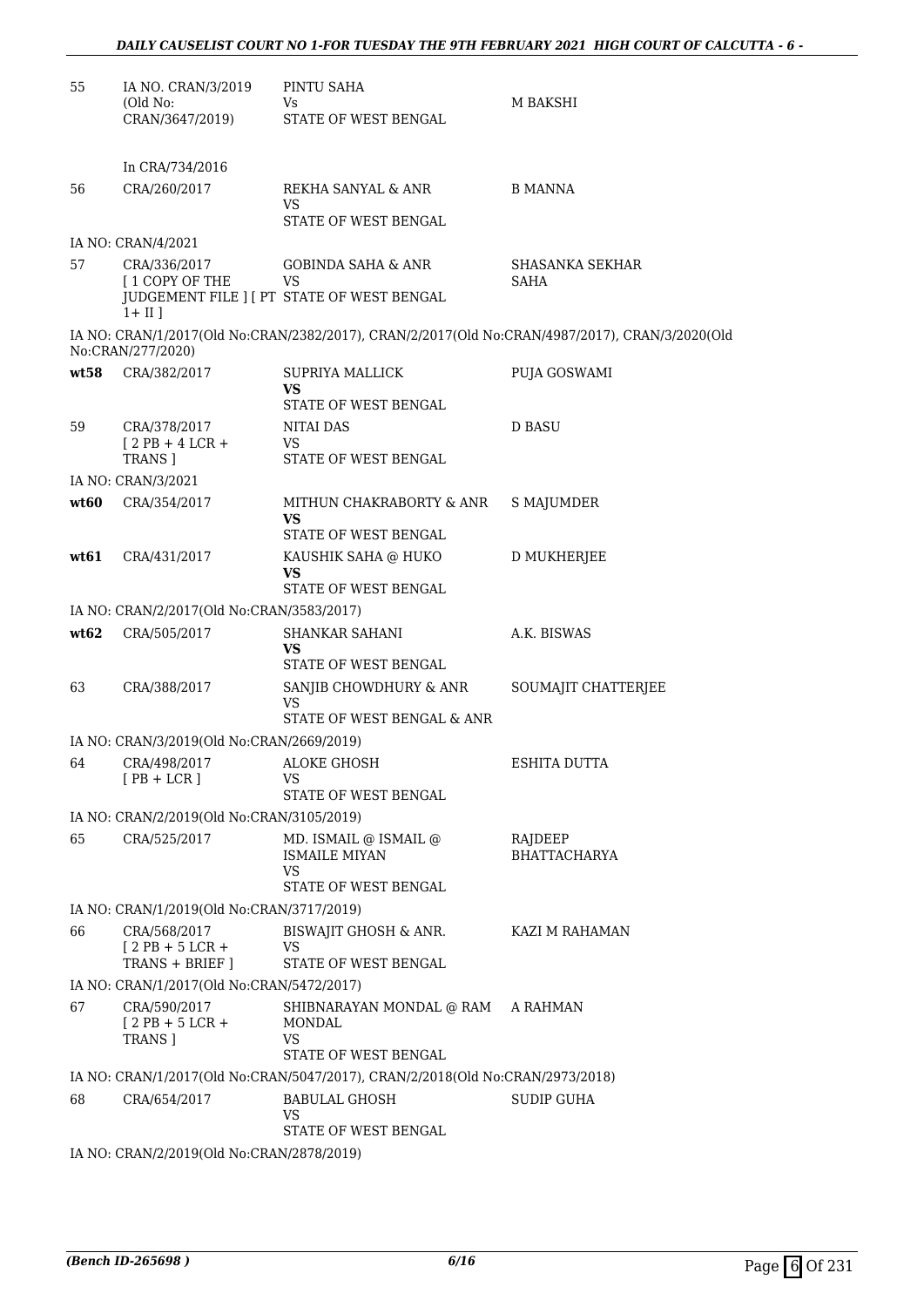| 69   | CRA/708/2017<br>$[2PB+3LCR+$<br>TRANS ]               | AJIT SK.<br>VS<br>STATE OF WEST BENGAL                                        | SNEHANSU MAJUMDER     |
|------|-------------------------------------------------------|-------------------------------------------------------------------------------|-----------------------|
|      | IA NO: CRAN/1/2018(Old No:CRAN/3098/2018)             |                                                                               |                       |
| 70   | CRA/55/2018<br>$[2PB+5LCR+2TRANS]$                    | SAHAJADI BIBI @ BEWA & ORS<br>VS<br>STATE OF WEST BENGAL                      | K RAY                 |
|      | IA NO: CRAN/1/2019(Old No:CRAN/3324/2019)             |                                                                               |                       |
| 71   | CRA/202/2018                                          | ARJUN DEY SARKAR<br>VS<br>STATE OF WEST BENGAL                                | D NAG                 |
|      | IA NO: CRAN/2/2019(Old No:CRAN/2555/2019)             |                                                                               |                       |
| 72   | CRA/249/2018                                          | AZIZ KHAN @ AZIZULLAH<br>KHAN<br>VS<br>STATE OF WEST BENGAL                   | <b>SUPREEN NASKAR</b> |
|      |                                                       | IA NO: CRAN/1/2019(Old No:CRAN/3395/2019), CRAN/2/2020(Old No:CRAN/4505/2020) |                       |
| 73   | CRA/254/2018<br>$[4$ PB + 5 LCR +<br>TRANS ]          | BIKASH MALIK @ BIKASH<br>MAJHI & ORS<br>VS<br>STATE OF WEST BENGAL & ANR      | S MAJI                |
|      | IA NO: CRAN/1/2018(Old No:CRAN/3806/2018)             |                                                                               |                       |
| wt74 | CRA/222/2018                                          | <b>JHANTU MALIK &amp; ORS</b><br>VS                                           | U S CHATTOPADHYAY     |
|      |                                                       | STATE OF WEST BENGAL & ANR                                                    |                       |
|      | IA NO: CRAN/1/2018(Old No:CRAN/3339/2018)             |                                                                               |                       |
| 75   | CRA/262/2018                                          | RASUL SK.<br>VS<br>STATE OF WEST BENGAL                                       | <b>BENAJIR HASNA</b>  |
|      | IA NO: CRAN/1/2019(Old No:CRAN/2302/2019)             |                                                                               |                       |
| wt76 | CRA/263/2018                                          | AKTAR SK.<br>VS<br>STATE OF WEST BENGAL                                       | <b>BENAJIR HASNA</b>  |
| 77   | CRA/271/2018                                          | RAFIKUL SK.<br>VS<br>STATE OF WEST BENGAL                                     | SNEHANSU MAJUMDER     |
|      | IA NO: CRAN/1/2019(Old No:CRAN/2858/2019)             |                                                                               |                       |
| 78   | CRA/284/2018                                          | NOOR MOHAMMAD<br>MOLLA@KOCHI                                                  | DATTATREYA DUTTA      |
|      |                                                       | VS<br>STATE OF WEST BENGAL                                                    |                       |
|      |                                                       | IA NO: CRAN/1/2019(Old No:CRAN/2846/2019), CRAN/2/2020(Old No:CRAN/4539/2020) |                       |
| 79   | CRA/318/2018<br>[ CRAN 2537/2019]                     | ATIT KHAN & ORS<br><b>VS</b><br>STATE OF WEST BENGAL                          | <b>D DAS GUPTA</b>    |
| 80   | CRA/427/2018<br>$[PT 1+PT II + 2PB +$                 | LALTU GHOSH<br>VS                                                             | P ANAM                |
|      | $3LCR$ ]<br>IA NO: CRAN/2/2019(Old No:CRAN/1205/2019) | STATE OF WEST BENGAL & ANR                                                    |                       |
| 81   | CRA/468/2018                                          | AFTAUDDIN SK @ RAHAMAT SK                                                     | S PAL                 |
|      |                                                       | VS<br>STATE OF WEST BENGAL                                                    |                       |
|      |                                                       | IA NO: CRAN/2/2019(Old No:CRAN/747/2019), CRAN/3/2020(Old No:CRAN/3081/2020)  |                       |
| 82   | CRA/491/2018                                          | SWAPAN MONDAL<br><b>VS</b>                                                    | K DAGA                |
|      | IA NO: CRAN/2/2020                                    | STATE OF WEST BENGAL                                                          |                       |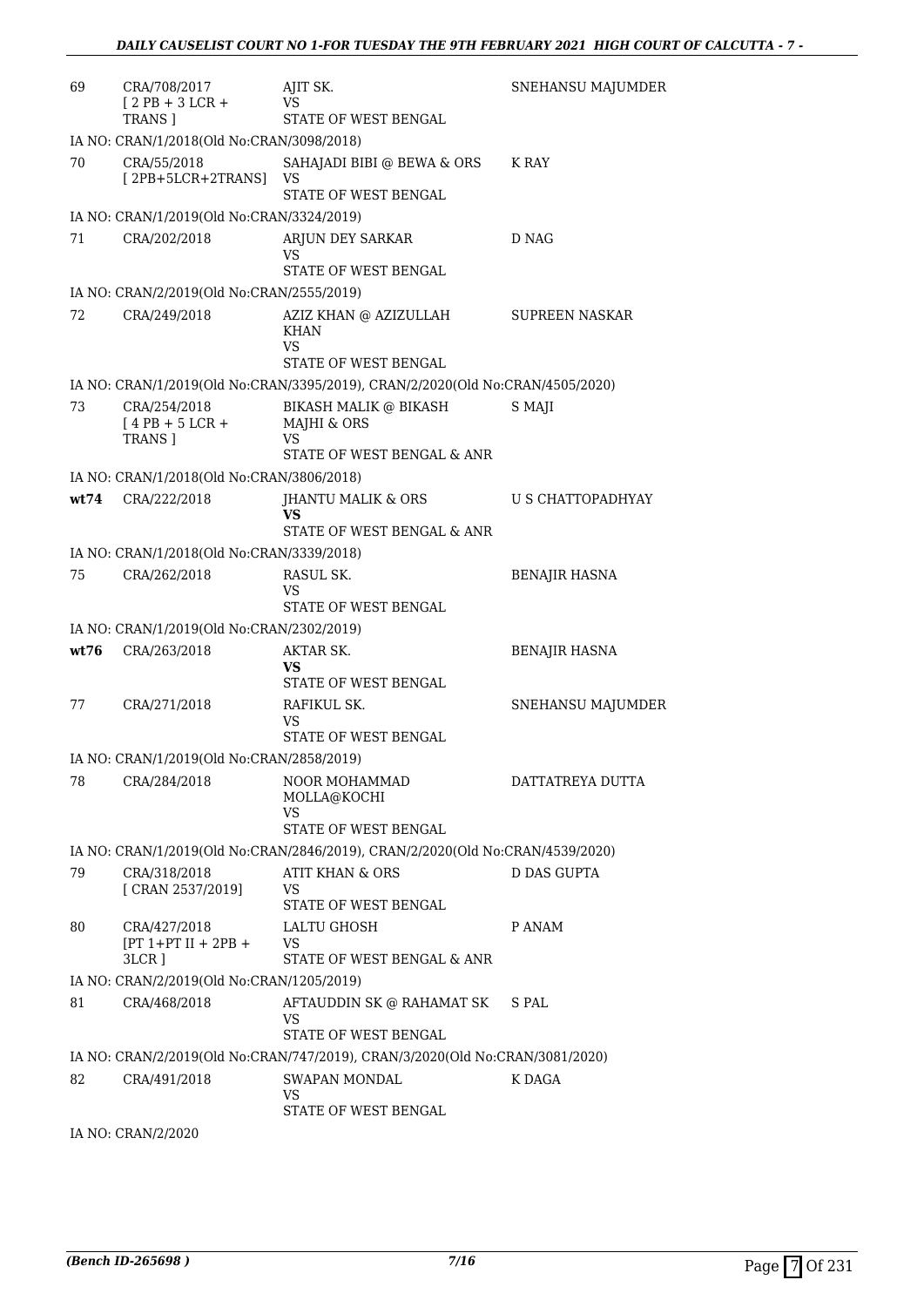| 83   | CRA/504/2018                                   | RANJIT ROY @ RANJIT KUMAR<br><b>ROY</b><br><b>VS</b>                          | <b>SUBIR DEBNATH</b>      |
|------|------------------------------------------------|-------------------------------------------------------------------------------|---------------------------|
|      |                                                | STATE OF WEST BENGAL                                                          |                           |
|      | IA NO: CRAN/1/2018(Old No:CRAN/3344/2018)      |                                                                               |                           |
| 84   | CRA/527/2018<br>$[2PB+4LCR+$<br><b>TRANS 1</b> | <b>ARNAB BISWAS</b><br>VS.<br>STATE OF WEST BENGAL                            | <b>SOUBHIK MITTER</b>     |
|      | IA NO: CRAN/2/2020(Old No:CRAN/396/2020)       |                                                                               |                           |
| wt85 | CRA/525/2018                                   | <b>JAYANTI BISWAS</b><br>VS                                                   | M MUKHERJEE               |
|      |                                                | STATE OF WEST BENGAL                                                          |                           |
| 86   | IA NO. CRAN/2/2019<br>(Old No:                 | HARI MONDAL<br>Vs                                                             | J CHAKRABORTY             |
|      | CRAN/2502/2019)                                | STATE OF WEST BENGAL                                                          |                           |
|      | In CRA/534/2018                                |                                                                               |                           |
| 87   | CRA/536/2018<br>$[PT 1 + PT II + 2 PB +$       | SAPU SK.<br>VS                                                                | <b>TAHUL GANGULLY</b>     |
|      | $4$ LCR + TRNS +<br><b>VISITORS REGISTER 1</b> | STATE OF WEST BENGAL & ORS                                                    |                           |
|      |                                                | IA NO: CRAN/1/2019(Old No:CRAN/3180/2019), CRAN/2/2020(Old No:CRAN/4547/2020) |                           |
| 88   | CRA/538/2018                                   | SABITRI CHAKRABORTY<br>VS                                                     | RAHUL GANGULY             |
|      |                                                | STATE OF WEST BENGAL & ORS                                                    |                           |
|      |                                                | IA NO: CRAN/2/2019(Old No:CRAN/2685/2019), CRAN/3/2020(Old No:CRAN/4533/2020) |                           |
| 89   | CRA/576/2018                                   | SAHABUDDIN SHEIKH @<br>SAHABUDDIN SK & ANR<br>VS<br>STATE OF WEST BENGAL      | P ROY                     |
|      |                                                | IA NO: CRAN/1/2019(Old No:CRAN/541/2019), CRAN/2/2020(Old No:CRAN/2388/2020)  |                           |
| 90   | CRA/589/2018                                   | DILIP BARMAN & ORS.<br>VS                                                     | <b>HILLOL SAHA PODDER</b> |
|      |                                                | STATE OF WEST BENGAL &<br>ORS.                                                |                           |
|      | IA NO: CRAN/1/2019(Old No:CRAN/86/2019)        |                                                                               |                           |
| 91   | CRA/597/2018                                   | SUSANTA GHOSH & ANR<br>VS                                                     | <b>B MANNA</b>            |
|      |                                                | <b>STATE OF WEST BENGAL</b>                                                   |                           |
|      | IA NO: CRAN/1/2019(Old No:CRAN/413/2019)       |                                                                               |                           |
| wt92 | CRA/516/2018                                   | <b>SUSANTA GHOSH &amp; ORS</b><br><b>VS</b><br>STATE OF WEST BENGAL           | MD H ALI                  |
| 93   | CRA/612/2018                                   | KHAIRUL HARUN LASKAR @                                                        | S BASU                    |
|      |                                                | KHAIRUL HASSAN LASKAR @<br>KHAIRUL LASKA<br>VS                                |                           |
|      |                                                | STATE OF WEST BENGAL                                                          |                           |
|      | IA NO: CRAN/1/2018(Old No:CRAN/3456/2018)      |                                                                               |                           |
| wt94 | CRA/582/2018                                   | DUKHE LASKAR @ DUKHA<br>LASKAR @ SAFIKUL LASKAR<br>VS                         | S MONDAL                  |
|      |                                                | STATE OF WEST BENGAL                                                          |                           |
|      | IA NO: CRAN/1/2019(Old No:CRAN/2453/2019)      |                                                                               |                           |
| wt95 | CRA/632/2018                                   | NOOR ISLAM FAKIR @ KHORA<br><b>BADSHAH</b><br>VS                              | ANINDITA DE               |
|      |                                                | STATE OF WEST BENGAL                                                          |                           |
|      | IA NO: CRAN/1/2019(Old No:CRAN/343/2019)       |                                                                               |                           |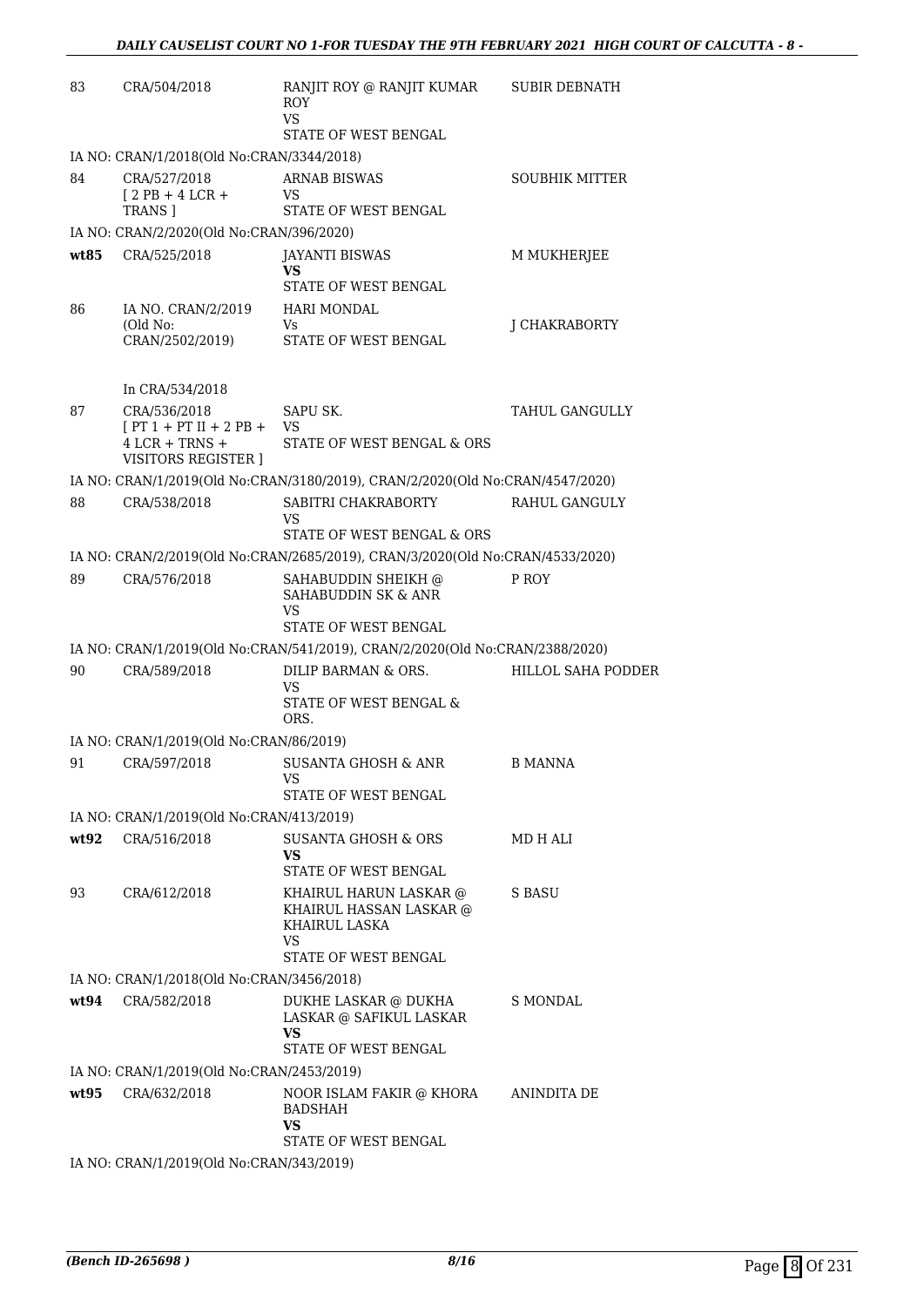| 96   | CRA/626/2018                                                                                        | NIMAI CHOWDHURY<br>VS<br>STATE OF WEST BENGAL                             | S NAG                  |
|------|-----------------------------------------------------------------------------------------------------|---------------------------------------------------------------------------|------------------------|
|      | IA NO: CRAN/1/2019(Old No:CRAN/2875/2019)                                                           |                                                                           |                        |
| 97   | CRA/640/2018<br>$[PT 1+OS + 2ND ]$ .<br>[PT 1+OS + 2ND J.<br>CPY+PT II + 2PB + 5<br>$LCR + TRANS$ ] | <b>GOURAB MONDAL</b><br><b>VS</b><br>STATE OF WEST BENGAL & ANR           | <b>SONALI DAS</b>      |
|      | IA NO: CRAN/1/2018(Old No:CRAN/3682/2018)                                                           |                                                                           |                        |
| 98   | CRA/658/2018                                                                                        | DHANANJOY MAHATO @<br>DHANA & ORS.<br><b>VS</b><br>STATE OF WEST BENGAL   | ABHRA MUKHERJEE        |
| wt99 | CRA/629/2018                                                                                        | AMULYA MAHATO & ANR<br><b>VS</b>                                          | R DAS                  |
|      |                                                                                                     | STATE OF WEST BENGAL                                                      |                        |
| 100  | IA NO: CRAN/2/2019(Old No:CRAN/4447/2019)<br>CRA/659/2018                                           | JATIN KUMAR SINGH<br>VS                                                   | <b>AMRITA CHEL</b>     |
|      |                                                                                                     | STATE OF WEST BENGAL & ANR                                                |                        |
|      | IA NO: CRAN/2/2020, CRAN/3/2020                                                                     |                                                                           |                        |
| 101  | CRA/668/2018<br>$[5 LCR + 2 TRANS]$                                                                 | KHUSHI MOHAN MONDAL<br>VS<br>STATE OF WEST BENGAL                         | <b>SACHIT TALUKDAR</b> |
|      | IA NO: CRAN/1/2019(Old No:CRAN/235/2019)                                                            |                                                                           |                        |
| 102  | CRA/669/2018                                                                                        | PALASH DAS & ANR<br>VS                                                    | <b>SONALI DAS</b>      |
|      | IA NO: CRAN/2/2019(Old No:CRAN/2847/2019)                                                           | STATE OF WEST BENGAL                                                      |                        |
| 103  | CRA/690/2018                                                                                        | <b>AVIJIT GHOSH &amp; ORS</b>                                             | <b>BISWAJIT MANNA</b>  |
|      |                                                                                                     | VS<br>STATE OF WEST BENGAL                                                |                        |
|      |                                                                                                     | IA NO: CRAN/2/2020(Old No:CRAN/296/2020), CRAN/3/2021                     |                        |
| 104  | CRA/53/2019                                                                                         | PANCHU BHWAL<br>VS                                                        | SNEHANSU MAJUMDER      |
|      | IA NO: CRAN/1/2019(Old No:CRAN/1431/2019)                                                           | STATE OF WEST BENGAL & ANR                                                |                        |
| 105  | CRA/54/2019                                                                                         | LALTU SK & ANR<br>VS<br>STATE OF WEST BENGAL                              | TAPAN DUTTA GUPTA      |
|      | IA NO: CRAN/2/2019(Old No:CRAN/2812/2019)                                                           |                                                                           |                        |
| 106  | CRA/55/2019<br>[4 LCR + 1 BILL BOOK VS                                                              | <b>BHOLA SARDAR</b>                                                       | SK SAMIUL HAOUE        |
|      | 1                                                                                                   | <b>STATE OF WEST BENGAL</b>                                               |                        |
|      | IA NO: CRAN/2/2019(Old No:CRAN/2279/2019)                                                           |                                                                           |                        |
|      | wt107 WPA/4008/2016                                                                                 | PAWAN KR TIWARI<br><b>VS</b><br>RAJIV DE & ANR                            | D K PRAHLADKA          |
|      | wt108 CRA/40/2019                                                                                   | MD IMTIAZ @ IMTIAZ ALAM<br>VS                                             | MD KHAIRUL             |
|      |                                                                                                     | STATE OF WEST BENGAL                                                      |                        |
|      | IA NO: CRAN/2/2019(Old No:CRAN/4144/2019)                                                           |                                                                           |                        |
|      | wt109 CRA/652/2018                                                                                  | PAWAN KR TIWARI<br>VS<br>STATE OF WEST BENGAL, ACP,<br>ANTI ROWDY SEC, DD | DEEPAK KR PRAHLADKA    |
|      | IA NO: CRAN/1/2019(Old No:CRAN/2618/2019)                                                           |                                                                           |                        |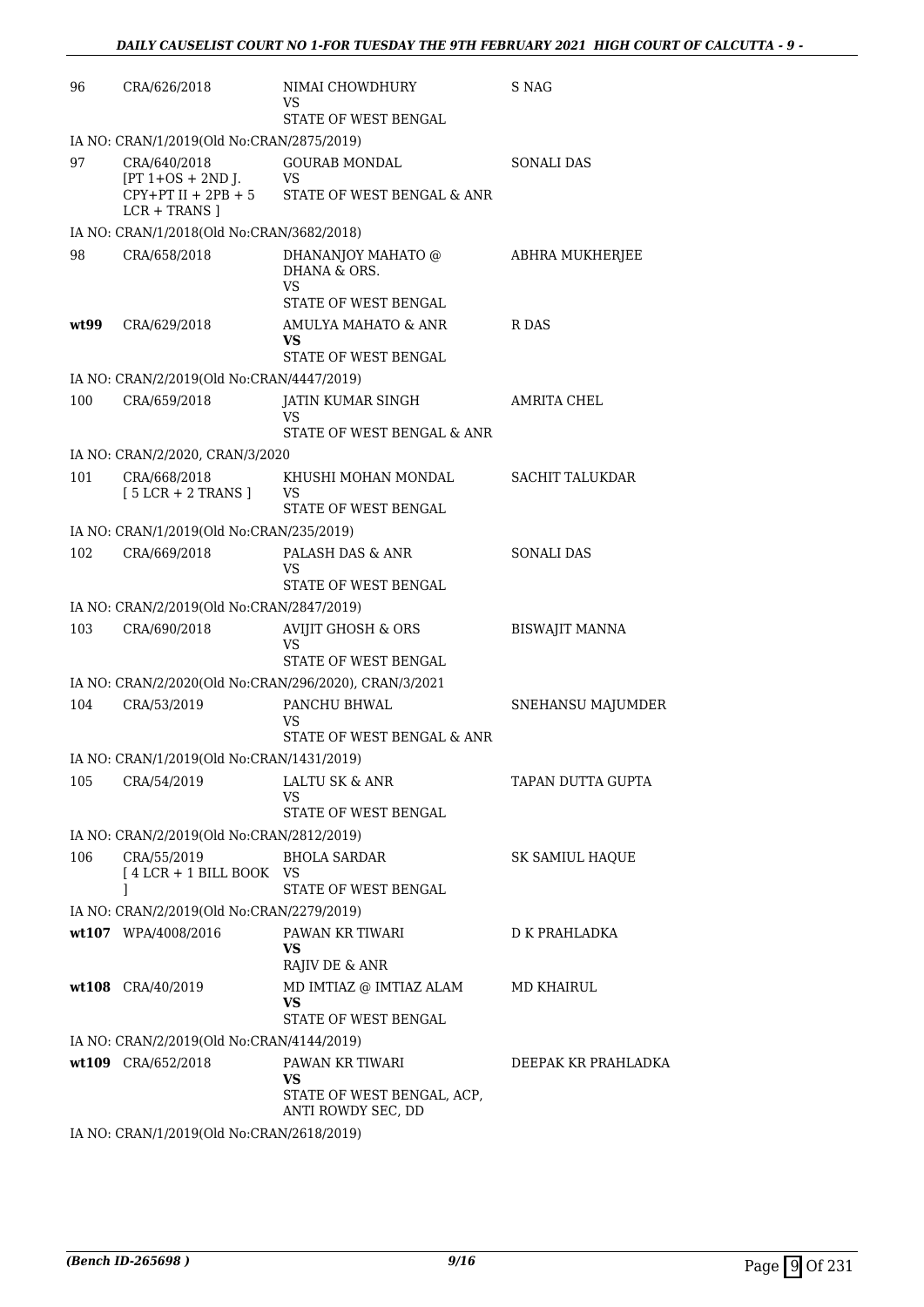|     | wt110 CRA/653/2018                          | PAWAN KR TIWARI<br>VS                                                                                | DEEPAK KR PRAHLADKA   |
|-----|---------------------------------------------|------------------------------------------------------------------------------------------------------|-----------------------|
|     |                                             | PANKAJ SINGH @ CHOTON<br><b>SINGH</b>                                                                |                       |
|     | wt111 CRA/654/2018                          | PAWAN KR TIWARI                                                                                      | DEEPAK KR PRAHLADKA   |
|     |                                             | VS<br>SAMAR BARAN CHAKRABORTY<br>& ORS                                                               |                       |
|     | wt112 CRA/350/2019                          | <b>SAMIR JANA</b><br>VS<br><b>STATE OF WEST BENGAL</b>                                               | JOYDEEP BHATTACHRJEE  |
|     | IA NO: CRAN/2/2020                          |                                                                                                      |                       |
|     | wt113 CRA/656/2018                          | PAWAN KR TIWARI                                                                                      | DEEPAK KR PRAHLADKA   |
|     |                                             | VS<br>SHYAM SUNDAR SINGH                                                                             |                       |
|     | wt114 CRA/657/2018                          | PAWAN KR TIWARI                                                                                      | DEEPAK KR PRAHLADKA   |
|     |                                             | VS                                                                                                   |                       |
|     | wt115 CRR/1295/2018                         | SAMAR BARAN CHAKRABORTY<br>PAWAN KUMAR TIWARI                                                        | DEEPAK KUMAR          |
|     |                                             | VS<br><b>STATE OF WEST BENGAL</b>                                                                    | PRAHLADKA             |
|     | wt116 CRA/655/2018                          | PAWAN KR TIWARI                                                                                      | DEEPAK KR PRAHLADKA   |
|     |                                             | VS<br>SAMAR BARAN CHARKRABORTY                                                                       |                       |
| 117 | CRA/68/2019                                 | <b>BHUBAN GHOSH &amp; ANR</b>                                                                        | ARITRA BHATTACHARYA   |
|     |                                             | VS<br>STATE OF WEST BENGAL                                                                           |                       |
|     | No:CRAN/4552/2020)                          | IA NO: CRAN/1/2019(Old No:CRAN/726/2019), CRAN/2/2020(Old No:CRAN/4551/2020), CRAN/3/2020(Old        |                       |
| 118 | CRA/77/2019                                 | SK. AKHTER HOSSEN                                                                                    | <b>BISWAJIT MANNA</b> |
|     |                                             | VS<br>STATE OF WEST BENGAL & ORS                                                                     |                       |
|     | IA NO: CRAN/1/2019(Old No:CRAN/3087/2019)   |                                                                                                      |                       |
| 119 | CRA/79/2019                                 | SK. ALLAUDDIN @ ALAUDDIN<br>SK @ SK. TARA                                                            | SANJIB KUMAR DAN      |
|     |                                             | VS<br>STATE OF WEST BENGAL                                                                           |                       |
|     | IA NO: CRAN/2/2019(Old No:CRAN/2952/2019)   |                                                                                                      |                       |
| 120 | CRA/90/2019                                 | DHANANJAY @ DHANAN<br><b>SARKAR</b>                                                                  | DEBAJIT KUNDU         |
|     |                                             | VS<br>STATE OF WEST BENGAL                                                                           |                       |
|     | IA NO: CRAN/1/2019(Old No:CRAN/2516/2019)   |                                                                                                      |                       |
| 121 | CRA/96/2019                                 | RAJU HALDER @ HALDAR                                                                                 | <b>SUBIR DEBNATH</b>  |
|     | $(Pt1+OS+2ND J.COPY + VS$<br>Pt $II+3$ LCR) | STATE OF WEST BENGAL & ANR                                                                           |                       |
|     | No:CRAN/4113/2020)                          | IA NO: CRAN/4/2020(Old No:CRAN/741/2020), CRAN/5/2020(Old No:CRAN/1804/2020), CRAN/6/2020(Old        |                       |
| 122 | CRA/104/2019                                | NAZRUL ISLAM @ LUCKY                                                                                 | <b>ARUP KUMAR</b>     |
|     |                                             | VS<br>STATE OF WEST BENGAL                                                                           | <b>BHOWMICK</b>       |
|     | IA NO: CRAN/1/2019(Old No:CRAN/1443/2019)   |                                                                                                      |                       |
|     | wt123 CRA/60/2019                           | SANDIPAN MAHARA @ MINTU<br>VS                                                                        | RAHUL GANGULY         |
|     |                                             | STATE OF WEST BENGAL<br>IA NO: CRAN/1/2019(Old No:CRAN/768/2019), CRAN/2/2020(Old No:CRAN/4536/2020) |                       |
| 124 | CRA/132/2019                                | BIMAL MURMU & ORS                                                                                    | PARVEJ ANAM           |
|     |                                             | <b>VS</b>                                                                                            |                       |
|     | IA NO: CRAN/2/2019(Old No:CRAN/2983/2019)   | STATE OF WEST BENGAL                                                                                 |                       |
|     |                                             |                                                                                                      |                       |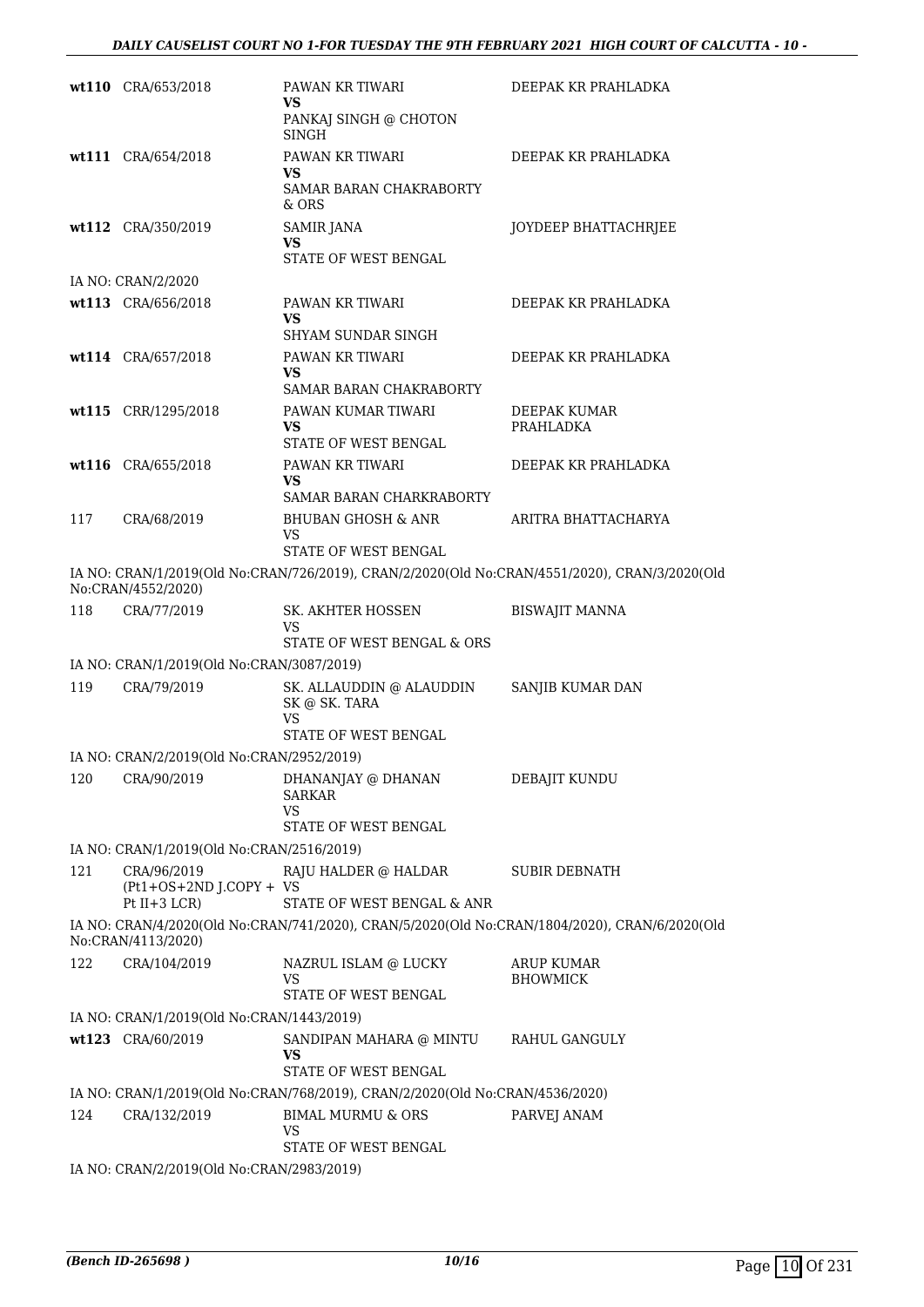| 125 | CRA/174/2019                                              | SK MUSTAKIN RAHMAN @<br><b>BABLU</b><br>VS                                                           | PINAKI BHATTACHARYYA                                                                           |
|-----|-----------------------------------------------------------|------------------------------------------------------------------------------------------------------|------------------------------------------------------------------------------------------------|
|     |                                                           | STATE OF WEST BENGAL                                                                                 |                                                                                                |
|     | IA NO: CRAN/1/2019(Old No:CRAN/3941/2019)                 |                                                                                                      |                                                                                                |
| 126 | CRA/183/2019<br>$(Pt 1 + OS + 2ND J)$                     | MD ALIB @ ALIB MOHAMMAD<br><b>VS</b>                                                                 | SUMAN SANKAR<br><b>CHATTERJEE</b>                                                              |
|     | $COPY + Pt.$ II)                                          | STATE OF WEST BENGAL                                                                                 |                                                                                                |
|     | IA NO: CRAN/2/2020(Old No:CRAN/247/2020)                  |                                                                                                      |                                                                                                |
| 127 | CRA/248/2019                                              | <b>GANESH ORANG</b><br>VS                                                                            | MALAY BHATTACHARYYA                                                                            |
|     |                                                           | STATE OF WEST BENGAL                                                                                 |                                                                                                |
| 128 | IA NO: CRAN/1/2019(Old No:CRAN/2848/2019)<br>CRA/281/2019 | MAHARAJ HALDER                                                                                       | <b>MD ASLAM KHAN</b>                                                                           |
|     |                                                           | VS<br>STATE OF WEST BENGAL                                                                           |                                                                                                |
|     | IA NO: CRAN/1/2019(Old No:CRAN/3438/2019)                 |                                                                                                      |                                                                                                |
| 129 | CRA/282/2019                                              | MD SOFIQUL ISLAM @ MD<br>SHOFIQUL ISLAM @ SHAFIQUL<br>@ SAFIKAL IS<br><b>VS</b>                      | KRISHNAN RAY                                                                                   |
|     |                                                           | STATE OF WEST BENGAL                                                                                 |                                                                                                |
|     | IA NO: CRAN/2/2019(Old No:CRAN/4819/2019)                 |                                                                                                      |                                                                                                |
| 130 | CRA/283/2019                                              | SOURAV DEY & ORS.<br>VS<br>STATE OF WEST BENGAL                                                      | <b>SUMANTA GANGULY</b>                                                                         |
|     | IA NO: CRAN/1/2019(Old No:CRAN/2718/2019)                 |                                                                                                      |                                                                                                |
| 131 | IA NO. CRAN/2/2021                                        | <b>SANAUL HAQUE</b>                                                                                  | <b>INDRANI BISWAS</b>                                                                          |
|     |                                                           | Vs.<br>STATE OF WEST BENGAL                                                                          | <b>INDRANI BISWAS</b>                                                                          |
|     | In CRA/295/2019                                           |                                                                                                      |                                                                                                |
| 132 | CRA/299/2019<br>$(Pt 1 + OS + 2ND J)$<br>$COPY + Pt.$ II) | RABI @ RABINDRANATH DAS &<br><b>ORS</b><br><b>VS</b><br><b>STATE OF WEST BENGAL</b>                  | SMARAJIT BASU                                                                                  |
|     |                                                           | IA NO: CRAN/1/2019(Old No:CRAN/2888/2019), CRAN/2/2020(Old No:CRAN/2521/2020)                        |                                                                                                |
| 133 | CRA/310/2019                                              | <b>SURESH GUPTA</b>                                                                                  | <b>ESHITA DUTTA</b>                                                                            |
|     |                                                           | VS<br>STATE OF WEST BENGAL                                                                           |                                                                                                |
|     | IA NO: CRAN/1/2020                                        |                                                                                                      |                                                                                                |
| 134 | CRA/314/2019                                              | NURUL ISLAM & ANR<br>VS                                                                              | MOHAN KUMAR SANYAL                                                                             |
|     |                                                           | STATE OF WEST BENGAL                                                                                 |                                                                                                |
|     | IA NO: CRAN/2/2019(Old No:CRAN/3885/2019)                 |                                                                                                      |                                                                                                |
| 135 | CRA/316/2019                                              | JAHID HUSSAIN & ANR<br>VS<br>STATE OF WEST BENGAL                                                    | RAHUL GANGULY                                                                                  |
|     | IA NO: CRAN/1/2019(Old No:CRAN/2470/2019)                 |                                                                                                      |                                                                                                |
| 136 | CRA/318/2019                                              | MADHABENDU GANGULY                                                                                   | <b>BISWAJIT MANNA</b>                                                                          |
|     |                                                           | VS<br>STATE OF WEST BENGAL                                                                           |                                                                                                |
|     | No:CRAN/4541/2020)                                        |                                                                                                      | IA NO: CRAN/1/2019(Old No:CRAN/2469/2019), CRAN/2/2019(Old No:CRAN/2537/2019), CRAN/3/2020(Old |
| 137 | CRA/319/2019                                              | BHUNA KHAN @ SAMSUR<br>KHAN<br><b>VS</b>                                                             | SANTANU TALUKDAR                                                                               |
|     |                                                           | STATE OF WEST BENGAL<br>IA NO: CRAN/1/2019(Old No:CRAN/2475/2019) CRAN/2/2020(Old No:CRAN/4538/2020) |                                                                                                |
|     |                                                           |                                                                                                      |                                                                                                |

IA NO: CRAN/1/2019(Old No:CRAN/2475/2019), CRAN/2/2020(Old No:CRAN/4538/2020)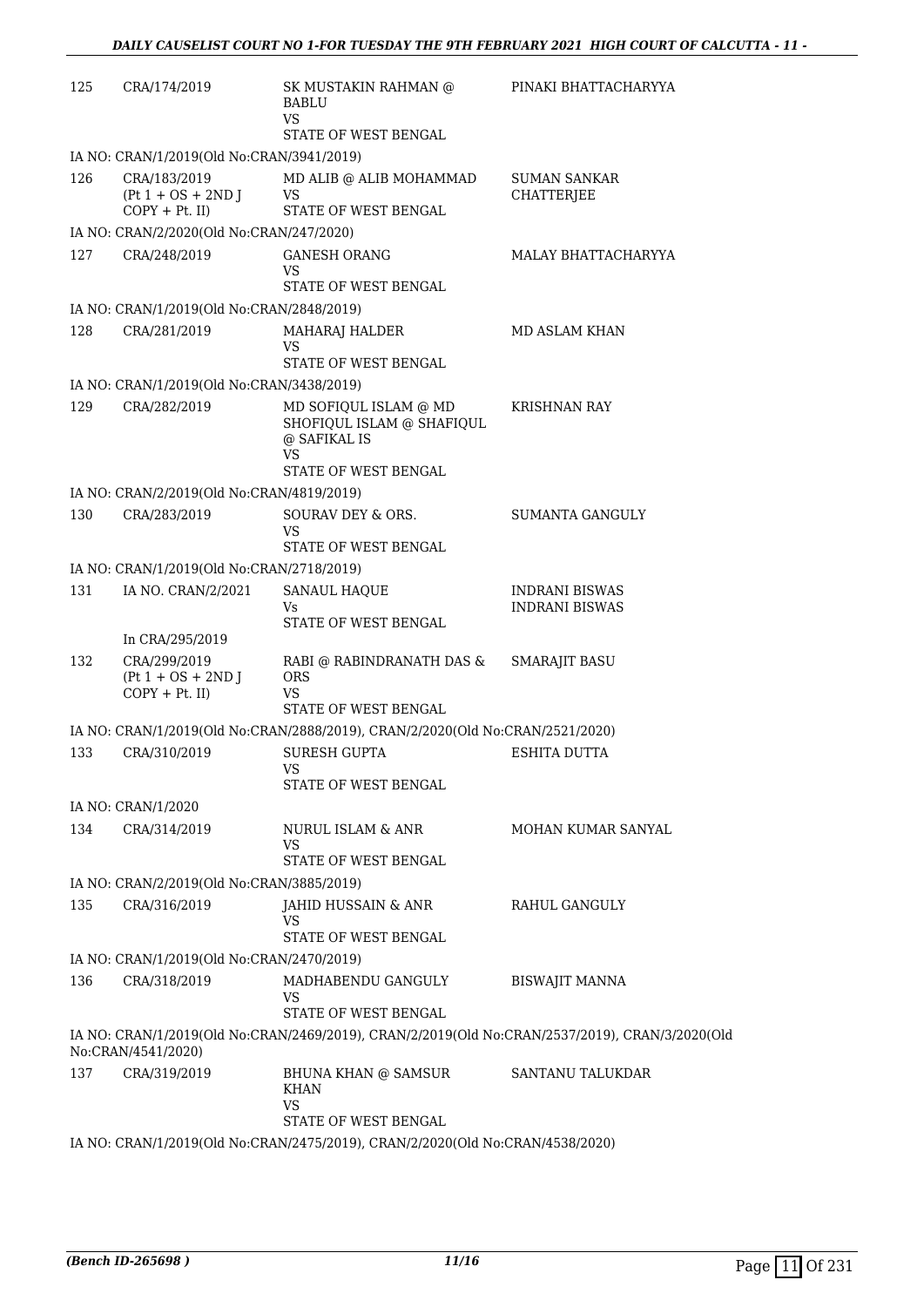| 138 | CRA/322/2019                                              | <b>MAHABIR LAYEK</b><br>VS<br>STATE OF WEST BENGAL                                   | SAIBAL KRISHNA<br><b>DASGUPTA</b>     |
|-----|-----------------------------------------------------------|--------------------------------------------------------------------------------------|---------------------------------------|
|     | IA NO: CRAN/2/2019(Old No:CRAN/4059/2019)                 |                                                                                      |                                       |
| 139 | CRA/329/2019                                              | RAHUL GHOSH<br>VS                                                                    | <b>HAMIDUR RAHAMAN</b>                |
|     |                                                           | STATE OF WEST BENGAL                                                                 |                                       |
|     | IA NO: CRAN/1/2019(Old No:CRAN/2647/2019)                 |                                                                                      |                                       |
| 140 | CRA/334/2019                                              | SAHAB DHARA @ NABAB<br>DHARA<br><b>VS</b><br>STATE OF WEST BENGAL                    | <b>SONALI DAS</b>                     |
|     | IA NO: CRAN/2/2019(Old No:CRAN/3636/2019)                 |                                                                                      |                                       |
| 141 | CRA/342/2019                                              | <b>CHANDAN DUBEY</b><br>VS<br>STATE OF WEST BENGAL                                   | SHASHANKA SHEKHAR<br>SAHA             |
|     | IA NO: CRAN/1/2019(Old No:CRAN/2566/2019)                 |                                                                                      |                                       |
| 142 | IA NO. CRAN/2/2020<br>(Old No:<br>CRAN/388/2020)          | JAHANARA @ JAHANUR BIBI<br>Vs.<br>STATE OF WEST BENGAL                               | MONIKA SINHA                          |
|     | In CRA/347/2019                                           |                                                                                      |                                       |
| 143 | CRA/360/2019                                              | RAJIKUL SK & ANR<br>VS<br><b>STATE OF WEST BENGAL</b>                                | PARVEJ ANAM                           |
|     | IA NO: CRAN/2/2020(Old No:CRAN/301/2020)                  |                                                                                      |                                       |
| 144 | CRA/366/2019                                              | <b>BIJOY BARMAN</b><br>VS                                                            | <b>APURBAK</b><br><b>CHAKRABARTTY</b> |
|     |                                                           | STATE OF WEST BENGAL                                                                 |                                       |
| 145 | IA NO: CRAN/1/2019(Old No:CRAN/3125/2019)<br>CRA/380/2019 | TANIA MONDAL @ TANIA                                                                 | <b>AMIT ROY</b>                       |
|     |                                                           | KHATOON @ TANIA BEGUM @<br><b>HAZRA</b><br>VS<br>STATE OF WEST BENGAL & ANR          |                                       |
|     | IA NO: CRAN/1/2019(Old No:CRAN/2928/2019)                 |                                                                                      |                                       |
|     | $[PT1+OS+2ND$ J.<br>COPY+PT II)                           | 146 CRA/388/2019 JAHANI MONDAL @ JANI<br>MONDAL & ORS.<br>VS<br>STATE OF WEST BENGAL | SNEHANSU MAJUMDER                     |
|     | IA NO: CRAN/2/2019(Old No:CRAN/3544/2019)                 |                                                                                      |                                       |
| 147 | CRA/397/2019                                              | MD MOJAMMEL HAQUE @ SITU SHAMIM UL BARI<br>& ANR<br>VS<br>STATE OF WEST BENGAL       |                                       |
|     | IA NO: CRAN/1/2019(Old No:CRAN/3515/2019)                 |                                                                                      |                                       |
| 148 | CRA/438/2019                                              | SK. AZHARUDDIN @ SONU<br>VS                                                          | <b>SAMIP RAY</b>                      |
|     |                                                           | STATE OF WEST BENGAL                                                                 |                                       |
|     |                                                           | IA NO: CRAN/1/2019(Old No:CRAN/4774/2019), CRAN/2/2020                               |                                       |
| 149 | CRA/446/2019                                              | SAHID KHAN @ SHERU KHAN @<br><b>SHERU &amp; ANR</b><br>VS<br>STATE OF WEST BENGAL    | ANIRUDDHA<br><b>BHATTACHARYA</b>      |
|     | $IA$ $NO$ $CRAN/1/2019$ $OIA$ $No$ $CRAN/3540/2019$       |                                                                                      |                                       |

IA NO: CRAN/1/2019(Old No:CRAN/3540/2019)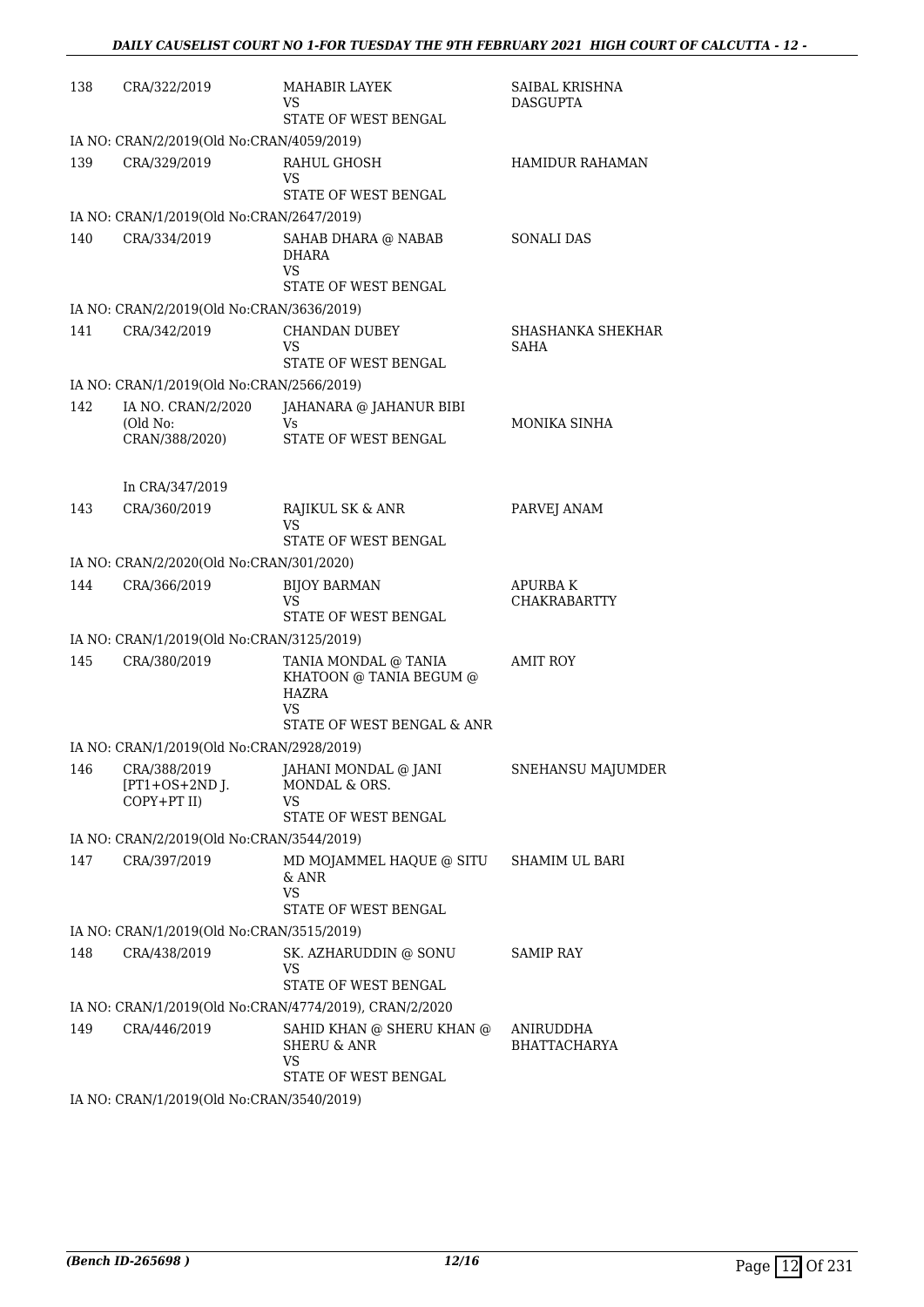| 150 | CRA/452/2019                              | BAPAN NANDI @ AMAR<br>VS                                                        | <b>AINDRILA DE</b>                             |
|-----|-------------------------------------------|---------------------------------------------------------------------------------|------------------------------------------------|
|     |                                           | STATE OF WEST BENGAL                                                            |                                                |
|     | IA NO: CRAN/1/2019(Old No:CRAN/3272/2019) |                                                                                 |                                                |
| 151 | IA NO. CRAN/4/2020<br>(Old No:            | <b>GITA MIDDAY &amp; ANR</b><br>Vs                                              | SHASHANKA SHEKHAR                              |
|     | CRAN/1950/2020)                           | STATE OF WEST BENGAL                                                            | SAHA                                           |
|     | In CRA/472/2019                           |                                                                                 |                                                |
| 152 | CRA/503/2019                              | MD IMTIAYAZ @ IMTIAZ @ MD.<br><b>IMTIAZ</b><br>VS<br>STATE OF WEST BENGAL & ANR | DEBASHIS BANERJEE                              |
|     | IA NO: CRAN/1/2019(Old No:CRAN/4798/2019) |                                                                                 |                                                |
| 153 | CRA/520/2019                              | <b>BADSA@CHHATU SK</b><br>VS                                                    | SNEHANSHU MAJUMDER                             |
|     |                                           | STATE OF WEST BENGAL                                                            |                                                |
|     | IA NO: CRAN/2/2020(Old No:CRAN/135/2020)  |                                                                                 |                                                |
| 154 | CRA/531/2019                              | MAHIMUDDIN<br>VS                                                                | <b>AMIT RAY</b>                                |
|     | IA NO: CRAN/2/2019(Old No:CRAN/4659/2019) | STATE OF WEST BENGAL & ANR                                                      |                                                |
| 155 | CRA/555/2019                              | MD. SONA & ORS                                                                  | <b>RAHULGANGULY</b>                            |
|     |                                           | VS<br>STATE OF WEST BENGAL                                                      |                                                |
|     | IA NO: CRAN/1/2019(Old No:CRAN/4972/2019) |                                                                                 |                                                |
| 156 | CRA/561/2019<br>(APPROPRIATE ORDER) VS    | JOYDEV CHAKRABORTY & ORS<br>STATE OF WEST BENGAL                                | SOUMYAJIT DAS<br><b>MAHAPATRA</b>              |
|     |                                           | IA NO: CRAN/1/2020(Old No:CRAN/454/2020), CRAN/2/2020(Old No:CRAN/460/2020)     |                                                |
| 157 | CRA/571/2019                              | <b>SK KETABUL &amp; ORS</b>                                                     | DILIP KR SADHU                                 |
|     |                                           | VS<br>STATE OF WEST BENGAL                                                      |                                                |
|     |                                           | IA NO: CRAN/1/2019(Old No:CRAN/4333/2019), CRAN/2/2020                          |                                                |
| 158 | CRA/574/2019                              | PRITAM SINHA ROY & ANR<br>VS                                                    | <b>SOUMYA MAZUMDER</b>                         |
|     |                                           | STATE OF WEST BENGAL                                                            |                                                |
|     | IA NO: CRAN/1/2020(Old No:CRAN/539/2020)  |                                                                                 |                                                |
| 159 | IA NO. CRAN/3/2020                        | SANJOY RAJBANGSHI & ANR<br>Vs<br>STATE OF WEST BENGAL & ANR                     | <b>SUDDHADEV ADAK</b><br><b>SUDDHADEV ADAK</b> |
|     | In CRA/580/2019                           |                                                                                 |                                                |
| 160 | CRA/588/2019                              | <b>MUKUL SETH</b><br>VS                                                         | ANIRUDDHA<br><b>BHATTACHARYYA</b>              |
|     |                                           | STATE OF WEST BENGAL                                                            |                                                |
|     | IA NO: CRAN/1/2020(Old No:CRAN/197/2020)  |                                                                                 |                                                |
| 161 | IA NO. CRAN/2/2019<br>(Old No:            | <b>SWAPAN BAYEN</b><br>Vs                                                       | <b>DEBANGAN</b>                                |
|     | CRAN/4642/2019)                           | STATE OF WEST BENGAL                                                            | <b>BHATTACHARJEE</b>                           |
|     | In CRA/590/2019                           |                                                                                 |                                                |
| 162 | CRA/622/2019                              | SACHINDRANATH DAS<br><b>VS</b>                                                  | SOUMYAJIT DAS<br><b>MAHAPATRA</b>              |
|     |                                           | STATE OF WEST BENGAL                                                            |                                                |

IA NO: CRAN/1/2020(Old No:CRAN/89/2020)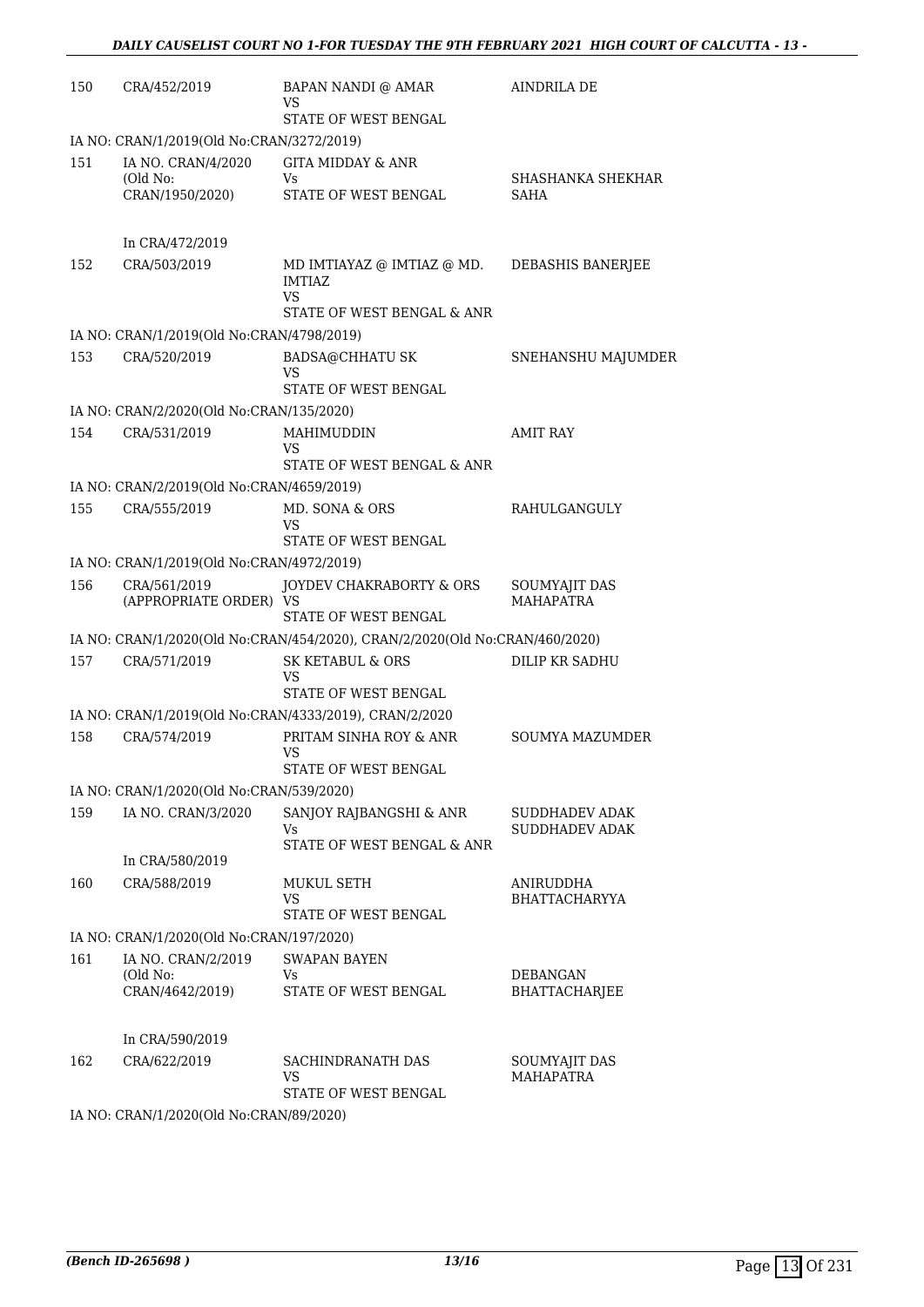| 163 | CRA/627/2019                                                   | SUBHANKAR SARKAR @ POLTU<br>@ PALTU<br>VS<br>STATE OF WEST BENGAL                               | KOUSTAV BAGCHI       |
|-----|----------------------------------------------------------------|-------------------------------------------------------------------------------------------------|----------------------|
|     | IA NO: CRAN/1/2020(Old No:CRAN/23/2020)                        |                                                                                                 |                      |
| 164 | CRA/650/2019                                                   | SAHEB JAN ALI @SAHEB JAN @<br>SIAB JAN & ANR<br>VS<br>STATE OF WEST BENGAL                      | RAHUL GANGULY        |
|     |                                                                | IA NO: CRAN/1/2020(Old No:CRAN/69/2020), CRAN/2/2020(Old No:CRAN/4532/2020)                     |                      |
| 165 | CRA/666/2019                                                   | PABAN RAI @ PAWAN RAI<br>VS<br>STATE OF WEST BENGAL                                             | <b>ASHOK HALDER</b>  |
|     | IA NO: CRAN/1/2019(Old No:CRAN/4879/2019)                      |                                                                                                 |                      |
| 166 | CRA/669/2019                                                   | DILIP PAL<br>VS<br>STATE OF WEST BENGAL                                                         | NAYNA CHAKRABORTY    |
|     |                                                                | IA NO: CRAN/1/2020(Old No:CRAN/4606/2020), CRAN/2/2020(Old No:CRAN/4607/2020)                   |                      |
| 167 | CRA/670/2019<br>$[PT 1 + II + LCR]$                            | RASHMONI DEVI@RADHIKA<br>SHAW@RADHA<br>VS<br>STATE OF WEST BENGAL                               | NAZIR AHMED          |
|     | IA NO: CRAN/2/2020                                             |                                                                                                 |                      |
| 168 | CRA/674/2019                                                   | <b>MANIK KOLEY</b><br>VS                                                                        | SANJIB MITRA         |
|     |                                                                | <b>STATE OF WEST BENGAL</b>                                                                     |                      |
| 169 | CRA/676/2019                                                   | IA NO: CRAN/1/2020(Old No:CRAN/19/2020), CRAN/2/2020(Old No:CRAN/4402/2020)<br>AJIT ROY @ BUBAI | SHEKHAR BARMAN       |
|     |                                                                | VS<br>STATE OF WEST BENGAL                                                                      |                      |
|     |                                                                | IA NO: CRAN/1/2020(Old No:CRAN/1230/2020), CRAN/2/2020(Old No:CRAN/4682/2020), CRAN/3/2021      |                      |
| 170 | CRA/688/2019                                                   | NISHIKANTA MISHRA @<br>NISIKANTA MISHRA<br>VS<br>STATE OF WEST BENGAL                           | NAVANIL DE           |
|     |                                                                | IA NO: CRAN/2/2020(Old No:CRAN/848/2020), CRAN/3/2020                                           |                      |
| 171 | CRA/692/2019<br>[PT I+OS+2ND<br>COPY+PT II)                    | MINARUL ISLAM @ MINARUL<br>SHA & ORS<br>VS                                                      | ARUSHI RATHORE       |
|     |                                                                | STATE OF WEST BENGAL                                                                            |                      |
|     | IA NO: CRAN/1/2020(Old No:CRAN/190/2020)<br>IA NO. CRAN/1/2020 |                                                                                                 |                      |
| 172 | (Old No:<br>CRAN/347/2020)                                     | MD ASHIKUR REJA & ANR<br>Vs<br>STATE OF WEST BENGAL                                             | BENAJIR HASNA        |
|     | In CRA/730/2019                                                |                                                                                                 |                      |
| 173 | IA NO. CRAN/1/2020<br>(Old No:<br>CRAN/416/2020)               | MD ANIKUL ISLAM<br>Vs<br>STATE OF WEST BENGAL                                                   | <b>BENAJIR HASNA</b> |
|     | In CRA/731/2019                                                |                                                                                                 |                      |
| 174 | CRA/747/2019                                                   | <b>GOUTAM BARUI</b><br>VS                                                                       | APAN SAHA            |
|     | IA NO: CRAN/1/2020(Old No:CRAN/253/2020)                       | STATE OF WEST BENGAL                                                                            |                      |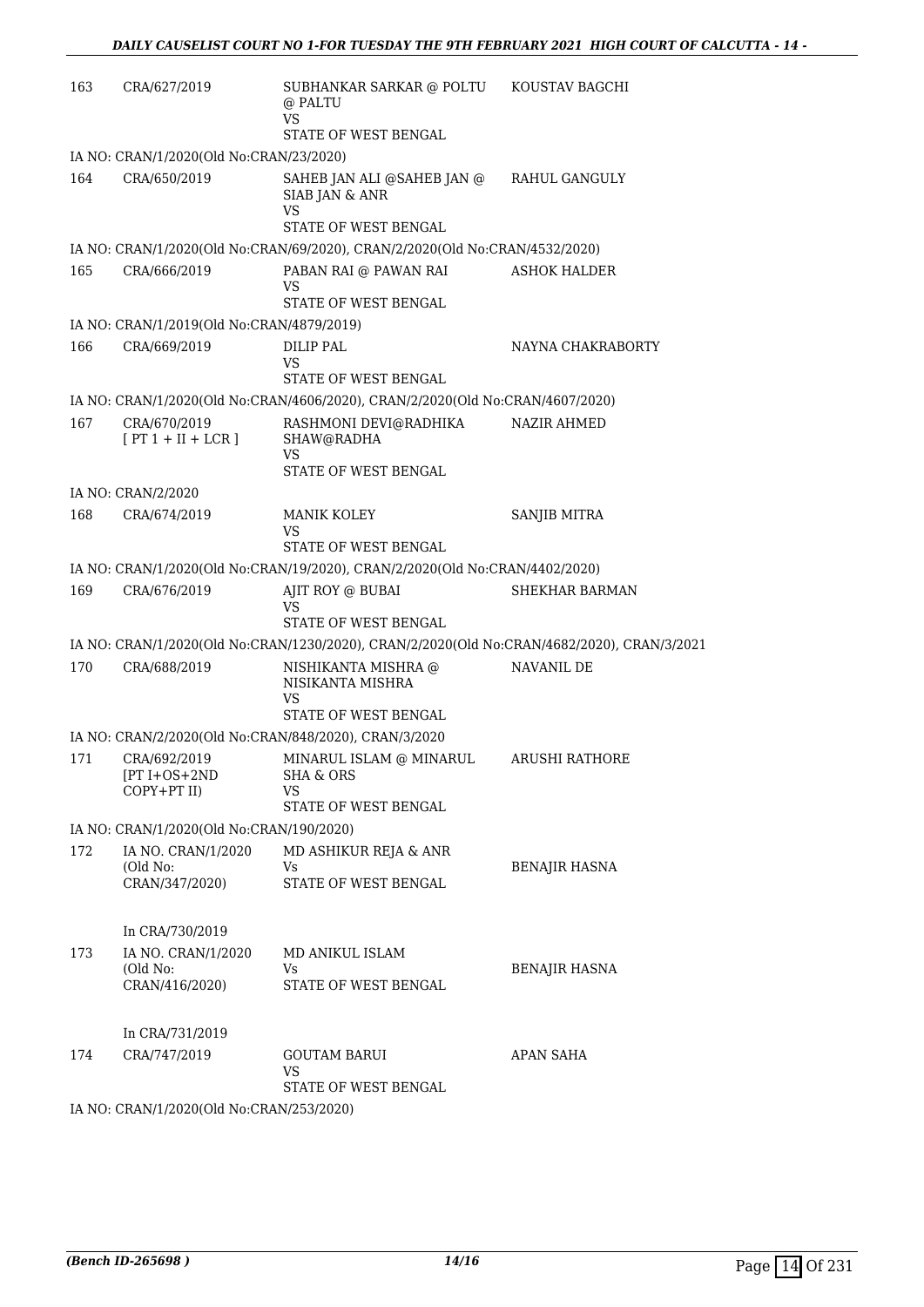| 175 | CRA/749/2019                              | AMIT DUTTA & ORS<br>VS                                                                               | <b>HILLOL SAHA PODDER</b>                  |
|-----|-------------------------------------------|------------------------------------------------------------------------------------------------------|--------------------------------------------|
|     |                                           | STATE OF WEST BENGAL                                                                                 |                                            |
|     | IA NO: CRAN/1/2020(Old No:CRAN/249/2020)  |                                                                                                      |                                            |
| 176 | IA NO. CRAN/1/2020<br>(Old No:            | SK. PACHA @ DUKHA<br>Vs                                                                              | NAVANIL DE                                 |
|     | CRAN/422/2020)                            | STATE OF WEST BENGAL                                                                                 |                                            |
|     | In CRA/5/2020                             |                                                                                                      |                                            |
| 177 | CRA/9/2020                                | <b>MINATI HALDER &amp; ORS</b><br>VS                                                                 | AMRITA MAJI                                |
|     |                                           | STATE OF WEST BENGAL<br>IA NO: CRAN/1/2020(Old No:CRAN/508/2020), CRAN/2/2020(Old No:CRAN/3107/2020) |                                            |
| 178 | CRA/16/2020                               | SONA DHALI                                                                                           | SANDIP CHAKRABARTY                         |
|     |                                           | VS<br>STATE OF WEST BENGAL                                                                           |                                            |
|     |                                           | IA NO: CRAN/1/2020(Old No:CRAN/450/2020), CRAN/2/2020(Old No:CRAN/2774/2020)                         |                                            |
| 179 | CRA/37/2020                               | SANDHYA RANI DAS & ANR                                                                               | SWAGATA DATTA                              |
|     |                                           | VS<br>STATE OF WEST BENGAL                                                                           |                                            |
|     | IA NO: CRAN/2/2020, CRAN/3/2020           |                                                                                                      |                                            |
| 180 | IA NO. CRAN/1/2020                        | JALALUDDIN<br>Vs                                                                                     | DEBANGAN BHATTERJEE<br>DEBANGAN BHATTERJEE |
|     |                                           | STATE OF WEST BENGAL                                                                                 |                                            |
|     | In CRA/61/2020                            |                                                                                                      |                                            |
| 181 | CRA/64/2020                               | BIMAL CHANDRA BARMAN @<br>AMAL & ANR<br>VS                                                           | SAYAN MUKHERJEE                            |
|     |                                           | STATE OF WEST BENGAL                                                                                 |                                            |
|     |                                           | IA NO: CRAN/1/2020(Old No:CRAN/979/2020), CRAN/2/2020(Old No:CRAN/3305/2020)                         |                                            |
| 182 | CRA/69/2020                               | DIGAN MANDAL<br>VS<br>STATE OF WEST BENGAL                                                           | PARVEJ ANAM                                |
|     | IA NO: CRAN/1/2020                        |                                                                                                      |                                            |
| 183 | CRA/86/2020                               | <b>SUBRATA GHOSH</b>                                                                                 | KUNAL GANGULY                              |
|     |                                           | VS<br>STATE OF WEST BENGAL & ANR                                                                     |                                            |
|     | IA NO: CRAN/1/2020(Old No:CRAN/1188/2020) |                                                                                                      |                                            |
| 184 | IA NO. CRAN/1/2020                        | CHAND SAUDAGAR @ CHAND                                                                               |                                            |
|     | (Old No:<br>CRAN/1016/2020)               | <b>SWADAGAR &amp; ANR</b><br>Vs                                                                      | NAVANIL DE                                 |
|     |                                           | STATE OF WEST BENGAL                                                                                 |                                            |
|     | In CRA/95/2020                            |                                                                                                      |                                            |
| 185 | CRA/102/2020                              | PRITAM KARMAKAR @ DONKA                                                                              | <b>JONAKI SAHA</b>                         |
|     |                                           | VS<br>STATE OF WEST BENGAL                                                                           |                                            |
|     | IA NO: CRAN/2/2020                        |                                                                                                      |                                            |
| 186 | IA NO. CRAN/2/2020                        | MD PEYARA@RAJKUMAR<br>Vs                                                                             | KAUSHIK GHOSH<br>KAUSHIK GHOSH             |
|     |                                           | STATE OF WEST BENGAL                                                                                 |                                            |
|     | In CRA/168/2020                           |                                                                                                      |                                            |
| 187 | IA NO. CRAN/3/2020                        | SK. MD. SELIM<br>Vs                                                                                  | SUCHISMITA DATTA<br>SUCHISMITA DATTA       |
|     | In CRA/179/2020                           | STATE OF WEST BENGAL                                                                                 |                                            |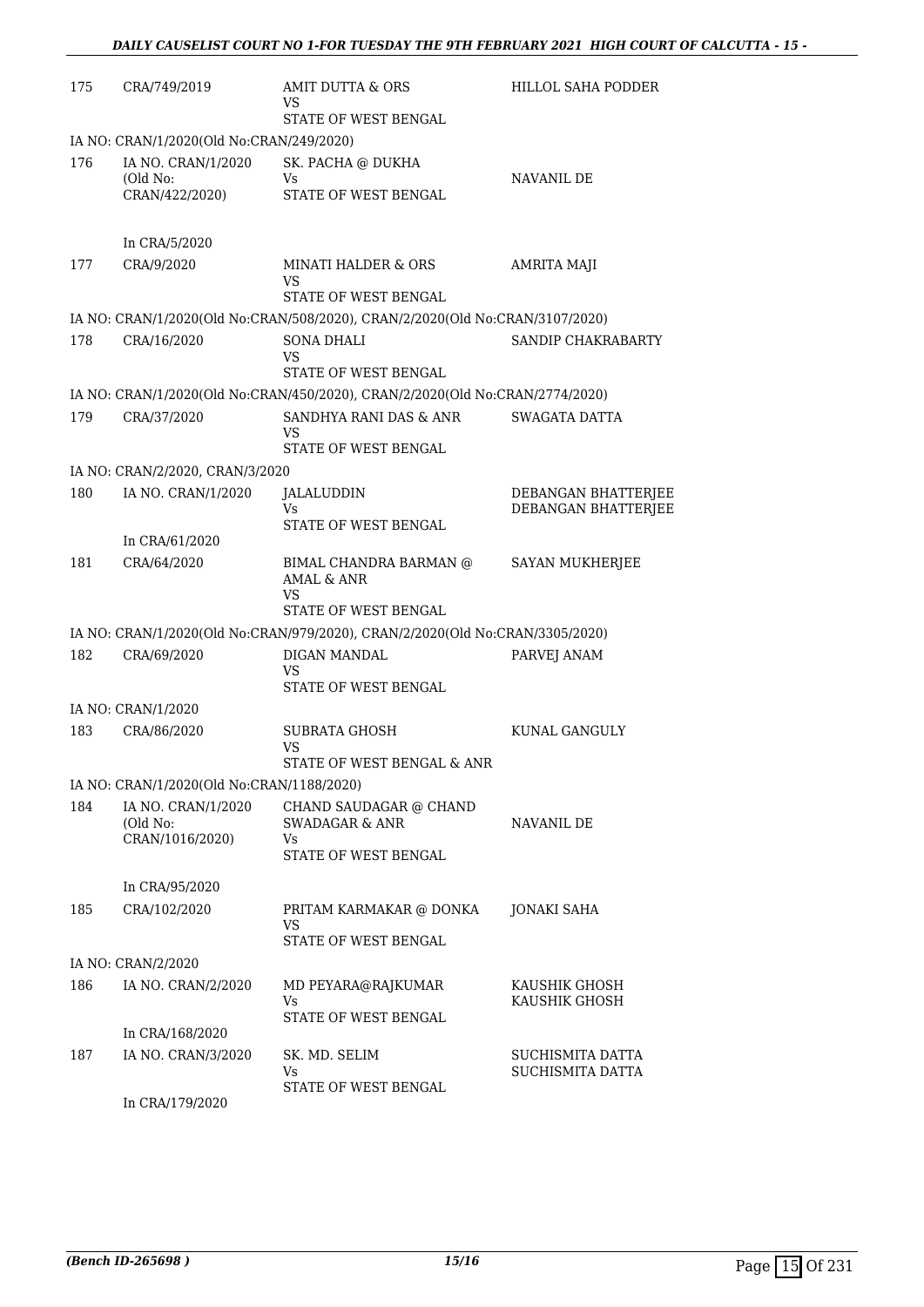#### *DAILY CAUSELIST COURT NO 1-FOR TUESDAY THE 9TH FEBRUARY 2021 HIGH COURT OF CALCUTTA - 16 -*

| 188 | IA NO. CRAN/3/2020               | <b>GOBINDA BAYEN</b><br>Vs.                     | <b>AMRITA CHEL</b><br><b>AMRITA CHEL</b>           |
|-----|----------------------------------|-------------------------------------------------|----------------------------------------------------|
|     |                                  | STATE OF WEST BENGAL                            |                                                    |
|     | In CRA/189/2020                  |                                                 |                                                    |
| 189 | IA NO. CRAN/2/2020               | <b>SAMARESH BISWAS</b><br>Vs                    | <b>ARNAB CHATTERJEE</b><br><b>ARNAB CHATTERJEE</b> |
|     | (Out of time)<br>In CRA/199/2020 | State of West Bengal                            |                                                    |
| 190 | IA NO. CRAN/2/2020               | <b>ABANI KUMAR</b>                              | SAIBAL KRISHNA                                     |
|     |                                  | Vs                                              | <b>DASGUPTA</b>                                    |
|     | In CRA/205/2020                  | THE STATE OOF WEST BENGAL                       | <b>SAIBAL KRISHNA</b><br><b>DASGUPTA</b>           |
| 191 | IA NO. CRAN/3/2020               | <b>AVIJIT BAIDYA</b>                            | <b>JOY CHAKRABORTY</b>                             |
|     |                                  | Vs                                              | <b>JOY CHAKRABORTY</b>                             |
|     |                                  | State of West Bengal                            |                                                    |
|     | In CRA/215/2020                  |                                                 |                                                    |
| 192 | CRA/217/2020                     | SANOWARA BIBI AND ANR<br><b>VS</b>              | <b>AMRITA CHEL</b>                                 |
|     |                                  | State of West Bengal                            |                                                    |
|     | IA NO: CRAN/1/2020, CRAN/2/2020  |                                                 |                                                    |
| 193 | IA NO. CRAN/1/2020               | SUJATA @SANKARI SANTRA<br><b>PRADHAN</b><br>Vs. | SATYAJIT MAHATO<br>SATYAJIT MAHATO                 |
|     | In CRA/223/2020                  | State of West Bengal                            |                                                    |
| 194 | CRA/241/2020                     | <b>AWADHESH SINGH</b><br><b>VS</b>              | <b>BIKRAM BANERJEE</b>                             |
|     |                                  | STATE OF WEST BENGAL AND<br>ORS.                |                                                    |
|     | IA NO: CRAN/1/2020               |                                                 |                                                    |
| 195 | CRA/262/2020                     | RAJU JAISWAL                                    | DIPANJAN CHATTERJEE                                |
|     |                                  | VS                                              |                                                    |
|     |                                  | State of West Bengal                            |                                                    |
|     | IA NO: CRAN/1/2020, CRAN/2/2020  |                                                 |                                                    |
| 196 | IA NO. CRAN/1/2021               | <b>MOUSUMI ROY</b><br>Vs                        | <b>BISWAJIT MANNA</b><br><b>BISWAJIT MANNA</b>     |
|     | In CRA/284/2020                  | THE STATE OF WEST BENGAL                        |                                                    |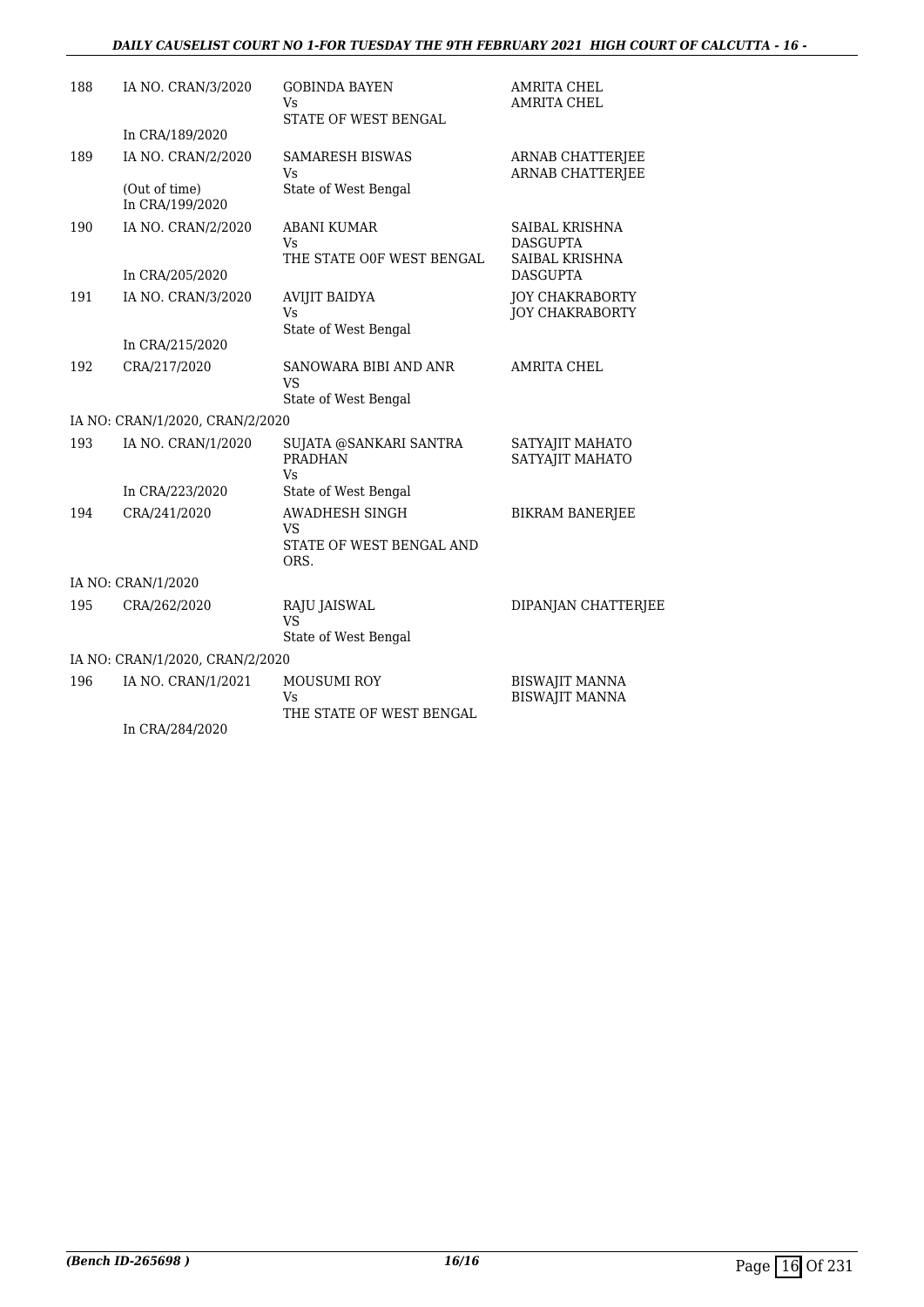

### **Appellate Side**

**DAILY CAUSELIST For Tuesday The 9th February 2021**

#### **COURT NO. 16**

**DIVISION BENCH (DB - II)**

### **AT 10:45 AM**

#### **HON'BLE JUSTICE RAJESH BINDAL HON'BLE JUSTICE ANIRUDDHA ROY (VIA VIDEO CONFERENCE)**

#### **ON AND FROM MONDAY, THE 11TH JANUARY, 2021 – APPEALS RELATING TO LABOUR UNDER GROUP III AND APPLICATION CONNECTED THERETO;**

**APPEALS FROM ORDERS RELATING TO REVENUE UNDER GROUP – IV & ORHER STATUTORY REVENUE APPEALS EXCEPT LAND REVENUE TO BE HEARD BY DIVISION BENCH;**

**APPEALS RELATING TO CHARTERED ACCOUNTANTS ACT, COMPANY SECRETARIES ACT AND TAX TRIBUNAL MATTERS;**

**INCOME TAX REFERENCE UNDER SECTION 256 OF THE INCOME TAX ACT;**

**MATTERS RELATING TO TRIBUNALS UNDER ARTICLE 323A & 323B OF THE CONSTITUTION OF INDIA (OTHER THAN TAX TRIBUNAL) INCLUDING APPLICATION CONNECTED THERETO;**

**AND**

**ON AND FROM MONDAY, THE 1ST FEBRUARY, 2021 AS LONG AS THE DIVISION BENCH COMPRISING OF HON'BLE CHIEF JUSLTICE THOTTATHIL B. RADHAKRISHNAN AND HON'BLE JUSTICE ARIJIT BANERJEE DOES NOT SIT – WILL TAKE, IN ADDITION TO THEIR OWN LIST AND DETERMINATION, URGENT MATTERS RELATING TO THE LIST AND DETERMINATION OF THE DIVISION BENCH COMPRISING OF HON'BLE CHIEF JUSTICE THOTTATHIL B. RADHAKRISHNSN AND HON'BLE JUSTICE ARIJIT BANERJEE.**

**NOTE:**

**E-MENTIONING WILL BE TAKEN UP AT THE FIRST SITTING OF THE COURT. OUT OF WHICH ORIGINAL SIDE MATTERS WILL BE TAKEN UP FIRST AND THEN APPELLATE SIDE MATTERS WILL BE TAKEN UP. ON AND FROM MONDAY, i.e., 08-02-2021, APPELLATE SIDE LIST WILL BE TAKEN UP FIRST AND THEN ORIGINAL SIDE LIST WILL BE TAKEN UP.**

#### **NOTE: MATTERS WILL BE TAKEN UP THROUGH PHYSICAL HEARING ONLY WHEN BOTH THE PARTIES ARE AGREED.**

**PIL**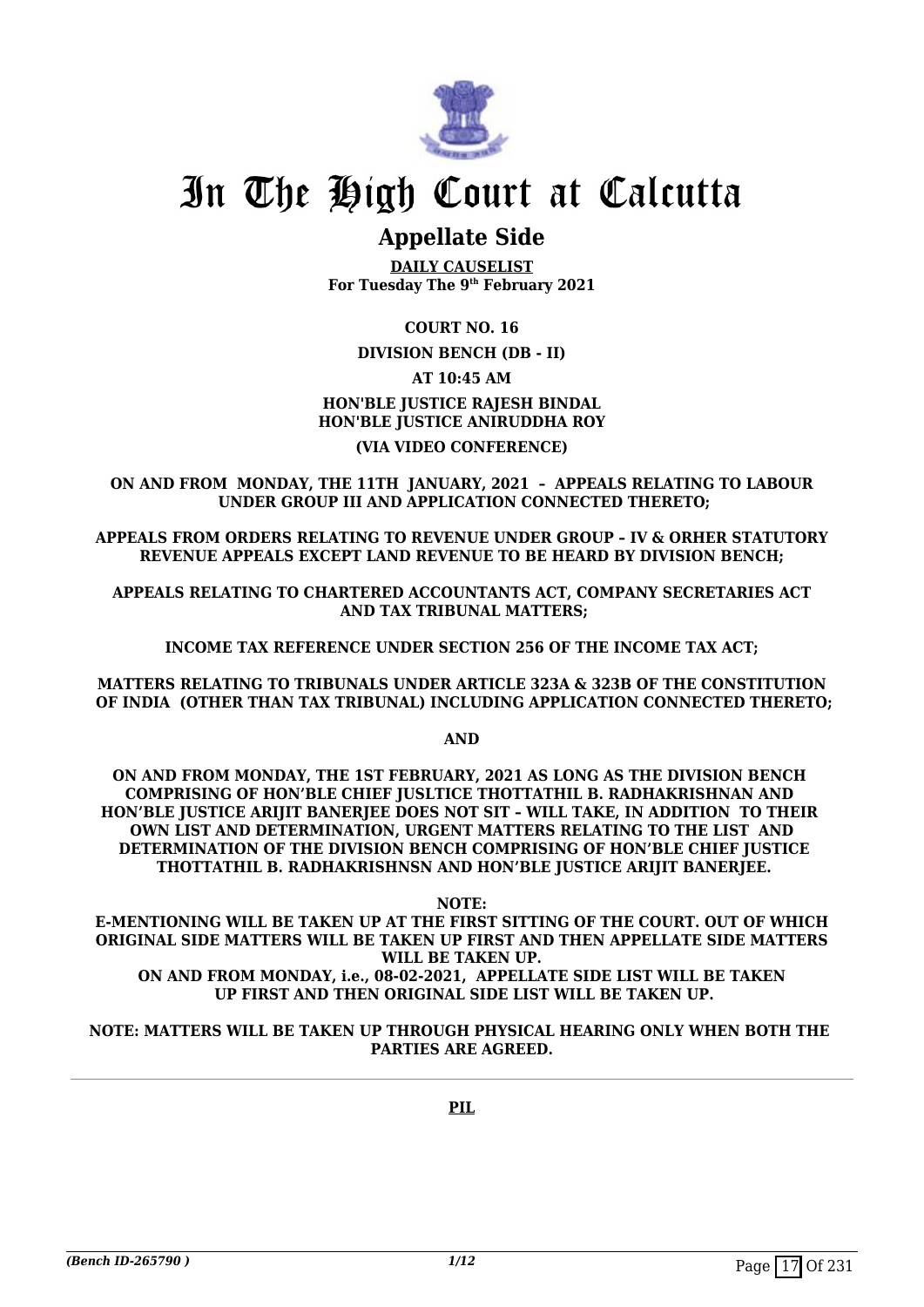| 1  | WPA(P)/2/2021                             | ANAR MOLLA<br>VS                                                                           | <b>ASHOKE KUMAR</b><br>NATH          |
|----|-------------------------------------------|--------------------------------------------------------------------------------------------|--------------------------------------|
|    |                                           | STATE OF WEST BENGAL<br>AND ORS.                                                           |                                      |
| 2  | WPA(P)/33/2021                            | <b>RAJESH DAS</b><br><b>VS</b>                                                             | <b>SORMI DUTTA</b>                   |
|    |                                           | STATE OF WEST BENGAL<br>AND ORS.                                                           |                                      |
| 3  | WPA(P)/53/2021                            | RAMA PRASAD SARKAR (IN<br>PERSON)                                                          | RAMA PRASAD<br><b>SARKAR</b>         |
|    |                                           | <b>VS</b><br>UNION OF INDIA AND ORS.                                                       |                                      |
|    |                                           | <b>SPECIALLY FIXED MATTERS</b>                                                             |                                      |
| 4  | CRA/255/2020                              | THE NATIONAL<br>INVESTIGATION AGENCY<br><b>VS</b><br>CHHATRADHAR MAHATA                    | SUNDEEP K.<br><b>SADAWARTE</b>       |
|    | IA NO: CRAN/1/2020                        |                                                                                            |                                      |
|    |                                           | <b>BAIL IN CONNECTION WITH APPEAL</b>                                                      |                                      |
| 5  | CRA/270/2017                              | MD NASIM                                                                                   | <b>ANAND KESHARI</b>                 |
|    |                                           | VS                                                                                         |                                      |
|    |                                           | STATE OF WEST BENGAL                                                                       |                                      |
|    | IA NO: CRAN/1/2017(Old No:CRAN/3959/2017) |                                                                                            |                                      |
|    |                                           | <b>MANDAMUS APPEAL</b>                                                                     |                                      |
| 6  | MAT/782/2020                              | EASTERN COAL FIELDS LTD<br>AND ORS<br><b>VS</b><br>M/S SATYAM MMB CRN JV<br><b>AND ANR</b> | <b>SANCHITA ROY</b><br><b>BARMAN</b> |
|    | IA NO: CAN/1/2020                         |                                                                                            |                                      |
| 7  | MAT/19/2021                               | <b>DILIP JANA</b>                                                                          | <b>SOMA KAR GHOSH</b>                |
|    |                                           | <b>VS</b><br><b>UNITED ORDER AND</b><br>SUPPLY CO-OP SOCIEITY<br>LTD AND ORS               |                                      |
|    | IA NO: CAN/1/2021, CAN/2/2021             |                                                                                            |                                      |
| 8  | MAT/71/2021                               | CHANCHAL HALDER<br><b>VS</b>                                                               | MD. HASANUZZAMAN                     |
|    |                                           | THE CHAIRMAN,<br>W.B.S.E.D.C.L. AND ORS                                                    |                                      |
|    | IA NO: CAN/1/2021                         |                                                                                            |                                      |
| 9  | MAT/158/2021                              | THE CENTRAL BUREAU OF<br><b>INVESTIGATION</b><br><b>VS</b>                                 | <b>SAMRAT GOSWAMI</b>                |
|    |                                           | ANUP MAJEE AND ORS                                                                         |                                      |
|    | IA NO: CAN/1/2021                         |                                                                                            |                                      |
|    |                                           | WEST BENGAL STATE ADMINISTRATIVE TRIBUNAL                                                  |                                      |
| 10 | WP.ST/103/2014                            | ANISHA KHATUN                                                                              | SANDIPAN BANERJEE                    |
|    |                                           | <b>VS</b><br>STATE OF WEST BENGAL &<br><b>ORS</b>                                          |                                      |

IA NO: CAN/1/2015(Old No:CAN/6710/2015)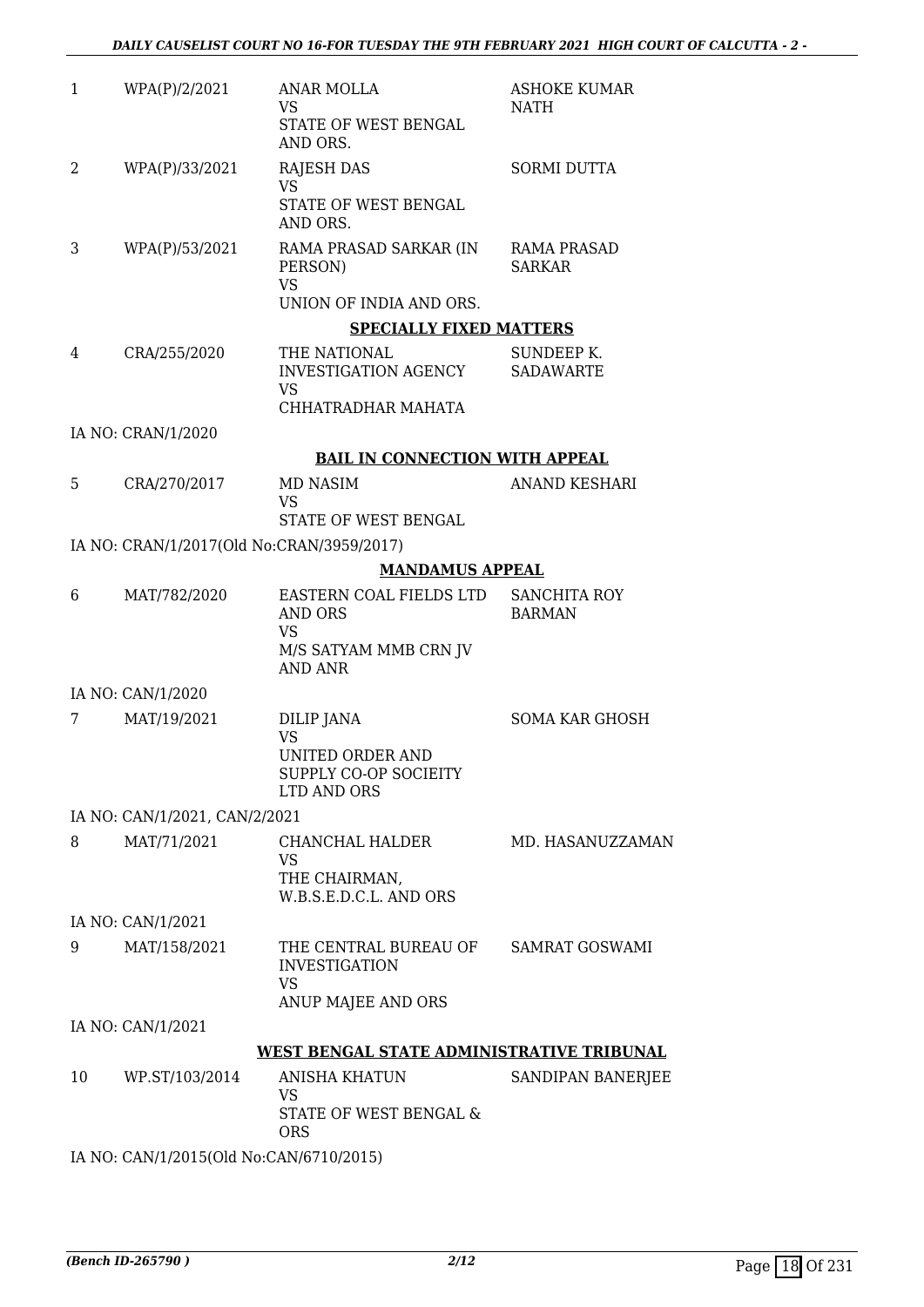| 11 | WP.ST/52/2016                           | THE STATE OF WEST<br><b>BENGAL &amp; ANR</b><br><b>VS</b><br><b>BASUDEV DAS &amp; ORS</b>              | <b>MUN MUN TEWARY</b>        |
|----|-----------------------------------------|--------------------------------------------------------------------------------------------------------|------------------------------|
|    | IA NO: CAN/3/2020                       |                                                                                                        |                              |
|    | wt12 WP.ST/79/2018                      | ABDUL ALIM & ORS<br><b>VS</b><br>STATE OF WEST BENGAL &<br><b>ORS</b>                                  | NEPESH MAJHI                 |
| 13 | WP.ST/11/2020                           | SMRITIKANA DEY<br><b>VS</b><br>STATE OF WEST BENGAL &<br><b>ORS</b>                                    | <b>INDRAJIT BISWAS</b>       |
| 14 | WP.ST/21/2020                           | SUBHAS CH. KONAR<br><b>VS</b><br>STATE OF WEST BENGAL &<br>ORS.                                        | <b>SUMITRA</b>               |
|    | IA NO: CAN/1/2021, CAN/2/2021           |                                                                                                        |                              |
| 15 | WP.ST/29/2020                           | STATE OF WEST BENGAL & PRANAB HALDER<br><b>ORS</b><br><b>VS</b><br>KALIPROSAD MONDAL &<br>ANR          |                              |
| 16 | WP.ST/37/2020                           | MD. JAHANGIR SK.<br><b>VS</b><br>STATE OF WEST BENGAL &<br>ORS.                                        | PROBAL SARKAR                |
|    | IA NO: CAN/1/2020(Old No:CAN/2389/2020) |                                                                                                        |                              |
| 17 | WP.ST/45/2020                           | GOUTAM CHOWDHURY & SOMA CHAKRABARTY<br><b>ANR</b><br><b>VS</b><br>STATE OF WEST BENGAL &<br><b>ORS</b> |                              |
| 18 | WP.ST/49/2020                           | THE STATE OF WEST<br><b>BENGAL &amp; ORS</b><br>VS<br><b>SUVASISH KUNDU &amp; ORS</b>                  | KAKALI SAMAJPATY             |
| 19 | WP.ST/50/2020                           | SK. ENAIT ALI<br>VS<br>STATE OF WEST BENGAL &<br><b>ORS</b>                                            | DIVYA TIWARY                 |
| 20 | WP.ST/51/2020                           | RAJANI KANTA JANA<br>VS<br>STATE OF WEST BENGAL &<br><b>ORS</b>                                        | SANJOY KR SARKAR             |
| 21 | WP.ST/52/2020                           | SADHAN SINGH & ORS<br>VS<br>STATE OF WEST BENGAL &<br><b>ORS</b>                                       | SIMANTIKA<br><b>DASGUPTA</b> |
|    | IA NO: CAN/1/2020                       |                                                                                                        |                              |
| 22 | WP.ST/54/2020                           | <b>BHUSAN SINGH</b><br>VS<br>STATE OF WEST BENGAL &<br><b>ORS</b>                                      | KAMAL KANTA KAR              |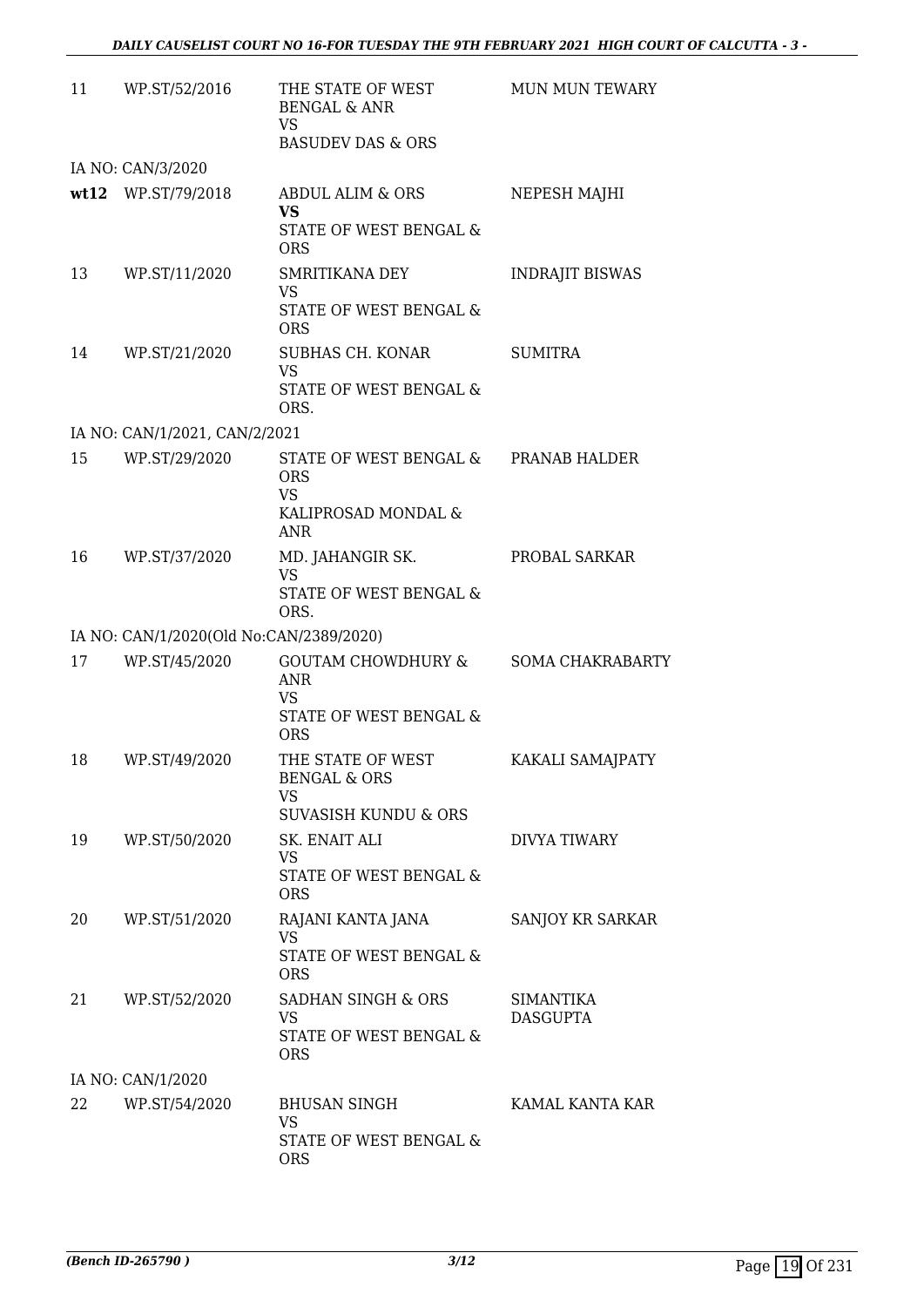| 23 | WP.ST/56/2020  | JAJNASENI DESHBANDHABI<br>VS                                                                            | SUDIPTA DASGUPTA                   |
|----|----------------|---------------------------------------------------------------------------------------------------------|------------------------------------|
|    |                | STATE OF WEST BENGAL &<br><b>ORS</b>                                                                    |                                    |
| 24 | WP.ST/85/2020  | ABICHAL CHATTOPADHYAY<br><b>VS</b><br>STATE OF WEST BENGAL                                              | <b>SUMAN</b><br><b>CHAKRABARTY</b> |
|    |                | AND ORS.                                                                                                |                                    |
| 25 | WP.ST/87/2020  | DR ANIRBAN DASGUPTA<br><b>VS</b><br>STATE OF WEST BENGAL<br>AND ORS.                                    | <b>BISWARUP NANDY</b>              |
| 26 | WP.ST/94/2020  | <b>KENEDY RAY</b><br><b>VS</b>                                                                          | <b>BISWARUP NANDY</b>              |
|    |                | State of West Bengal                                                                                    |                                    |
| 27 | WP.ST/97/2020  | PRADIP KR. CHATTERJEE<br><b>VS</b><br>STATE OF WEST BENGAL<br>AND ORS.                                  | MANOJIT PAL                        |
| 28 | WP.ST/104/2020 | <b>AMIT KUMAR</b><br>MUKHOPADHYAY AND<br><b>OTHERS</b><br><b>VS</b><br>STATE OF WEST BENGAL<br>AND ORS. | <b>BHARAT BHUSAN</b>               |
| 29 | WP.ST/106/2020 | <b>SUMAN KAR AND OTHERS</b><br><b>VS</b><br>STATE OF WEST BENGAL<br>AND ORS.                            | <b>GOPAL DAS</b>                   |
| 30 | WP.ST/1/2021   | SUMANA SADAR (MONDAL) MRINAL KANTI MAITY<br><b>VS</b><br>STATE OF WEST BENGAL<br>AND ORS.               |                                    |
| 31 | WP.ST/3/2021   | <b>SUNITA GURUNG</b><br><b>VS</b><br>STATE OF WEST BENGAL<br>AND ORS.                                   | RTASAMOY MONDAL                    |
| 32 | WP.ST/4/2021   | CHANDRAWATI DEVI<br>VS<br>STATE OF WEST BENGAL<br>AND ORS.                                              | ARIJIT DEY                         |
| 33 | WP.ST/5/2021   | MAMLUN NESHA @<br>MAMLUN NISHA @<br><b>MAMLUN NESSA</b><br>VS<br>STATE OF WEST BENGAL<br>AND ORS.       | DEBASHIS BANERJEE                  |
|    |                | <b>CENTRAL ADMN. TRIBUNAL</b>                                                                           |                                    |
| 34 | WP.CT/225/2013 | RADHESHYAM MRIDHA<br>VS<br>UNION OF INDIA & ORS.                                                        | APRATIM<br><b>BHATTACHARYYA</b>    |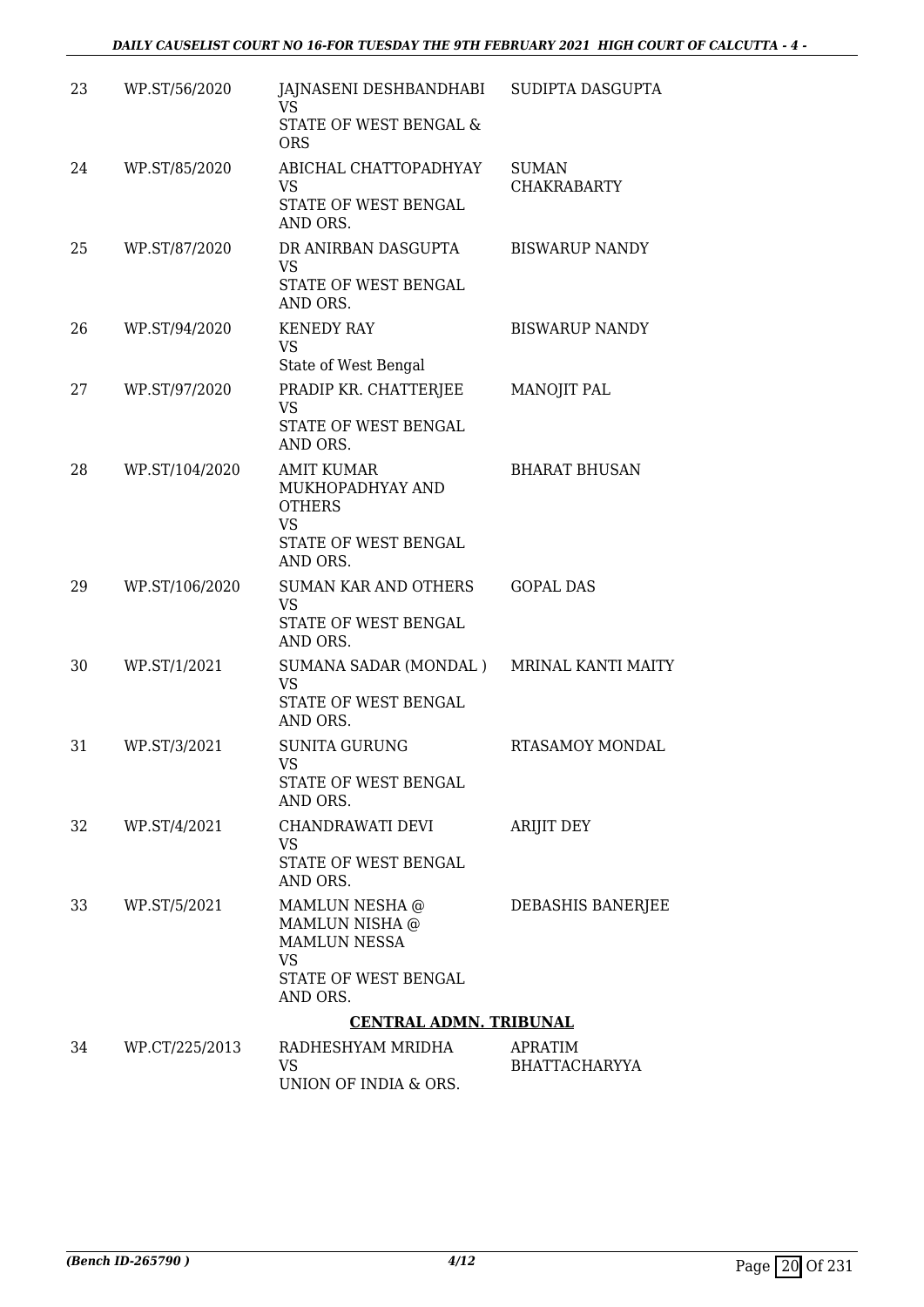| 35 | WP.CT/434/2013                          | TAPAS ADITYA & ORS.<br>VS<br>UNION OF INDIA & ORS.                             | A. K. CHOUDHURY                                                                            |
|----|-----------------------------------------|--------------------------------------------------------------------------------|--------------------------------------------------------------------------------------------|
|    |                                         | No:CAN/12021/2014), CAN/5/2018(Old No:CAN/3843/2018), CAN/6/2020, CAN/7/2020   | IA NO: CAN/1/2013(Old No:CAN/12620/2013), CAN/2/2014(Old No:CAN/5470/2014), CAN/4/2014(Old |
| 36 | WP.CT/59/2014                           | UNION OF INDIA<br><b>VS</b><br><b>SUBRATA MUKHERJEE &amp;</b><br>217 ORS       | SUBRATA DASGUPTA                                                                           |
|    | IA NO: CAN/1/2015(Old No:CAN/9528/2015) |                                                                                |                                                                                            |
| 37 | WP.CT/128/2015                          | UNION OF INDIA & ORS<br><b>VS</b><br>AJITESH DAS & ORS                         | <b>CHANDREYI ALAM</b><br><b>GUPTA</b>                                                      |
| 38 | WP.CT/141/2015                          | UNION OF INDIA & ORS<br><b>VS</b><br>DR ANJAN DASGUPTA                         | <b>SWAPAN BANERJEE</b>                                                                     |
| 39 | WP.CT/217/2016                          | PADMABATI MITRA<br><b>VS</b><br>UNION OF INDIA & ANR                           | KUNAL GANGULY                                                                              |
|    | IA NO: CAN/1/2020                       |                                                                                |                                                                                            |
| 40 | WP.CT/16/2018                           | UNION OF INDIA & ORS<br><b>VS</b><br>ANGAD MAHATO & ANR                        | ARPA CHAKRABORTY                                                                           |
| 41 | WP.CT/38/2018                           | DHARAM PAL                                                                     | A GHOSH                                                                                    |
|    |                                         | <b>VS</b><br>UNION OF INDIA & ORS                                              |                                                                                            |
| 42 | WP.CT/102/2018                          | MUKUL CH. MONDAL<br><b>VS</b><br>UNION OF INDIA & ORS.                         | VICTOR CHATTERJEE                                                                          |
| 43 | WP.CT/108/2018                          | RANAJIT KUMAR PANDIT &<br><b>ORS</b><br><b>VS</b><br>MRINMOY PAL & ORS         | <b>SAMIT K MONDAL</b>                                                                      |
| 44 | WP.CT/22/2019                           | PRASANTA KUMAR<br><b>MONDAL</b><br><b>VS</b>                                   | <b>BHARAT BHUSHAN</b>                                                                      |
| 45 | WP.CT/23/2019                           | UNION OF INDIA & ORS<br><b>ANUP MITRA</b><br><b>VS</b><br>UNION OF INDIA & ORS | <b>BHARAT BHUSHAN</b>                                                                      |
| 46 | WP.CT/24/2019                           | SHIBSHANKAR NASKAR<br><b>VS</b><br>UNION OF INDIA & ORS                        | <b>BHARAT BHUSHAN</b>                                                                      |
| 47 | WP.CT/25/2019                           | DIPANNITA DAS<br>VS<br>UNION OF INDIA & ORS                                    | <b>BHARAT BHUSHAN</b>                                                                      |
| 48 | WP.CT/80/2019                           | UNION OF INDIA & ORS<br>VS.<br>JOY HIND PRASAD & ORS                           | SANAJIT KUMAR<br><b>GHOSH</b>                                                              |
| 49 | WP.CT/20/2020                           | <b>SUSHOVAN SARKAR</b><br><b>VS</b><br>UNION OF INDIA & ORS10                  | <b>BARUN CHATTERIEE</b>                                                                    |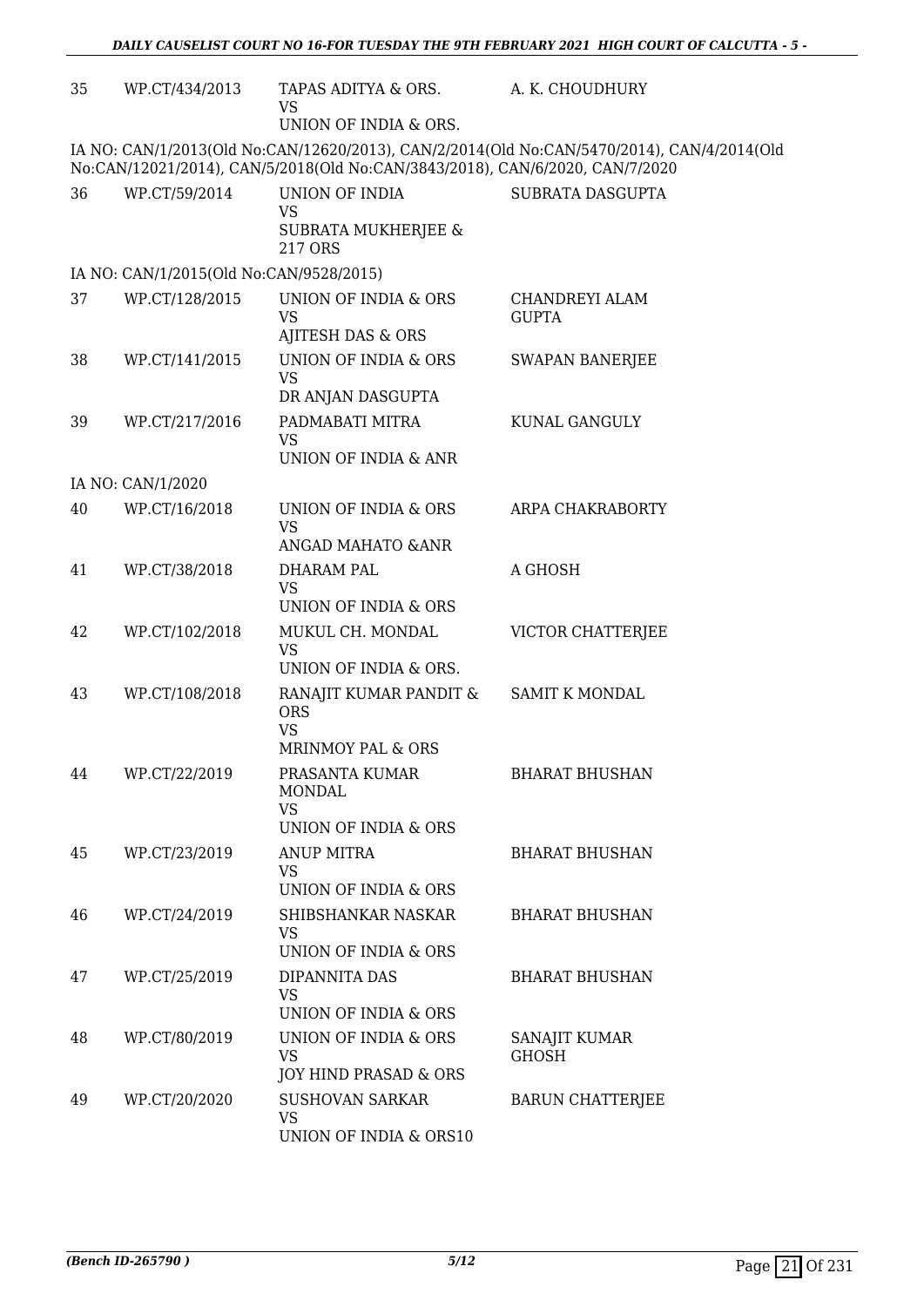| 50 | WP.CT/21/2020                           | UNION OF INDIA & ORS<br><b>VS</b><br>MONOJIT ROY                                                      | SANAJIT KUMAR<br><b>GHOSH</b>         |
|----|-----------------------------------------|-------------------------------------------------------------------------------------------------------|---------------------------------------|
| 51 | WP.CT/23/2020                           | UNION OF INDIA & ORS<br><b>VS</b><br>RINKU CHAKRABORTY &<br><b>ORS</b>                                | <b>SOURAV MANDAL</b>                  |
| 52 | WP.CT/24/2020                           | SURYA NARAYAN MULLICK<br><b>VS</b>                                                                    | <b>BARUN CHATTERJEE</b>               |
| 53 | WP.CT/27/2020                           | UNION OF INDIA & ORS.<br>UNION O INDIA & ORS.<br><b>VS</b><br>BIMAL CH. PAUL & ORS.                   | <b>SUSMITA SAHA</b><br><b>DUTTA</b>   |
| 54 | WP.CT/30/2020                           | ANUP KUMAR MITRA & ORS<br><b>VS</b><br>UNION OF INDIA & ORS                                           | PAPPU ADHIKARI                        |
| 55 | WP.CT/31/2020                           | <b>AMBIA KHATUN</b><br><b>VS</b><br>UNION OF INDIA & ORS                                              | <b>SANDIP MONDAL</b>                  |
| 56 | WP.CT/32/2020                           | AMARJIT SINGH<br>VS<br>UNION OF INDIA & ORS.                                                          | <b>SOUMEN</b><br><b>BHATTACHARJEE</b> |
| 57 | WP.CT/34/2020                           | MRITYUNJOY GOUDA<br><b>VS</b><br>UNION OF INDIA & ORS                                                 | DEBAJIT SAMANTA                       |
|    | IA NO: CAN/1/2020(Old No:CAN/3244/2020) |                                                                                                       |                                       |
| 58 | WP.CT/38/2020                           | <b>MANISH KUMAR</b><br>VS<br>THE COMPTROLLER &<br><b>AUDITOR GENERAL OF</b><br><b>INDIA &amp; ORS</b> | <b>BHARAT BHUSAN</b>                  |
| 59 | WP.CT/45/2020                           | SUJIT KUMAR KAR<br><b>VS</b><br><b>HINDUSTHAN COPPER</b><br><b>LIMITED</b>                            | ARGHA CHOWDHURY                       |
| 60 | WP.CT/49/2020                           | UNION OF INDIA AND ORS<br>VS<br><b>MANISH KUMAR AND ORS</b>                                           | <b>SUMAN BASU</b>                     |
| 61 | WP.CT/60/2020                           | <b>MD ELIAS KHAN</b><br>VS<br>STEEL AUTHORITY OF<br><b>INDIA AND ORS</b>                              | SANDIPAN BANERJEE                     |
| 62 | WP.CT/70/2020                           | UNION OF INDIA AND ORS.<br>VS<br>RAJKUMAR PRASAD AND<br><b>ANR</b>                                    | <b>MUKESH KUMAR</b><br><b>GUPTA</b>   |
| 63 | WP.CT/71/2020                           | UNION OF INDIA AND<br><b>OTHERS</b><br><b>VS</b><br>DEO RAJ RAM                                       | SHANKAR RANJAN<br><b>SEN</b>          |
| 64 | WP.CT/72/2020                           | UNION OF INDIA AND ORS.<br><b>VS</b><br><b>BHOLA MAHATO</b>                                           | SHANKAR RANJAN<br><b>SEN</b>          |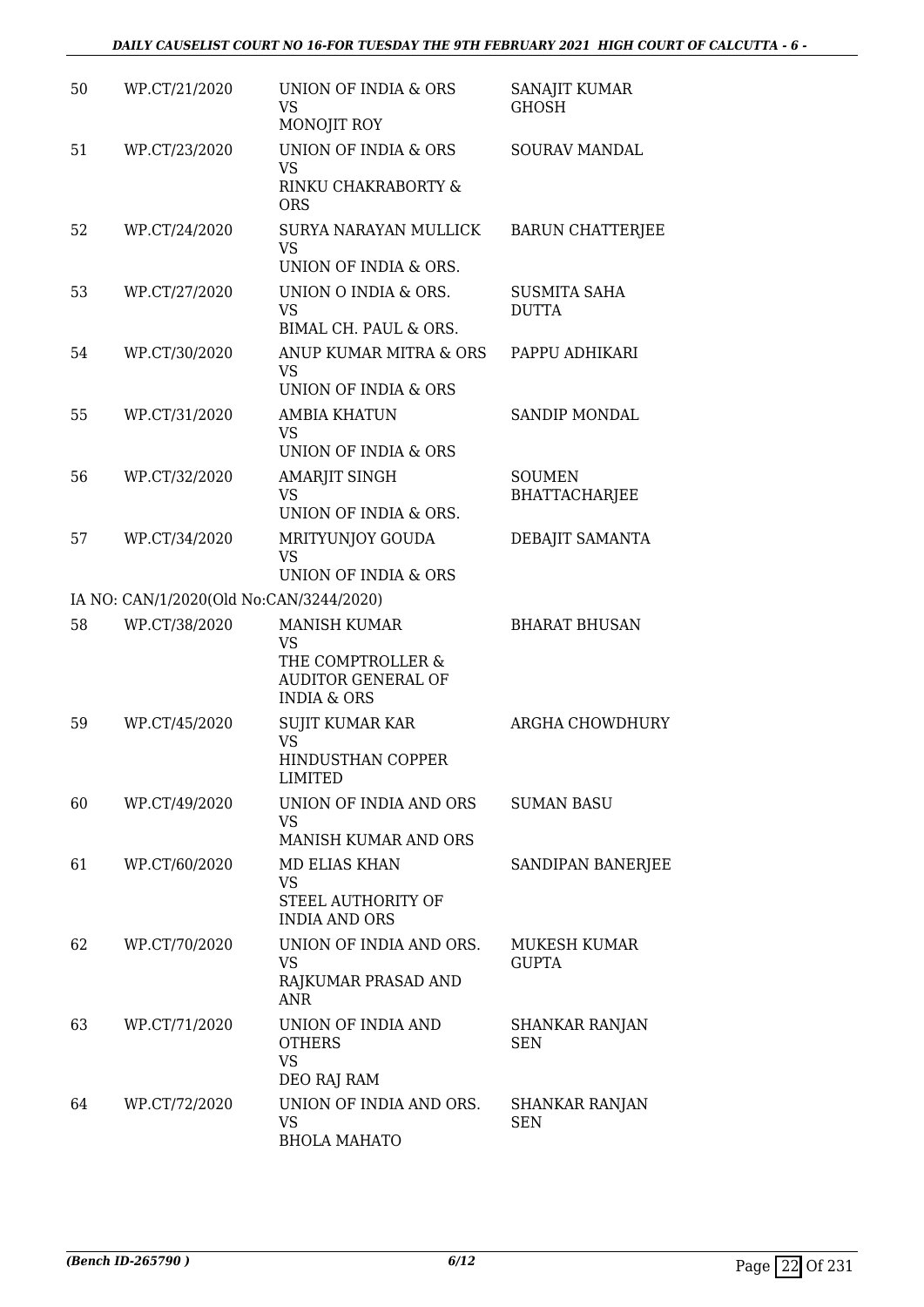#### *DAILY CAUSELIST COURT NO 16-FOR TUESDAY THE 9TH FEBRUARY 2021 HIGH COURT OF CALCUTTA - 7 -*

| 65 | WP.CT/73/2020     | UNION OF INDIA AND ORS.<br><b>VS</b><br><b>GULAM RASOOL</b>                   | <b>SHANKAR RANJAN</b><br>SEN        |
|----|-------------------|-------------------------------------------------------------------------------|-------------------------------------|
| 66 | WP.CT/74/2020     | Union of India<br><b>VS</b><br>SANDIP MAITY @ MAITI                           | <b>SHANKAR RANJAN</b><br><b>SEN</b> |
| 67 | WP.CT/75/2020     | UNION OF INDIA AND ORS.<br><b>VS</b><br>CHANDI DAS KHAN AND<br><b>ORS</b>     | DEEPAK KR SINGH                     |
| 68 | WP.CT/76/2020     | Union of India<br><b>VS</b><br><b>JAIPAL KARKETTA</b>                         | <b>SHANKAR RANJAN</b><br><b>SEN</b> |
| 69 | WP.CT/77/2020     | UNION OF INDIA AND ORS.<br>VS<br><b>BANWARI MISTRY</b>                        | <b>SHANKAR RANJAN</b><br><b>SEN</b> |
| 70 | WP.CT/78/2020     | UNION OF INDIA AND<br><b>OTHERS</b><br><b>VS</b><br><b>SHYAM PRASAD GUPTA</b> | SHANKAR RANJAN<br><b>SEN</b>        |
| 71 | WP.CT/79/2020     | UNION OF INDIA AND<br><b>OTHERS</b><br><b>VS</b><br><b>BAL MUKUND MAHATO</b>  | <b>SHANKAR RANJAN</b><br><b>SEN</b> |
| 72 | WP.CT/1/2021      | UNION OF INDIA AND ORS.<br><b>VS</b><br>NABA KUMAR DEY AND ANR                | SANAJIT KUMAR<br><b>GHOSH</b>       |
| 73 | WP.CT/2/2021      | UNION OF INDIA AND ORS.<br><b>VS</b><br>SUBRATA RANJAN DAS                    | <b>SHANKAR RANJAN</b><br><b>SEN</b> |
| 74 | WP.CT/3/2021      | UNION OF INDIA AND ORS.<br><b>VS</b><br>VIJOY KUMAR GUPTA                     | <b>APARNA BANERJEE</b>              |
| 75 | WP.CT/4/2021      | UNION OF INDIA AND ORS.<br>VS<br><b>SUSHIL KUMAR DEY</b>                      | S.N.DUTTA                           |
|    | IA NO: CAN/1/2021 |                                                                               |                                     |
| 76 | WP.CT/5/2021      | ARKAPRAVA BANERJEE<br>VS<br>UNION OF INDIA AND ORS.                           | <b>SRINJAY DAS</b>                  |
| 77 | WP.CT/6/2021      | RAJESH KUMAR<br><b>VS</b><br>UNION OF INDIA AND ORS.                          | PHATICK CHANDRA<br>DAS              |
| 78 | WP.CT/7/2021      | UNION OF INDIA AND ORS.<br>VS<br>MD IMRAN RAJA                                | SOMA RAY                            |
| 79 | WP.CT/8/2021      | NAVODAYA VIDYALAYA<br><b>SAMITI</b><br>VS<br>MRINMOY KONAR AND ORS            | PULAKESH BAJPAYEE                   |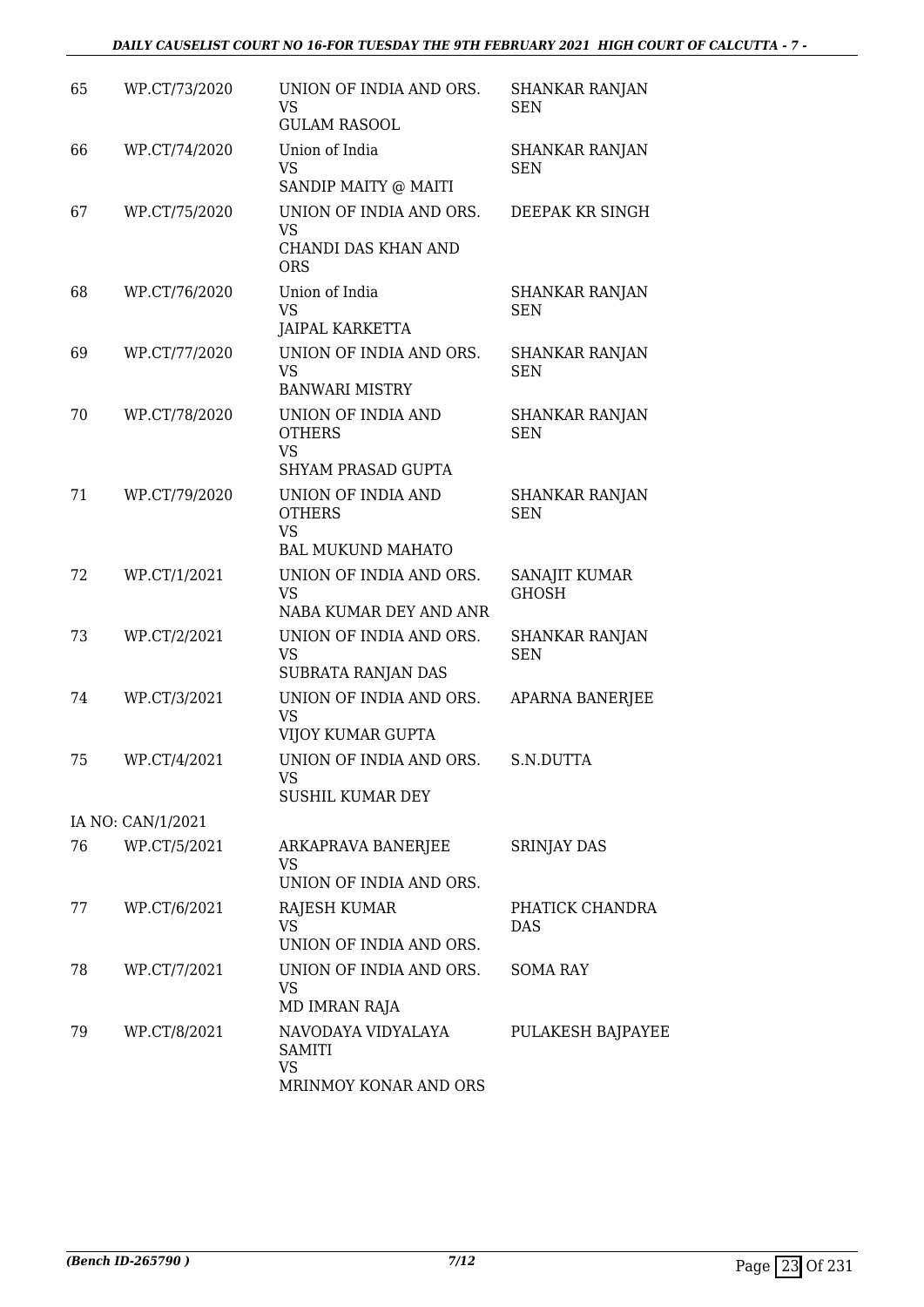| 80 | WP.CT/9/2021                            | NAVODAYA VIDYALAYA<br><b>SAMITI</b><br><b>VS</b><br>SATYASIS PRADHAN AND<br><b>ORS</b>                   | PULAKESH BAJPAYEE                   |
|----|-----------------------------------------|----------------------------------------------------------------------------------------------------------|-------------------------------------|
| 81 | WP.CT/10/2021                           | <b>BAPPA MONDAL</b><br>VS.<br>UNION OF INDIA AND ORS.                                                    | <b>GORA CHAND</b><br><b>SAMANTA</b> |
| 82 | WP.CT/11/2021                           | PROSENJIT MONDAL<br><b>VS</b><br>UNION OF INDIA AND ORS.                                                 | <b>GORA CHAND</b><br><b>SAMANTA</b> |
| 83 | WP.CT/12/2021                           | CHIRANMAY DAS<br><b>VS</b><br>UNION OF INDIA AND ORS                                                     | <b>GORA CHAND</b><br><b>SAMANTA</b> |
| 84 | WP.CT/13/2021                           | <b>GAUTAM SARDAR AND</b><br><b>ANOTHER</b><br><b>VS</b><br>UNION OF INDIA AND ORS.                       | <b>BHARAT BHUSAN</b>                |
| 85 | WP.CT/14/2021                           | Union of India<br><b>VS</b><br><b>DINANATH THAKUR</b>                                                    | <b>SHANKAR RANJAN</b><br><b>SEN</b> |
| 86 | WP.CT/15/2021                           | Union of India<br><b>VS</b><br>MAIMUL BEGUM AND ANR                                                      | <b>SHANKAR RANJAN</b><br><b>SEN</b> |
| 87 | WP.CT/16/2021                           | SMEETA PAUL<br><b>VS</b><br>UNION OF INDIA AND ORS.                                                      | <b>JOYJIT DUTTA</b>                 |
|    |                                         | <b>LAND REFORMS TENANCY TRIBUNAL</b>                                                                     |                                     |
| 88 | WPLRT/124/2015                          | SWAPAN KUMAR GHOSH<br><b>VS</b><br><b>STATE OF WEST BENGAL &amp;</b><br><b>ORS</b>                       | <b>SIDDHARTHA</b><br>SANKAR MANDAL  |
|    | IA NO: CAN/1/2020                       |                                                                                                          |                                     |
| 89 | WPLRT/70/2018                           | NASIRAM NANDI<br>VS<br>STATE OF WEST BENGAL &<br><b>ORS</b>                                              | <b>MD SHAHID</b>                    |
|    | IA NO: CAN/1/2019(Old No:CAN/2460/2019) |                                                                                                          |                                     |
| 90 | WPLRT/82/2018                           | KALPANA RANI DUTTA<br><b>VS</b><br>STATE OF WEST BENGAL &<br>ORS.                                        | ASHOK KR. JHA                       |
| 91 | WPLRT/87/2018                           | JAY SHREE TEA &<br><b>INDUSTRIES LTD. &amp; ANR</b><br><b>VS</b><br>STATE OF WEST BENGAL &<br><b>ORS</b> | P. BURMAN                           |
| 92 | WPLRT/102/2018                          | M/S. CHANDMANI TEA<br>COMPANY LTD. & ANR<br>VS.<br>STATE OF WEST BENGAL &<br>ORS.                        | T. CHAKRAVARTY                      |
|    |                                         |                                                                                                          |                                     |

IA NO: CAN/1/2020(Old No:CAN/2387/2020)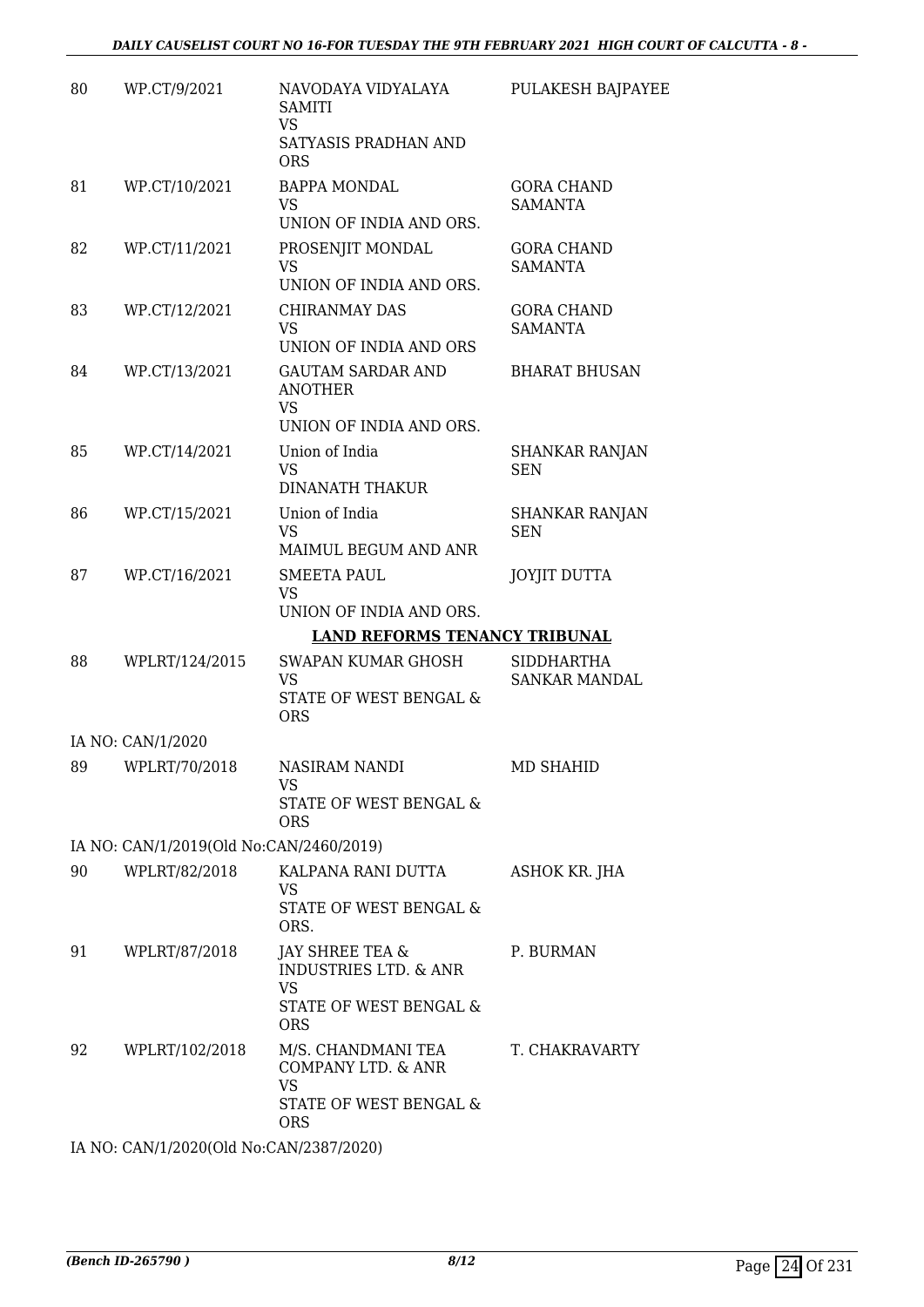| 93  | WPLRT/102/2019                | <b>MAMATA DAS</b><br><b>VS</b><br>STATE OF WEST BENGAL &<br><b>ORS</b>                  | TANMOY KR DEY                      |
|-----|-------------------------------|-----------------------------------------------------------------------------------------|------------------------------------|
| 94  | WPLRT/119/2019                | ARJU BEGAM<br><b>VS</b><br>STATE OF WEST BENGAL &<br><b>ORS</b>                         | NEMAI CHANDRA<br><b>BETAL</b>      |
| 95  | WPLRT/139/2019                | KAJAL DUTTA PRAMANIK<br><b>VS</b><br>STATE OF WEST BENGAL &<br><b>ORS</b>               | MD YOUNUSH<br><b>MONDAL</b>        |
| 96  | WPLRT/16/2020                 | SANKAR MAHAPATRA<br><b>VS</b><br>STATE OF WEST BENGAL &<br>ORS.                         | SAILENDRA SEKHAR<br><b>BAYERD</b>  |
|     | IA NO: CAN/1/2020, CAN/2/2020 |                                                                                         |                                    |
| 97  | WPLRT/20/2020                 | HARI PADA JANA & ORS<br><b>VS</b><br>STATE OF WEST BENGAL &<br><b>ORS</b>               | RAJ DIP RAY                        |
| 98  | WPLRT/22/2020                 | HAREKRISHNA MONDAL &<br><b>ORS</b><br><b>VS</b><br>STATE OF WEST BENGAL &<br><b>ORS</b> | LAKSHMINATH<br><b>VHATTACHARYA</b> |
| 99  | WPLRT/23/2020                 | SMT BHABANI MAITI<br><b>VS</b><br>STATE OF WEST BENGAL &<br><b>ORS</b>                  | <b>BISWAJIT SAU</b>                |
| 100 | WPLRT/24/2020                 | SK BARSHED ALI<br><b>VS</b><br>STATE OF WEST BENGAL &<br><b>ORS</b>                     | SK. BARSHED ALI                    |
|     | 101 WPLRT/25/2020             | JOYDEB CHAKRABORTY<br>VS.<br>STATE OF WEST BENGAL &<br><b>ORS</b>                       | HIMADRI KUMAR<br>MAHATA            |
| 102 | WPLRT/27/2020                 | PHATICK CHANDRA KHAN<br><b>VS</b><br>STATE OF WEST BENGAL &<br><b>ORS</b>               | <b>MD HOSSAIN</b>                  |
| 103 | WPLRT/28/2020                 | NAMITA GHOSH<br><b>VS</b><br>STATE OF WEST BENGAL &<br><b>ORS</b>                       | <b>DEBASIS SUR</b>                 |
|     | 104 WPLRT/32/2020             | AMARNATH DATTA<br>VS<br>STATE OF WEST BENGAL<br>AND ORS.                                | P K BHATTACHARYA                   |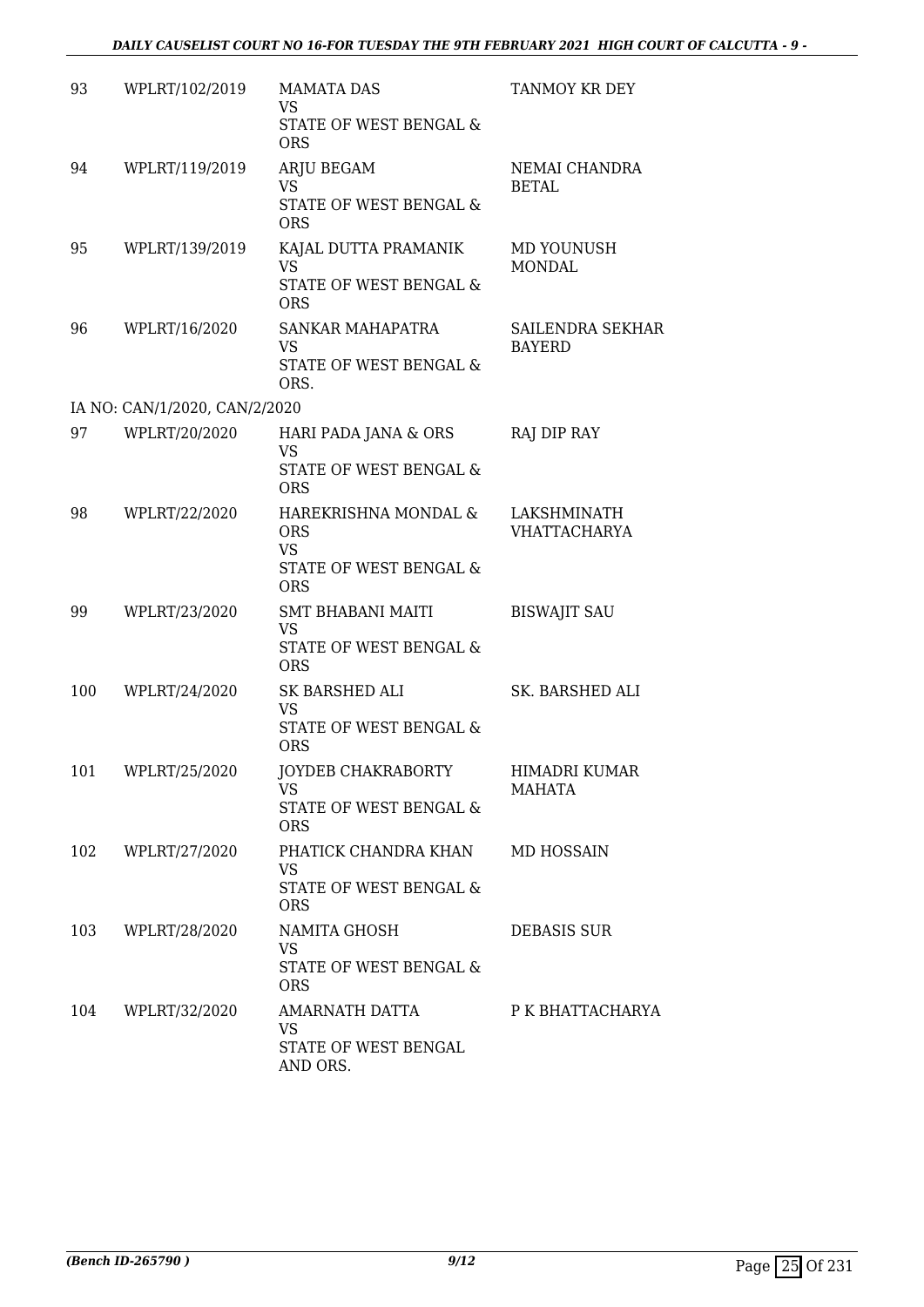| 105 | WPLRT/33/2020     | TARAPADA GHOSH<br>VS<br>STATE OF WEST BENGAL<br>AND ORS.                                             | DEBASHISH SARKAR                     |
|-----|-------------------|------------------------------------------------------------------------------------------------------|--------------------------------------|
|     | IA NO: CAN/1/2021 |                                                                                                      |                                      |
| 106 | WPLRT/37/2020     | SIDDESWAR DE<br><b>VS</b><br>STATE OF WEST BENGAL<br>AND ORS.                                        | UTTIYA RAY                           |
| 107 | WPLRT/38/2020     | <b>SOMA AICH</b><br><b>VS</b><br>STATE OF WEST BENGAL<br>AND ORS.                                    | <b>ABDUS SALAM</b>                   |
| 108 | WPLRT/39/2020     | RANAJIT KUMAR BERA AND SAKYA MAITY<br><b>OTHERS</b><br><b>VS</b><br>STATE OF WEST BENGAL<br>AND ORS. |                                      |
| 109 | WPLRT/40/2020     | <b>ASIT GAYEN</b><br>VS.<br>STATE OF WEST BENGAL<br>AND ORS.                                         | KAPIL CHANDRA<br><b>SAHOO</b>        |
| 110 | WPLRT/41/2020     | <b>BISWANTH MAJHI</b><br><b>VS</b><br>STATE OF WEST BENGAL<br>AND ORS.                               | DIPANKAR PAL                         |
| 111 | WPLRT/42/2020     | STATE OF WEST BENGAL<br>AND ORS.<br><b>VS</b><br>NARAYAN CHANDRA SAHA<br>AND ORS                     | <b>NILOTPAL</b><br><b>CHATTERJEE</b> |
| 112 | WPLRT/43/2020     | JADAV DAS AND OTHERS<br><b>VS</b><br>STATE OF WEST BENGAL<br>AND ORS.                                | KAPIL CHANDRA<br><b>SAHOO</b>        |
| 113 | WPLRT/44/2020     | JADAV DAS AND OTHERS<br><b>VS</b><br>STATE OF WEST BENGAL<br>AND ORS.                                | KAPIL CHANDRA<br><b>SAHOO</b>        |
| 114 | WPLRT/45/2020     | <b>JADAV DAS AND OTHERS</b><br><b>VS</b><br>STATE OF WEST BENGAL<br>AND ORS.                         | KAPIL CHANDRA<br><b>SAHOO</b>        |
| 115 | WPLRT/46/2020     | JADAV DAS AND OTHERS<br><b>VS</b><br>STATE OF WEST BENGAL<br>AND ORS.                                | KAPIL CHANDRA<br>SAHOO               |
| 116 | WPLRT/47/2020     | JADAV DAS AND OTHERS<br><b>VS</b><br>STATE OF WEST BENGAL<br>AND ORS.                                | KAPIL CHGANDRA<br><b>SAHOO</b>       |
| 117 | WPLRT/48/2020     | JADAV DAS AND OTHERS<br>VS.<br>STATE OF WEST BENGAL<br>AND ORS.                                      | KAPIL CHANDRA<br><b>SAHOO</b>        |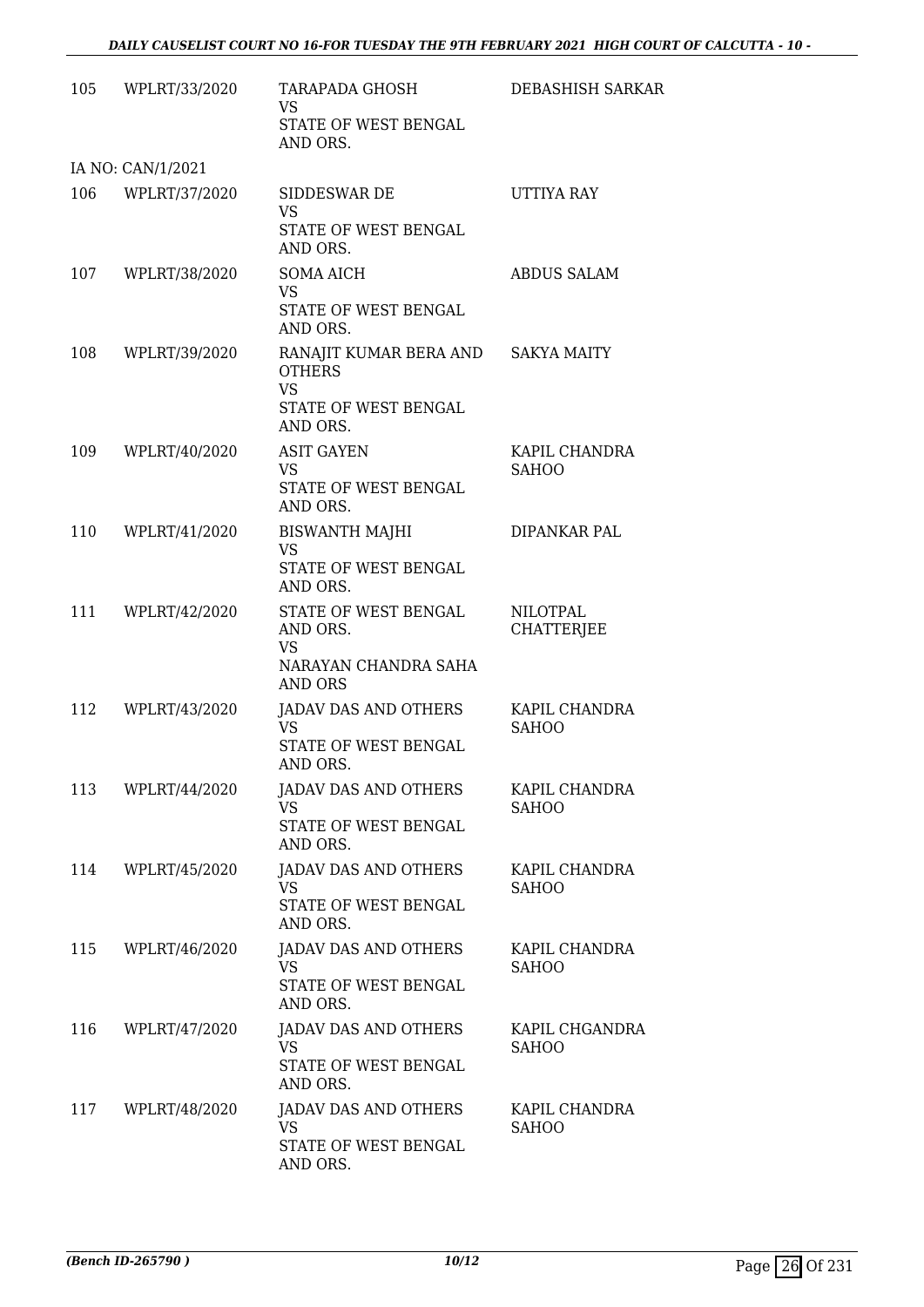| 118 | WPLRT/49/2020                   | JADAV DAS AND OTHERS<br>VS<br>STATE OF WEST BENGAL                                                     | KAPIL CHANDRA<br><b>SAHOO</b>      |
|-----|---------------------------------|--------------------------------------------------------------------------------------------------------|------------------------------------|
| 119 | WPLRT/50/2020                   | AND ORS.<br>JADAV DAS AND OTHERS<br><b>VS</b><br>STATE OF WEST BENGAL<br>AND ORS.                      | KAPIL CHANDRA<br><b>SAHOO</b>      |
| 120 | WPLRT/51/2020                   | LATIKA GHOSH AND ORS<br><b>VS</b><br>STATE OF WEST BENGAL<br><b>AND ANR</b>                            | J.L. ROY                           |
| 121 | WPLRT/1/2021                    | <b>SRIDAM BASAK</b><br>VS.<br>STATE OF WEST BENGAL<br>AND ORS.                                         | DEBDEEP SINHA                      |
| 122 | WPLRT/2/2021                    | GIYASUDDIN ZAMADAR<br><b>VS</b><br><b>BLOCK LAND AND LAND</b><br>REFORM OFFICER AND ORS                | <b>SANDIP DAS</b>                  |
| 123 | WPLRT/3/2021                    | NIRMAL KUMAR<br><b>CHATTERJEE</b><br><b>VS</b><br>STATE OF WEST BENGAL                                 | D BANERJEE                         |
| 124 | WPLRT/4/2021                    | AND ORS.<br>SUBODH JANA<br><b>VS</b><br>STATE OF WEST BENGAL<br>AND ORS.                               | AMITAVA DASGUPTA                   |
| 125 | WPLRT/5/2021                    | <b>ASRAFUL HAQUE</b><br><b>VS</b><br>STATE OF WEST BENGAL<br>AND ORS.                                  | <b>ARPITA BASU</b>                 |
| 126 | WPLRT/6/2021                    | <b>BIVAS DE</b><br>VS.<br>STATE OF WEST BENGAL<br>AND ORS.                                             | PRANTICK GHOSH                     |
| 127 | WPLRT/7/2021                    | GANESH CHANDRA PALAND HIMADRI KR MAHATA<br><b>ORS</b><br><b>VS</b><br>STATE OF WEST BENGAL<br>AND ORS. |                                    |
| 128 | WPLRT/8/2021                    | NAND KUMAR SOMANI<br>VS.<br>STATE OF WEST BENGAL<br>AND ORS.                                           | <b>SYED NURUL AREFIN</b>           |
|     |                                 | <b>APPLICATION</b>                                                                                     |                                    |
| 129 | RVW/181/2015<br>(File not here) | BOSE INSTITUTE & ORS<br>VS<br>RAMPADA MANNA & ORS                                                      | AMIT KR. MUHURI                    |
|     |                                 | IA NO: CAN/1/2015(Old No:CAN/8391/2015), CAN/2/2019(Old No:CAN/3948/2019)                              |                                    |
|     | wt130 FMA/541/2009              | RAMAPADA MANNA & ANR.<br>VS<br>UNION OF INDIA & ORS.                                                   | <b>SHOVENDU</b><br><b>BANERJEE</b> |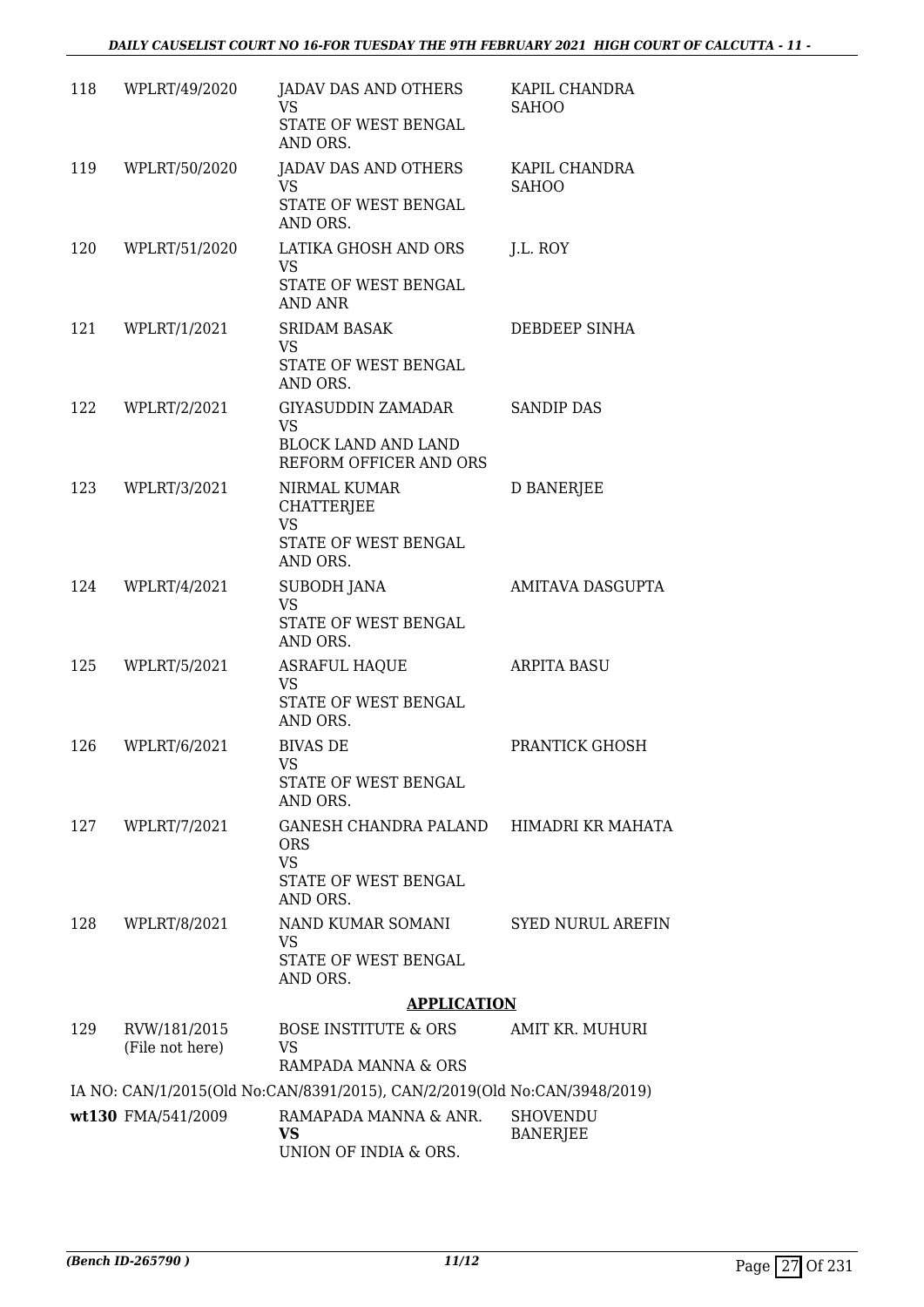131 WP.ST/114/2019 (Restoration)

EJAJ AHMED VS CONSUMER AFFAIRS DEPARTMENT & ORS MADHUPARNA KANRAR

IA NO: CAN/1/2019(Old No:CAN/10144/2019)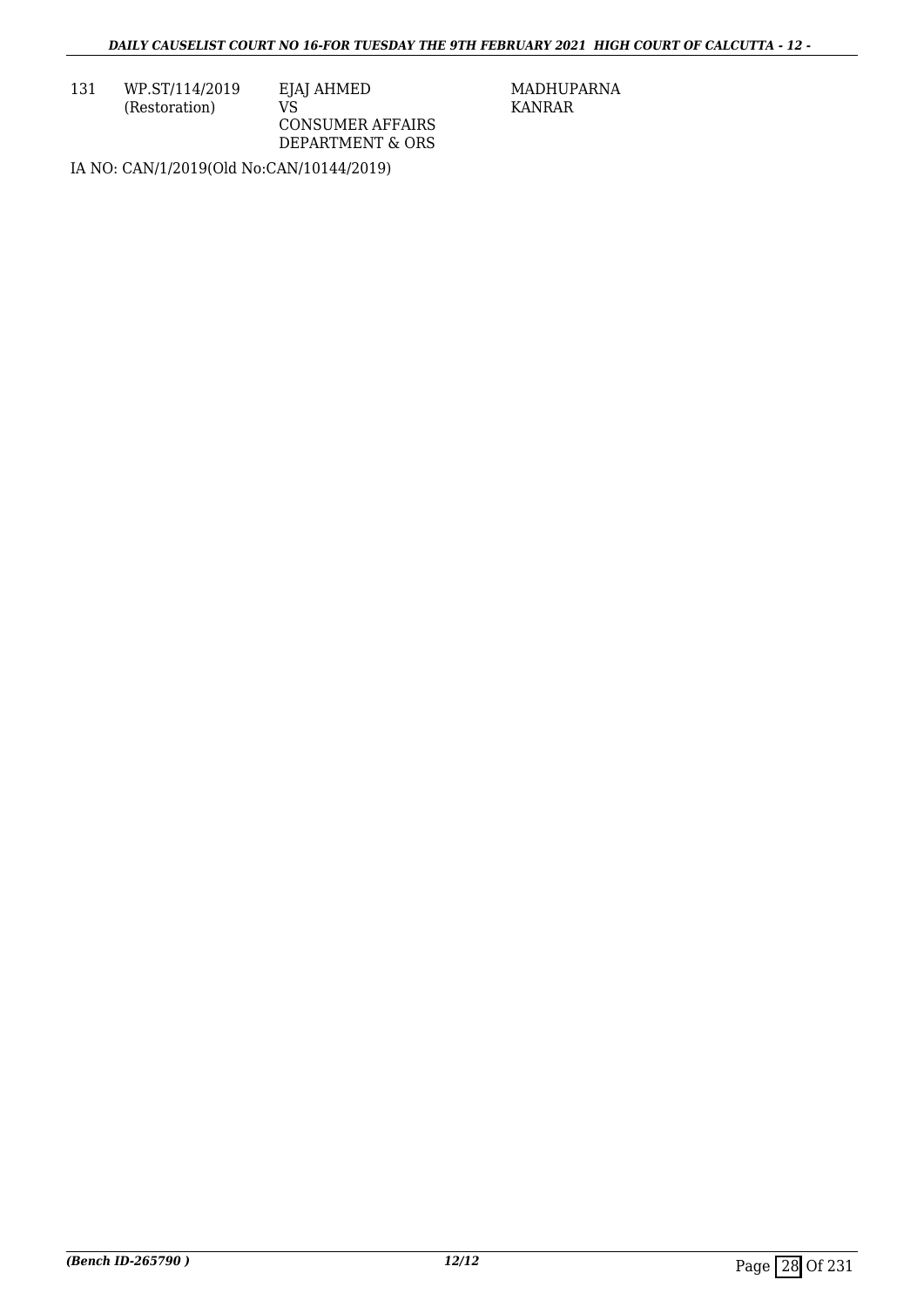

#### **Appellate Side**

**DAILY CAUSELIST For Tuesday The 9th February 2021**

**COURT NO. 37**

**DIVISION BENCH (DB - III)**

#### **AT 10:45 AM**

#### **HON'BLE JUSTICE I. P. MUKERJI HON'BLE JUSTICE SUBHASIS DASGUPTA**

**ON AND FROM 1ST FEBRUARY, 2021 TO 15TH FEBRUARY, 2021**

**(VIA VIDEO CONFERENCE)**

**ON AND FROM MONDAY, THE 11TH JANUARY, 2021 - WILL SIT TOGETHER TO TAKE UP ALL APPEALS UNDER COMMERCIAL COURTS, COMMERCIAL DIVISION AND COMMERCIAL APPELLATE DIVISION OF THE HIGH COURT'S ACT, 2015**

**NOTE: IMMEDIATELY AFTER EXHAUSTION OF ORIGINAL SIDE, APPELLATE SIDE MATTERS WILL BE TAKEN UP.**

**SPECIAL NOTE: (1) IF THERE IS NO COMMERCIAL COURT MATTER THEN MENTIONING OF COMMERCIAL COURT MATTERS WILL BE ENTERTAINED AT COURT NO. 3 ON REGULAR BASIS.**

**(2) COMMERCIAL COURT SHALL NOT SIT AT COURT NO. 37 IF THERE IS NO COMMERCIAL COURT MATTER IN THE LIST.** 

**APPELLATE SIDE COMMERCIAL MATTERS WILL BE TAKEN UP FIRST.**

**NOTE: MATTERS WILL BE TAKEN UP THROUGH PHYSICAL HEARING ONLY WHEN BOTH THE PARTIES ARE AGREED.**

|   |                   | <b>APPLICATION</b>                                                            |                |
|---|-------------------|-------------------------------------------------------------------------------|----------------|
| 1 | FMAT/1253/2019    | ALEXY VANIJYA PVT LTD<br>VS.<br>ARCH INFRA PROPERTIES PVT LTD<br>$&$ ORS      | PRATIK BAGARIA |
|   | IA NO: CAN/1/2020 |                                                                               |                |
| 2 | FMAT/57/2021      | STAR TRACK AGENCY PRIVATE<br>LIMITED<br>VS.<br>EFCALON TIE UP PRIVATE LIMITED | SANDIP AGARWAL |
|   | IA NO: CAN/1/2021 |                                                                               |                |
| 3 | FMAT/87/2021      | STAR TRACK AGENCY PVT LTD<br>VS<br>EFCALON TIE UP PVT LTD                     | SANDIP AGARWAL |
|   | IA NO: CAN/1/2021 |                                                                               |                |
| 4 | FMAT/97/2021      | MEDICA HOSPITALS PRIVATE<br>LIMITED<br>VS<br>BALASUBRAMANIAN RAMANA           | ATISH GHOSH    |

IA NO: CAN/1/2021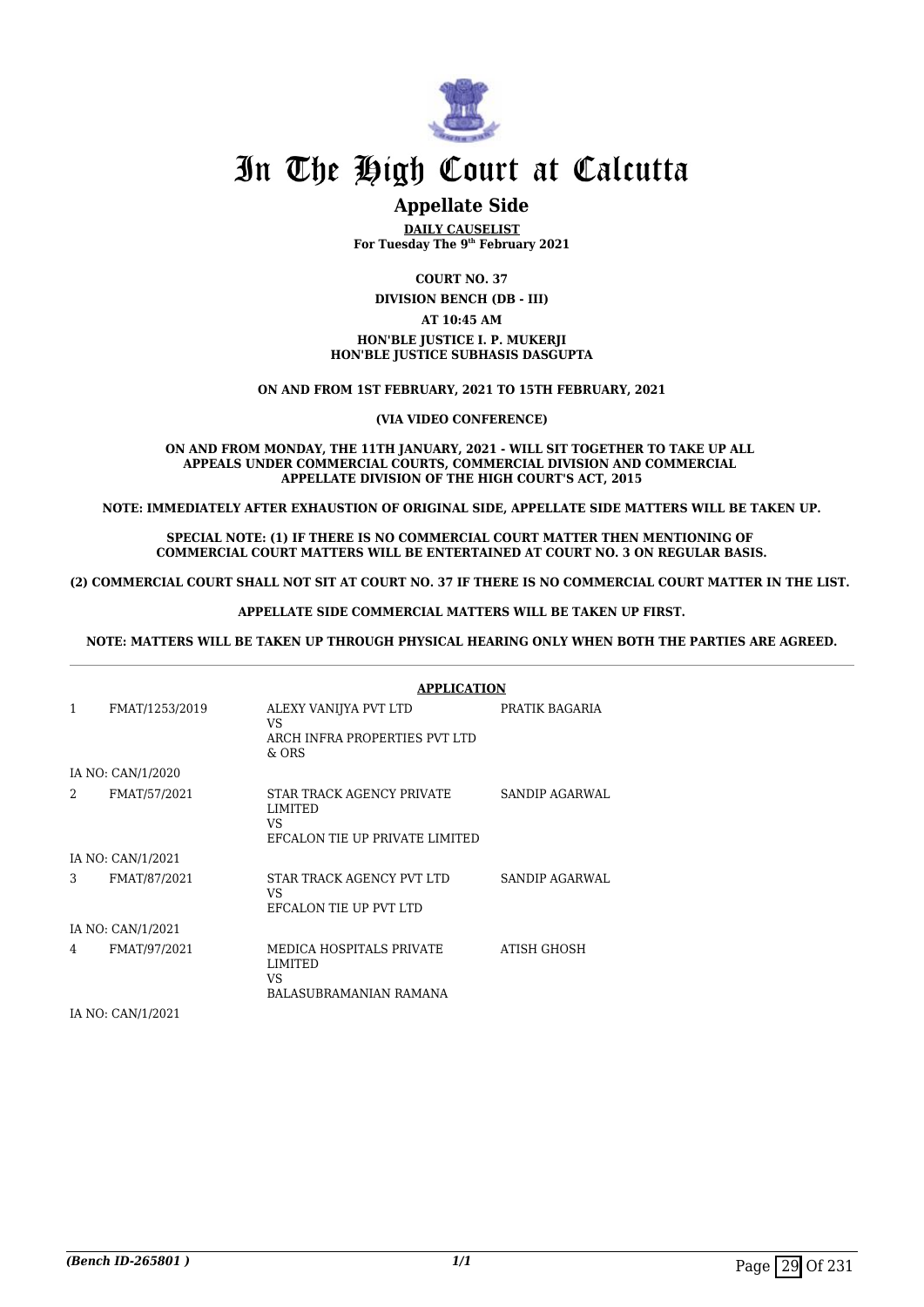

#### **Appellate Side**

**DAILY CAUSELIST For Tuesday The 9th February 2021**

**COURT NO. 3**

**DIVISION BENCH (DB - III)**

#### **AT 10:45 AM**

**HON'BLE JUSTICE I. P. MUKERJI HON'BLE JUSTICE SUBHASIS DASGUPTA**

**ON AND FROM 1ST FEBRUARY, 2021 TO 15TH FEBRUARY, 2021**

**(VIA VIDEO CONFERENCE)**

**ON AND FROM MONDAY, THE 11TH JANUARY 2021 - AFTER COMPLETION OF COMMERCIAL APPELLATE DIVISION BENCH – WILL TAKE UP APPEALS UNDER ARBITRATION ACT, 1940 AND ARBITRATION & CONCILIATION ACT, 1996, INCLUDING APPLICATIONS CONNECTED THERETO;**

**HEARING OF WRIT APPEALS IRRESPECTIVE OF CLASSIFICATION INCLUDING APPLICATIONS CONNECTED THERETO.**

**AND** 

**ON AND FROM MONDAY, 1ST FEBRUARY, 2021 TO MONDAY, 15TH FEBRUARY, 2021 – WILL SIT TOGETHER AND TAKE UP THE LIST AND DETERMINATION OF HON'BLE JUSTICE I.P.MUKERJI AND HON'BLE JUSTICE MD. NIZAMUDDIN.** 

**ON AND FROM 01.02.2021 APPELLATE SIDE MATTERS WILL BE TAKEN UP FROM 3:00 P.M. OR IMMEDIATELY AFTER EXHAUSTION OF ORIGINAL SIDE LIST.** 

**SPECIAL NOTE: (1) IF THERE IS NO COMMERCIAL COURT MATTER THEN MENTIONING OF COMMERCIAL COURT MATTERS WILL BE ENTERTAINED AT COURT NO. 3 ON REGULAR BASIS.**

**(2) COMMERCIAL COURT SHALL NOT SIT AT COURT NO. 37 IF THERE IS NO COMMERCIAL COURT MATTER IN THE LIST.** 

#### **(3) MENTIONING WILL BE ENTERTAINED ONLY ON MONDAYS.**

#### **NOTE: MATTERS WILL BE TAKEN UP THROUGH PHYSICAL HEARING ONLY WHEN BOTH THE PARTIES ARE AGREED.**

|                                                                            |                                                    | <b>FOR HEARING</b>                                                                |                              |
|----------------------------------------------------------------------------|----------------------------------------------------|-----------------------------------------------------------------------------------|------------------------------|
| $\mathbf{1}$                                                               | FMA/916/2012<br>$(P-I+OB+2nd I.$<br>$Copy+2PBs.$ ) | SAFINNESSSA BEGUM ALIAS<br><b>KHATUN</b><br>VS.<br><b>FARHANA BEGUM &amp; ORS</b> | SHAMIN UL BARI               |
| $\mathfrak{D}$                                                             | MAT/1918/2019                                      | <b>SUMON ROY</b><br>VS.<br>STATE OF WEST BENGAL & ORS                             | ANINDA BHATTACHARYA          |
|                                                                            | IA NO: CAN/1/2020                                  |                                                                                   |                              |
| 3                                                                          | FAT/181/2018                                       | DIPANWITA DAS(SARKAR)<br>VS.<br>MOLOY DAS                                         | BHABANI PRASAD MONDAL        |
|                                                                            | IA NO: CAN/4/2018(Old No:CAN/7774/2018)            |                                                                                   |                              |
| wt.4                                                                       | FAT/182/2018                                       | DIPANWITA DAS (SARKAR)<br>VS<br>MOLOY DAS                                         | <b>BHABANI PRASAD MONDAL</b> |
| IA NO: CAN/1/2018(Old No:CAN/7776/2018)                                    |                                                    |                                                                                   |                              |
| 5                                                                          | MAT/772/2012                                       | AIR INDIA LTD.<br>VS<br>ALOK KUMAR KAR & ORS                                      | SOURAV CHAKRABORTY           |
| IA NO: CAN/1/2012(Old No:CAN/8124/2012), CAN/2/2017(Old No:CAN/11958/2017) |                                                    |                                                                                   |                              |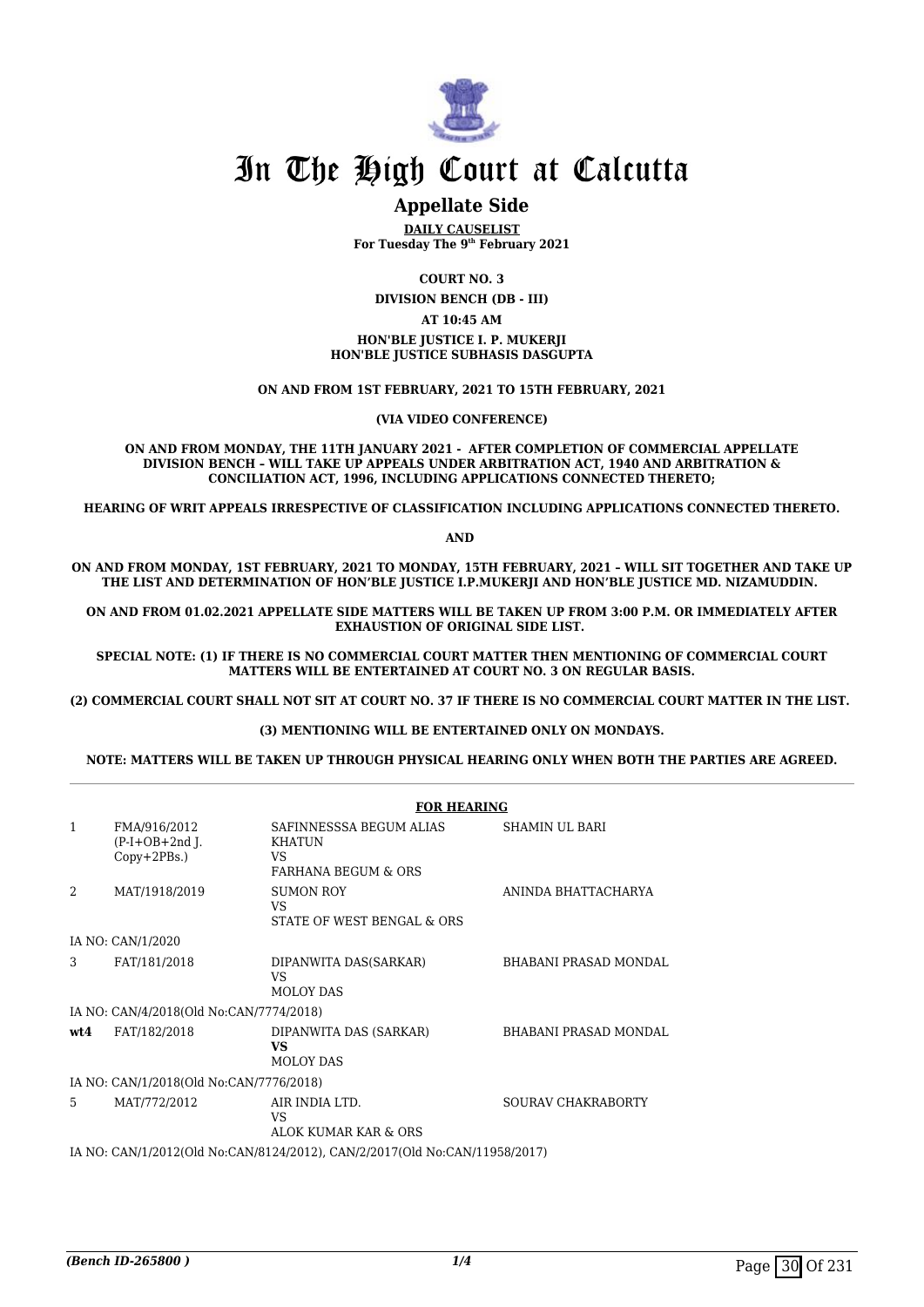| 6                                       | FAT/378/2018                                                              | JHARNA ROY<br>VS                                 | SONI OJHA                    |  |  |
|-----------------------------------------|---------------------------------------------------------------------------|--------------------------------------------------|------------------------------|--|--|
|                                         |                                                                           | <b>SUDIPTA ROY &amp; ANR</b>                     |                              |  |  |
|                                         | IA NO: CAN/5/2020(Old No:CAN/2853/2020)                                   |                                                  |                              |  |  |
| 7                                       | MAT/139/2020                                                              | MANOJ KUMAR CHOWDHURY<br>VS                      | KARUNAMOYEE SAMANTA          |  |  |
|                                         |                                                                           | STATE OF WEST BENGAL & ORS                       |                              |  |  |
|                                         | IA NO: CAN/2/2021                                                         |                                                  |                              |  |  |
| 8                                       | FMA/845/2019                                                              | KARTICK CHANDRA GHOSH                            | ASOK KUMAR JANA              |  |  |
|                                         | $(P-I+OS+2nd)$ .                                                          | VS                                               |                              |  |  |
|                                         | Copy+2PBs.)                                                               | UNION OF INDIA & ORS                             |                              |  |  |
| 9                                       | MAT/1333/2013                                                             | STATE OF WEST BENGAL & ANR<br>VS                 | NILOTPAL CHATTERJEE          |  |  |
|                                         |                                                                           | NARAYAN CH. MONDAL & ORS                         |                              |  |  |
|                                         | IA NO: CAN/1/2013(Old No:CAN/8955/2013)                                   |                                                  |                              |  |  |
| wt10                                    | FMA/792/2015                                                              | STATE OF W.B. & ANR                              | MD. HASANUZ ZAMAN            |  |  |
|                                         |                                                                           | VS<br>NARAYAN CH. MONDAL & ORS                   |                              |  |  |
| 11                                      | MAT/1529/2018                                                             | PRABAR GANGULY                                   | <b>TAPAN ROY</b>             |  |  |
|                                         |                                                                           | VS                                               |                              |  |  |
|                                         |                                                                           | STATE OF WEST BENGAL & ORS                       |                              |  |  |
|                                         | IA NO: CAN/6/2020(Old No:CAN/5834/2020)                                   |                                                  |                              |  |  |
| 12                                      | FMA/803/2019                                                              | AJIJUL ISLAM & ANR<br>VS                         | ANINDA BHATTACHARYA          |  |  |
|                                         |                                                                           | STATE OF WEST BENGAL & ORS                       |                              |  |  |
|                                         | IA NO: CAN/1/2019(Old No:CAN/7589/2019), CAN/2/2020                       |                                                  |                              |  |  |
| 13                                      | MAT/812/2019                                                              | BHARAT COKING COAL LTD. &                        | ARITRA GHOSH                 |  |  |
|                                         |                                                                           | ORS.<br>VS                                       |                              |  |  |
|                                         |                                                                           | RS FUEL P. LTD. & ORS.                           |                              |  |  |
| 14                                      | MAT/1820/2013                                                             | ARUN KR. MANNA & ORS                             | SYED ZULFIKAR ALI            |  |  |
|                                         | (P-I+OB+2nd J. Copy)                                                      | VS<br>STATE OF WEST BENGAL & ORS                 |                              |  |  |
|                                         | IA NO: CAN/1/2013(Old No:CAN/12485/2013)                                  |                                                  |                              |  |  |
| 15                                      | MAT/1673/2014                                                             | CHITTARANJAN DEBNATH                             | DEBASISH                     |  |  |
|                                         |                                                                           | VS                                               | <b>CHATTOPADHYAY</b>         |  |  |
|                                         |                                                                           | STATE OF WEST BENGAL & ANR                       |                              |  |  |
| 16                                      | FMA/834/2015                                                              | SUBHRA KETAN HALDER<br>VS                        | <b>GAZI FARUQUE HOSSSAIN</b> |  |  |
|                                         |                                                                           | STATE OF WEST BENGAL & ORS                       |                              |  |  |
| 17                                      | FMA/1281/2016                                                             | ASHOK KR. MAHANTA                                | SUPRIYO CHATTOPADHYAY        |  |  |
|                                         | $(P-I+OB+2nd J.$                                                          | VS                                               |                              |  |  |
|                                         | Copy+2PBs.)                                                               | THE CENTRAL BANK OF INDIA &<br>ORS.              |                              |  |  |
| 18                                      | FMA/2274/2016                                                             | UNION OF INDIA & ORS                             | APARNA BANERJEE              |  |  |
|                                         | $(P-I+OB+2nd$ J.                                                          | VS                                               |                              |  |  |
|                                         | $Copy+2PBs.$ )                                                            | <b>GOUTAM RAM</b>                                |                              |  |  |
| IA NO: CAN/2/2016(Old No:CAN/1905/2016) |                                                                           |                                                  |                              |  |  |
| 19                                      | FMA/4416/2016                                                             | THE STATE OF W.B. & ORS<br>VS                    | <b>SOMNATH NASKAR</b>        |  |  |
|                                         |                                                                           | KHABIRUDDIN AHMED & ORS                          |                              |  |  |
|                                         | IA NO: CAN/2/2016(Old No:CAN/602/2016), CAN/3/2018(Old No:CAN/10249/2018) |                                                  |                              |  |  |
| 20                                      | FMA/559/2018                                                              | BONGAON CENTRAL COOPERATIVE                      | RAMESH DHARA                 |  |  |
|                                         |                                                                           | MARKETING SOCIETY LTD.<br>VS                     |                              |  |  |
|                                         |                                                                           | STATE OF WEST BENGAL & ORS.                      |                              |  |  |
|                                         | IA NO: CAN/1/2017(Old No:CAN/11180/2017)                                  |                                                  |                              |  |  |
| 21                                      | MAT/663/2018                                                              | DR BASUDEB DASGUPTA & ORS                        | RANAJIT CHATTERJEE           |  |  |
|                                         |                                                                           | VS                                               |                              |  |  |
| wt22                                    | MAT/867/2018                                                              | STATE OF WEST BENGAL & ORS<br>STATE OF W B & ANR | LAL MOHAN BASU               |  |  |
|                                         |                                                                           | VS.                                              |                              |  |  |
|                                         |                                                                           | DR BASUDEB DASGUPTA & ORS                        |                              |  |  |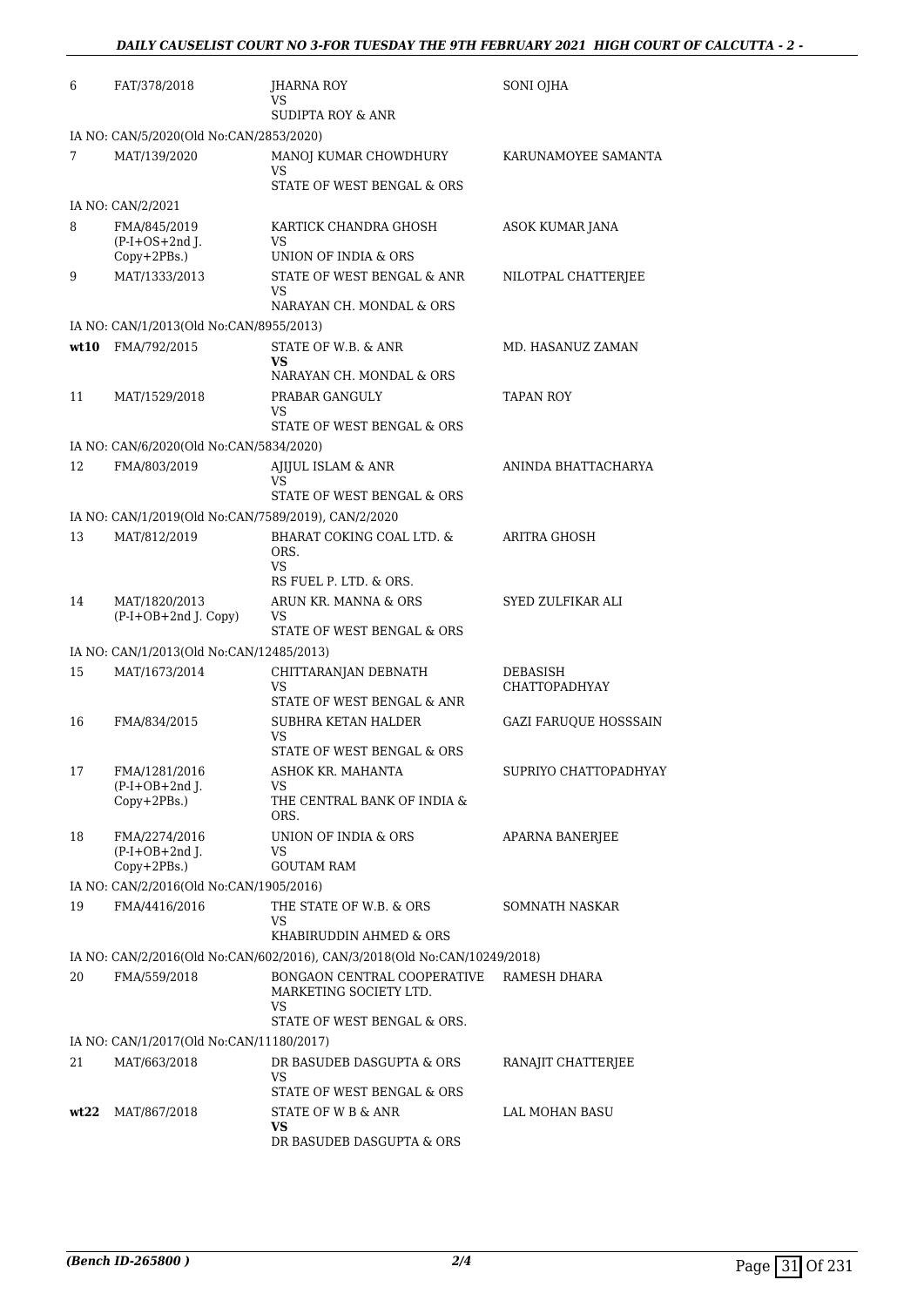| 23 | MAT/1355/2018<br>(P-I+OS+2nd J. Copy)               | ARINDAM SAHA<br>VS.                                                               | MAHABOOB AHMED           |
|----|-----------------------------------------------------|-----------------------------------------------------------------------------------|--------------------------|
| 24 | MAT/1375/2018<br>$(P-I+OS+2nd J.Copy) + 2$          | INDIAN OIL CORP LTD & ORS<br>EASTERN COALFIELDS LTD<br>VS                         | SANCHITA BARMAN RAY      |
|    | PBs.                                                | <b>GOURINATH BANERJEE &amp; ORS</b>                                               |                          |
| 25 | FMA/1798/2018                                       | UNION OF INDIA & ORS<br>VS                                                        | <b>SALIL KR MAITY</b>    |
|    |                                                     | MINTU MONDAL                                                                      |                          |
|    | IA NO: CAN/1/2017(Old No:CAN/9805/2017)             |                                                                                   |                          |
| 26 | FMA/2045/2018<br>$(P-I+OB+2nd$ J.                   | PROVAT RANJAN BISWAS<br>VS                                                        | R. DHARA                 |
|    | $Copy+4PBs.$ )                                      | RANJIT KUMAR RISHI & ORS                                                          |                          |
| 27 | FA/154/2019                                         | RAM CHANDRA PRASAD<br>VS<br><b>STATE OF BIHAR &amp; ORS</b>                       | S C PRASAD               |
|    | IA NO: CAN/2/2019(Old No:CAN/4529/2019)             |                                                                                   |                          |
| 28 | FMA/178/2019                                        | UNION OF INDIA & ORS                                                              | DEBJANI GHOSAL           |
|    |                                                     | VS                                                                                |                          |
|    |                                                     | <b>SMT PRAMILA DEVI</b>                                                           |                          |
|    | IA NO: CAN/2/2018(Old No:CAN/2088/2018), CAN/4/2020 |                                                                                   |                          |
| 29 | FMA/686/2019<br>$(P-I+OB+2nd$ J.                    | <b>BINAY KUMAR</b><br>VS                                                          | ARUNAVA GANGULY          |
|    | Copy+2PBs.)                                         | EASTERN COAL FIELDS LIMITED &<br><b>ORS</b>                                       |                          |
| 30 | FMA/718/2019<br>$+2$ PBs.                           | KUMAR MUKHOPADHYAY<br>VS                                                          | K.P. MUHURI              |
|    |                                                     | STATE OF WEST BENGAL & ORS                                                        |                          |
|    | IA NO: CAN/1/2019(Old No:CAN/331/2019)              |                                                                                   |                          |
|    | wt31 FMA/719/2019                                   | KUMAR MUKHOPADHYAY<br>VS                                                          | K.P. MUHURI              |
|    |                                                     | STATE OF WEST BENGAL & ORS                                                        |                          |
|    | IA NO: CAN/1/2019(Old No:CAN/332/2019)              |                                                                                   |                          |
| 32 | FMA/896/2019<br>$(Pt-I+OB+2nd$                      | MAHENDRA MISHRA<br>VS                                                             | MRINAL KANTI KUNDU       |
|    | J.Copy+2PBs.)                                       | THE MANAGING DIRECTOR, M/S<br><b>GLUCONATE HEALTH LIMITED &amp;</b><br><b>ORS</b> |                          |
| 33 | FMA/985/2019                                        | <b>SIPRA KHAN</b>                                                                 | <b>GOUTAM DEY</b>        |
|    | $(P-I+OS+2nd$ J.<br>Copy+2PBs.)                     | VS<br>HPCL & ORS.                                                                 |                          |
| 34 | FMA/1154/2019<br>$(P-I+OB+2nd J. Copy)$             | JATINDRA NATH DAS<br>VS                                                           | KRISHNENDU BERA          |
|    |                                                     | STATE OF WEST BENGAL & ORS                                                        |                          |
| 35 | MAT/1185/2019<br>$(P-I+OS+4PBs.)$                   | S.B MODERN HIGH SCHOOL &<br>ANR.<br>VS                                            | <b>BISWAJIT DAS</b>      |
|    |                                                     | KAMALA KANT SINGH & ORS.                                                          |                          |
| 36 | MAT/1213/2019                                       | <b>AVIJIT DAS</b><br>VS                                                           | PAPPU ADHIKARI           |
|    |                                                     | W.B. SURFACE TRANSPORT<br>CORPORATION LTD. & ORS                                  |                          |
| 37 | MAT/1427/2019                                       | KHIZIR HAYAT                                                                      | SK SAMIM AKHTER          |
|    | $Pt-I+O.S.+2nd$ J.                                  | VS                                                                                |                          |
| 38 | $Copy+4PBs.$ )<br>FMA/1657/2019                     | STATE OF WEST BENGAL & ORS<br>SRIJIB KUMAR PATRA                                  | <b>SUBHAS JANA</b>       |
|    |                                                     | VS                                                                                |                          |
|    |                                                     | UNION OF INDIA & ORS                                                              |                          |
| 39 | FMA/73/2020<br>$(P-I+OB+2nd$ J.<br>Copy+2PBs.)      | INDIAN OIL CORPORATIONN<br>LIMITED & ORS<br><b>VS</b>                             | MANWENDRA SINGH<br>YADAV |
|    |                                                     | M/S ROY & COMPANY & ORS                                                           |                          |
| 40 | MAT/190/2020                                        | RAMANUJ MUKHOPADHYAY<br>VS                                                        | ANINDA BHATTACHARYA      |
|    |                                                     | STATE OF WEST BENGAL                                                              |                          |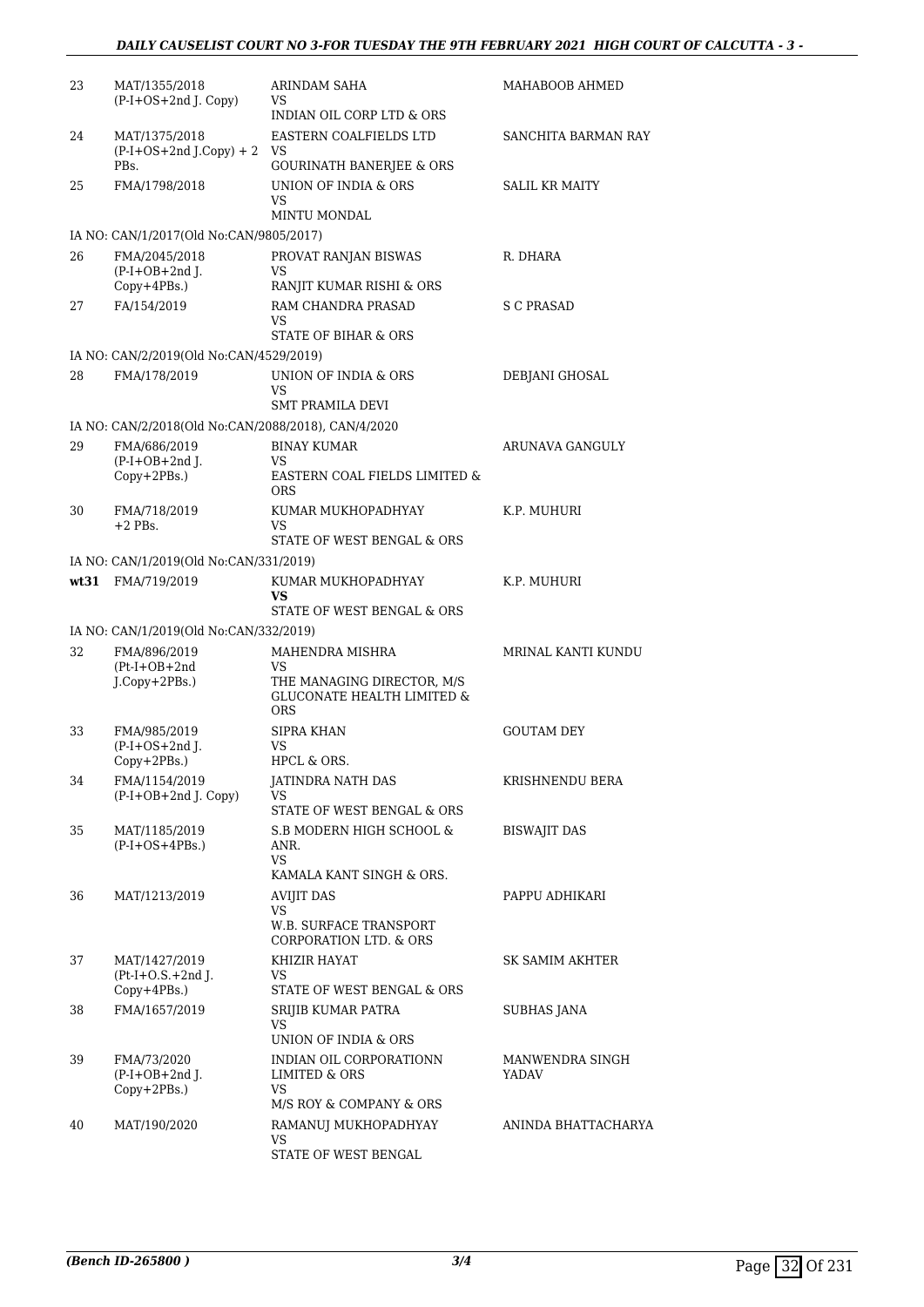#### *DAILY CAUSELIST COURT NO 3-FOR TUESDAY THE 9TH FEBRUARY 2021 HIGH COURT OF CALCUTTA - 4 -*

| 41 | FMA/339/2020<br>$(P-I+OB+2nd$ ].<br>$Copy+2PBs.$ ) | RAJU MISHRA & ORS.<br>VS<br>UNION OF INDIA & ORS.                           | DURGA SANKAR MULLICK     |
|----|----------------------------------------------------|-----------------------------------------------------------------------------|--------------------------|
| 42 | MAT/668/2020                                       | BHARAT COKING COAL LTD<br>VS<br>DHANESWAR PANDEY ANDORS                     | PRODYOT KR DAS           |
|    | IA NO: CAN/1/2020, CAN/2/2020                      |                                                                             |                          |
| 43 | FA/53/2018                                         | SAILENDRA CHANDRA DASGUPTA<br>$\&$ ANR.<br>VS<br>M/S SPRITEX MACHINS & ORS. | <b>GAURAB KUMAR BASU</b> |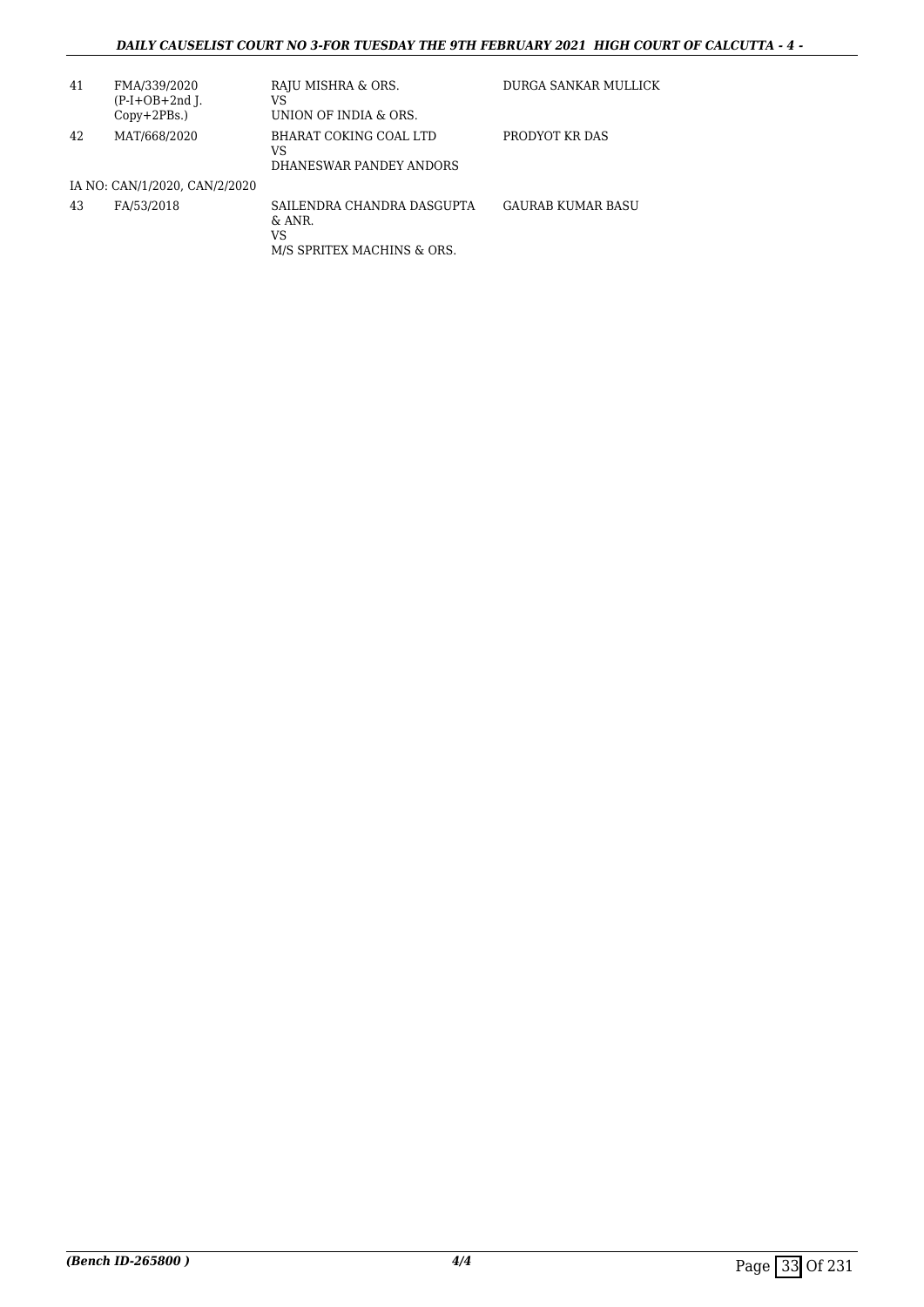

### **Appellate Side**

**DAILY CAUSELIST For Tuesday The 9th February 2021**

**COURT NO. 2**

**DIVISION BENCH (DB- IV)**

**AT 10:45 AM HON'BLE JUSTICE HARISH TANDON HON'BLE JUSTICE KAUSIK CHANDA**

#### **(VIA VIDEO CONFERENCE)**

#### **ON AND FROM MONDAY, THE 11TH JANUARY, 2021 - ADMISSION OF APPEALS UNDER ORDER XLI OF THE CODE OF CIVIL PROCEDURE INCLUDING APPLICATIONS CONNECTED THERETO;**

#### **ANY OTHER FIRST APPEALS & FIRST MISCELLANEOUS APPEALS NOT ASSIGNED TO ANY OTHER BENCH & APPLICATIONS CONNECTED THERETO,**

**LAWAZIMA;**

#### **APPEALS RELATING TO LAND UNDER GROUP I AND APPLICATIONS CONNECTED THERETO;**

#### **APPEALS RELATING TO TRANSPORT & TELECOMMUNICATION UNDER GROUP VII AND REGULATION OF INDUSTRIES & ESSENTIAL COMMODITIES & VARIOUS CENTRAL ORDERS UNDER GROUP VIII AND APPLICATIONS CONNECTED THERETO;**

#### **ON WEDNESDAY: MANDAMUS APPEALS WILL BE TAKEN UP FROM 2 P.M. ONWARDS.**

#### **NOTE: MATTERS WILL BE TAKEN UP THROUGH PHYSICAL HEARING ONLY WHEN BOTH THE PARTIES ARE AGREED**

#### **ASSIGNED MATTERS**

|     | CRM/4619/2020<br>(ASSIGNED)               | MD SAHID AHMED<br>VS<br>STATE OF WEST BENGAL                         | ASIM KARMAKAR |
|-----|-------------------------------------------|----------------------------------------------------------------------|---------------|
|     | IA NO: CRAN/1/2020(Old No:CRAN/4647/2020) |                                                                      |               |
| wt2 | CRM/2989/2020                             | SAYEED SHAHID AHMED @<br>SHAKIL AHAMED<br>VS<br>STATE OF WEST BENGAL | ASIM KARMAKAR |
|     |                                           |                                                                      |               |

IA NO: CRAN/1/2020(Old No:CRAN/2425/2020)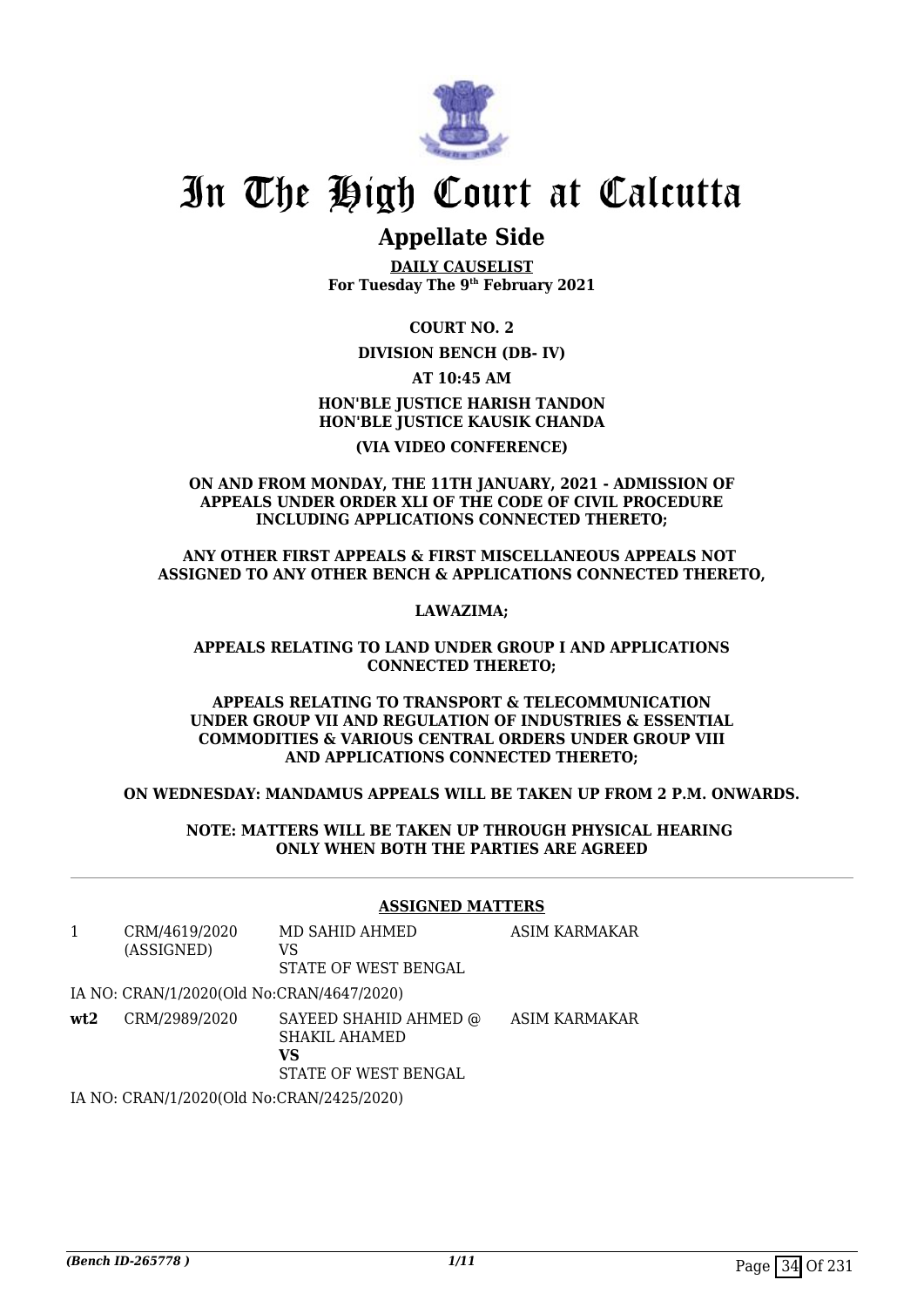| 3  | CRM/10936/2020<br>(ASSIGNED)             | RHYTHM DAS RAY<br>@RHYTHM DAS ROY<br><b>VS</b><br><b>INTELLIGENCE OFFICER</b><br><b>NCB</b>                  | SEKHAR MUKHERJEE                         |  |
|----|------------------------------------------|--------------------------------------------------------------------------------------------------------------|------------------------------------------|--|
|    |                                          | <b>ORDER XLI RULE II</b>                                                                                     |                                          |  |
| 4  | SAT/238/2017                             | SABEJAN BEWA & ORS<br><b>VS</b><br><b>REJAUL HAQUE &amp; ORS</b>                                             | MD M ALI                                 |  |
|    | IA NO: CAN/1/2018(Old No:CAN/7569/2018)  |                                                                                                              |                                          |  |
| 5  | FMAT/689/2017                            | MIR HASEM ALI & ORS<br>VS<br>SAIYAD MAKSHED ALI &<br><b>ORS</b>                                              | <b>D K ADHIKARI</b>                      |  |
|    |                                          | IA NO: CAN/1/2017(Old No:CAN/6732/2017), CAN/2/2017(Old No:CAN/6929/2017)                                    |                                          |  |
| 6  | SAT/134/2018<br>(Defective)              | MAJEDUR RAHAMAN DEAD<br>R/P BY FARUK HOSSAIN &<br><b>ORS</b><br><b>VS</b><br><b>SUNIRMAL SOREN &amp; ORS</b> | <b>ASIF DEWAN</b>                        |  |
| 7  | SAT/179/2018                             | SK GOLAM LALCHAND<br>VS<br>NANDU LAL SHAW @<br>NANDU LAL KESHRI @<br>NANDU LAL BAYES & ORS                   | <b>SURENDRA KUMAR</b><br><b>SHARMA</b>   |  |
|    | IA NO: CAN/1/2018(Old No:CAN/3122/2018)  |                                                                                                              |                                          |  |
| 8  | SAT/261/2018<br>(Defective)              | <b>GURUDAS</b><br><b>CHATTOPADHYAY</b><br>VS<br>JAGANNATH<br><b>CHATTOPADHYAY &amp; ORS</b>                  | SHEBATEE DATTA                           |  |
|    | IA NO: CAN/1/2018(Old No:CAN/4635/2018)  |                                                                                                              |                                          |  |
| 9  | SAT/319/2018                             | NURABANU BIBI & ORS<br>VS  <br>MD JABED                                                                      | <b>BARUN CHATTERJEE</b>                  |  |
| 10 | SAT/501/2018                             | ANIL KUMAR JANA<br>VS<br>ANIL KUMAR PATRA & ORS                                                              | PRIYABRATA GHOSH                         |  |
| 11 | SAT/528/2018                             | KRIPAMAY PARAMANIK &<br><b>ORS</b><br><b>VS</b><br><b>HARADHAN GHOSH</b>                                     | <b>BADAL SAHA</b>                        |  |
|    | IA NO: CAN/1/2020(Old No:CAN/923/2020)   |                                                                                                              |                                          |  |
| 12 | SAT/319/2019<br>(Defective)              | MUKUL CHATTERJEE<br>VS<br><b>ANIUP KUMAR DEY</b>                                                             | <b>ASIT KUMAR</b><br><b>BHATTACHARYA</b> |  |
|    | IA NO: CAN/1/2019(Old No:CAN/11304/2019) |                                                                                                              |                                          |  |
| 13 | SAT/321/2019                             | APURBA GHOSH ROY<br>VS<br>SAMBHU ROY CHOWDHURY                                                               | <b>SAUNAK</b><br><b>BHATTACHARYA</b>     |  |
|    | IA NO: CAN/1/2019(Old No:CAN/9584/2019)  |                                                                                                              |                                          |  |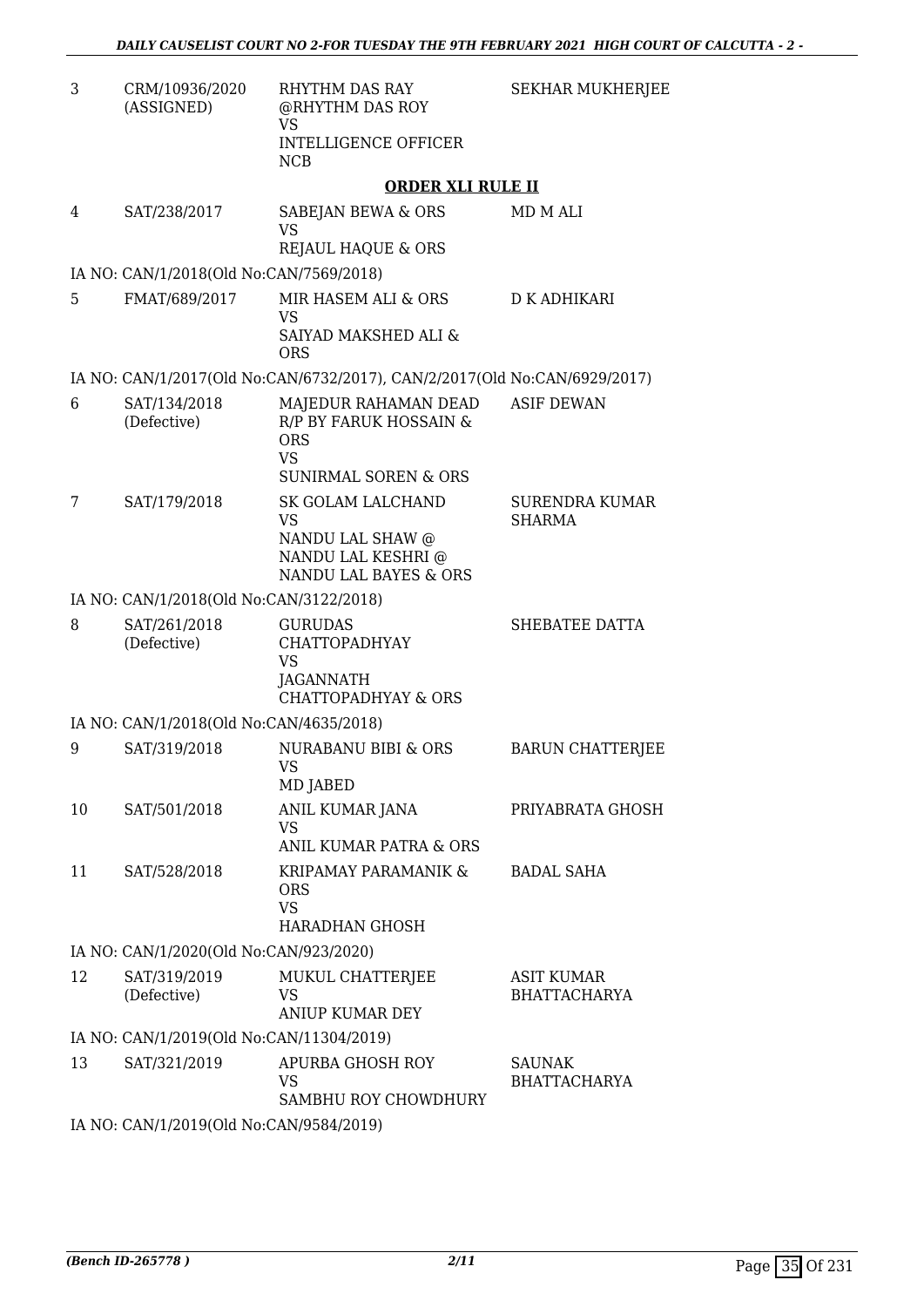| 14 | SAT/341/2019<br>(Defective)              | HRISHIKESH<br><b>CHATTOPADHYAY</b><br>VS<br>DHANANJOY BAUL DAS &<br>ANR.                 | HIMADRI KR.<br>MAHATA                 |
|----|------------------------------------------|------------------------------------------------------------------------------------------|---------------------------------------|
|    | IA NO: CAN/1/2019(Old No:CAN/10316/2019) |                                                                                          |                                       |
| 15 | SAT/344/2019                             | MOULANA ABDUL KASHEM<br><b>CHOWDHURY</b><br><b>VS</b><br>FIROZ ALI KHAN @ BOBI &<br>ORS. | SANATAN MONDAL                        |
|    | IA NO: CAN/1/2020(Old No:CAN/497/2020)   |                                                                                          |                                       |
| 16 | SAT/355/2019<br>[N.T.W.]                 | SUBIR KUMAR GHOSH<br>VS<br>SITANGSHU MALLICK &<br><b>ORS</b>                             | SK ABU ABBASUDDIN                     |
|    | IA NO: CAN/1/2019(Old No:CAN/10954/2019) |                                                                                          |                                       |
| 17 | SAT/378/2019                             | SWADHIN CHANDRA ROY &<br><b>ORS</b><br><b>VS</b><br>MUKUL CHANDRA ROY &<br><b>ORS</b>    | DHANANJAY NAYAK                       |
|    | IA NO: CAN/1/2019(Old No:CAN/10624/2019) |                                                                                          |                                       |
| 18 | FMAT/1007/2019<br>[10.02.2021]           | ABDUL MONDAL & ORS.<br>VS<br>SATTAR ALI MONDAL &<br>ORS.                                 | <b>ANIRBAN DAS</b>                    |
|    | IA NO: CAN/1/2019(Old No:CAN/10504/2019) |                                                                                          |                                       |
| 19 | FMAT/1010/2019                           | HIRAK NATH SOUNTH<br>VS<br><b>GOURHARI KAMILA</b>                                        | REAZUL ISLAAM                         |
| 20 | FMAT/1321/2019                           | <b>KABRA MARBLE</b><br><b>CORPORATION &amp; ANR</b><br>VS.<br>SUDIPTO MUKERJEE & ANR     | <b>SUBHASIS</b><br><b>CHAKRABORTY</b> |
|    | IA NO: CAN/1/2019(Old No:CAN/12354/2019) |                                                                                          |                                       |
| 21 | FMAT/1390/2019<br>(Inj.)                 | <b>SWETA SARKAR</b><br>VS<br><b>SWAPAN BASU &amp; ORS</b>                                | PRADIP KUMAR<br><b>KUNDU</b>          |
|    | IA NO: CAN/1/2020(Old No:CAN/6/2020)     |                                                                                          |                                       |
| 22 | SAT/102/2020                             | JAMAL MOLLA & ORS<br>VS<br><b>LOKMAN SK &amp; ORS</b>                                    | DYUTIMAN BANERJEE                     |
|    |                                          | IA NO: CAN/1/2020(Old No:CAN/5830/2020), CAN/2/2020(Old No:CAN/5831/2020)                |                                       |
| 23 | SAT/132/2020<br>(Defective)              | SANJAY NEGAL AND ORS.<br>VS<br>SALOIL NEGEL AND ORS.                                     | SOUMO CHAUDHURY                       |

IA NO: CAN/1/2021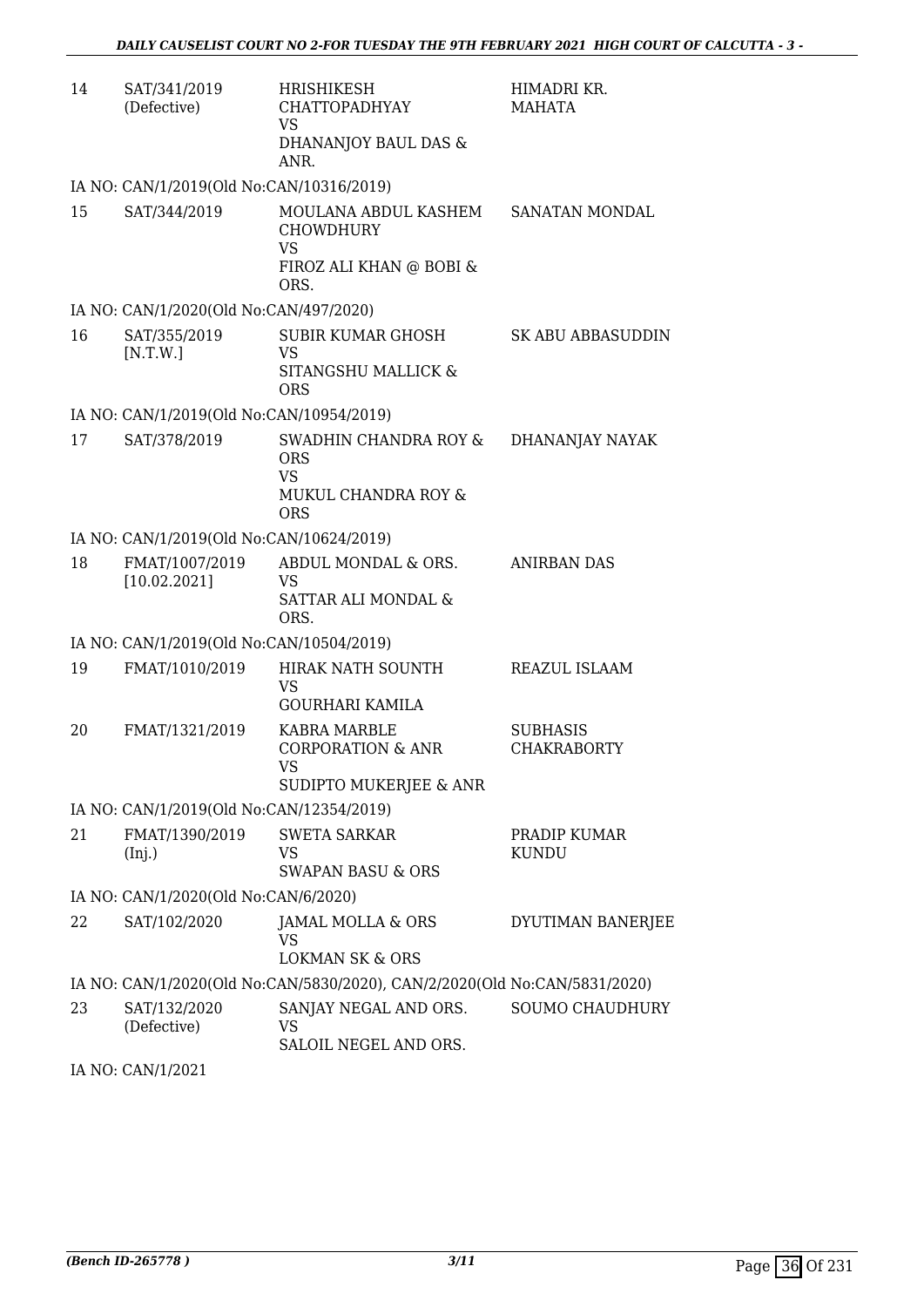| 24                                      | FMAT/177/2020                            | SAHIDUL ISLAM<br><b>VS</b><br>PAWANPUTRA SALES PVT.<br>LTD. & ORS                                                           | <b>DEBAPRATIM</b><br><b>BANERJEE</b> |  |
|-----------------------------------------|------------------------------------------|-----------------------------------------------------------------------------------------------------------------------------|--------------------------------------|--|
|                                         | IA NO: CAN/1/2020                        |                                                                                                                             |                                      |  |
| 25                                      | FMAT/531/2020                            | SMT ANJU AGARWAL AND<br>ANR<br><b>VS</b><br>HIRALAL AGARWAL AND<br><b>ORS</b>                                               | MILINDO PAUL                         |  |
|                                         | IA NO: CAN/1/2020                        |                                                                                                                             |                                      |  |
| 26                                      | FMAT/550/2020                            | LUFTA BEGUUM @<br>LUTFUNNESHA BIBI<br><b>VS</b><br>AFJAL HOSSAIN AND ORS                                                    | SHYAMAL<br>MUKHOPADHYAY              |  |
|                                         | IA NO: CAN/1/2020                        |                                                                                                                             |                                      |  |
| 27                                      | FMAT/571/2020                            | MONOMOHAN DUTTA<br><b>VS</b><br><b>BHUTNATH DUTTA AND</b><br><b>ANR</b>                                                     | SARBANANDA<br>SANYAL                 |  |
|                                         | IA NO: CAN/1/2020, CAN/2/2020            |                                                                                                                             |                                      |  |
| 28                                      | FMAT/52/2021<br>[10.02.2021]             | PRADIP AND KUMKUM<br><b>GHOSH FAMILY</b><br>FOUNDATION AND ORS<br><b>VS</b><br>RAMKRISHNA<br>VIVEKANANDA MISSION<br>AND ORS | Dwip Raj Basu                        |  |
|                                         | IA NO: CAN/1/2021                        |                                                                                                                             |                                      |  |
| 29                                      | FMAT/77/2021                             | REGENT HIRISE PRIVATE<br><b>LIMITED AND ORS</b><br>VS<br>SANCHITA CHATTERJEE<br>AND ORS                                     | <b>JASOJEET</b><br>MUKHERJEE         |  |
|                                         | IA NO: CAN/1/2021                        |                                                                                                                             |                                      |  |
|                                         |                                          | <b>GROUP I - APPLICATION</b>                                                                                                |                                      |  |
| 30                                      | MAT/179/2019<br>(Defective)              | GOPAL CH. KUNDU<br>VS<br>STATE OF WEST & ORS.                                                                               | DYUTIMAN BANERJEE                    |  |
| IA NO: CAN/1/2020(Old No:CAN/1671/2020) |                                          |                                                                                                                             |                                      |  |
| 31                                      | MAT/180/2019<br>(Defective)              | <b>SANTABRATA</b><br><b>BHATTACHARYYA</b><br>VS<br>STATE OF WEST BENGAL &<br>ORS.                                           | DYUTIMAN BANERJEE                    |  |
|                                         | IA NO: CAN/1/2019(Old No:CAN/12203/2019) |                                                                                                                             |                                      |  |
| 32                                      | MAT/380/2019                             | UJJAL KUMAR MONDAL<br><b>VS</b><br>STATE OF WEST BENGAL&<br><b>ORS</b>                                                      | <b>DEBAPRATIM</b><br><b>BANERJEE</b> |  |
|                                         |                                          | IA NO: CAN/1/2019(Old No:CAN/4209/2019), CAN/2/2020(Old No:CAN/1978/2020)                                                   |                                      |  |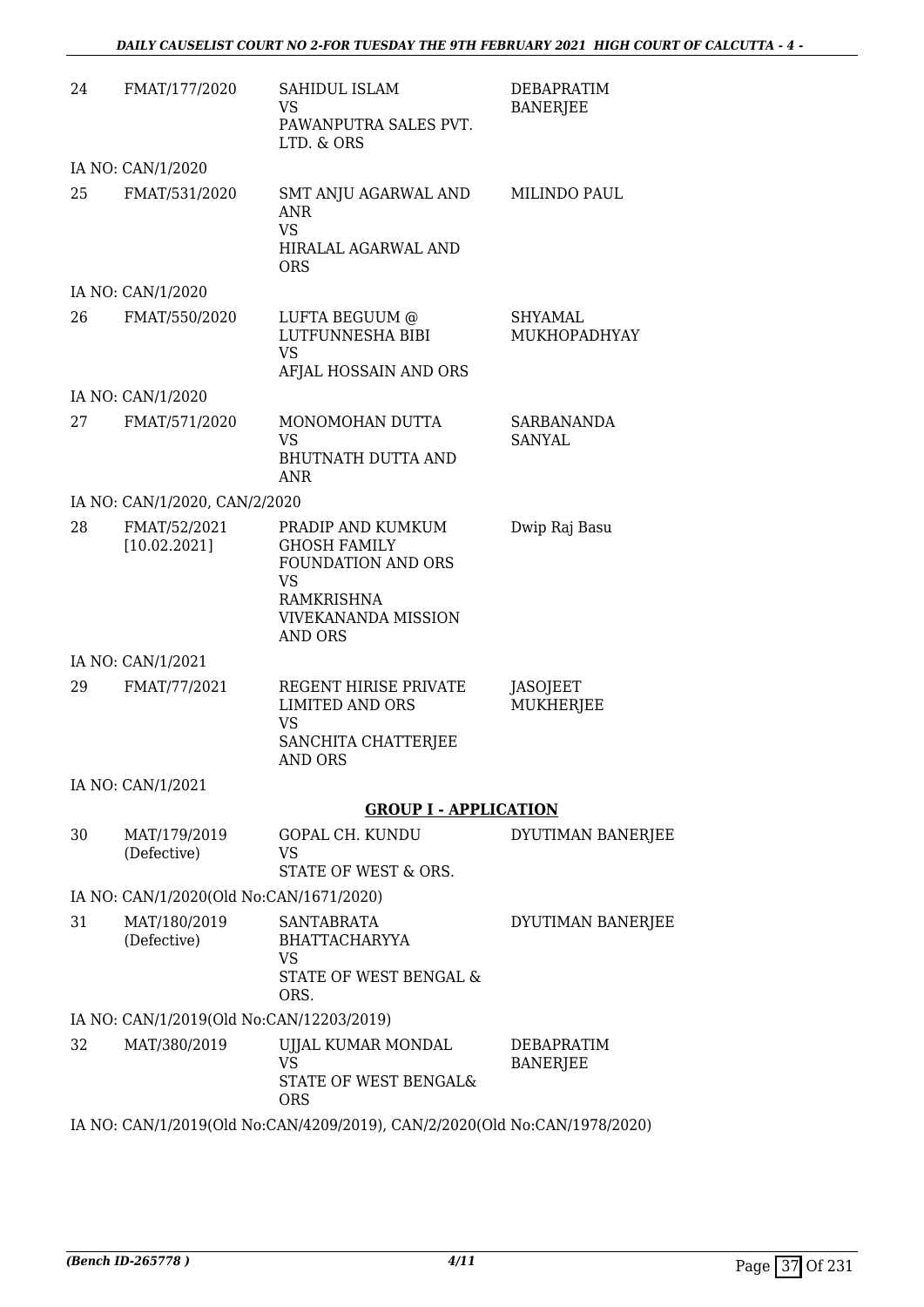| 33 | FMA/1174/2019                           | THE STATE OF W.B. & ORS<br>VS.<br>AMITAVA GHOSH & ORS                                | <b>TARAK KARAN</b> |  |  |
|----|-----------------------------------------|--------------------------------------------------------------------------------------|--------------------|--|--|
|    |                                         | IA NO: CAN/2/2019(Old No:CAN/6246/2019), CAN/3/2019(Old No:CAN/6976/2019)            |                    |  |  |
| 34 | MAT/1363/2019<br>[10.02.2021]           | MOTHABARI DHIBAR<br><b>SAMABAY SAMITY LTD</b><br>VS.<br>UMA KANTI HALDER & ORS       | ASHOK KUMAR JHA    |  |  |
|    | IA NO: CAN/1/2019(Old No:CAN/9590/2019) |                                                                                      |                    |  |  |
| 35 | MAT/1520/2019                           | <b>GANESH CHANDRA GHOSH</b><br>$&$ ORS<br>VS.<br><b>STATE OF WEST BENGAL</b><br>&ORS | SATYAM MUKHERJEE   |  |  |
| 36 | MAT/784/2020                            | <b>MINOTI BISWAS AND ORS</b><br>VS<br>STATE OF WEST BENGAL<br>AND ORS.               | SARBANADA SANYAL   |  |  |
|    | IA NO: CAN/1/2020, CAN/2/2020           |                                                                                      |                    |  |  |
|    |                                         |                                                                                      |                    |  |  |

#### **APPLICATION (FA AND FMA)**

37 FA/315/1969 RAMESH CH. CHAKRABORTY & ORS VS BHUPATI CHARAN CHAKRABORTY

IA NO: CAN/4/2004(Old No:CAN/10369/2004), CAN/1/1998(Old No:CAN/6389/1998), CAN/5/2006(Old No:CAN/2444/2006), CAN/6/2006(Old No:CAN/2445/2006), CAN/11/2012(Old No:CAN/7045/2012), CAN/7/2006(Old No:CAN/2446/2006), CAN/3/2004(Old No:CAN/9607/2004), CAN/8/2006(Old No:CAN/4630/2006), CAN/16/2020(Old No:CAN/1937/2020), CAN/17/2020(Old No:CAN/1938/2020), CAN/10/2011(Old No:CAN/2187/2011), CAN/18/2020, CAN/19/2021

| 38                                                                                      | SA/696/1988 | ABDUL KARIM AND ORS<br>VS.<br>DR. A.K.M. BASIRUDDIN                                 | MR. ARUN KISHORE<br><b>DASGUPTA</b> | MR. AMIT KUMAR<br><b>PAIN</b> |  |  |
|-----------------------------------------------------------------------------------------|-------------|-------------------------------------------------------------------------------------|-------------------------------------|-------------------------------|--|--|
|                                                                                         |             | IA NO: CAN/2/2018(Old No:CAN/612/2018), CAN/3/2018(Old No:CAN/614/2018), CAN/5/2020 |                                     |                               |  |  |
| 39                                                                                      | FA/340/1991 | ABDUL SOVAN MONDAL &<br>ORS.<br>VS<br><b>JOYNOB BIBI</b>                            | J.BHATTACHARYA                      | N.Y.A.                        |  |  |
| IA NO: CAN/1/2002(Old No:CAN/745/2002), CAN/2/2002(Old No:CAN/746/2002), CAN/3/2002(Old |             |                                                                                     |                                     |                               |  |  |
| No:CAN/747/2002), CAN/4/2014(Old No:CAN/10170/2014), CAN/5/2014(Old No:CAN/10171/2014), |             |                                                                                     |                                     |                               |  |  |
| CAN/6/2015(Old No:CAN/3182/2015), CAN/7/2019(Old No:CAN/10806/2019), CAN/8/2019(Old     |             |                                                                                     |                                     |                               |  |  |
| No:CAN/10807/2019), CAN/9/2019(Old No:CAN/10808/2019)                                   |             |                                                                                     |                                     |                               |  |  |

|  | 40 | FA/143/1999<br>$(2 LCR + 2 PBS)$ | SRI PRATAP CHANDRA<br><b>SINHA</b><br>VS<br>BIDYUTKANA MITRA | CHHABI DEY |
|--|----|----------------------------------|--------------------------------------------------------------|------------|
|--|----|----------------------------------|--------------------------------------------------------------|------------|

#### IA NO: CAN/3/2012(Old No:CAN/2152/2012), CAN/5/2020, CAN/6/2020

#### 41 FAT/1016/2004 METRO RAILWAY VS JOGENDRA SINGH ARORA RABINDRA NATH BAG

IA NO: CAN/4/2020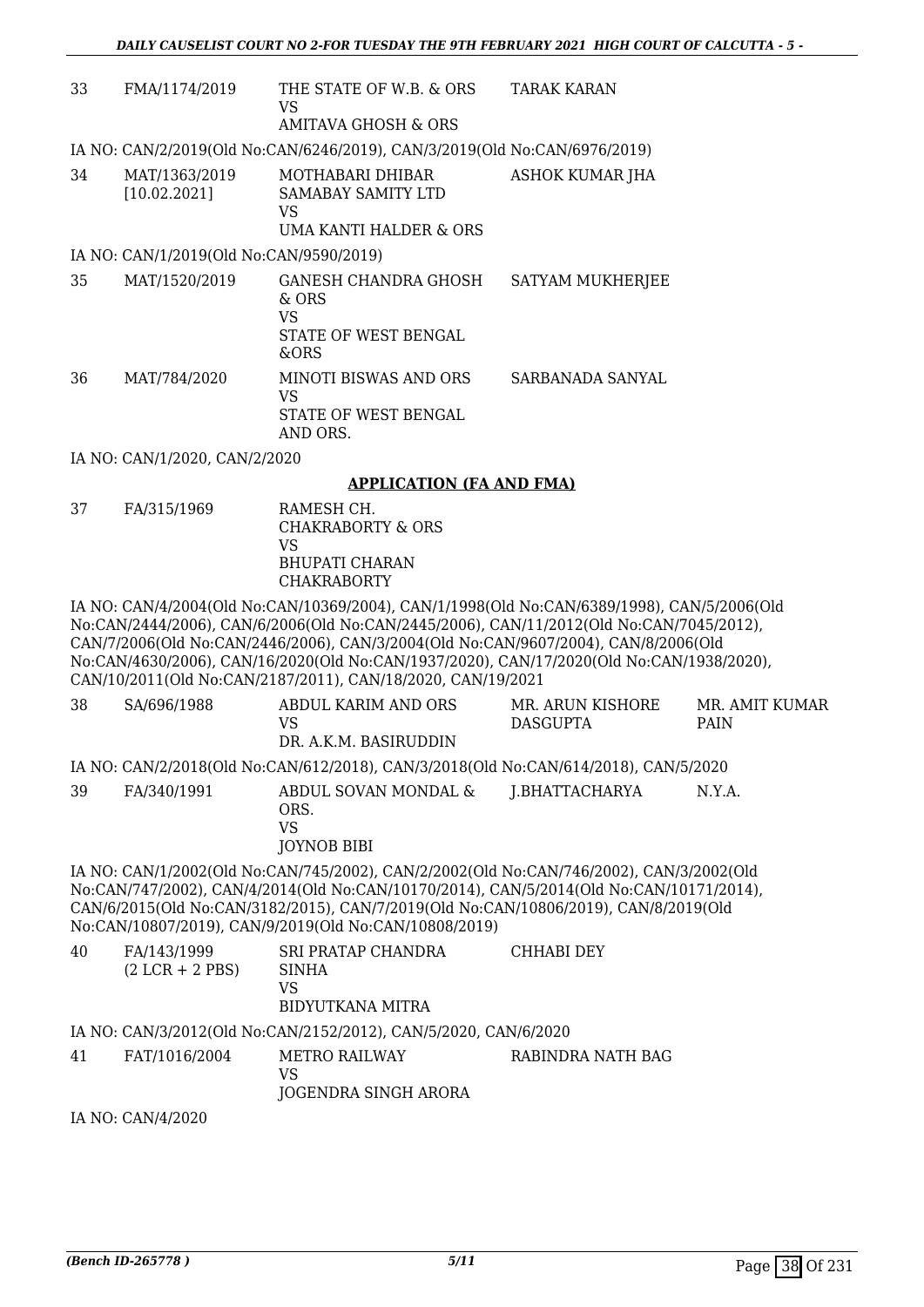| 42 | FAT/1537/2004<br>[10.02.2021]   | JAYANTI BANERJEE<br>VS.<br>SANDHYA CHAKRABORTY                                                           | PRASANTA KR.<br>PAKRASHI                                                                   |
|----|---------------------------------|----------------------------------------------------------------------------------------------------------|--------------------------------------------------------------------------------------------|
|    |                                 |                                                                                                          | IA NO: CAN/2/2019(Old No:CAN/6733/2019), CAN/3/2019(Old No:CAN/10092/2019), CAN/4/2021     |
| 43 | FA/337/2006                     | ASHUTOSH MUKHERJEE<br><b>VS</b>                                                                          | <b>VINAY MISRA</b>                                                                         |
|    |                                 | DR. PRANAB KUMAR<br><b>GANGULY</b>                                                                       |                                                                                            |
|    | No:CAN/9408/2017), CAN/12/2020  |                                                                                                          | IA NO: CAN/5/2014(Old No:CAN/4982/2014), CAN/6/2014(Old No:CAN/4985/2014), CAN/7/2017(Old  |
| 44 | FAT/2520/2006<br>[CAN/4738/2006 | INDIAN OIL CORPORATION<br>LTD.<br><b>VS</b>                                                              | <b>ARINDAM GUHA</b>                                                                        |
|    |                                 | <b>JOYDEB DAS</b>                                                                                        |                                                                                            |
| 45 | FA/113/2009                     | <b>GAYATRI PAL</b><br><b>VS</b>                                                                          | PARTHA PRATIM ROY                                                                          |
|    |                                 | NETAI NANDI @ NETISH<br>NANDI & ORS.                                                                     |                                                                                            |
|    | No:CAN/2202/2017)               |                                                                                                          | IA NO: CAN/2/2012(Old No:CAN/3351/2012), CAN/4/2016(Old No:CAN/1864/2016), CAN/5/2017(Old  |
| 46 | FMA/322/2009                    | <b>BAIDYANATH MANDAL</b><br><b>VS</b><br>KAMINI MANDAL & ANR                                             | <b>AMIT BANERJEE</b>                                                                       |
|    | IA NO: CAN/3/2020, CAN/4/2021   |                                                                                                          |                                                                                            |
| 47 | FMA/1499/2009                   | DIPENDRA NATH BASU<br><b>VS</b><br><b>SR. DIVISIONAL</b><br>COMMERCIAL MANAGER,<br>E.RLY, SEALDAH & ORS. | <b>ANIMESH DAS</b>                                                                         |
|    |                                 | No:CAN/8312/2014), CAN/6/2015(Old No:CAN/11046/2015), CAN/7/2021                                         | IA NO: CAN/1/2010(Old No:CAN/8983/2010), CAN/2/2011(Old No:CAN/7515/2011), CAN/5/2014(Old  |
| 48 | FA/167/2015                     | <b>SUTAPA PAUL</b><br><b>VS</b><br><b>MANOJ PAUL</b>                                                     | <b>MANI SHANKAR</b><br><b>CHATTOPADHYAY</b>                                                |
|    |                                 | No:CAN/10758/2017), CAN/9/2020(Old No:CAN/2167/2020)                                                     | IA NO: CAN/4/2016(Old No:CAN/4630/2016), CAN/6/2016(Old No:CAN/10385/2016), CAN/8/2017(Old |
| 49 | FAT/258/2015                    | <b>ABDUL RAUF &amp; ORS</b><br><b>VS</b><br>MD. ILLIAS & ORS                                             | ANAJLI AGARWAL                                                                             |
|    |                                 | IA NO: CAN/1/2015(Old No:CAN/10357/2015), CAN/2/2016(Old No:CAN/2526/2016)                               |                                                                                            |
| 50 | FAT/13/2016                     | ASANSOL DURGAPUR DEV.<br><b>AUTHORITY</b><br>VS                                                          | <b>SAYANTAN BOSE</b>                                                                       |
|    |                                 | DILIP KUMAR MUKHERJEE<br>& ORS                                                                           |                                                                                            |
|    |                                 | IA NO: CAN/1/2016(Old No:CAN/3445/2016), CAN/2/2016(Old No:CAN/5422/2016)                                |                                                                                            |
| 51 | FA/62/2016                      | PIJUSH DEB                                                                                               | SARMISTHA GHOSH                                                                            |
|    |                                 | <b>VS</b><br>PRANAB RANJAN DEB &<br><b>ORS</b>                                                           | <b>SARMA</b>                                                                               |
|    |                                 | IA NO: CAN/1/2019(Old No:CAN/6331/2019), CAN/2/2020(Old No:CAN/1234/2020)                                |                                                                                            |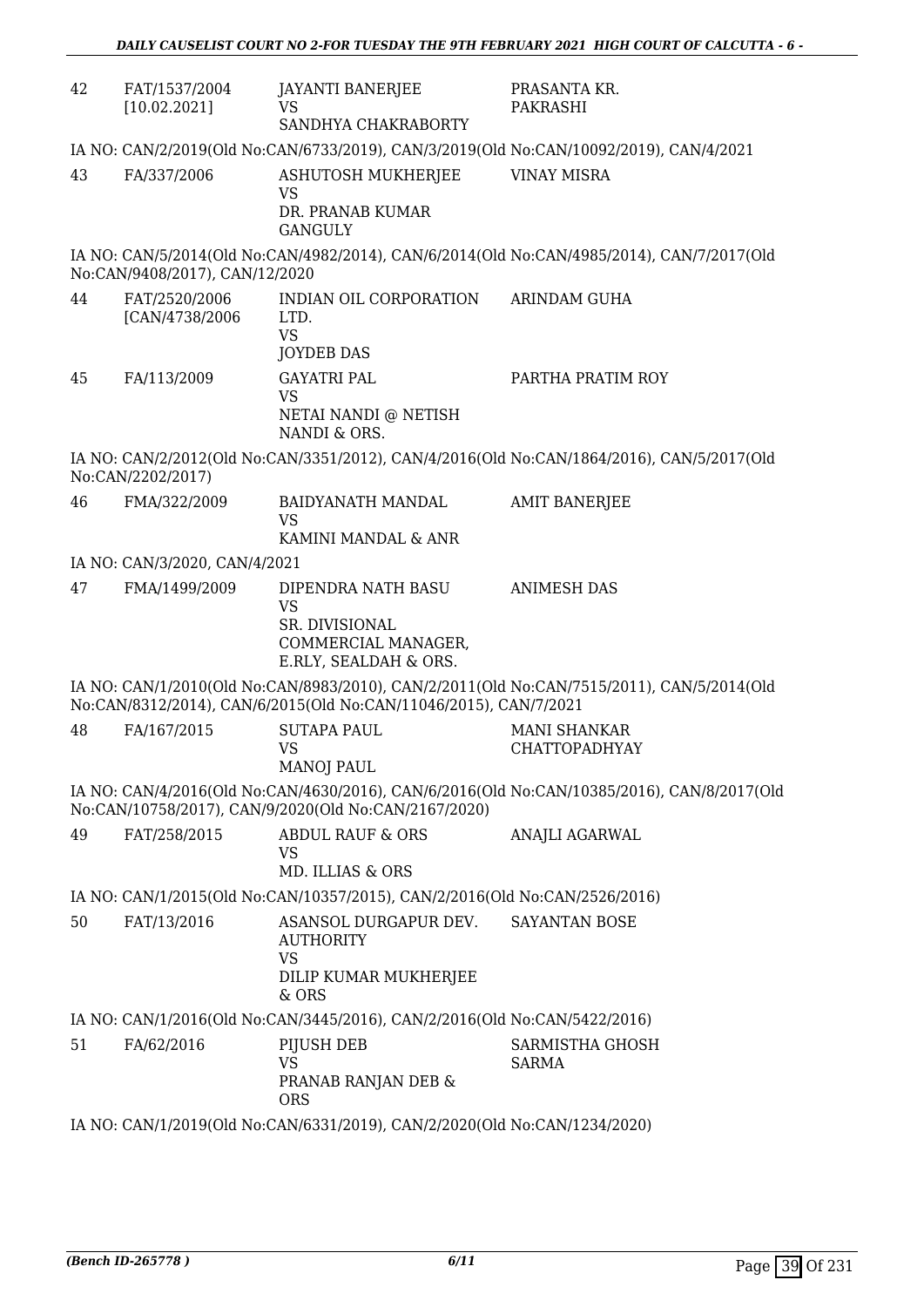| 52 | FA/19/2017                               | ARUNA GHOSH & ANR<br>VS<br><b>SHYAMALI GHOSH &amp; ORS</b>                                       | <b>SUMANTA GANGULY</b>                                                                    |
|----|------------------------------------------|--------------------------------------------------------------------------------------------------|-------------------------------------------------------------------------------------------|
|    | IA NO: CAN/1/2016(Old No:CAN/10393/2016) |                                                                                                  |                                                                                           |
| 53 | FA/167/2017<br>[C]                       | BAL KRISHNA KEJRIWAL<br><b>VS</b><br>OM PRAKASH KEJRIWAL &                                       | NITAI CHANDRA<br><b>MANNA</b>                                                             |
|    |                                          | <b>ORS</b>                                                                                       |                                                                                           |
|    | IA NO: CAN/1/2017(Old No:CAN/4639/2017)  |                                                                                                  |                                                                                           |
| 54 | FAT/433/2017                             | <b>ARUP KUMAR</b><br>CHAKRABORTY & ANR<br>VS<br>ALOKA CHAKRABORTY &<br><b>ANR</b>                | <b>GAURAV</b><br>PURKAYASTHA                                                              |
|    | wt55 FAT/435/2017                        | <b>ARUP KUMAR</b><br><b>CHAKRABORTY</b><br><b>VS</b><br>ALOKA CHAKRABORTY &<br><b>ORS</b>        | <b>G PURKAYASTHA</b>                                                                      |
|    | No:CAN/4835/2019)                        |                                                                                                  | IA NO: CAN/1/2018(Old No:CAN/4464/2018), CAN/2/2018(Old No:CAN/4465/2018), CAN/3/2019(Old |
| 56 | FAT/445/2017                             | BRAJ DULAL BORAL<br><b>VS</b>                                                                    | KARTIK KR. RAY                                                                            |
|    |                                          | MADHAB CH. BORAL & ORS.                                                                          |                                                                                           |
|    | IA NO: CAN/3/2019(Old No:CAN/9413/2019)  |                                                                                                  |                                                                                           |
| 57 | FAT/40/2018                              | ASHIM KUMAR HAZRA<br><b>VS</b><br>NANDA KISHOR HAZRA &<br>ANR                                    | <b>SUHRID SUR</b>                                                                         |
|    | IA NO: CAN/1/2018(Old No:CAN/1097/2018)  |                                                                                                  |                                                                                           |
| 58 | FMAT/275/2018                            | PETRA STARKE<br>VS<br>BIKRAM YOGA COLLEGE OF<br>INDIA LP & ORS                                   | V WADEHRA                                                                                 |
|    |                                          | IA NO: CAN/1/2018(Old No:CAN/3615/2018), CAN/3/2019(Old No:CAN/7223/2019)                        |                                                                                           |
| 59 | FAT/316/2018                             | LEGAL HEIRS OF LATE<br>KANU SHARMA ,ASHA<br><b>SHARMA &amp; ANR</b><br><b>VS</b><br>NAKUL SHARMA | <b>SUBRATA GHOSH</b>                                                                      |
|    | IA NO: CAN/1/2019(Old No:CAN/9789/2019)  |                                                                                                  |                                                                                           |
| 60 | FAT/523/2018<br>(Defective)              | PINTU GIRI<br>VS                                                                                 | UTTIYA RAY                                                                                |
|    |                                          | <b>SUNIL ADAK &amp; ORS</b>                                                                      |                                                                                           |
|    |                                          | IA NO: CAN/1/2018(Old No:CAN/7536/2018), CAN/2/2021                                              |                                                                                           |
| 61 | FAT/706/2018                             | BIJAY LAXMI GHOSH@MILI<br>@BABLI GHOSH@MILY<br><b>GHOSH</b><br><b>VS</b><br>ALOLIKA GUHA & ANR   | <b>ARIJIT SARKAR</b>                                                                      |
|    | IA NO: CAN/1/2018(Old No:CAN/10232/2018) |                                                                                                  |                                                                                           |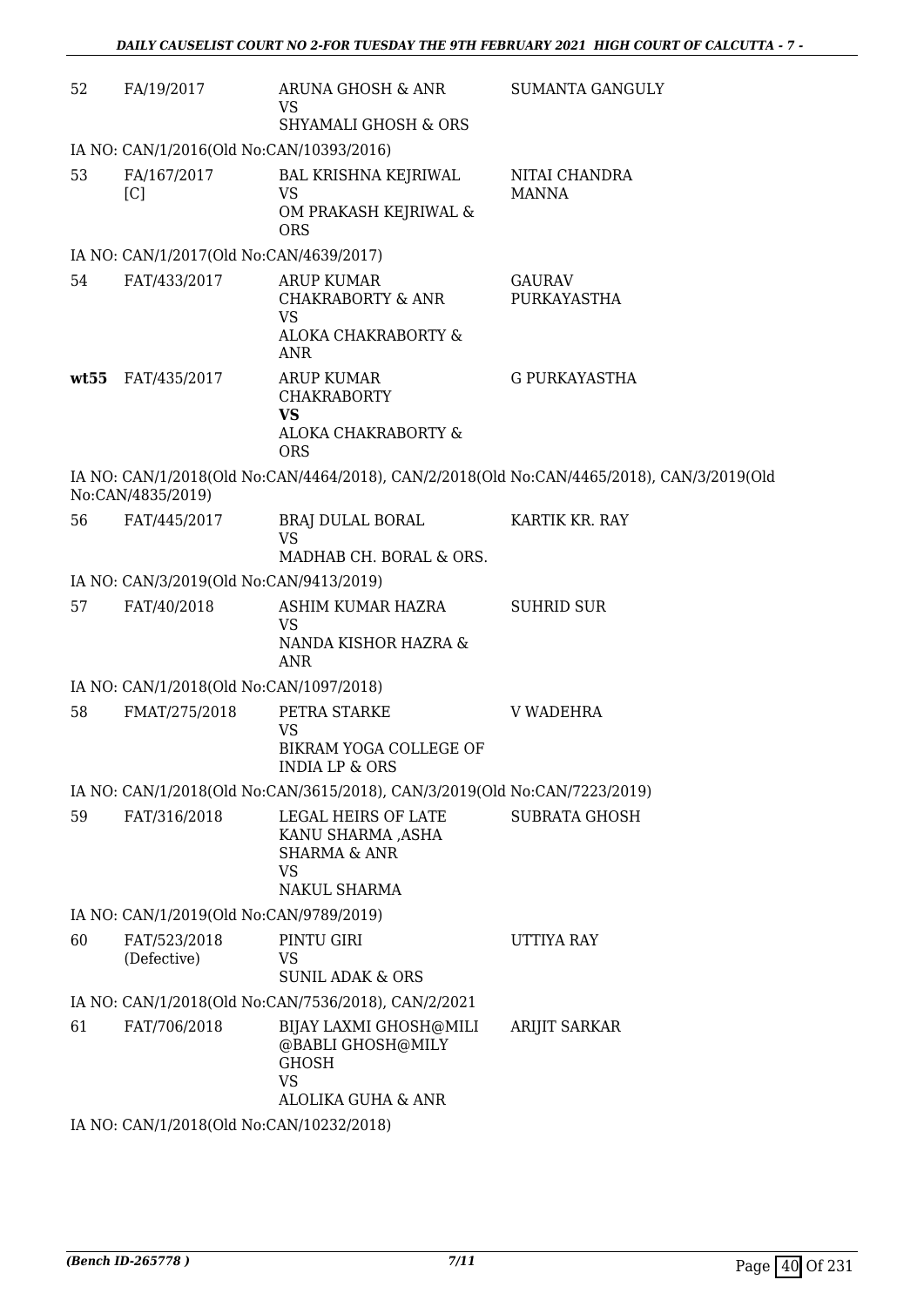| 62 | FMAT/840/2018                            | <b>JYOTIRINDRA</b><br><b>CHATTOPADHYAY</b><br><b>VS</b>                               | <b>AVIROOP</b><br><b>BHATTACHARYA</b>     |
|----|------------------------------------------|---------------------------------------------------------------------------------------|-------------------------------------------|
|    |                                          | GYANENDRA CHANDRA<br>CHATTOPADHYAY& ORS                                               |                                           |
|    | IA NO: CAN/1/2018(Old No:CAN/6829/2018)  |                                                                                       |                                           |
| 63 | FAT/38/2019                              | GITA MUKHERJEE & ANR<br><b>VS</b><br><b>SHANTA DEY &amp; ANR</b>                      | <b>TANMOY MUKHERJEE</b>                   |
|    | IA NO: CAN/1/2019(Old No:CAN/808/2019)   |                                                                                       |                                           |
| 64 | FAT/79/2019                              | KALABARAN SHIT & ORS<br>VS                                                            | <b>SOUNAK</b><br><b>BHATTACHARYA</b>      |
|    |                                          | NILANJAN KUNDU & ORS                                                                  |                                           |
|    | IA NO: CAN/1/2019(Old No:CAN/1942/2019)  |                                                                                       |                                           |
| 65 | FA/133/2019                              | MITA RANI BASAK @ MITA<br><b>RANI BASAK &amp; ORS</b><br><b>VS</b>                    | <b>BIBHASADITYA</b><br><b>CHAKRABARTY</b> |
|    |                                          | PRABHAT KUMAR BASAK                                                                   |                                           |
|    | IA NO: CAN/1/2019(Old No:CAN/3961/2019)  |                                                                                       |                                           |
| 66 | FA/144/2019                              | M/S. INFANCY<br><b>HEALTHCARE</b><br><b>VS</b><br>AJAY KR. ROY & ORS.                 | PRIYARTHI ROY                             |
|    | IA NO: CAN/1/2019(Old No:CAN/12535/2019) |                                                                                       |                                           |
| 67 | FA/169/2019                              | RAJESH KUMAR<br><b>CHOWDHURY</b><br><b>VS</b>                                         | <b>DEBABRATIM</b><br><b>BANERJEE</b>      |
|    |                                          | <b>BALKISHORI DEVI &amp; ORS</b>                                                      |                                           |
|    | IA NO: CAN/1/2019(Old No:CAN/11147/2019) |                                                                                       |                                           |
| 68 | FAT/346/2019                             | <b>IBRAHIM &amp; ORS</b><br><b>VS</b><br><b>ABID &amp; ORS</b>                        | MD. M. NAZAR<br><b>CHOWDHURY</b>          |
|    |                                          | IA NO: CAN/1/2019(Old No:CAN/9707/2019), CAN/2/2019(Old No:CAN/9788/2019)             |                                           |
| 69 | FAT/412/2019                             | RAMESH KUMAR SINGH &<br>ORS<br><b>VS</b><br>KASHI NATH SINGH & ORS                    | <b>SOURAV ROY</b>                         |
|    |                                          | IA NO: CAN/1/2019(Old No:CAN/9236/2019), CAN/2/2021                                   |                                           |
| 70 | FAT/448/2019<br>[11.02.2021]             | MADHAB KUMAR SAHA<br>VS<br>TARUN KUMAR SAHA &<br><b>ANR</b>                           | SAPTARSHI DATT                            |
|    | IA NO: CAN/1/2019(Old No:CAN/10788/2019) |                                                                                       |                                           |
| 71 | FAT/511/2019                             | THE ESTATE OFFICER<br>VS<br>DIPANKAR CHAKRABORTY                                      | MUKESH KUMAR<br><b>GUPTA</b>              |
|    | IA NO: CAN/1/2020, CAN/2/2020            |                                                                                       |                                           |
| 72 | FAT/597/2019                             | SUJIT GHOSH<br><b>VS</b>                                                              | <b>SOMESH KUMAR</b><br><b>GHOSH</b>       |
|    |                                          | PIJUSH KANTI GHOSH<br>IA NO. CANILIZATO COMPLEMENTATION CANTZZATO CHA No CANILIZATION |                                           |

IA NO: CAN/1/2019(Old No:CAN/12620/2019), CAN/2/2019(Old No:CAN/12621/2019)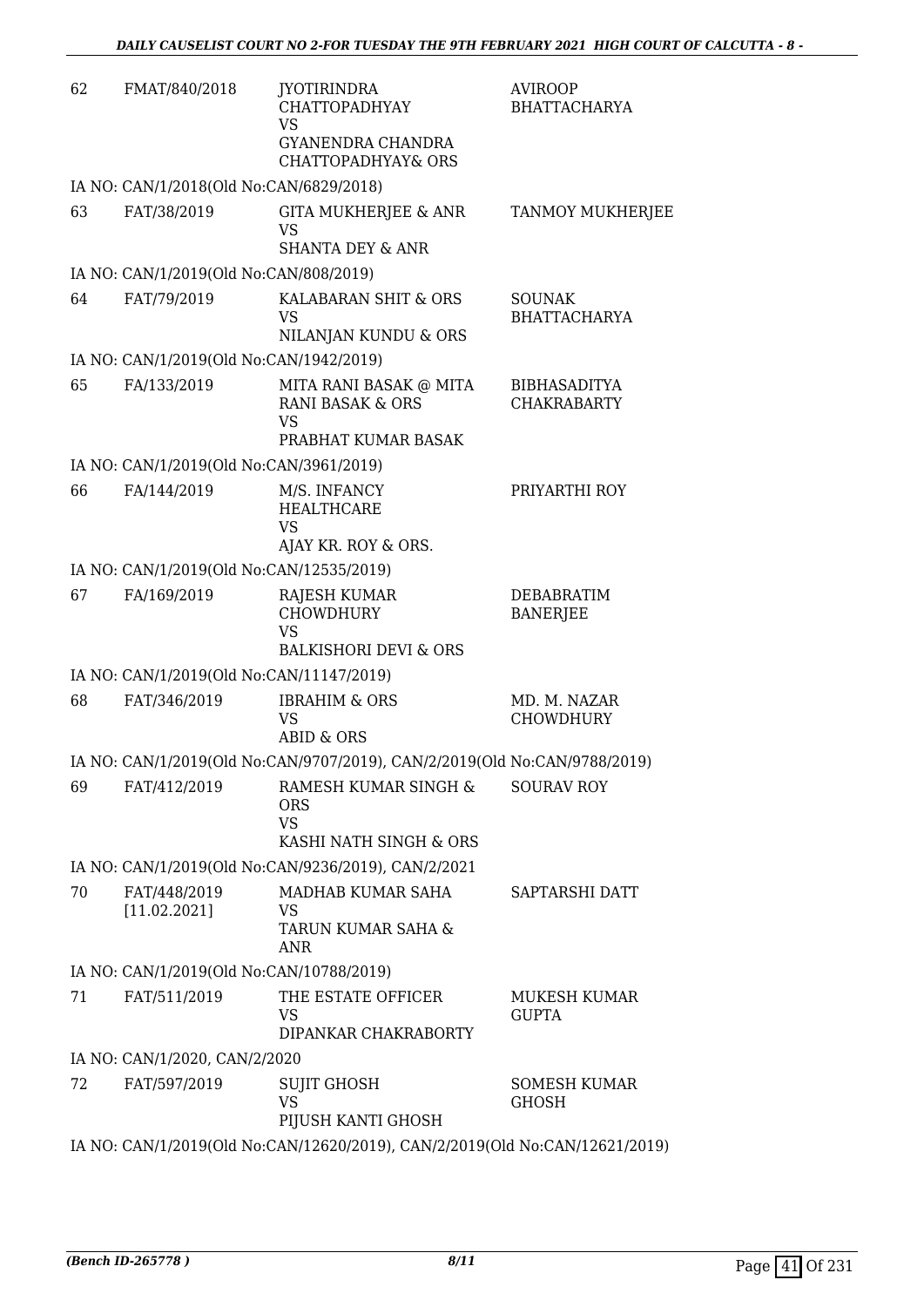| 73 | FAT/604/2019                             | <b>ALOK KUMAR DUTT</b><br><b>VS</b><br><b>SUSANTA KUMAR DE</b>                                            | <b>ARNAB DUTT</b>                   |
|----|------------------------------------------|-----------------------------------------------------------------------------------------------------------|-------------------------------------|
|    | IA NO: CAN/1/2020(Old No:CAN/2518/2020)  |                                                                                                           |                                     |
| 74 | FAT/607/2019                             | <b>BIJON KUMAR SAHA</b><br><b>VS</b><br><b>BISHUPRIYA TALUKDAR</b>                                        | <b>ANIRBAN PAL</b>                  |
|    | IA NO: CAN/1/2020(Old No:CAN/1359/2020)  |                                                                                                           |                                     |
| 75 | FAT/621/2019                             | BIDIT KUMAR CHATTERJEE<br><b>VS</b><br>AMRIT MUKHOPADHYAY &<br>ANR                                        | <b>JAYANTA BANERJEE</b>             |
|    | IA NO: CAN/1/2020, CAN/2/2020            |                                                                                                           |                                     |
| 76 | FMAT/1139/2019                           | SHYAM SUNDAR KEDIA<br><b>VS</b>                                                                           | <b>MUNMUN TEWARY</b>                |
|    |                                          | SANDIP KEDIA & ORS                                                                                        |                                     |
|    | IA NO: CAN/1/2019(Old No:CAN/11154/2019) |                                                                                                           |                                     |
| 77 | FA/7/2020                                | LA COLLECTOR , HOOGHLY<br><b>VS</b><br><b>SUJIT KUMAR MANNA</b>                                           | R.N. DUTTA                          |
|    |                                          | IA NO: CAN/1/2018(Old No:CAN/7607/2018), CAN/2/2018(Old No:CAN/7621/2018)                                 |                                     |
| 78 | FAT/62/2020                              | KANIZ FATIMA & ORS<br><b>VS</b><br><b>HAROON RASHID &amp; ORS</b>                                         | <b>ATREYEE DE</b><br><b>GANGULY</b> |
|    |                                          | IA NO: CAN/1/2020(Old No:CAN/1438/2020), CAN/2/2021                                                       |                                     |
| 79 | FA/62/2020                               | <b>SANAT KUMAR DEY</b><br><b>VS</b><br>SANTANU KUMAR DEY &<br><b>ANR</b>                                  | RAJDEEP<br><b>BHATTACHARYA</b>      |
|    |                                          | IA NO: CAN/2/2019(Old No:CAN/7352/2019), CAN/3/2020, CAN/4/2021                                           |                                     |
| 80 | FAT/64/2020                              | KIRTI BHUSAN MUKHERJEE<br>VS<br>TUPURANI MUKHERJEE &<br>ORS.                                              | PRAJAAINI DAS                       |
|    | IA NO: CAN/1/2020(Old No:CAN/1457/2020)  |                                                                                                           |                                     |
| 81 | FMAT/113/2020                            | <b>GOPAL MUKHERJEE</b><br><b>VS</b><br>SITARAM MUKHERJEE &<br>ORS.                                        | SANTIMAY<br><b>BHATTACHARYYA</b>    |
|    | IA NO: CAN/1/2020(Old No:CAN/1091/2020)  |                                                                                                           |                                     |
| 82 | FAT/132/2020<br>(DEFECTIVE)              | MANJU BANDOPADHYAY &<br>ORS.<br><b>VS</b><br>PARUL CHAKRABORTY                                            | <b>SUPRATIK SYAMAL</b>              |
|    |                                          | IA NO: CAN/1/2020(Old No:CAN/2827/2020), CAN/2/2020(Old No:CAN/2828/2020)                                 |                                     |
| 83 | FAT/140/2020<br>(Defective)              | THE STATE OF WEST<br>BENGAL REP BY LAND<br><b>ACQUISTION COLLECTOR</b><br><b>VS</b><br>ANIRUDDHA BANERJEE | ANIRUDDHA SEN                       |
|    |                                          | IA NO: CAN/1/2020(Old No:CAN/2944/2020). CAN/2/2020(Old No:CAN/2946/2020)                                 |                                     |

IA NO: CAN/1/2020(Old No:CAN/2944/2020), CAN/2/2020(Old No:CAN/2946/2020)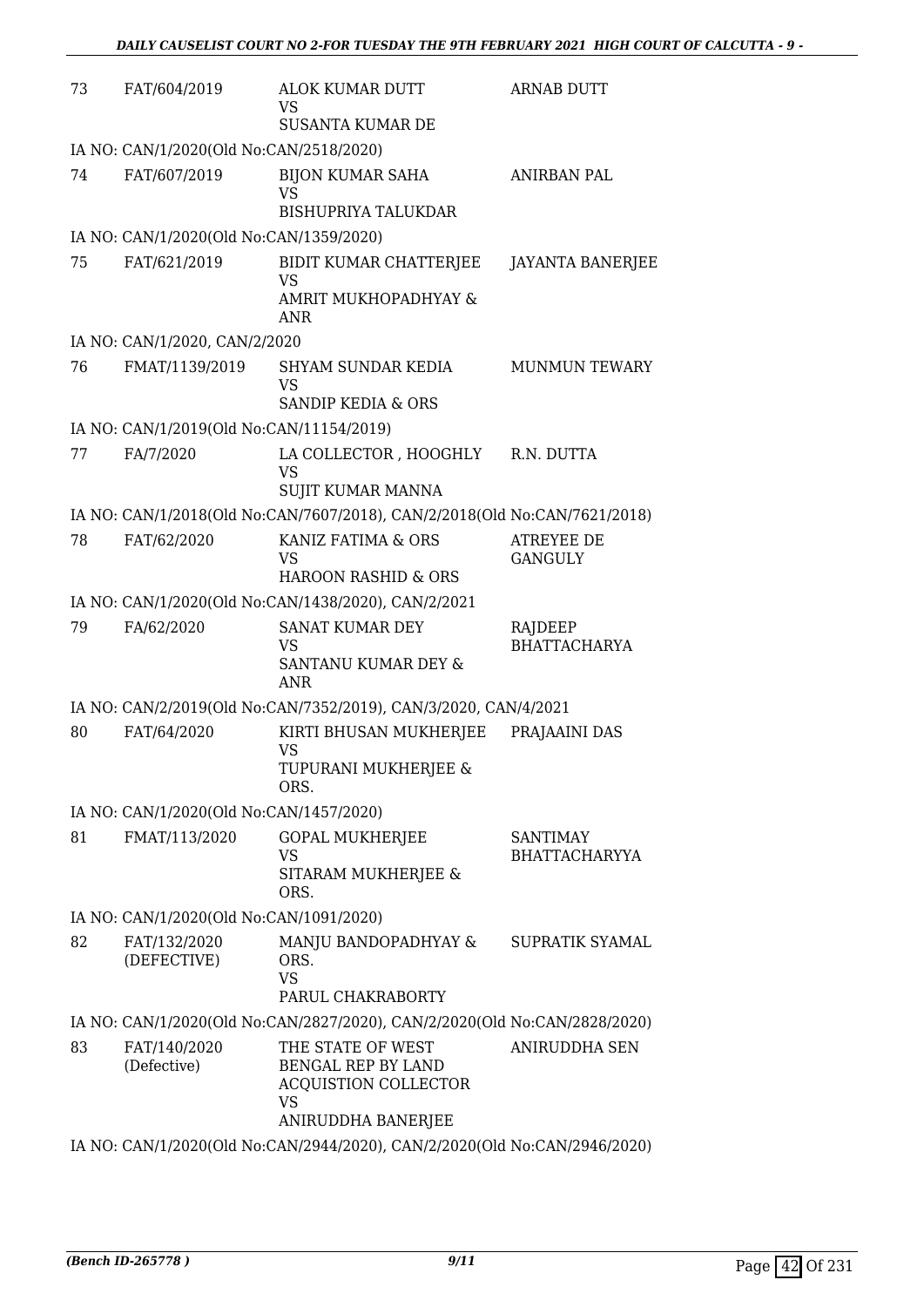| 84   | FMAT/184/2020                                        | <b>HETIA ANCHALIK</b><br>HASPATALER SANGATHAN<br>SAMIT. REP BY S K NANDI<br><b>VS</b> | ARITRA SHANKAR<br><b>ROY</b>                                                               |
|------|------------------------------------------------------|---------------------------------------------------------------------------------------|--------------------------------------------------------------------------------------------|
|      |                                                      | THE OFFICER IN CHARGE&<br><b>ORS</b>                                                  |                                                                                            |
|      | IA NO: CAN/1/2020(Old No:CAN/1792/2020)              |                                                                                       |                                                                                            |
| 85   | FAT/262/2020                                         | <b>BASUDEB DAS</b><br>VS<br><b>JHARNA ROY</b>                                         | DEBABRATA DAS<br><b>GUPTA</b>                                                              |
|      | IA NO: CAN/1/2020, CAN/2/2020, CAN/3/2020            |                                                                                       |                                                                                            |
| 86   | FAT/5/2021                                           | <b>GOUR MOHAN BOSE</b><br><b>VS</b>                                                   | DIPAK DEY                                                                                  |
|      |                                                      | <b>TAPAN BOSE</b>                                                                     |                                                                                            |
|      | IA NO: CAN/1/2021                                    |                                                                                       |                                                                                            |
|      |                                                      | <b>CONTEMPT</b>                                                                       |                                                                                            |
| 87   | CPAN/1493/2016                                       | MIRA BHATTACHARYYA &<br>ORS.<br><b>VS</b>                                             | <b>BRATINDRA</b><br><b>NARAYAN RAY</b>                                                     |
|      |                                                      | SUBHAS BHATTACHARYYA                                                                  |                                                                                            |
| wt88 | SAT/4354/2005                                        | <b>BISWARUP</b><br>BHATTACHARYYA<br><b>VS</b>                                         | <b>BRATINDRA</b><br><b>NARAYAN RAY</b>                                                     |
|      |                                                      | SUBHAS BHATTACHARYYA                                                                  |                                                                                            |
|      | No:CAN/5235/2015)                                    |                                                                                       | IA NO: CAN/1/2005(Old No:CAN/15611/2005), CAN/2/2008(Old No:CAN/1407/2008), CAN/3/2015(Old |
| 89   | CPAN/1133/2017                                       | TERAI TEA CO LTD & ANR<br><b>VS</b>                                                   | <b>S KAR GHOSH</b>                                                                         |
|      |                                                      | SANJIV CHAKI & ANR                                                                    |                                                                                            |
| wt90 | FMA/755/2017                                         | STATE OF WEST BENGAL &<br><b>ORS</b><br><b>VS</b><br>TERAI TEA CO. LTD. & ANR         | PRASANTA BEHARI<br><b>MAHATA</b>                                                           |
|      | wt91 RVW/101/2018                                    | UNION OF INDIA & ANR                                                                  | RADHAMOHAN RAY                                                                             |
|      |                                                      | <b>VS</b><br>TERAI TEA COMPANY & ORS                                                  |                                                                                            |
|      |                                                      | IA NO: CAN/1/2018(Old No:CAN/5251/2018), CAN/2/2018(Old No:CAN/5252/2018)             |                                                                                            |
| 92   | CPAN/312/2020                                        | <b>AVIJIT GHOSH</b><br><b>VS</b><br><b>AMITABHA SENGUPTA</b>                          | <b>ARKADIPTA</b><br><b>SENGUPTA</b>                                                        |
| wt93 | MAT/1620/2017                                        | THE STATE OF W B & ORS<br><b>VS</b>                                                   | LAL MOHAN BASU                                                                             |
|      |                                                      | <b>AVIJIT GHOSH &amp; ORS</b>                                                         |                                                                                            |
|      |                                                      | <b>FOR HEARING</b>                                                                    |                                                                                            |
| 94   | FA/344/2014<br>$[Pt I+II+4LCR+6]$<br>PB <sub>1</sub> | <b>SONA MAJUMDER</b><br><b>VS</b><br>KISHORI LAL AGARWAL &<br><b>ANR</b>              | ARNAB<br><b>CHAKRABORTY</b>                                                                |
|      | IA NO: CAN/5/2020                                    |                                                                                       |                                                                                            |
| 95   | FA/10/2015<br>$[Pt I+4+LCR+2 PB]$                    | SMT PRANATI GHOSH &<br><b>ORS</b><br><b>VS</b><br>ANIL KUMAR GHOSH                    | ASHIS KUMAR DUTTA                                                                          |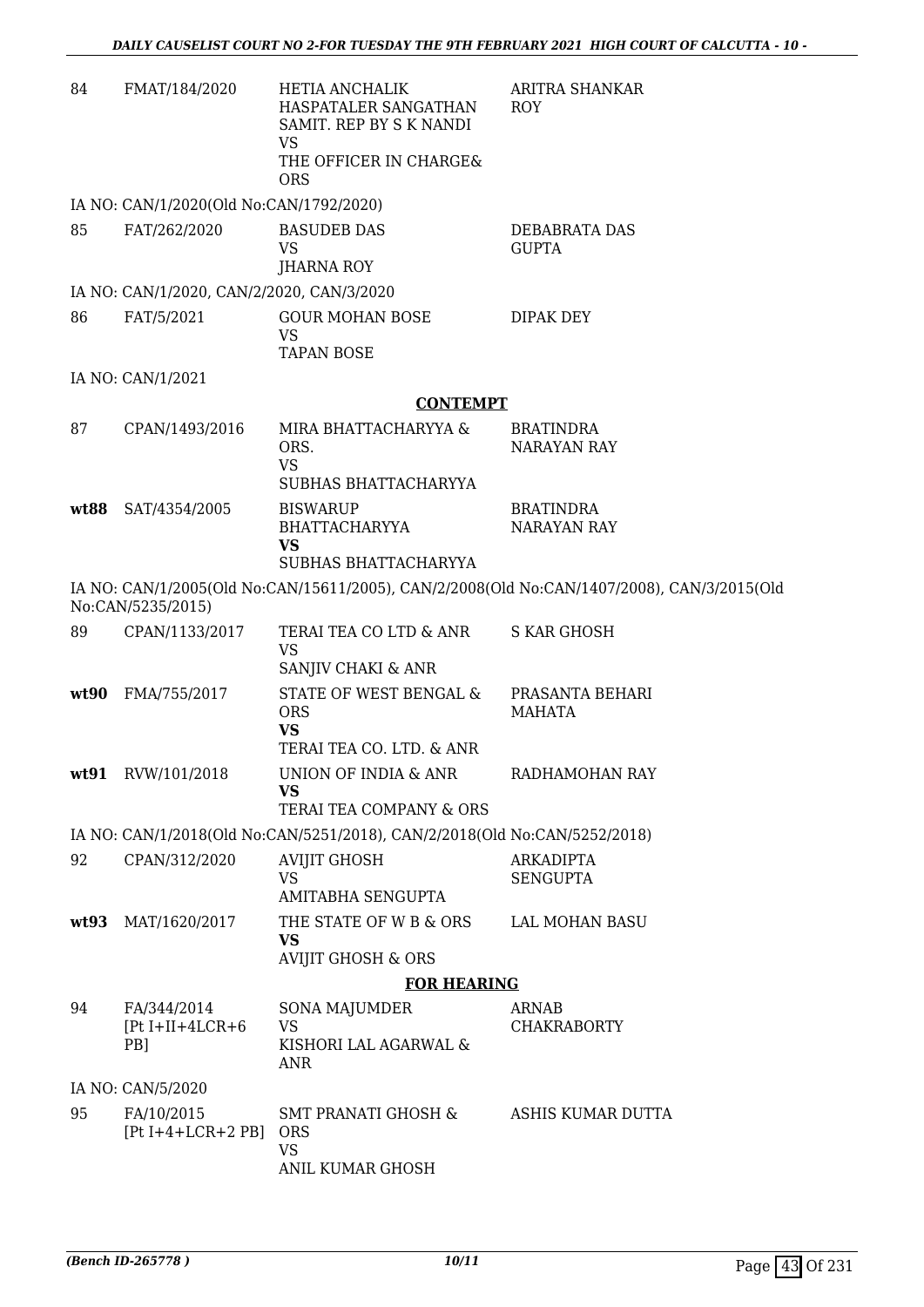| 96  | FAT/287/2015<br>$(6$ PB + 2 files of<br>LCR)                               | THE EXECUTIVE OFFICER,<br>BURDWAN DEV.<br><b>AUTHORITY</b><br><b>VS</b><br>KHONDEKAR HEFAZUL<br>KARIM & ANR                    | <b>SANCHARI</b><br><b>CHAKRABORTY</b>                                                                                                                                                |
|-----|----------------------------------------------------------------------------|--------------------------------------------------------------------------------------------------------------------------------|--------------------------------------------------------------------------------------------------------------------------------------------------------------------------------------|
|     |                                                                            | IA NO: CAN/2/2015(Old No:CAN/6062/2015), CAN/3/2019(Old No:CAN/5106/2019)                                                      |                                                                                                                                                                                      |
|     | wt97 FAT/190/2015                                                          | THE EXECUTIVE OFFICER,<br>BURDWAN DEVELOPMENT CHAKRABORTY<br><b>AUTHORITY</b><br><b>VS</b><br><b>UDAY KUMAR SAIN &amp; ANR</b> | <b>SANCHARI</b>                                                                                                                                                                      |
|     | No:CAN/8772/2019)                                                          |                                                                                                                                | IA NO: CAN/2/2015(Old No:CAN/4291/2015), CAN/6/2019(Old No:CAN/5110/2019), CAN/7/2019(Old                                                                                            |
|     | wt98 FAT/524/2012                                                          | THE EX. OFFICER,<br><b>BURDWAN DEVP.</b><br><b>AUTHORITY</b><br><b>VS</b><br><b>ABDUL ALIM</b>                                 | <b>KBS MAHAPATRA</b>                                                                                                                                                                 |
|     | No:CAN/8306/2019)                                                          |                                                                                                                                | IA NO: CAN/1/2017(Old No:CAN/3193/2017), CAN/2/2019(Old No:CAN/4725/2019), CAN/3/2019(Old                                                                                            |
|     | wt99 FAT/587/2014                                                          | BURDWAN DEVELOPMENT<br><b>AUTHORITY</b><br><b>VS</b><br>ANOWAR ALI & ORS                                                       | <b>SANCHARI</b><br><b>CHAKRABORTY</b>                                                                                                                                                |
|     | CAN/8/2019(Old No:CAN/8307/2019)                                           |                                                                                                                                | IA NO: CAN/2/2014(Old No:CAN/12051/2014), CAN/3/2014(Old No:CAN/12476/2014), CAN/4/2015(Old<br>No:CAN/41/2015), CAN/5/2015(Old No:CAN/10469/2015), CAN/7/2019(Old No:CAN/4726/2019), |
| 100 | FA/144/2017<br>$(Pt I + II + 6 PB + LCR VS)$<br>+one yellow cover<br>file) | PUNJAB & SIND BANK<br>M/S. CHAINRUP<br><b>SAMPATRAM</b>                                                                        | RAMESH CH. PRUSTI                                                                                                                                                                    |
|     | IA NO: CAN/1/2016(Old No:CAN/1198/2016)                                    |                                                                                                                                |                                                                                                                                                                                      |
| 101 | FAT/170/2019<br>$(4$ PBs + 4LCR+ One ORS.<br>Blue Cover File)              | <b>BIJOYA LAXMI PARUI &amp;</b><br><b>VS</b><br>DR.RAJENDRANATH PARUI<br>& ORS.                                                | <b>SUKANTA DAS</b>                                                                                                                                                                   |
|     |                                                                            | IA NO: CAN/3/2020(Old No:CAN/5267/2020), CAN/4/2020(Old No:CAN/5268/2020)                                                      |                                                                                                                                                                                      |
|     | wt102 FAT/44/2018                                                          | A. NATH PARUI SINCE<br>DECEASD REP. BY BIJOYA<br><b>LAXMI PARUI &amp; ORS</b><br><b>VS</b><br>DE. RAJENDRA NATH PARUI<br>& ORS | <b>ARUP KUMAR</b><br><b>CHATTERJEE</b>                                                                                                                                               |
|     | IA NO: CAN/1/2018(Old No:CAN/1227/2018)                                    |                                                                                                                                |                                                                                                                                                                                      |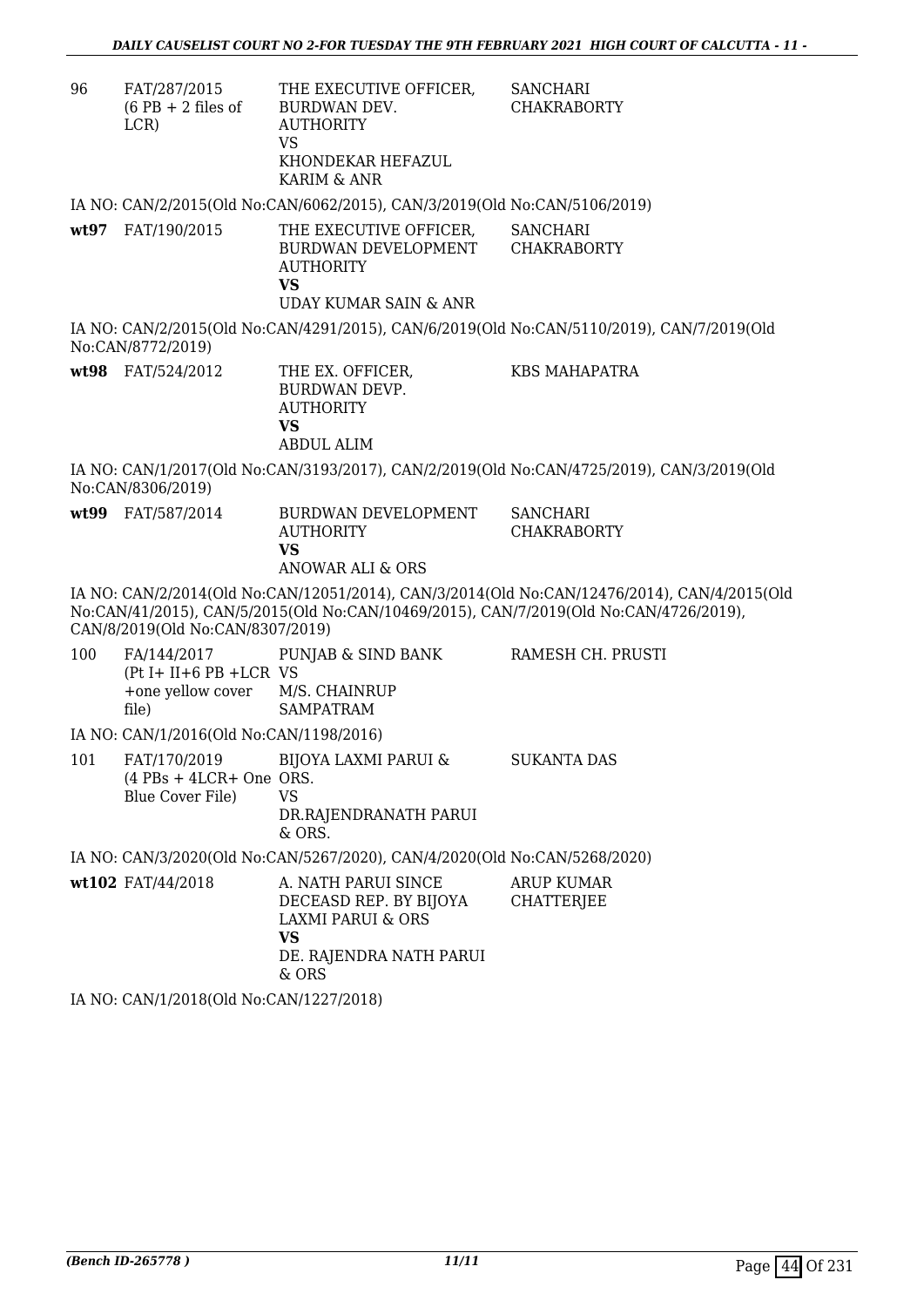

# In The High Court at Calcutta

## **Appellate Side**

**DAILY CAUSELIST For Tuesday The 9th February 2021**

#### **COURT NO. 12**

**DIVISION BENCH (DB-V)**

#### **AT 10:45 AM**

#### **HON'BLE JUSTICE SOUMEN SEN HON'BLE JUSTICE SAUGATA BHATTACHARYYA**

#### **( VIA VIDEO CONFERENCE )**

**ON AND FROM MONDAY, THE 11TH JANUARY, 2021 - APPEALS RELATING TO EDUCATION UNDER GROUP - II AND APPLICATIONS CONNECTED THERETO; HEARING OF CIVIL APPEALS, IRRESPECTIVE OF CLASSIFICATION, FILED TILL 2018. ADMISSION OF APPEALS UNDER ORDER XLI RULE 11 OF CODE OF CIVIL PROCEDURE INCLUDING APPLICATIONS CONNECTED THERETO; FIRST APPEALS RELATING TO EJECTMENT SUITS AND DECREES AND APPLICATIONS CONNECTED THERETO.**

#### **LAWAZIMA;**

#### **HEARING OF WRIT APPEALS IRRESPECTIVE OF CLASSIFICATION INCLUDING APPLICATIONS CONNECTED THERETO.**

#### **NOTE : ORDER XLI RULE II MATTERS WILL BE TAKEN UP FROM 3.00 P.M. OR SOON AFTER EXHAUSTION OF GROUP-II APPLICATION, WHICHEVER IS EARLIER.**

#### **NOTE : EXCEPT URGENT MATTERS WITH PRIOR NOTICE TO THE OTHER SIDE PRESENTLY, NO MENTIONING WILL BE ALLOWED UNTIL FURTHER ORDER.**

#### **NOTE: MATTERS WILL BE TAKEN UP THROUGH PHYSICAL HEARING ONLY WHEN BOTH THE PARTIES ARE AGREED.**

#### **TO BE MENTIONED**

1 FMA/1592/2008 KOLKATA METROPOLITAN WATER & SANITATION VS SUBHASIS SARKAR

HIMANGSHU BHARADWAJ

IA NO: CAN/1/2005(Old No:CAN/7081/2005), CAN/3/2017(Old No:CAN/2529/2017)

#### **APPLICATION**

2 MAT/19/2020 UMA SOREN VS STATE OF WEST BENGAL & ORS ARIF ALI

IA NO: CAN/1/2021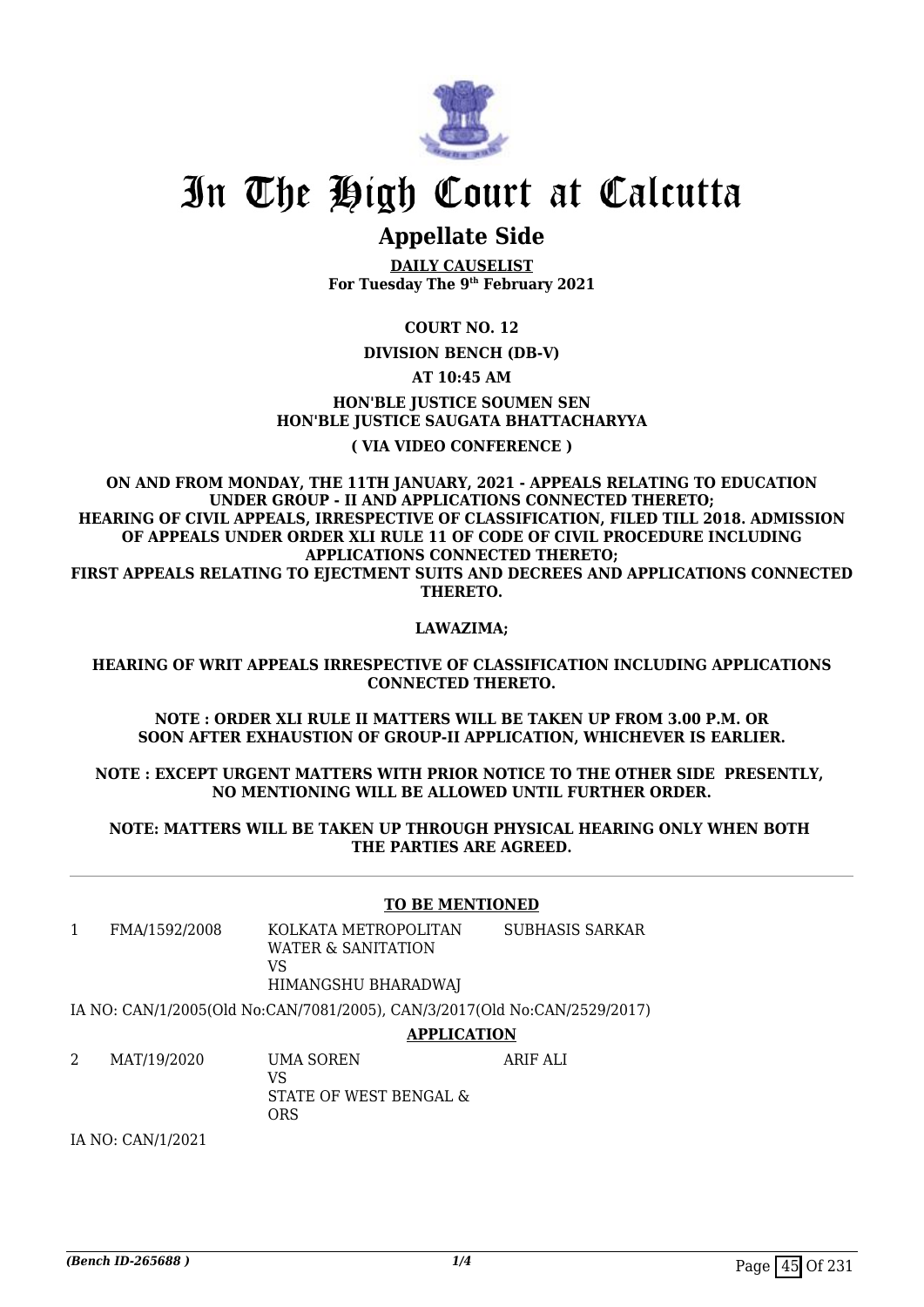| 3  | MAT/634/2020                  | UTTAM SARKAR<br><b>VS</b><br>STATE OF WEST BENGAL                                                              | SANTIRANJAN DAS                        |
|----|-------------------------------|----------------------------------------------------------------------------------------------------------------|----------------------------------------|
|    | IA NO: CAN/1/2020, CAN/2/2021 | AND ORS.                                                                                                       |                                        |
| 4  | MAT/806/2020                  | CHANCHAL KUMAR<br><b>ADHIKARI</b><br>VS<br>STATE OF WEST BENGAL<br>AND ORS.                                    | <b>GAUTAM KUMAR</b><br><b>BANERJEE</b> |
|    | IA NO: CAN/2/2020             |                                                                                                                |                                        |
| 5. | MAT/252/2017                  | <b>ASHIS KR BANERJEE</b><br><b>VS</b><br>UNIVERSITY OF BURDWAN<br>RAJBATI & ORS                                | G GOSWAMI                              |
|    |                               | IA NO: CAN/1/2017(Old No:CAN/2015/2017), CAN/3/2017(Old No:CAN/12231/2017)                                     |                                        |
| 6  | MAT/1119/2018                 | THE DI OF SCHOOLS (SE)<br><b>MURSHIDABAD &amp; ORS</b><br><b>VS</b>                                            | SUMAN DEY                              |
|    |                               | MAINUL ISLAM & ORS<br>IA NO: CAN/1/2018(Old No:CAN/7806/2018), CAN/2/2018(Old No:CAN/7807/2018)                |                                        |
| 7  | MAT/1620/2019                 | THE STATE OF W.B. & ORS<br><b>VS</b><br><b>UTTAM MANNA &amp; ORS</b>                                           | <b>SUCHARITA PAUL</b>                  |
|    |                               | IA NO: CAN/1/2020(Old No:CAN/1040/2020), CAN/2/2020(Old No:CAN/1041/2020)                                      |                                        |
| 8  | MAT/333/2020                  | MD. SHIARAF ALI MOLLA &<br>ORS.<br><b>VS</b><br>PR. SEC. GOVT. OF WB &<br>ORS.                                 | <b>ANINDA</b><br><b>BHATTACHARYA</b>   |
|    | IA NO: CAN/1/2020             |                                                                                                                |                                        |
| 9  | MAT/86/2021                   | NASREEN SHAZDA<br><b>VS</b><br>STATE OF WEST BENGAL<br>AND ORS.                                                | TANUJA BASAK                           |
|    | IA NO: CAN/1/2021             |                                                                                                                |                                        |
| 10 | MAT/112/2021                  | WEST BENGAL MADRASAH<br>SERVICE COMMISSION AND<br><b>ORS</b><br><b>VS</b><br>SHAMIMA SULTANA AND<br><b>ORS</b> | Madhurima Sarkar                       |
|    | IA NO: CAN/1/2021             |                                                                                                                |                                        |
| 11 | FMA/189/2021                  | SIKHA MAJI<br>VS<br>STATE OF WEST BENGAL &<br><b>ORS</b>                                                       | <b>ANINDA</b><br><b>BHATTACHARYYA</b>  |
|    | IA NO: CAN/1/2021             |                                                                                                                |                                        |
|    |                               | <b>ORDER XLI RULE II</b>                                                                                       |                                        |
| 12 | FMAT/520/2018                 | SWAPAN KR GHOSH<br>VS<br>DEBASIS GHOSH                                                                         | A BHATTACAHRYA                         |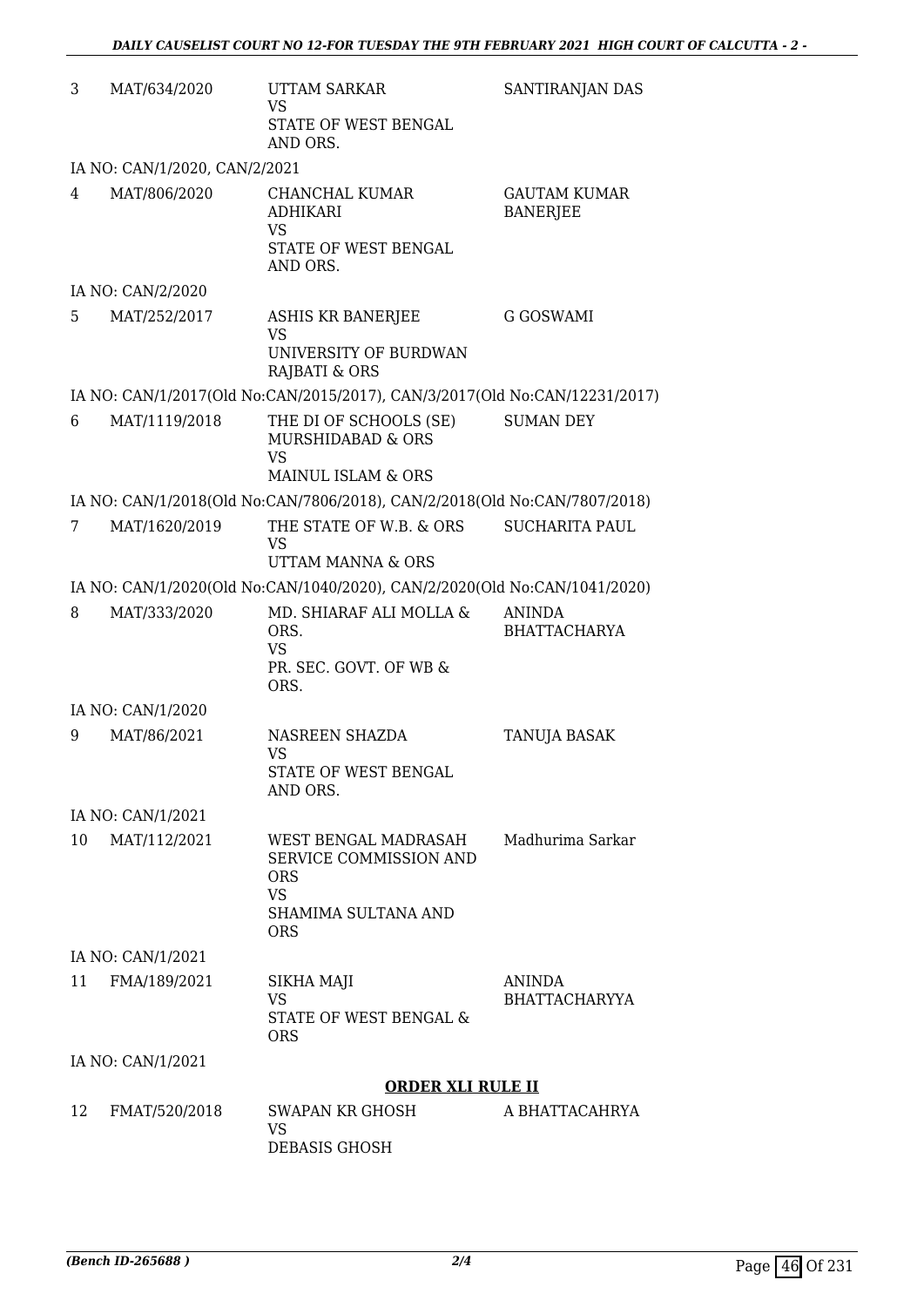| 13 | FMAT/677/2018                                             | <b>SUKUMAR DUTTA &amp; ANR</b><br><b>VS</b>                                                  | <b>AMIT BANERJEE</b>                                                                  |
|----|-----------------------------------------------------------|----------------------------------------------------------------------------------------------|---------------------------------------------------------------------------------------|
|    |                                                           | ANIL KUMAR KULAVI(DCSD)<br>REP BY SANJOY KULAVI &<br><b>ORS</b>                              |                                                                                       |
|    |                                                           | IA NO: CAN/1/2018(Old No:CAN/4906/2018), CAN/2/2019(Old No:CAN/153/2019)                     |                                                                                       |
| 14 | FMAT/1046/2018                                            | CHANDRA SEKHAR SINGH<br>VS                                                                   | RAJDEEP<br><b>BHATTACHARYA</b>                                                        |
|    |                                                           | JITENDRA NATH ROY & ORS                                                                      |                                                                                       |
| 15 | IA NO: CAN/1/2018(Old No:CAN/8848/2018)<br>FMAT/1047/2018 | <b>SUBHASH SINGH &amp; ANR</b>                                                               | RAJDEE                                                                                |
|    |                                                           | VS<br>JITENDRA NATH ROY & ORS                                                                | <b>BHATTACHARYA</b>                                                                   |
|    | IA NO: CAN/1/2018(Old No:CAN/8851/2018)                   |                                                                                              |                                                                                       |
| 16 | FMAT/1052/2018                                            | NIRMALA CHOWDHURY<br>VS<br>JITENDRA NATH ROY & ORS                                           | RAJDEEP<br><b>BHATTACHARYA</b>                                                        |
|    | IA NO: CAN/1/2018(Old No:CAN/8852/2018)                   |                                                                                              |                                                                                       |
| 17 | FMAT/691/2019<br>(CAN 8287/2019)                          | TARUN MONDOL& ORS<br>VS<br>ASIT KUMAR MONDOL &<br><b>ORS</b>                                 | <b>SANDIP KUNDU</b>                                                                   |
| 18 | FMAT/1015/2019                                            | <b>SUDIP KUMAR MITRA</b><br>@SUDIP MITRA<br><b>VS</b><br>SUVAJIT DUTTA                       | ARIJEET DAS MALLICK                                                                   |
|    | IA NO: CAN/1/2021                                         |                                                                                              |                                                                                       |
| 19 | FMAT/1230/2019                                            | MUSUDUR RAHAMAN<br>RAHAMAN MOLLA<br><b>VS</b>                                                | ASIT KR.<br><b>BHATTACHARYA</b>                                                       |
|    |                                                           | CHOLMANDALAM INV. &<br>FINANCE CO. LTD.                                                      |                                                                                       |
|    | IA NO: CAN/1/2019(Old No:CAN/11658/2019)                  |                                                                                              |                                                                                       |
|    |                                                           | 20 FMAT/253/2019 MARIAMNESSA & ORS<br>VS<br><b>SK MOHAMMED</b><br><b>MOTIULLAH &amp; ORS</b> | <b>SAYANI</b><br><b>BHATTACHARYA</b>                                                  |
| 21 | FMAT/697/2019                                             | SANJOY MONDAL & ANR<br>VS.<br><b>GANESH KAMILYA</b>                                          | <b>SAIRA BANU</b>                                                                     |
| 22 | FMAT/705/2019                                             | <b>SWARUP BISWAS</b>                                                                         | KAMAL KANTA KAR                                                                       |
|    |                                                           | VS<br>KASHINATH PATRA & ORS                                                                  |                                                                                       |
|    |                                                           |                                                                                              | IA NO: CAN/1/2019(Old No:CAN/7019/2019), CAN/2/2019(Old No:CAN/7499/2019), CAN/3/2021 |
| 23 | FMAT/755/2019                                             | MD. FERAJUL ISLAM<br><b>VS</b>                                                               | <b>MANIKA SARKAR</b>                                                                  |
|    |                                                           | ELENUR BIBI                                                                                  |                                                                                       |
|    | IA NO: CAN/1/2019(Old No:CAN/12749/2019)                  |                                                                                              |                                                                                       |
| 24 | SAT/325/2019                                              | <b>ILA PAUL</b><br><b>VS</b><br>TAPATI GHOSH                                                 | <b>BIDHAYK LAHIRI</b>                                                                 |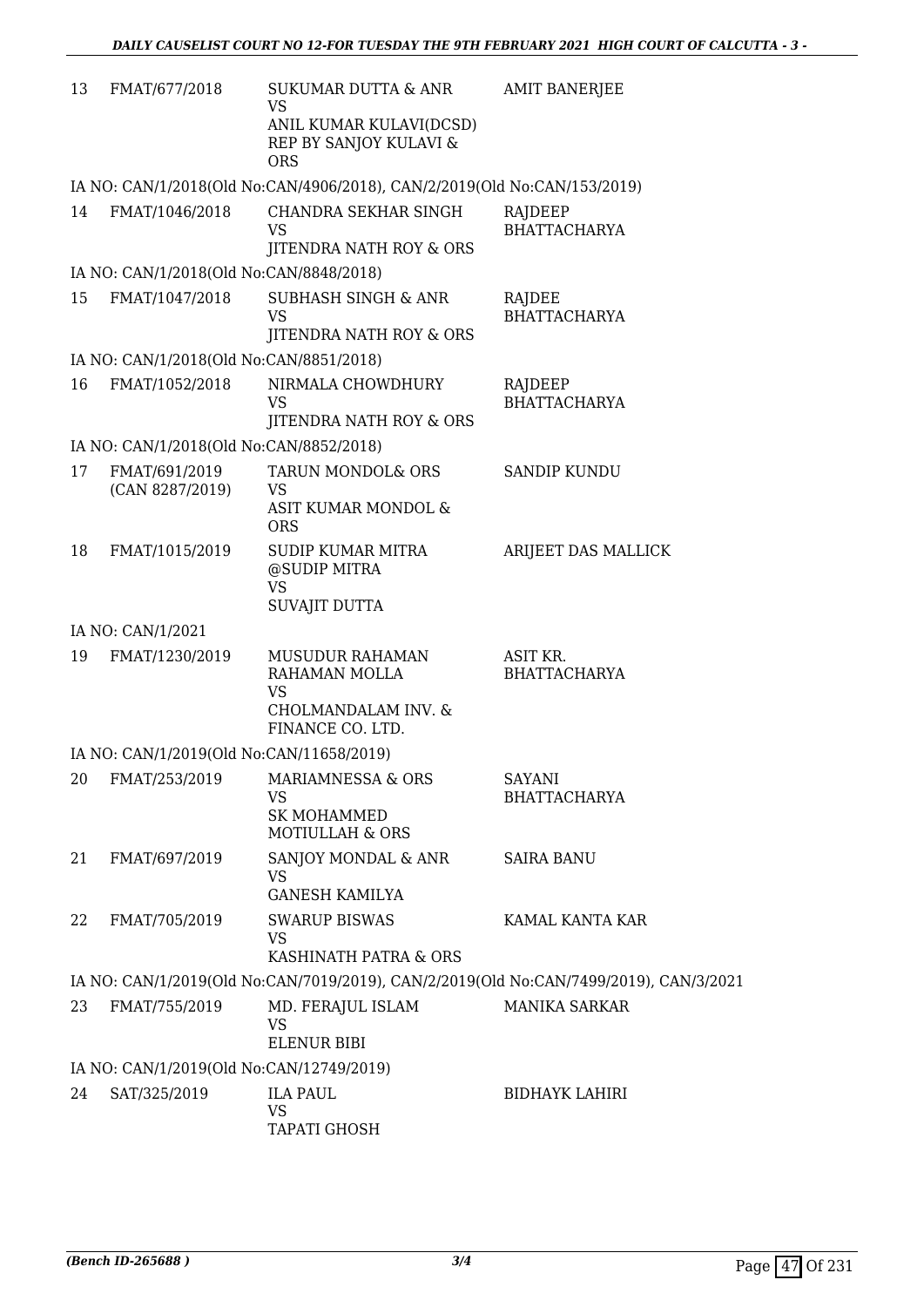| 25 | SAT/335/2019                             | SWAPAN BAG & ORS.<br>VS<br>STATE OF WEST BENGAL &<br>ORS.                                                                                                              | HARE KRISHNA<br><b>HALDER</b>                                                                                                                                                                                                                                                            |
|----|------------------------------------------|------------------------------------------------------------------------------------------------------------------------------------------------------------------------|------------------------------------------------------------------------------------------------------------------------------------------------------------------------------------------------------------------------------------------------------------------------------------------|
|    | IA NO: CAN/1/2019(Old No:CAN/10844/2019) |                                                                                                                                                                        |                                                                                                                                                                                                                                                                                          |
| 26 | FMAT/167/2020                            | <b>ARUP DOLUI</b><br>VS<br>KANAI DOLUI & ORS                                                                                                                           | PRATIP KUMAR<br><b>CHATTOPADHYAY</b>                                                                                                                                                                                                                                                     |
|    | IA NO: CAN/1/2020(Old No:CAN/1643/2020)  |                                                                                                                                                                        |                                                                                                                                                                                                                                                                                          |
| 27 | FMAT/200/2020                            | <b>SUSILA PIPARA</b><br><b>VS</b><br>RAJ KUMAR PRAMANIK &<br><b>ORS</b>                                                                                                | <b>DULAL DEY</b>                                                                                                                                                                                                                                                                         |
|    | IA NO: CAN/1/2020(Old No:CAN/2418/2020)  |                                                                                                                                                                        |                                                                                                                                                                                                                                                                                          |
| 28 | FMAT/546/2020                            | <b>KALIMPONG</b><br>CONFECTIONARIES PRIVATE<br><b>LIMITED</b><br><b>VS</b><br>ADMINISTRATOR GENERAL<br>AND THE OFFICIAL<br>TRUSTEE OF WEST BENGAL<br><b>AND OTHERS</b> | RITUPARNA<br><b>CHATTERJEE</b>                                                                                                                                                                                                                                                           |
|    | IA NO: CAN/1/2021, CAN/2/2021            |                                                                                                                                                                        |                                                                                                                                                                                                                                                                                          |
| 29 | FMAT/356/2020                            | SAJAL PAN & ORS<br><b>VS</b><br><b>TARUN PAN &amp; ORS</b>                                                                                                             | <b>MANAS KR DAS</b>                                                                                                                                                                                                                                                                      |
|    |                                          |                                                                                                                                                                        | IA NO: CAN/1/2020(Old No:CAN/4639/2020), CAN/2/2020(Old No:CAN/4641/2020), CAN/3/2020                                                                                                                                                                                                    |
| 30 | FMAT/66/2021                             | SUJAYA JAISWAL AND<br><b>ANOTHER</b><br>VS<br><b>BIJOY KUMAR SINGH AND</b><br><b>OTHERS</b>                                                                            | CHAITALI<br>MUKHOPADHYAY                                                                                                                                                                                                                                                                 |
|    | IA NO: CAN/1/2021                        |                                                                                                                                                                        |                                                                                                                                                                                                                                                                                          |
|    |                                          | <b>APPLICATION (ASSIGNED)</b>                                                                                                                                          |                                                                                                                                                                                                                                                                                          |
| 31 | FA/142/2012<br>[ASSIGNED]                | RUDENDRA NARAYAN<br>PODDAR & ORS<br>VS<br>HIRENDRA NATH PODDAR &<br><b>ORS</b>                                                                                         | LUTFUL HAQUE                                                                                                                                                                                                                                                                             |
|    |                                          |                                                                                                                                                                        | IA NO: CAN/3/2014(Old No:CAN/4948/2014), CAN/11/2017(Old No:CAN/7327/2017), CAN/12/2018(Old<br>No:CAN/7292/2018), CAN/13/2019(Old No:CAN/440/2019), CAN/14/2020(Old No:CAN/2971/2020),<br>CAN/15/2020(Old No:CAN/2972/2020), CAN/16/2020(Old No:CAN/2973/2020), CAN/17/2020, CAN/18/2020 |
|    |                                          | <b>CIVIL APPLICATION</b>                                                                                                                                               |                                                                                                                                                                                                                                                                                          |
| 32 | FA/359/2009                              | <b>BANK OF BARODA</b>                                                                                                                                                  | <b>SUDIP KUMAR</b>                                                                                                                                                                                                                                                                       |

VS DR. BIMAL KUMAR KHETAWAT & ANR. BANERJEE

IA NO: CAN/2/2012(Old No:CAN/2836/2012), CAN/3/2021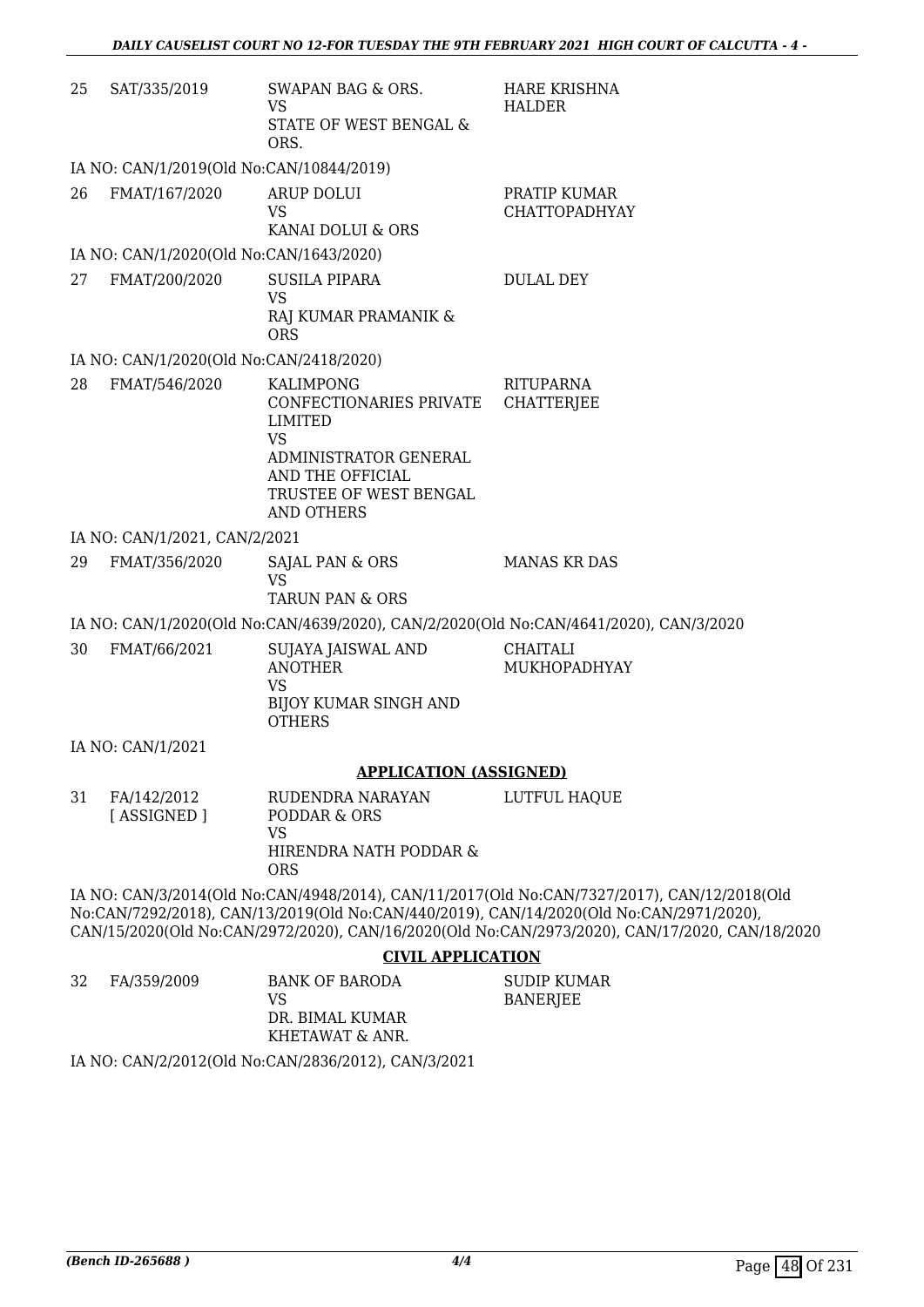

## In The High Court at Calcutta

#### **Appellate Side**

**DAILY CAUSELIST For Tuesday The 9th February 2021**

**COURT NO. 11**

**DIVISION BENCH (DB - VI)**

**AT 10:45 AM**

**HON'BLE JUSTICE SUBRATA TALUKDAR HON'BLE JUSTICE HIRANMAY BHATTACHARYYA**

**(VIA VIDEO CONFERENCE)**

**ON AND FROM MONDAY, THE 11TH JANUARY 2021 - APPEALS FROM ORDERS RELATING TO MUNICIPALITIES, CO-OPERATIVES & PANCHAYATS UNDER GROUP-V INCLUDING APPLICATIONS CONNECTED THERETO;**

**HEARING OF WRIT APPEALS IRRESPECTIVE OF CLASSIFICATION INCLUDING APPLICATIONS CONNECTED THERETO;**

**AND**

**TILL THE CIRCUIT BENCH AT PORT BLAIR RESUMES ON 15TH FEBRUARY, 2021, THE FOLLOWING BENCHES SHALL TAKE UP THE URGENT MATTERS RELATED TO THE ISLANDS FROM THE PRINCIPAL SEAT OF THE HIGH COURT AT CALCUTTA ON EVERY WEDNESDAYS (27TH JANUARY, 2021, 3RD FEBRUARY, 2021 & 10TH FEBRUARY, 2021 – WILL SIT TOGETHER AND TAKE UP, IN ADDITION TO THEIR OWN LIST AND DETERMINATION, THE URGENT MATTERS RELATED TO THE CIRCUIT BENCH AT PORT BLAIR REQUIRED TO BE TAKEN UP BY A DIVISION BENCH.** 

**SPECIAL NOTE: 1.(A) MENTIONING OF REALLY URGENT MATTERS WILL BE ALLOWED ON EVERY MONDAY AND WEDNESDAY AT THE FIRST SITTING OF THE COURT.** 

 **(B) MENTIONING SLIPS MUST BE FILED STATING THE GROUNDS OF URGENCY WITH SERVICE OF NOTICE ON THE OPPOSITE SIDE(S).**

**(C) FIXED MATTERS MARKED IN EACH GROUP WILL BE CALLED ON FIRST FROM THE GROUP.** 

 **2. APPELLATE SIDE MATTERS WILL BE TAKEN UP UPTO RECESS ON EVERY TUESDAY AND THURSDAY.** 

**3. ON TUESDAYS AND THURSDAYS APPEALS FOR HEARING (SENT FROM DEPARTMENTS) WILL BE CALLED ON FIRST, THEREAFTER, MATTERS WILL BE CALLED ON AS PER LIST.**

**NOTE: MATTERS WILL BE TAKEN UP THROUGH PHYSICAL HEARING ONLY WHEN BOTH THE PARTIES ARE AGREED**

|              |                                   | <b>TO BE MENTIONED</b>                                                                |                         |  |
|--------------|-----------------------------------|---------------------------------------------------------------------------------------|-------------------------|--|
| $\mathbf{1}$ | MAT/5/2021                        | SHYAMAL SUNDAR KUNDU<br>VS<br>STATE OF WEST BENGAL AND<br>ORS.                        | SUNANDA MOHAN GHOSH     |  |
|              | IA NO: CAN/1/2021                 |                                                                                       |                         |  |
|              |                                   | <b>ASSIGNED MATTER</b>                                                                |                         |  |
| 2            | FMA/569/2020<br>$(3 + 3 = 6$ PBs) | VIJAY SPORTS CLUB & ORS<br>VS<br>VIJAY SPORTS CLUB & ANR                              | <b>MAINAK SWARNOKAR</b> |  |
|              |                                   | IA NO: CAN/1/2020(Old No:CAN/1328/2020), CAN/2/2020(Old No:CAN/2446/2020), CAN/3/2020 |                         |  |
|              |                                   | <b>APPLICATION(S)</b>                                                                 |                         |  |
| 3            | MAT/16/2021<br>(Fixed)            | JAIDEO DHANANIA AND ORS<br>VS<br>HOWRAH MUNICIPAL<br><b>CORPORATION AND ORS</b>       | <b>ANIMESH PAUL</b>     |  |
|              | IA NO: CAN/1/2021                 |                                                                                       |                         |  |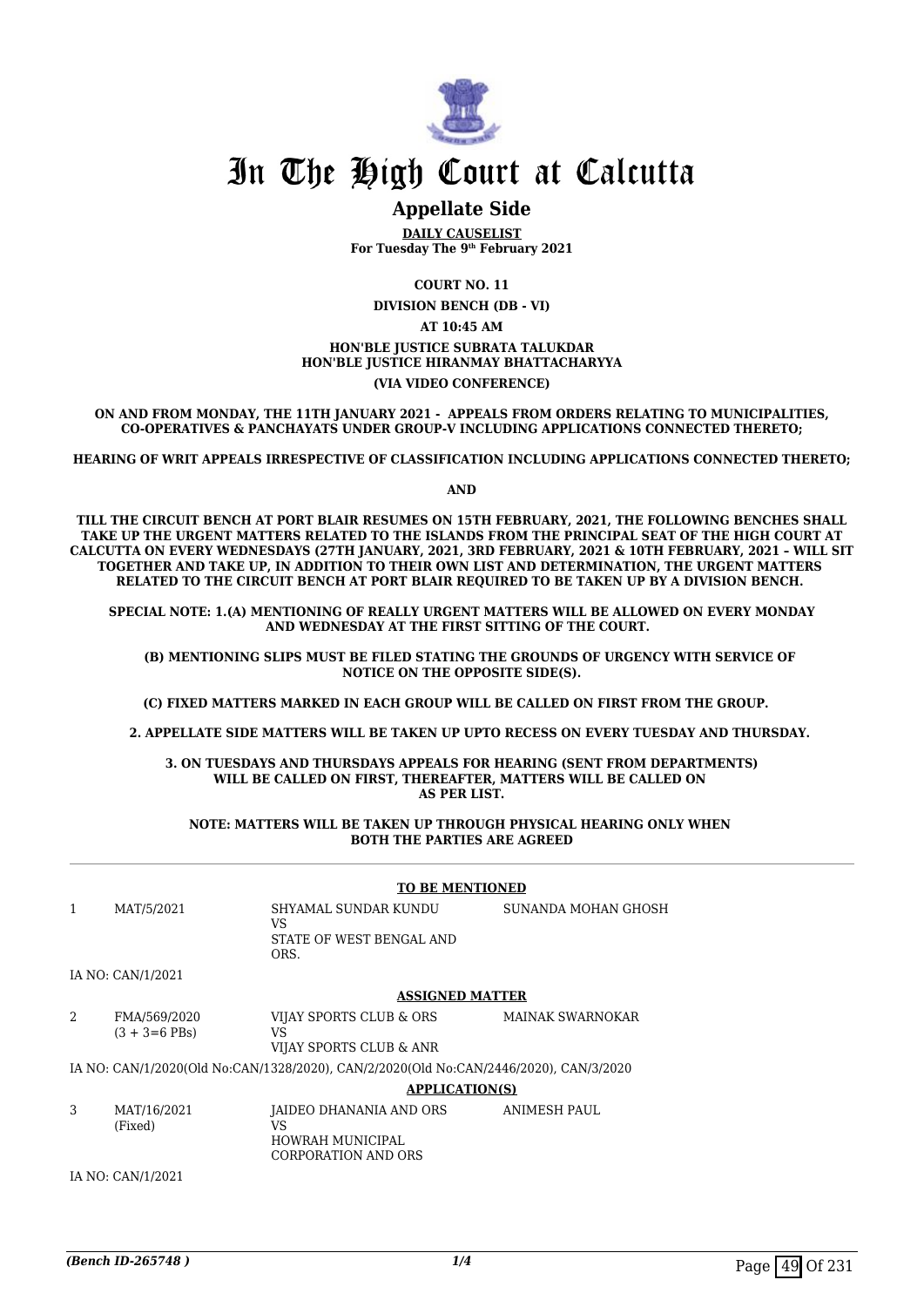| wt4 | MAT/102/2021                                  | SACHIN GUPTA<br>VS                                                        | RAJESH UPADHYAY                    |
|-----|-----------------------------------------------|---------------------------------------------------------------------------|------------------------------------|
|     |                                               | HOWRAH MUNICIPAL<br><b>CORPORATION AND ORS</b>                            |                                    |
|     | IA NO: CAN/1/2021                             |                                                                           |                                    |
| 5   | MAT/848/2018                                  | M/S PAJ CONSTRUCTIONS                                                     | PINGAL BHATTACHARYA                |
|     | (2nd time)                                    | VS<br>STATE OF WEST BENGAL & ORS                                          |                                    |
|     | IA NO: CAN/1/2018(Old No:CAN/8170/2018)       |                                                                           |                                    |
| 6   | MAT/1330/2018                                 | SUDHINDRA NATH GHOSH & ANR                                                | <b>BRATIN KUMAR DEY</b>            |
|     | (4th time)                                    | VS<br>KMC & ORS                                                           |                                    |
|     |                                               | IA NO: CAN/1/2019(Old No:CAN/8364/2019), CAN/2/2021, CAN/3/2021           |                                    |
| 7   | MAT/135/2020                                  | HIMANGSHU SARKAR & ORS                                                    | NEIL BASU                          |
|     | CAN/812/2020                                  | VS<br>SOHAN PRASAD CHOUDHARY &<br><b>ORS</b>                              |                                    |
| 8   | MAT/582/2020                                  | M/S. SINGHI PROJECT PVT LTD<br>VS                                         | ABHISEK VERMA                      |
|     |                                               | State of West Bengal                                                      |                                    |
| 9   | IA NO: CAN/1/2020, CAN/2/2020<br>FMA/614/2017 |                                                                           |                                    |
|     |                                               | DEBRANJAN BANERJEEE<br>VS                                                 | S. CHAKRABORTY                     |
|     |                                               | SMT ARATI BANERJEE                                                        |                                    |
|     | wt10 WPA/1357/2016                            | <b>ARATI BANERJEE</b><br>VS                                               | SMT KOYELI<br><b>BHATTACHARYYA</b> |
|     |                                               | STATE OF WEST BENGAL & ORS                                                |                                    |
|     |                                               | IA NO: CAN/1/2016(Old No:CAN/3623/2016), CAN/2/2016(Old No:CAN/4548/2016) |                                    |
|     |                                               | <b>APPEALS FOR HEARING (SENT FROM DEPARTMENTS)</b>                        |                                    |
| 11  | FMA/2226/2014                                 | <b>UDAY SANKAR PAL</b><br>VS                                              | SHYAMA PRASAD PURKAIT              |
|     |                                               | STATE OF WEST BENGAL & ORS                                                |                                    |
|     | IA NO: CAN/1/2014(Old No:CAN/3939/2014)       |                                                                           |                                    |
| 12  | FMA/2223/2014                                 | <b>AHASANUL HOQUE</b>                                                     | ARNAB RAY                          |
|     | $(2$ PBS $)$                                  | VS<br>STATE OF WEST BENGAL & ORS                                          |                                    |
|     | IA NO: CAN/1/2012(Old No:CAN/5558/2012)       |                                                                           |                                    |
| 13  | FMA/2239/2014                                 | MD. ABDUL ALIM SARKAR                                                     | MD. SABIR AHMED                    |
|     |                                               | VS<br>STATE OF WEST BENGAL & ORS                                          |                                    |
| 14  | FMA/1015/2016                                 | CEMIN CONSULTANTS PRIVATE                                                 | SUTAPA DUTTA                       |
|     |                                               | LIMITED & ORS<br>VS.                                                      |                                    |
|     |                                               | THE KOLKATA MUNICIPAL<br><b>CORPORATION &amp; ORS</b>                     |                                    |
|     | wt15 FMA/2008/2014                            | COMPANY CONSULTANTS P. LTD.<br>& ORS.                                     | SANJUKTA RAY                       |
|     |                                               | VS.                                                                       |                                    |
|     |                                               | KMC & ORS.                                                                |                                    |
|     | IA NO: CAN/1/2014(Old No:CAN/2342/2014)       |                                                                           |                                    |
|     | wt16 WPA/37642/2013                           | CEMIN CONSULTANTS PVT. LTD.<br>& ORS.                                     | SUTAPA DUTTA                       |
|     |                                               | VS.<br>KOLKATA MUNICIPAL CORP. &<br>ORS.                                  |                                    |
|     | wt17 WPA/744/2014                             | .COMPANY CONSULTANTS PVT.                                                 | SANJUKTA RAY                       |
|     |                                               | LTD & ORS<br>VS                                                           |                                    |
|     |                                               | KOLKATA MUNICIPAL CORP. &<br><b>ORS</b>                                   |                                    |
| 18  | FMA/846/2011                                  | <b>GOLAM SADIQUE</b>                                                      | MD. ABDUL ALIM                     |
|     |                                               | VS<br>STATE OF WEST BENGAL & ORS                                          |                                    |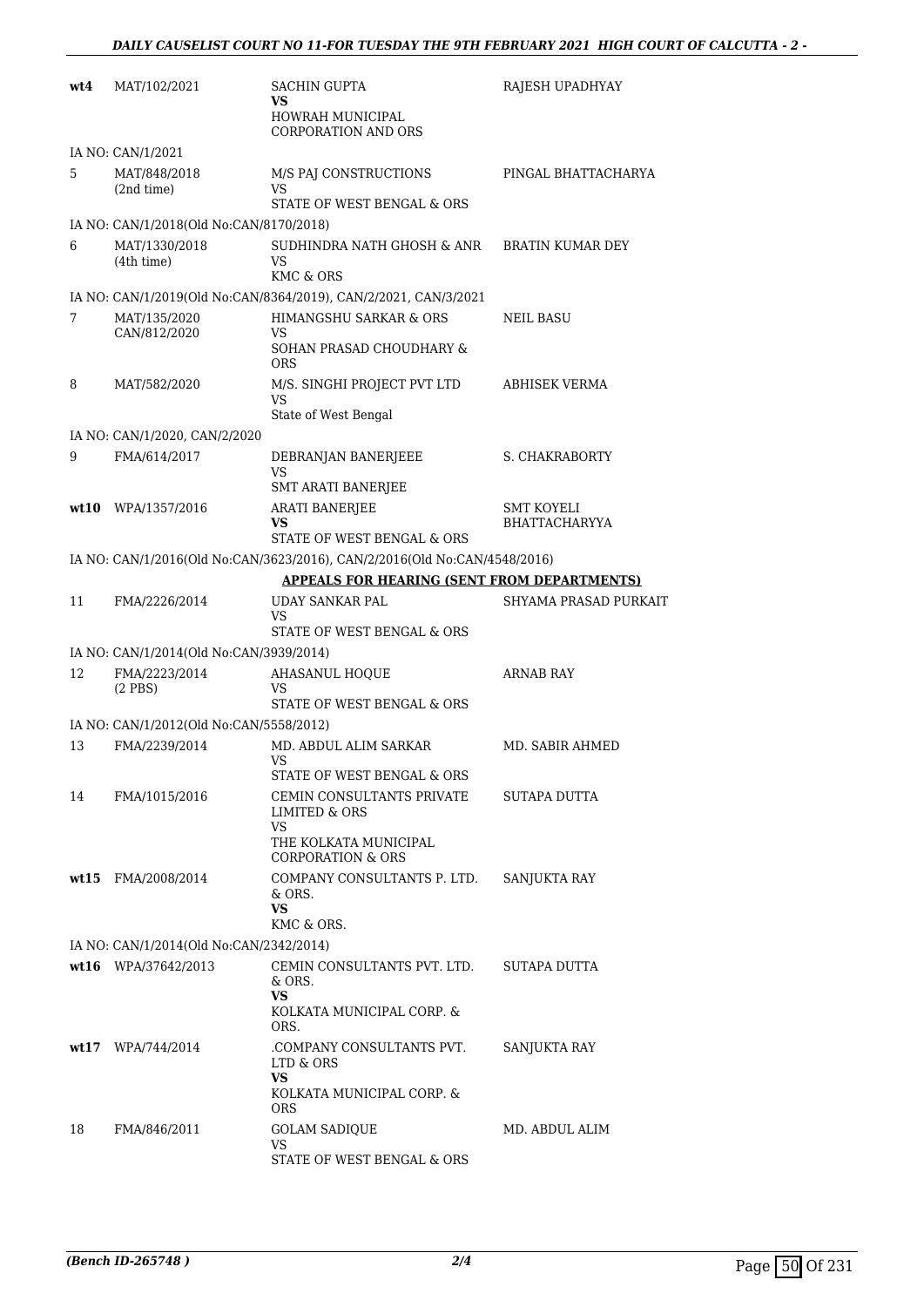|        | wt19 WPA/7488/2010                       | <b>GOLAM SADEQUE</b><br>VS<br>STATE OF WEST BENGAL & ORS                                                       | MD. ABDUL ALIM                                                                                      |
|--------|------------------------------------------|----------------------------------------------------------------------------------------------------------------|-----------------------------------------------------------------------------------------------------|
|        | IA NO: CAN/1/2013(Old No:CAN/3016/2013)  |                                                                                                                |                                                                                                     |
| 20     | FMA/275/2011                             | <b>SUKUMAR KHATUA</b><br>VS<br>STATE OF WEST BENGAL & ORS                                                      | <b>RINA BANERJEE</b>                                                                                |
| 21     | FMA/1209/2009                            | SK. ROJMAN ALI<br>VS<br>STATE OF WB & ORS.                                                                     | RAUSHAN ARA BEGUM                                                                                   |
|        | IA NO: CAN/1/2009(Old No:CAN/6162/2009)  |                                                                                                                |                                                                                                     |
|        | wt22 WPA/9841/2009                       | ANUPAM MUKHERJEE<br>VS                                                                                         | RAJARSHI CHATTERJEE                                                                                 |
| 23     | FMA/464/2010                             | STATE OF WEST BENGAL & ORS<br>MAINUDDIN AHAMED & ORS<br>VS<br>SUBHASISH PAUL & ORS                             | SYED MANSUR ALI                                                                                     |
|        | IA NO: ASTA/2/2010(Old No:ASTA/50/2010)  |                                                                                                                |                                                                                                     |
|        | wt24 WPA/1497/2010                       | <b>SUBHASISH PAUL</b><br>VS                                                                                    | <b>GOUTAM DEBNATH</b>                                                                               |
|        |                                          | STATE OF WEST BENGAL & ORS                                                                                     |                                                                                                     |
|        |                                          | <b>APPEALS FOR HEARING</b>                                                                                     |                                                                                                     |
| 25     | FMA/1251/2019<br>(2 P.B.S.) (2ND TIME)   | RELIANCE JIO INFOCOM LTD $\&$<br>ANR<br>VS                                                                     | DEB KUMAR SEN                                                                                       |
|        |                                          | REJAUL LASKAR & ORS                                                                                            |                                                                                                     |
| wt26   | FMA/1228/2019                            | RELIANCE JIO INFOCOM LTD &<br><b>ANR</b><br>VS<br>REJAUL LASKAR & ORS                                          | DEB KUMAR SEN                                                                                       |
| 27     | MAT/736/2020<br>$(2$ PBS)                | <b>GOBINDA MAITI</b><br>VS<br>MIDNAPORE MUNICIPALITY AND<br><b>ORS</b>                                         | RAVI RANJAN KUMAR                                                                                   |
|        | IA NO: CAN/1/2020                        |                                                                                                                |                                                                                                     |
| 28     | FMA/252/2014                             | AMAL KR SARKAR<br>VS<br>STATE OF WEST BENGAL & ORS                                                             | DEBABRATA GANGULY                                                                                   |
|        | IA NO: CAN/1/2014(Old No:CAN/4739/2014)  |                                                                                                                |                                                                                                     |
|        | 29 FMA/3538/2014<br>(2 P.B.)             | SURENDRA KUMAR GOENKA &<br><b>ORS</b><br>VS.<br><b>BANGUR AVENUE RESIDENTS</b><br><b>ASSOCIATION &amp; ORS</b> | RAJSHREE KAJARIA                                                                                    |
|        | wt30 FMA/278/2015                        | KRISHNA MURARI GOENKA(K.M.<br><b>GOENKA) &amp; ORS</b><br>VS                                                   | RAJESH UPADHYAY                                                                                     |
|        |                                          | <b>BANGUR AVENUE RESIDENTS'</b><br><b>ASSOCIATION &amp; ORS</b>                                                |                                                                                                     |
|        | wt31 FMA/3520/2014                       | SURENDRA KUMAR GOENKA &<br><b>ORS</b><br>VS.<br>BANGUR AVENUE RESIDENTS'<br>ASSOCIATION & ORS                  | RAJSHREE KAJARIA                                                                                    |
|        | IA NO: ASTA/1/2014(Old No:ASTA/101/2014) |                                                                                                                |                                                                                                     |
|        | wt32 FMA/3536/2014                       | SURENDRA KUMAR GOENKA &<br><b>ORS</b><br>VS                                                                    | RAJSHREE KAJARIA                                                                                    |
|        |                                          | SOUTH DUM DUM MUNICIPAITY                                                                                      |                                                                                                     |
| 33     | FMA/118/2012<br>(2 P.B.)                 | MANOSH KR GHOSH<br>VS<br>STATE OF W.B.                                                                         | RUDRA JYOTI<br><b>BHATTACHARJEE</b>                                                                 |
| TA NTO |                                          | $Q$ $M10001010013N$ , $Q$ $M1010000010$                                                                        | $Q$ $\lambda$ $\lambda$ $\beta$ $\beta$ $\beta$ $\beta$ $\lambda$ $\beta$ $\beta$ $\lambda$ $\beta$ |

IA NO: CAN/1/2011(Old No:CAN/9055/2011), CAN/2/2012(Old No:CAN/9408/2012), CAN/3/2014(Old No:CAN/8448/2014), CAN/4/2014(Old No:CAN/11688/2014)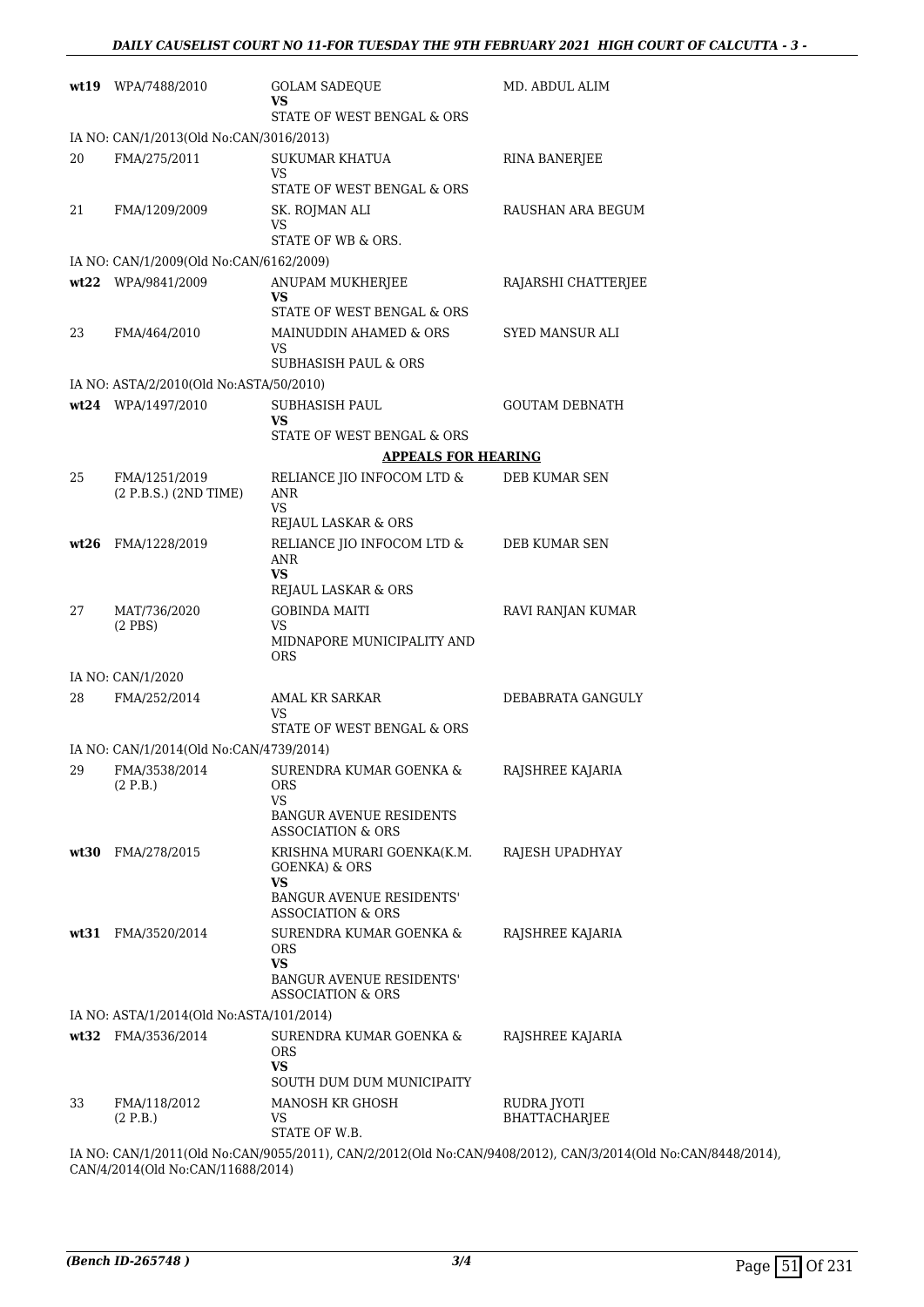#### *DAILY CAUSELIST COURT NO 11-FOR TUESDAY THE 9TH FEBRUARY 2021 HIGH COURT OF CALCUTTA - 4 -*

| 34 | FMA/2418/2014<br>(2 P.B.) | MADHUSUDAN DAS & ORS<br>VS<br>STATE OF WEST BENGAL & ORS   | A.K.JHA           |
|----|---------------------------|------------------------------------------------------------|-------------------|
|    | wt35 WPA/33023/2013       | MADHUSUDAN DAS & ORS<br>VS<br><b>STATE OFW B &amp; ORS</b> | A K JHA           |
| 36 | FMA/3538/2013<br>(2 P.B.) | RAJLAXMI PRADHAN(PAL)<br>VS<br>SUDESHNA MAITY(SASHMAL)     | <b>GOURAV DAS</b> |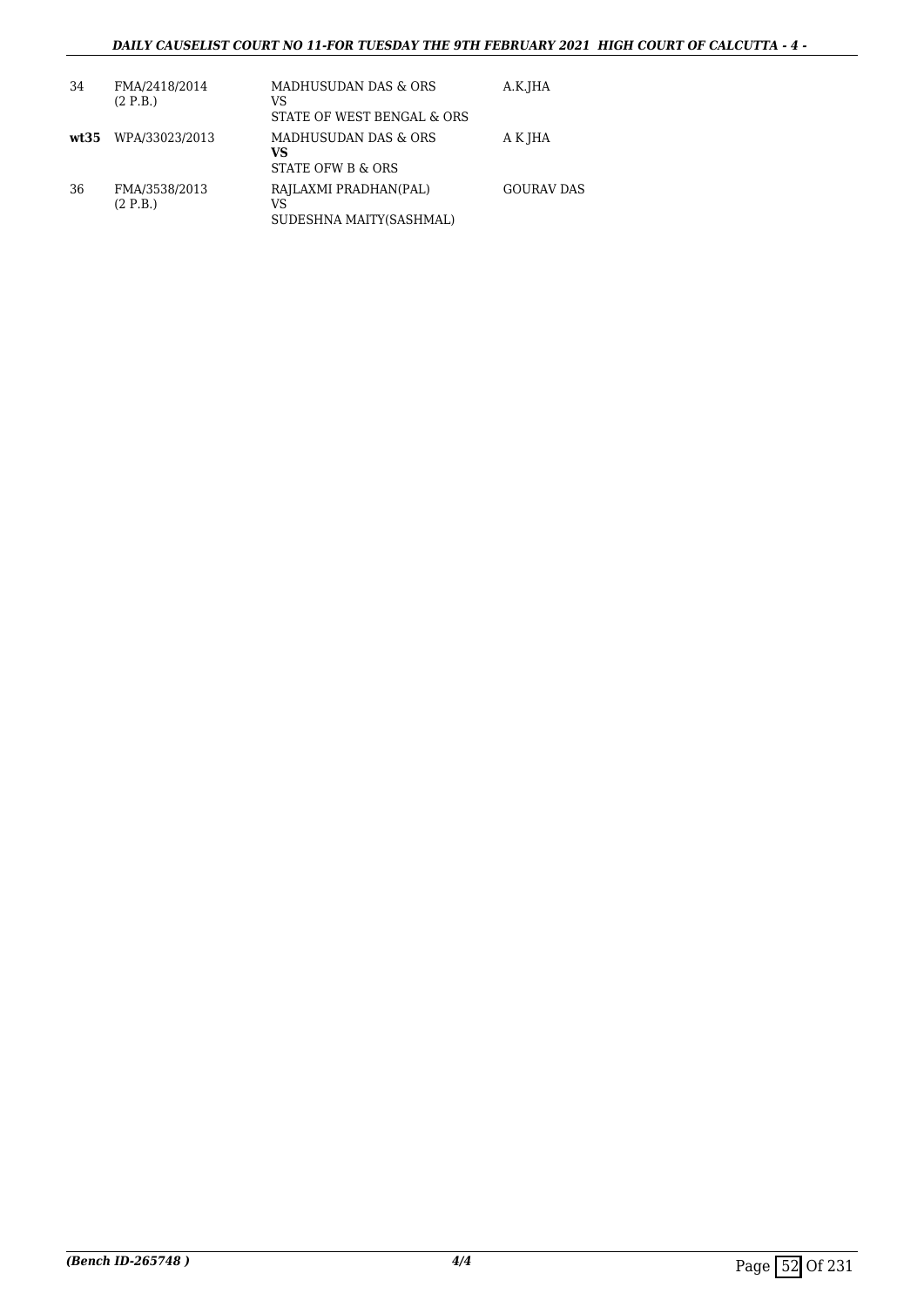

## In The High Court at Calcutta

## **Appellate Side**

**DAILY CAUSELIST For Tuesday The 9th February 2021**

**COURT NO. 28**

**DIVISION BENCH (DB - VII)**

**AT 10:45 AM**

**HON'BLE JUSTICE TAPABRATA CHAKRABORTY HON'BLE JUSTICE TIRTHANKAR GHOSH**

**(VIA VIDEO CONFERENCE)**

**ON AND FROM WEDNESDAY, THE 13TH JANUARY, 2021 - ANTICIPATORY BAIL UNDER SECTION 438 OF THE CODE OF CRIMINAL PROCEDURE INCLUDING MODIFICATION/CANCELLATION AND RELAXATION OF THE SAME;**

**BAIL UNDER SECTION 439 OF THE CODE OF CRIMINAL PROCEDURE (PUNISHMENT ABOVE 7 YEARS) INCLUDING MODIFICATION/CANCELLATION AND RELAXATION OF THE SAME;**

**SPL NOTE:**

**I. FIXED MATTERS AND APPLICATIONS FILED IN THE YEAR 2021 WOULD BE TAKEN UP ON MONDAY, WEDNESDAY AND FRIDAY. II. FIXED MATTERS AND APPLICATIONS FILED IN THE YEAR 2020 WOULD BE TAKEN UP ON TUESDAY AND THURSDAY.**

**SPL. NOTE:** 

 **BAIL APPLICATIONS WILL BE TAKEN UP SERIALLY FROM THE FIRST SITTING OF THE COURT TILL RECESS.**

**FROM 2 P.M. ANTICIPARTORY BAIL APPLICATIONS WILL BE TAKEN UP SERIALLY.**

**ON WEDNESDAY & THURSDAY, APPLICATIONS, RELAXATIONS AND CANCELLATIOS OF BAILS WOULD BE TAKEN UP FROM 3.45 P.M.**

**NOTE: MENTIONING WILL BE ALLOWED ONLY ON MONDAY & THURSDAY AT THE FIRST SITTING OF THE COURT.**

**NOTE: MATTERS WILL BE TAKEN UP THROUGH PHYSICAL HEARING ONLY WHEN BOTH THE PARTIES ARE AGREED**

|     |                               | PERSONAL APPEARANCE                                                                   |                        |
|-----|-------------------------------|---------------------------------------------------------------------------------------|------------------------|
|     | CRM/10684/2020                | SWAPAN KUMAR PAYRA @<br><b>SWAPAN PAYRA AND ORS</b><br>VS<br>THE STATE OF WEST BENGAL | SOUMYA NAG             |
| wt2 | CRM/9901/2020                 | SATYARANJAN GIRI AND ORS<br>VS<br>STATE OF WEST BENGAL                                | DATTATREYA DUTTA       |
|     |                               |                                                                                       | <b>TO BE MENTIONED</b> |
| 3   | CRM/9431/2019                 | DAYAMOY MAHATO<br>VS<br>C.B.I.                                                        | AVISHEK BHANDARI       |
| 4   | CRM/9440/2020<br>(Correction) | SK OHID ALI AND ORS<br>VS<br>State of West Bengal                                     | Ramashis Mukherjee     |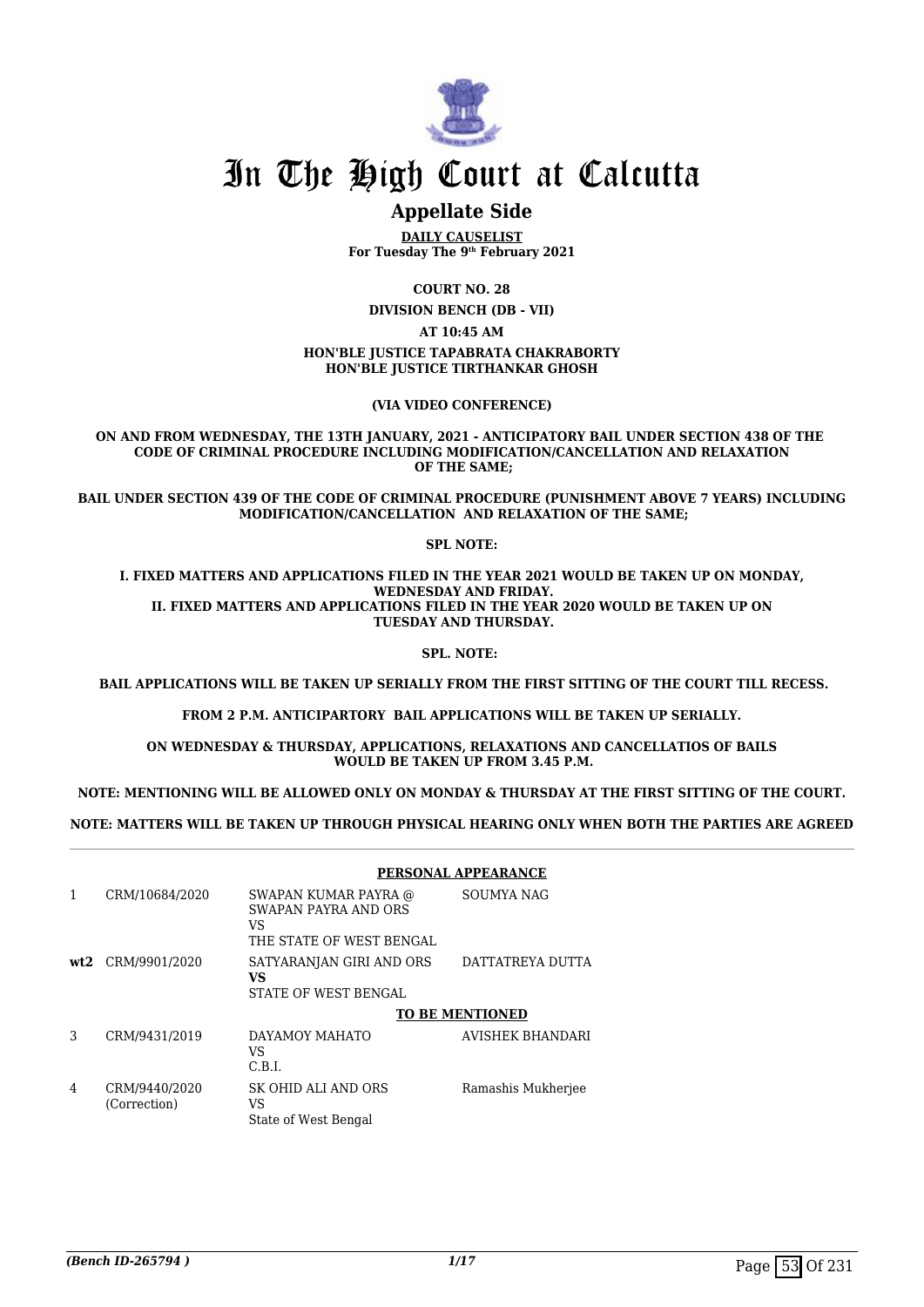| 5   | CRM/567/2021                              | RAJIVE SK. @ RAJIB SK. AND<br>ANR<br><b>VS</b>                     | RAJNANDINI DAS              |
|-----|-------------------------------------------|--------------------------------------------------------------------|-----------------------------|
|     |                                           | State of West Bengal                                               |                             |
| wt6 | CRM/543/2021                              | RAJIVE SK @RAJIB SK AND<br>ANR<br>VS                               | RAJNANDINIDAS17@GMAIL.COM   |
|     |                                           | STATE OF WEST BENGAL                                               |                             |
|     |                                           |                                                                    | <b>FOR ORDERS</b>           |
| 7   | CRM/2765/2020                             | ASADULLA SK @ RAJU @ RAJU<br>SK<br>VS                              | <b>SYED N HOSSAIN</b>       |
|     |                                           | STATE OF WEST BENGAL                                               |                             |
|     | IA NO: CRAN/1/2020                        |                                                                    |                             |
| 8   | CRM/362/2021                              | SK HAMIDUL RAHAMAN<br>VS                                           | SK SALIM                    |
|     |                                           | State of West Bengal                                               |                             |
|     |                                           |                                                                    | <b>APPLICATION FOR BAIL</b> |
| 9   | CRM/4879/2020                             | PANKAJ DAS<br>VS                                                   | <b>SUBIR DEBNATH</b>        |
|     |                                           | STATE OF WEST BENGAL                                               |                             |
|     | IA NO: CRAN/1/2020(Old No:CRAN/3088/2020) |                                                                    |                             |
| 10  | CRM/8503/2020                             | <b>BHIM SHANKAR DUBEY</b><br>VS                                    | <b>DIBYA DUBE</b>           |
|     |                                           | State of West Bengal                                               |                             |
| 11  | CRM/8603/2020                             | SOUMEN DEY ALIAS HABU<br>VS.                                       | DEB KUMAR SHARMA            |
|     |                                           | State of West Bengal                                               |                             |
| 12  | CRM/8993/2020                             | NURE ALAM @NUR ALAM<br><b>VS</b>                                   | ARUN KUMAR DAS              |
| 13  | CRM/8997/2020                             | State of West Bengal<br><b>MANIK RUIDAS</b>                        | ARUN KUMAR DAS              |
|     |                                           | VS<br>State of West Bengal                                         |                             |
| 14  | CRM/9000/2020                             | <b>MANIK RUIDAS</b>                                                | ARUN KUMAR DAS              |
|     |                                           | VS<br>State of West Bengal                                         |                             |
| 15  | CRM/9004/2020                             | PALASH SK @ PALASH SEIKH<br>@ PALASH SHEIKH<br>VS                  | ARKA CHAKRABORTY            |
|     |                                           | STATE OF WEST BENGAL AND<br>ORS.                                   |                             |
| 16  | CRM/9200/2020                             | SK NAYEEM @ KALO NAYEEM<br>VS                                      | RAJESHWAR CHAKRABORTY       |
|     |                                           | Union of India AND ANR                                             |                             |
| 17  | CRM/9288/2020                             | BISWAJIT DAS @ MITHUN<br>VS                                        | Surajit Basu                |
|     |                                           | State of West Bengal                                               |                             |
| 18  | CRM/9658/2020                             | SUJAY MONDAL<br>VS<br>State of West Bengal                         | SK. JALALUDDIN              |
| 19  | CRM/9678/2020                             | SHAYED ALI LASKAR @ SAHID<br>AND ORS<br>VS<br>State of West Bengal | SANTANU MAJI                |
| 20  | CRM/10402/2020                            | <b>AZAD SK AND ORS</b>                                             | JISAN IQUBAL HOSSAIN.       |
|     |                                           | VS                                                                 |                             |
|     |                                           | State of West Bengal                                               |                             |
| 21  | CRM/10838/2020                            | SAIDUL ALI @ SAYED ALI AND<br>ANR<br><b>VS</b>                     | MUSHARRAF ALAM SK           |
|     |                                           | State of West Bengal                                               |                             |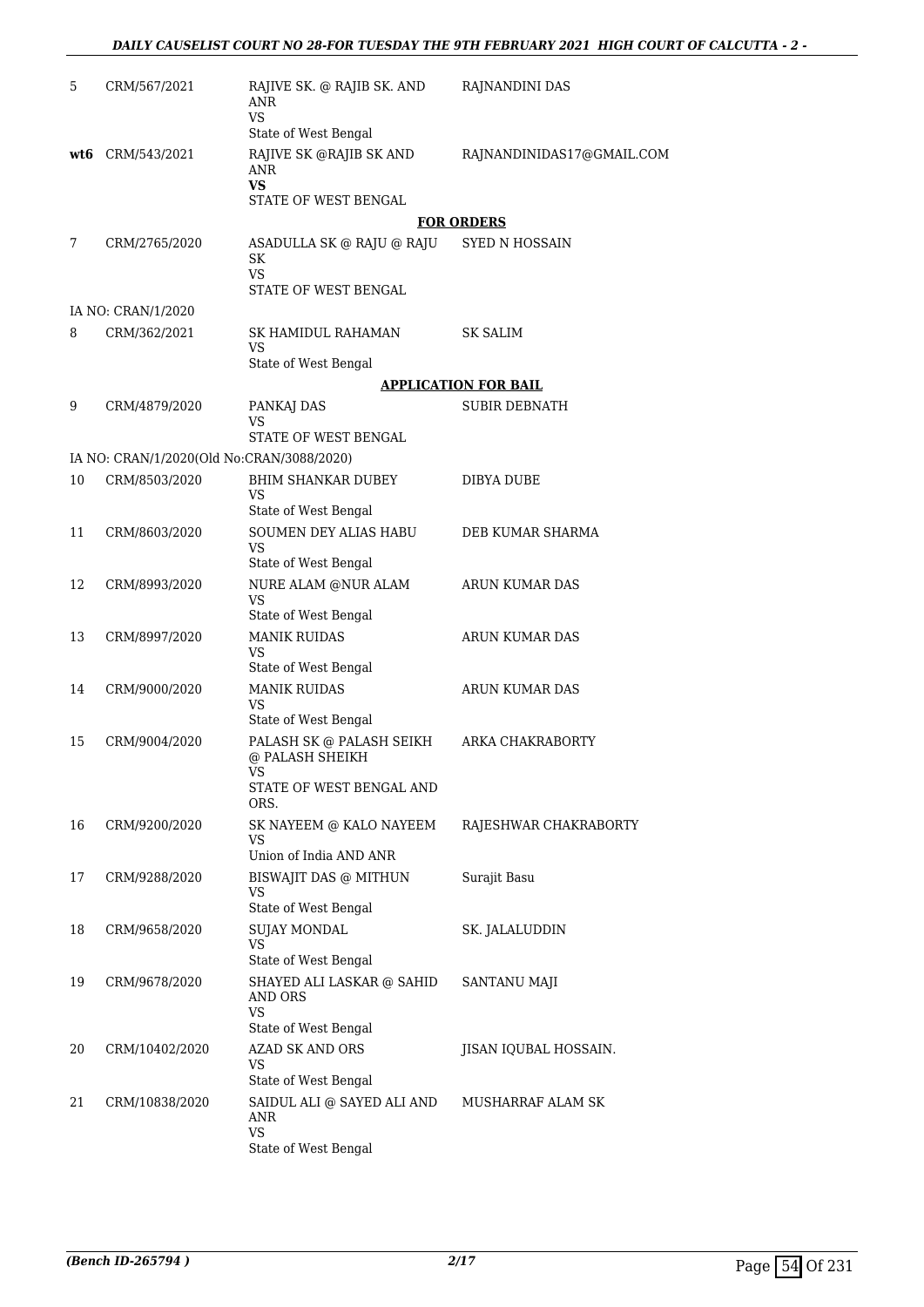| 22 | CRM/10901/2020                            | MD SHAKIR@SAGAR@MD<br>SAKIR<br>VS                                              | MD ZEESHAN UDDIN        |
|----|-------------------------------------------|--------------------------------------------------------------------------------|-------------------------|
|    |                                           | State of West Bengal                                                           |                         |
| 23 | CRM/10909/2020                            | <b>SUBRATA DAS</b><br>VS<br>State of West Bengal                               | Deepak Prahladka        |
| 24 | CRM/10910/2020                            | SHAMIM HUSSAIN @<br>GILL921782<br><b>VS</b><br>State of West Bengal            | <b>HUSEN MUSTAFI</b>    |
| 25 | CRM/10911/2020                            | JAGADISH MANDAL<br>VS                                                          | MOUMICK GHOSH           |
|    |                                           | State of West Bengal                                                           |                         |
| 26 | CRM/10912/2020                            | KRISHNA MANDAL@KRISHNA<br><b>MONDAL</b><br><b>VS</b>                           | MOUNICK GHOSH           |
|    |                                           | State of West Bengal                                                           |                         |
| 27 | CRM/10917/2020                            | PRATAP MALLICK<br>VS<br>State of West Bengal                                   | Srimoyee Mukherjee      |
| 28 | CRM/10918/2020                            | FAIJUL SEKH ALIAS FAIZUL<br>SEKH ALIAS FAJAL<br>VS<br>STATE OF WEST BENGAL AND | <b>TAPODIP GUPTA</b>    |
|    |                                           | ORS.                                                                           |                         |
| 29 | CRM/10919/2020                            | SADAY KUMAR DEY<br>VS<br>State of West Bengal                                  | Srimoyee Mukherjee      |
| 30 | CRM/10921/2020                            | ADITYA BAGCHI @<br>KRISHNENDU CHATTERJEE<br>VS<br>State of West Bengal         | DEV KUMAR SHARMA        |
| 31 | CRM/10922/2020                            | MAHAMMAD SK ALIAS<br>SHERFUL SK<br>VS<br>STATE OF WEST BENGAL AND              | MD ALAUDDIN MONDAL      |
| 32 | CRM/10924/2020                            | ORS.<br>GORA SHA @SAHA @ SAHIL<br><b>VS</b>                                    | SEKHAR MUKERJEE         |
|    |                                           | State of West Bengal                                                           |                         |
| 33 | CRM/10928/2020                            | SHYAMLAL YADAV ALIAS<br>MAMA<br>VS                                             | SANJIDA SULTANA         |
|    |                                           | STATE OF WEST BENGAL AND<br>ORS.                                               |                         |
| 34 | CRM/11038/2020                            | JAMSED SK ALIAS ALI<br>VS<br>State of West Bengal                              | ISHITA BISWAS           |
|    | IA NO: CRAN/1/2020                        |                                                                                |                         |
| 35 | CRM/11273/2020                            | <b>BISWAJIT ROY</b>                                                            | <b>RESHMI REHMAN</b>    |
|    |                                           | VS<br>State of West Bengal                                                     |                         |
| 36 | CRM/379/2021                              | <b>BABU SK.</b><br>VS<br>State of West Bengal                                  | DEBAPRIYA SAMANTA       |
|    |                                           |                                                                                | <b>BAIL APPLICATION</b> |
| 37 | CRM/4846/2020                             | PINTU SINGH@SAROJ SINGH                                                        | SHRANAN SARKAR          |
|    |                                           | VS<br>STATE OF WEST BENGAL                                                     |                         |
|    | IA NO: CRAN/1/2020(Old No:CRAN/3046/2020) |                                                                                |                         |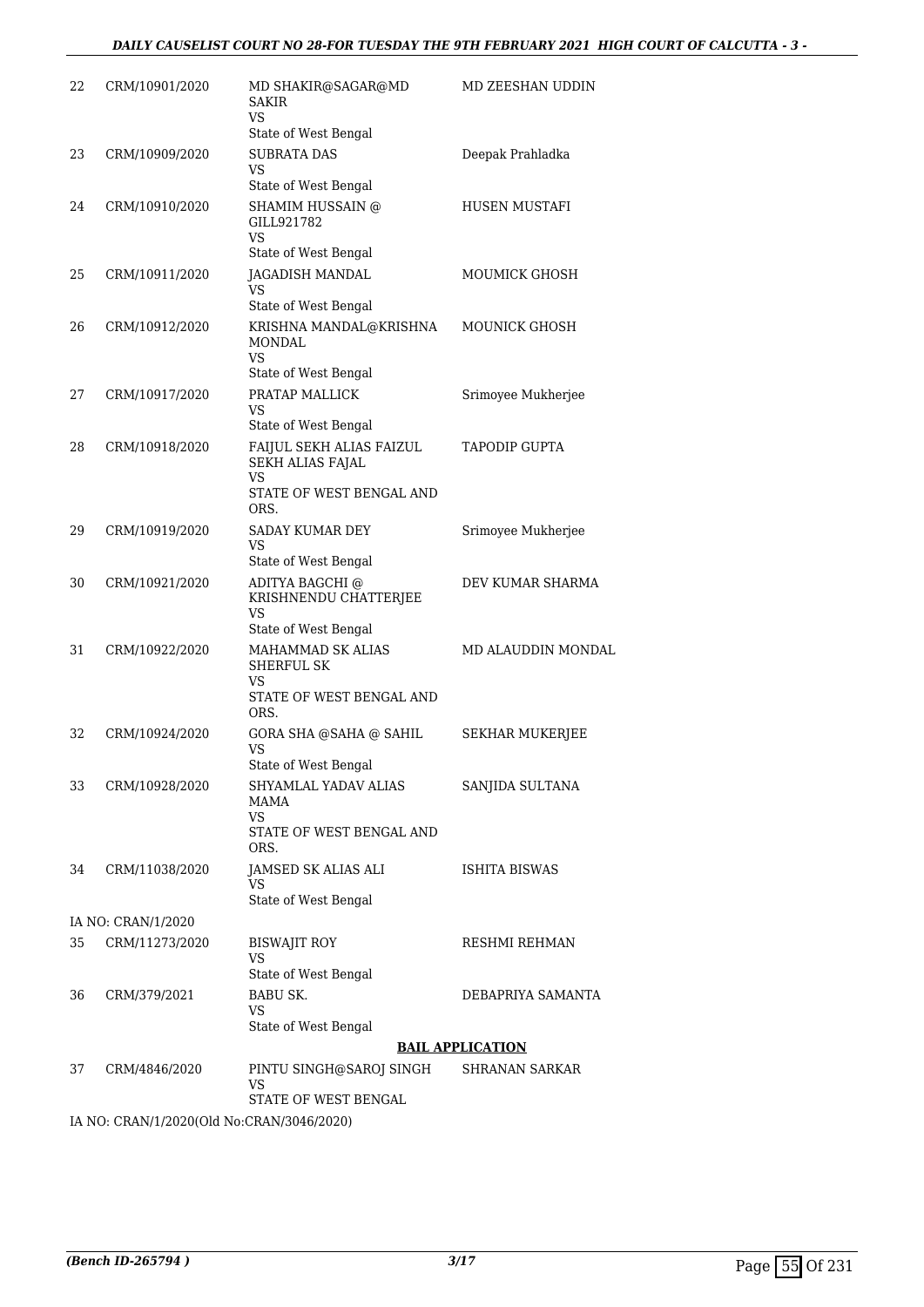#### *DAILY CAUSELIST COURT NO 28-FOR TUESDAY THE 9TH FEBRUARY 2021 HIGH COURT OF CALCUTTA - 4 -*

| 38 | CRM/6665/2020      | SAJEDUL ISLAM@ TITU<br>VS<br>State of West Bengal                       | SUCHISMITA DUTTA          |
|----|--------------------|-------------------------------------------------------------------------|---------------------------|
|    | IA NO: CRAN/1/2020 |                                                                         |                           |
| 39 | CRM/6908/2020      | SUBRATA BAISYAMALI<br>VS<br>State of West Bengal                        | PRITAM ROY                |
|    | IA NO: CRAN/1/2020 |                                                                         |                           |
| 40 | CRM/8397/2020      | SOURAV DEY AND ANR<br><b>VS</b>                                         | KOUSTAV BAGCHI            |
|    |                    | State of West Bengal                                                    |                           |
|    | IA NO: CRAN/1/2020 |                                                                         |                           |
| 41 | CRM/8519/2020      | <b>ASRAF SK</b><br>VS<br>State of West Bengal                           | SUBRATA BHATTAHARJYA      |
| 42 | CRM/9001/2020      | KRISHNA RANJAN MANDAL<br><b>VS</b>                                      | SOUMYA BASU ROY CHOWDHURY |
|    |                    | State of West Bengal                                                    |                           |
| 43 | CRM/9032/2020      | SAHIDUL MONDAL@SAIDUL<br>VS                                             | <b>BUSRA KHATUN</b>       |
|    |                    | State of West Bengal                                                    |                           |
| 44 | CRM/9149/2020      | <b>AMIT BISWAS</b><br>VS<br>State of West Bengal                        | SARYATI DATTA             |
| 45 | CRM/9196/2020      | MD. KAMILUL AKMAL                                                       | MD. YUSUF ALI             |
|    |                    | VS                                                                      |                           |
| 46 | CRM/9276/2020      | State of West Bengal<br>ANSARUL MONDAL @ APPEL<br>MONDAL @ APPLE MONDAL | SUMANTA CHAKRABORTY       |
|    |                    | <b>VS</b>                                                               |                           |
|    |                    | State of West Bengal                                                    |                           |
| 47 | CRM/9645/2020      | ANSAR ALI MONDAL<br>VS<br>State of West Bengal                          | <b>SONALI DAS</b>         |
| 48 | CRM/9914/2020      | MIZANUR HOSSAIN @<br>MIJANUR HOSSAIN<br><b>VS</b>                       | MD. YUSUF ALI             |
|    |                    | State of West Bengal                                                    |                           |
| 49 | CRM/10366/2020     | <b>ARUP SARKAR</b><br>vs                                                | <b>SUBIR DEBNATH</b>      |
|    |                    | THE STATE OF WEST BENGAL                                                |                           |
| 50 | CRM/10486/2020     | <b>SANTAN BHUIYA</b><br>VS.<br>State of West Bengal                     | SOUVIK DAS                |
| 51 | CRM/10583/2020     | SANKARLAL GHOSH AND ANR<br>VS                                           | RANJANDINI DAS            |
|    |                    | State of West Bengal                                                    |                           |
| 52 | CRM/10726/2020     | <b>IMTEYAZ AHMED</b><br>VS.<br>State of West Bengal                     | SK TOSLIM ALI             |
| 53 | CRM/11029/2020     | <b>ARUN ARI</b>                                                         | PARTHA SARATHI MONDAL     |
|    |                    | VS<br>State of West Bengal                                              |                           |
| 54 | CRM/11040/2020     | <b>BIDDUR MIDDAY AND</b><br><b>ANOTHER</b>                              | DEBABRATA ACHARYA         |
|    |                    | VS<br>State of West Bengal                                              |                           |
| 55 | CRM/11044/2020     | SANTANU BISWAS @ TUKAI<br>VS                                            | PRABIR MAJUMDER           |
|    |                    | State of West Bengal                                                    |                           |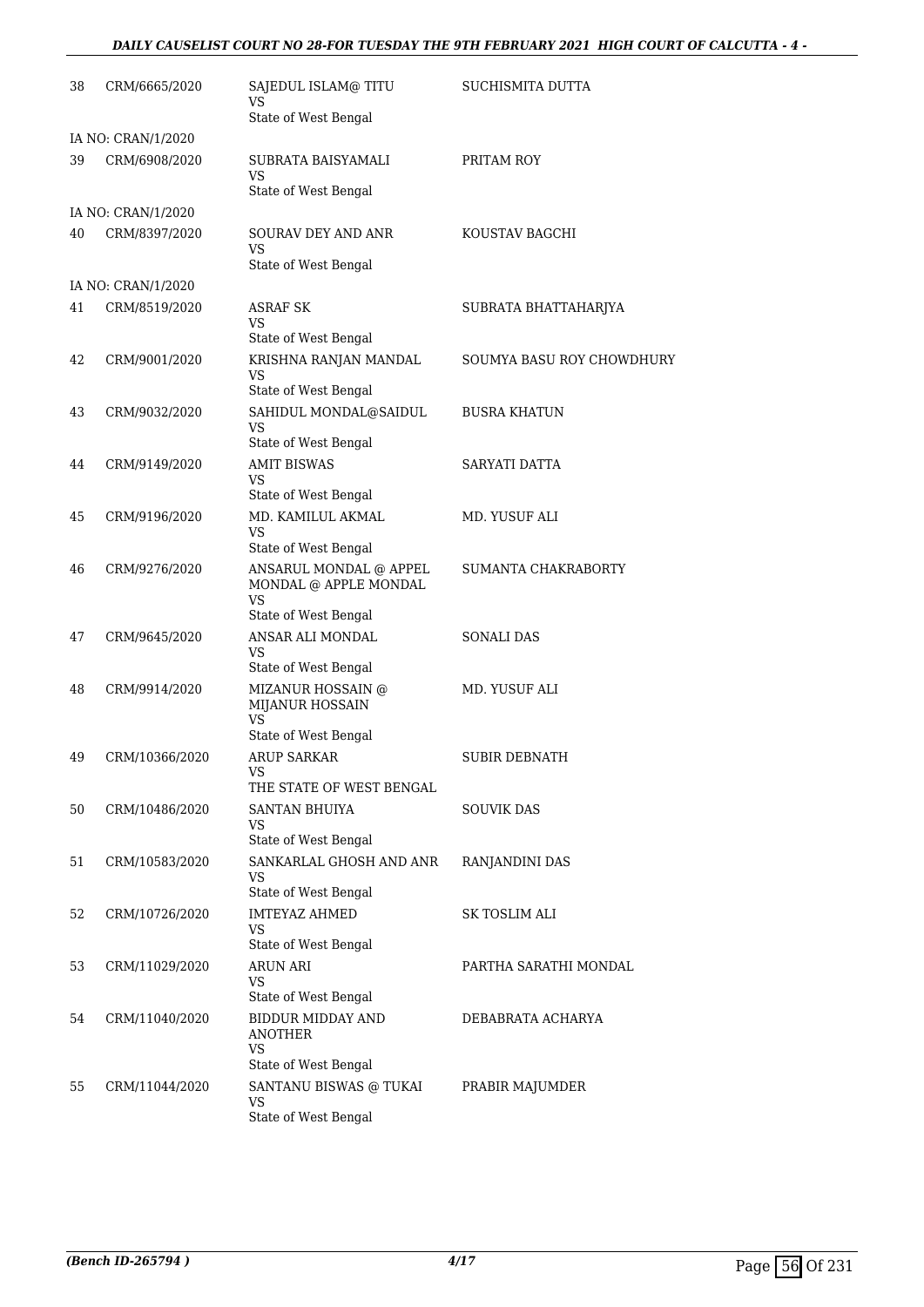#### *DAILY CAUSELIST COURT NO 28-FOR TUESDAY THE 9TH FEBRUARY 2021 HIGH COURT OF CALCUTTA - 5 -*

| 56 | CRM/11046/2020 | BIMALA DEVI @ BIMLA DEVI<br>JAISWAL @ KAMALA JAISWAL<br><b>VS</b>                                   | <b>SUMAN CHAKRABORTY</b>  |
|----|----------------|-----------------------------------------------------------------------------------------------------|---------------------------|
|    |                | State of West Bengal                                                                                |                           |
| 57 | CRM/11058/2020 | <b>SOLEMAN MOLLA</b><br>VS                                                                          | MD ZEESHAN UDDIN          |
|    |                | State of West Bengal                                                                                |                           |
| 58 | CRM/11059/2020 | RAVI KANT @ RAVI KANT<br><b>CHADDA</b><br>VS.<br>State of West Bengal                               | S. G. CHOWDHURY           |
| 59 | CRM/11068/2020 | FARAJ ALI MALLICK @ FIROJ<br><b>ALI MALLICK</b>                                                     | DIPTENDU BANERJEE         |
|    |                | <b>VS</b><br>State of West Bengal                                                                   |                           |
| 60 | CRM/11069/2020 | <b>BISWANTH GHOSH</b><br>VS                                                                         | <b>BHASKAR CHATTERJEE</b> |
|    |                | State of West Bengal                                                                                |                           |
| 61 | CRM/11074/2020 | SK ILLIUS @ MD ILLIYAS<br>VS<br>State of West Bengal                                                | ASHOK KUMAR CHOWDHURY     |
| 62 | CRM/11076/2020 | SALIM SHEIKH @ SALIM<br>MANNAN SHAIKH<br>VS                                                         | <b>JANNAT UL FIRDOUS</b>  |
|    |                | State of West Bengal                                                                                |                           |
| 63 | CRM/11089/2020 | SUBHENDU MODAK<br>VS                                                                                | <b>MANAS KUMAR DAS</b>    |
|    |                | State of West Bengal                                                                                |                           |
| 64 | CRM/11095/2020 | <b>SANTOSH BARMAN</b><br>VS                                                                         | <b>BUSRA KHATOON</b>      |
| 65 | CRM/11099/2020 | State of West Bengal<br><b>RAJU BISWAS</b>                                                          | MINOTI GOMES              |
|    |                | VS<br>State of West Bengal                                                                          |                           |
| 66 | CRM/11100/2020 | ABDUL CHHALAM MIA<br>VS                                                                             | <b>BISWAJIT MITRA</b>     |
|    |                | State of West Bengal                                                                                |                           |
| 67 | CRM/11104/2020 | MAJEDUR RAHAMAN @ PINTU<br><b>SARKAR</b><br>VS                                                      | <b>ABDUS SALAM</b>        |
|    |                | State of West Bengal                                                                                |                           |
| 68 | CRM/11109/2020 | KALYAN MURMU<br>VS<br>State of West Bengal                                                          | <b>BITASOK BANERJEE</b>   |
| 69 | CRM/11110/2020 | HILON SK @ HELON SK                                                                                 | DEBAPRIYA SAMANTA         |
|    |                | VS<br>State of West Bengal                                                                          |                           |
| 70 | CRM/11114/2020 | KRISHNA MANDAL<br>VS<br>State of West Bengal                                                        | ARUP KUMAR BHOWMICK       |
| 71 | CRM/11117/2020 | <b>GOBINDA DUTTA</b>                                                                                | BISWAJIT MITRA            |
|    |                | VS.<br>State of West Bengal                                                                         |                           |
| 72 | CRM/11122/2020 | PALASH CHANDRA DEY @<br>PALAS CH. DEY @ APPU DEY @<br><b>BAPI DEY</b><br>VS<br>State of West Bengal | <b>SUMANTA GANGULY</b>    |
| 73 | CRM/11128/2020 | SANDEEP LAKRA                                                                                       | <b>BISWAJIT MITRA</b>     |
|    |                | VS<br>State of West Bengal                                                                          |                           |
| 74 | CRM/11129/2020 | SK JAMIR HOSSAIN @ RAJ                                                                              | RAJU MONDAL               |
|    |                | VS<br>State of West Bengal                                                                          |                           |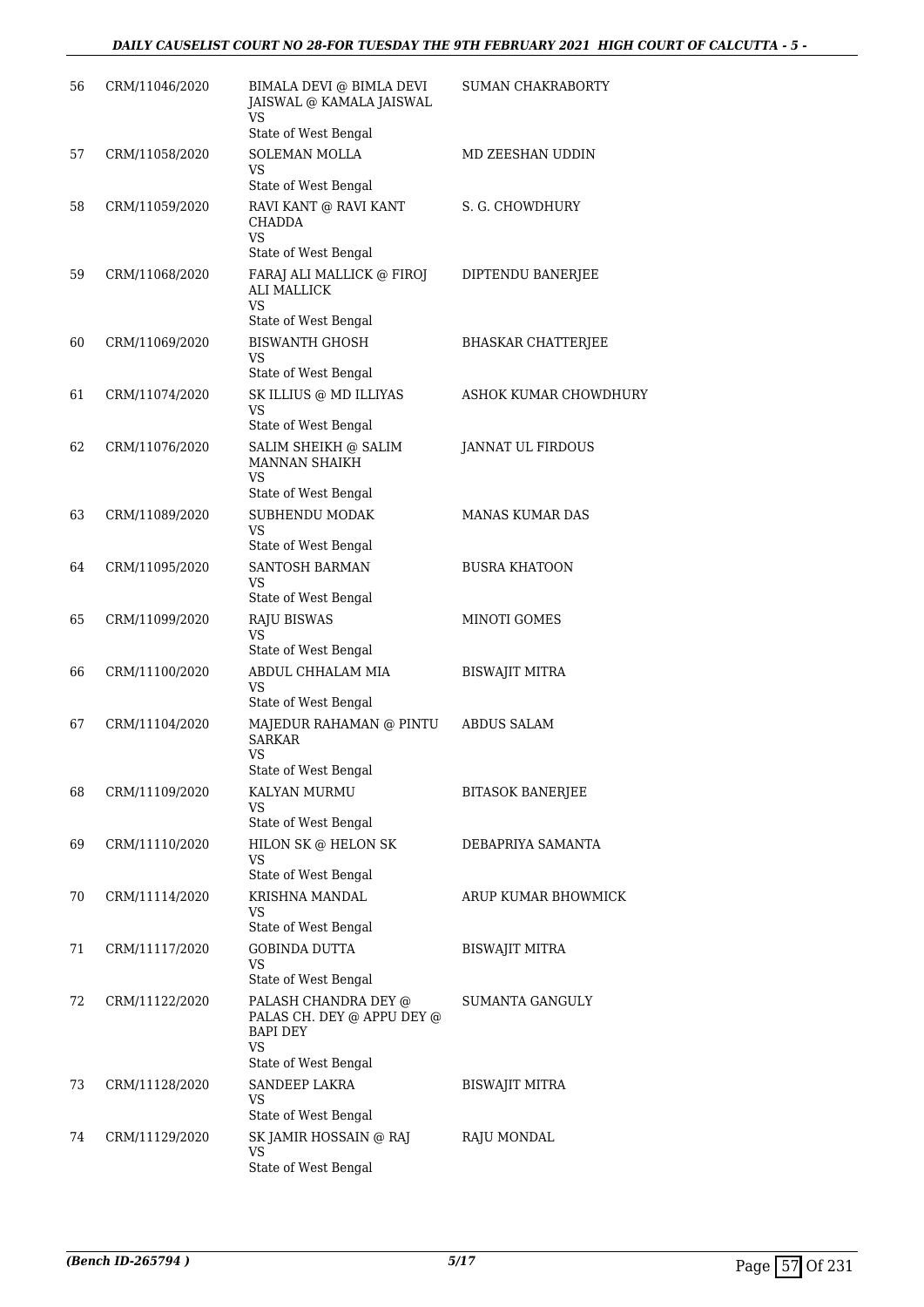#### *DAILY CAUSELIST COURT NO 28-FOR TUESDAY THE 9TH FEBRUARY 2021 HIGH COURT OF CALCUTTA - 6 -*

| 75 | CRM/11145/2020 | TAJ MAHAL MALLICK<br>VS                                                                                  | DIPTENDU BANERJEE     |
|----|----------------|----------------------------------------------------------------------------------------------------------|-----------------------|
| 76 | CRM/11149/2020 | State of West Bengal<br>RAJA @ GOLAM MUSTAFA<br>MOLLA @ GOLAM MUSTAFA<br><b>VS</b>                       | SAFDAR AZAM           |
| 77 | CRM/11151/2020 | State of West Bengal<br>MD. ISRAIL KHAN @<br><b>MD.ISREAL KHAN</b><br>VS<br>STATE OF WEST BENGAL AND     | Sandip Kundu          |
| 78 | CRM/11153/2020 | ORS.<br><b>SUJOY MONDAL</b><br>VS                                                                        | SHAMIK BAGCHI         |
| 79 | CRM/11156/2020 | State of West Bengal<br>SAYAB SK @ NAJBUL ALI SK @<br><b>SOURAV</b><br><b>VS</b><br>State of West Bengal | <b>SUMANTA DAS</b>    |
| 80 | CRM/11159/2020 | GOUR HARI JANA AND ANR.<br>VS<br>State of West Bengal                                                    | SHIBAJI KUMAR DAS     |
| 81 | CRM/11163/2020 | <b>NARESH DAS</b><br>VS<br>State of West Bengal                                                          | KAZI M RAHAMAN        |
| 82 | CRM/11172/2020 | <b>AVIJIT SEN @BULTA</b><br>VS                                                                           | KUSALKUMAR MUKHERJEE  |
| 83 | CRM/11186/2020 | State of West Bengal<br><b>SOURIS BISWAS AND ANR</b><br>VS<br>State of West Bengal                       | SUMANTA DAS           |
| 84 | CRM/11195/2020 | MAHADEB CHOWDHURY AND<br><b>OTHERS</b><br>VS<br>State of West Bengal                                     | ARUP KUMAR BHOWMICK   |
| 85 | CRM/11200/2020 | NANTU JASH @ BABAN JASH<br>VS                                                                            | Sujoy Sarkar          |
| 86 | CRM/11214/2020 | State of West Bengal<br>DR. DILIP GHOSH @ DILIP<br>KUMAR GHOSH<br>vs                                     | MINAL PALANA          |
| 87 | CRM/11221/2020 | State of West Bengal<br>SAMAD @ ABDUL SAMAD @<br>ABDUS SAMAD<br>VS                                       | Kalidas Saha          |
| 88 | CRM/11227/2020 | State of West Bengal<br>TAHIJUDDIN SHAIKH@RAJU<br>VS<br>State of West Bengal                             | ANGSHUMAN CHAKRABORTY |
| 89 | CRM/11228/2020 | DALIM SK AND ANR<br>VS<br>State of West Bengal                                                           | Sujoy Sarkar          |
| 90 | CRM/11236/2020 | BISWAJIT HALDER<br>VS<br>State of West Bengal                                                            | NILENDRA NARAYAN RAY  |
| 91 | CRM/11237/2020 | BABAI<br>MANDAL@BAPPADITTYA<br>MANDAL<br><b>VS</b>                                                       | PRIYANJIT KUNDU       |
| 92 | CRM/11238/2020 | State of West Bengal<br>SAFI SK @ SAFIUDDIN SK<br>VS<br>State of West Bengal                             | PRABIR MAJUMDER       |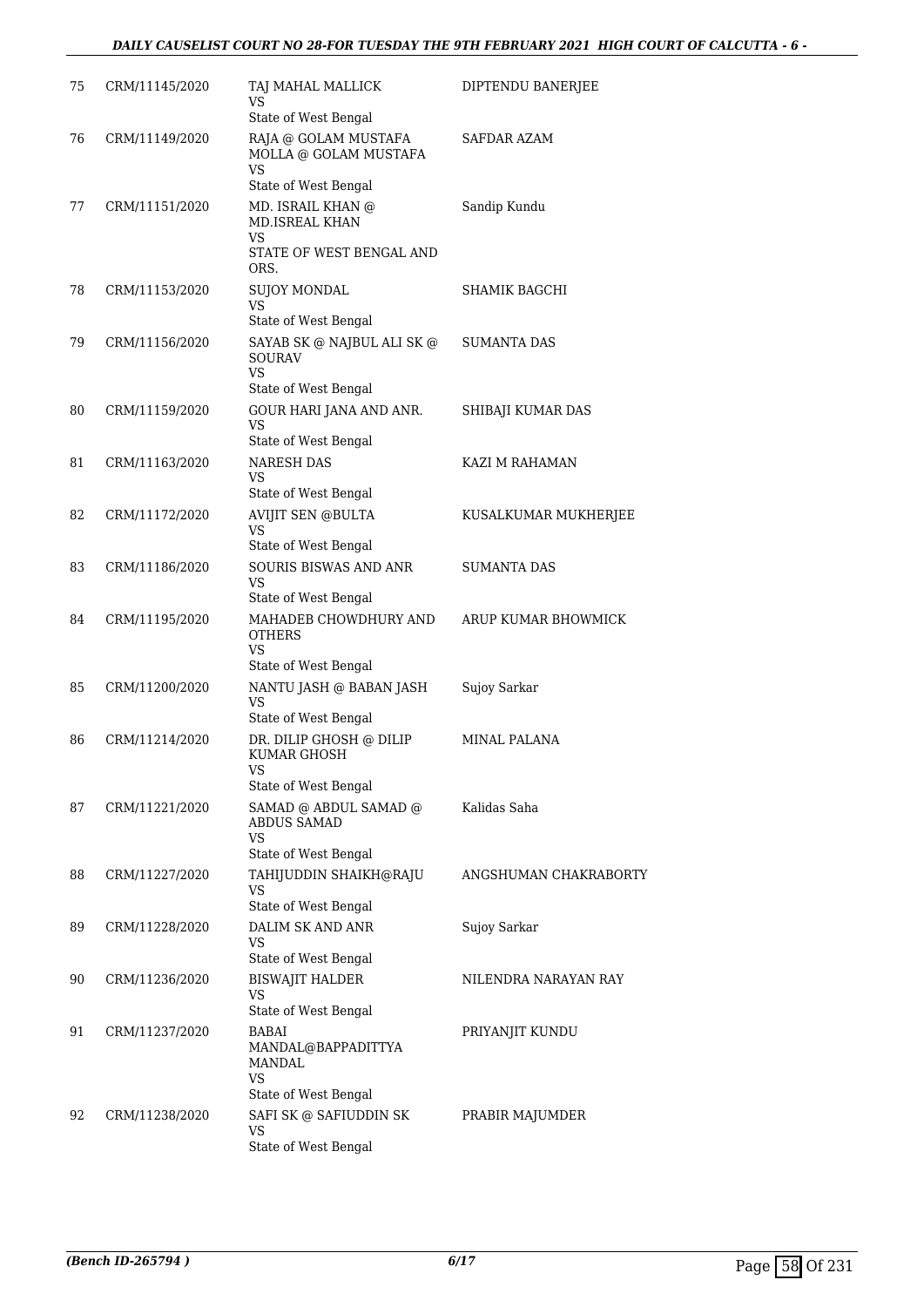#### *DAILY CAUSELIST COURT NO 28-FOR TUESDAY THE 9TH FEBRUARY 2021 HIGH COURT OF CALCUTTA - 7 -*

| 93  | CRM/11243/2020                            | KUMKUM DEVI<br>VS<br>State of West Bengal                                             | Deepak Prahladka                         |
|-----|-------------------------------------------|---------------------------------------------------------------------------------------|------------------------------------------|
| 94  | CRM/11244/2020                            | AJIJ MAJUMDER@AZIZ<br><b>MAHAPATRA</b><br>VS                                          | PRABIR MAJUMDER                          |
| 95  | CRM/11252/2020                            | State of West Bengal<br><b>MUSTAKIM SK</b><br>VS<br>State of West Bengal              | Anisur Rahaman                           |
| 96  | CRM/11253/2020                            | <b>JOY PROKASH SARKAR</b><br>VS                                                       | KOUSTAV BAGCHI                           |
| 97  | CRM/11254/2020                            | State of West Bengal<br><b>JOY PROKASH SARKAR</b><br>VS                               | KOUSTAV BAGCHI                           |
| 98  | CRM/11255/2020                            | State of West Bengal<br>SANJIB DALUI<br><b>VS</b><br>STATE OF WEST BENGAL AND<br>ORS. | Supratick Syamal                         |
| 99  | CRM/11259/2020                            | <b>ANJANA DEY</b><br>VS<br>STATE OF WEST BENGAL AND<br>ORS.                           | SOUMYA BASU ROY CHOWDHURY                |
| 100 | CRM/11261/2020                            | <b>NASIR MALLICK</b><br>VS<br>State of West Bengal                                    | <b>SUMAN DE</b>                          |
| 101 | CRM/11275/2020                            | JAHANGIR MOLLA @ SK<br>JAHANGIR<br><b>VS</b><br>State of West Bengal and Anr          | ATAUR RAHMAN                             |
| 102 | CRM/11281/2020                            | <b>TAPAS GHOSH</b><br>VS<br>State of West Bengal                                      | SHASHANKA SEKHAR SAHA                    |
| 103 | CRM/11283/2020                            | KALYAN MONDAL<br>VS                                                                   | PRIYANKA BHOWMIK                         |
| 104 | CRM/11286/2020                            | State of West Bengal<br><b>BAPPA SUTRADHAR</b><br>VS<br>State of West Bengal          | SHASHANKA SEKHAR SAHA                    |
|     |                                           |                                                                                       | <b>APPLICATION FOR ANTICIPATORY BAIL</b> |
| 105 | CRM/1862/2020                             | MD. GOLAM MOULA @ GOALM<br>MOWLA @ ORS<br>VS                                          | <b>GOLAM SAYEDAIN KADERI</b>             |
| 106 | CRM/2831/2020                             | STATE OF WEST BENGAL<br>HAMIDUR MANDAL @<br>HAMIDUR MOLLA @ PANCHU<br>& ANR<br>VS.    | <b>BUSRA KHATUN</b>                      |
| 107 | CRM/2832/2020                             | STATE OF WEST BENGAL<br>HARUN UR RASHID & ORS.<br>VS                                  | <b>BUSRA KHATUN</b>                      |
| 108 | CRM/2872/2020                             | STATE OF WEST BENGAL<br>BHUBAN MONDAL @ MANDAL<br>VS                                  | SUDIP BANERJEE                           |
| 109 | CRM/4368/2020                             | STATE OF WEST BENGAL<br>MOINA SINGHA & ORS.<br>VS<br>STATE OF WEST BENGAL             | ARINDAM ROY                              |
|     | IA NO: CRAN/1/2020(Old No:CRAN/2537/2020) |                                                                                       |                                          |
|     | 110 CRM/4371/2020                         | ABADUL SEIKH & ANR<br>VS<br>STATE OF WEST BENGAL                                      | ARINDAM ROY                              |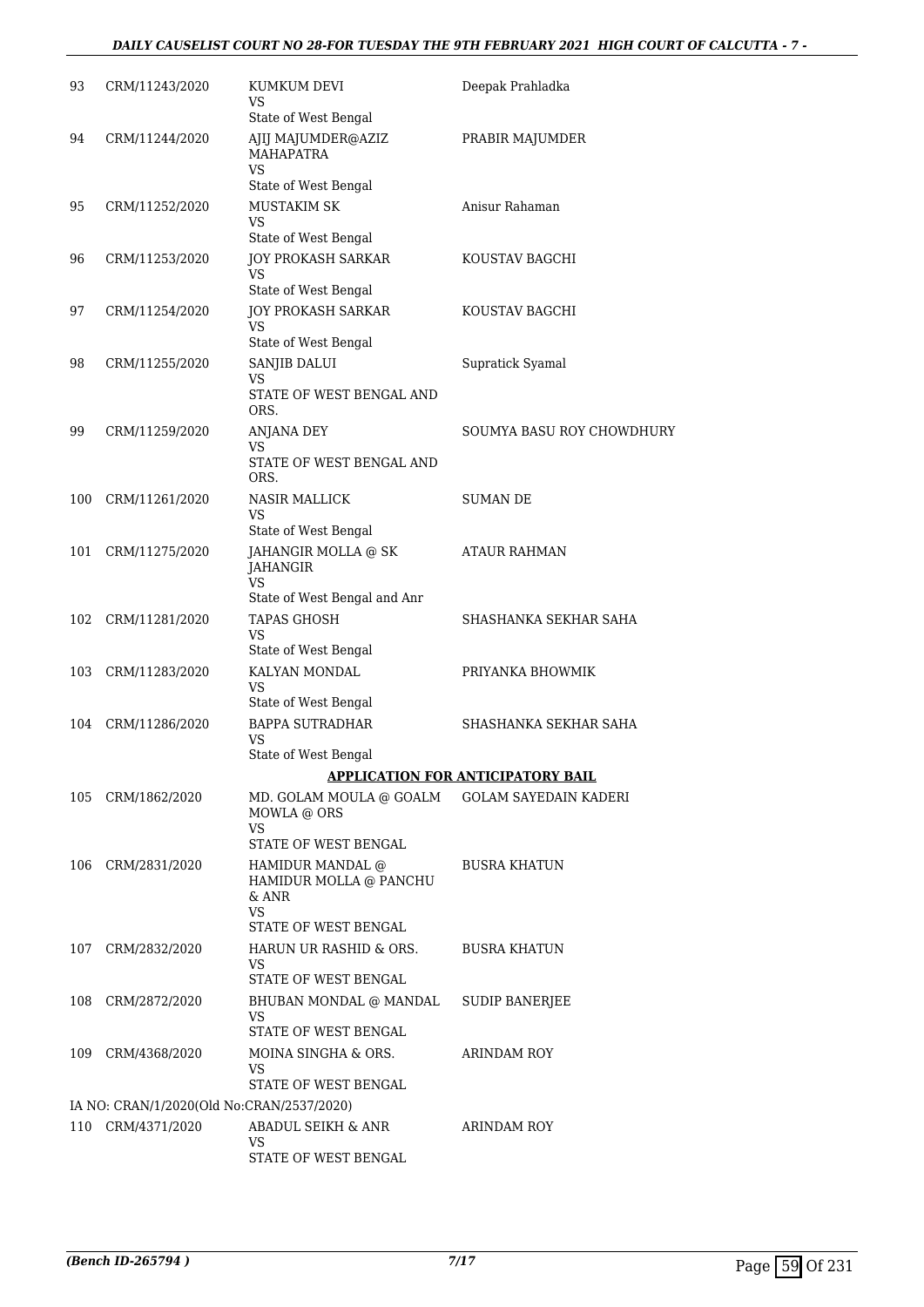| 111 | CRM/4374/2020                             | SUBHAS MANDAL@SUJAY<br><b>MONDAL</b><br>VS.          | ARINDAM ROY             |
|-----|-------------------------------------------|------------------------------------------------------|-------------------------|
|     |                                           | STATE OF WEST BENGAL                                 |                         |
| 112 | CRM/4441/2020                             | KAJAL SK<br>VS                                       | <b>ARINDAM ROY</b>      |
|     |                                           | STATE OF WEST BENGAL                                 |                         |
| 113 | CRM/5040/2020                             | PRADIP NATH<br>VS<br>STATE OF WEST BENGAL            | SOUMAJIT CHATTERJEE     |
|     | IA NO: CRAN/1/2020(Old No:CRAN/3282/2020) |                                                      |                         |
|     | 114 CRM/5457/2020                         | EJAZAR @ IJAZAR<br>VS.                               | ANGSHUMAN CHAKRABORTY   |
|     |                                           | STATE OF WEST BENGAL                                 |                         |
|     | IA NO: CRAN/1/2020(Old No:CRAN/3781/2020) |                                                      |                         |
| 115 | CRM/5708/2020                             | CHABILAL SOREN @SAREN<br>@HAPNA & ORS<br>VS          | KAUSHIK CHOUDHURY       |
|     |                                           | STATE OF WEST BENGAL                                 |                         |
|     | IA NO: CRAN/1/2020(Old No:CRAN/4088/2020) |                                                      |                         |
|     | 116 CRM/5899/2020                         | SANJAY KUMAR NAG & ORS<br>VS                         | SOMNATH CHAKRABORTY     |
|     |                                           | STATE OF WEST BENGAL                                 |                         |
|     | IA NO: CRAN/1/2020(Old No:CRAN/4333/2020) |                                                      | ANIL KUMAR CHATTOAPHYAY |
|     | 117 CRM/5928/2020                         | <b>ANIMESH DUBE</b><br>VS                            |                         |
|     |                                           | STATE OF WEST BENGAL                                 |                         |
|     | IA NO: CRAN/1/2020(Old No:CRAN/4364/2020) |                                                      |                         |
| 118 | CRM/6029/2020                             | MD ASLAM KHAN<br>VS                                  | <b>NASIM AHMED</b>      |
|     |                                           | STATE OF WEST BENGAL                                 |                         |
|     | IA NO: CRAN/1/2020(Old No:CRAN/4483/2020) |                                                      |                         |
| 119 | CRM/6033/2020                             | NARAYAN CHANDRA MONDAL<br>VS<br>STATE OF WEST BENGAL | SHEKHAR BARMAN          |
|     | IA NO: CRAN/1/2020(Old No:CRAN/4489/2020) |                                                      |                         |
| 120 | CRM/6136/2020                             | <b>RIPON SK</b><br>VS                                | PROSENJIT MUKHERJEE     |
|     |                                           | STATE OF WEST BENGAL                                 |                         |
|     | IA NO: CRAN/1/2020(Old No:CRAN/4629/2020) |                                                      |                         |
| 121 | CRM/6313/2020                             | SRIJAN BESHRA<br>VS                                  | <b>AMIT ROY</b>         |
|     |                                           | State of West Bengal                                 |                         |
|     | IA NO: CRAN/1/2020                        |                                                      |                         |
| 122 | CRM/6343/2020                             | PARTHA MITRA @ TOTON<br>VS<br>State of West Bengal   | HARE RAM SINGH          |
|     | IA NO: CRAN/1/2020                        |                                                      |                         |
| 123 | CRM/6556/2020                             | BINOD KUMAR BHUANIA @                                | VARSHA AGARWALLA        |
|     |                                           | BINOD KUMAR BHUKANIA<br>VS                           |                         |
|     |                                           | State of West Bengal                                 |                         |
|     | IA NO: CRAN/1/2020                        |                                                      |                         |
|     | 124 CRM/6822/2020                         | MD SADDAM HUSSAIN AND<br>ORS<br><b>VS</b>            | Diptendu Bandyopadhyay  |
|     |                                           | State of West Bengal                                 |                         |
|     | IA NO: CRAN/1/2020                        |                                                      |                         |
| 125 | CRM/6985/2020                             | <b>BAKUL SK AND ORS</b>                              | SANTANU MAJI            |
|     |                                           | VS<br>State of West Bengal                           |                         |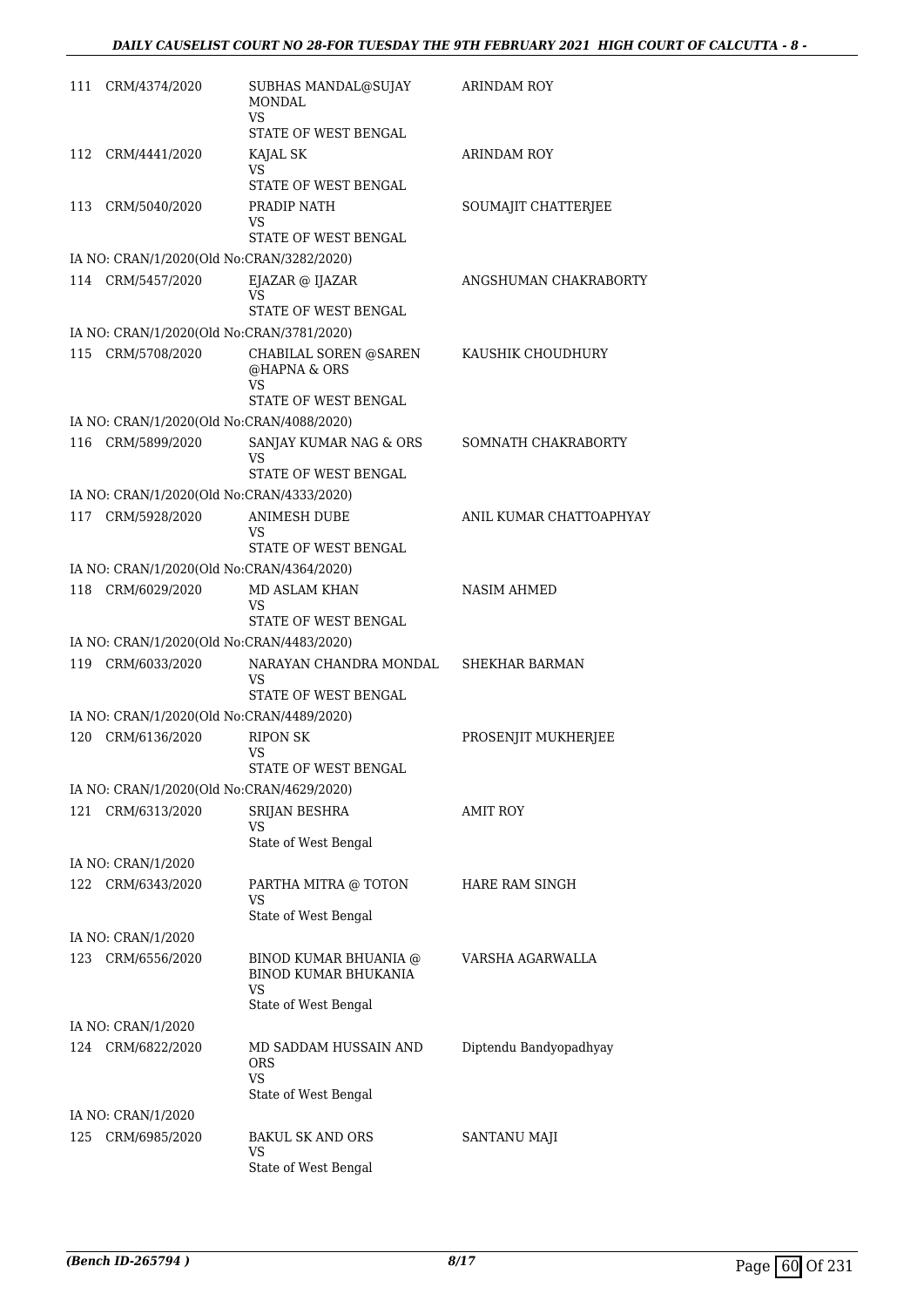#### *DAILY CAUSELIST COURT NO 28-FOR TUESDAY THE 9TH FEBRUARY 2021 HIGH COURT OF CALCUTTA - 9 -*

|     | 126 CRM/7039/2020  | <b>BISWAJIT GHOSH</b><br>VS<br>State of West Bengal                             | ATIS KR BISWAS           |
|-----|--------------------|---------------------------------------------------------------------------------|--------------------------|
|     | IA NO: CRAN/1/2020 |                                                                                 |                          |
|     | 127 CRM/7044/2020  | ABINASH BARMAN @<br><b>ABHILASH BARMAN</b><br>VS                                | srimoyee mukherjee       |
|     |                    | State of West Bengal                                                            |                          |
|     | IA NO: CRAN/1/2020 |                                                                                 |                          |
|     | 128 CRM/7192/2020  | SOM SHANKAR BANERJEE<br>AND ANR<br>VS                                           | DIPAYAN KUNDU            |
|     | IA NO: CRAN/2/2020 | State of West Bengal                                                            |                          |
|     |                    |                                                                                 |                          |
|     | 129 CRM/7249/2020  | VIKASH KUMAR BHUANIA @<br>VIKASH KUMAR BHUKANIA<br>VS                           | HUSEN MUSTAFI            |
|     |                    | State of West Bengal                                                            |                          |
|     | IA NO: CRAN/1/2020 |                                                                                 |                          |
|     | 130 CRM/7443/2020  | <b>JASMINA BIBI</b><br>VS<br>State of West Bengal                               | AMANUL ISLAM             |
|     | IA NO: CRAN/1/2020 |                                                                                 |                          |
|     | 131 CRM/7516/2020  | MOHAMMAD SAHIN MONDAL<br>ALIAS SAHIN MONDAL<br>VS                               | <b>SUBHADEEP GHOSH</b>   |
|     |                    | State of West Bengal                                                            |                          |
|     | 132 CRM/7648/2020  | SEKHAR KANTI SAHAR<br>VS                                                        | PAWAN KUMAR GUPTA        |
|     |                    | STATE OF WEST BENGAL AND<br>ORS.                                                |                          |
|     | 133 CRM/7928/2020  | FIROJ SARKAR ALIAS FIROZ<br><b>SARKAR</b><br>VS                                 | SOURAV DHARA             |
|     |                    | State of West Bengal                                                            |                          |
|     | 134 CRM/7934/2020  | NAYANTARA CHAKRABORTY<br>ALIAS NAYAN AND ORS<br>VS                              | <b>B BANERJEE</b>        |
|     |                    | State of West Bengal                                                            |                          |
|     | 135 CRM/7967/2020  | RAJU MALLICK AND ORS<br>VS<br>State of West Bengal                              | PRIYABRATA SAHA          |
|     | 136 CRM/7968/2020  | <b>MATOR GHOSH</b>                                                              | Asraf Mandal             |
|     |                    | VS<br>State of West Bengal                                                      |                          |
|     | 137 CRM/8031/2020  | MACHHU ALI AND ORS<br>VS                                                        | SOUPAL CHATTERJEE        |
|     |                    | State of West Bengal                                                            |                          |
|     | 138 CRM/8035/2020  | ALAKA MANDAL @ ALOKA<br><b>MANDAL AND ORS</b><br>VS<br>STATE OF WEST BENGAL AND | <b>ASIF DEWAN</b>        |
|     |                    | ORS.                                                                            |                          |
|     | 139 CRM/8043/2020  | SURAJIT KUMAR DAS<br>VS<br>STATE OF WEST BENGAL AND                             | SAGAR SAHA               |
|     |                    | ORS.                                                                            |                          |
| 140 | CRM/8100/2020      | <b>ABDUL MIAH</b><br>VS                                                         | MAZHAR HOSSAIN CHOWDHURY |
|     |                    | State of West Bengal                                                            |                          |
|     | 141 CRM/8106/2020  | MD AFTAB ALAM<br>VS<br>State of West Bengal                                     | MRITUNJOY CHATTERJEE     |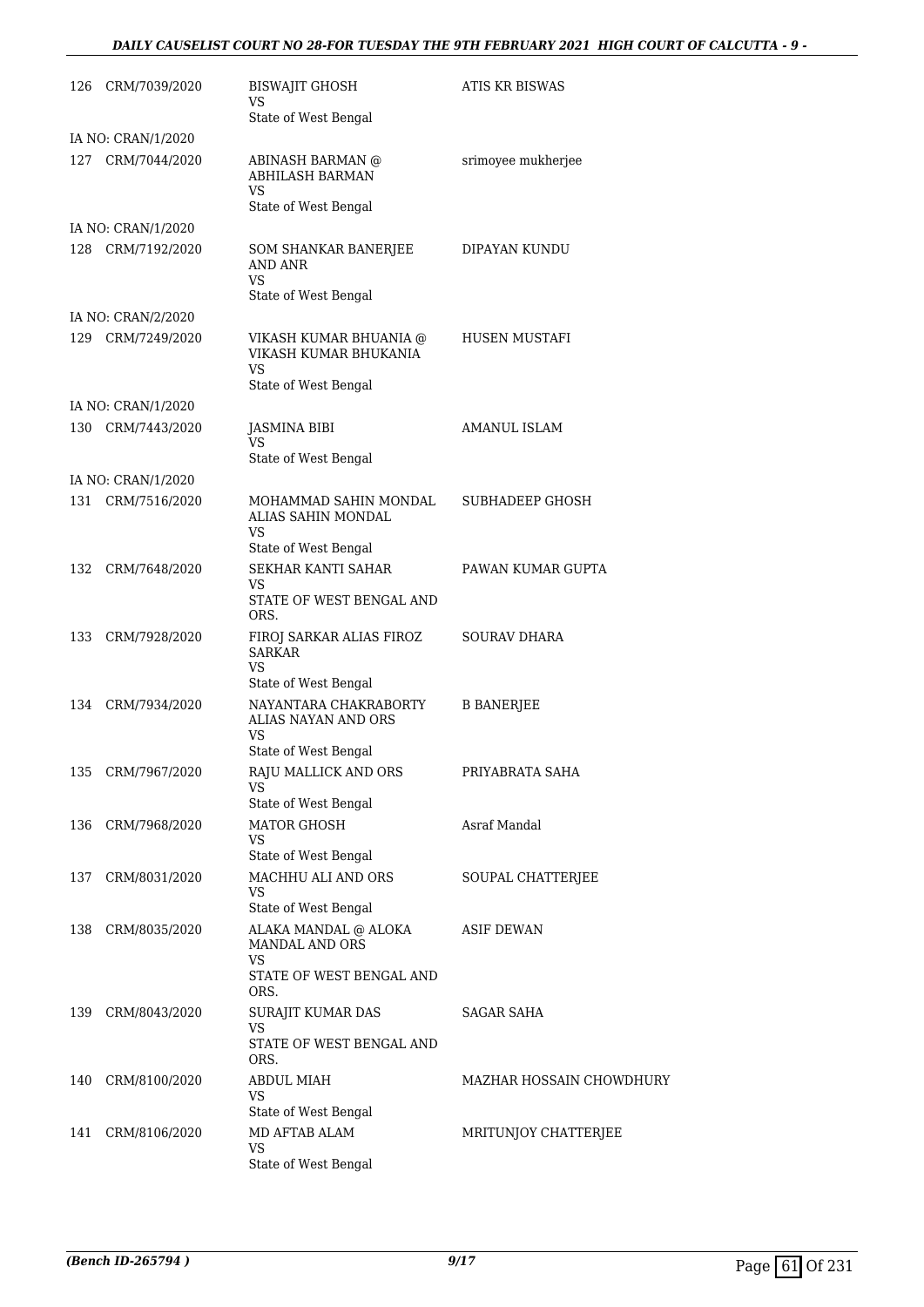#### *DAILY CAUSELIST COURT NO 28-FOR TUESDAY THE 9TH FEBRUARY 2021 HIGH COURT OF CALCUTTA - 10 -*

| 142 | CRM/8109/2020      | SASTHI MANDAL ALIAS<br>SHASTHI MANDAL<br>VS.              | MUSHARRAF ALAM SK         |
|-----|--------------------|-----------------------------------------------------------|---------------------------|
|     |                    | State of West Bengal                                      |                           |
| 143 | CRM/8284/2020      | TARIKUL ISLAM<br>VS                                       | <b>SANTANU MAJI</b>       |
|     |                    | State of West Bengal                                      |                           |
| 144 | CRM/8291/2020      | <b>ALAMGIR BEG</b><br>VS                                  | SABNAM LASKAR             |
|     |                    | State of West Bengal                                      |                           |
| 145 | CRM/8334/2020      | AJIJUL ISLAM @ AZIJUL ISLAM<br>VS<br>State of West Bengal | ATIS KUMAR BISWAS         |
|     | IA NO: CRAN/1/2020 |                                                           |                           |
| 146 | CRM/8382/2020      | BABLU BHAKTA<br>VS.                                       | ARNAB SAHA                |
|     |                    | State of West Bengal                                      |                           |
| 147 | CRM/8422/2020      | <b>JIYARUDDIN SEKH</b><br>VS                              | ANGSHUMAN CHAKRABORTY     |
|     |                    | State of West Bengal                                      |                           |
| 148 | CRM/8438/2020      | <b>ANUWARUL BISWAS</b><br>VS.                             | MRITUNJOY CHATTERJEE      |
|     |                    | State of West Bengal                                      |                           |
| 149 | CRM/8444/2020      | SANDIP MODAK AND ANR<br>VS                                | Atis Kumar Biswas         |
|     |                    | State of West Bengal                                      |                           |
|     | IA NO: CRAN/1/2020 |                                                           |                           |
| 150 | CRM/8451/2020      | SUMAN BISWAS AND ANR<br><b>VS</b><br>State of West Bengal | Atis Kumar Biswas         |
|     | IA NO: CRAN/1/2020 |                                                           |                           |
|     | 151 CRM/9005/2020  | AMIRUL ISLAM                                              | SOUMYA BASU ROY CHOWDHURY |
|     |                    | VS<br>State of West Bengal                                |                           |
| 152 | CRM/9083/2020      | <b>GOURHARI BERA</b>                                      | <b>SABNAM LASKAR</b>      |
|     |                    | VS<br>State of West Bengal                                |                           |
| 153 | CRM/9157/2020      | RASU GORAIN AND ORS                                       | SOFIA NESAR               |
|     |                    | VS                                                        |                           |
|     |                    | State of West Bengal                                      |                           |
| 154 | CRM/9374/2020      | ALOK GUHA @ ALOKE GUHA @<br>ALOKE KUMAR GUHA<br>VS.       | ARNAB RAY                 |
|     |                    | State of West Bengal                                      |                           |
| 155 | CRM/9389/2020      | SANJAY GHOSH AND OTHERS<br>VS                             | Asraf Mandal              |
|     |                    | State of West Bengal                                      |                           |
| 156 | CRM/9459/2020      | BISWAJIT GHOSH AND ORS<br>VS<br>STATE OF WEST BENGAL AND  | SANGEETA ROY              |
|     |                    | ORS.                                                      |                           |
| 157 | CRM/9504/2020      | AKASH MALLICK @ SABIR AND<br><b>OTHERS</b><br>VS          | SOUMYA BANERJEE           |
|     |                    | State of West Bengal                                      |                           |
| 158 | CRM/9561/2020      | BANASHRI ROY<br>VS                                        | DATTATREYA DUTTA          |
|     |                    | State of West Bengal                                      |                           |
| 159 | CRM/9650/2020      | PRASENJIT BISWAS AND ANR<br>VS                            | Asraf Mandal              |
|     |                    | State of West Bengal                                      |                           |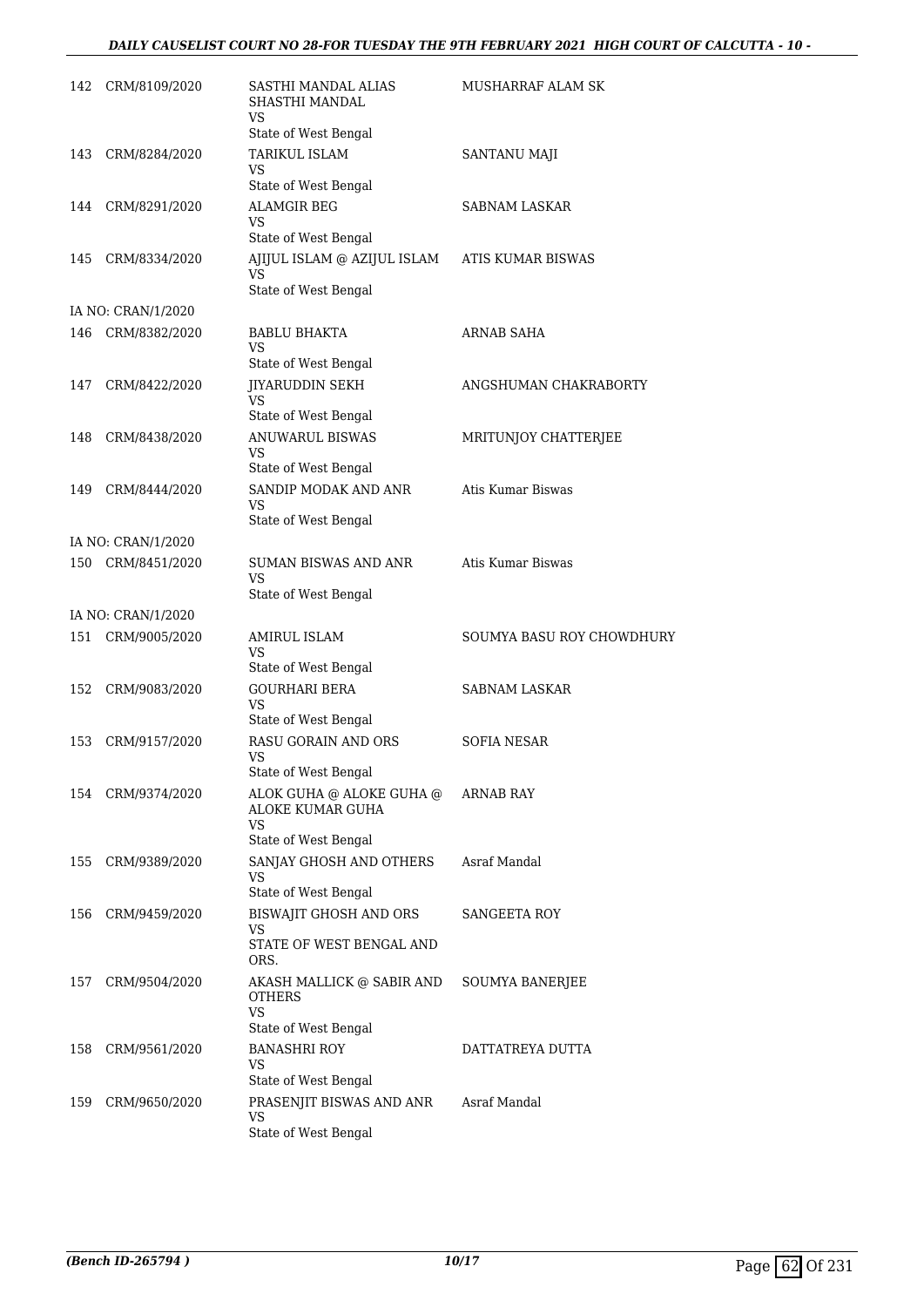| 160 | CRM/9706/2020      | khodeja bewa sekh @ khudeja<br>bewa<br><b>VS</b>         | TINA BISWAS                 |
|-----|--------------------|----------------------------------------------------------|-----------------------------|
|     |                    | State of West Bengal AND ANR                             |                             |
| 161 | CRM/10020/2020     | <b>MANOHAR MANDAL</b><br>VS                              | RADULAL MANNA               |
|     |                    | State of West Bengal                                     |                             |
| 162 | CRM/10054/2020     | KUSHAL CHANDRA KORIE<br>VS<br>State of West Bengal       | GOPAL MONDAL                |
| 163 | CRM/10194/2020     | <b>GANESH CHANDRA SARKAR</b>                             | NITISH SAMANTA              |
|     |                    | AND ORS<br>VS                                            |                             |
|     |                    | State of West Bengal                                     |                             |
| 164 | CRM/10337/2020     | <b>SK SABIR UDDIN</b><br>VS                              | TINA BISWAS                 |
|     |                    | State of West Bengal                                     |                             |
| 165 | CRM/10396/2020     | SEIKH MURSHED@MURSHED<br><b>SK AND ANR</b><br>VS         | JISAN IQUBAL HOSSAIN        |
|     |                    | State of West Bengal                                     |                             |
| 166 | CRM/10541/2020     | MINTU DAS AND ANR<br>VS                                  | SUMANTA CHAKRABORTY         |
|     |                    | THE STATE OF WEST BENGAL                                 |                             |
| 167 | CRM/10625/2020     | MD DILWAR AND ORS<br>VS<br>State of West Bengal          | RAJU MONDAL                 |
| 168 | CRM/10647/2020     | <b>ASIM JHULKI</b>                                       | <b>SUMAN DE</b>             |
|     |                    | VS                                                       |                             |
|     |                    | State of West Bengal                                     |                             |
| 169 | CRM/10653/2020     | HANIF MONDAL AND ORS<br>VS<br>State of West Bengal       | PRONOJIT ROY                |
| 170 | CRM/10659/2020     | NOJRUL ISLAM @ NAJRUL                                    | MUSHARRAF ALAM SK           |
|     |                    | <b>ISLAM AND ORS</b><br>VS                               |                             |
|     |                    | State of West Bengal                                     |                             |
| 171 | CRM/10662/2020     | <b>BASUDEV DEY AND ORS</b><br>VS<br>State of West Bengal | BANIBRATA DUTTA             |
| 172 | CRM/10663/2020     | UTTAM KUMAR DEY                                          | <b>BANIBRATA DUTTA</b>      |
|     |                    | VS                                                       |                             |
|     |                    | State of West Bengal                                     |                             |
| 173 | CRM/10666/2020     | ABDUL REKIB @ ABDUR REKIB<br>VS.<br>State of West Bengal | PRASENJIT MUKHERJEE         |
|     | 174 CRM/10669/2020 | PRASANTA BERA                                            | SANTIMAY BHATTACHARYYA      |
|     |                    | VS.<br>State of West Bengal                              |                             |
| 175 | CRM/10670/2020     | SK. AZHAR ALI @ SK AZHAR                                 | UTTAM KUMAR BHATTACHARYYA   |
|     |                    | VS<br>State of West Bengal                               |                             |
| 176 | CRM/10673/2020     | ASISH SANPUI @ ASISH<br>SANFUI<br>VS                     | SUMANTA CHAKRABORTY         |
|     |                    | THE STATE OF WEST BENGAL                                 |                             |
| 177 | CRM/10706/2020     | PIYARUL SK                                               | <b>JISAN IQUBAL HOSSAIN</b> |
|     |                    | VS                                                       |                             |
|     |                    | State of West Bengal                                     |                             |
| 178 | CRM/10710/2020     | NASER MOLLICK@NASIR<br>HOSSAIN MOLLICK AND ORS<br>VS     | NILADRI SEKHAR GHOSH        |
|     |                    | State of West Bengal                                     |                             |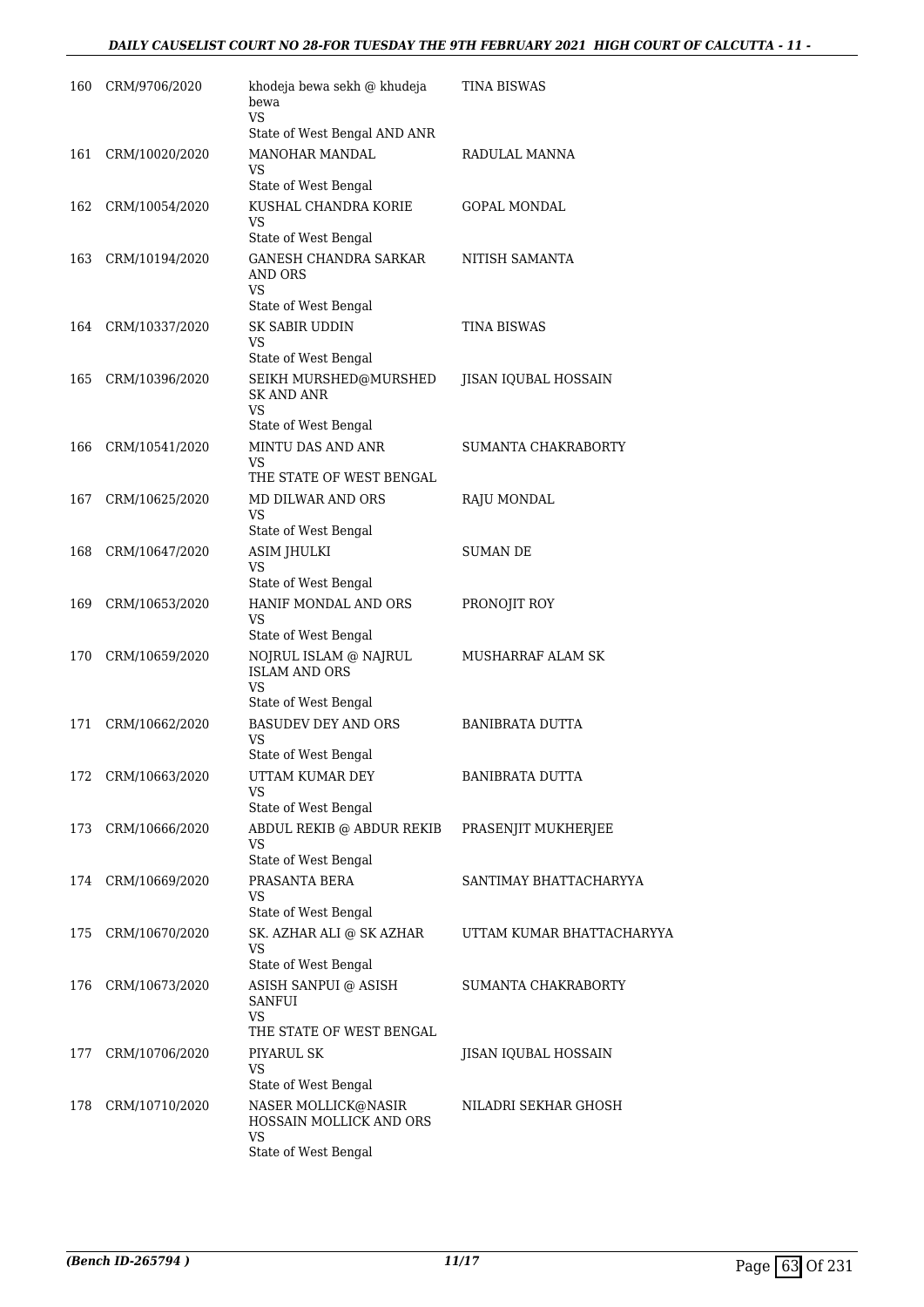#### *DAILY CAUSELIST COURT NO 28-FOR TUESDAY THE 9TH FEBRUARY 2021 HIGH COURT OF CALCUTTA - 12 -*

|     | 179 CRM/10711/2020 | MAITREYEE SINHA ROY<br>VS                                                        | L VISHAL KUAMR              |
|-----|--------------------|----------------------------------------------------------------------------------|-----------------------------|
|     |                    | State of West Bengal                                                             |                             |
| 180 | CRM/10712/2020     | SWAPAN KUMAR SAHOO @<br>SWAPAN SAHOO @ SWAPAN<br>KUMAR SHAW AND ORS<br><b>VS</b> | RAVI RANJAN KUMAR           |
|     |                    | THE STATE OF WEST BENGAL                                                         |                             |
| 181 | CRM/10713/2020     | <b>CHANDAN PASWAN</b>                                                            | <b>ASRAF MANDAL</b>         |
|     |                    | VS<br>THE STATE OF WEST BENGAL                                                   |                             |
| 182 | CRM/10714/2020     | SANKAR SAHA<br>VS                                                                | AJIT KUMAR MISHRA           |
|     |                    | State of West Bengal                                                             |                             |
|     | 183 CRM/10716/2020 | <b>ASHOK PAUL</b>                                                                | SUBIR DEBNATH               |
|     |                    | VS                                                                               |                             |
|     | 184 CRM/10717/2020 | THE STATE OF WEST BENGAL                                                         |                             |
|     |                    | NEPAL SARDAR<br>VS                                                               | <b>SOHAM BANERJEE</b>       |
|     |                    | State of West Bengal                                                             |                             |
| 185 | CRM/10720/2020     | MADHOBI DAS AND ANR<br>VS.                                                       | JISAN IQUBAL HOSSAIN        |
|     |                    | THE STATE OF WEST BENGAL                                                         |                             |
| 186 | CRM/10722/2020     | MUNNA SK. @ JASIMUDDIN                                                           | <b>JISAN IQUBAL HOSSAIN</b> |
|     |                    | <b>RAHAMAN</b>                                                                   |                             |
|     |                    | VS<br>THE STATE OF WEST BENGAL                                                   |                             |
| 187 | CRM/10723/2020     | RABI MANDAL AND ORS                                                              | JEENIA RUDRA                |
|     |                    | VS                                                                               |                             |
|     |                    | State of West Bengal                                                             |                             |
| 188 | CRM/10727/2020     | NAJRUL SK AND ANR<br>VS                                                          | SK ABU JAFAR                |
|     |                    | State of West Bengal                                                             |                             |
| 189 | CRM/10728/2020     | PASHAN HALDAR @<br>PRASENJIT<br>VS                                               | ARUP KUMAR BHOWMICK         |
|     |                    | THE STATE OF WESWT<br><b>BENGAL</b>                                              |                             |
| 190 | CRM/10730/2020     | TURAN ALI @MANO AND ORS<br><b>VS</b>                                             | <b>SOUPAL CHATTERIEE</b>    |
|     |                    | State of West Bengal                                                             |                             |
|     | 191 CRM/10731/2020 | DANISH SHAH AND ANR<br>VS                                                        | SOMNATH CHAKRABORTY         |
|     |                    | THE STATE OF WEST BENGAL                                                         |                             |
| 192 | CRM/10732/2020     | CHANDANA DAS AND ORS                                                             | SOUPAL CHATTERJEE           |
|     |                    | VS<br>State of West Bengal                                                       |                             |
| 193 | CRM/10733/2020     | SMT PUSPA RANI DEY AND<br>ORS                                                    | ASIM KUMAR BARMAN           |
|     |                    | <b>VS</b>                                                                        |                             |
|     |                    | State of West Bengal<br><b>RUP KUMAR BISWAS</b>                                  | RUDRAKSHA CHATTOPADHYAY     |
|     | 194 CRM/10735/2020 | VS.<br>THE STATE OF WEST BENGAL                                                  |                             |
| 195 | CRM/10737/2020     | RAKESH DAFADAR AND ORS                                                           | Asraf Mandal                |
|     |                    | VS                                                                               |                             |
|     |                    | State of West Bengal                                                             |                             |
| 196 | CRM/10740/2020     | BOTO BARMAN @ MOHAN<br><b>BARMAN AND ANR</b><br>VS                               | <b>BUSRA KHATOON</b>        |
|     |                    | THE STATE OF WEST BENGAL                                                         |                             |
| 197 | CRM/10741/2020     | AMAR SARKAR                                                                      | KALIDAS SAHA                |
|     |                    | VS<br>State of West Bengal                                                       |                             |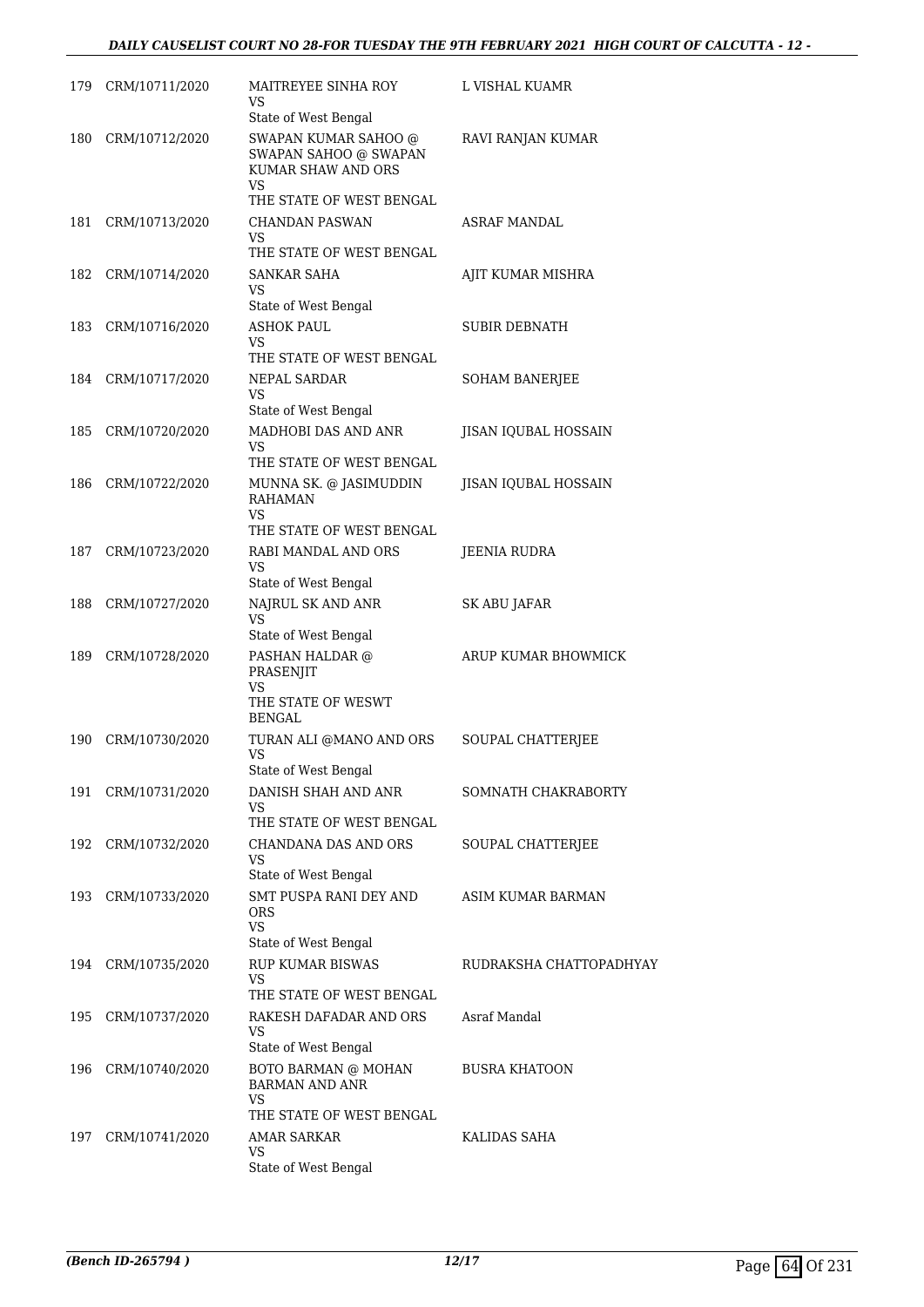#### *DAILY CAUSELIST COURT NO 28-FOR TUESDAY THE 9TH FEBRUARY 2021 HIGH COURT OF CALCUTTA - 13 -*

| 198 | CRM/10744/2020 | ZINNAR ALI@ZINNAR ALI<br>VS                                                           | <b>MANAS KUMAR DAS</b>          |
|-----|----------------|---------------------------------------------------------------------------------------|---------------------------------|
| 199 | CRM/10745/2020 | State of West Bengal<br>SAHADEB KARMAKAR                                              | MUSHSARRAF ALAM SK              |
|     |                | VS<br>State of West Bengal                                                            |                                 |
| 200 | CRM/10748/2020 | SAIFUL GAZI@MD SAIFUL<br><b>GAZI AND ORS</b>                                          | <b>MAZHAR HOSSAIN CHOWDHURY</b> |
|     |                | <b>VS</b><br>State of West Bengal                                                     |                                 |
| 201 | CRM/10750/2020 | ASHIS HALDAR AND ORS<br>VS                                                            | <b>MAZHAR HOSSAIN CHOWDHURY</b> |
|     |                | State of West Bengal                                                                  |                                 |
| 202 | CRM/10752/2020 | SK. JAYNUL @ SK JAINUL<br>VS<br>THE STATE OF WEST BENGAL                              | MUSHARRAF ALAM SK.              |
| 203 | CRM/10753/2020 | <b>BADSHA SK</b><br>VS                                                                | <b>ASIF DEWAN</b>               |
|     |                | State of West Bengal                                                                  |                                 |
| 204 | CRM/10756/2020 | MADHAB CHANDRA DAS<br>VS.                                                             | <b>ARINDAM JANA</b>             |
|     |                | State of West Bengal                                                                  |                                 |
| 205 | CRM/10764/2020 | RAJU MONDAL AND ORS<br><b>VS</b>                                                      | Diptendu Bandyopadhyay          |
|     |                | State of West Bengal                                                                  |                                 |
| 206 | CRM/10767/2020 | ABDUL RAHIM @MD ABDUL<br>RAHIM<br>VS                                                  | SHASANKA SEKHAR SAHA            |
|     |                | State of West Bengal                                                                  |                                 |
| 207 | CRM/10768/2020 | HAPPY SK @OASIM HOSEN<br>AND ORS<br><b>VS</b>                                         | SHASANKA SEKHAR SAHA            |
|     |                | State of West Bengal                                                                  |                                 |
| 208 | CRM/10769/2020 | SANDIP KUNDU AND ORS<br><b>VS</b>                                                     | TIRTHANKAR DEY                  |
|     |                | State of West Bengal                                                                  |                                 |
| 209 | CRM/10771/2020 | NAREN BAG @ NOREN BAG<br><b>VS</b><br>State of West Bengal                            | RAJESHWAR CHAKRABORTY           |
| 210 | CRM/10772/2020 | TAFIJUL RAHAMAN MALLIK @<br>TOFIJUL MALLICK @ TOFIJUL<br><b>MOLLICK AND ANR</b><br>VS | RAJESHWAR CHAKRABORTY           |
|     |                | State of West Bengal                                                                  |                                 |
| 211 | CRM/10773/2020 | SMT PARBATI DAS@PRAVATI<br>DAS AND ANR<br><b>VS</b>                                   | PRITAM MAJUMDER                 |
|     |                | State of West Bengal                                                                  |                                 |
| 212 | CRM/10774/2020 | KANKAN MAJUDMAR<br><b>VS</b><br>State of West Bengal                                  | PRITAM MAJUMDAR                 |
| 213 | CRM/10776/2020 | JAHIR SK@JAHIR SEIKH                                                                  | NAVANIL DE                      |
|     |                | VS<br>State of West Bengal                                                            |                                 |
| 214 | CRM/10777/2020 | SOKALMONI MANDI@SHOKAL<br>BREJA<br>VS                                                 | NAVANIL DE                      |
|     |                | State of West Bengal                                                                  |                                 |
| 215 | CRM/10778/2020 | SANJAY DAS<br>VS<br>State of West Bengal                                              | DEVI PRIYA MITRA                |
|     |                |                                                                                       |                                 |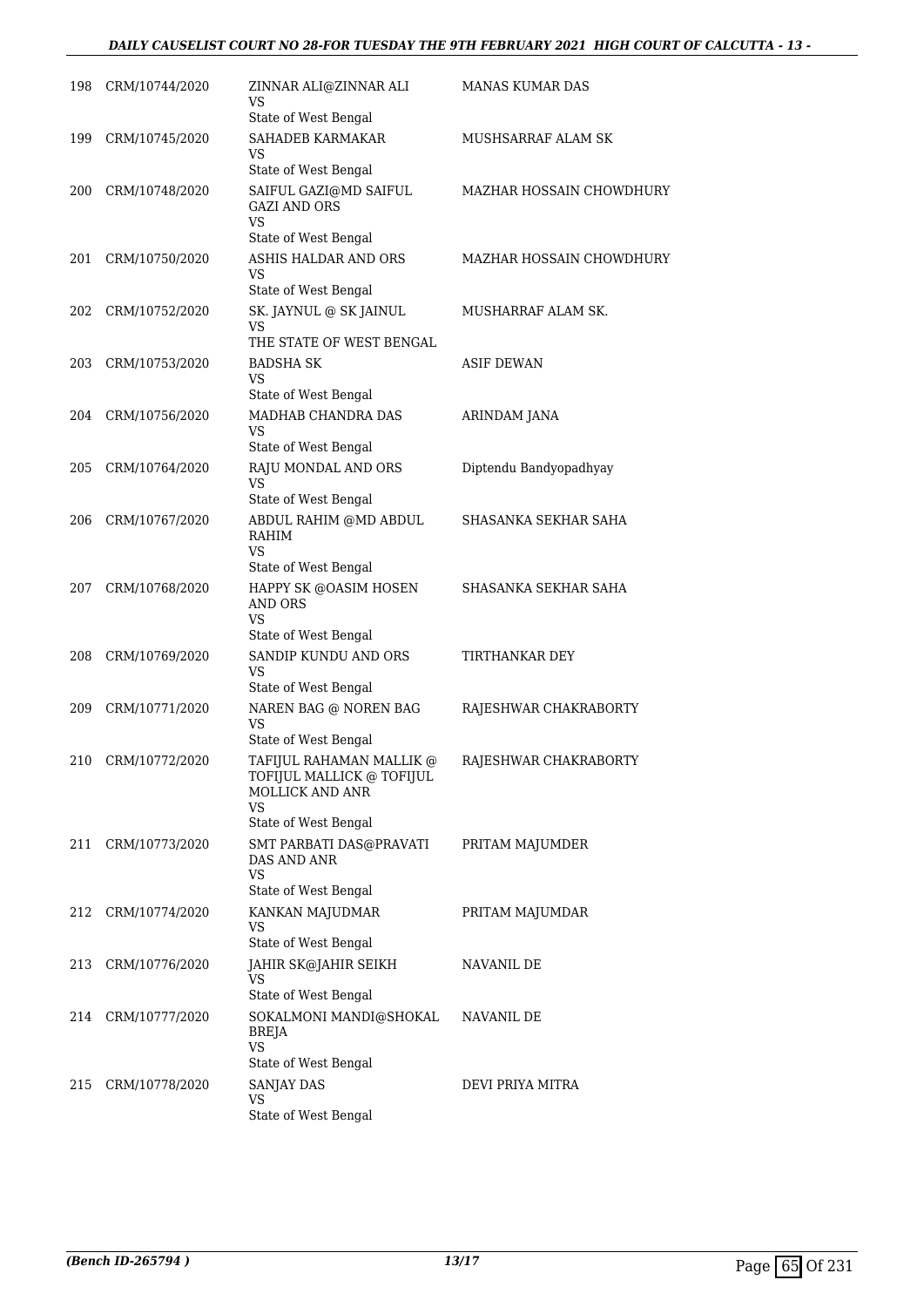#### *DAILY CAUSELIST COURT NO 28-FOR TUESDAY THE 9TH FEBRUARY 2021 HIGH COURT OF CALCUTTA - 14 -*

| 216 | CRM/10779/2020 | <b>ALFARUQUE</b><br>HOSSAIN@ALFARUQUE<br><b>HUSSAIN</b><br>VS                   | SURESH CHANDRA MANNA   |
|-----|----------------|---------------------------------------------------------------------------------|------------------------|
|     |                | State of West Bengal                                                            |                        |
| 217 | CRM/10781/2020 | <b>SAMIR DEBNATH</b><br>VS<br>State of West Bengal                              | SUPRATIK SYMAL         |
| 218 | CRM/10783/2020 | SAMIRUL HOQUE @ MD.<br>SAMIR SK. @ SAMIR<br><b>VS</b>                           | Kausik Biswas          |
| 219 | CRM/10785/2020 | State of West Bengal<br>PRATIM KUMAR<br>LAHA@PRATIM LAHA<br>VS                  | NARAYAN CHANDRA DAS    |
| 220 | CRM/10788/2020 | State of West Bengal<br>RAJEN SK AND ORS<br>VS                                  | MANAS KUMAR DAS        |
| 221 | CRM/10798/2020 | State of West Bengal<br>MARJEM SHAIKH AND ANR<br>VS<br>STATE OF WEST BENGAL AND | AMANULISLAM            |
| 222 | CRM/10807/2020 | ORS.<br>SHREEMATI DHAR AND<br><b>OTHERS</b><br>VS<br>State of West Bengal       | PRIYA CHAKRABORTY      |
| 223 | CRM/10811/2020 | MITHUN GHOSH@MITHU<br><b>GHOSH AND ANR</b><br>VS<br>State of West Bengal        | <b>ARUP SARKAR</b>     |
| 224 | CRM/10812/2020 | TALEB ALI @ ABU TALEB AND<br><b>ORS</b><br>VS.<br>State of West Bengal          | Sujoy Sarkar           |
| 225 | CRM/10816/2020 | SUSANTA SAMANTA AND ANR<br>VS<br>State of West Bengal                           | ARUNAVA GANGULY        |
| 226 | CRM/10817/2020 | CHAMPAK MUKHERJEE @<br><b>ATANU MUKHERJEE</b><br>VS                             | MD HAFIZ ALI           |
| 227 | CRM/10819/2020 | State of West Bengal<br>G. JAI RAM RAO<br><b>VS</b><br>State of West Bengal     | KUSAL KUMAR MUKHERJEE  |
| 228 | CRM/10821/2020 | PARTHA SARATHI DAS AND<br>ANOTHER<br>VS<br>State of West Bengal                 | MD HAFIZ ALI           |
| 229 | CRM/10822/2020 | KOUSIK SAW@SHOW<br>VS<br>STATE OF WEST BENGAL AND<br>ORS.                       | PRAVAS BHATTACHARYA    |
| 230 | CRM/10825/2020 | MOMAN BEWA AND ORS<br>VS<br>State of West Bengal                                | JUIN DUTTA CHAKRABORTY |
| 231 | CRM/10826/2020 | INDRAJIT BOSE<br><b>VS</b><br>State of West Bengal                              | RUXMINI BASU RAY       |
| 232 | CRM/10829/2020 | NOTON KARMAKAR<br>VS<br>STATE OF WEST BENGAL AND<br>ORS.                        | MANAS KUMAR DAS        |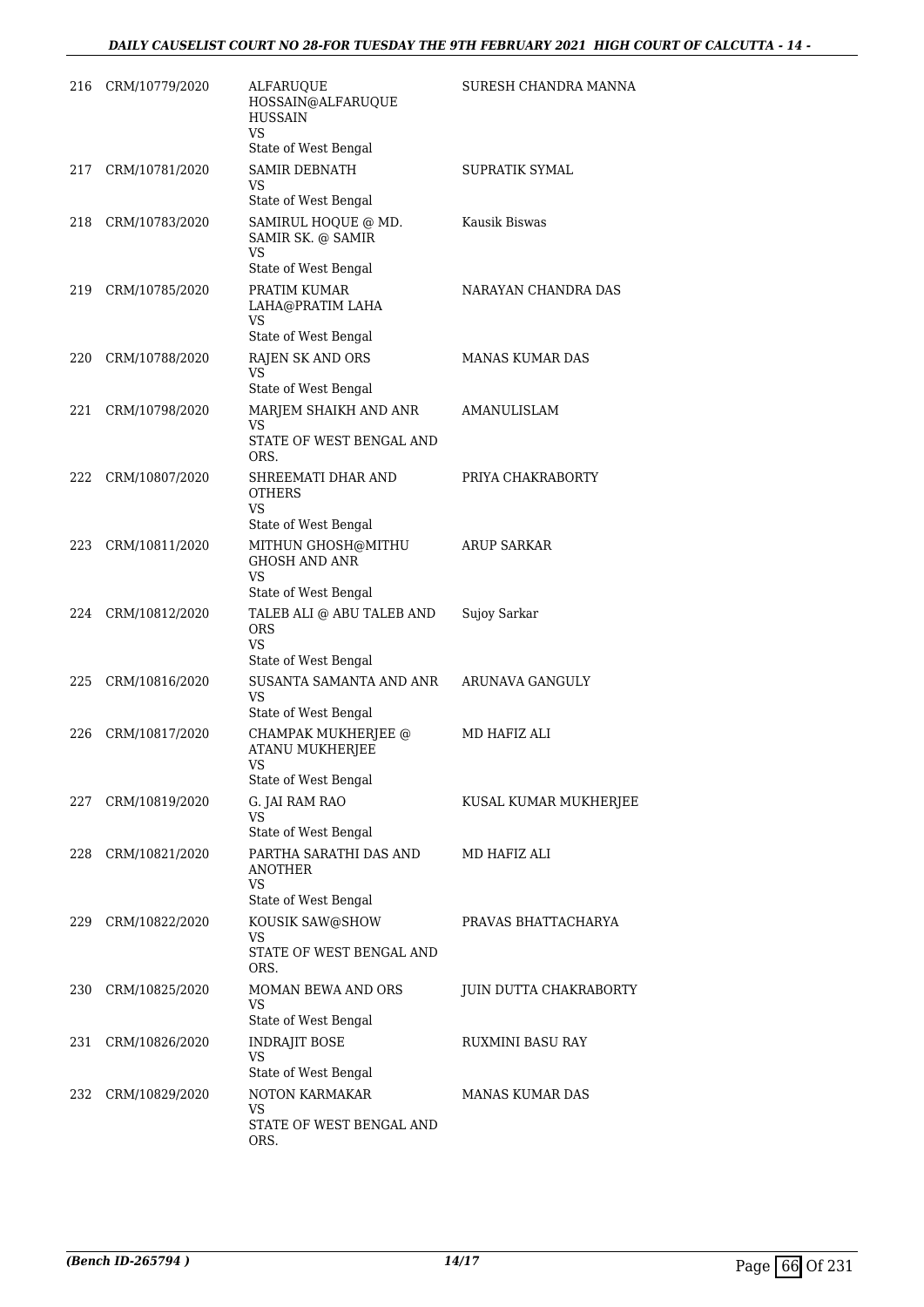#### *DAILY CAUSELIST COURT NO 28-FOR TUESDAY THE 9TH FEBRUARY 2021 HIGH COURT OF CALCUTTA - 15 -*

|     | 233 CRM/10830/2020 | MOUMITA MANDAL @<br>MOUMITA MANDAL(GURIA)<br><b>VS</b>             | Kausik Biswas            |
|-----|--------------------|--------------------------------------------------------------------|--------------------------|
|     |                    | State of West Bengal                                               |                          |
|     | 234 CRM/10831/2020 | MAHIDUL NADAP@ BACHHU<br><b>NADAP</b><br>VS                        | KALIDAS SAHA             |
|     |                    | State of West Bengal                                               |                          |
| 235 | CRM/10833/2020     | CHITTARANJAN DEBNATH<br>AND ORS.<br>VS.                            | ABHISHEK CHAKRABORTY     |
|     |                    | State of West Bengal                                               |                          |
| 236 | CRM/10834/2020     | DIBYENDU MONDAL @<br>DIBYENDU MONDAL<br>VS                         | ASRAF MONDAL             |
|     |                    | STATE OF WEST BENGAL AND<br>ORS.                                   |                          |
| 237 | CRM/10839/2020     | ABDUL RAHIM<br>SARKAR@RAHIMUDDIN<br>SARKAR<br>VS.                  | Jeenia Rudra             |
|     |                    | State of West Bengal                                               |                          |
| 238 | CRM/10841/2020     | PRAVAT SAHA<br>VS                                                  | KAZI M RAHAMAN           |
|     |                    | State of West Bengal                                               |                          |
| 239 | CRM/10842/2020     | ANWARUL @ EKRAMUL AND<br><b>ORS</b><br>VS.<br>State of West Bengal | KAZI M RAHMAN            |
| 240 | CRM/10843/2020     | MD RENTU SK                                                        | ALAMGIR AHASAN ALAMGIR   |
|     |                    | VS<br>State of West Bengal                                         |                          |
| 241 | CRM/10844/2020     | MUKULDEEP MAITI                                                    | MAZHAR HOSSAIN CHOWDHURY |
|     |                    | VS<br>State of West Bengal                                         |                          |
| 242 | CRM/10870/2020     | SK ANISUDDIN AND ANR<br>VS                                         | MAHABOOB AHMED           |
|     |                    | State of West Bengal                                               |                          |
| 243 | CRM/10887/2020     | MANOWAR CHOWDHURY @<br><b>MANUAR CHOWDHURY</b><br>VS               | <b>BISWAJIT MITRA</b>    |
|     |                    | State of West Bengal                                               |                          |
|     | 244 CRM/10891/2020 | <b>BIPLAB MANDAL</b><br>VS<br>State of West Bengal                 | SWARANU SAHA             |
| 245 | CRM/10899/2020     | <b>AYAN PAKRASHI</b>                                               | SATADRU LAHIRI           |
|     |                    | VS                                                                 |                          |
|     |                    | State of West Bengal                                               |                          |
| 246 | CRM/10984/2020     | SK ABU TAHER @ SK MATAB<br>FARIYAR<br>VS                           | SAFDAR AZAM              |
|     |                    | State of West Bengal                                               |                          |
| 247 | CRM/10989/2020     | PANCHU GHOSH AND ORS<br>VS<br>State of West Bengal                 | PARTHA SARATHI DAS       |
| 248 | CRM/11096/2020     | ROHON SHIL                                                         | S GHOSH CHOWDHURY        |
|     |                    | VS<br>State of West Bengal                                         |                          |
| 249 | CRM/11097/2020     | <b>BHOLA SK AND ANOTHER</b>                                        | KARABI ROY               |
|     |                    | VS                                                                 |                          |
|     |                    | State of West Bengal                                               |                          |
| 250 | CRM/11102/2020     | MIR SIRAJ AND ORS<br>VS                                            | <b>SUJATA DAS</b>        |
|     |                    | State of West Bengal                                               |                          |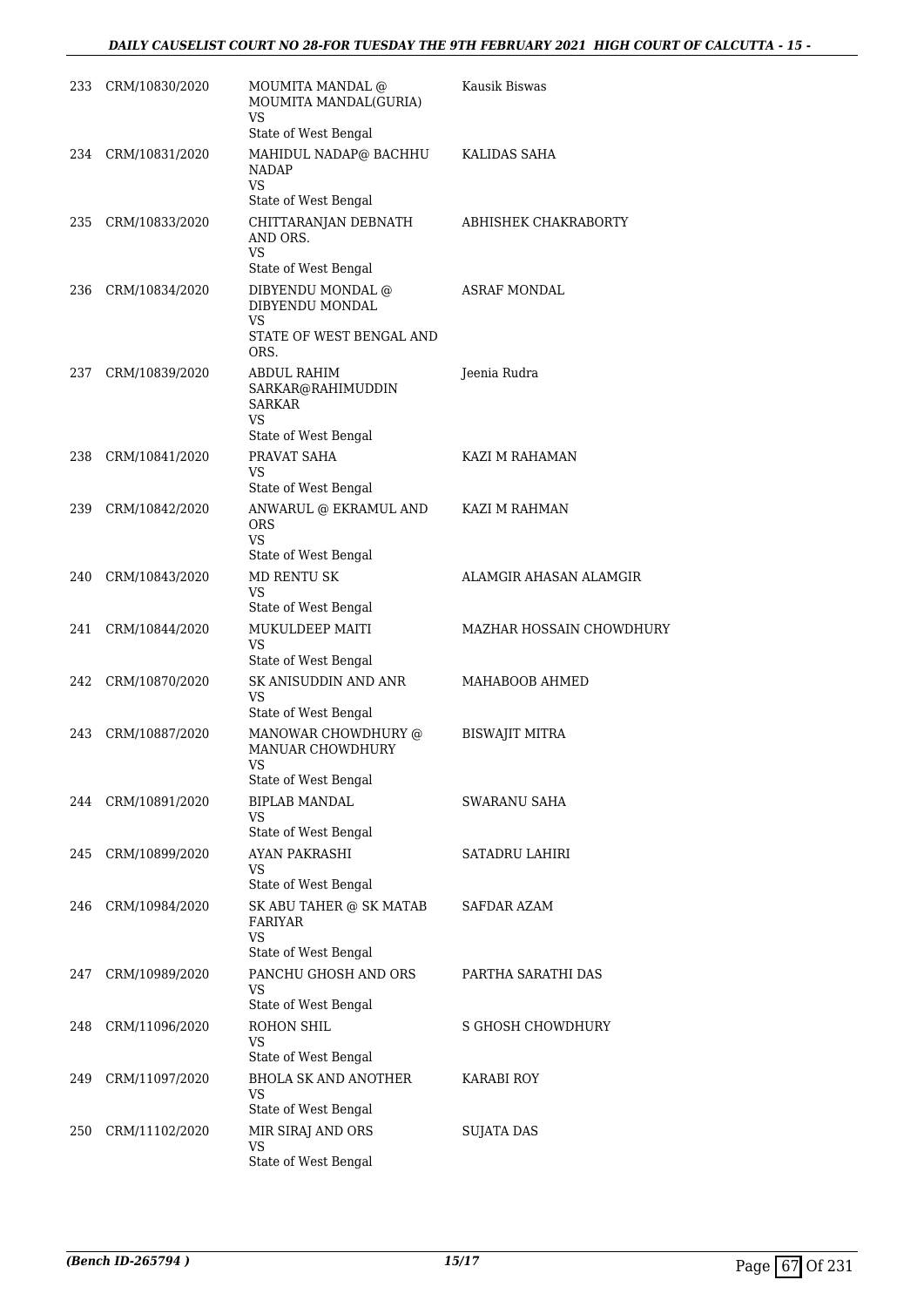#### *DAILY CAUSELIST COURT NO 28-FOR TUESDAY THE 9TH FEBRUARY 2021 HIGH COURT OF CALCUTTA - 16 -*

| 251 | CRM/11103/2020                            | RAFIKUL MIA@MUNNA AND<br>ANR<br><b>VS</b>              | Hillol Saha Podder                                      |
|-----|-------------------------------------------|--------------------------------------------------------|---------------------------------------------------------|
|     |                                           | State of West Bengal                                   |                                                         |
| 252 | CRM/11106/2020                            | <b>SK NABIUL</b><br>VS                                 | <b>SUJATA DAS</b>                                       |
|     |                                           | State of West Bengal                                   |                                                         |
| 253 | CRM/11111/2020                            | TAISURUDDION@ MD<br><b>TAISIRUDDIN</b><br>VS           | MUSHARRAF ALAM SK                                       |
|     |                                           | State of West Bengal                                   |                                                         |
| 254 | CRM/11113/2020                            | <b>BIKASH BARMAN</b><br>VS<br>State of West Bengal     | SUBRATA SAHA                                            |
|     |                                           | FULTUSI SINGHA HUI                                     |                                                         |
| 255 | CRM/11115/2020                            | VS<br>State of West Bengal                             | SOMNATH CHAKRABORTY                                     |
| 256 | CRM/11143/2020                            | PRABIN@PRABIR BERA                                     | DEVIPRIYA MITRA                                         |
|     |                                           | <b>VS</b><br>State of West Bengal                      |                                                         |
| 257 | CRM/11235/2020                            | ANUPAM MANDAL@PACHA                                    | PRIYANJIT KUNDU                                         |
|     |                                           | AND ANR<br>VS                                          |                                                         |
|     |                                           | State of West Bengal                                   |                                                         |
| 258 | CRM/11246/2020                            | LATIKA MONDAL<br>VS                                    | MD JANNAT ALI FIRDOUS                                   |
|     |                                           | State of West Bengal                                   |                                                         |
|     |                                           |                                                        | <b>APPLICATIONS / CANCELLATION / RELAXATION OF BAIL</b> |
| 259 | CRM/11229/2019                            | SOURAV SAMANTA<br>VS                                   | MOHAN KUMAR PUTATUNDA                                   |
|     |                                           | STATE OF WEST BENGAL                                   |                                                         |
|     |                                           | IA NO: CRAN/1/2020(Old No:CRAN/919/2020), CRAN/2/2020  |                                                         |
| 260 | CRM/234/2020                              | SK. SABDAR<br>VS<br>STATE OF WEST BENGAL               | HOSSAIN MUSTAFI                                         |
|     | IA NO: CRAN/1/2021                        |                                                        |                                                         |
| 261 | CRM/2476/2020                             | OLIUL RAHAMAN @ WALIUL<br><b>RAHAMAN</b><br>VS         | <b>ANISUR RAHMAN</b>                                    |
|     |                                           | STATE OF WEST BENGAL                                   |                                                         |
|     | IA NO: CRAN/1/2020                        |                                                        |                                                         |
| 262 | CRM/2819/2020                             | NIRAJ GOEL<br>VS                                       | SOUMYA NAG                                              |
|     |                                           | STATE OF WEST BENGAL                                   |                                                         |
|     |                                           | IA NO: CRAN/1/2020(Old No:CRAN/3332/2020), CRAN/2/2020 |                                                         |
| 263 | CRM/4133/2020                             | RAJIB MALLICK<br>VS                                    | DEBAPRATIM GUHA                                         |
|     |                                           | STATE OF WEST BENGAL &<br>ANR                          |                                                         |
|     | IA NO: CRAN/1/2020(Old No:CRAN/2340/2020) |                                                        |                                                         |
|     | 264 CRM/4602/2020                         | TAPAN MONDAL<br>VS                                     | SABNAM LASKAR                                           |
|     |                                           | STATE OF WEST BENGAL                                   |                                                         |
|     | IA NO: CRAN/1/2020(Old No:CRAN/2746/2020) |                                                        |                                                         |
| 265 | CRM/4603/2020                             | TAPAN MONDAL<br>VS                                     | SUBHAM LASKAR                                           |
|     |                                           | DEBABRATA BURMAN & ORS                                 |                                                         |
|     | IA NO: CRAN/1/2020(Old No:CRAN/2747/2020) |                                                        |                                                         |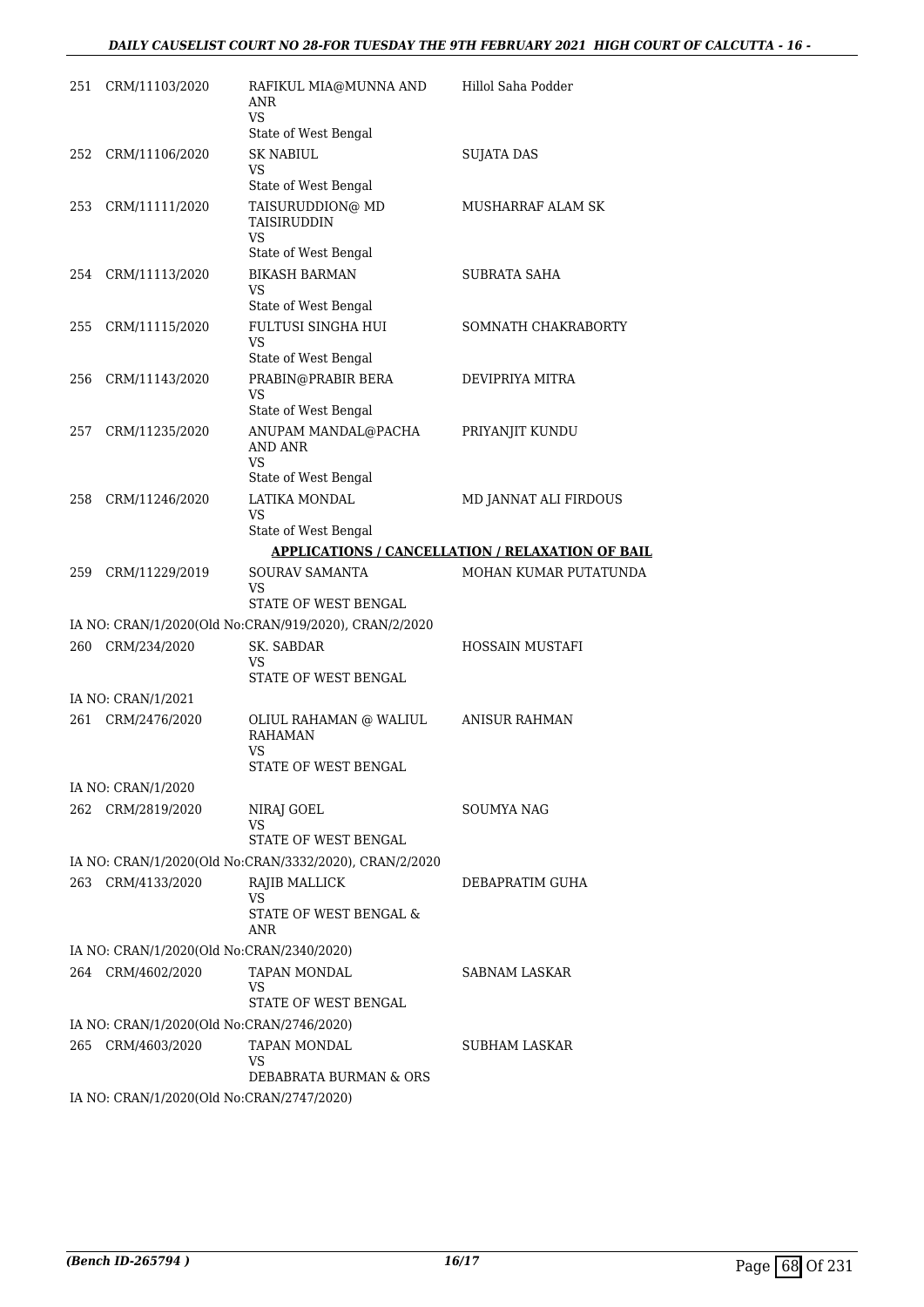#### *DAILY CAUSELIST COURT NO 28-FOR TUESDAY THE 9TH FEBRUARY 2021 HIGH COURT OF CALCUTTA - 17 -*

| 266 | CRM/4706/2020      | ANURADHA SUREKA<br>VS<br>STATE OF WEST BENGAL                       | <b>BAJRANG MANOT</b>    |
|-----|--------------------|---------------------------------------------------------------------|-------------------------|
|     |                    | IA NO: CRAN/1/2020(Old No:CRAN/2902/2020), CRAN/2/2020, CRAN/3/2020 |                         |
| 267 | CRM/5525/2020      | EBADUR RAHAMAN & ANR<br>VS<br>STATE OF WEST BENGAL                  | <b>SANTANU MAJI</b>     |
|     | IA NO: CRAN/2/2020 |                                                                     |                         |
| 268 | CRM/5783/2020      | AJOY DALSINGH & ANR<br>VS<br>STATE OF WEST BENGAL                   | SOUMYAJIT DAS MAHAPATRA |
|     | IA NO: CRAN/2/2020 |                                                                     |                         |
| 269 | CRM/7471/2020      | SAJIBUL MONDAL ALIAS<br><b>MANDAL</b><br>VS<br>State of West Bengal | MRITUNIOY CHATTERIEE    |
|     |                    |                                                                     |                         |

IA NO: CRAN/1/2020, CRAN/2/2021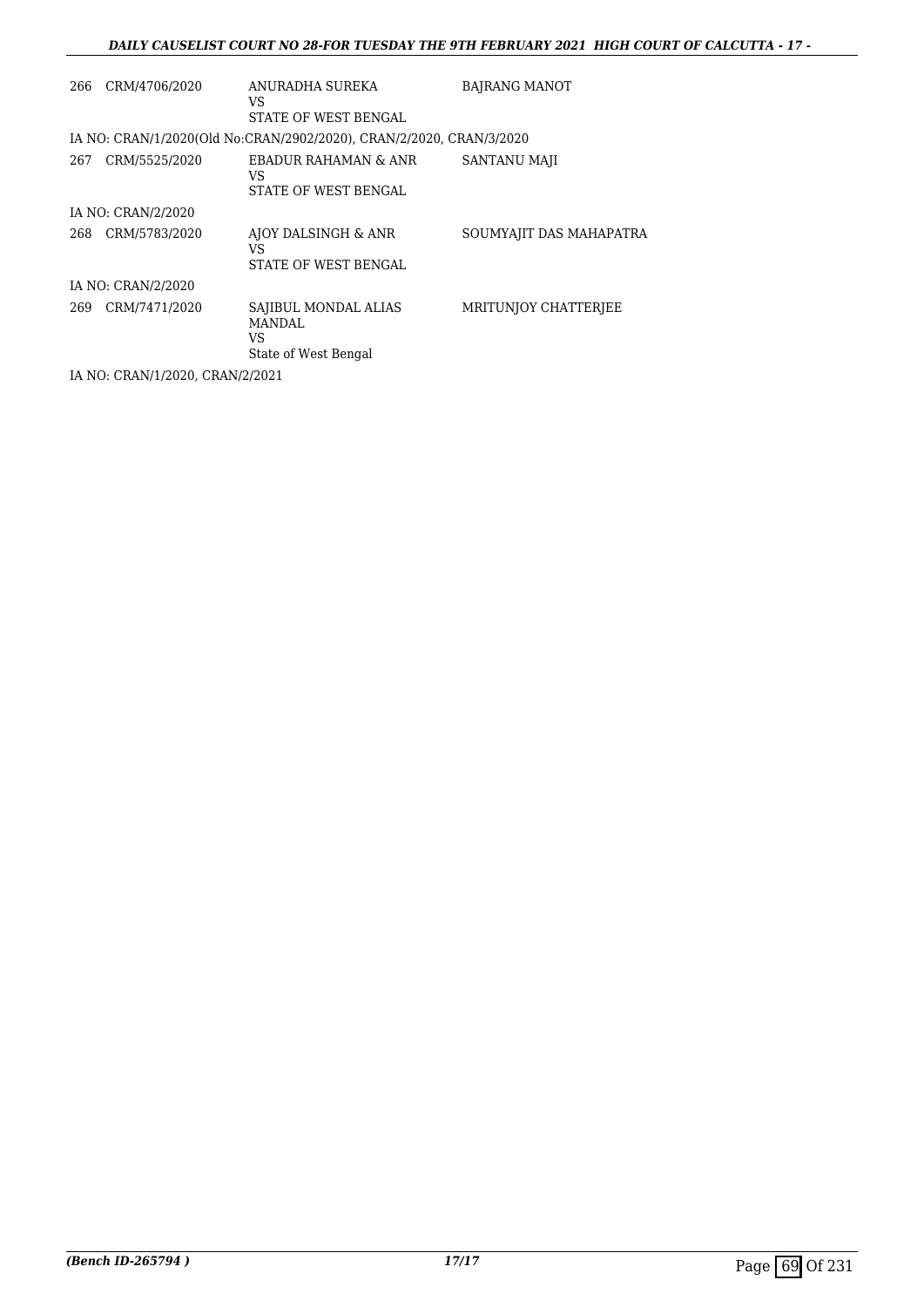

# In The High Court at Calcutta

## **Appellate Side**

**DAILY CAUSELIST For Tuesday The 9th February 2021**

#### **COURT NO. 4**

**DIVISION BENCH (DB - VIII)**

#### **AT 10:45 AM**

#### **HON'BLE JUSTICE ARINDAM SINHA HON'BLE JUSTICE SUVRA GHOSH**

#### **(VIA VIDEO CONFERENCE)**

#### **ON AND FROM MONDAY, THE 11TH JANUARY , 2021 – APPEALS RELATING TO SERVICE UNDER GROUP VI AND APPLICATIONS CONNECTED THERETO;**

**MATRIMONIAL & FAMILY COURT APPEALS & MATTERS RELATING TO GUARDIANSHIP INCLUDING APPLICATIONS CONNECTED THERETO;**

**ADMISSION OF APPEALS UNDER SECTION 30 OF THE EMPLOYEES' COMPENSATION ACT, 1923;**

**HEARING OF WRIT APPEALS IRRESPECTIVE OF CLASSIFICATION INCLUDING APPLICATIONS CONNECTED THERETO.**

**NOTE: MATTERS WILL BE TAKEN UP THROUGH PHYSICAL HEARING ONLY WHEN BOTH THE PARTIES ARE AGREED.**

#### **TO BE MENTIONED**

| $\mathbf{1}$                                                                                                   | CRM/10224/2020<br>$(Associated)$ $(11-0-)$ | PRATAP SAHA@PITU<br>VS                            | <b>RAVI RANJAN KUMAR</b>                    |
|----------------------------------------------------------------------------------------------------------------|--------------------------------------------|---------------------------------------------------|---------------------------------------------|
|                                                                                                                | $-2021$                                    | State of West Bengal                              |                                             |
|                                                                                                                | <b>APPLICATION</b>                         |                                                   |                                             |
| 2                                                                                                              | MAT/3210/2003                              | UNION OF INDIA & ORS.<br>VS<br>SUBHAS CHANDRA DAS | SARBANI GHOSH                               |
| IA NO: CAN/1/2003(Old No:CAN/9663/2003), CAN/2/2003(Old No:CAN/9664/2003), CAN/3/2010(Old<br>No:CAN/4215/2010) |                                            |                                                   |                                             |
| 3                                                                                                              | FAT/216/2017                               | CHANDRANI BISWAS<br>VS<br><b>AMIT BISWAS</b>      | <b>BIKASH KUMAR</b><br><b>CHATTOPADHYAY</b> |
| IA NO: CAN/3/2019(Old No:CAN/1668/2019), CAN/4/2021                                                            |                                            |                                                   |                                             |
| 4                                                                                                              | FMAT/92/2018<br>(CAN 1295/2018)<br>(NTW)   | MADHUMALA SINGHA<br>VS<br>SWARUP CHAKRABORTY      | PAMPA DEY (DHABAL)                          |
|                                                                                                                | IA NO: CAN/2/2019(Old No:CAN/4836/2019)    |                                                   |                                             |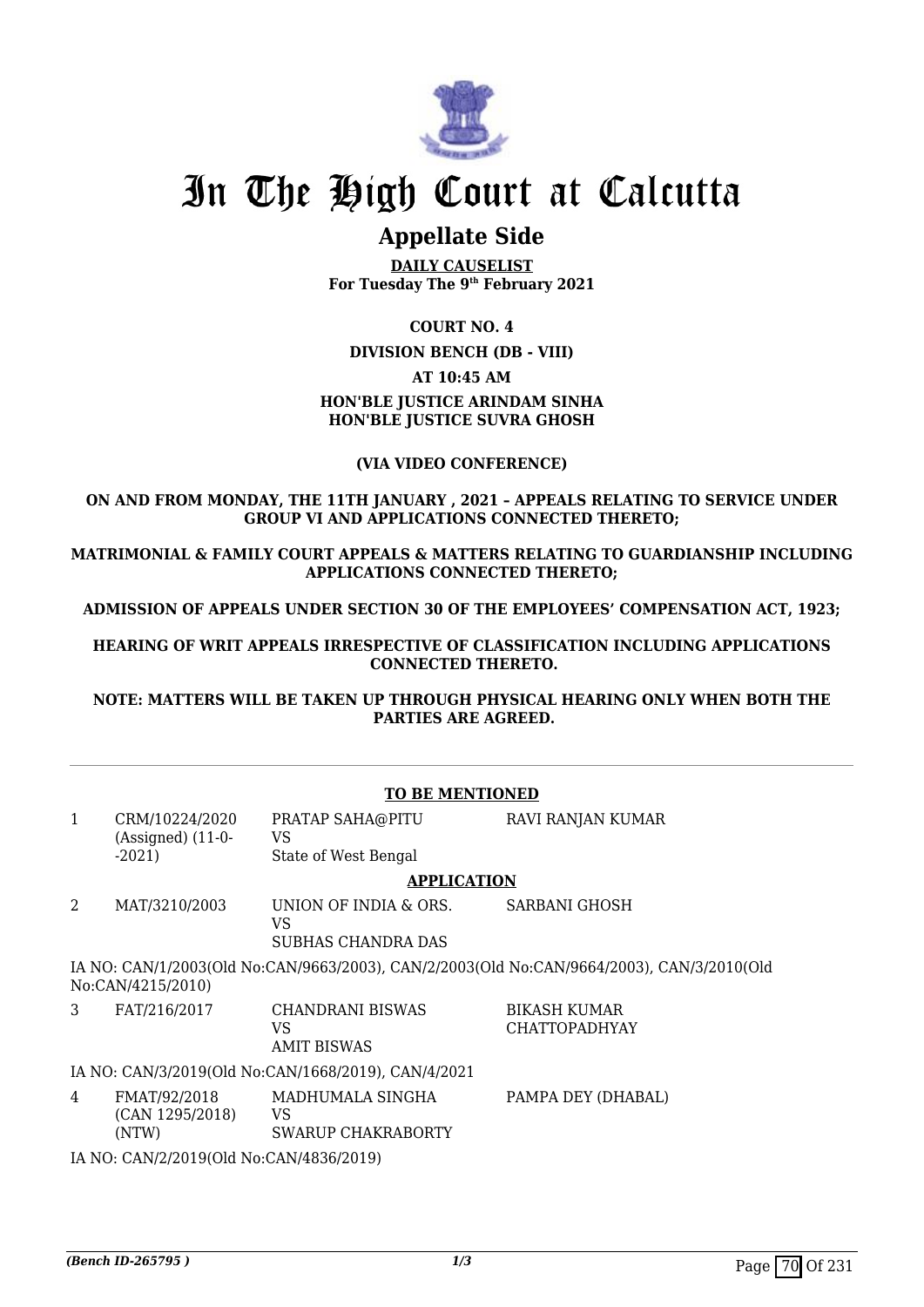| 5  | FAT/312/2018<br>$(10-02-2021)$                                        | TANUSREE KLARMAKAR<br>NEE DE<br><b>VS</b><br>NIRANJAN KARMAKAR                               | L. GHOSH                                |
|----|-----------------------------------------------------------------------|----------------------------------------------------------------------------------------------|-----------------------------------------|
|    | IA NO: CAN/1/2018(Old No:CAN/4123/2018)                               |                                                                                              |                                         |
| 6  | FA/41/2019                                                            | RANJAN SINHA<br>VS<br>CHHANDA SINHA                                                          | <b>ARPITA SAHA</b>                      |
|    | IA NO: CAN/3/2020(Old No:CAN/647/2020)                                |                                                                                              |                                         |
| 7  | FAT/138/2020<br>$(10-02-2021)$                                        | <b>JHUMPA BANERJEE</b><br>VS<br><b>SUDIPTA BANERJEE</b>                                      | PARTHA PRATIM<br>MUKHOPADHYAY           |
|    |                                                                       | IA NO: CAN/1/2020(Old No:CAN/2778/2020), CAN/2/2020(Old No:CAN/2780/2020)                    |                                         |
| 8  | FAT/19/2021                                                           | SOUMYA CHATTERJEE<br><b>VS</b><br>PRIYANKA DAS CHATTERJEE                                    | JAYASHREE PATRA                         |
|    | IA NO: CAN/1/2021                                                     |                                                                                              |                                         |
|    |                                                                       | <b>APPEAL FOR HEARING</b>                                                                    |                                         |
| 9  | FA/134/2016<br>$(2$ PBS $)$ (NTW)                                     | <b>CHIRANJIB BAG</b><br><b>VS</b><br><b>SUCHANDRA BAG</b>                                    | <b>AMAJIT DE</b>                        |
|    | IA NO: CAN/1/2017(Old No:CAN/3609/2017)                               |                                                                                              |                                         |
| 10 | MAT/1742/2016                                                         | UNION OF INDIA & ORS<br><b>VS</b>                                                            | ARPA CHAKRABORTY                        |
|    |                                                                       | IRLA NO 19461373, DR RAM<br>KRISHNA PATHAK & ANR                                             |                                         |
|    |                                                                       | IA NO: CAN/1/2016(Old No:CAN/10372/2016), CAN/2/2016(Old No:CAN/10375/2016)                  |                                         |
| 11 | FMA/2034/2016<br>$(2$ PBS $)$ (NTW)                                   | SANTOSH KUMAR SINGH<br><b>VS</b><br>UNION OF INDIA & ORS                                     | ACHIN KR.<br>MAJUMDER                   |
|    | IA NO: CAN/1/2016(Old No:CAN/6706/2016)                               |                                                                                              |                                         |
|    | wt12 WPA/5845/2016                                                    | SANTOSH KUMAR SINGH<br>VS<br>UNION OF INDIA & ORS                                            | <b>ACHIN KUMAR</b><br>MAJUMDAR          |
| 13 | FMA/3351/2016<br>(CAN 5972/2015)<br>(CAN 4164/2018)<br>$(10-02-2021)$ | UJJWAL KANTI<br><b>BANDYOPADHYAY &amp; ORS</b><br>VS<br>STATE OF WEST BENGAL &<br><b>ORS</b> | <b>TAPAS KUMAR</b><br><b>MONDAL</b>     |
| 14 | FMA/868/2017<br>(22-02-2021) (4 PBS) VS                               | JNAN RANAJAN DAS & ORS<br><b>SBSTC &amp; ORS</b>                                             | <b>MRINAL RANJAN</b><br><b>PRAMANIK</b> |
|    | IA NO: CAN/3/2019(Old No:CAN/6479/2019)                               |                                                                                              |                                         |
| 15 | MAT/1014/2017                                                         | <b>JITENDRA PRASAD</b><br><b>VS</b><br>UNION OF INDIA & ORS                                  | PRATIK MAJUMDER                         |
| 16 | FMA/1375/2017<br>(6 PBS) (19-02-2021) VS                              | ARUP BASU CHOWDHURY<br><b>UCO BANK &amp; ORS</b>                                             | PRATIK MAJUMDER                         |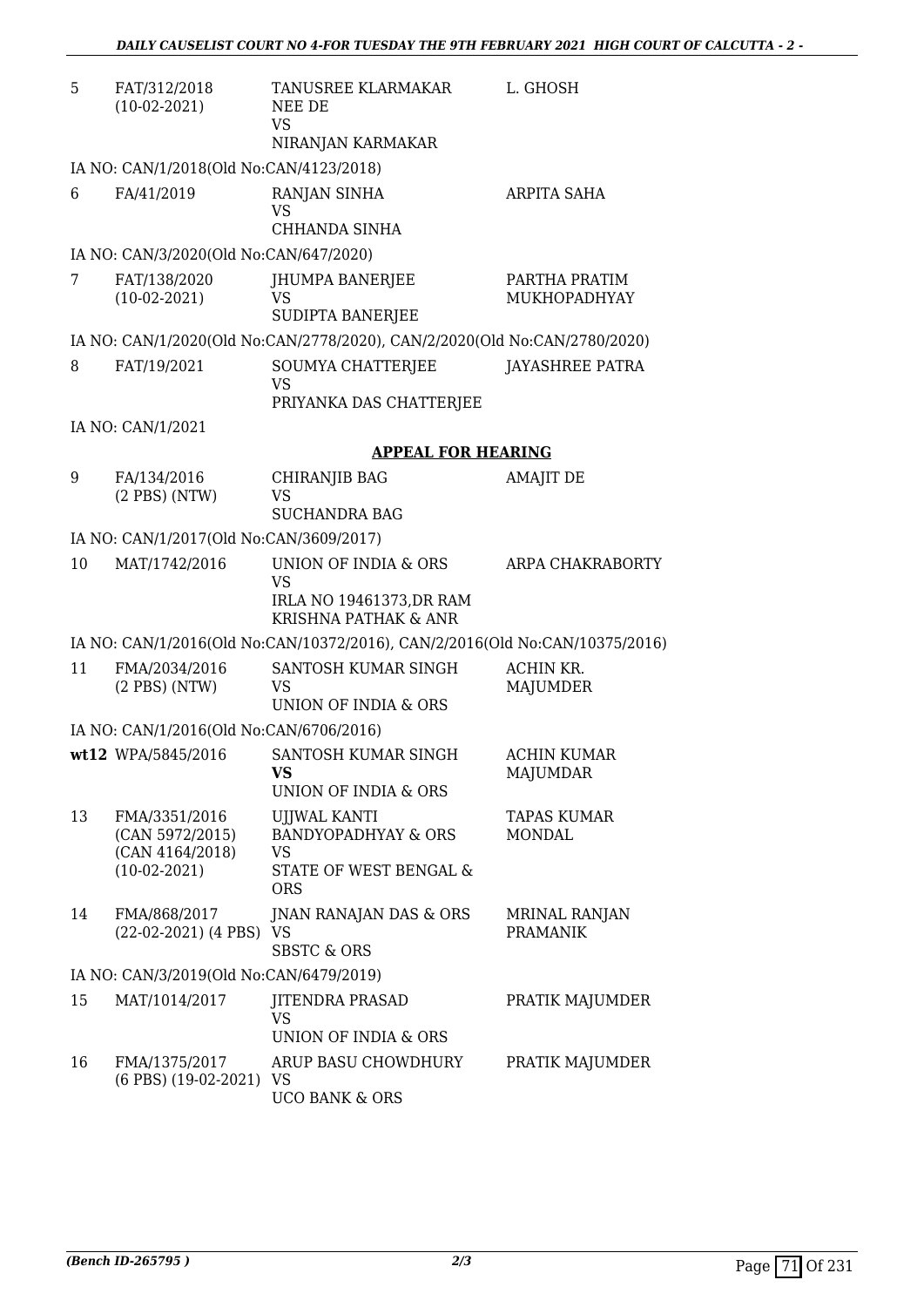| 17 | FAT/96/2019<br>$(15-02-2021)$           | <b>SWAPAN RANA</b><br>VS<br><b>SURAJIT RANA</b>                                       | <b>DEBAPRATIM</b><br><b>BANERJEE</b> |
|----|-----------------------------------------|---------------------------------------------------------------------------------------|--------------------------------------|
|    | IA NO: CAN/2/2019(Old No:CAN/2852/2019) |                                                                                       |                                      |
| 18 | MAT/577/2020                            | <b>JAYANTA SARKAR</b><br>VS.<br>NATIONAL JUTE BOARD                                   | VICTOR CHATTERJEE                    |
|    | IA NO: CAN/1/2020                       |                                                                                       |                                      |
| 19 | MAT/748/2020                            | <b>ARUP CHAKRABORTY</b><br>VS<br>STATE OF WEST BENGAL<br>AND ORS.                     | FALGUNI<br><b>BANDYOPADHYAY</b>      |
|    | IA NO: CAN/1/2020, CAN/2/2020           |                                                                                       |                                      |
| 20 | MAT/773/2020<br>$(2$ PBS)               | DR. SOURAV<br><b>CHATTOPADHYAY</b><br>VS<br>STATE OF WEST BENGAL<br>AND ORS.          | SWADESH PRIYA<br><b>GHOSH</b>        |
|    | IA NO: CAN/1/2020                       |                                                                                       |                                      |
|    | wt21 MAT/774/2020                       | DR. MOITREYEE<br>CHOWDHURY AND ORS<br><b>VS</b><br>STATE OF WEST BENGAL<br>AND ORS.   | SWADESH PRIYA<br><b>GHOSH</b>        |
|    | IA NO: CAN/1/2020                       |                                                                                       |                                      |
| 22 | MAT/827/2020<br>(Defective)             | SWAPAN KUMAR SAHA<br><b>VS</b><br><b>BANGIYA GRAMIN BIKASH</b><br><b>BANK AND ORS</b> | <b>NEIL BASU</b>                     |
|    | IA NO: CAN/1/2020, CAN/2/2020           |                                                                                       |                                      |
| 23 | FMA/920/2020                            | <b>SANTANA DAS</b><br>VS<br>UNION OF INDIA & ORS                                      | <b>ABHIJIT PAL</b>                   |
|    |                                         | IA NO: CAN/3/2020(Old No:CAN/3502/2020), CAN/4/2020(Old No:CAN/3503/2020)             |                                      |
| 24 | MAT/83/2021                             | KOUSHIK PAUL<br>VS<br>UNION OF INDIA AND ORS.                                         | <b>VICTOR CHATTERJEE</b>             |
|    |                                         |                                                                                       |                                      |

IA NO: CAN/1/2021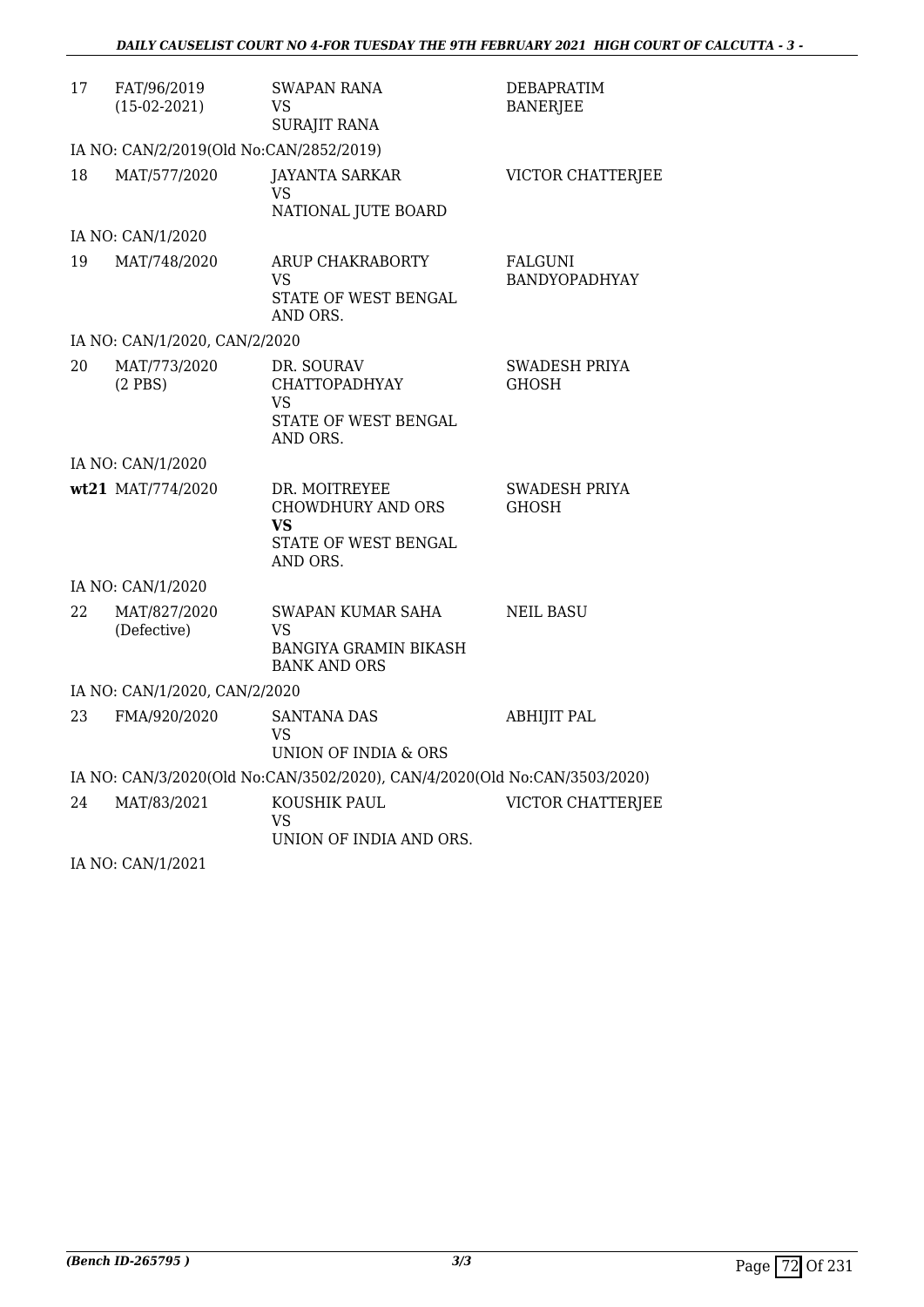

# In The High Court at Calcutta

## **Appellate Side**

**DAILY CAUSELIST For Tuesday The 9th February 2021**

## **COURT NO. 38**

## **SINGLE BENCH (SB) AT 10:45 AM HON'BLE JUSTICE ARIJIT BANERJEE (VIA VIDEO CONFERENCE)**

### **APPELLATE SIDE MATTERS WILL BE TAKEN UP AT THE FIRST SITTING OF THE BENCH TILL RECESS.**

**ON AND FROM MONDAY, 1ST FEBRUARY, 2021, AS LONG AS THE DIVISION BENCH COMPRISING HON'BLE THE CHIEF JUSTICE THOTTATHIL B. RADHAKRISHNAN AND HON'BLE JUSTICE ARIJIT BANERJEE DOES NOT SIT - WILL SIT SINGLY AND TAKE MATTERS (MOTION & HEARING) UNDER ARTICLE 226 OF THE CONSTITUTION OF INDIA RELATING TO LAND UNDER GROUP- I INCLUDING APPLICATIONS CONNECTED THERETO.**

**AND**

**ON AND FROM TUESDAY, 2ND FEBRUARY, 2021 AS LONG AS THE DIVISION BENCH COMPRISING OF HON'BLE THE CHIEF JUSTICE THOTTATHIL B. RADHAKRISHNAN AND HON'BLE JUSTICE ARIJIT BANERJEE DOES NOT SIT - IN ADDITION TO HIS OWN LIST, WILL SIT SINGLY AND TAKE UP SOME PART-HEARD, CONTEMPT, ASSIGNED, REVIEW, MODIFICATION/ CLARIFICATION MATTERS.**

**NOTE : MATTERS WILL BE TAKEN UP THROUGH PHYSICAL HEARING ONLY WHEN BOTH THE PARTIES ARE AGREED.**

**MENTIONING WILL BE PERMITTED ONLY ON THE VIRTUAL MODE INDICATING GROUP(S) OR SECTION(S) ALONG WITH GROUND OF URGENCY.**

**SPL. NOTE : MATTERS UNDER THE HEADING "FOR HEARING" WILL BE TAKEN UP EVERY WEDNESDAY 12:00 NOON ONWARDS.**

**TOP** 1 WPA/5059/2020 ADARSHA PRATIBANDHI SAMITY & ANR VS STATE OF WEST BENGAL & ORS SUBRATA SAHA

### **TO BE MENTIONED**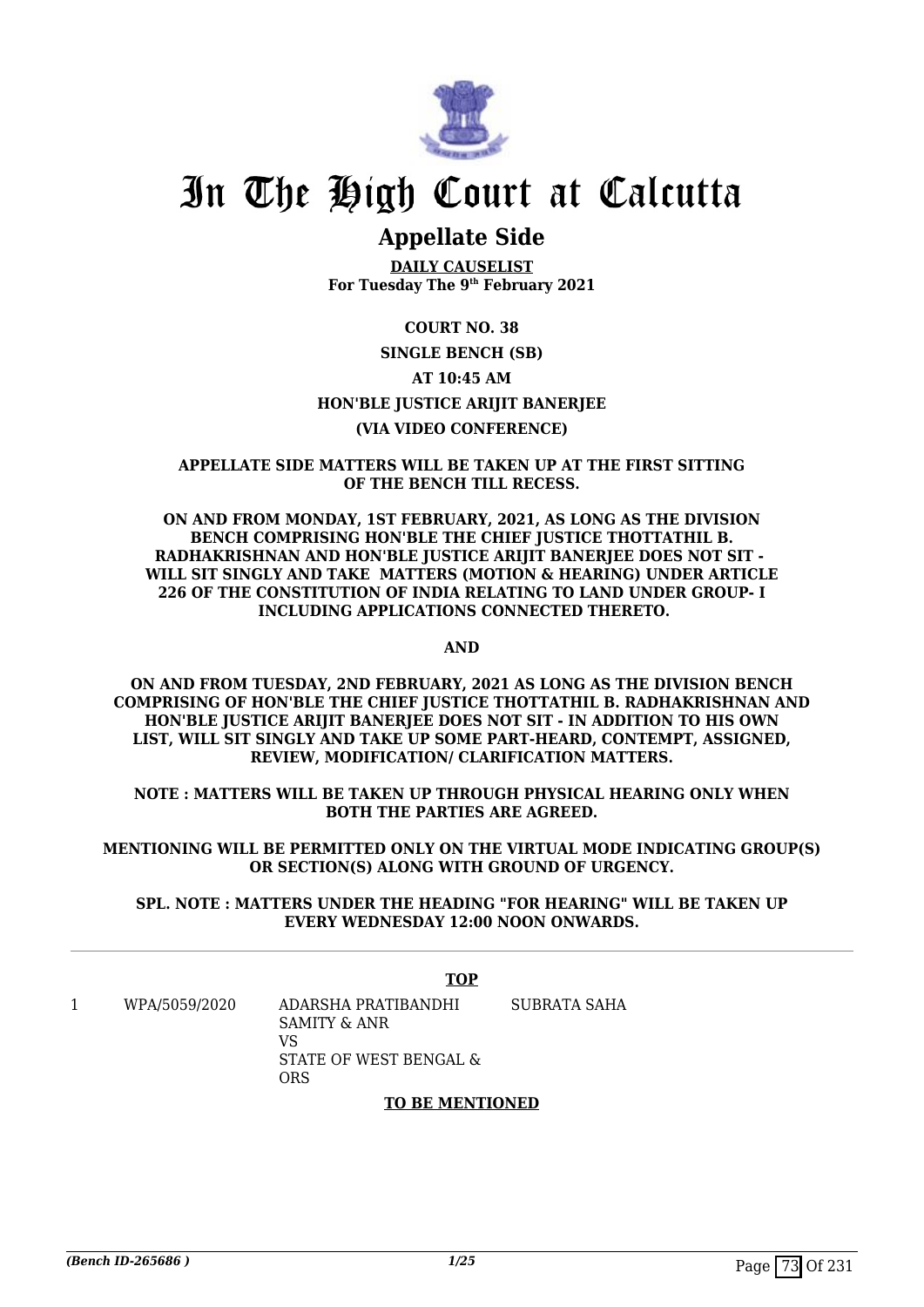| $\overline{2}$ | WPA/2384/2021<br>$[10-02-2021]$             | RAJU PAL<br><b>VS</b>                                                            | RAJ DIP RAY                         |               |  |  |
|----------------|---------------------------------------------|----------------------------------------------------------------------------------|-------------------------------------|---------------|--|--|
|                |                                             | STATE OF WEST BENGAL<br>AND ORS.                                                 |                                     |               |  |  |
|                | <b>SPECIALLY FIXED MATTERS</b>              |                                                                                  |                                     |               |  |  |
| 3              | WPA/21268/2019                              | SANTOSH KUMAR BHUINYA                                                            | <b>SUBJOJIT SAHA</b>                |               |  |  |
|                |                                             | VS<br>STATE OF WEST BENGAL &<br><b>ORS</b>                                       |                                     |               |  |  |
|                | IA NO: CAN/1/2020, CAN/2/2020               |                                                                                  |                                     |               |  |  |
|                |                                             | <b>APPLICATION</b>                                                               |                                     |               |  |  |
| 4              | WPA/11647/1991<br>with [ WPA<br>11648/1991] | GOURI PRASAD GOENKA &<br>ORS.<br><b>VS</b><br>THE STATE OF W.B.                  | MR.T.K.CHAUDHURY                    | JR. GOVT.ADV. |  |  |
|                | IA NO: CAN/1/2021                           |                                                                                  |                                     |               |  |  |
| wt5            | WPA/11649/1991                              | RAMA PRASAD GOENKA<br><b>AND ORS</b><br><b>VS</b>                                | T. K. CHOWDHURY                     |               |  |  |
|                |                                             | STATE OF WEST BENGAL<br>AND ORS.                                                 |                                     |               |  |  |
|                | IA NO: CAN/1/2021                           |                                                                                  |                                     |               |  |  |
|                |                                             | <b>FOR HEARING</b>                                                               |                                     |               |  |  |
| 6              | WPA/12347/2017<br>$[10-02-2021]$            | <b>ASHOKE DAS &amp; ORS</b><br><b>VS</b><br>STATE OF WEST BENGAL &<br><b>ORS</b> | KRISHANU BANIK                      |               |  |  |
| 7              | WPA/24560/2017<br>$[10-02-2021]$            | <b>SHYAM SUNDAR MAL &amp;</b><br><b>ANR</b><br><b>VS</b>                         | <b>UTTAM KUMAR</b><br><b>MONDAL</b> |               |  |  |
|                |                                             | STATE OF WEST BENGAL &<br><b>ORS</b>                                             |                                     |               |  |  |
|                | IA NO: CAN/1/2021                           |                                                                                  |                                     |               |  |  |
| 8              | WPA/7569/2020<br>$[10-02-2021]$             | ABANI ROY<br>VS                                                                  | TARUN DAS SARMA                     |               |  |  |
|                | IA NO: CAN/1/2020                           | State of West Bengal                                                             |                                     |               |  |  |
|                |                                             | <b>URGENT MOTION</b>                                                             |                                     |               |  |  |
| 9              | WPA/9202/2020                               | <b>JHARNA DAS</b>                                                                | <b>MONIKA SARKAR</b>                |               |  |  |
|                |                                             | VS<br>State of West Bengal                                                       |                                     |               |  |  |
| wt10           | WPA/3446/2020                               | JHARNA DAS & ORS<br><b>VS</b>                                                    | KIRAN KUMAR<br><b>MAHATO</b>        |               |  |  |
|                |                                             | STATE OF WEST BENGAL &<br><b>ORS</b>                                             |                                     |               |  |  |
|                |                                             | <b>MOTION</b>                                                                    |                                     |               |  |  |
| 11             | WPA/28480/2017                              | UTTAM DEY & ORS<br><b>VS</b><br>STATE OF WEST BENGAL                             | PRANTICK GHOSH                      |               |  |  |
|                |                                             | &ORS                                                                             |                                     |               |  |  |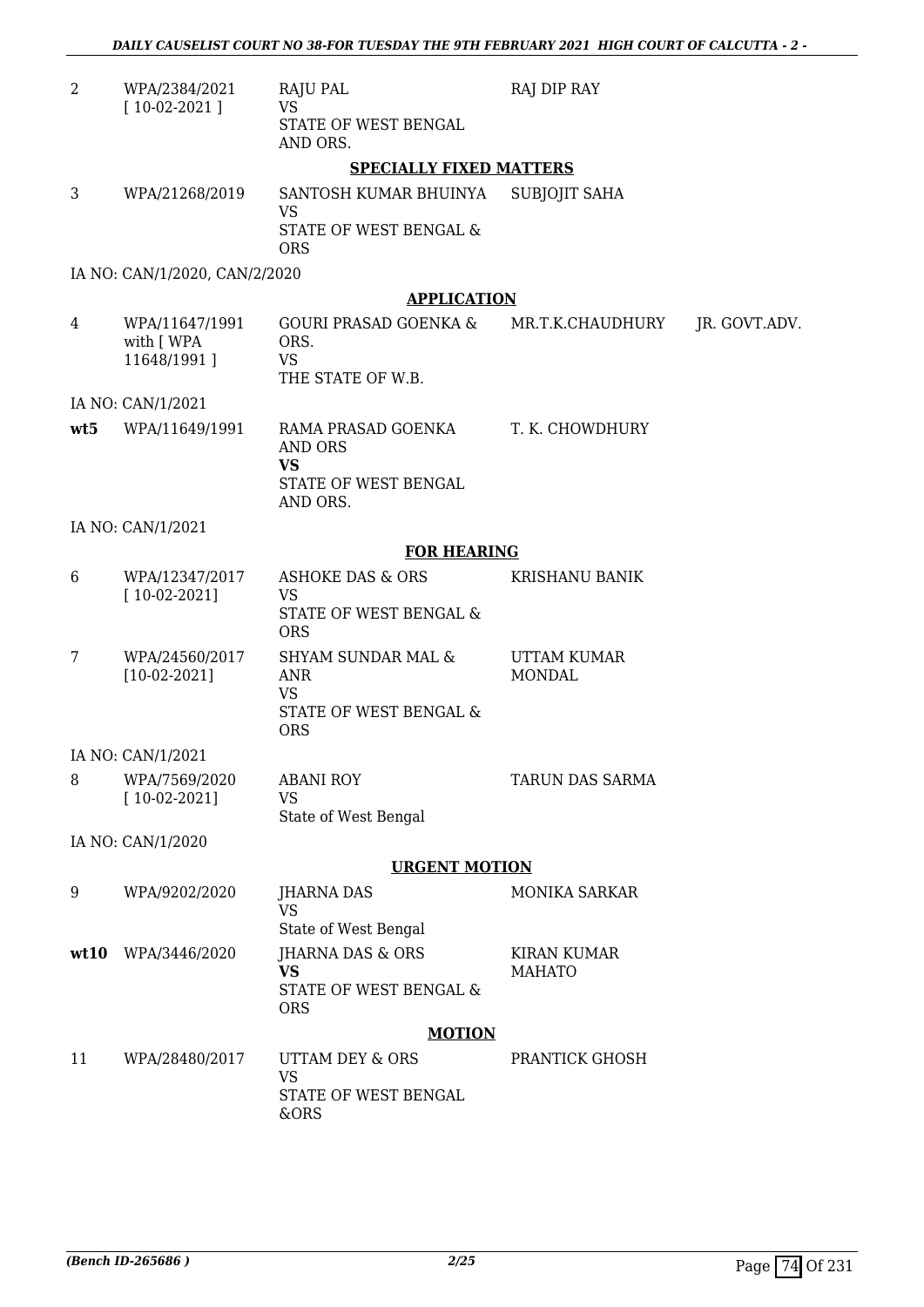| 12 | WPA/3729/2018                                           | <b>BISWAJIT MUKHERJEE</b><br><b>VS</b><br><b>STATE OF WEST BENGAL &amp;</b><br>ORS.                                                 | MALAY<br><b>BHATTACHARYYA</b> |
|----|---------------------------------------------------------|-------------------------------------------------------------------------------------------------------------------------------------|-------------------------------|
| 13 | WPA/2556/2019                                           | KALYAN GHOSH<br>VS<br>HOWRAH ZILLA PARISHAD<br>& ORS                                                                                | SANKHA SUBHRA<br><b>RAY</b>   |
|    | IA NO: CAN/1/2020(Old No:CAN/5485/2020)                 |                                                                                                                                     |                               |
|    | wt14 WPA/1688/2019                                      | TAPAS PAUL<br><b>VS</b><br>HOWRAH ZILLA PARISHAD<br>$&$ ORS                                                                         | APURBA KUMAR<br>GHOSH         |
| 15 | WPA/5570/2019                                           | MD. ENAYUTULLAH<br><b>VS</b><br>THE DIRECTOR OF BENGAL<br><b>LAND REFORMS &amp;</b><br><b>REVENUE DEPT &amp; ORS</b>                | <b>UIJAL RAY</b>              |
|    | IA NO: CAN/1/2020(Old No:CAN/693/2020)                  |                                                                                                                                     |                               |
| 16 | WPA/5590/2019                                           | SEIKH ABUL KASHEM<br><b>VS</b><br>THE DIRECTOR OF BENGAL<br>LAND & LAND REFORMS &<br><b>ORS</b>                                     | <b>UJJAL RAY</b>              |
|    | IA NO: CAN/1/2020(Old No:CAN/689/2020)                  |                                                                                                                                     |                               |
| 17 | WPA/5593/2019                                           | <b>MANOYAR HOSSAIN</b><br><b>CHOWDHURY</b><br><b>VS</b><br>THE DIRECTOR OF BENGAL<br>LAND & LAND<br>REFORMS&REVENUE DEPT,<br>$\&$ O | <b>UJJAL RAY</b>              |
|    | IA NO: CAN/1/2020(Old No:CAN/688/2020)                  |                                                                                                                                     |                               |
| 18 | WPA/5596/2019                                           | UNUSH SK<br>VS<br>THE DIRECTOR OF BENGAL<br>LAND & LAND REFORMS &<br>REVENUE DET, & OR                                              | <b>UJJAL RAY</b>              |
|    | IA NO: CAN/1/2020(Old No:CAN/686/2020)                  |                                                                                                                                     |                               |
| 19 | WPA/5598/2019                                           | MD. SHERFUL HAQUE<br>VS<br>THE DIRECTOR OF BENGAL<br><b>LAND &amp; LAND</b><br><b>REFORMS&amp;REVENUE</b><br>DEPT, & ORS            | <b>UJJAL RAY</b>              |
|    | IA NO: CAN/1/2020(Old No:CAN/691/2020)                  |                                                                                                                                     |                               |
| 20 | WPA/5604/2019<br>IA NO: CAN/1/2020(Old No:CAN/690/2020) | SEIKH YAQUB ALI<br>VS<br>THE DIRECTOR OF BENGAL<br>LAND & LAND<br>REFORMS&REVENUE<br>DEPT, & ORS                                    | UJJAL RAY                     |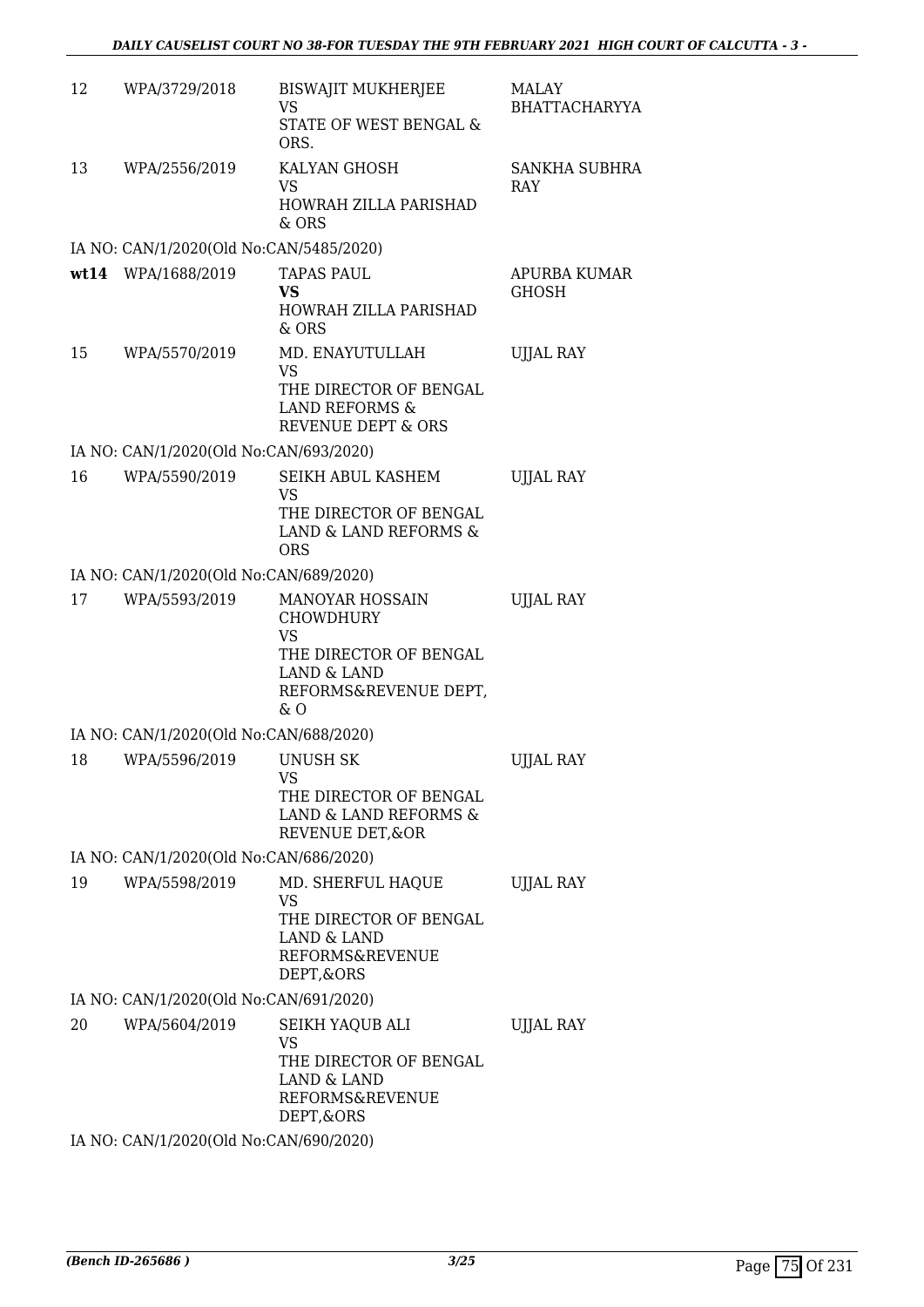| 21   | WPA/5606/2019                          | MD. MAINUL HAQUE<br><b>VS</b><br>THE DIRECTOR OF BENGAL<br><b>LAND &amp; LAND</b><br>REFORMS&REVENUE<br>DEPT, & ORS | <b>UJJAL RAY</b>                 |
|------|----------------------------------------|---------------------------------------------------------------------------------------------------------------------|----------------------------------|
|      | IA NO: CAN/1/2020(Old No:CAN/687/2020) |                                                                                                                     |                                  |
| 2.2. | WPA/5608/2019                          | MD YEONNUS ALI<br>VS<br>THE DIRECTOR OF BENGAL<br>L&LR AND REV DEPT. &<br><b>ORS</b>                                | <b>UJJAL RAY</b>                 |
|      | IA NO: CAN/1/2020(Old No:CAN/692/2020) |                                                                                                                     |                                  |
| 23   | WPA/13049/2019                         | <b>INDRANIL CHOWDHURY &amp;</b><br>ANR<br><b>VS</b><br>STATE OF WEST BENGAL &<br><b>ORS</b>                         | PAPIYA BANERJEE<br><b>BIHANI</b> |
| 24   | WPA/18653/2019<br>$[12-02-2021]$       | <b>USHARANJAN DAS</b><br><b>VS</b><br>STATE OF WEST BENGAL &<br><b>ORS</b>                                          | DEBNARAYAN PATRA                 |
| 25   | WPA/18656/2019<br>$[12-02-2021]$       | PRASANTA KUMAR DAS<br>VS<br>STATE OF WEST BENGAL &<br><b>ORS</b>                                                    | DEBNARAYAN PATRA                 |
| 26   | WPA/18667/2019<br>$[12-02-2021]$       | <b>BHABANI DAS</b><br><b>VS</b><br>STATE OF WEST BENGAL &<br><b>ORS</b>                                             | DEBNARAYAN PATRA                 |
| 27   | WPA/22242/2019<br>$[10-02-2021]$       | <b>SUKDEV BERA</b><br><b>VS</b><br>STATE OF WEST BENGAL &<br><b>ORS</b>                                             | <b>DURBA BANERJEE</b>            |
| 28   | WPA/23780/2019                         | M/S. AMBIA<br>VS<br>STATE OF WEST BENGAL &<br><b>ORS</b>                                                            | KAMAN SAHOO                      |
| 29   | WPA/4907/2020<br>$[24-02-2021]$        | KESHAB CHANDRA GIRI<br>VS<br>STATE OF WEST BENGAL &<br><b>ORS</b>                                                   | BHASKAR CHANDRA<br><b>MANNA</b>  |
| 30   | WPA/4939/2020<br>$[24-02-2021]$        | SHUBHAJIT MANDAL & ANR<br>VS<br>STATE OF WEST BENGAL &<br><b>ORS</b>                                                | DYUTIMAN BANERJEE                |
| 31   | WPA/4943/2020                          | PRATAP GHOSH<br><b>VS</b><br>STATE OF WEST BENGAL &<br><b>ORS</b>                                                   | KAMAL KANTA KAR                  |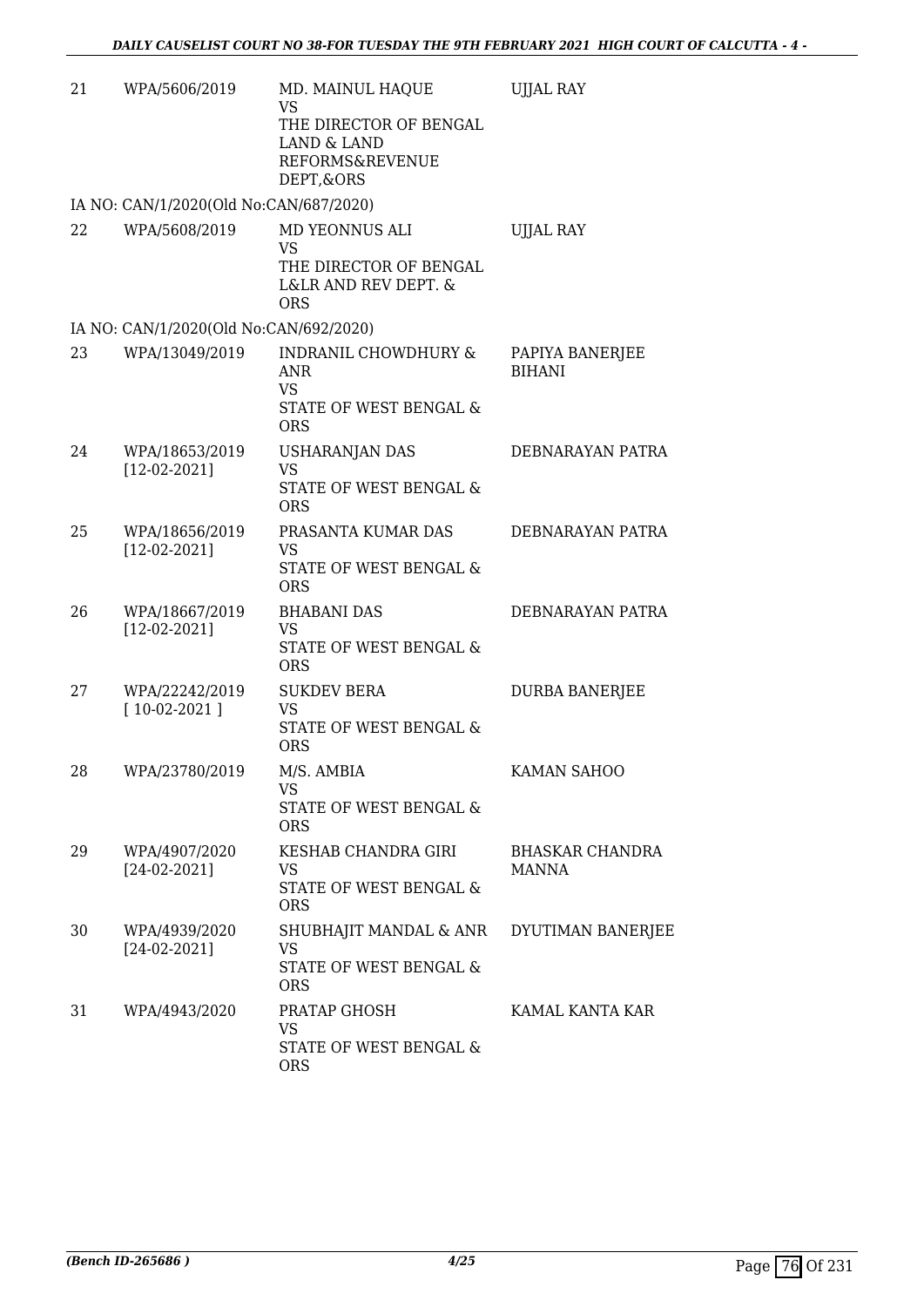| 32 | WPA/4990/2020                   | PATELNAGAR MINERALS &<br><b>INDUSTRIES PRIVATE</b><br><b>LIMITED &amp; ANR</b><br><b>VS</b><br>STATE OF WEST BENGAL &<br><b>ORS</b> | PINAKI RANJAN<br><b>CHAKRABARTI</b> |
|----|---------------------------------|-------------------------------------------------------------------------------------------------------------------------------------|-------------------------------------|
| 33 | WPA/5027/2020                   | RATNA GUHA<br>VS.<br>STATE OF WEST BENGAL &                                                                                         | PARTHA PRATIM<br><b>KANJILAL</b>    |
| 34 | WPA/5049/2020                   | <b>ORS</b><br>AMIYA KR. MONDAL & ANR.<br><b>VS</b><br>STATE OF WEST BENGAL &<br>ORS.                                                | KAMAL KANTA KAR                     |
| 35 | WPA/5140/2020<br>$[24-02-2021]$ | MD. ABDUR RAJJAK<br><b>VS</b><br>UNION OF INDIA & ORS                                                                               | DONA GHOSH                          |
| 36 | WPA/5198/2020<br>$[24-02-2021]$ | NIJAM ALI MONDAL<br><b>VS</b><br><b>STATE OF WEST BENGAL &amp;</b><br><b>ORS</b>                                                    | <b>ABDUR RAHAMAN</b>                |
| 37 | WPA/7277/2020                   | HARIPADA MONDAL AND<br><b>OTHERS</b><br><b>VS</b><br>STATE OF WEST BENGAL<br>AND ORS.                                               | <b>MUKTESWAR MAITY</b>              |
|    | IA NO: CAN/1/2020               |                                                                                                                                     |                                     |
| 38 | WPA/7492/2020<br>$[24-02-2021]$ | M/S DHANWANTARI TIE UP<br>P. LTD<br><b>VS</b><br>State of West Bengal                                                               | SIDDHARTHA PAUL                     |
|    | IA NO: CAN/1/2020               |                                                                                                                                     |                                     |
| 39 | WPA/7505/2020                   | <b>SUDHIR KUMAR</b><br><b>UDGIRKKAR</b><br>VS<br>State of West Bengal                                                               | ANAND JHA                           |
|    | IA NO: CAN/1/2020               |                                                                                                                                     |                                     |
| 40 | WPA/7924/2020<br>$[24-02-2021]$ | PRADIP MAITY<br>VS<br>STATE OF WEST BENGAL<br>AND ORS.                                                                              | SANTI PADA PAHARI                   |
| 41 | WPA/8254/2020<br>$[15-02-2021]$ | <b>BHOLANATH HALDEWR</b><br>AND ORS<br>VS<br>STATE OF WEST BENGAL<br>AND ORS.                                                       | LAKSHMINATH<br><b>BHATTACHARYYA</b> |
| 42 | WPA/8812/2020<br>$[11-02-2021]$ | PRADIP KUMAR ADHIKARI<br>@ ADHIKARY AND ANR<br>VS<br>THE STATE OF WEST<br><b>BENGAL AND ORS</b>                                     | PINAKI RANJAN<br>CHAKRABORTI        |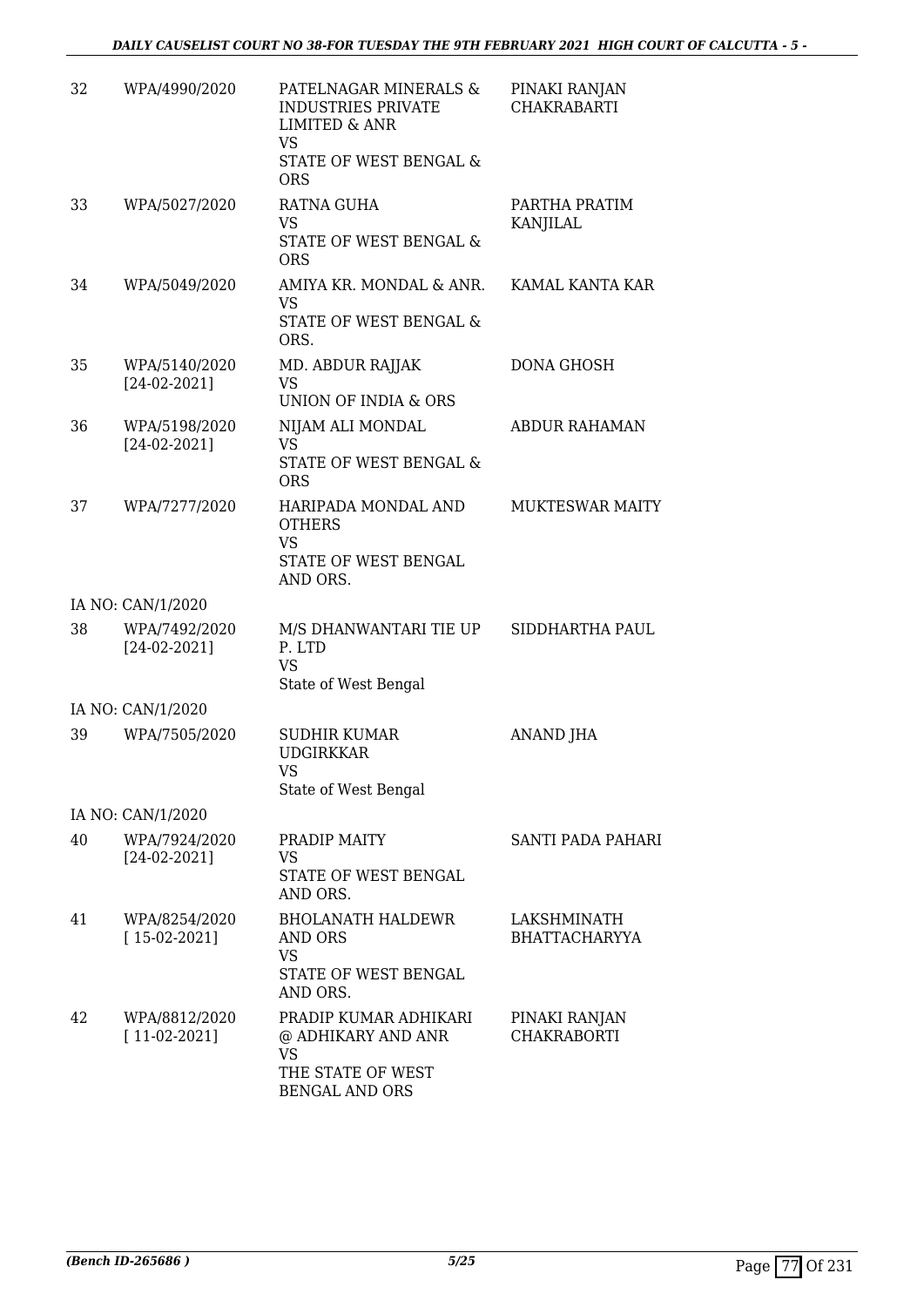| 43 | WPA/8905/2020<br>$[15-02-2021]$ | <b>SUPENDRA NATH BASAK</b><br>AND ORS<br><b>VS</b><br>STATE OF WEST BENGAL<br>AND ORS                                  | SARBANANDA<br><b>SANYAL</b>          |
|----|---------------------------------|------------------------------------------------------------------------------------------------------------------------|--------------------------------------|
| 44 | WPA/8906/2020<br>$[15-02-2021]$ | SUSHIL CHANDRA BISWAS<br>AND ORS<br><b>VS</b><br>STATE OF WEST BENGAL<br><b>AND ORS</b>                                | SARBANANDA<br>SANYAL                 |
| 45 | WPA/9520/2020                   | PRAMITA GAYEN<br><b>VS</b><br>STATE OF WEST BENGAL<br>AND ORS.                                                         | DILIP KUMAR<br><b>SHYAMAL</b>        |
| 46 | WPA/9521/2020                   | <b>GANESH CHAKRABORTY</b><br><b>VS</b><br>STATE OF WEST BENGAL<br>AND ORS.                                             | <b>DILIP KUMAR</b><br><b>SHYAMAL</b> |
| 47 | WPA/9523/2020                   | MAA SHITALA BISHALAXMI<br>SANGHA REPD BY SUKHEN<br>MITRA<br>VS<br>STATE OF WEST BENGAL<br>AND ORS.                     | <b>DILIP KUMAR</b><br>SHYAMAL        |
| 48 | WPA/9524/2020                   | <b>SWAPAN KUMAR PAG</b><br><b>VS</b><br>STATE OF WEST BENGAL<br>AND ORS.                                               | <b>DILIP KUMAR</b><br>SHYAMAL        |
| 49 | WPA/9525/2020                   | DEBABRATA GURIA<br><b>VS</b><br>STATE OF WEST BENGAL<br>AND ORS.                                                       | DILIP KUMAR<br>SHYAMAL               |
| 50 | WPA/9528/2020                   | UTTAM ROUTH<br><b>VS</b><br>STATE OF WEST BENGAL<br>AND ORS.                                                           | <b>DILIP KUMAR</b><br><b>SHYAMAL</b> |
| 51 | WPA/9529/2020                   | NAMKHANA GRAMBARI<br>REPRESENTED BY AJOY<br><b>KHATUA</b><br><b>VS</b><br>STATE OF WEST BENGAL<br>AND ORS.             | <b>DILIP KUMAR</b><br><b>SHYAMAL</b> |
| 52 | WPA/9681/2020<br>$[15-02-2021]$ | PRABHA SINGH AND<br><b>OTHERS</b><br><b>VS</b><br>STATE OF WEST BENGAL<br>AND ORS.                                     | <b>SUMAN BANERJEE</b>                |
| 53 | WPA/9837/2020                   | KHEYA ABASAN SAMABAY<br>SAMITY REPRESENTED BY<br><b>ITS SECRETARY</b><br><b>VS</b><br>STATE OF WEST BENGAL<br>AND ORS. | NEIL BASU                            |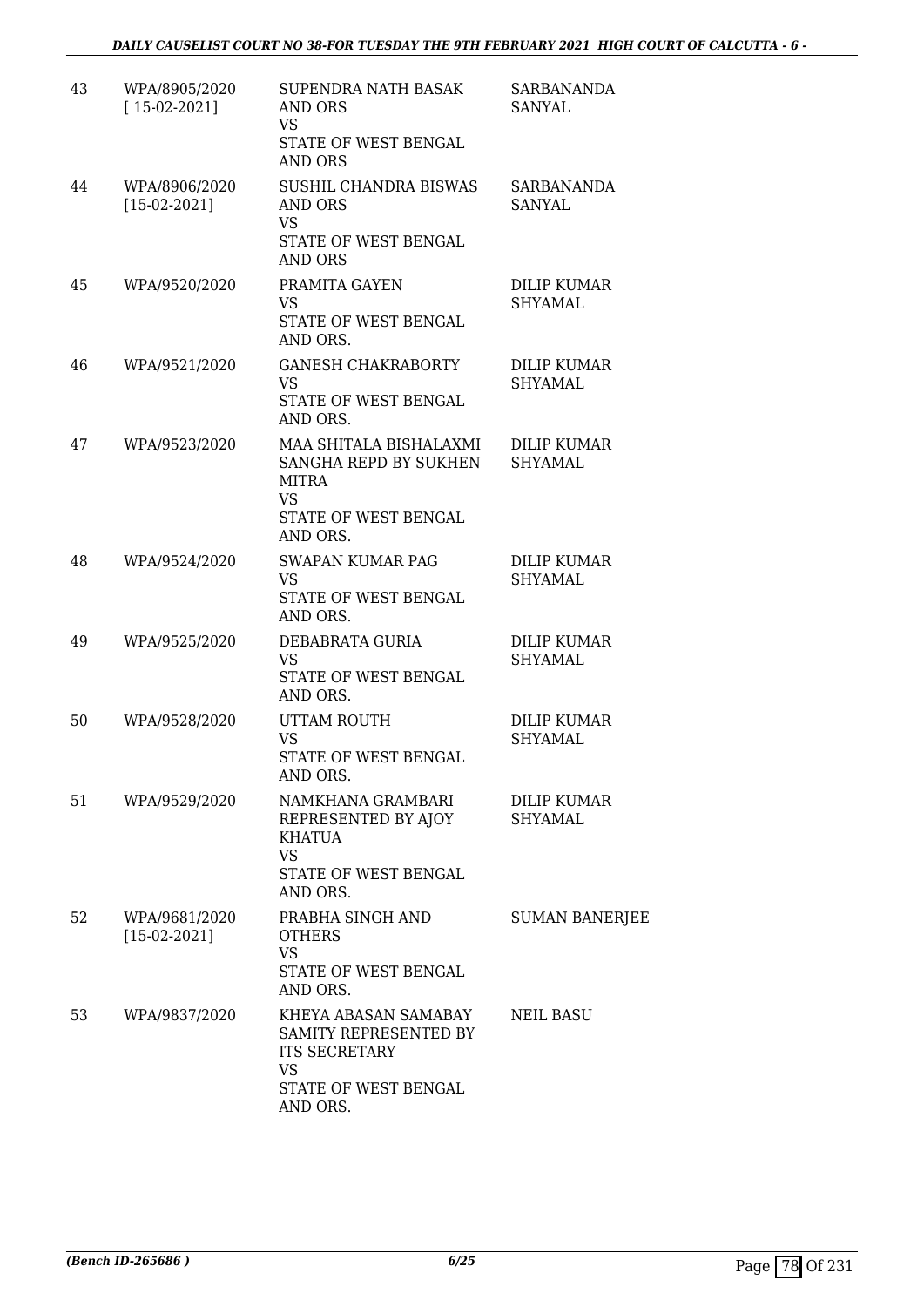| 54 | WPA/9880/2020  | RAMA PRASAD SARKAR<br>VS<br>STATE OF WEST BENGAL                                                                  |                                     |
|----|----------------|-------------------------------------------------------------------------------------------------------------------|-------------------------------------|
| 55 | WPA/9938/2020  | AND ORS.<br>RAFIKUL LASKAR                                                                                        | MANABENDRA                          |
|    |                | VS<br>THE STATE OF WEST<br><b>BENGAL AND ANR</b>                                                                  | THAKUR                              |
| 56 | WPA/9972/2020  | <b>BIDYUT KUMAR BISWAS</b><br><b>VS</b><br>UNION OF INDIA AND ORS.                                                | <b>GIASUDDIN MOLLA</b>              |
| 57 | WPA/10141/2020 | AKASHTORI CO-OPERATIVE<br><b>HOUSING SOCIETY LIMITED</b><br><b>AND ANOTHER</b><br><b>VS</b>                       | SANJAY SAHA                         |
|    |                | STATE OF WEST BENGAL<br>AND ORS.                                                                                  |                                     |
| 58 | WPA/10142/2020 | <b>AINUDDIN SEK</b><br>VS<br>STATE OF WEST BENGAL<br>AND ORS.                                                     | ARITRA SANKAR RAY                   |
| 59 | WPA/10143/2020 | <b>KALPANA PAL</b><br><b>VS</b><br>State of West Bengal                                                           | <b>ARITRA SHANKAR</b><br><b>RAY</b> |
| 60 | WPA/10151/2020 | TAIMINA BIBI<br>VS<br>STATE OF WEST BENGAL<br>AND ORS.                                                            | ARITRA SHANKAR<br><b>RAY</b>        |
| 61 | WPA/10168/2020 | MAJET MONDAL<br><b>VS</b>                                                                                         | <b>ABDUL MURSHID</b>                |
| 62 | WPA/10170/2020 | State of West Bengal<br>ABDUL RASHED MONDAL<br><b>AND OTHERS</b><br><b>VS</b><br>STATE OF WEST BENGAL<br>AND ORS. | <b>ABDUL MURSHID</b>                |
| 63 | WPA/10199/2020 | NIRMAL KUMAR<br><b>CHATTERJEE</b><br>VS<br>STATE OF WEST BENGAL                                                   | DYUTIMAN BANERJEE                   |
| 64 | WPA/10430/2020 | AND ORS.<br><b>SMTI LAXMI</b><br>VS<br>THE ANDAMAN AND<br>NICOBAR ADMINISTRATION<br>AND ORS                       | K VIJAY KUMAR                       |
| 65 | WPA/10432/2020 | SMTI AMDAMMAL<br>VS<br>THE ANDAMAN AND<br>NICOBAR ADMINISTRATION<br>AND ORS                                       | K. VIJAY KUMAR                      |
| 66 | WPA/10568/2020 | SANTANU MONDAL<br>VS<br>THE ADDITIONAL LAND<br><b>ACQUISITION OFFICER</b>                                         | NITAI CHANDRA<br>SAHA               |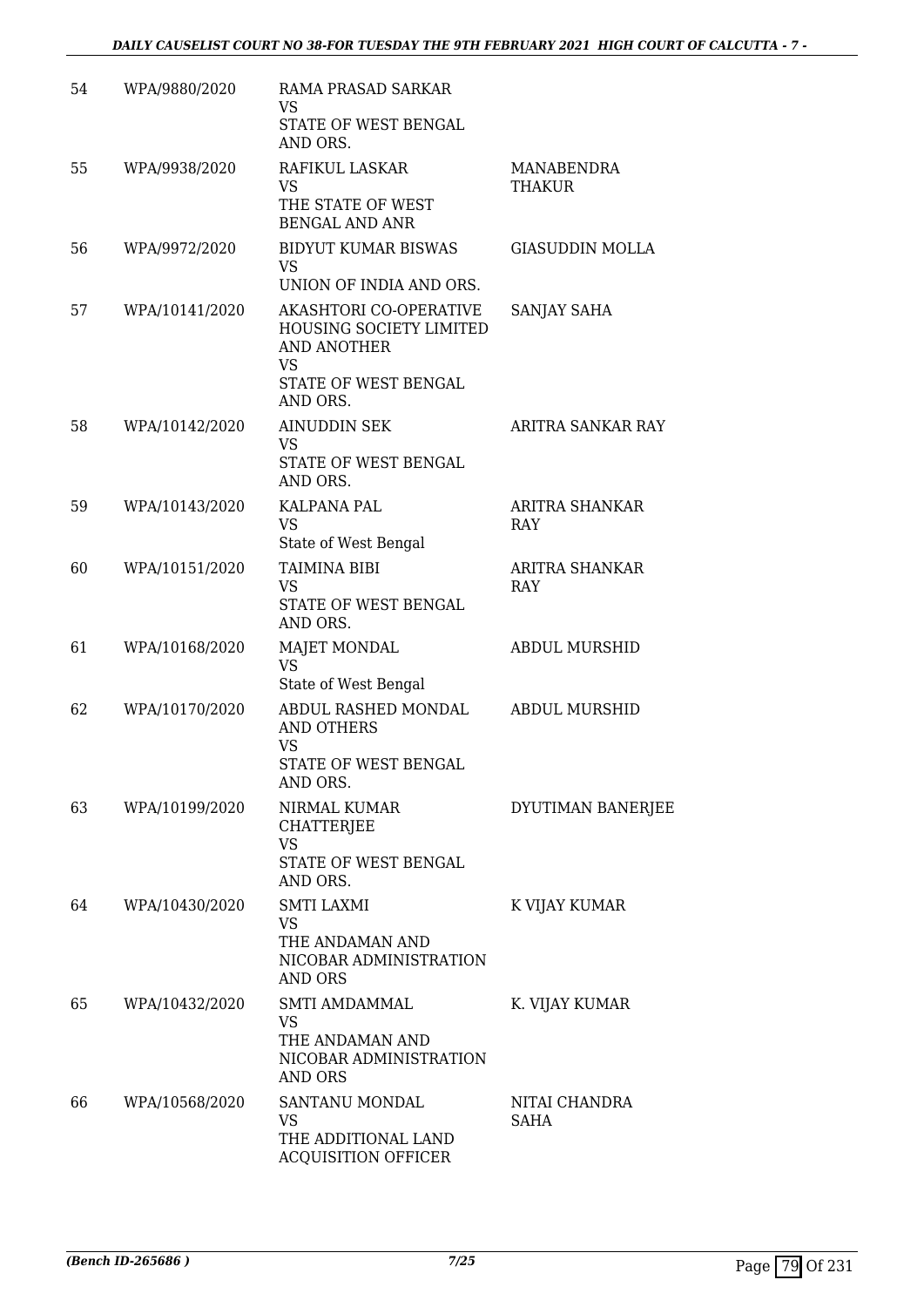## *DAILY CAUSELIST COURT NO 38-FOR TUESDAY THE 9TH FEBRUARY 2021 HIGH COURT OF CALCUTTA - 8 -*

| 67 | WPA/10579/2020 | MD.MAJEDAR RAHAMAN<br><b>VS</b><br>STATE OF WEST BENGAL<br>AND ORS.                         | <b>BISWAJIT SAMANTA</b>                 |
|----|----------------|---------------------------------------------------------------------------------------------|-----------------------------------------|
| 68 | WPA/10762/2020 | RAJENDRA KUMAR<br><b>BIDASARIA</b><br><b>VS</b><br>STATE OF WEST BENGAL<br>AND ORS.         | <b>SURANJAN SAHA</b>                    |
| 69 | WPA/10808/2020 | TAPAN KUMAR MANNA<br><b>VS</b><br>STATE OF WEST BENGAL<br>AND ORS.                          | <b>GOURAB GHOSH</b>                     |
| 70 | WPA/10869/2020 | <b>SHANKAR PRAMANICK</b><br>VS<br>STATE OF WEST BENGAL<br>AND ORS.                          | SARBANANDA<br><b>SANYAL</b>             |
| 71 | WPA/10874/2020 | PRADIP MONDAL<br><b>VS</b><br>STATE OF WEST BENGAL<br>AND ORS.                              | <b>SARBANANDA</b><br><b>SANYAL</b>      |
| 72 | WPA/10936/2020 | <b>CHANDRANI BISWAS</b><br><b>VS</b><br>STATE OF WEST BENGAL<br>AND ANR.                    | <b>DEBASISH</b><br><b>CHATTOPADHYAY</b> |
| 73 | WPA/11005/2020 | <b>AMIT GHOSH</b><br><b>VS</b><br>UNION OF INDIA AND ORS.                                   | <b>SOMESH KUMAR</b><br><b>GHOSH</b>     |
| 74 | WPA/11139/2020 | KRISHNANAGAR ANATH<br>SISHU ASHRAM AND ANR<br><b>VS</b><br>STATE OF WEST BENGAL<br>AND ORS. | DEB NARAYAN PATRA                       |
| 75 | WPA/11148/2020 | JAYANTA PROSAD ROY<br>VS<br>STATE OF WEST BENGAL<br>AND ORS.                                | <b>SAMRAT DEY PAUL</b>                  |
| 76 | WPA/11154/2020 | RATAN MANJURI MANDAL<br>VS<br>STATE OF WEST BENGAL<br>AND ORS.                              | SRIKUMAR MANDAL                         |
| 77 | WPA/11156/2020 | UTTAM KUMAR MAITY<br>VS<br>STATE OF WEST BENGAL<br>AND ORS.                                 | ABHILASH SINHA<br><b>ROY</b>            |
| 78 | WPA/11224/2020 | <b>GOPAL MUKHERJEE</b><br><b>VS</b><br>UNION OF INDIA AND ORS.                              | K.M. HOSSAIN                            |
| 79 | WPA/11229/2020 | <b>BIMAL PAL AND ANR</b><br>VS<br>THE STATE OF WEST<br>BENGAL AND ORS                       | <b>ABHIJIT SARKAR</b>                   |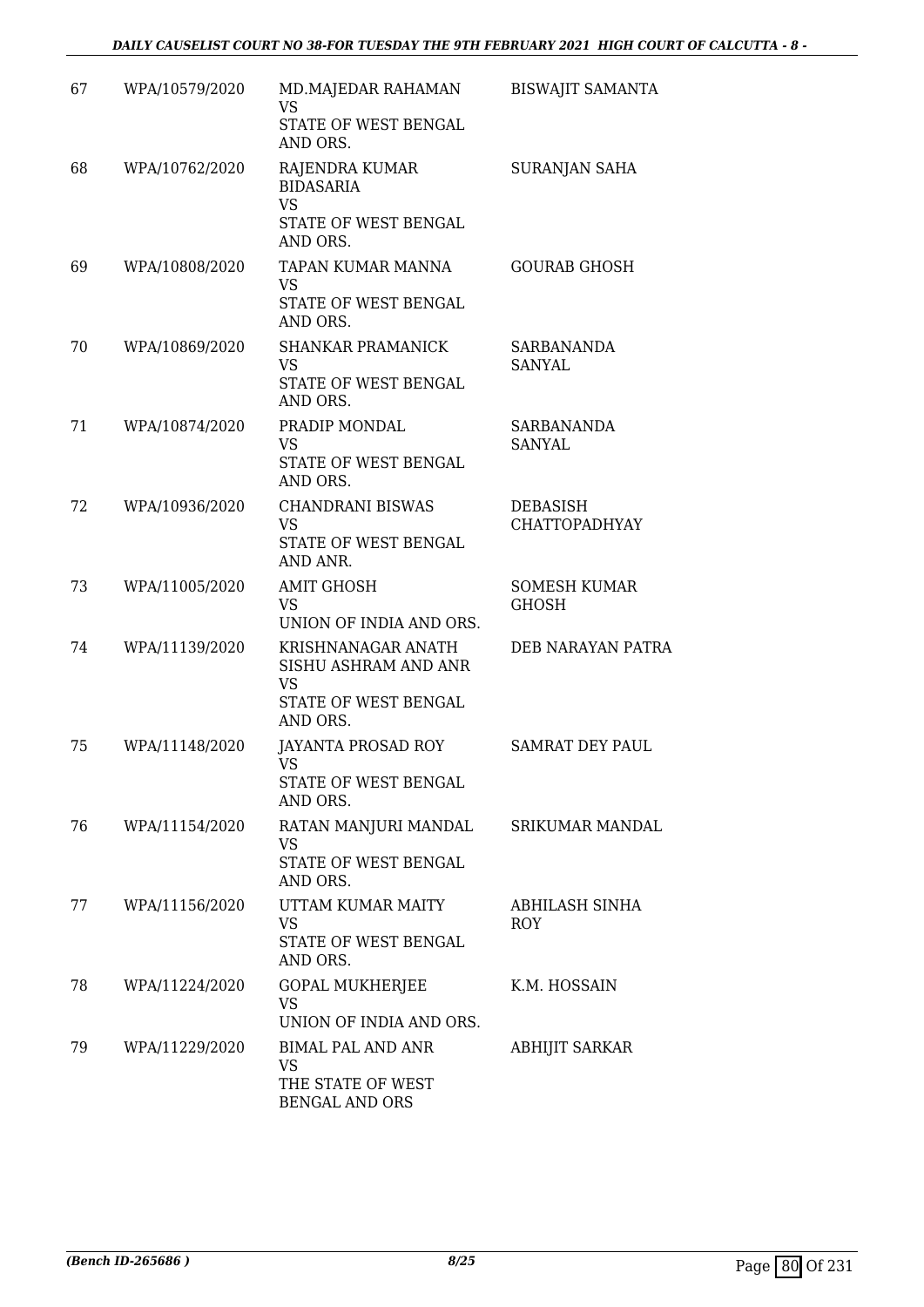| 80 | WPA/11329/2020 | JAITA DAS (NEE ROY)<br>VS<br>WEST BENGAL HOUSING<br><b>INFRASTRUCTURE</b><br>DEVELOPMENT<br><b>CORPORATION LIMITED</b><br><b>AND OTHERS</b> | PRANATI DAS                           |
|----|----------------|---------------------------------------------------------------------------------------------------------------------------------------------|---------------------------------------|
| 81 | WPA/11391/2020 | HRISIKESH MAITY AND ORS<br>VS<br>STATE OF WEST BENGAL<br>AND ORS.                                                                           | SATYAJIT MANDAL                       |
| 82 | WPA/11444/2020 | <b>BISHAN M. AGARWAL</b><br><b>VS</b><br>UNION OF INDIA AND ORS.                                                                            | <b>SAYAK RANJAN</b><br><b>GANGULY</b> |
| 83 | WPA/11447/2020 | <b>B.M.DEALERS LLP</b><br><b>VS</b><br>UNION OF INDIA AND ORS.                                                                              | <b>SAYAK RANJAN</b><br><b>GANGULY</b> |
| 84 | WPA/11453/2020 | <b>B.K. MARCHANTILE LLP</b><br><b>VS</b><br>UNION OF INDIA AND ORS.                                                                         | SAYAK RANJAN<br><b>GANGULY</b>        |
| 85 | WPA/11477/2020 | KISHAN M. AGARWAL<br>VS<br>UNION OF INDIA AND ORS.                                                                                          | <b>SAYAN RANJAN</b><br><b>GANGULY</b> |
| 86 | WPA/11480/2020 | K.K. COMMODITIES LLP<br>(FORMERLY KNOWN AS K.K.<br>COMMODITIES PVT. LTD)<br><b>VS</b><br>UNION OF INDIA AND ORS.                            | SAYAK RANJAM<br><b>GANGULY</b>        |
| 87 | WPA/11483/2020 | <b>B.M.A MERCHANDISE LLP</b><br><b>VS</b><br>UNION OF INDIA AND ORS.                                                                        | SAYAK RANJAN<br><b>GANGULY</b>        |
| 88 | WPA/11487/2020 | <b>B.K. MERCHANTILE LLP</b><br><b>VS</b><br>STATE OF WEST BENGAL<br>AND ORS.                                                                | <b>SAYAK RANJAN</b><br><b>GANGULY</b> |
| 89 | WPA/11490/2020 | MANNALAL SUREKA TRUST<br><b>VS</b><br>UNION OF INDIA AND ORS.                                                                               | <b>SAYAK RANJAN</b><br><b>GANGULY</b> |
| 90 | WPA/11493/2020 | BISHAN M. AGARWAL<br>VS<br>UNION OF INDIA AND ORS.                                                                                          | <b>SAYAK RANJAN</b><br><b>GANGULY</b> |
| 91 | WPA/11538/2020 | <b>SATYEN KUAMR THAKUR</b><br>AND ORS<br><b>VS</b><br>UNION OF INDIA AND ORS.                                                               | NILADRI SAHA                          |
| 92 | WPA/11540/2020 | <b>SWAPAN SAMANTA AND</b><br><b>ORS</b><br><b>VS</b><br>STATE OF WEST BENGAL<br>AND ORS.                                                    | SARBANANDA<br>SANYAL                  |
| 93 | WPA/11541/2020 | RAHUL AMIN MALLICK<br><b>VS</b><br>STATE OF WEST BENGAL<br>AND ORS.                                                                         | LAKSHMINATH<br><b>BHATTACHARYA</b>    |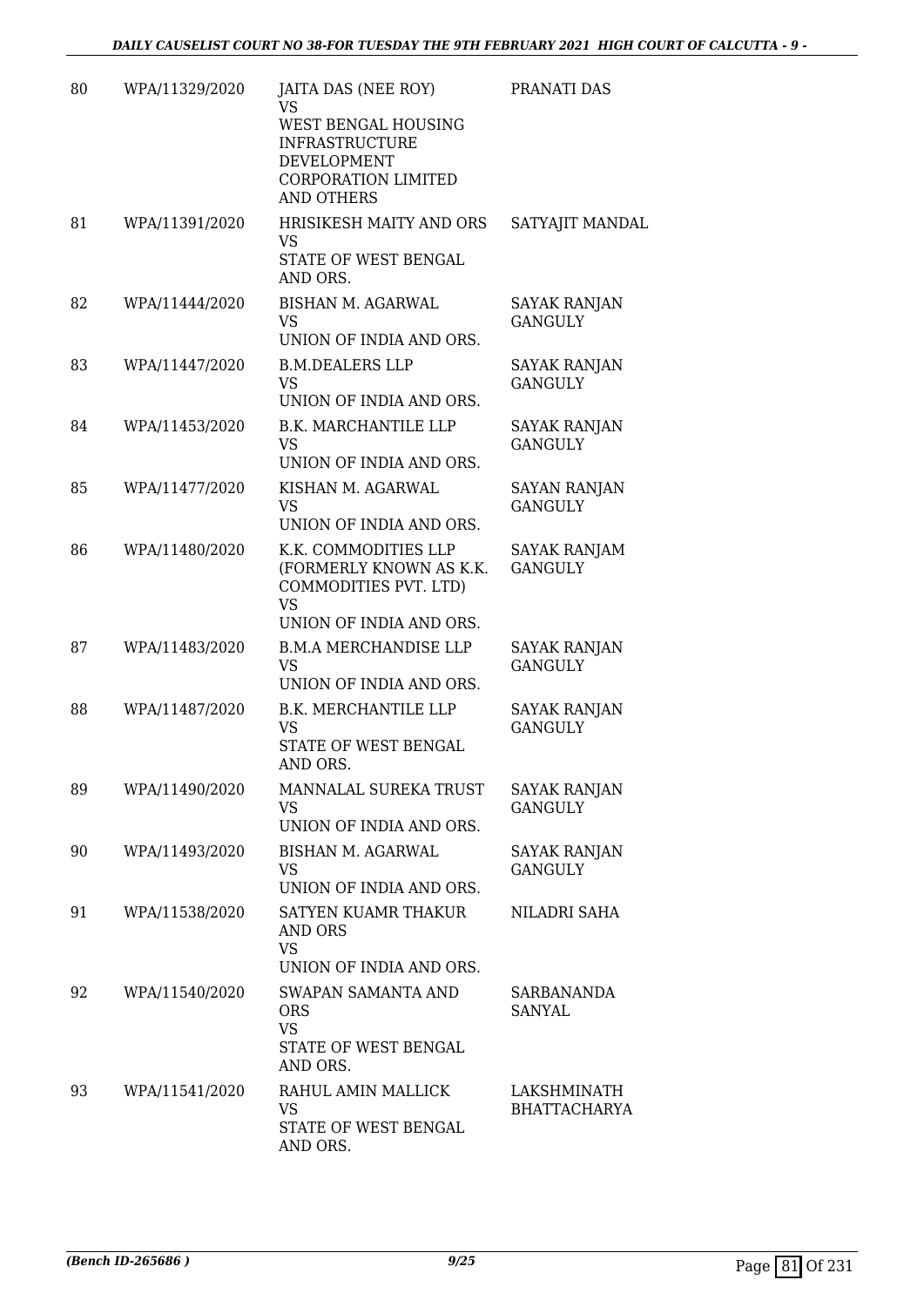| 94  | WPA/11611/2020 | <b>SWAGATA BOSE</b><br>VS<br><b>STATE OF WEST BENGAL</b><br>AND ORS.                                                                   | PRASANTA KUMAR<br>PAKRASHI         |
|-----|----------------|----------------------------------------------------------------------------------------------------------------------------------------|------------------------------------|
| 95  | WPA/11662/2020 | <b>SANJIB KUNDU</b><br>VS.<br>STATE OF WEST BENGAL<br>AND ORS.                                                                         | <b>SIDHANT</b><br><b>CHOWDHURY</b> |
| 96  | WPA/11670/2020 | <b>BIBHU BHUSON</b><br><b>CHAKRABORTY AND ORS</b><br><b>VS</b><br>THE STATE OF WEST<br><b>BENGAL AND ORS</b>                           | <b>BHASKAR HUTAIT</b>              |
| 97  | WPA/11694/2020 | PALSON DERMA PVT LTD<br>AND ANR<br><b>VS</b><br>THE COMPENTENT<br><b>AUTHORITY, URBAN LAND</b><br>CEILING DEPT , SDO AND<br><b>ORS</b> | <b>ABHIJIT BISWAS</b>              |
| 98  | WPA/11707/2020 | <b>GANGADHAR SAKHA</b><br>VS<br>STATE OF WEST BENGAL<br>AND ORS.                                                                       | SANJIB KUMAR<br><b>GHOSH</b>       |
| 99  | WPA/11742/2020 | TAPAN KUMAR GHOSH<br><b>VS</b><br>THE STATE OF WEST<br><b>BENGAL AND ORS</b>                                                           | <b>SARBANANDA</b><br>SANYAL        |
| 100 | WPA/11746/2020 | NURUL ISLAM AND ANR<br><b>VS</b><br>THE STATE OF WEST<br><b>BENGAL AND ORS</b>                                                         | SARBANANDA<br><b>SANYAL</b>        |
| 101 | WPA/11750/2020 | MD. LOKMAL HAQUE AND<br>ANR<br><b>VS</b><br>STATE OF WEST BENGAL<br>AND ORS.                                                           | DYUTIMAN BANERJEE                  |
| 102 | WPA/11775/2020 | <b>BHAKTIPADA GHOSH</b><br>VS<br>STATE OF WEST BENGAL<br>AND ORS.                                                                      | SASTHI CHARAN<br>DHARA             |
| 103 | WPA/11833/2020 | <b>GOUTAM JANA</b><br>VS<br>STATE OF WEST BENGAL<br>AND ORS.                                                                           | KRISHNENDU BERA                    |
| 104 | WPA/11837/2020 | M/S SEWANARAYAN<br>KHUBCHAND AND ANR<br><b>VS</b><br>STATE OF WEST BENGAL<br>AND ORS.                                                  | PRANGOPAL DAS                      |
| 105 | WPA/11886/2020 | SUPRIYO GANGULY<br><b>VS</b><br>STATE OF WEST BENGAL<br>AND ORS.                                                                       | JAYASRI<br><b>BHATTACHARYA</b>     |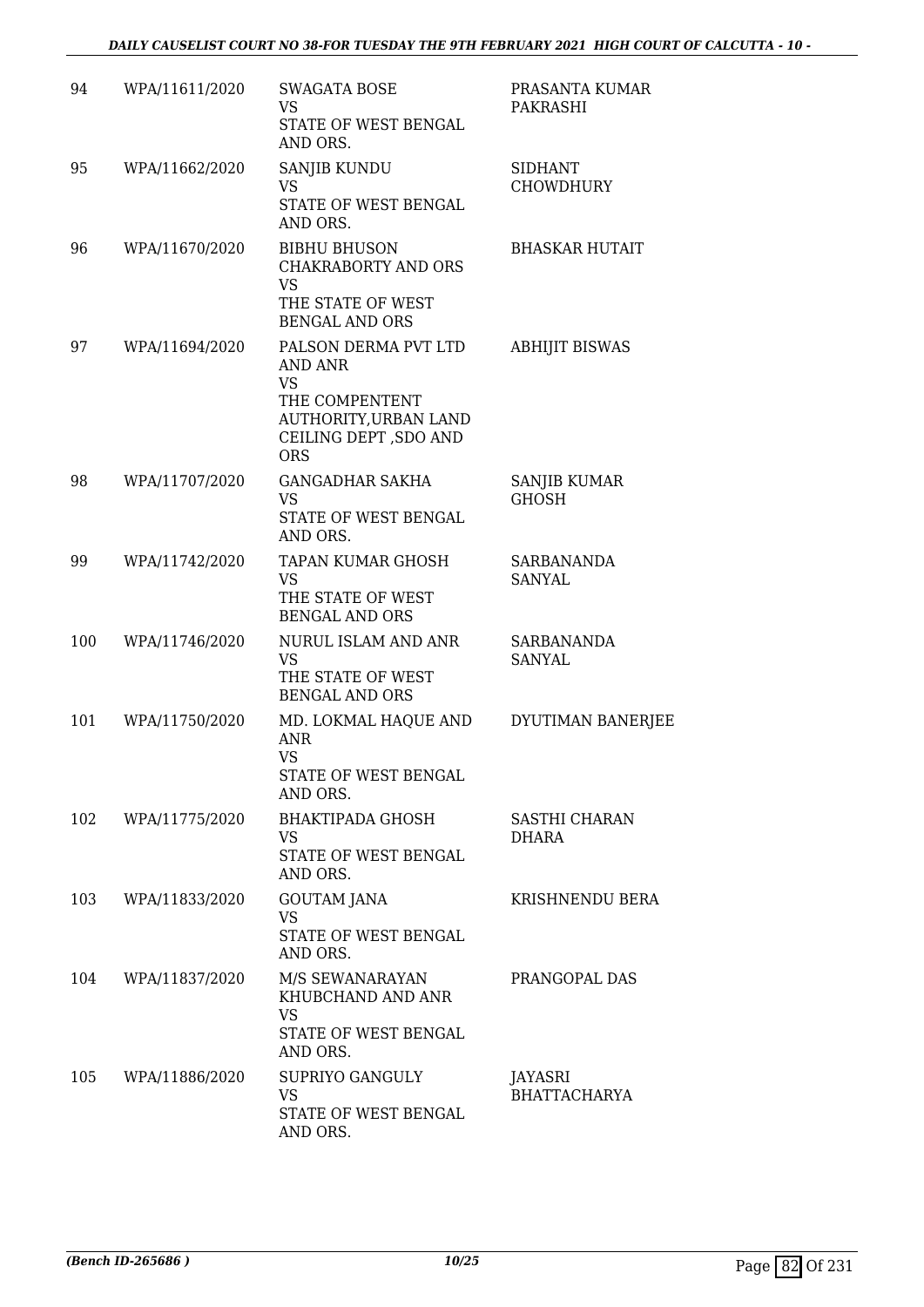| 106 | WPA/11900/2020 | PRABIR GHOSHAL<br>VS.<br>STATE OF WEST BENGAL<br>AND ORS.                                      | JAYASRI<br><b>BHATTACHARYA</b>       |
|-----|----------------|------------------------------------------------------------------------------------------------|--------------------------------------|
| 107 | WPA/11906/2020 | MD. ARIFUL ISLAM ALIAS<br><b>MINTU GOLDER</b><br><b>VS</b><br>STATE OF WEST BENGAL<br>AND ORS. | MD. YOUNUS<br><b>MONDAL</b>          |
| 108 | WPA/11919/2020 | MD. MUCHA MONDAL<br><b>VS</b><br>STATE OF WEST BENGAL<br>AND ORS.                              | MD. YOUNUS<br><b>MONDAL</b>          |
| 109 | WPA/11931/2020 | RABIUL RAHAMAN<br><b>VS</b><br>STATE OF WEST BENGAL<br>AND ORS.                                | SK. NIZAMUDDIN                       |
| 110 | WPA/11943/2020 | <b>VIDYANANDA</b><br><b>CHAKRABORTY</b><br><b>VS</b><br>STATE OF WEST BENGAL<br>AND ORS.       | <b>BISWAJIT</b><br><b>CHOWDHURY</b>  |
|     |                | <b>NEW MOTION</b>                                                                              |                                      |
| 111 | WPA/91/2021    | SANJAY SAHA AND ANR<br><b>VS</b><br>THE STATE OF WEST<br><b>BENGAL AND ORS</b>                 | PRASENJIT SAHA                       |
| 112 | WPA/119/2021   | NARAYAN MOSKARA<br><b>VS</b><br>STATE OF WEST BENGAL<br>AND ORS.                               | <b>MANIKA SARKAR</b>                 |
| 113 | WPA/126/2021   | ARDHENDU SEKHAR RANA<br><b>VS</b><br>UNION OF INDIA AND ORS.                                   | PRIYANKA SAHA                        |
| 114 | WPA/218/2021   | SHAMBHU CHANDRA DAS<br>AND ANR<br><b>VS</b><br>THE BOARD OF TRUSTEES                           | <b>AJAY DEBNATH</b>                  |
|     |                | FOR THE PORT OF<br>CALCUTTA AND ORS                                                            |                                      |
| 115 | WPA/255/2021   | MANWAR ALI MOLLA<br><b>VS</b><br>STATE OF WEST BENGAL<br>AND ORS.                              | <b>SOUNAK</b><br><b>BHATTACHARYA</b> |
| 116 | WPA/296/2021   | STATE BANK OF INDIA<br><b>VS</b><br>STATE OF WEST BENGAL<br>AND ORS.                           | OM NARAYAN RAI                       |
| 117 | WPA/600/2021   | DWARIKA NATH MONDAL<br>VS<br>STATE OF WEST BENGAL<br>AND ORS.                                  | SANDIPAN PAL                         |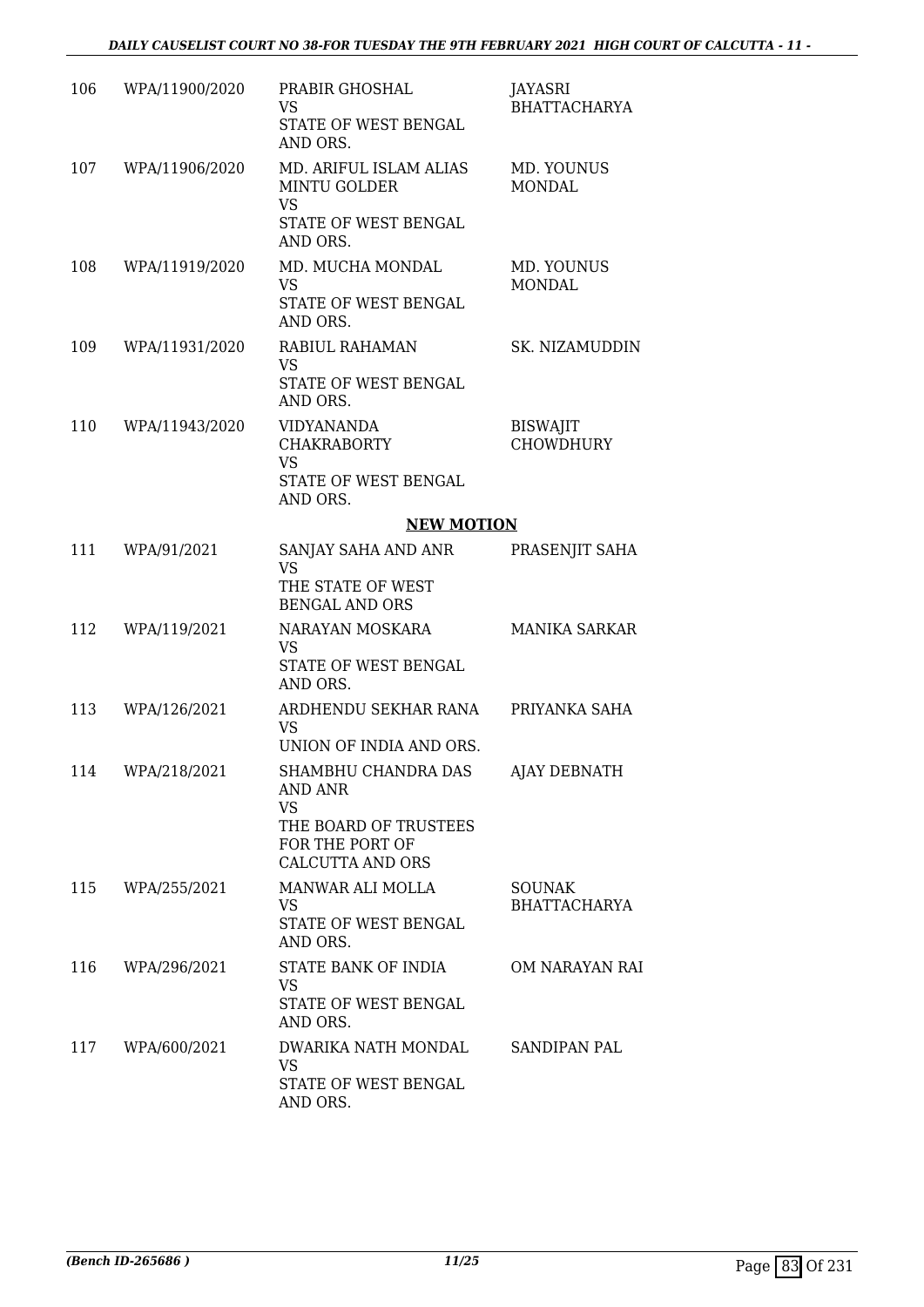| 118 | WPA/689/2021  | KRISHNA DAS AND OTHERS<br>VS.<br>STATE OF WEST BENGAL<br>AND ORS.                           | DYUTIMAN BANERJEE                   |
|-----|---------------|---------------------------------------------------------------------------------------------|-------------------------------------|
| 119 | WPA/706/2021  | RANJIT KUMAR BISWAS<br>ALIAS RANJIT BISWAS<br><b>VS</b><br>STATE OF WEST BENGAL             | TIMIR BARAN SAHA                    |
|     |               | AND ORS                                                                                     |                                     |
| 120 | WPA/761/2021  | FANIBHUSAN HALDER AND<br><b>ORS</b><br><b>VS</b><br>STATE OF WEST BENGAL<br>AND ORS.        | LAKSHMINATH<br><b>BHATTACHARYA</b>  |
| 121 | WPA/788/2021  | NIKHILESH BHOWMICK<br><b>VS</b><br>STATE OF WEST BENGAL                                     | SOURAV MONDAL                       |
| 122 | WPA/958/2021  | AND ORS.<br>BLUECHIP PROJECTS PVT.<br>LTD.<br><b>VS</b><br>STATE OF WEST BENGAL<br>AND ORS. | REKHA GHOSH                         |
| 123 | WPA/993/2021  | SUDHIR PADA DAWN<br><b>VS</b><br>Union of India                                             | <b>BISWAPRIYA</b><br><b>SAMANTA</b> |
| 124 | WPA/1061/2021 | KANTA CHARAN DAS AND<br><b>ORS</b><br><b>VS</b><br>STATE OF WEST BENGAL<br>AND ORS.         | RANJAN KUMAR KALI                   |
| 125 | WPA/1214/2021 | <b>EMAMUDDIN MOMIN</b><br>VS<br>STATE OF WEST BENGAL<br>AND ORS.                            | TANUSRI SANTRA                      |
| 126 | WPA/1242/2021 | M/S CORONA STEEL<br>INDUSTRY PVT. LTD<br><b>VS</b><br>STATE OF WEST BENGAL<br>AND ORS.      | PAWAN KUMAR<br>JAJODIA              |
| 127 | WPA/1386/2021 | <b>SUSHRUTA DUTTA</b><br>VS<br>UNION OF INDIA AND ORS.                                      | SOUMYAJIT DAS<br><b>MAHAPATRA</b>   |
| 128 | WPA/1389/2021 | <b>SAGAR DUTTA</b><br>VS<br>UNION OF INDIA AND ORS.                                         | SOUMYAJIT DAS<br><b>MAHAPATRA</b>   |
| 129 | WPA/1392/2021 | TARUN KUMAR DUTTA<br><b>VS</b><br>UNION OF INDIA AND ORS.                                   | SOUMYAJIT DAS<br><b>MAHAPATRA</b>   |
| 130 | WPA/1451/2021 | SARAT CHANDRA KANJI<br>AND ANOTHER<br><b>VS</b>                                             | PRABIR MAJI                         |
|     |               | STATE OF WEST BENGAL<br>AND ORS.                                                            |                                     |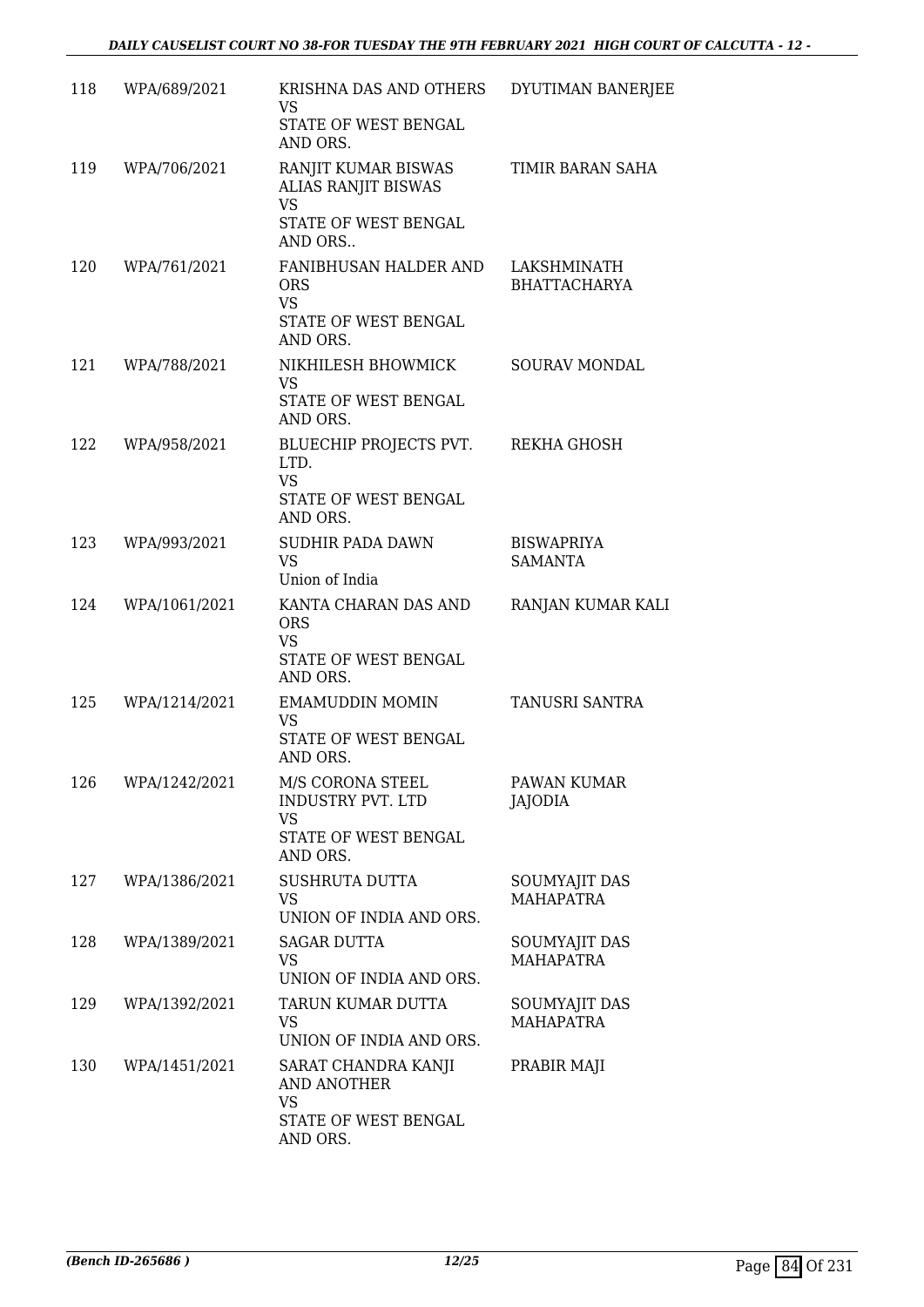| 131 | WPA/1545/2021 | RABINDRA SEVA BHARATI<br>AND ANOTHER<br><b>VS</b><br>UNION OF INDIA AND ORS.                     | SIDDHARTHA ROY                        |
|-----|---------------|--------------------------------------------------------------------------------------------------|---------------------------------------|
| 132 | WPA/1783/2021 | PANCHANAN<br><b>MUKHOPADHYAY</b><br>@MUKHERJEE AND ANR<br>VS<br>STATE OF WEST BENGAL<br>AND ORS. | <b>SUPREEM NASKAR</b>                 |
| 133 | WPA/1992/2021 | DIPAK KAR<br><b>VS</b><br>STATE OF WEST BENGAL<br>AND ORS.                                       | <b>ASHOK KUMAR</b><br>SINGH           |
| 134 | WPA/1999/2021 | <b>SUBHAS CHANDRA KAR</b><br><b>VS</b><br>STATE OF WEST BENGAL<br>AND ORS.                       | <b>ASHOK KUMAR</b><br>SINGH           |
| 135 | WPA/2001/2021 | ARUN KR DUTTA ALIAS<br>ARUN DUTTA AND ORS<br><b>VS</b><br>UNION OF INDIA AND ORS.                | <b>ANIRBAN SAHA</b>                   |
| 136 | WPA/2005/2021 | DIPALI MAJI<br><b>VS</b><br>UNION OF INDIA AND ORS.                                              | ANIRBAN SAHA                          |
| 137 | WPA/2007/2021 | SANATAN PRAMANIK AND<br>ORS.<br><b>VS</b><br>UNION OF INDIA AND ORS.                             | ANIRBAN SAHA                          |
| 138 | WPA/2009/2021 | <b>MAMATA NATH</b><br><b>VS</b><br>UNION OF INDIA AND ORS.                                       | <b>AVIROOP</b><br><b>BHATTACHARYA</b> |
| 139 | WPA/2014/2021 | <b>MANIK PRAMANIK</b><br>VS<br>UNION OF INDIA AND ORS.                                           | ANIRBAN SAHA                          |
| 140 | WPA/2075/2021 | DIPALI BAR<br><b>VS</b><br>STATE OF WEST BENGAL<br>AND ORS.                                      | TANUSHRI SANTRA                       |
| 141 | WPA/2323/2021 | PRABHAT DALAI<br>VS<br>State of West Bengal                                                      | <b>ANINDITA AUDDY</b><br>(DAS)        |
| 142 | WPA/2349/2021 | NITYAGOPAL GHOSH AND<br><b>OTHERS</b><br><b>VS</b><br>STATE OF WEST BENGAL<br>AND ORS.           | ANIRBAN DAS                           |
| 143 | WPA/2372/2021 | RADHA RANI MISHRA<br><b>VS</b><br>STATE OF WEST BENGAL<br>AND ORS.                               | <b>JOYEE MAITI</b>                    |
| 144 | WPA/2389/2021 | RADHESHYAM GHOSH<br>VS<br>STATE OF WEST BENGAL<br>AND ORS.                                       | MD. YOUNUSH<br><b>MONDAL</b>          |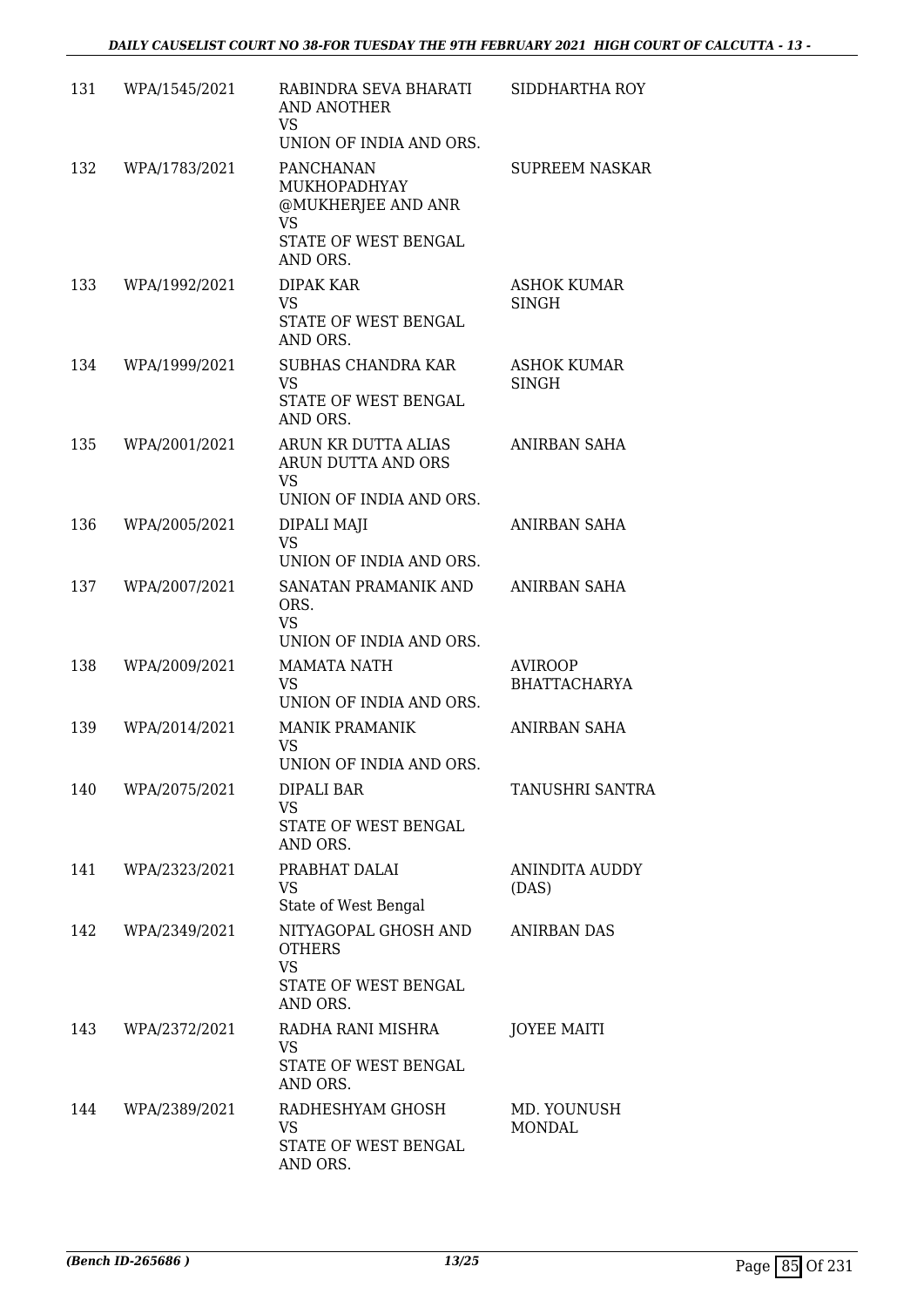| 145 | WPA/2392/2021 | <b>HARAN MONDAL</b><br><b>VS</b><br>STATE OF WEST BENGAL<br>AND ORS.                                   | <b>AMIT SHARMA</b>                  |
|-----|---------------|--------------------------------------------------------------------------------------------------------|-------------------------------------|
| 146 | WPA/2441/2021 | RAFIKUL ISLAM AND ANR<br>VS<br>STATE OF WEST BENGAL<br>AND ORS.                                        | MD YOUNUSH<br><b>MONDAL</b>         |
| 147 | WPA/2505/2021 | KESHAB DAS AND ANR.<br><b>VS</b><br>STATE OF WEST BENGAL<br>AND ORS.                                   | SUBHAS CH. DUTTA                    |
| 148 | WPA/2528/2021 | <b>GEETA GHOSH</b><br><b>VS</b><br><b>BISVA BHARATI AND ORS</b>                                        | ARINDAM GUHA                        |
| 149 | WPA/2575/2021 | <b>BINAYAK BAIDYA</b><br><b>VS</b><br>STATE OF WEST BENGAL<br>AND ORS.                                 | MALAY<br><b>BHATTACHARYYA</b>       |
| 150 | WPA/2724/2021 | TAPAN BERA ALIAS TAPAN<br>KUMAR MBERA<br><b>VS</b><br>STATE OF WEST BENGAL<br>AND ORS.                 | DEBOPRIYO KARAN                     |
| 151 | WPA/2727/2021 | <b>SWAPAN BERA ALIAS</b><br><b>SWAPANB KUMAR BERA</b><br><b>VS</b><br>STATE OF WEST BENGAL<br>AND ORS. | DEBOPRIYO KARAN                     |
| 152 | WPA/2736/2021 | MOHAN KUMAR NASKAR<br><b>AND ORS</b><br><b>VS</b><br>STATE OF WEST BENGAL<br>AND ORS.                  | <b>MRINAL KANTI</b><br><b>GHOSH</b> |
| 153 | WPA/2776/2021 | SAILESWAR PANDEY AND<br><b>OTHERS</b><br><b>VS</b><br>STATE OF WEST BENGAL<br>AND ORS.                 | PANCHANAN HAJRA                     |
| 154 | WPA/2779/2021 | PANCHUGOPAL ROY<br>@PANCHU ROY AND<br><b>OTHERS</b><br><b>VS</b><br>STATE OF WEST BENGAL<br>AND ORS.   | PANCHANAN ROY                       |
| 155 | WPA/2780/2021 | APARNA PRASAD PANDEY<br>AND OTHERS<br>VS<br>STATE OF WEST BENGAL<br>AND ORS.                           | PANCHANAN HAJRA                     |
| 156 | WPA/2793/2021 | HARADHAN POREL AND<br><b>ORS</b><br><b>VS</b><br>STATE OF WEST BENGAL<br>AND ORS.                      | PANCHANAN HAJRA                     |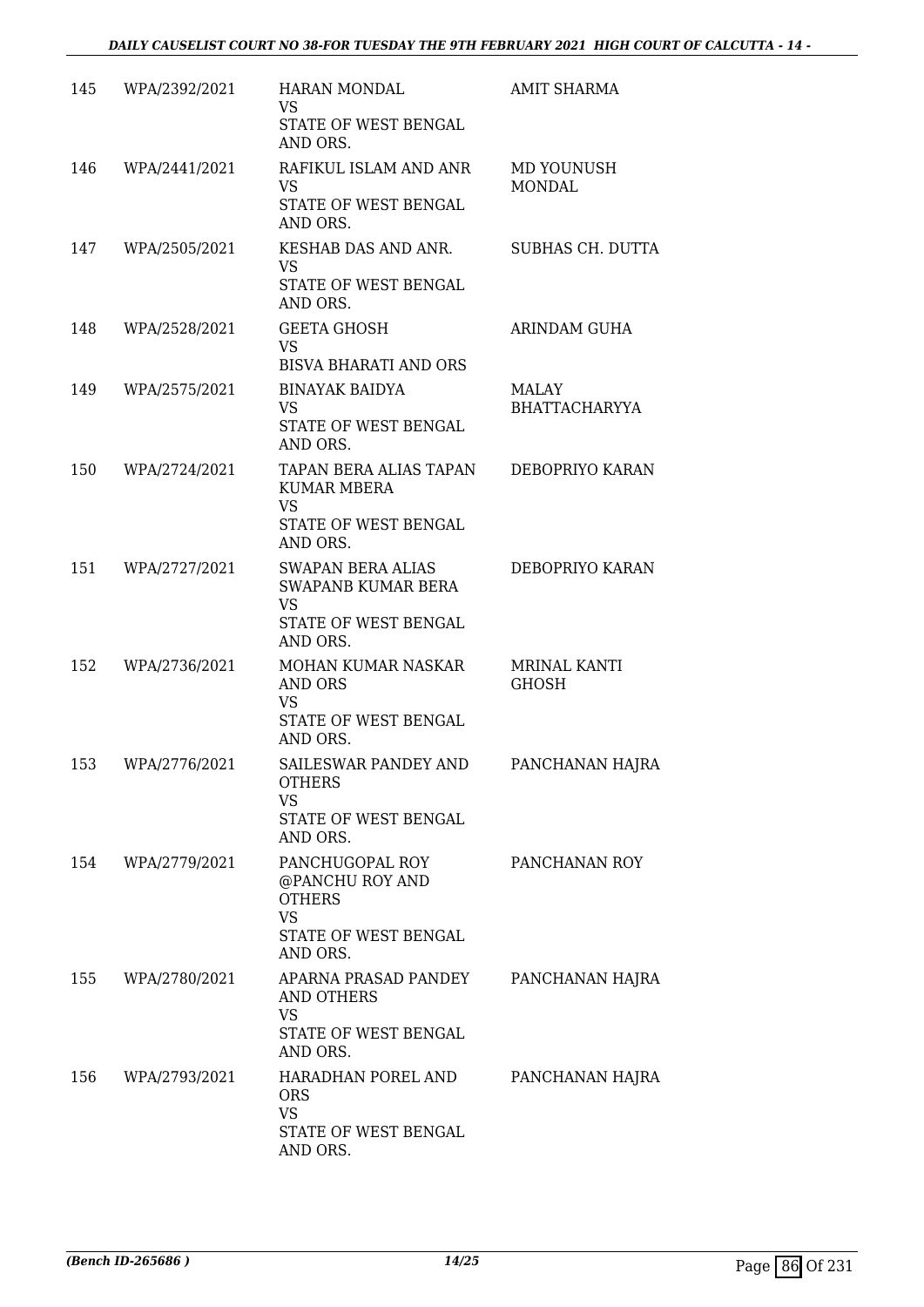| 157 | WPA/2815/2021 | <b>MANJU BERA</b><br><b>VS</b><br>STATE OF WEST BENGAL<br>AND ORS.                                   | AMIT BARAN DASH             |
|-----|---------------|------------------------------------------------------------------------------------------------------|-----------------------------|
| 158 | WPA/2830/2021 | MENOKA MANNA AND ORS PANCHANAN HAZRA<br>VS<br>STATE OF WEST BENGAL<br>AND ORS.                       |                             |
| 159 | WPA/2842/2021 | MONOMOHAN PANDEY AND PANCHANAN HAJRA<br><b>ORS</b><br><b>VS</b><br>STATE OF WEST BENGAL<br>AND ORS.  |                             |
| 160 | WPA/2845/2021 | CHINTAMONI GHOSH AND<br><b>ORS</b><br><b>VS</b><br>STATE OF WEST BENGAL<br>AND ORS.                  | PANCHANAN HAJRA             |
| 161 | WPA/2846/2021 | <b>MANJILA KHATUN</b><br><b>VS</b><br>STATE OF WEST BENGAL<br>AND ORS.                               | aBENAJIR HASNA              |
| 162 | WPA/2849/2021 | CHANDRA SEKHAR GHOSH<br><b>VS</b><br>STATE OF WEST BENGAL<br>AND ORS.                                | PANCHANAN HAJRA             |
| 163 | WPA/3000/2021 | <b>IMRANA BEGAM</b><br>VS<br>STATE OF WEST BENGAL<br>AND ORS.                                        | ROBIUL ISLAM                |
| 164 | WPA/3074/2021 | <b>ABANTI GIRI</b><br><b>VS</b><br>STATE OF WEST BENGAL<br>AND ORS.                                  | <b>BALARAM PANDIT</b>       |
| 165 | WPA/3095/2021 | <b>GOLAM MOSTAFA SAHAJI</b><br>VS<br>STATE OF WEST BENGAL<br>AND ORS.                                | MD. YOUNUS<br><b>MONDAL</b> |
| 166 | WPA/3152/2021 | BAGALAPRASAD PRODHAN<br>AND ORS<br><b>VS</b><br>THE STATE OF WEST<br><b>BENGAL AND ORS</b>           | ANIRBAN DAS                 |
| 167 | WPA/3161/2021 | SAKTI RANI PRADHAN AND ANIRBAN DAS<br>ANR<br><b>VS</b><br>THE STATE OF WEST<br><b>BENGAL AND ORS</b> |                             |
| 168 | WPA/3387/2021 | SUSANTA KUMAR DAS<br><b>VS</b><br>STATE OF WEST BENGAL<br>AND ORS.                                   | DEVDUTTA PATHAK             |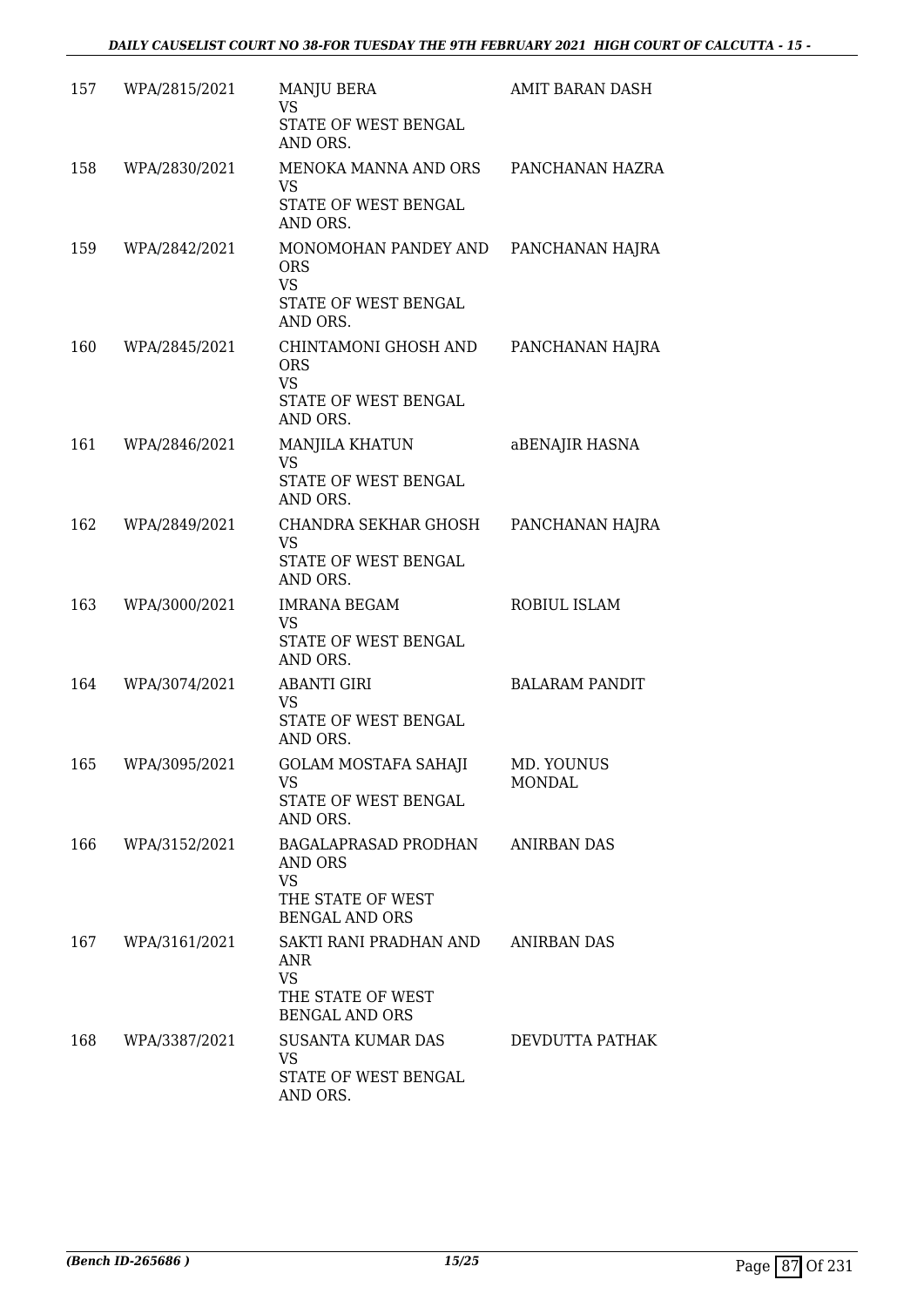| 169 | WPA/3412/2021                            | MD. MOWAJJEM HOSSAIN<br>AND ANOTHER<br><b>VS</b><br>STATE OF WEST BENGAL<br>AND ORS. | <b>MANIKA SARKAR</b>         |
|-----|------------------------------------------|--------------------------------------------------------------------------------------|------------------------------|
| 170 | WPA/3581/2021                            | JAYANTA MALLICK<br><b>VS</b><br>STATE OF WEST BENGAL<br>AND ORS.                     | TARA PADA DAS                |
| 171 | WPA/3586/2021                            | KRISHNA ROY CHOWDHURY<br>VS.<br>STATE OF WEST BENGAL<br>AND ORS.                     | KRISHNENDU BERA              |
| 172 | WPA/3590/2021                            | <b>GOUTAM JANA</b><br><b>VS</b><br>STATE OF WEST BENGAL<br>AND ORS.                  | KRISHNENDU BERA              |
| 173 | WPA/3598/2021                            | NIRMAL BAIRI<br>VS.<br>STATE OF WEST BENGAL<br>AND ORS.                              | KRISHNENDU BERA              |
| 174 | WPA/3614/2021                            | SAMARESH DUTTA<br>VS.<br>STATE OF WEST BENGAL<br>AND ORS.                            | <b>KRISHNA DAS</b><br>PODDAR |
| 175 | WPA/3631/2021                            | MANSUR ALI KHAN AND<br><b>ANOTHER</b><br>VS<br>STATE OF WEST BENGAL<br>AND ORS.      | ARUNIKA GHOSH                |
| 176 | WPA/3931/2021                            | SADHAN MUKHERJEE<br><b>VS</b><br>STATE OF WEST BENGAL<br>AND ORS.                    | ABHINABA DAN                 |
|     |                                          | <b>ADJOURNED MOTIONS</b>                                                             |                              |
|     | 177 WPA/2260/2014                        | KASHINATH ROY<br>VS.<br>STATE OF WEST BENGAL &<br>ORS.                               | ARUN NASKAR                  |
|     | IA NO: CAN/1/2019(Old No:CAN/10015/2019) |                                                                                      |                              |
| 178 | WPA/31112/2014                           | <b>USMAN GHANI</b><br><b>VS</b><br>STATE OF WEST BENGAL &<br><b>ORS</b>              | TANUSRI SANTRA               |
| 179 | WPA/31113/2014                           | HAZI JAAN MOHAMMAD<br>VS<br>STATE OF WEST BENGAL &<br><b>ORS</b>                     | TANUSRI SANTRA               |
| 180 | WPA/16787/2015                           | NAJRUL ISLAM<br>VS.<br>STATE OF WEST BENGAL &<br><b>ORS</b>                          | TANUSRI SANTRA               |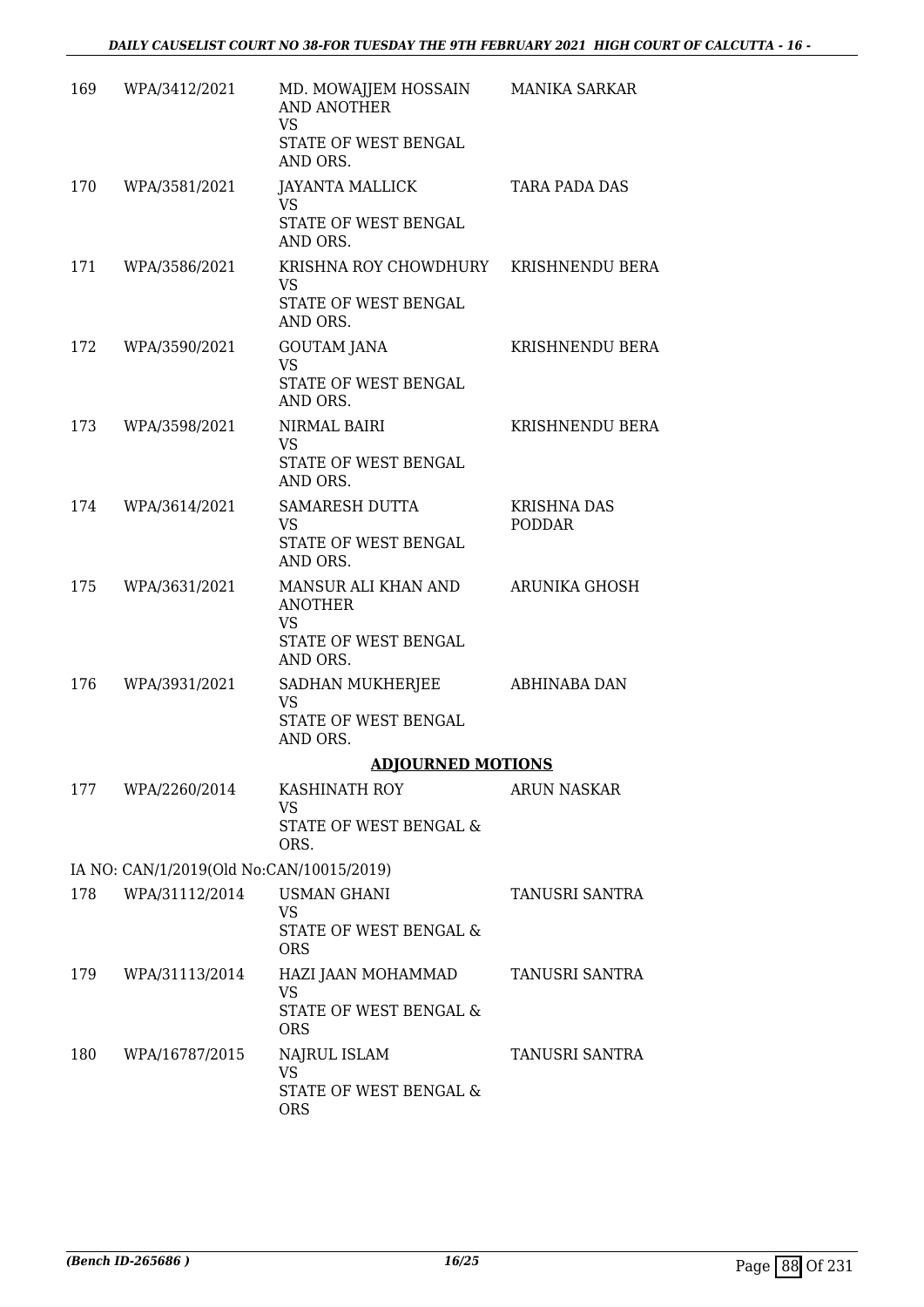| 181 | WPA/11596/2016 | RABINDRA NATH<br>MAJUMDER & ORS<br><b>VS</b><br>STATE OF WEST BENGAL &              | TANUSRI SANTRA                    |
|-----|----------------|-------------------------------------------------------------------------------------|-----------------------------------|
| 182 | WPA/15012/2017 | <b>ORS</b><br>JAJNESWAR DE & ORS<br><b>VS</b>                                       | ATRAYEE DE                        |
|     |                | STATE OF WEST BENGAL &<br><b>ORS</b>                                                |                                   |
| 183 | WPA/20259/2017 | PANCHANAN DAS & ORS<br><b>VS</b><br>STATE OF WEST BENGAL &                          | TANUSRI SANTRA                    |
| 184 | WPA/20262/2017 | <b>ORS</b><br>NIMAI DAS & ANR<br>VS<br>STATE OF WEST BENGAL &<br><b>ORS</b>         | TANUSRI SANTRA                    |
| 185 | WPA/26347/2017 | SUBHAS CHANDRA DEY<br><b>VS</b><br>STATE OF WEST BENGAL &<br><b>ORS</b>             | S DEY                             |
| 186 | WPA/26348/2017 | CHIDAM GHOSH<br><b>VS</b><br>STATE OF WEST BENGAL &<br><b>ORS</b>                   | S DEY                             |
| 187 | WPA/26350/2017 | SUBHAS CHANDRA NAG<br><b>VS</b><br>STATE OF WEST BENGAL &<br><b>ORS</b>             | <b>SUBINAY DEY</b>                |
| 188 | WPA/26352/2017 | <b>ASHUDEB ROY</b><br><b>VS</b><br>STATE OF WEST BENGAL &<br><b>ORS</b>             | <b>SUBINAY DEY</b>                |
| 189 | WPA/26476/2017 | ZARINA RESHMA & ORS<br>VS<br>STATE OF WEST BENGAL &<br><b>ORS</b>                   | NILOFER SIDDIOUE<br>ALAM          |
| 190 | WPA/1155/2018  | JAMUNA GHOSH<br>VS.<br>STATE OF WEST BENGAL &<br><b>ORS</b>                         | <b>SUBINAY DEY</b>                |
| 191 | WPA/1162/2018  | KAMALA KANTA BARMAN<br><b>VS</b><br><b>STATE OF WEST BENGAL &amp;</b><br><b>ORS</b> | <b>SUBINAY DEY</b>                |
| 192 | WPA/1164/2018  | ENESH CHANDRA BARMAN<br><b>VS</b><br>STATE OF WEST BENGAL &<br><b>ORS</b>           | S. DEY                            |
| 193 | WPA/1185/2018  | SHIBANI GHOSH<br><b>VS</b><br>STATE OF WEST BENGAL<br>&ORS                          | PRATIP KUMAR<br><b>CHATTERJEE</b> |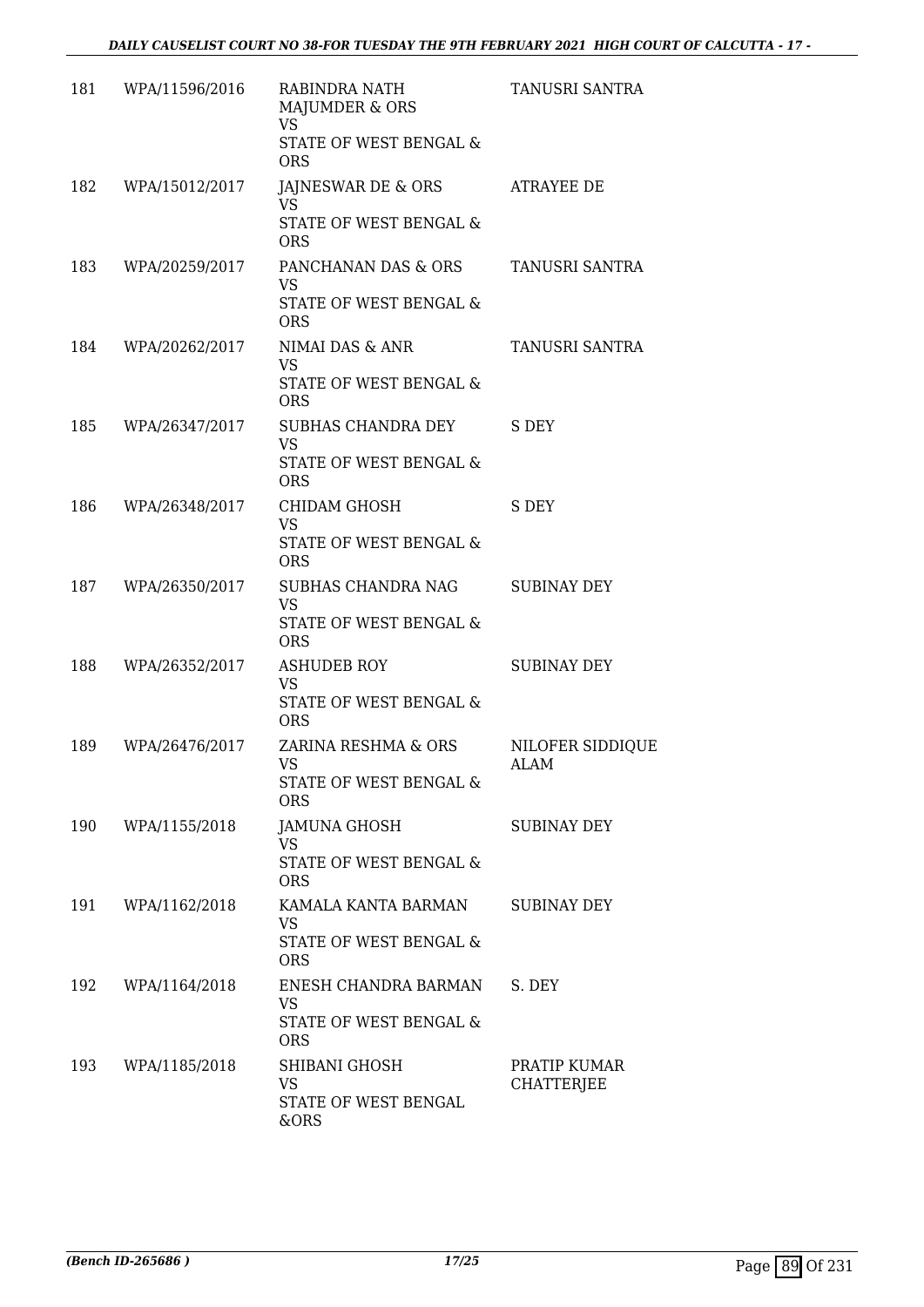| 194 | WPA/8008/2018                           | BHARAT CHANDRA<br><b>BARMAN</b><br>VS<br>STATE OF WEST BENGAL &<br><b>ORS</b>                             | <b>SUBINAY DEY</b> |
|-----|-----------------------------------------|-----------------------------------------------------------------------------------------------------------|--------------------|
| 195 | WPA/8009/2018                           | NIKHIL SARKAR<br>VS.<br>STATE OF WEST BENGAL &<br><b>ORS</b>                                              | <b>SUBINAY DEY</b> |
| 196 | WPA/9307/2018                           | KAMAL CHANDRA ROY<br>VS.<br>STATE OF WEST BENGAL &<br><b>ORS</b>                                          | SUBINAY DEY        |
| 197 | WPA/3151/2019                           | ANINDYA KUMAR<br><b>CHATTOPADHYAY</b><br><b>VS</b><br>STATE OF WEST BENGAL &<br><b>ORS</b>                | ANINDYA BOSE       |
|     | IA NO: CAN/1/2020                       |                                                                                                           |                    |
| 198 | WPA/3457/2019                           | GOPAL JHUNJHUNWALA &<br><b>ORS</b><br><b>VS</b><br>STATE OF WEST BENGAL &<br><b>ORS</b>                   | <b>ARINDAM DAS</b> |
|     | IA NO: CAN/1/2020(Old No:CAN/3850/2020) |                                                                                                           |                    |
| 199 | WPA/4336/2019                           | UTPAL MONDAL & ORS<br>VS.<br>STATE OF WEST BENGAL &                                                       | TANUSRI SANTRA     |
| 200 | WPA/5157/2019                           | <b>ORS</b><br>RABINDRANATH<br><b>CHAKRABORTY &amp; ORS</b><br>VS.<br>STATE OF WEST BENGAL &<br><b>ORS</b> | TANUSRI SANTRA     |
|     | IA NO: CAN/1/2021                       |                                                                                                           |                    |
| 201 | WPA/16818/2019                          | R.B.DEALERS PVT. LTD. &<br>INCORPORATED COMPANY<br>VS<br>UNION OF INDIA & ORS                             | TANUSRI SANTRA     |
| 202 | WPA/312/2020                            | SUTAPA GUCHHAIT & ANR<br><b>VS</b><br>STATE OF WEST BENGAL &<br><b>ORS</b>                                | PANCHANAN HAJRA    |
| 203 | WPA/1393/2020                           | BILWADAL NANDI & ORS<br><b>VS</b><br>STATE OF WEST BENGAL &<br><b>ORS</b>                                 | PANCHANAN HAJRA    |
| 204 | WPA/1403/2020                           | KIRITI BHUSAN NANDI &<br><b>ORS</b><br><b>VS</b><br>STATE OF WEST BENGAL &<br><b>ORS</b>                  | PANCHANAN HAJRA    |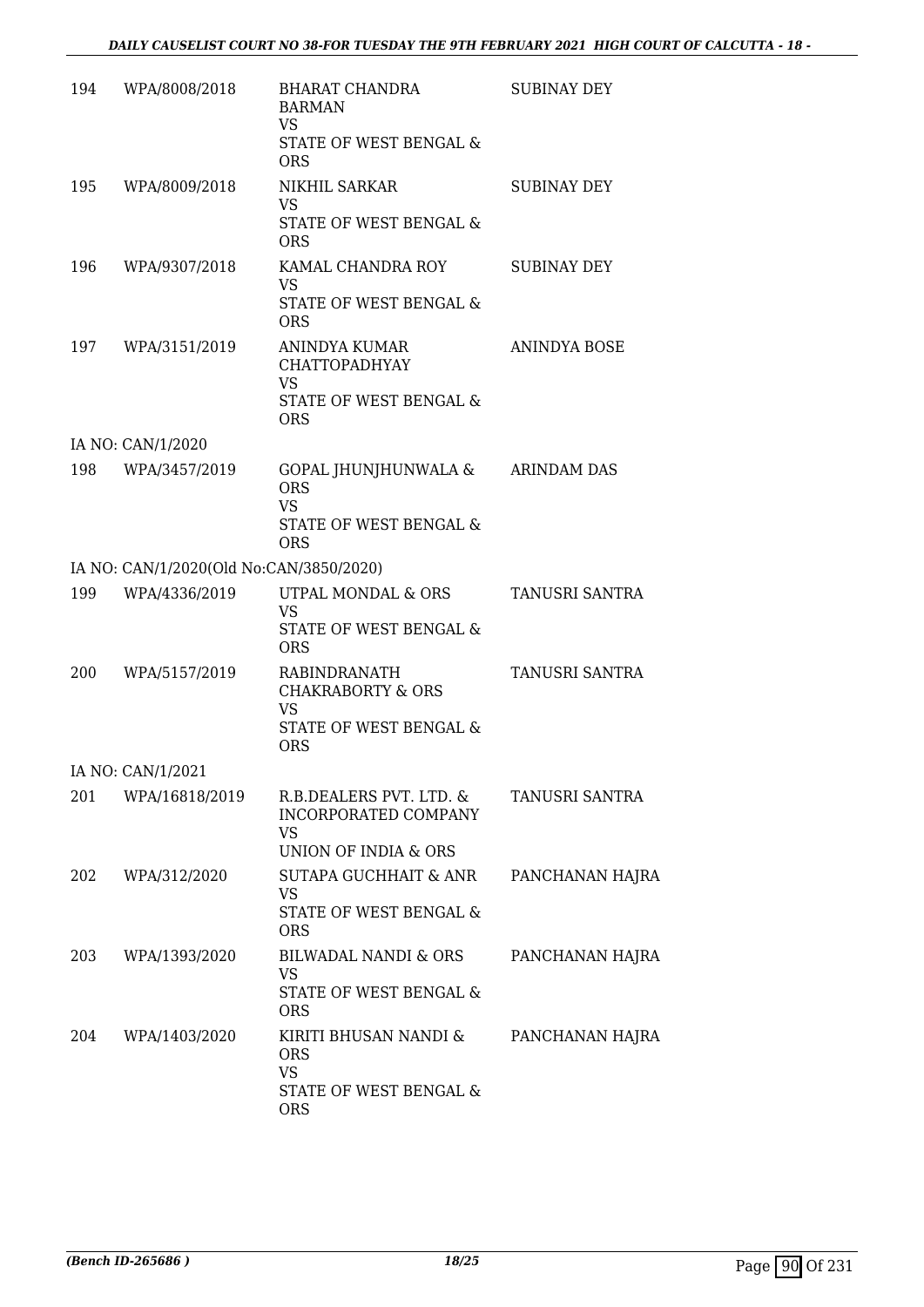| 205 | WPA/1408/2020                 | NIKHIL KUNDU & ORS<br>VS<br>STATE OF WEST BENGAL &                                    | PANCHANAN HAJRA                    |
|-----|-------------------------------|---------------------------------------------------------------------------------------|------------------------------------|
| 206 | WPA/1410/2020                 | <b>ORS</b><br>CHAMPA MAJI & ANR<br>VS<br>STATE OF WEST BENGAL &                       | PANCHANAN HAJRA                    |
|     |                               | <b>ORS</b>                                                                            |                                    |
| 207 | WPA/3131/2020                 | SUKHA RANJAN DAS & ORS<br><b>VS</b><br>STATE OF WEST BENGAL &<br><b>ORS</b>           | PARIKSHIT GOSWAMI                  |
| 208 | WPA/3176/2020                 | HIMANGSHU DUTTA & ORS<br><b>VS</b><br>STATE OF WEST BENGAL &<br><b>ORS</b>            | TARA PADA DAS                      |
| 209 | WPA/3193/2020                 | SUVENDU BIKASH MONDAL<br>@ SUVENDU MONDAL<br><b>VS</b>                                | <b>TIRTHANKAR ROY</b>              |
|     |                               | STATE OF WEST BENGAL &<br><b>ORS</b>                                                  |                                    |
| 210 | WPA/5959/2020                 | <b>RANJIT BISWAS</b><br><b>VS</b><br>STATE OF WEST BENGAL &<br>ORS.                   | SOUMYAJIT BHATTA                   |
|     |                               | IA NO: CAN/1/2020(Old No:CAN/4119/2020), CAN/2/2020                                   |                                    |
| 211 | WPA/7207/2020                 | DILIP KUMAR KUILA<br><b>VS</b><br>State of West Bengal                                | PRIYANKA JANA                      |
|     | IA NO: CAN/1/2020, CAN/2/2020 |                                                                                       |                                    |
| 212 | WPA/8246/2020                 | BADAL MAJHI @HEMBRAM<br><b>AND ORS</b><br><b>VS</b><br>STATE OF WEST BENGAL           | MUKTAKESWAR<br><b>MAITY</b>        |
| 213 | WPA/8247/2020                 | AND ORS.<br>SUKDEV MAITY AND ORS.<br><b>VS</b><br>STATE OF WEST BENGAL<br>AND ORS.    | MUKTESWAR MAITY                    |
| 214 | WPA/8249/2020                 | NATEN MAJHI @HEMBRAM<br>AND ORS<br><b>VS</b><br>STATE OF WEST BENGAL                  | <b>MUKTAKESWAR</b><br><b>MAITY</b> |
| 215 | WPA/8251/2020                 | AND ORS.<br>DULAL BARIK AND ORS<br>VS<br>STATE OF WEST BENGAL<br>AND ORS.             | MUKTAKESWAR<br>MAITY               |
| 216 | WPA/8255/2020                 | ARATI MAJHI @KISKU AND<br><b>ORS</b><br><b>VS</b><br>STATE OF WEST BENGAL<br>AND ORS. | <b>MUKTAKESWAR</b><br><b>MAITY</b> |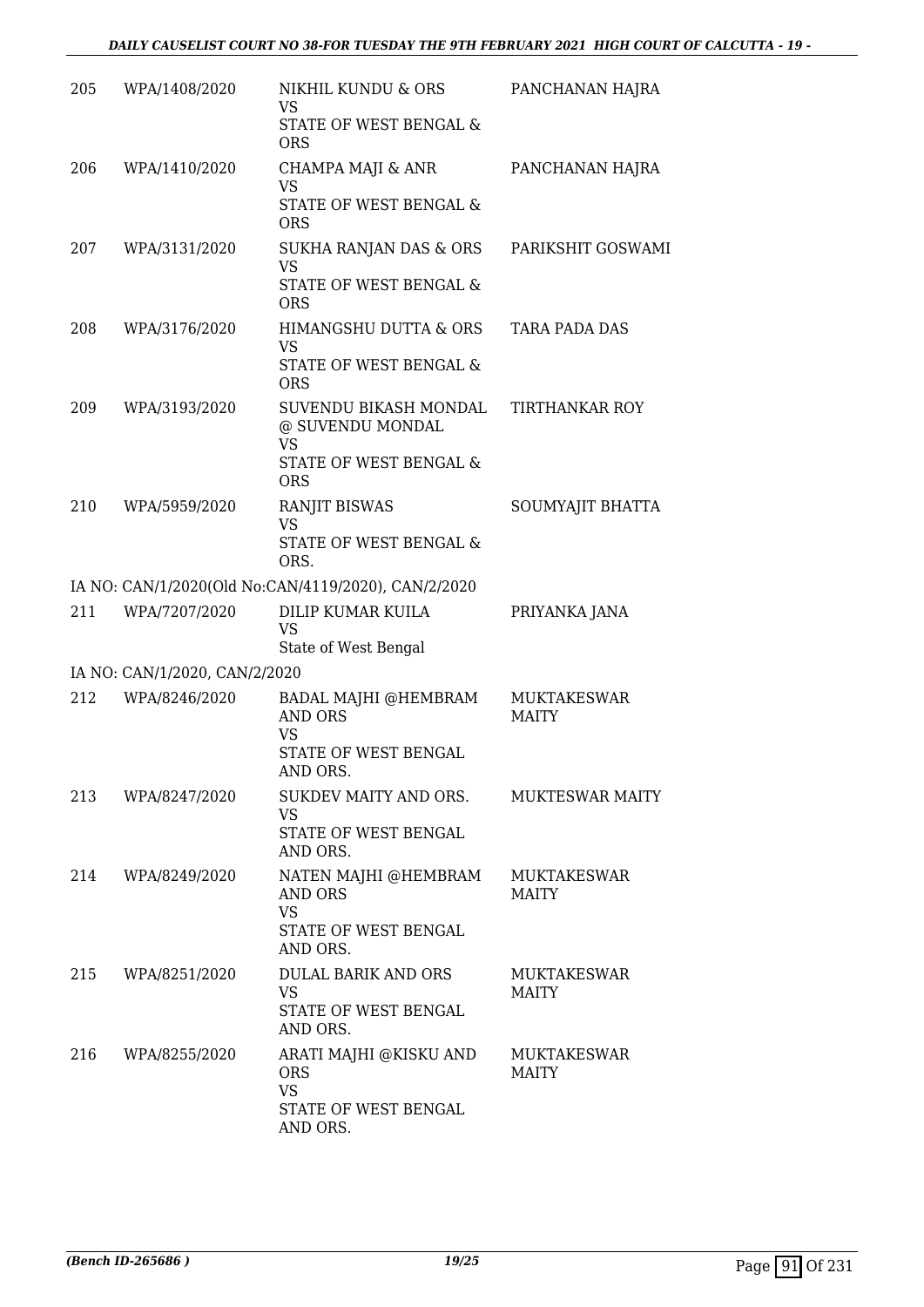| 217 | WPA/8385/2020 | KASHI NATH BERA                                                                                                 | PRASANTA KUMAR         |
|-----|---------------|-----------------------------------------------------------------------------------------------------------------|------------------------|
|     |               | VS<br>STATE OF WEST BENGAL<br><b>AND ANR</b>                                                                    | PAKRASHI               |
| 218 | WPA/8642/2020 | KAZI ENAYETUL BARI                                                                                              | DYUTIMAN BANERJEE      |
|     |               | VS<br>THE STATE OF WEST<br><b>BENGAL AND ORS</b>                                                                |                        |
| 219 | WPA/8664/2020 | ANUKUL MAJHI @ MURMU<br><b>AND ORS</b><br><b>VS</b><br>STATE OF WEST BENGAL<br>AND ORS.                         | <b>MUKTESWAR MAITY</b> |
| 220 | WPA/8666/2020 | BADAL MAJHI @TUDU AND<br><b>ORS</b><br><b>VS</b><br>STATE OF WEST BENGAL<br>AND ORS.                            | <b>MUKTESWAR MAITY</b> |
| 221 | WPA/8669/2020 | BIJOY KRISHNA KHATUA<br><b>AND ANR</b><br><b>VS</b><br>STATE OF WEST BENGAL                                     | <b>MUKTESWAR MAITY</b> |
|     |               | AND ORS.                                                                                                        |                        |
| 222 | WPA/8670/2020 | <b>BYOMKESH SAHOO AND</b><br><b>ORS</b><br><b>VS</b><br>STATE OF WEST BENGAL<br>AND ORS.                        | <b>MUKTESWAR MAITY</b> |
| 223 | WPA/8674/2020 | DULALI MAJHI @ BESARI<br>@JABA MAJHI @BESARI<br><b>AND ANR</b><br><b>VS</b><br>STATE OF WEST BENGAL<br>AND ORS. | <b>MUKTESWAR MAITY</b> |
| 224 | WPA/8675/2020 | PRABODH CHANDRA<br><b>MONDAL AND ORS</b><br><b>VS</b><br>STATE OF WEST BENGAL<br>AND ORS.                       | <b>MUKTESWAR MAITY</b> |
| 225 | WPA/8676/2020 | BADAL MAJHI @ TUDU AND<br>ANR<br><b>VS</b><br>STATE OF WEST BENGAL<br>AND ORS.                                  | <b>MUKTESWAR MAITY</b> |
| 226 | WPA/8677/2020 | BHAGABAN MAJHI @<br>HEMBRAM AND ORS<br><b>VS</b><br>STATE OF WEST BENGAL<br>AND ORS.                            | <b>MUKTESWAR MAITY</b> |
| 227 | WPA/8984/2020 | ABDUL HAI LASKAR<br><b>VS</b><br>Union of India                                                                 | AMAR NATH SEN          |
| 228 | WPA/9422/2020 | NURUL ISLAM<br>VS.<br>STATE OF WEST BENGAL<br>AND ORS.                                                          | NILADRI SAHA           |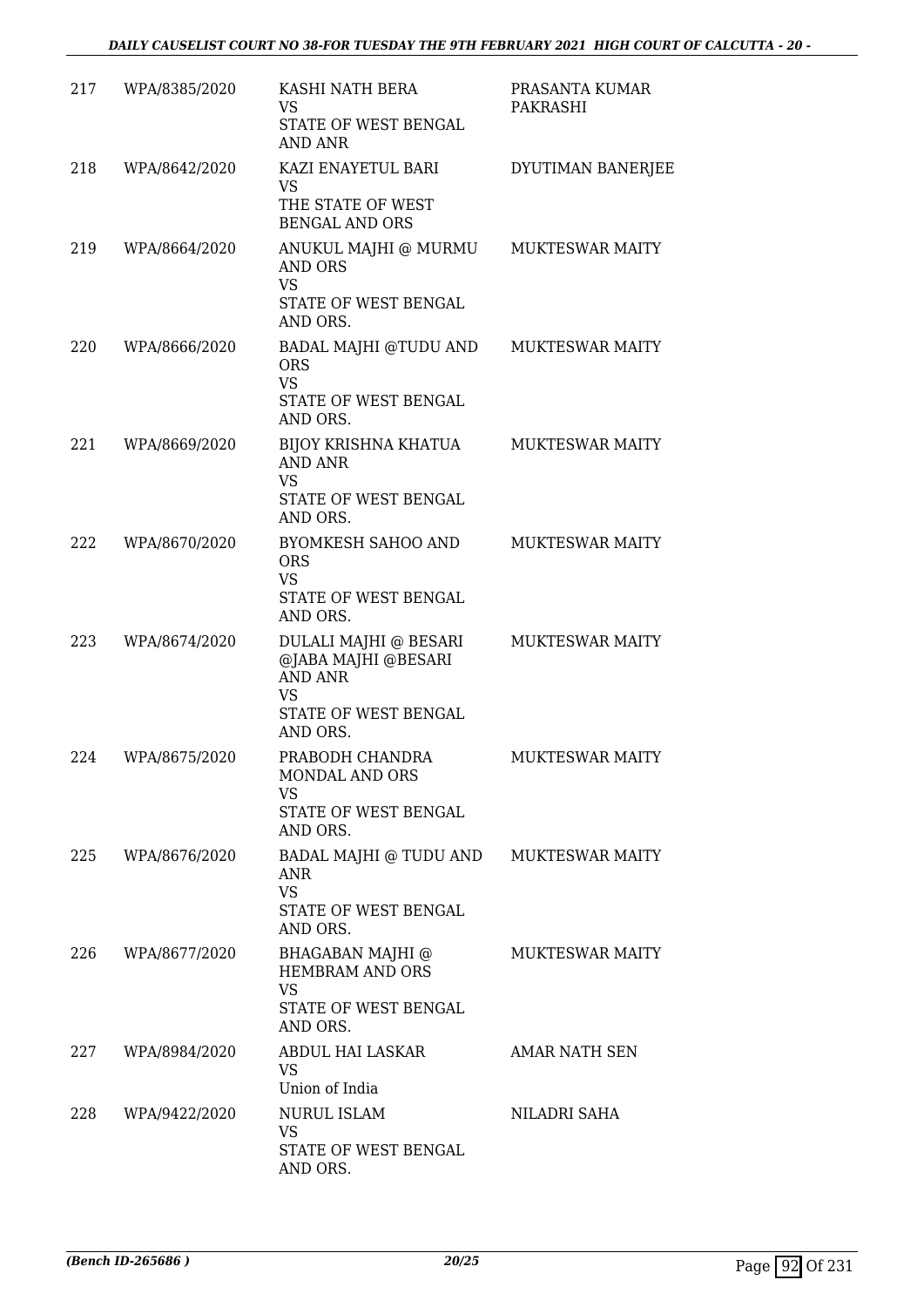## *DAILY CAUSELIST COURT NO 38-FOR TUESDAY THE 9TH FEBRUARY 2021 HIGH COURT OF CALCUTTA - 21 -*

| 229 | WPA/9455/2020                           | BAKIBUL ISLAM AND ANR<br>VS<br>STATE OF WEST BENGAL<br>AND ORS.                                                         | MD YOUNUSH<br><b>MONDAL</b>         |
|-----|-----------------------------------------|-------------------------------------------------------------------------------------------------------------------------|-------------------------------------|
| 230 | WPA/9456/2020                           | MUKUNDA MOHAN KHAN<br>AND ORS<br><b>VS</b><br>THE STATE OF WEST<br><b>BENGAL AND ORS</b>                                | <b>BARUN CHATTERJEE</b>             |
| 231 | WPA/9554/2020                           | <b>DIPAK BISWAS</b><br><b>VS</b><br>STATE OF WEST BENGAL<br>AND ORS.                                                    | ANINDA<br><b>BHATTACHARYA</b>       |
| 232 | WPA/9843/2020                           | SHYAMA PRASAD DEY PAUL<br>AND ANR<br><b>VS</b><br>STATE OF WEST BENGAL<br>AND ORS.                                      | <b>ARKADIPTA</b><br><b>SENGUPTA</b> |
|     | IA NO: CAN/1/2020                       |                                                                                                                         |                                     |
| 233 | WPA/9996/2020                           | <b>GANESH ADHIKARY</b><br><b>VS</b><br>STATE OF WEST BENGAL                                                             | PARTHA<br><b>CHAKRABORTY</b>        |
| 234 | WPA/10443/2020                          | AND ORS.<br>SUJIT KUMAR DUTTA<br><b>VS</b><br>THE STATE OF WEST<br><b>BENGAL AND ORS</b>                                | NABANKUR PAUL                       |
|     |                                         | <b>CONTEMPT APPLICATION</b>                                                                                             |                                     |
| 235 | WPCRC/137/2017                          | KONNAGAR RISHRA WATER<br>TRANSPORT PASSENGERS<br><b>WELFARE ASS, &amp; ANR</b><br><b>VS</b><br>BAPPADITYA CHATTERJEE    | <b>SAMIRAN MANDAL</b>               |
|     | IA NO: CAN/1/2017(Old No:CAN/8411/2017) |                                                                                                                         |                                     |
|     | wt236 WPA/3187/2015                     | KONNAGAR RISHRA WATER<br>TRANSPORT PASSENGER<br>WELFARE ASSO & ANR<br><b>VS</b><br>STATE OF WEST BENGAL &<br><b>ORS</b> | <b>SAMIRAN MANDAL</b>               |
| 237 | CPAN/225/2017<br>[12.02.2021]           | SWAPAN KR. SAHU<br>VS.<br>SUJIT KR. MAITY                                                                               | SUJIT KR. RATH                      |
|     | wt238 WPA/9788/2016                     | SWAPAN KUMAR SAHU<br><b>VS</b><br>STATE OF WEST BENGAL &<br><b>ORS</b>                                                  | SUJIT KUMAR RATH                    |
| 239 | CPAN/1146/2017                          | KAMALUDDIN MALLIK<br>VS<br>PURABI BISWAS DEY                                                                            | AMAR MITRA                          |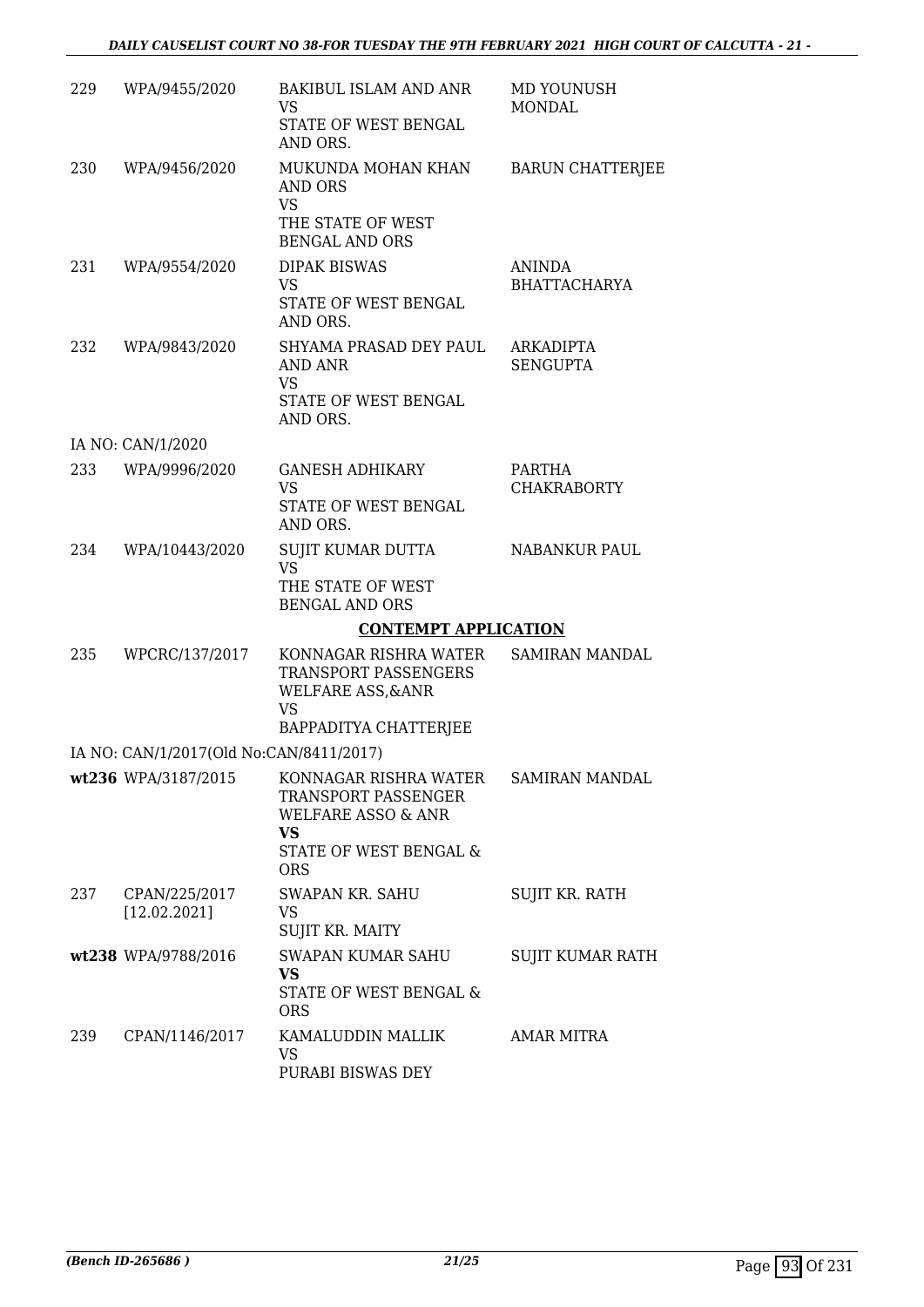|     | wt240 WPA/2567/2017                     | KAMALUDDIN MALLIK<br><b>VS</b><br>STATE OF WEST BENGAL &<br><b>ORS</b>       | <b>AMAN MITRA</b>                |
|-----|-----------------------------------------|------------------------------------------------------------------------------|----------------------------------|
|     | IA NO: CAN/1/2018(Old No:CAN/5367/2018) |                                                                              |                                  |
| 241 | CPAN/1268/2017                          | SURESH KR. RAI<br><b>VS</b><br>PRAN GOBINDA SARKAR &<br>ANR.                 | ARITRA SHANKAR<br><b>RAY</b>     |
|     | wt242 WPA/24637/2016                    | <b>SURESH KR RAI</b><br><b>VS</b><br>STATE OF WEST BENGAL &<br><b>ORS</b>    | ARITRA SHANKAR<br><b>RAY</b>     |
| 243 | WPCRC/14/2018                           | <b>MALATI LAYEK</b><br><b>VS</b><br>MOON MOON MUKHERJEE<br>& ANR             | <b>BRATATI DUTTA</b>             |
|     | wt244 WPA/15544/2016                    | M/S AJAY SAHA<br><b>VS</b><br>SALES TAX OFFICER,<br>KRISHNAGAR CHRGE & ORS   | D CHAKRABORTY                    |
| 245 | WPCRC/36/2018                           | ANUPAMA KHATUA<br>VS<br>RAJU MAZUMDER,<br>TREASURY OFFICER,<br><b>HALDIA</b> | A PRADHAN                        |
|     | wt246 WPA/15952/2017                    | ANUPAMA KHATUA<br><b>VS</b><br>STATE OF WEST BENGAL &<br><b>ORS</b>          | A PRADHAN                        |
| 247 | WPCRC/46/2018                           | BHARAT CHANDRA BERA<br><b>VS</b><br><b>RIKTA DE</b>                          | T. CHOWDHURY                     |
|     | wt248 WPA/34436/2014                    | BHARAT CHANDRA BERA<br>VS.<br>STATE OF WEST BENGAL &<br><b>ORS</b>           | ANIRBAN SAHA                     |
|     | IA NO: CAN/1/2018(Old No:CAN/8938/2018) |                                                                              |                                  |
| 249 | WPCRC/68/2018<br>[12.02.2021]           | JAHAR ROY<br>VS<br>NARAYAN CHANDRA<br><b>SARKAR</b>                          | ARDHENDU SEKHAR<br><b>BISWAS</b> |
|     | wt250 WPA/27417/2015                    | <b>JAHAR ROY</b><br><b>VS</b><br>STATE OF WEST BENGAL &<br><b>ORS</b>        | SANJOY KARAR                     |
|     | IA NO: CAN/1/2019(Old No:CAN/6193/2019) |                                                                              |                                  |
| 251 | CPAN/621/2018<br>[11/02/2021]           | SARASWATI JANA<br><b>VS</b><br><b>ANJAN SAHA</b>                             | ANUP DASGUPTA                    |
|     | wt252 WPA/10296/2017                    | SSARASWATI JANA<br><b>VS</b><br>STATE OF WEST BENGAL &<br><b>ORS</b>         | ANUP DASGUPTA                    |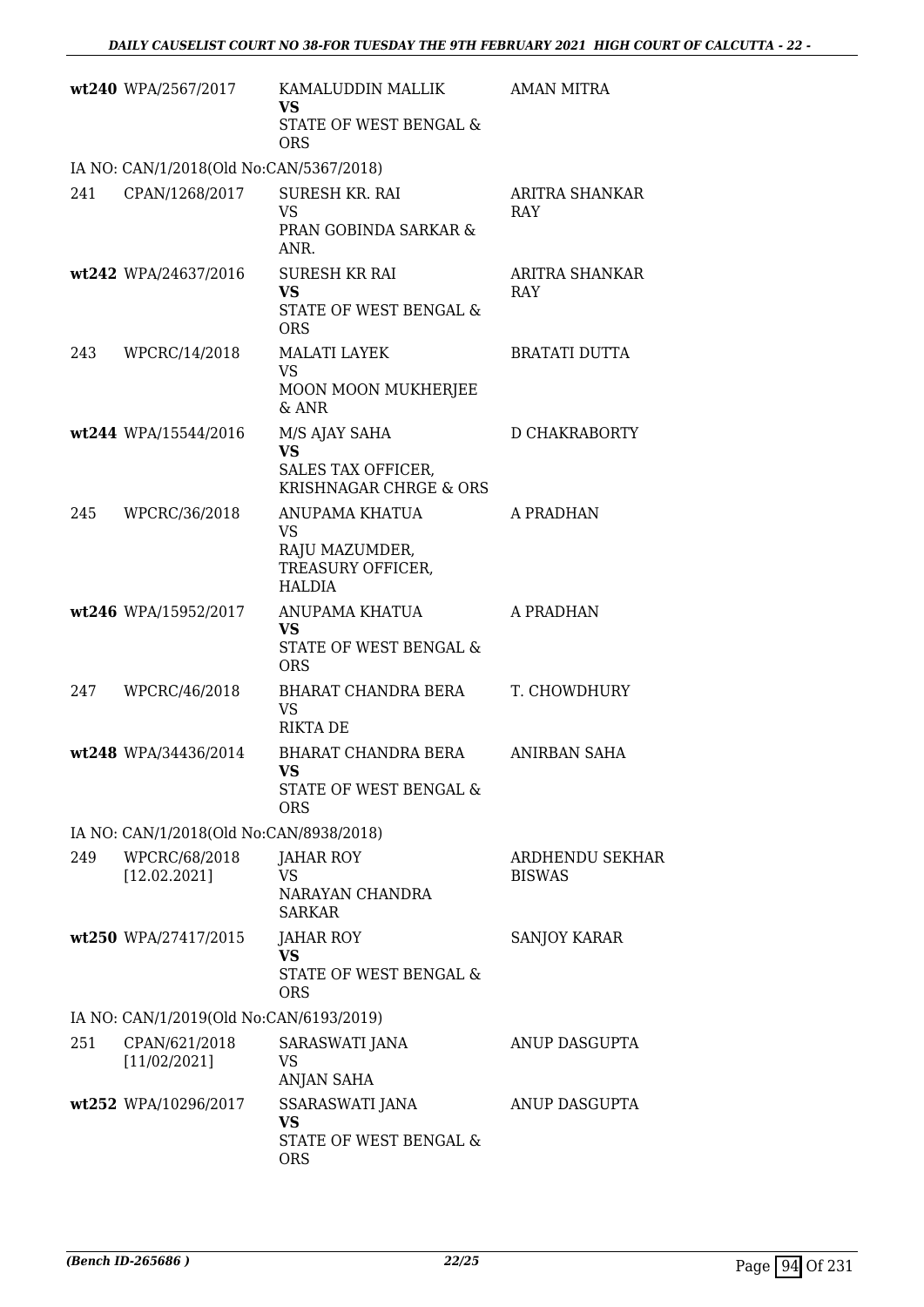| 253 | CPAN/1111/2018                          | GIRIDHARI MONDAL & ORS. PRADIP KR. GHOSH<br>VS<br>ANIL KR. JHA & ORS.                          |                                     |
|-----|-----------------------------------------|------------------------------------------------------------------------------------------------|-------------------------------------|
|     | wt254 WPA/14212/2012                    | GIRIDHARI MONDAL & ORS.<br>VS<br>UNION OF INDIA & ORS.                                         | PRADIP KUMAR<br><b>GHOSH</b>        |
| 255 | WPCRC/95/2019                           | TAPAN KUMAR GHOSH<br><b>VS</b>                                                                 | S GHOSH                             |
|     |                                         | MOHAN KUMAR SHARMA                                                                             |                                     |
|     | wt256 WPA/13941/2017                    | TAPAN KUMAR GHOSH<br><b>VS</b><br>STATE OF WEST BENGAL<br>&ORS                                 | <b>S GHOSH</b>                      |
|     | IA NO: CAN/1/2019(Old No:CAN/6656/2019) |                                                                                                |                                     |
| 257 | WPCRC/98/2019                           | KABIRUL ISLAM & ANR<br><b>VS</b>                                                               | <b>SIMA GHOSH</b>                   |
|     |                                         | MOHAN KUMAR SHARMA                                                                             |                                     |
|     | wt258 WPA/15426/2017                    | KABIRUL ISLAM & ANR<br><b>VS</b>                                                               | <b>SIMA GHOSH</b>                   |
|     |                                         | STATE OF WEST BENGAL &<br><b>ORS</b>                                                           |                                     |
|     | IA NO: CAN/1/2019(Old No:CAN/1648/2019) |                                                                                                |                                     |
| 259 | WPCRC/116/2019                          | <b>SURAJ PALERIA &amp; ORS</b><br><b>VS</b><br>A K JHA & ANR                                   | VICTOR CHATTERJEE                   |
|     | wt260 WPA/11044/2012                    | ARUN KUMAR SINGH &<br>ORS.<br><b>VS</b>                                                        | PRADIP KUMAR<br><b>GHOSH</b>        |
| 261 | WPCRC/141/2019                          | UNION OF INDIA & ORS.<br>DR NAZRUL ISLAM, IPS<br><b>RETD</b><br><b>VS</b><br>MALAY KE DE & ORS | DR NAZRUL ISLAM IN<br><b>PERSON</b> |
|     | wt262 WPA/27355/2012                    | DR. NAZRUL ISLAM<br>VS.<br>STATE OF WEST BENGAL &<br><b>ORS</b>                                | <b>BISWAJIT SAMANTA</b>             |
|     | 263 WPCRC/244/2019                      | PRAMILA MAITY<br>VS<br>TAPAS ROYCHOWDHURY                                                      | <b>GOUTAM KUMAR</b><br><b>MAITY</b> |
|     | wt264 WPA/7697/2017                     | PRAMILA MAITY<br><b>VS</b><br>STATE OF WEST BENGAL &<br><b>ORS</b>                             | <b>GOUTAM KUMAR</b><br><b>MAITY</b> |
| 265 | WPCRC/304/2019                          | KAMALA SINGHA<br><b>VS</b><br>NABARUM GOSWAMI                                                  | <b>GOUTAM KUMAR</b><br><b>MAITY</b> |
|     | wt266 WPA/26162/2016                    | KAMALA SINGHA<br><b>VS</b><br>STATE OF WEST BENGAL &<br><b>ORS</b>                             | G.K. MAITY                          |
| 267 | WPCRC/307/2019                          | PUSPA MONDAL & ANR<br><b>VS</b><br>TAPAS RAY CHOWDHURY                                         | RIMPY MUKHERJEE                     |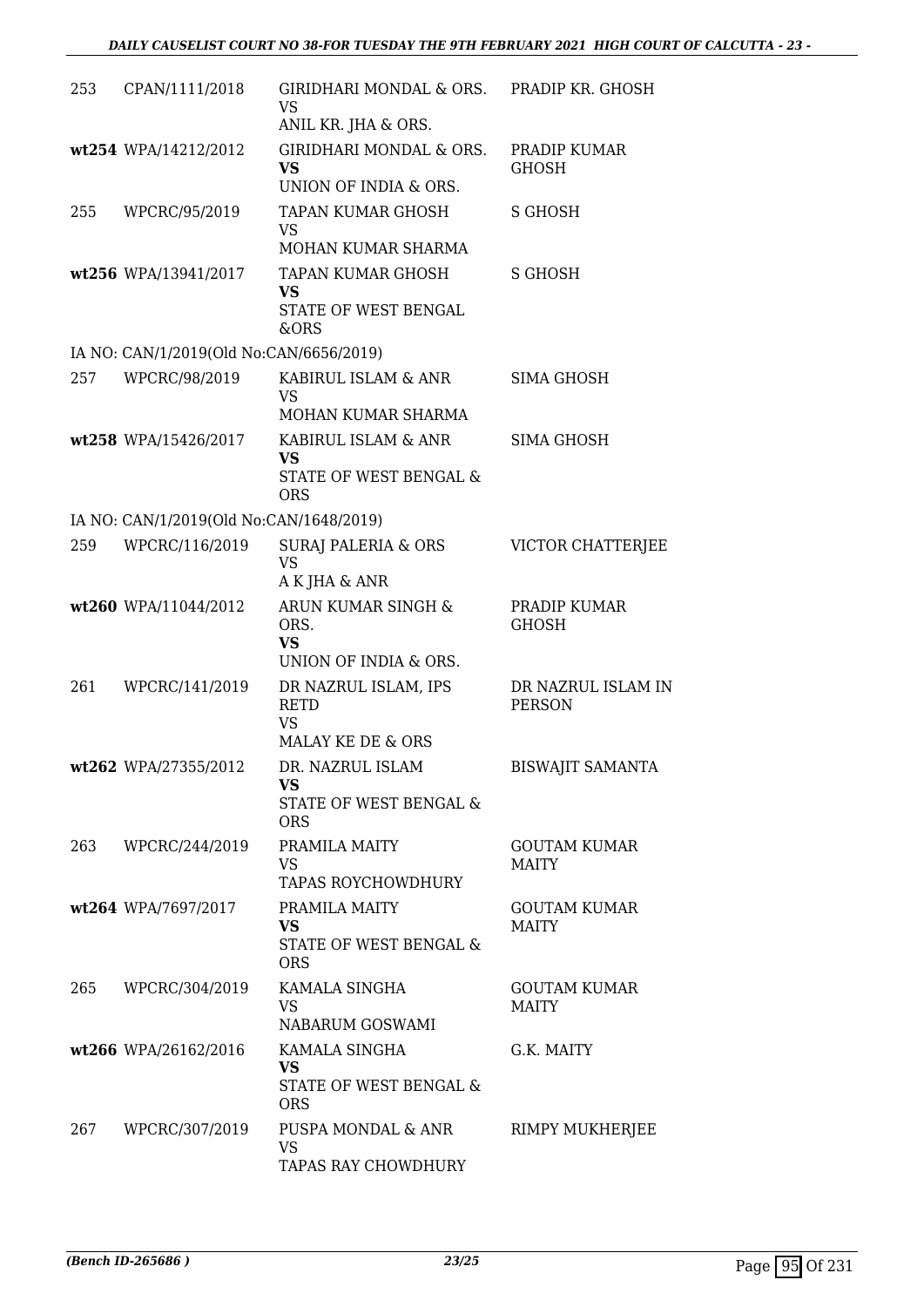|     | wt268 WPA/12935/2017                     | PUSPA MONDAL & ANR<br><b>VS</b><br>STATE OF WEST BENGAL &<br><b>ORS</b>                                        | TAMAL TARU PANDA                                                                           |
|-----|------------------------------------------|----------------------------------------------------------------------------------------------------------------|--------------------------------------------------------------------------------------------|
|     | IA NO: CAN/1/2017(Old No:CAN/11335/2017) |                                                                                                                |                                                                                            |
| 269 | WPCRC/308/2019                           | MD. ABDUR RAHMAN<br><b>VS</b><br>JAYDEEP MAJEE, THE<br>DIRECTOR OF PENSION,<br>PF& GI, GOVT.OF. W              | I. SHAIKH                                                                                  |
|     | wt270 WPA/14620/2017                     | MD. ABDUR RAHMAN<br><b>VS</b><br>STATE OF WEST BENGAL &<br><b>ORS</b>                                          | <b>IBRAHIM SHAIKH</b>                                                                      |
|     | No:CAN/66/2018)                          |                                                                                                                | IA NO: CAN/1/2017(Old No:CAN/11364/2017), CAN/2/2017(Old No:CAN/9882/2017), CAN/3/2018(Old |
| 271 | CPAN/922/2019                            | SUVASH CHANDRA<br>MAHATA<br><b>VS</b><br>R DURGA SHYAM                                                         | SWAPAN KUMAR PAL                                                                           |
|     | wt272 WPA/22621/2018                     | SUVASH CHANDRA<br><b>MAHATA</b><br><b>VS</b><br>UNION OF INDIA & ORS                                           | KABERI GHOSH (DEY)                                                                         |
| 273 | CPAN/1367/2019                           | <b>GITA MAITY</b><br><b>VS</b><br>PARVEZ AHMED SIDDIQUI                                                        | CHANDI CHARAN<br>ROY                                                                       |
|     | wt274 WPA/8863/2017                      | <b>GITA MAITY</b><br><b>VS</b><br>STATE OF WEST BENGAL &<br><b>ORS</b>                                         | TAMAL TARU PANDA                                                                           |
|     | IA NO: CAN/1/2021                        |                                                                                                                |                                                                                            |
| 275 | WPCRC/14/2020<br>$[18-02-2021]$          | <b>SUMITRO ADHIKARY</b><br>VS<br><b>BROJENDRA NATH MANDAL</b><br>$&$ ORS                                       | PRATIK MAJUMDER                                                                            |
|     | wt276 WPA/14057/2015                     | <b>SUMITRO ADHIKARY</b><br><b>VS</b><br>STATE OF WEST BENGAL &<br><b>ORS</b>                                   | <b>ASHIM KUMAR</b><br><b>HALDAR</b>                                                        |
| 277 | CPAN/392/2020<br>[Gr. - 1 Matters]       | CHARAN KR CHABRIA &<br><b>ORS</b><br><b>VS</b><br>DR. P. ULAGANATHAN, THE<br>LAND ACQ COLLECTOR, 24<br>PARG(S) | <b>ANINDITA AUDDY</b><br><b>DAS</b>                                                        |
|     | IA NO: CAN/1/2020(Old No:CAN/5176/2020)  |                                                                                                                |                                                                                            |
|     | wt278 WPA/7624/2015                      | CHARAN KR CHABRIA &<br><b>ORS</b><br><b>VS</b><br>STATE OF WEST BENGAL &<br><b>ORS</b>                         | <b>ANJANA BANERJEE</b>                                                                     |
|     |                                          |                                                                                                                |                                                                                            |

## **PART HEARD**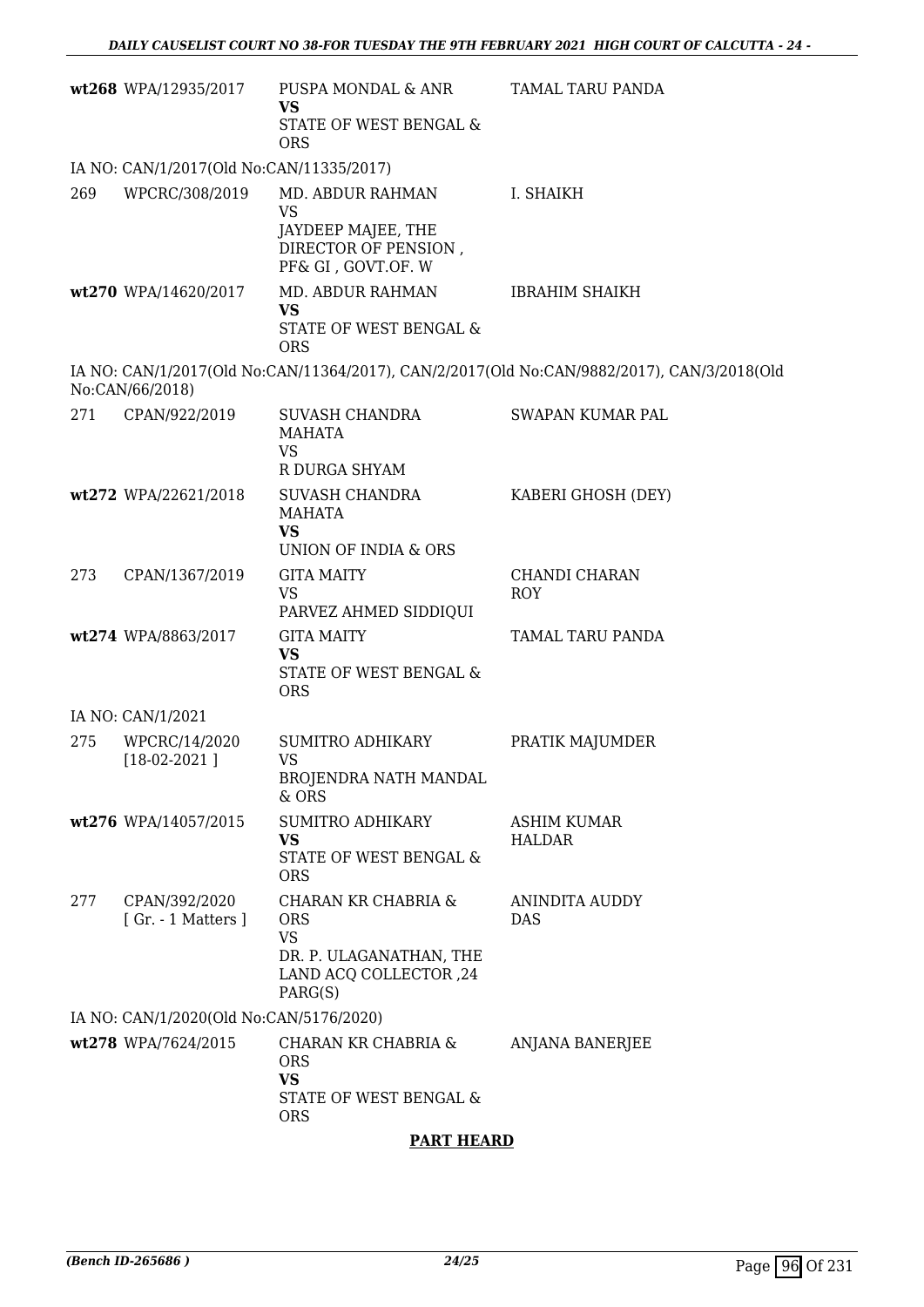279 WPA/16104/2012 ARUP DAS

VS STATE & ORS. SUVADIP BHATTACHARYYA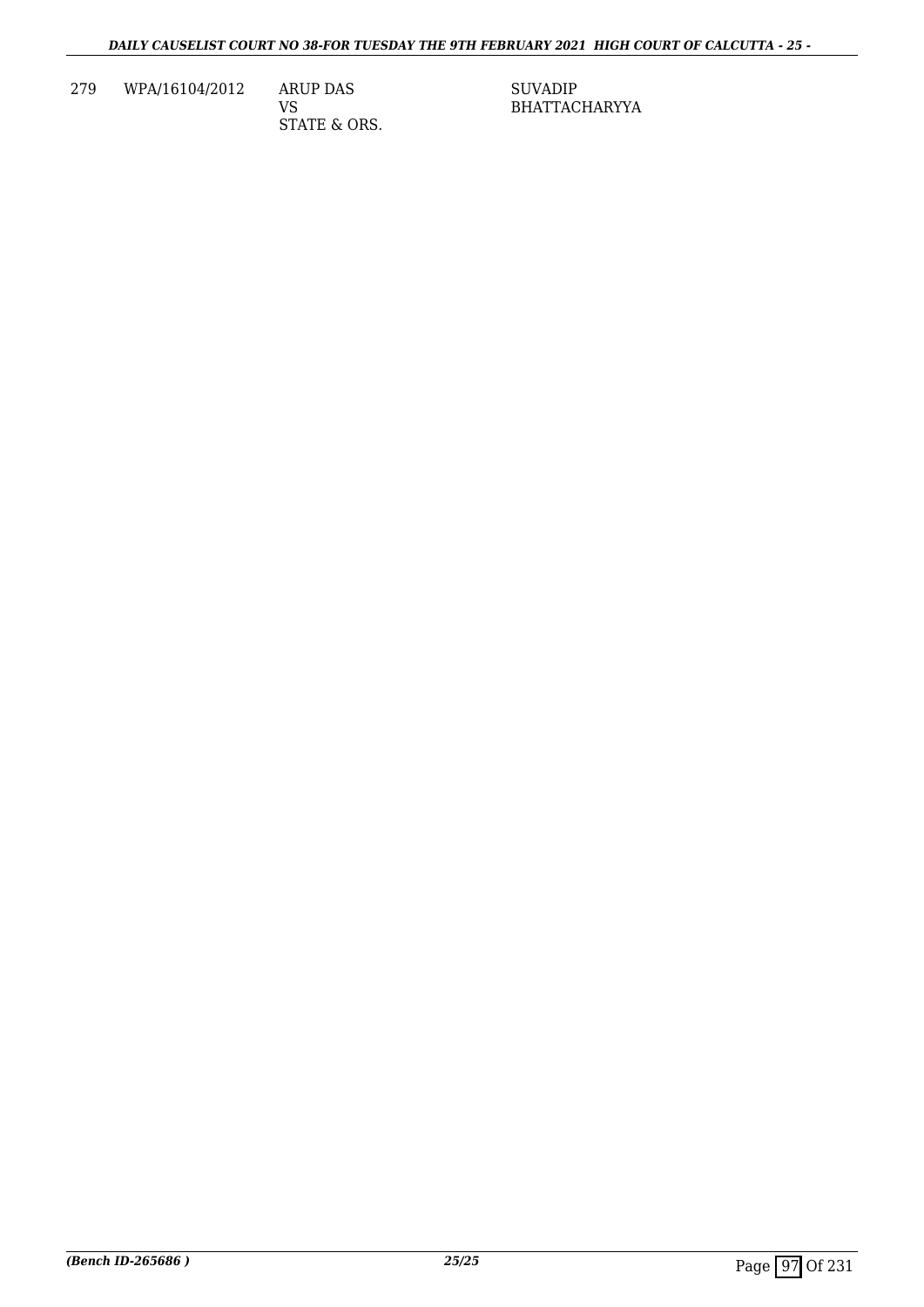

## In The High Court at Calcutta

## **Appellate Side**

**DAILY CAUSELIST For Tuesday The 9th February 2021**

**COURT NO. 9**

**SINGLE BENCH (SB - II) AT 10:45 AM HON'BLE JUSTICE SHIVAKANT PRASAD (VIA VIDEO CONFERENCE)**

**ON AND FROM MONDAY, THE 11TH JANUARY, 2021 – APPLICATIONS UNDER SECTION 24 OF THE CODE OF CIVIL PROCEDURE, SECOND APPEAL, FIRST MISCELLANEOUS APPEAL, SECOND MISCELLANEOUS APPEAL IRRESPECTIVE OF YEARS INCLUDING APPLICATIONS CONNECT THERETO;**

**MATTERS RELATING TO CONTEMPT (CIVIL) OF SUB-ORDINATE COURTS TO BE HEARD BY A JUDGE SITTING SINGLY.**

**AND**

**TILL THE CIRCUIT BENCH AT PORT BLAIR RESUMES ON 15TH FEBRUARY, 2021, THE FOLLOWING BENCHES SHALL TAKE UP THE URGENT MATTERS RELATED TO THE ISLANDS FROM THE PRINCIPAL SEAT OF THE HIGH COURT AT CALCUTTA. ON EVERY WEDNESDAYS (27TH JANUARY, 2021, 3RD FEBRUARY, 2021 & 10TH FEBRUARY, 2021) – WILL SIT SINGLY AND TAKE UP, IN ADDITION TO HIS OWN LIST AND DETERMINATION, THE URGENT MATTERS RELATED TO THE CIRCUIT BENCH AT PORT BLAIR REQUIRED TO BE TAKEN UP BY A SINGLE BENCH.**

**AND**

**ON AND FROM MONDAY 1ST FEBRUARY, 2021 TO FRIDAY, 12TH FEBRUARY, 2021 – IN ADDITION TO HIS OWN LIST AND DETERMINATION, WILL TAKE UP THE LIST AND DETERMINATION OF HON'BLE JUSTICE BIBEK CHAUDHURI.**

#### **NOTE: TODAY LIST WILL BE CALLED ON SERIALLY.**

**NOTE: ASSIGNED MATTER & CONTEMPT APPLICATION SHALL BE TAKEN UP ON FRIDAY.**

**NOTE: MATTERS WILL BE TAKEN UP THROUGH PHYSICAL HEARING ONLY WHEN BOTH THE PARTIES ARE AGREED**

#### **APPLICATION FOR BAIL**

| CRM/11118/2020 | DIPTENDU MAJUMDER @DIPU<br>@ DIBBENDU CDHIKARY<br>VS<br>State of West Bengal | SIDDHARTHA SARKAR |
|----------------|------------------------------------------------------------------------------|-------------------|
|                | <b>BAIL IN CONNECTION WITH APPEAL</b>                                        |                   |
| CRA/756/2019   | MANIK KUMAR DAS<br>VS                                                        | ARGHYA KAMAL DAS  |

STATE OF WEST BENGAL & SHIBANI BHUIAN

IA NO: CRAN/1/2019(Old No:CRAN/5052/2019), CRAN/2/2021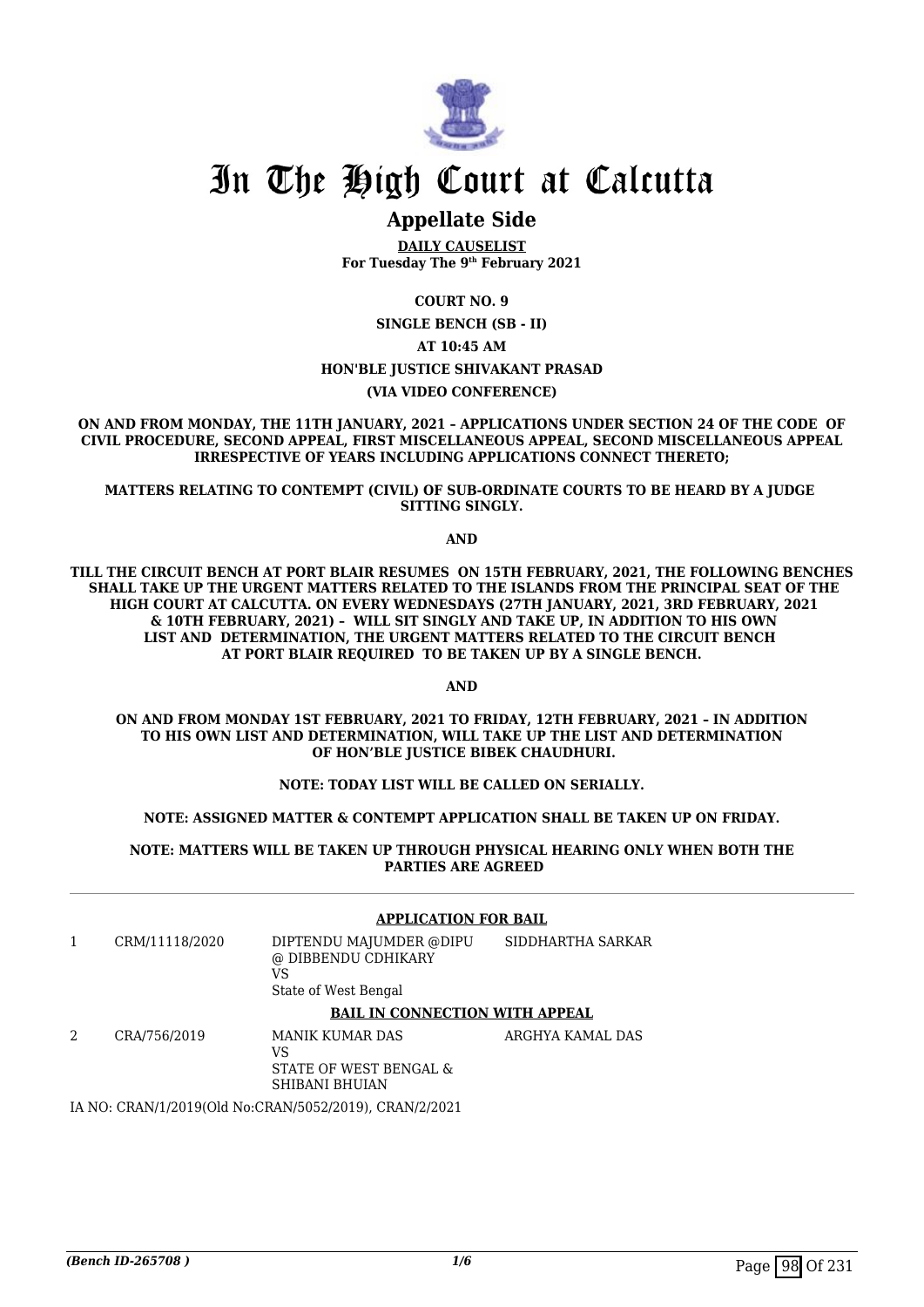| 3          | CRA/145/2020                                     | AINUL HOQUE & ANR<br>VS<br>UNION OF INDIA                                                                 | AVINABA PATRA                                                                                                 |
|------------|--------------------------------------------------|-----------------------------------------------------------------------------------------------------------|---------------------------------------------------------------------------------------------------------------|
|            |                                                  |                                                                                                           |                                                                                                               |
|            |                                                  | IA NO: CRAN/1/2020(Old No:CRAN/3522/2020), CRAN/2/2020                                                    |                                                                                                               |
|            |                                                  | <b>APPLICATION</b>                                                                                        |                                                                                                               |
| 4          | SA/119/2005                                      | DAYAL CHANDRA SADHUKHAN<br>& ORS.<br>VS<br>ATAR BALA DEWAN                                                | SHIBAJI KUMAR DAS                                                                                             |
|            | CAN/8/2018(Old No:CAN/3278/2018)                 |                                                                                                           | IA NO: CAN/1/0409(Old No:CAN/260420/409), CAN/6/2009(Old No:CAN/9141/2009), CAN/7/2012(Old No:CAN/7385/2012), |
| 5          | SAT/2634/2007                                    | DAMODAR JEW THAKUR REP.<br>BY AJIT KR. SAMUI & ORS<br><b>VS</b><br>TAPAN KR. MUKHOPADHYAY &<br><b>ORS</b> | <b>BIVASH BANERJEE</b>                                                                                        |
|            | CAN/5/2017(Old No:CAN/4596/2017), CAN/6/2021     |                                                                                                           | IA NO: CAN/2/2013(Old No:CAN/6922/2013), CAN/3/2016(Old No:CAN/5564/2016), CAN/4/2017(Old No:CAN/2731/2017),  |
| 6          | SAT/66/2012                                      | ASWINI DUTTAC& RS<br>VS                                                                                   | JOYDIP ROY                                                                                                    |
|            |                                                  | ALOK KUMAR DUTTA & ORS                                                                                    |                                                                                                               |
|            | IA NO: CAN/2/2019(Old No:CAN/4069/2019)          |                                                                                                           |                                                                                                               |
| 7          | SA/18/2014                                       | TULSI SARAN PANDEY<br>VS<br><b>SHYAM SUNDAR DEY</b>                                                       | KABERI SENGUPTA<br>(MRS. MAITI)                                                                               |
|            |                                                  |                                                                                                           |                                                                                                               |
|            |                                                  | IA NO: CAN/5/2017(Old No:CAN/1201/2017), CAN/6/2019(Old No:CAN/1590/2019)                                 |                                                                                                               |
| 8          | SA/63/2015                                       | RAMENDRA NATH GHOSH<br>VS<br><b>RADHA ROY &amp; ORS</b>                                                   | MANISHA NATH                                                                                                  |
|            |                                                  | IA NO: CAN/2/2016(Old No:CAN/1434/2016), CAN/3/2017(Old No:CAN/6273/2017)                                 |                                                                                                               |
| 9          | SA/95/2015                                       | SWAPAN KR. MOITRA                                                                                         | <b>SOUNAK</b>                                                                                                 |
|            | $[PT I+1+OB+LCR+2]$<br>COVER FILES+ R I<br>CARD] | <b>VS</b><br>CHHAYA RANI ROY @ CHHAYA<br><b>RANI DEVI</b>                                                 | BHATTACHARYA                                                                                                  |
|            |                                                  | CAN/8/2019(Old No:CAN/9135/2019), CAN/9/2020(Old No:CAN/1301/2020)                                        | IA NO: CAN/4/2016(Old No:CAN/9018/2016), CAN/5/2017(Old No:CAN/5874/2017), CAN/7/2019(Old No:CAN/5363/2019),  |
| 10         | SMAT/17/2016                                     | TARAPADA POREL<br>VS                                                                                      | <b>SOUMYA BANERJEE</b>                                                                                        |
|            |                                                  | NITYANANDA ADHIKARI                                                                                       |                                                                                                               |
|            |                                                  | IA NO: CAN/1/2016(Old No:CAN/11126/2016), CAN/2/2017(Old No:CAN/8315/2017)                                |                                                                                                               |
| 11         | SA/201/2016                                      | SANTI MOYEE MANNA & ORS<br>VS                                                                             | SARMISTHA GHOSH<br><b>SARMA</b>                                                                               |
|            |                                                  | SWAPAN CHATTERJEE & ORS                                                                                   |                                                                                                               |
| CAN/6/2020 |                                                  |                                                                                                           | IA NO: CAN/2/2016(Old No:CAN/12259/2016), CAN/3/2017(Old No:CAN/4526/2017), CAN/4/2018(Old No:CAN/8637/2018), |
| 12         | SAT/335/2016                                     | JAMUNA MANNA & ORS.<br>VS<br>SOVARANI SANTRA & ORS.                                                       | JAYANTA KR. PAIN                                                                                              |
|            |                                                  |                                                                                                           | IA NO: CAN/1/2016(Old No:CAN/7920/2016), CAN/2/2018(Old No:CAN/9730/2018), CAN/3/2018(Old No:CAN/9731/2018)   |
|            |                                                  |                                                                                                           |                                                                                                               |
| 13         | SA/110/2018                                      | HEMANTA KR. PRASAD<br><b>VS</b><br>LAKSHMI NARAYAN JEW REPD.<br>BY SEBAIT SWAPAN KR. DAS &<br>ANR.        | MD. ABDUL ALIM                                                                                                |
|            | $IA$ NO $CA$ N/1/2018(Old No $CA$ N/2947/2018)   |                                                                                                           |                                                                                                               |

*DAILY CAUSELIST COURT NO 9-FOR TUESDAY THE 9TH FEBRUARY 2021 HIGH COURT OF CALCUTTA - 2 -* 

IA NO: CAN/1/2018(Old No:CAN/2947/2018)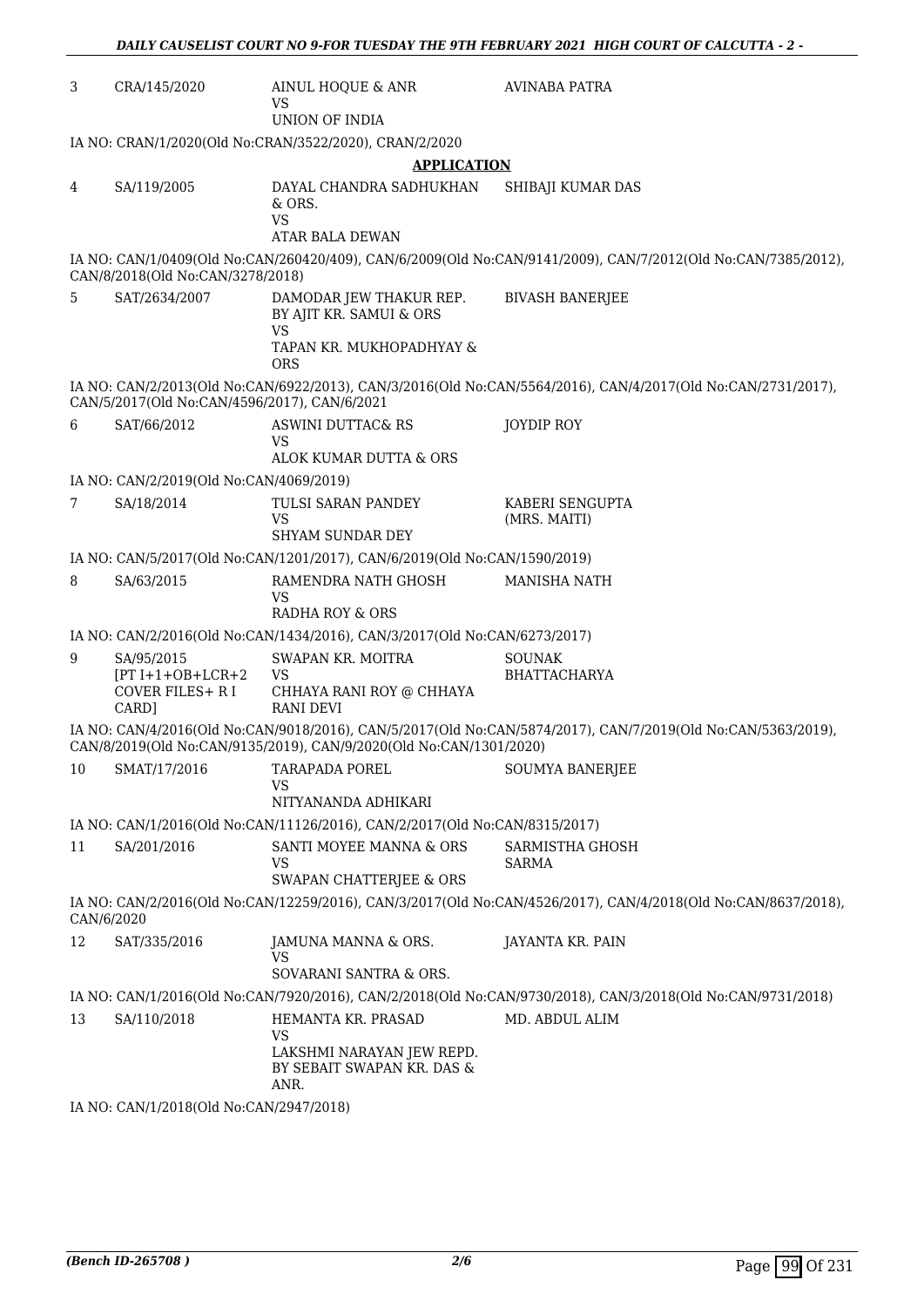| 14 | FMAT/209/2020                                                                | HASIKANA POLLEY @ HASINA<br>POLLEY<br><b>VS</b>                     | ANIMESH PAUL                                                                                                                                                                                                           |
|----|------------------------------------------------------------------------------|---------------------------------------------------------------------|------------------------------------------------------------------------------------------------------------------------------------------------------------------------------------------------------------------------|
|    |                                                                              | KALU KOLEY & ORS                                                    |                                                                                                                                                                                                                        |
|    | IA NO: CAN/1/2020(Old No:CAN/1127/2020)                                      | <b>MOTION</b>                                                       |                                                                                                                                                                                                                        |
| 15 | CO/1422/2020                                                                 | ANAMIKA SINHA PAL                                                   | <b>KARABI ROY</b>                                                                                                                                                                                                      |
|    |                                                                              | <b>VS</b><br><b>SAIBAL PAL</b>                                      |                                                                                                                                                                                                                        |
| 16 | CO/1423/2020                                                                 | SOMRITA MONDAL (NEE BISUI)<br><b>VS</b><br><b>SAIKAT MONDAL</b>     | SOUMYAJIT DAS<br><b>MAHAPATRA</b>                                                                                                                                                                                      |
| 17 | CO/290/2021                                                                  | <b>SMT JOLY HALDER</b><br><b>VS</b><br>DEBANJAN HALDER              | NABANKUR PAUL                                                                                                                                                                                                          |
|    |                                                                              | <b>PART HEARD MATTERS</b>                                           |                                                                                                                                                                                                                        |
| 18 | SA/36/2008                                                                   | KALYAN KUMAR DUTTA                                                  | <b>AMALENDU MITRA</b>                                                                                                                                                                                                  |
|    | AT 2.00 P.M.                                                                 | VS<br>SANATAN SARKAR                                                |                                                                                                                                                                                                                        |
|    | IA NO: CAN/5/2019(Old No:CAN/8384/2019)                                      |                                                                     |                                                                                                                                                                                                                        |
| 19 | SAT/599/2013<br>AT 2.00 P.M. on<br>10.02.2021                                | SYED SAMSAD AHMED @ S.<br><b>SHAMSAAD AHMED</b><br><b>VS</b>        | PINAKI DHOLE                                                                                                                                                                                                           |
|    |                                                                              | THE IISCO STEEL PLANT(SAIL),<br><b>BURNPUR WORKS &amp; ORS</b>      |                                                                                                                                                                                                                        |
|    | IA NO: CAN/3/2019(Old No:CAN/6610/2019)                                      |                                                                     |                                                                                                                                                                                                                        |
| 20 | CRA/12/2015                                                                  | SUJIT KUMAR PANDEY<br><b>VS</b><br><b>CBI</b>                       | D. DUTT                                                                                                                                                                                                                |
|    | wt21 CRA/14/2015                                                             | <b>SUNIL KUMAR SHAW</b><br>VS<br><b>CBI</b>                         | A. BHATTACHARYA                                                                                                                                                                                                        |
|    | IA NO: CRAN/1/2015(Old No:CRAN/384/2015)                                     |                                                                     |                                                                                                                                                                                                                        |
| 22 | CRR/1040/2018                                                                | SHIRDI INDUSTRIES LTD<br><b>VS</b><br>STATE OF WEST BENGAL &<br>ANR | N SENGUPTA                                                                                                                                                                                                             |
|    |                                                                              | <b>FINAL HEARING</b>                                                |                                                                                                                                                                                                                        |
| 23 | SA/389/2004                                                                  | SAKTI PADA RUDRA & ORS.<br><b>VS</b><br><b>BAIDYA NATH BASU</b>     | PRADIP PAUL                                                                                                                                                                                                            |
| 24 | SA/79/2008                                                                   | SANDHYA GHOSH                                                       | KEYA BHATTACHARYYA                                                                                                                                                                                                     |
|    | $(PT I+II+OB+1 PB)$                                                          | <b>VS</b><br><b>SMT. SOVA RANI GHOSH &amp;</b><br>ORS.              |                                                                                                                                                                                                                        |
|    | CAN/4/2015(Old No:CAN/4768/2015)                                             |                                                                     | IA NO: CAN/1/2007(Old No:CAN/8392/2007), CAN/2/2007(Old No:CAN/9178/2007), CAN/3/2014(Old No:CAN/4778/2014),                                                                                                           |
| 25 | SA/85/2010<br>$(PT - I + II + II + OS)$<br>$+1$ PB+6 FILES LCR +<br>RI CARD) | DHARMADAS ROY & ORS<br><b>VS</b><br><b>SUDARSAN ROY</b>             | SABYASACHI<br>MUKHOPADHYAY                                                                                                                                                                                             |
|    |                                                                              | CAN/8/2014(Old No:CAN/10832/2014), CAN/9/2015(Old No:CAN/216/2015)  | IA NO: CAN/1/2005(Old No:CAN/15707/2005), CAN/3/2006(Old No:CAN/6913/2006), CAN/4/2007(Old No:CAN/8179/2007),<br>CAN/5/2009(Old No:CAN/2267/2009), CAN/6/2009(Old No:CAN/8483/2009), CAN/7/2010(Old No:CAN/1453/2010), |
| 26 | FMA/478/2012<br>$(PT 1+II+2 PB)$                                             | HEMANTA KR. DAS & ORS.<br>VS                                        | <b>INDRANI NANDI</b>                                                                                                                                                                                                   |

ANJAN KR. KAR & ORS.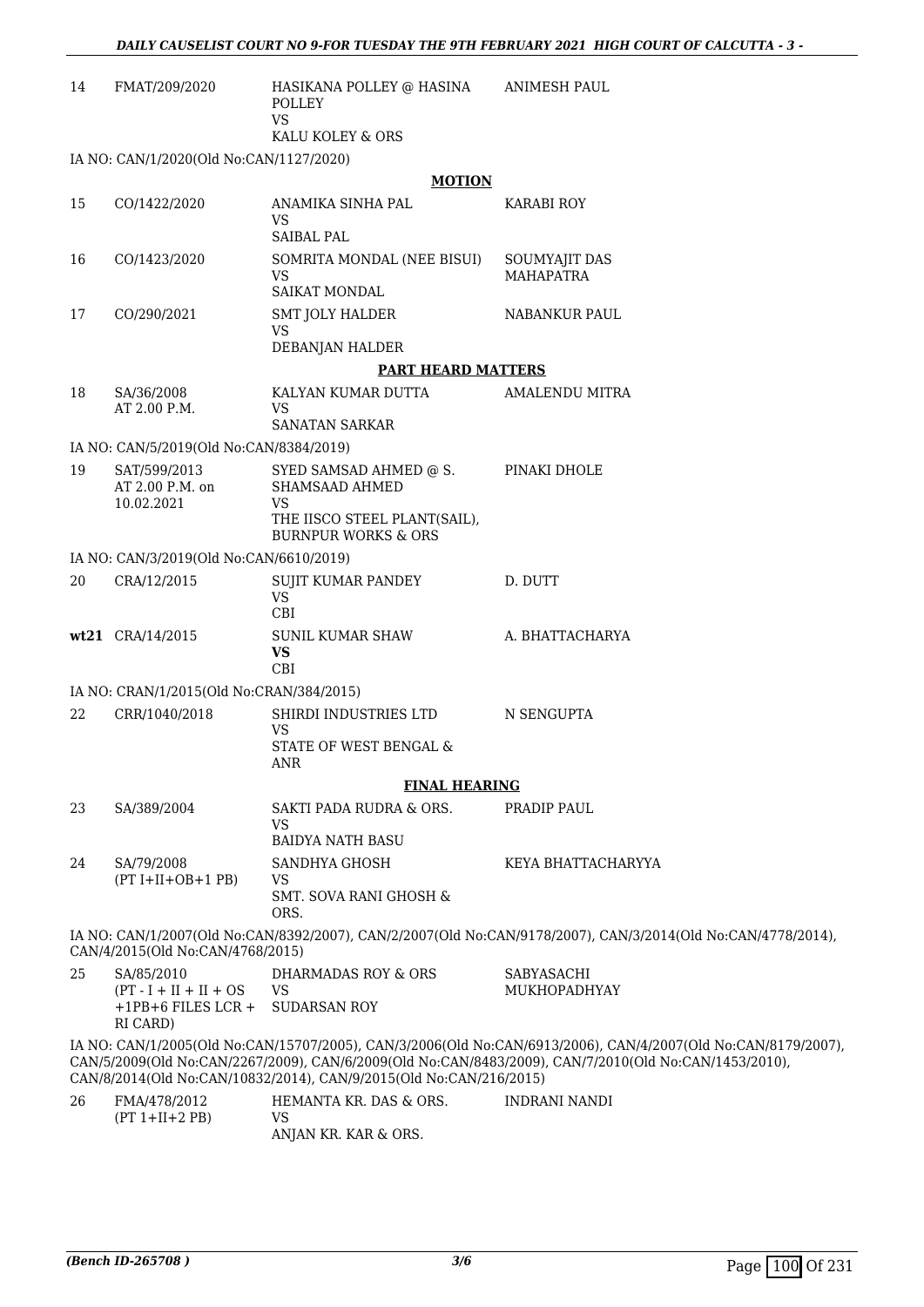| 27 | SMA/34/2013<br>$(PT I+II+OB+1 PB+5$ VS<br>LCR+ RI CARD)                                                | SOMA GHOSH & ANR<br>JAGANNATH DEY & ORS                                   | <b>SUBHABRATA DAS</b>                |
|----|--------------------------------------------------------------------------------------------------------|---------------------------------------------------------------------------|--------------------------------------|
|    |                                                                                                        | IA NO: CAN/3/2014(Old No:CAN/323/2014), CAN/5/2018(Old No:CAN/3553/2018)  |                                      |
| 28 | FMA/3453/2013<br>(PT I+OB+1 PB+ Photo VS<br>copy of LCR)                                               | <b>KUMAR BOSE</b><br>SWAPAN BAGCHI & ORS.                                 | <b>BHUSHAN JAIN</b>                  |
|    |                                                                                                        | IA NO: CAN/2/2015(Old No:CAN/2181/2015), CAN/3/2018(Old No:CAN/3103/2018) |                                      |
| 29 | SA/315/2014                                                                                            | <b>BISU ORAON</b>                                                         | RAJU BHATTACHARYYA                   |
|    |                                                                                                        | VS<br><b>BISWANATH ORAN &amp; ORS</b>                                     |                                      |
|    | IA NO: CAN/1/2012(Old No:CAN/8962/2012)                                                                |                                                                           |                                      |
| 30 | SA/247/2017<br>$(PT I + II$<br>+OB+1PB+7LCR +2 BANERJEE &ORS<br>Cover Files + RI Card VS<br>not found) | SRI LAXMIJANARDAN DEITY<br>REP.BY SEBAITS SOMNATH<br>PRADIP BHAR          | KUSHAL CHATTERJEE                    |
|    | IA NO: CAN/2/2019(Old No:CAN/11908/2019)                                                               |                                                                           |                                      |
| 31 | SA/176/2018                                                                                            | RANJIT KUMAR JHA                                                          | PRIYANKA DAS                         |
|    | $(PT I+II+OB+ 1PB+$<br>6LCR+ 1 Tin Box+RI                                                              | VS<br>PRAFULLA KUMAR SAHA &                                               |                                      |
|    | Card)                                                                                                  | ORS.                                                                      |                                      |
|    |                                                                                                        | IA NO: CAN/2/2019(Old No:CAN/3705/2019), CAN/3/2019(Old No:CAN/7134/2019) |                                      |
| 32 | SA/199/2019<br>$(PT I+II+OB+1 PB+7$ VS<br>LCR+RI Card)                                                 | BISHNU DAYAL AGARWALA<br>DILIP KR AGARWALA                                | <b>GP SHAW</b>                       |
|    | IA NO: CAN/2/2020                                                                                      |                                                                           |                                      |
| 33 | SA/209/2019                                                                                            | SUSHIL KUMAR CHATTERJEE @                                                 | SHOHINI CHAKRABARTY                  |
|    | $(PT-I+II+OB+2PB+8$<br>LCR+4 Cover files+RI                                                            | <b>SUSHIL CHATTERJEE</b><br><b>VS</b><br>PALASH KONAR                     |                                      |
|    | Card)<br>wt34 SA/210/2019                                                                              | SUSHIL KUMAR CHATTERJEE @                                                 | SHOHINI CHAKRABORTY                  |
|    |                                                                                                        | SUSHIL CHATTERJEE<br>VS                                                   |                                      |
|    |                                                                                                        | PALASH KONAR                                                              |                                      |
|    |                                                                                                        | <b>ADMISSION OF CRIMINAL APPEAL</b>                                       |                                      |
| 35 | CRA/66/2020                                                                                            | SUKUMAR MAKAL @ BABLU SUMAN DE<br>VS<br>STATE OF WEST BENGAL              |                                      |
|    | IA NO: CRAN/1/2020(Old No:CRAN/494/2020)                                                               |                                                                           |                                      |
| 36 | CRA/218/2020                                                                                           | M/S SHARE MICROFIN LIMITED                                                | SAPTARSHI                            |
|    |                                                                                                        | <b>VS</b>                                                                 | <b>CHAKRABORTY</b>                   |
|    |                                                                                                        | State of West Bengal                                                      |                                      |
|    | IA NO: CRAN/1/2020                                                                                     |                                                                           |                                      |
| 37 | CRA/231/2020                                                                                           | <b>AVIJIT SIKDER</b><br>VS<br>State of West Bengal                        | <b>SAILENDRA NATH</b><br>CHAKRABORTI |
|    |                                                                                                        | <b>MOTIONS</b>                                                            |                                      |
| 38 | CRR/2280/2018                                                                                          | <b>SAMIM RAHAMAN</b>                                                      | R GHATAK                             |
|    |                                                                                                        | <b>VS</b><br>NASIMA KHATUN & ANR                                          |                                      |
| 39 | CRR/3048/2018                                                                                          | SANJAY KUMAR SHAW                                                         | DIPANKAR PAL                         |
|    |                                                                                                        | VS<br>STATE OF WEST BENGAL &<br>ANR                                       |                                      |
| 40 | CRR/3551/2019                                                                                          | <b>GOUTAM SEMBI &amp; ORS</b>                                             | <b>SOMEN BANERJEE</b>                |
|    |                                                                                                        | <b>VS</b><br>SOMA SEMBI (CHAKRABORTY)                                     |                                      |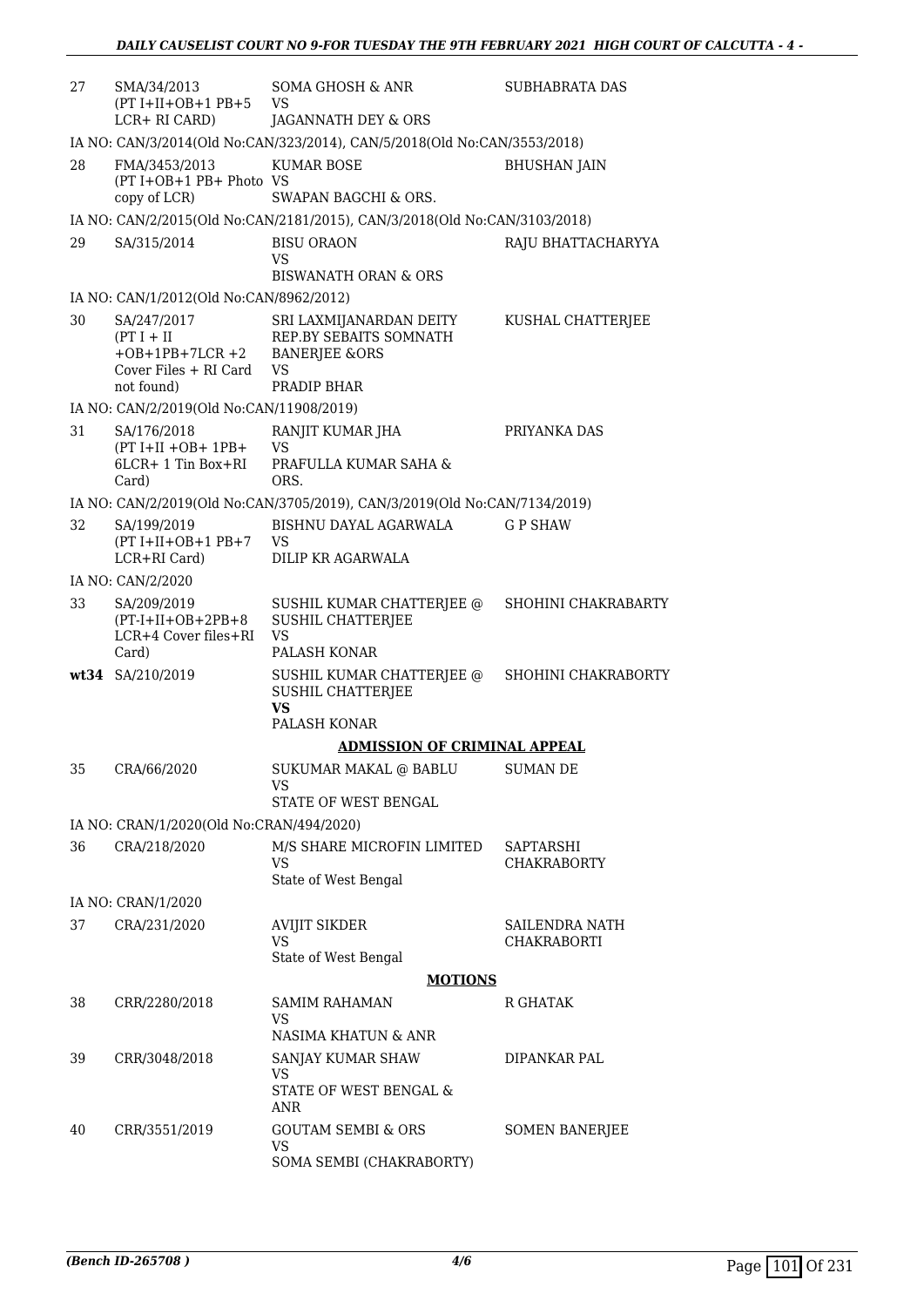| 41 | CRR/702/2020                              | ESHER ALI MOLLA<br>VS                                                             | <b>TUSHER KANTI</b><br><b>MUKHERJEE</b> |
|----|-------------------------------------------|-----------------------------------------------------------------------------------|-----------------------------------------|
|    |                                           | AJIMA MOLLA & ANR                                                                 |                                         |
|    |                                           | IA NO: CRAN/1/2020(Old No:CRAN/1239/2020), CRAN/2/2021                            |                                         |
| 42 | CRR/1069/2020                             | <b>ARPITA GUIN</b><br>VS.                                                         | ALI AHSAN ALAMGIR                       |
|    |                                           | STATE OF WEST BENGAL &<br>ORS.                                                    |                                         |
|    |                                           | IA NO: CRAN/1/2020(Old No:CRAN/3150/2020), CRAN/2/2020                            |                                         |
| 43 | CRR/1070/2020                             | <b>ARPITA GUIN</b><br>VS<br>STATE OF WEST BENGAL &<br>ORS.                        | ALI AHSAN ALAMGIR                       |
|    | IA NO: CRAN/1/2020(Old No:CRAN/3151/2020) |                                                                                   |                                         |
| 44 | CRR/1071/2020                             | ARPITA GUIN & ANR<br>VS                                                           | ALI AHSAN ALAMGIR                       |
|    |                                           | STATE OF WEST BENGAL &<br>ANR                                                     |                                         |
|    |                                           | IA NO: CRAN/1/2020(Old No:CRAN/3152/2020), CRAN/2/2020                            |                                         |
| 45 | CRR/1120/2020                             | ARINDAM CHAKRABORTY<br>VS                                                         | RAJU MONDAL                             |
|    |                                           | STATE OF WEST BENGAL                                                              |                                         |
| 46 |                                           | IA NO: CRAN/1/2020(Old No:CRAN/4221/2020), CRAN/2/2020, CRAN/3/2020               |                                         |
|    | CRR/1707/2020                             | MOUMITA CHATTERJEE @<br><b>MANNA</b><br>VS<br>STATE OF WEST BENGAL AND            | PROSENJIT MUKHERJEE                     |
|    |                                           | ANR                                                                               |                                         |
| 47 | CRR/1854/2020                             | SAKTIPADA SANNIGRAHI AND<br>ANR<br>VS                                             | DEBISREE ADHIKARY                       |
|    | IA NO: CRAN/1/2021                        | State of West Bengal                                                              |                                         |
| 48 | CRR/1855/2020                             | KALYAN PANDA AND ANR                                                              | DEBISREE ADHIKARY                       |
|    |                                           | VS<br>State of West Bengal                                                        |                                         |
|    | IA NO: CRAN/1/2021                        |                                                                                   |                                         |
| 49 | CRR/52/2021                               | AMITENDU MONDAL<br>VS.                                                            | PRIYANKA SAHA                           |
|    |                                           | STATE OF WEST BENGAL AND<br>ORS.                                                  |                                         |
| 50 | CRR/222/2021                              | PASUPATI MAHATO<br>VS                                                             | ARIJIT DEY                              |
|    |                                           | SMT RUPALI MAHATO AND ORS                                                         |                                         |
| 51 | CRR/231/2021                              | KEDAR<br>SARDAR@MONORANJAN AND<br><b>ORS</b><br><b>VS</b><br>STATE OF WEST BENGAL | MD JANNAT UL FIRDOUS                    |
| 52 | CRR/232/2021                              | APU KUNDU<br>VS                                                                   | <b>RUPSA SREEMANI</b>                   |
|    |                                           | STATE OF WEST BENGAL                                                              |                                         |
| 53 | CRR/251/2021                              | SUDIPTA SARKAR AND ORS<br>VS                                                      | <b>SUBHADIP BISWAS</b>                  |
| 54 | CRR/253/2021                              | <b>SUSMITA GHOSH</b><br>DIPANKAR PARUI                                            | <b>SHUVRO PROKASH</b>                   |
|    |                                           | <b>VS</b><br>SUCHARITA MONDAL PARUI                                               | LAHIRI                                  |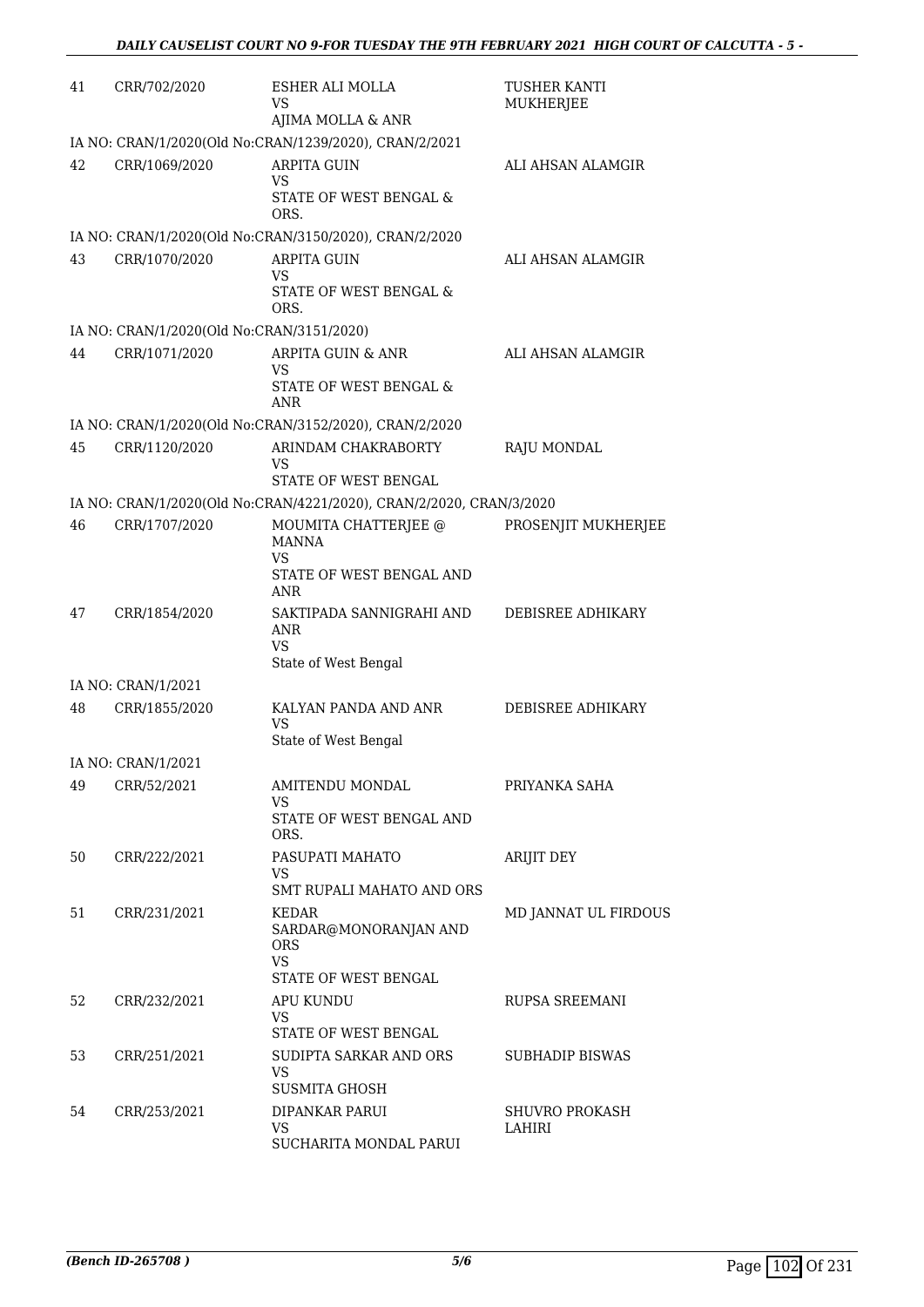| 55 | CRR/254/2021                                                                                    | MINU KUNDU@MINURANI<br>KUNDU AND ANR<br>VS<br>PRIYA SARKAR AND ANR  | RAJ KUMAR GUPTA                      |
|----|-------------------------------------------------------------------------------------------------|---------------------------------------------------------------------|--------------------------------------|
| 56 | CRR/261/2021                                                                                    | RIMA MONDAL BISWAS<br>VS<br>STATE OF WEST BENGAL AND<br>ORS.        | <b>SUMANTA</b><br><b>CHAKRABORTY</b> |
|    |                                                                                                 | <b>CONTESTED APPLICATION</b>                                        |                                      |
| 57 | CRR/153/2020                                                                                    | MD SAFIQUE MALLLICK<br>VS<br>STATE OF WEST BENGAL &<br>ANR          | TARUNJYOTI TEWARI                    |
|    | wt58 CRR/596/2019                                                                               | MD SAFIQUE MALLICK<br>VS                                            | PARTHA SENGUPTA                      |
|    |                                                                                                 | STATE OF WEST BENGAL &<br>ANR                                       |                                      |
|    |                                                                                                 | <b>FOR HEARING</b>                                                  |                                      |
| 59 | SA/114/2003                                                                                     | TAPAN KUMAR BISWAS<br>VS                                            | RAM CHANDRA DE                       |
|    |                                                                                                 | <b>MAHADEV BISWAS</b>                                               |                                      |
|    | IA NO: CAN/2/2003(Old No:CAN/7482/2003)                                                         |                                                                     |                                      |
|    | wt60 SA/71/2002                                                                                 | PANCHU GOPAL BISWAS & ORS<br><b>VS</b><br><b>TAPAN KUMAR BISWAS</b> | ARPAN KUMAR<br><b>CHATTERIEE</b>     |
|    | IA NO: CAN/2/2001(Old No:CAN/9534/2001)                                                         |                                                                     |                                      |
| 61 | SA/60/2015<br>CPT.I+OB+II+ONE<br>P.B.+7 FILES OF<br>LCR+ONE COVER<br>FILE+RI CARD               | AMIT SEN & ORS.<br>VS.<br>SUKTI GUPTA & ANR.                        | SHEHNAZ TAREQ MINA                   |
|    | IA NO: CAN/1/2019(Old No:CAN/11756/2019)                                                        |                                                                     |                                      |
| 62 | SA/147/2016                                                                                     | RATAN CH. MONDAL<br>VS<br>PARITOSH BHOWMICK & ANR                   | <b>SUHRID SUR</b>                    |
|    | IA NO: CAN/1/2011(Old No:CAN/2682/2011)                                                         |                                                                     |                                      |
| 63 | SA/145/2017 SHYAMALI DUTTA<br>$(PT+I+OB+P-II+1$<br>PB+3 FILES LCR+ RI<br>CARD+2 COVER<br>FILES) | VS<br>SATTYA SANDIP DUTTA                                           | S.S. BEYERD                          |
|    | IA NO: CAN/4/2021                                                                               |                                                                     |                                      |
| 64 | CRA/416/2017<br>$(PT I+II+OB+1 PB+4$<br>LCR) (First file has two<br>parts i.e., A & B)          | SURAJIT BHUNIA<br><b>VS</b><br>STATE OF WEST BENGAL &<br>ORS.       | PRADIP PAUL                          |
| 65 | SA/12/2019<br>$(PT I+II+OS+1 PB+4$<br>LCR+RI card+2 cover<br>files)                             | ASHOK KUMAR SETT<br>VS<br>SMT GITA DAS MAHAPATRA                    | ATREYEE DE GANGULY                   |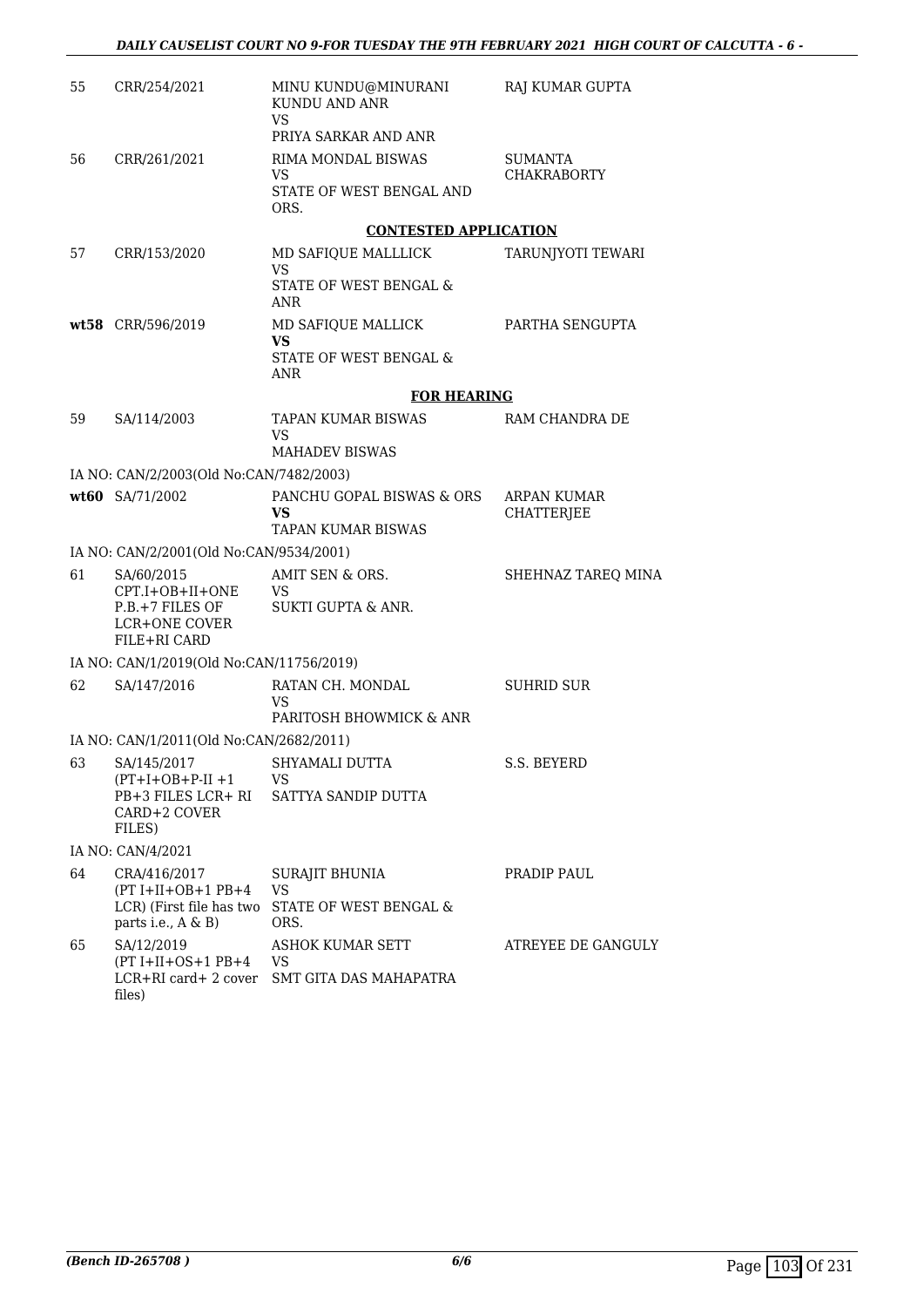

# In The High Court at Calcutta

## **Appellate Side**

**DAILY CAUSELIST For Tuesday The 9th February 2021**

## **COURT NO. 13**

**SINGLE BENCH (SB - III)**

**AT 10:45 AM**

**HON'BLE JUSTICE RAJASEKHAR MANTHA**

**(VIA VIDEO CONFERENCE)**

**ON AND FROM MONDAY, THE 11TH JANUARY, 2021- ROSTER NOTIFIED ON 8TH JANUARY, 2021 IS MODIFIED TO THE FOLLOWING EXTENT :- MATTERS (MOTIONS & HEARING) UNDER ARTICLE 226 OF THE CONSTITUTION RELATING TO SERVICE UNDER GROUP VI AND APPLICATIONS CONNECTED THERETO; MATTERS (MOTIONS & HEARING) UNDER ARTICLE 226 OF THE CONSTITUTION RELATING TO ALL SERVICE MATTERS RELATING TO PANCHAYATS AND CO-OPERATIVE SOCIETIES UNDER GROUP V AND APPLICATIONS CONNECTED THERETO; HEARING OF WRIT PETITIONS IRRESPECTIVE OF CLASSIFICATIONS AND APPLICATIONS CONNECTED THERETO NOTE :**

**1. MENTIONING WILL BE ALLOWED, AT THE FIRST SITTING OF THE COURT, UPON BEING LISTED AS "TO BE MENTIONED" ONLY IN THE VIRTUAL MODE AS PER NOTIFICATION NO. 4286-RG DATED 27.11.2020 FOLLOWING THE PRESCRIBED PROCEDURE. 2. ALL THE LISTED MATTERS WILL BE TAKEN UP SERIALLY, UNLESS OTHERWISE FIXED. 3. APPELLATE SIDE MATTERS WILL CONTINUE AFTER COMPLETION OF ORIGINAL SIDE. 4. NO HEARING MATTERS SHALL BE INCLUDED UNTIL FURTHER ORDERS. 5. WITH EFFECT FROM MONDAY (15.02.2021) GROUP-V MOTIONS SHALL BE TAKEN UP FIRST ON TUESDAY AND THURSDAY.**

## **SPECIALLY FIXED MATTERS**

| WPA/5016/2020<br>(11.02.2021) | DEBASIS MUKERJEE<br>VS<br>IDBI LTD. & ORS | SAMIT DUTTA |
|-------------------------------|-------------------------------------------|-------------|
| IA NO: CAN/1/2020             |                                           |             |

### **CONTEMPT APPLICATION**

| 2   | WPA/21574/2019<br>(12.02.2021) | <b>GOLAM HYDER</b><br>VS<br>STATE OF WEST BENGAL &<br><b>ORS</b> | NITYA GOPAL<br>MUKHERJEE        |
|-----|--------------------------------|------------------------------------------------------------------|---------------------------------|
| wt3 | CPAN/727/2020                  | <b>GOLAM HYDER</b><br>VS<br>ABID HOSSAIN AND<br>ANOTHER          | NITYA GOPAL<br><b>MUKHERJEE</b> |
|     |                                | <b>APPLICATION</b>                                               |                                 |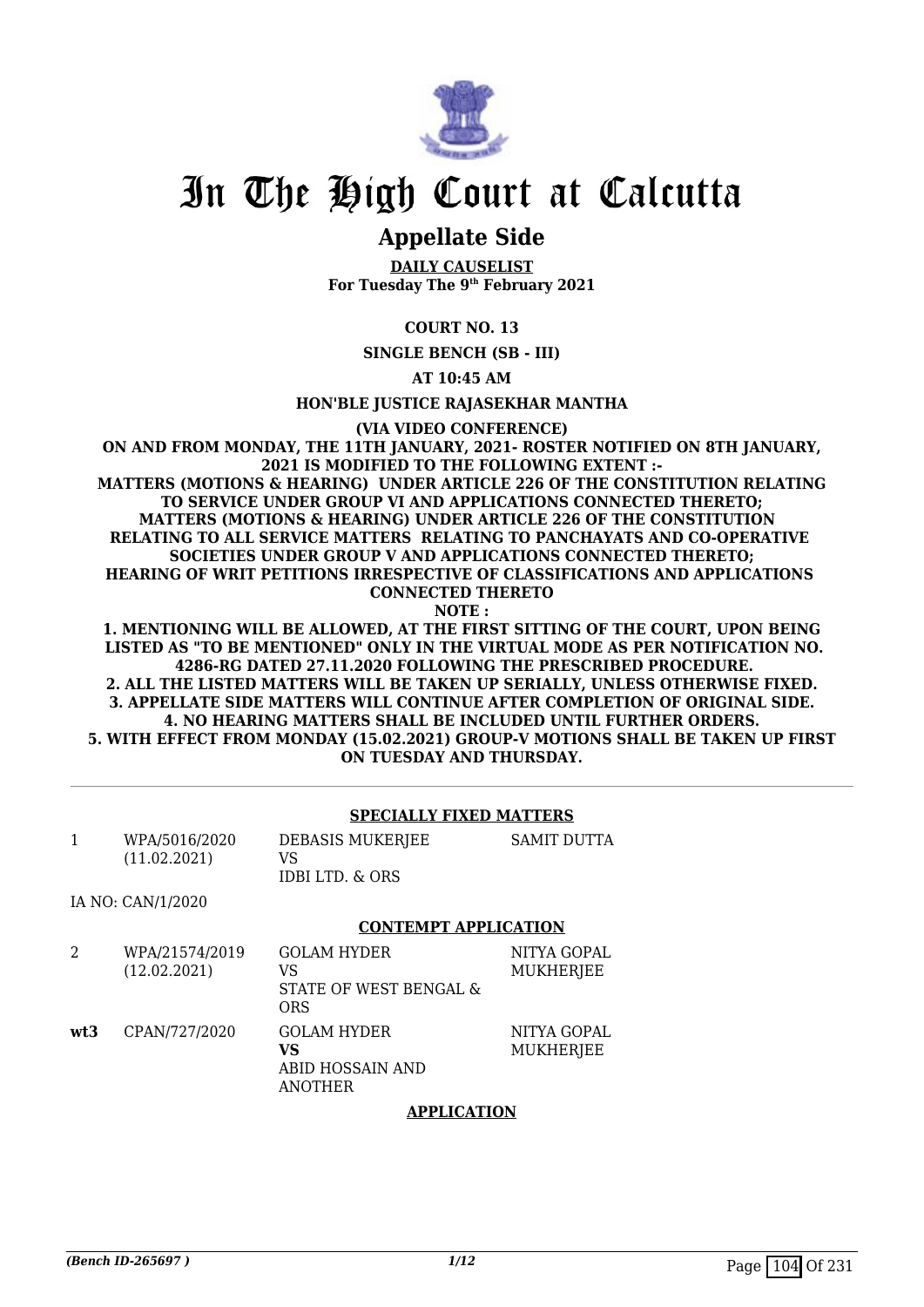| 4  | WPA/16117/2017                           | RABINDRA KR BHARATI<br><b>VS</b>                                                                                                     | KUNAL GANGULY                               |
|----|------------------------------------------|--------------------------------------------------------------------------------------------------------------------------------------|---------------------------------------------|
|    |                                          | EASTERN COALFIELDS LTD<br>& ORS                                                                                                      |                                             |
|    | IA NO: CAN/1/2019(Old No:CAN/12678/2019) |                                                                                                                                      |                                             |
| 5  | CRR/1572/2020                            | x (the victim lady and<br>complaint in jadavpur p.s<br>204/2020 dt 18.08.2020<br><b>VS</b><br>State of West Bengal AND<br><b>ANR</b> | <b>INDRAJEET DEY</b>                        |
|    | IA NO: CRAN/1/2020                       |                                                                                                                                      |                                             |
|    |                                          | <b>MOTION (GROUP VI)</b>                                                                                                             |                                             |
| 6  | WPA/26228/2018                           | SK. SAHIBUL & ORS<br><b>VS</b><br>STATE OF WEST BENGAL &<br><b>ORS</b>                                                               | <b>GOURAV DAS</b>                           |
| 7  | WPA/24017/2019<br>$(11.02.2021)$ (1)     | ARJUN GHOSH<br><b>VS</b><br>UNION OF INDIA & ORS                                                                                     | SK MUJIBAR RAHMAN                           |
| 8  | WPA/2360/2020<br>(19.02.2021)            | <b>UDAY SK &amp; ORS</b><br><b>VS</b><br>STATE OF WEST BENGAL &<br><b>ORS</b>                                                        | <b>SANDIP KUMAR</b><br><b>BHATTACHARYYA</b> |
| 9  | WPA/2804/2020                            | <b>BELA BISWAS (SARKAR)</b><br><b>VS</b><br>STATE OF WEST BENGAL &<br><b>ORS</b>                                                     | ASRAF MANDAL                                |
| 10 | WPA/3621/2020                            | AKHILESH KR. SHARMA<br><b>VS</b><br>UNION OF INDIA & ORS.                                                                            | <b>DYUTI ROY</b>                            |
| 11 | WPA/3855/2020<br>(19.02.2021)            | MITHU RANI GHOSH<br>(PRATIHAR)<br><b>VS</b><br>UNION OF INDIA & ORS                                                                  | <b>SANTANU MAJI</b>                         |
| 12 | WPA/4393/2020<br>$(19.02.2021)$ $(1)$    | KARTIK DASMOHORI<br><b>VS</b><br>STATE OF WEST BENGAL &<br>ORS.                                                                      | VIVEKANANDA BAURI                           |
|    | IA NO: CAN/1/2020                        |                                                                                                                                      |                                             |
| 13 | WPA/4529/2020<br>(10.02.2021)(2)         | <b>BIMAL KUMAR DAS</b><br><b>VS</b><br>STATE OF WEST BENGAL &<br><b>ORS</b>                                                          | CHANDAN SEKHAR<br><b>BAG</b>                |
| 14 | WPA/4997/2020<br>(1)                     | MAKSUDA KHATUN BIBI<br><b>VS</b><br>UNION OF INDIA & ORS                                                                             | DEBABRATA MONDAL                            |
| 15 | WPA/8216/2020<br>$(12.02.2021)$ $(2)$    | SMT SUMITRA HEMBRAM<br>AND ORS<br><b>VS</b><br>Union of India AND ORS                                                                | <b>SAMIR KUMAR</b><br>ADHIKARI              |
| 16 | WPA/10228/2020                           | JHUMA DHIBAR<br><b>VS</b><br>UNION OF INDIA AND ORS.                                                                                 | <b>SANDIP DAS</b>                           |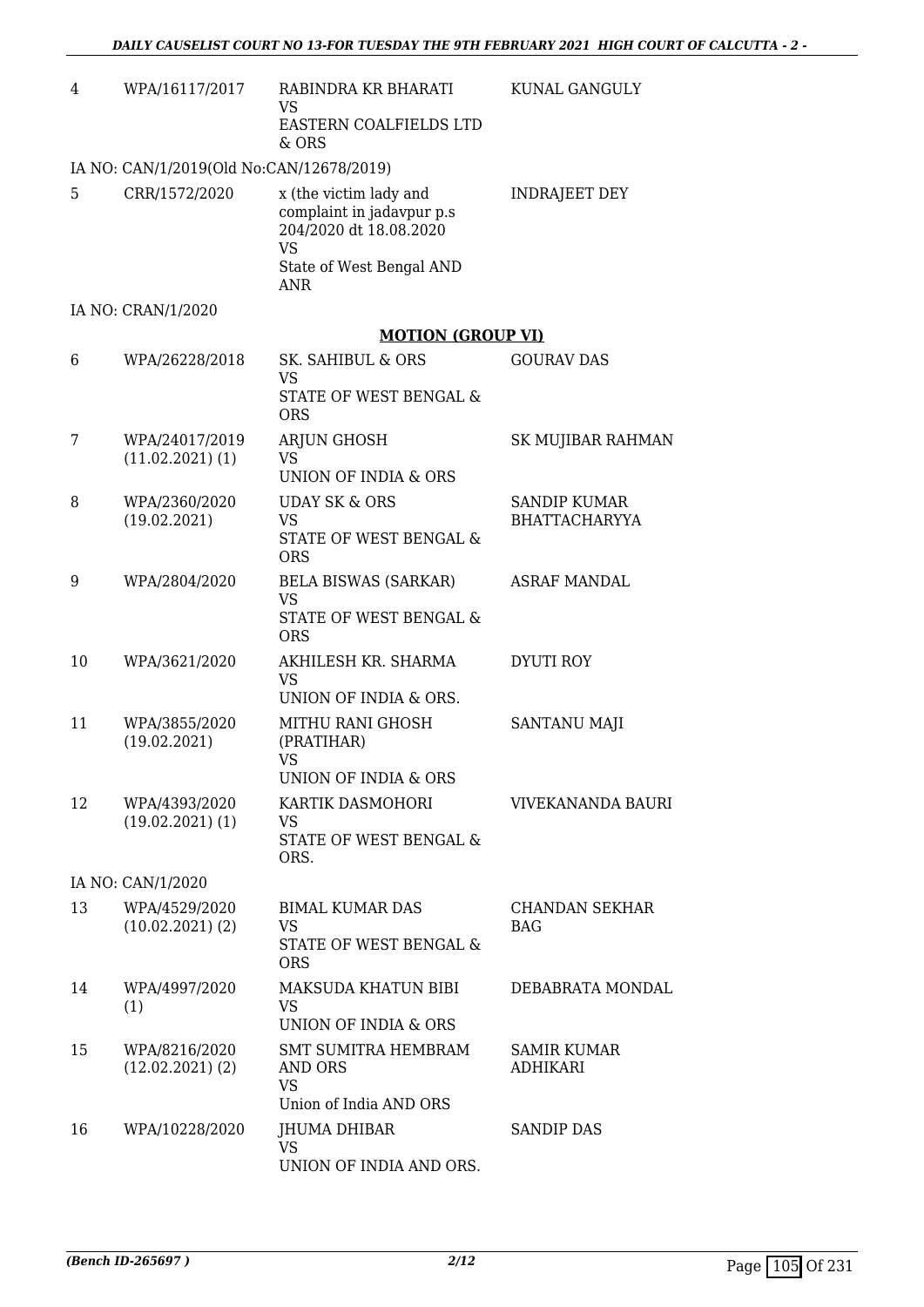| 17 | WPA/11551/2020<br>(11.02.2021) | PULAK BARAN<br><b>CHAKRABORTY</b><br>VS<br>UNION OF INDIA AND ORS.                                    | <b>UTTIYA RAY</b>                     |
|----|--------------------------------|-------------------------------------------------------------------------------------------------------|---------------------------------------|
| 18 | WPA/950/2021<br>(19.02.2021)   | SOMANGSU BHUSAN<br><b>SARKAR</b><br><b>VS</b><br>PUNJAB NATIONAL BANK<br><b>AND OTHERS</b>            | Sobhan Majumder                       |
| 19 | WPA/1057/2021<br>(19.02.2021)  | SANGAM CHATURVEDI<br><b>VS</b><br>UNION OF INDIA AND ORS.                                             | <b>BISHALAKSMI</b><br>GHOSH           |
| 20 | WPA/1301/2021<br>(10.02.2021)  | <b>SOMEN DAS</b><br><b>VS</b><br>UNION OF INDIA AND ORS.                                              | <b>BARUN CHATTERJEE</b>               |
| 21 | WPA/1436/2021                  | DR. SUBHRA JANA<br>VS<br>UNION OF INDIA AND ORS.                                                      | <b>SYED NURUL AREFIN</b>              |
| 22 | WPA/1441/2021                  | <b>SELIM JAHANGIR</b><br>VS<br>THE STATE OF WEST<br><b>BENGAL AND ORS</b>                             | MD. NAUROZ<br>RAHBER                  |
| 23 | WPA/1674/2021<br>(10.02.2021)  | JEBUNNESSA MUNSHI<br><b>VS</b><br><b>WEST BENGAL</b><br>LEGISLATIVE ASSEMBLY<br>SECFRETARIAT AND ANR. | <b>SUMAN BANERJEE</b>                 |
| 24 | WPA/1864/2021                  | DEBABRATA MAITI<br>VS<br>STATE OF WEST BENGAL<br>AND ORS.                                             | <b>ANINDA</b><br><b>BHATTACHARYYA</b> |
| 25 | WPA/1869/2021                  | RANJIT SAHA<br>VS<br>STATE OF WEST BENGAL<br>AND ORS.                                                 | <b>NAZIR AHMED</b>                    |
| 26 | WPA/1928/2021                  | <b>GURU PRASAD</b><br>VS<br>UNION OF INDIA AND ORS.                                                   | PRATIK MAJUMDER                       |
| 27 | WPA/1932/2021                  | RAKESH KUMAR SINHA<br>VS<br>UNION OF INDIA AND ORS.                                                   | PRATIK MAJUMDER                       |
| 28 | WPA/1957/2021                  | TARA SINGH ALIAS TARA<br><b>DEVI</b><br><b>VS</b><br>STATE OF WEST BENGAL<br>AND ORS.                 | LIPIKA CHATTERJEE                     |
| 29 | WPA/2022/2021                  | <b>SUSOBHAN GHATAK</b><br>VS<br>THE D.M, ALIPORE SADAR,<br>24PGS(S) AND ORS.                          | <b>MANAN ROY</b>                      |
| 30 | WPA/2027/2021                  | <b>KENARAM THAKUR</b><br>VS<br>STATE OF WEST BENGAL<br>AND ORS.                                       | <b>BISWAJIT MAL</b>                   |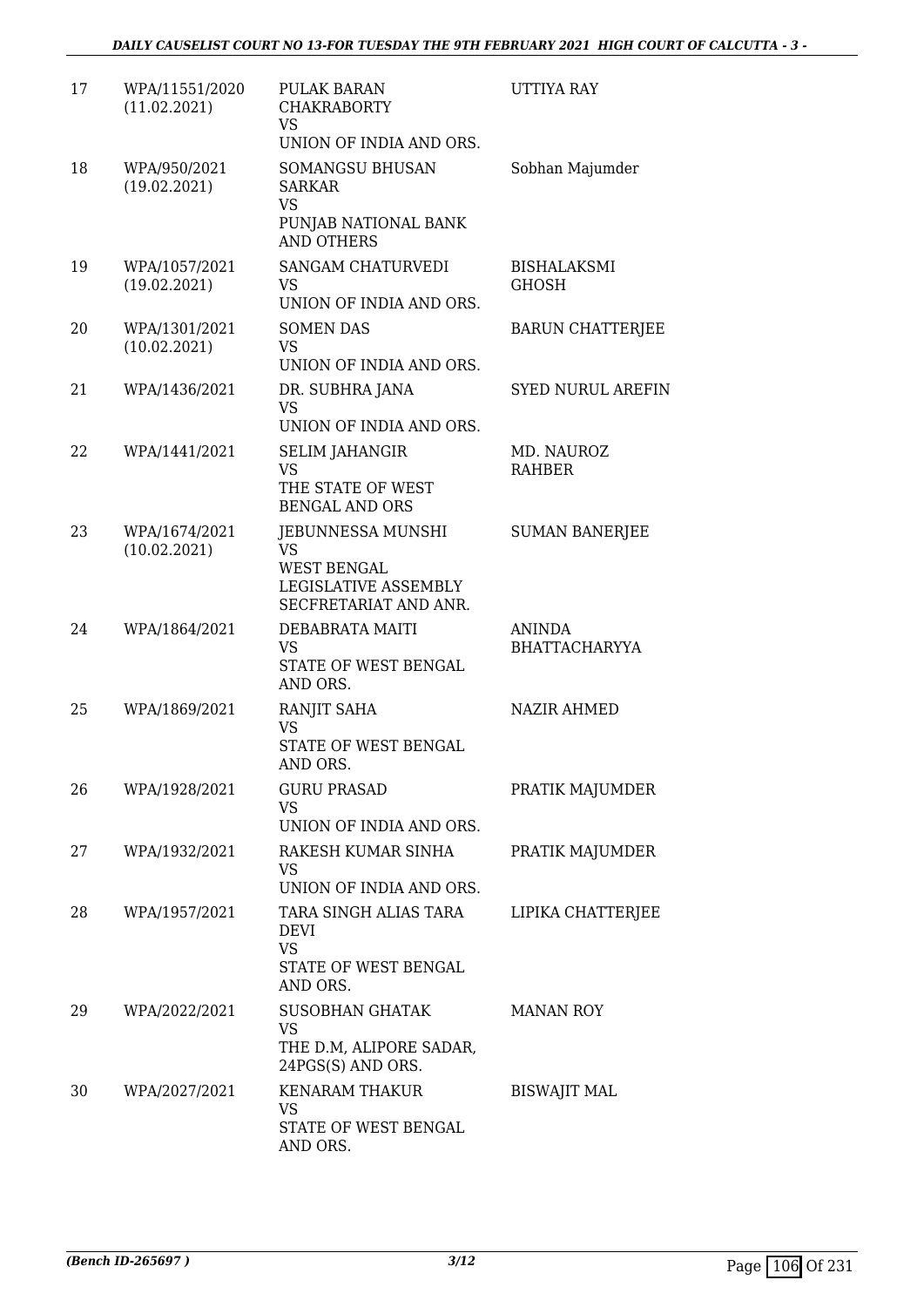| 31 | WPA/2029/2021 | HAREKRISHNA RISHIDAS<br>VS<br>STATE OF WEST BENGAL                                     | <b>BISWAJIT MAL</b>   |
|----|---------------|----------------------------------------------------------------------------------------|-----------------------|
| 32 | WPA/2031/2021 | AND ORS.<br><b>ASHOK KUMAR PAUL</b>                                                    | <b>BISWAJIT MAL</b>   |
|    |               | VS<br>STATE OF WEST BENGAL<br>AND ORS.                                                 |                       |
| 33 | WPA/2034/2021 | KALIPADA MODAK<br><b>VS</b>                                                            | <b>BISWAJIT MAL</b>   |
|    |               | STATE OF WEST BENGAL<br>AND ORS.                                                       |                       |
| 34 | WPA/2036/2021 | MOHAN JOARDER<br><b>VS</b><br>STATE OF WEST BENGAL                                     | <b>BISWAJIT MAL</b>   |
|    |               | AND ORS.                                                                               |                       |
| 35 | WPA/2044/2021 | <b>SUBIR KUMAR GHOSH</b><br><b>VS</b>                                                  | <b>BISWAJIT MAL</b>   |
|    |               | STATE OF WEST BENGAL<br>AND ORS.                                                       |                       |
| 36 | WPA/2048/2021 | <b>SUNIL SARKAR</b><br><b>VS</b>                                                       | <b>BISWAJIT MAL</b>   |
|    |               | STATE OF WEST BENGAL<br>AND ORS.                                                       |                       |
| 37 | WPA/2058/2021 | MUKUNDA BEHARI BISWAS<br>VS<br>STATE OF WEST BENGAL<br>AND ORS.                        | <b>BISWAJIT MAL</b>   |
| 38 | WPA/2069/2021 | AKASH KUMAR CHOURASIA<br>VS                                                            | NILANJAN PAL          |
|    |               | UNION OF INDIA AND ORS.                                                                |                       |
| 39 | WPA/2070/2021 | <b>MUKUNDA KUMAR</b><br><b>MANDAL</b><br><b>VS</b><br>STATE OF WEST BENGAL<br>AND ORS. | <b>BISWAJIT MAL</b>   |
| 40 | WPA/2104/2021 | <b>GANESH SHAW</b><br>VS                                                               | <b>UJJAL RAY</b>      |
|    |               | UNION OF INDIA AND ORS.                                                                |                       |
| 41 | WPA/2118/2021 | <b>INDRANIL GHOSH</b><br><b>VS</b><br>STATE OF WEST BENGAL                             | <b>MANIKA ROY</b>     |
|    |               | AND ORS.                                                                               |                       |
| 42 | WPA/2141/2021 | <b>MAYARUN BIBI</b><br>VS<br>UNION OF INDIA AND ORS.                                   | <b>IBRAHIM SHAIKH</b> |
| 43 | WPA/2156/2021 | SK ABBAS ALI                                                                           | <b>SUCHINDRAM</b>     |
|    |               | VS<br>THE KMC AND ORS                                                                  | BHATTACHARJEE         |
| 44 | WPA/2163/2021 | ABHA RANI GHOSH<br><b>VS</b>                                                           | <b>SOUMIK GANGULI</b> |
|    |               | STATE OF WEST BENGAL<br>AND ORS.                                                       |                       |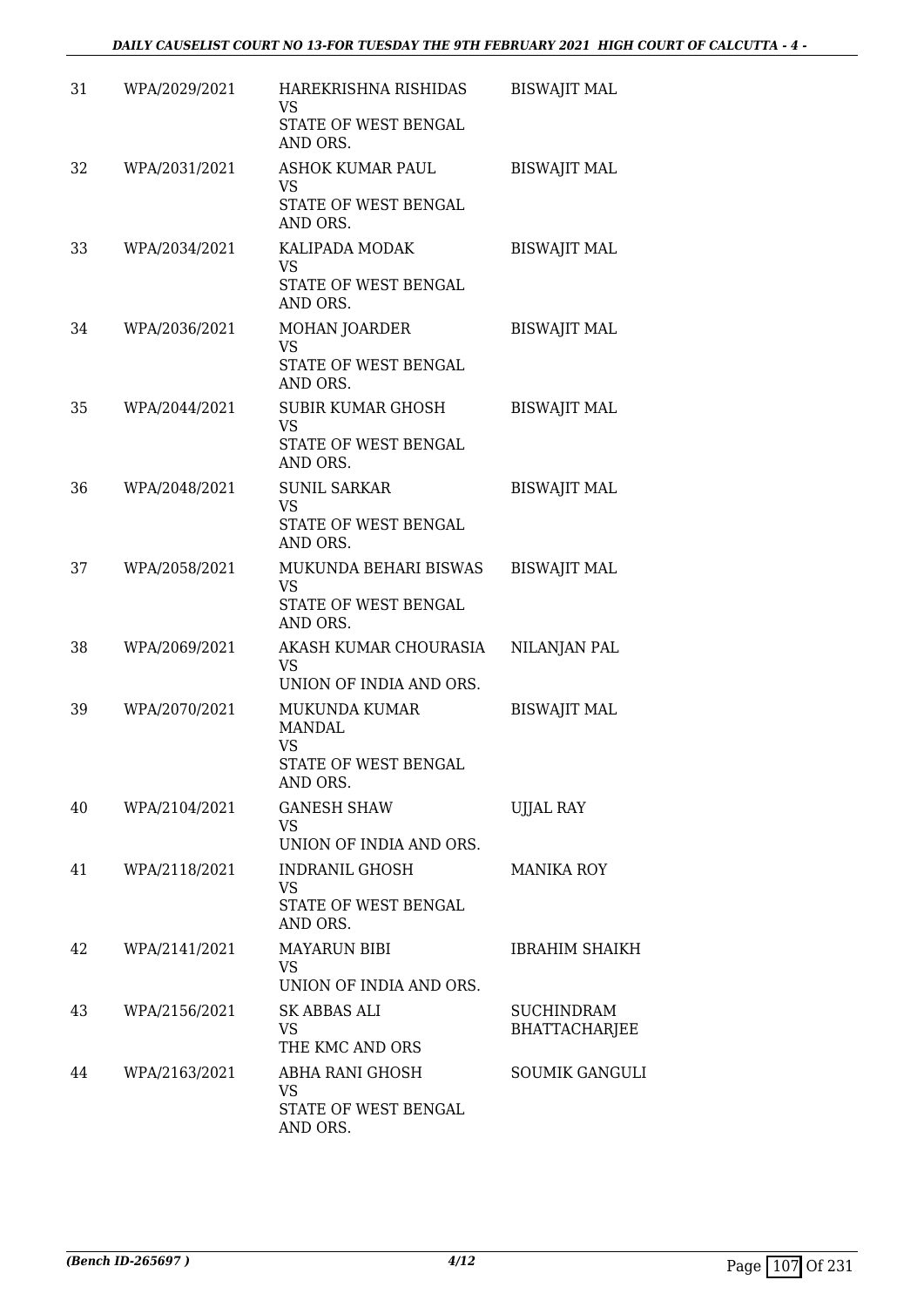| 45 | WPA/2164/2021 | <b>SUMANA GHOSH</b><br>VS<br>STATE OF WEST BENGAL<br>AND ORS.                                                                                                                                        | <b>SOUMIK GANGULI</b>               |
|----|---------------|------------------------------------------------------------------------------------------------------------------------------------------------------------------------------------------------------|-------------------------------------|
| 46 | WPA/2287/2021 | <b>MITHU DAI</b><br>VS<br>STATE OF WEST BENGAL<br>AND ORS.                                                                                                                                           | MD KUTUBUDDIN                       |
| 47 | WPA/2302/2021 | ALL INDIA GENERAL<br><b>INSURANCE SC/ST</b><br><b>EMPLOYEES</b><br>PARISHAT(JAYAMURTHY)<br><b>AND ANR</b><br><b>VS</b><br><b>GENERAL INSURANCE</b><br>PUBLIC SECTOR<br><b>ASSOCIATION AND OTHERS</b> | <b>BASABI</b><br>RAICHOUDHURY       |
| 48 | WPA/2306/2021 | TOTAN CHOWDHURY AND<br><b>OTHERS</b><br><b>VS</b><br>STATE OF WEST BENGAL<br>AND ORS.                                                                                                                | <b>ALOKESH DALAI</b>                |
| 49 | WPA/2358/2021 | PROSANTA MONDAL<br>VS<br>STATE OF WEST BENGAL<br>AND ORS.                                                                                                                                            | PRAMITA BANERJEE                    |
| 50 | WPA/2434/2021 | OHIDUR RAHAMAN ALIAS<br><b>OHAIDUR RAHAMAN</b><br>VS<br>STATE OF WEST BENGAL<br>AND ORS.                                                                                                             | SK. MOINUDDIN                       |
| 51 | WPA/2577/2021 | <b>AMIT KR SHAW</b><br><b>VS</b><br>UNION OF INDIA AND ORS.                                                                                                                                          | SAKET SHARMA                        |
| 52 | WPA/2578/2021 | ARUN CHATTERJEE AND<br><b>ORS</b><br><b>VS</b><br>STATE OF WEST BENGAL<br>AND ORS.                                                                                                                   | RAMESWAR SINHA                      |
| 53 | WPA/2592/2021 | SK. ESANUL HAQUE<br>VS<br>STATE OF WEST BENGAL<br>AND ORS.                                                                                                                                           | MANISHANKAR<br><b>CHATTOPADHYAY</b> |
| 54 | WPA/2913/2021 | RAKESH KUMAR YADAV<br>VS.<br>UNION OF INDIA AND ORS.                                                                                                                                                 | PALASH MUKHERJEE                    |
| 55 | WPA/2928/2021 | SATYA NARAYAN SINGH<br>VS<br>STATE OF WEST BENGAL<br>AND ORS.                                                                                                                                        | <b>SAURAV ROY</b>                   |
| 56 | WPA/2932/2021 | MOHAN LAL MITRA<br>VS<br>STATE OF WEST BENGAL<br>AND ORS.                                                                                                                                            | <b>SAURAV ROY</b>                   |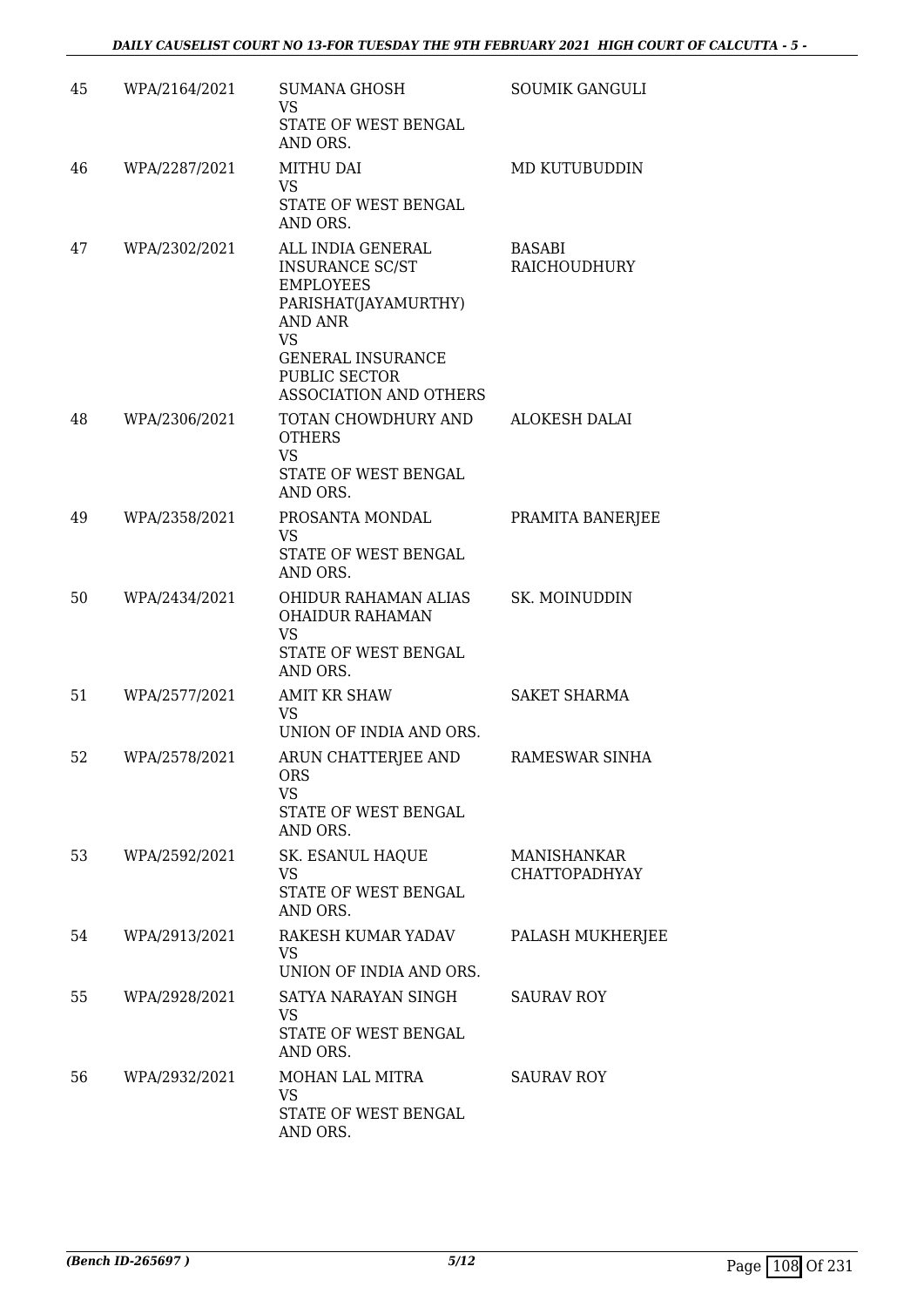| 57 | WPA/2933/2021 | GOUTAM KUMAR NAG<br><b>VS</b>                        | <b>SAURAV ROY</b>               |
|----|---------------|------------------------------------------------------|---------------------------------|
|    |               | STATE OF WEST BENGAL<br>AND ORS.                     |                                 |
| 58 | WPA/2934/2021 | SABIRUDDIN SANA<br>VS                                | SK. MOINUDDIN                   |
|    |               | STATE OF WEST BENGAL<br>AND ORS.                     |                                 |
| 59 | WPA/2936/2021 | SAKTI PADA MONDAL<br><b>VS</b>                       | <b>SAURAV ROY</b>               |
|    |               | STATE OF WEST BENGAL<br>AND ORS.                     |                                 |
| 60 | WPA/2938/2021 | <b>BIPLAB RAM</b><br><b>BHATTACHARYYA</b>            | <b>SAURAV ROY</b>               |
|    |               | <b>VS</b><br>STATE OF WEST BENGAL<br>AND ORS.        |                                 |
| 61 | WPA/2941/2021 | KRISHNA KANT MISHRA<br>VS                            | <b>SAURAV ROY</b>               |
|    |               | STATE OF WEST BENGAL<br>AND ORS.                     |                                 |
| 62 | WPA/2944/2021 | PRADIP KUMAR<br>MITRA@PRADIP MITRA                   | <b>SAURAV ROY</b>               |
|    |               | <b>VS</b><br>STATE OF WEST BENGAL<br>AND ORS.        |                                 |
| 63 | WPA/2945/2021 | SHIBA PRASAD MITRA<br><b>VS</b>                      | <b>SAURAV ROY</b>               |
|    |               | STATE OF WEST BENGAL<br>AND ORS.                     |                                 |
| 64 | WPA/2949/2021 | KRISHNA DEO SHAW<br><b>VS</b>                        | <b>SAURAV ROY</b>               |
|    |               | STATE OF WEST BENGAL<br>AND ORS.                     |                                 |
| 65 | WPA/2952/2021 | <b>MINATI MAHIS</b><br>VS                            | RAURAV ROY                      |
|    |               | STATE OF WEST BENGAL<br>AND ORS.                     |                                 |
| 66 | WPA/2960/2021 | <b>BHISHMA KR SINGH</b><br>VS                        | ANGSHUMAN<br><b>CHAKRABARTY</b> |
|    |               | UNION OF INDIA AND ORS.                              |                                 |
| 67 | WPA/3007/2021 | KUMARI RANI PASHI @<br><b>RINA PASI</b><br><b>VS</b> | <b>SUJOY CHAKRABORTY</b>        |
|    |               | THE COAL INDIA AND<br><b>OTHERS</b>                  |                                 |
| 68 | WPA/3008/2021 | <b>TOTON GHOSH</b><br><b>VS</b>                      | ARPA CHAKRABORTY                |
|    |               | PUBLIC SERVICE<br><b>COMMISSION AND ORS</b>          |                                 |
| 69 | WPA/3027/2021 | SAJAL KUMAR SENGUPTA<br><b>VS</b>                    | <b>SUMAN BANERJEE</b>           |
|    |               | THE DURGAPUR PROJECTS<br>LTD AND ORS                 |                                 |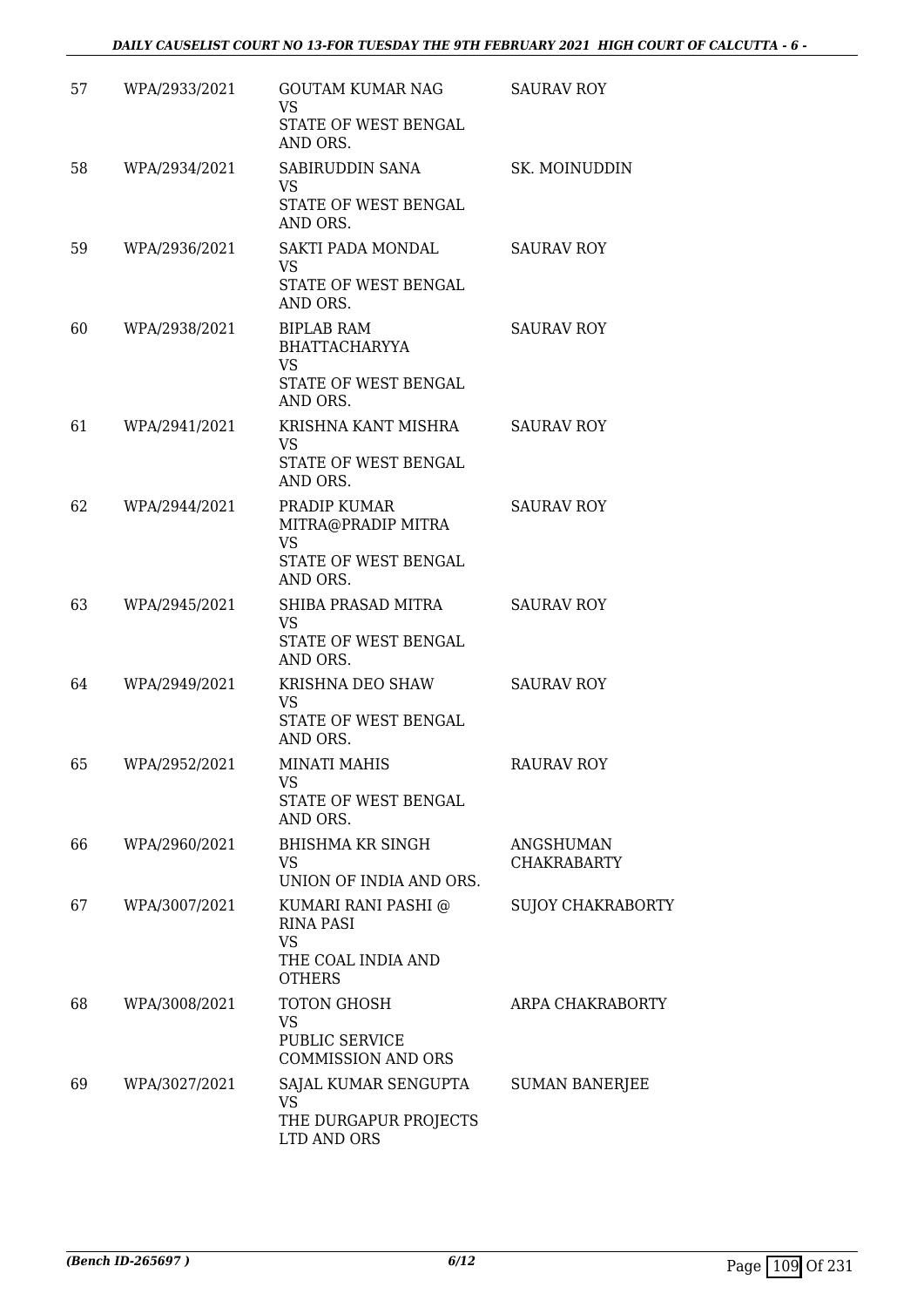| 70 | WPA/3038/2021 | <b>HEMANT KUMAR</b><br>VS                                                                | PRATIK MAJUMER  |
|----|---------------|------------------------------------------------------------------------------------------|-----------------|
|    |               | UNION OF INDIA AND ORS.                                                                  |                 |
| 71 | WPA/3039/2021 | ASHIM KUMAR CHAUDHURI<br>VS<br>UNION OF INDIA AND ORS.                                   | PRATIK MAJUMDER |
|    |               |                                                                                          |                 |
| 72 | WPA/3043/2021 | M/S P.C. DEY ENTERPRISE<br>AND ANR<br><b>VS</b><br>UNION OF INDIA AND ORS.               | DEBABRATA ROY   |
| 73 | WPA/3044/2021 | <b>GURUDEV</b>                                                                           | PRATIK MAJUMDER |
|    |               | <b>VS</b><br>UNION OF INDIA AND ORS.                                                     |                 |
| 74 | WPA/3047/2021 | SACHIN KUMAR MONDAL<br>VS                                                                | PRATIK MAJUMDER |
|    |               | UNION OF INDIA AND ORS.                                                                  |                 |
| 75 | WPA/3048/2021 | M/S DEBASISH NAG AND<br><b>ANR</b><br><b>VS</b>                                          | DEBABRATA RAY   |
|    |               | UNION OF INDIA AND ORS.                                                                  |                 |
| 76 | WPA/3051/2021 | MANOJ KUMAR SINGH<br><b>VS</b><br>UNION OF INDIA AND ORS.                                | PRATIK MAJUMDER |
| 77 | WPA/3052/2021 |                                                                                          |                 |
|    |               | RAJNARAYAN KUMAR<br><b>VS</b><br>UNION OF INDIA AND ORS.                                 | PRATIK MAJUMDER |
| 78 | WPA/3054/2021 | RAJANISH KUAMR RAJAN<br><b>VS</b><br>UNION OF INDIA AND ORS.                             | PRATIK MAJUMDER |
| 79 | WPA/3055/2021 | SHOBHAKANT KUMAR                                                                         | PRATIK MAJUMDER |
|    |               | VS<br>UNION OF INDIA AND ORS.                                                            |                 |
| 80 | WPA/3058/2021 | M/S KARMAKAR<br>ENTERPRISE AND<br><b>ANOTHER</b><br><b>VS</b><br>UNION OF INDIA AND ORS. | DEBABRATA RAY   |
|    |               |                                                                                          |                 |
| 81 | WPA/3060/2021 | MAHENDRA KUMAR<br>VS<br>UNION OF INDIA AND ORS.                                          | PRATIK MAJUMDER |
| 82 | WPA/3073/2021 | M/S SHYAM SUNDAR                                                                         | DEBABRATA ROY   |
|    |               | <b>GHOSH</b><br><b>VS</b><br>UNION OF INDIA AND ORS.                                     |                 |
| 83 | WPA/3085/2021 | M/S JAGADISH CHANDRA<br><b>ADHIKARY AND ANR</b><br><b>VS</b>                             | DEBABRATA RAY   |
|    |               | UNION OF INDIA AND ORS.                                                                  |                 |
| 84 | WPA/3164/2021 | POULAMI BHATTACHARYA<br>VS<br>UNION OF INDIA AND ORS.                                    | KAMAL KANTA KAR |
|    |               |                                                                                          |                 |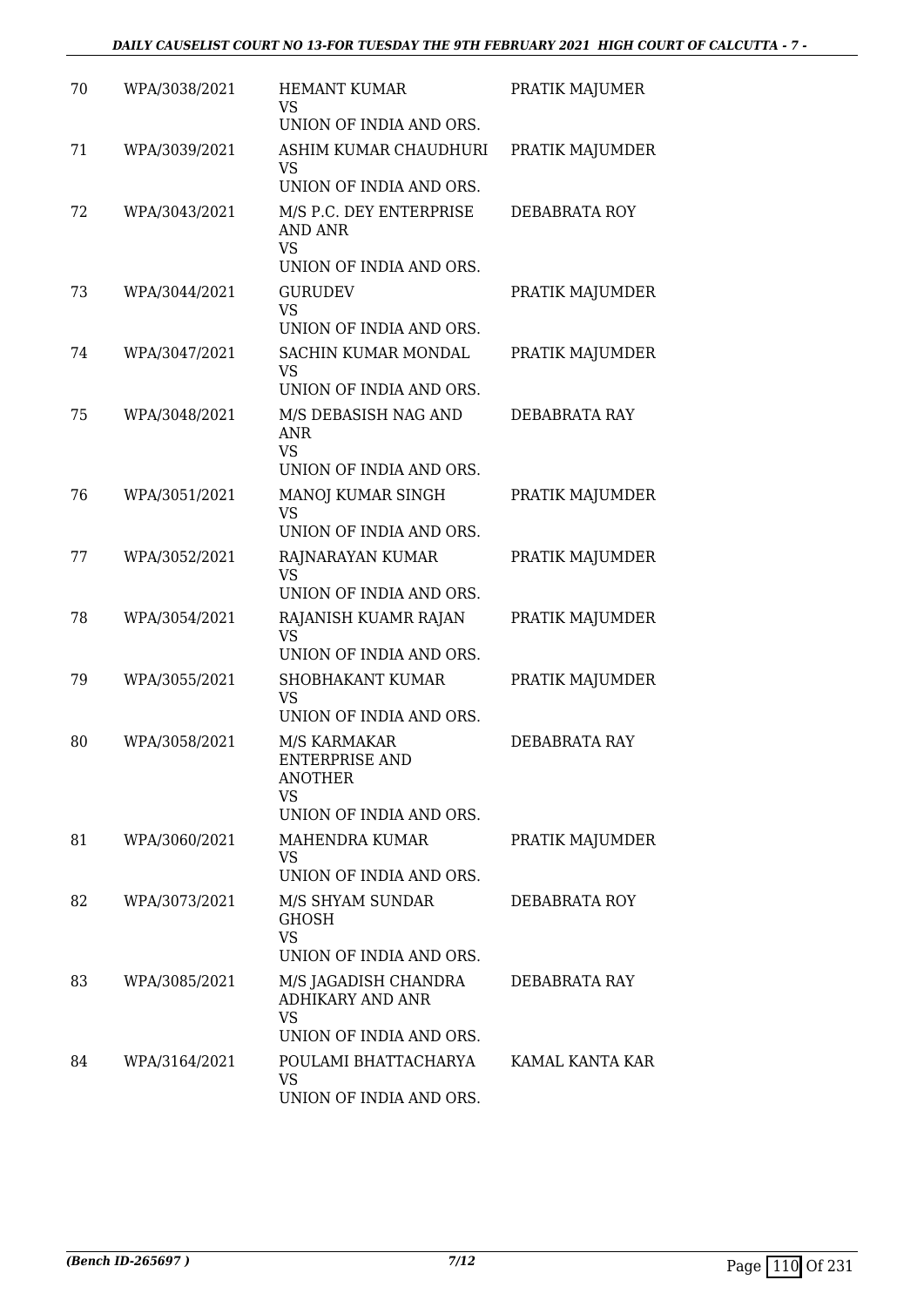| 85 | WPA/3269/2021  | MEENAKSHI MUKHERJEE<br>VS                                                      | SOUMYAJITMISHRA                            |
|----|----------------|--------------------------------------------------------------------------------|--------------------------------------------|
|    |                | STATE OF WEST BENGAL<br>AND ORS.                                               |                                            |
| 86 | WPA/3352/2021  | <b>FARUK SHAIKH</b><br>VS                                                      | PRIYAKSHI BANERJEE                         |
|    |                | STATE OF WEST BENGAL<br>AND ORS.                                               |                                            |
| 87 | WPA/3357/2021  | KARTICK CHANDRA<br><b>BARMAN</b><br><b>VS</b>                                  | <b>SUBRATA DAS</b>                         |
|    |                | NORTH BENGAL STATE<br>TRANSPORT CORPORATION                                    |                                            |
| 88 | WPA/3664/2021  | THE WEST BENGAL LEGAL<br>SERVICES EMPLOYEES<br><b>ASSOCIATION</b><br><b>VS</b> | <b>ANIL KUMAR</b><br><b>CHATTOPADHYAYA</b> |
|    |                | STATE OF WEST BENGAL                                                           |                                            |
| 89 | WPA/3966/2021  | AJIT KUMAR MOHANTY<br><b>VS</b>                                                | <b>SAURAV ROY</b>                          |
|    |                | STATE OF WEST BENGAL<br>AND ORS.                                               |                                            |
|    |                | <b>MOTION GROUP - V</b>                                                        |                                            |
|    |                | ((RELATING TO PANCHAYAT SERVICES))                                             |                                            |
| 90 | WPA/24793/2014 | SHILA RANI MAITY GAYEN<br><b>VS</b>                                            | <b>SK AFROJUL HAQUE</b>                    |
|    |                | STATE OF WEST BENGAL &<br><b>ORS</b>                                           |                                            |
| 91 | WPA/6696/2016  | SK MD NURUZZAMAN<br>VS                                                         | PRITHWISH GURIA                            |
|    |                | STATE OF WEST BENGAL &<br><b>ORS</b>                                           |                                            |
| 92 | WPA/6396/2019  | SUJIT RAJBANSHI<br><b>VS</b>                                                   | UJANI PAL SAMANTA                          |
|    |                | STATE OF WEST BENGAL &<br><b>ORS</b>                                           |                                            |
| 93 | WPA/6397/2019  | RAJA RAJBANSHI<br><b>VS</b>                                                    | UJANI PAL SAMANTA                          |
|    |                | STATE OF WEST BENGAL &<br><b>ORS</b>                                           |                                            |
| 94 | WPA/6677/2019  | <b>BIKASH HAZRA</b><br>VS                                                      | <b>SOURAV PRASANNA</b><br><b>MUKHERJEE</b> |
|    |                | STATE OF WEST BENGAL &<br><b>ORS</b>                                           |                                            |
| 95 | WPA/6933/2019  | AKBAR ALI & ORS<br><b>VS</b>                                                   | <b>GOURAV DAS</b>                          |
|    |                | STATE OF WEST BENGAL &<br><b>ORS</b>                                           |                                            |
| 96 | WPA/6934/2019  | DASHO MURMU & ORS<br><b>VS</b>                                                 | <b>GOURAV DAS</b>                          |
|    |                | STATE OF WEST BENGAL &<br><b>ORS</b>                                           |                                            |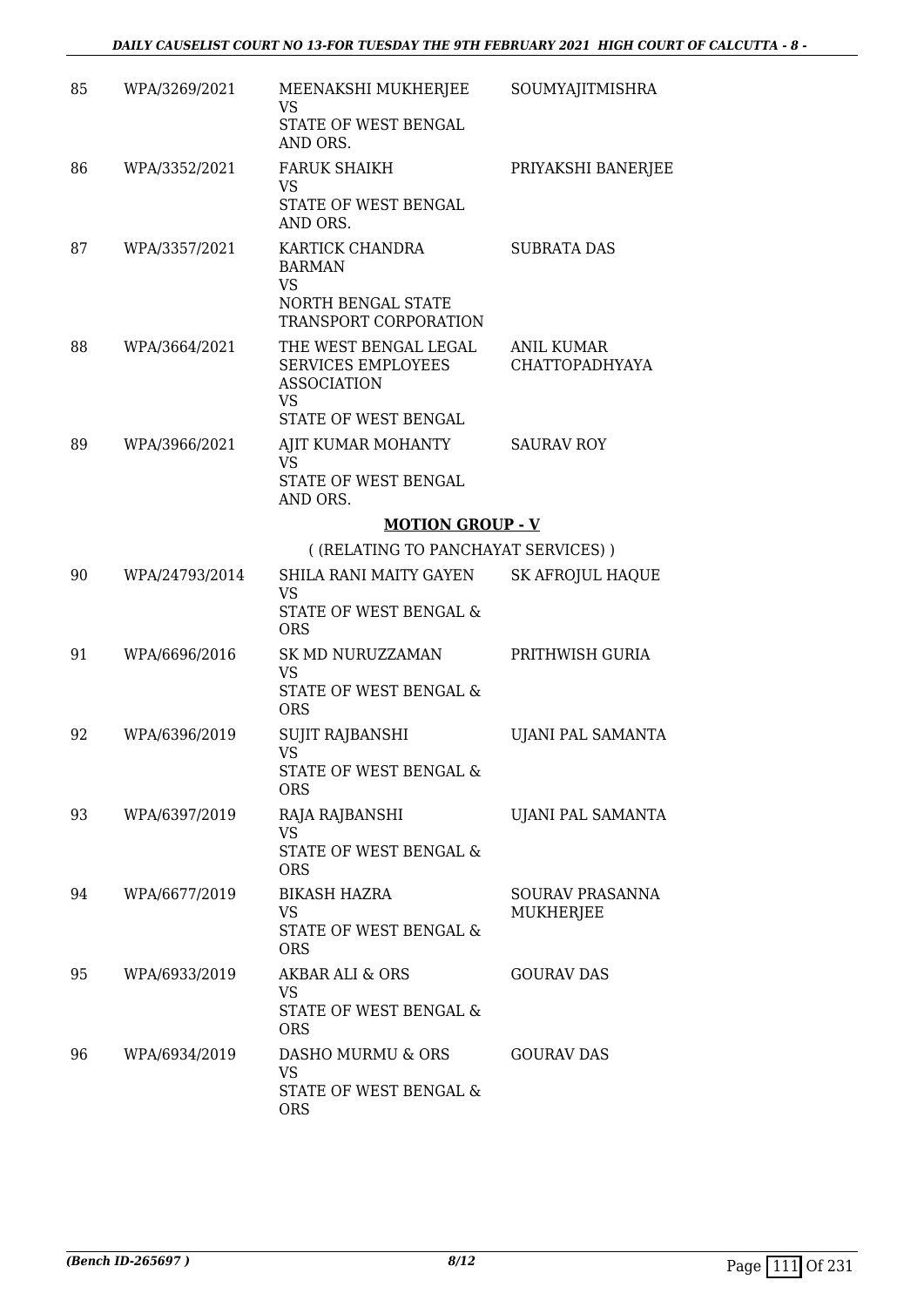| 97  | WPA/6935/2019                                  | ANARUL SEKH & ORS<br><b>VS</b><br>STATE OF WEST BENGAL &                                               | <b>GOURAV DAS</b>                       |
|-----|------------------------------------------------|--------------------------------------------------------------------------------------------------------|-----------------------------------------|
|     |                                                | <b>ORS</b>                                                                                             |                                         |
| 98  | WPA/6936/2019                                  | <b>FAZLUR RAHAMAN &amp; ORS</b><br>VS                                                                  | <b>GOURAV DAS</b>                       |
|     |                                                | STATE OF WEST BENGAL &<br><b>ORS</b>                                                                   |                                         |
| 99  | WPA/256/2020                                   | RANJAN KUMAR DAS<br><b>VS</b><br><b>STATE OF WEST BENGAL &amp;</b><br><b>ORS</b>                       | MDL HABIBUR<br><b>RAHMAN</b>            |
| 100 | WPA/4095/2020                                  | SMT GANGAMANI BAGDI<br>VS<br>STATE OF WEST BENGAL &<br><b>ORS</b>                                      | <b>SOUMI KUNDU</b>                      |
| 101 | WPA/8650/2020                                  | PADMA RANBAJ<br>VS<br>THE STATE OF WEST                                                                | <b>SOUMAJIT DAS</b><br><b>MAHAPATRA</b> |
|     |                                                | <b>BENGAL AND ORS</b>                                                                                  |                                         |
| 102 | WPA/11600/2020                                 | NIMAI PAL<br><b>VS</b><br>STATE OF WEST BENGAL<br>AND ORS.                                             | <b>ASHOK HALDER</b>                     |
| 103 | WPA/11838/2020                                 | PUNJAB NATIONAL BANK<br><b>SRAMIK UNION AND ANR</b><br><b>VS</b>                                       | <b>SUPRIYO</b><br><b>CHATTOPADHYAY</b>  |
|     |                                                | UNION OF INDIA AND ORS.                                                                                |                                         |
| 104 | WPA/1192/2021<br>(Co.-op. society<br>Services) | <b>ASHOK SARKAR</b><br>VS<br>STATE OF WEST BENGAL<br>AND ORS.                                          | <b>AVISHEK PRASAD</b>                   |
| 105 | WPA/1624/2021                                  | <b>ASIM BANIK</b>                                                                                      | ARIF MAHAMMAD                           |
|     | (1)                                            | <b>VS</b><br>STATE OF WEST BENGAL<br>AND ORS.                                                          | <b>KHAN</b>                             |
| 106 | WPA/2138/2021<br>(Co.-op. society<br>Services) | <b>AMAL SARKAR</b><br>VS<br>THE WEST BENGAL STATE<br><b>CO-OPERATIVE HOUSING</b><br>FEDERATION AND ORS | <b>STEVEN SOURODIP</b><br><b>BISWAS</b> |
| 107 | WPA/2580/2021                                  | SAFIKUNNESSA BIBI<br>VS<br>STATE OF WEST BENGAL<br>AND ORS.                                            | PAMPA DEY DHABAL                        |
| 108 | WPA/3059/2021                                  | SATIBALA BARMAN AND<br><b>ANOTHER</b><br><b>VS</b><br>STATE OF WEST BENGAL<br>AND ORS.                 | PANCHANAN LET                           |
| 109 | WPA/3220/2021                                  | <b>MANGAL MURMU</b><br>VS<br>STATE OF WEST BENGAL<br>AND ORS.                                          | ANANYA<br><b>CHAKRABORTY</b>            |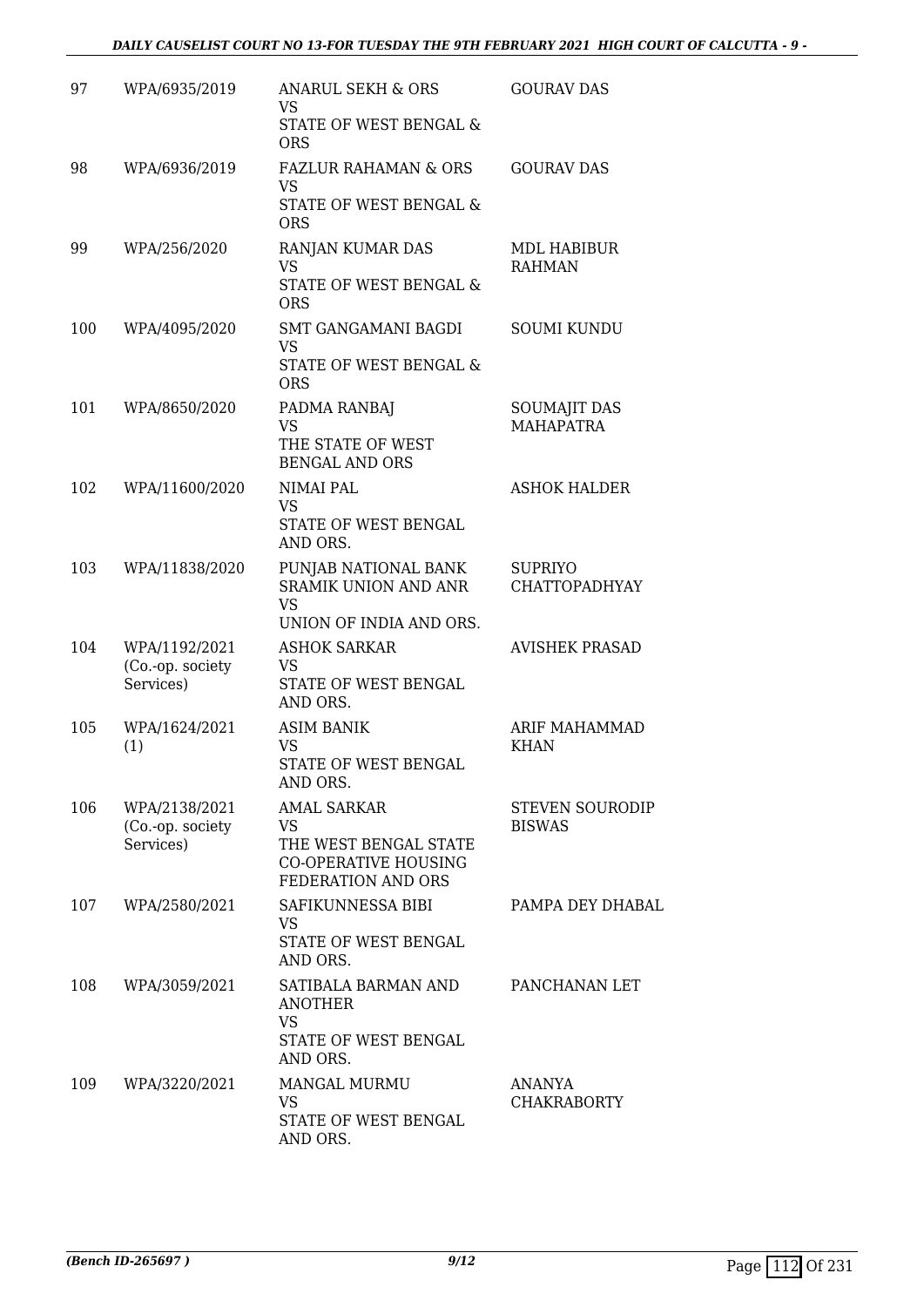| 110 | WPA/3271/2021                                  | FARIDA BIBI SEKH AND<br><b>ANR</b><br><b>VS</b><br>STATE OF WEST BENGAL<br>AND ORS.                         | <b>GORA CHAND</b><br><b>SAMANTA</b> |                        |
|-----|------------------------------------------------|-------------------------------------------------------------------------------------------------------------|-------------------------------------|------------------------|
| 111 | WPA/3602/2021<br>(Co.-op. society<br>Services) | <b>ABHIJIT DAS</b><br><b>VS</b><br>STATE OF WEST BENGAL<br>AND ORS.                                         | <b>SURYASARATHI BASU</b>            |                        |
|     |                                                | <b>HEARING ASSIGNED</b>                                                                                     |                                     |                        |
| 112 | WPA/13095/2018<br>$(Gr.-III)$ (3)              | C.D. EQUIFINANCE PRIVATE AJAY GAGGAR<br><b>LIMITED</b><br><b>VS</b><br>STATE OF WEST BENGAL &<br><b>ORS</b> |                                     |                        |
|     |                                                | IA NO: CAN/1/2018(Old No:CAN/5793/2018), CAN/3/2020(Old No:CAN/708/2020)                                    |                                     |                        |
|     |                                                | <b>HEARING</b>                                                                                              |                                     |                        |
| 113 | WPA/924/2009<br>$(Gr.-VI) (2)$                 | SUBIR BHATTACHARJEE<br><b>VS</b><br>STATE OF WEST BENGAL &                                                  | JASOBANTA RAKSHIT                   |                        |
|     |                                                | <b>ORS</b>                                                                                                  |                                     |                        |
| 114 | WPA/19270/2012                                 | IA NO: CAN/1/2010(Old No:CAN/2267/2010), CAN/2/2015(Old No:CAN/4526/2015)<br>JYOTIRMOY MITRA                | <b>ANIMESH</b>                      |                        |
|     | (Gr.VI)                                        | <b>VS</b><br>D V C & ORS                                                                                    | <b>BHATTACHARYA</b>                 |                        |
|     | IA NO: CAN/1/2020(Old No:CAN/1000/2020)        |                                                                                                             |                                     |                        |
| 115 | WPA/20544/2015                                 | PURNA CHANDRA SARKAR<br><b>VS</b><br><b>BANGIYA GRAMIN VIKASH</b><br><b>BANK &amp; ORS</b>                  | <b>SUMITA SHAW</b>                  |                        |
|     |                                                | IA NO: CAN/1/2019(Old No:CAN/12708/2019), CAN/2/2020, CAN/3/2020                                            |                                     |                        |
| 116 | WPA/21557/2016<br>(Gr.VI)                      | NAGENDRANATH MURMU CHITTAPRIYA GHOSH<br>VS<br><b>INDIAN OVERSEAS BANK &amp;</b><br><b>ORS</b>               |                                     |                        |
| 117 | WPA/21892/2016<br>$(Gr.-VI)$                   | JITENDRA PRASAD MALI<br><b>VS</b><br>UNION OF INDIA 7 ORS                                                   | PAMPA DEY (DHABAL)                  |                        |
|     | IA NO: CAN/1/2019(Old No:CAN/12261/2019)       |                                                                                                             |                                     |                        |
| 118 | WPA/6987/2017                                  | ARUN CHANDRA GHOSH<br><b>VS</b><br>STATE OF WEST BENGAL &<br><b>ORS</b>                                     | INDRANATH MITRA                     | <b>SAIKAT BANERJEE</b> |
| 119 | WPA/7004/2017<br>$(Gr.-VI)$                    | <b>SUNIL KUMAR DEY</b><br>VS<br>STATE OF WEST BENGAL &<br><b>ORS</b>                                        | <b>INDRANATH MITRA</b>              | <b>SAIKAT BANERJEE</b> |
| 120 | WPA/8294/2017<br>(Gr.VI)                       | ARUNANGSU<br><b>CHAKRABORTY</b><br><b>VS</b><br>STATE OF WEST BENGAL &<br><b>ORS</b>                        | S. P. LAHIRI                        |                        |
|     |                                                |                                                                                                             |                                     |                        |

IA NO: CAN/1/2019(Old No:CAN/4524/2019)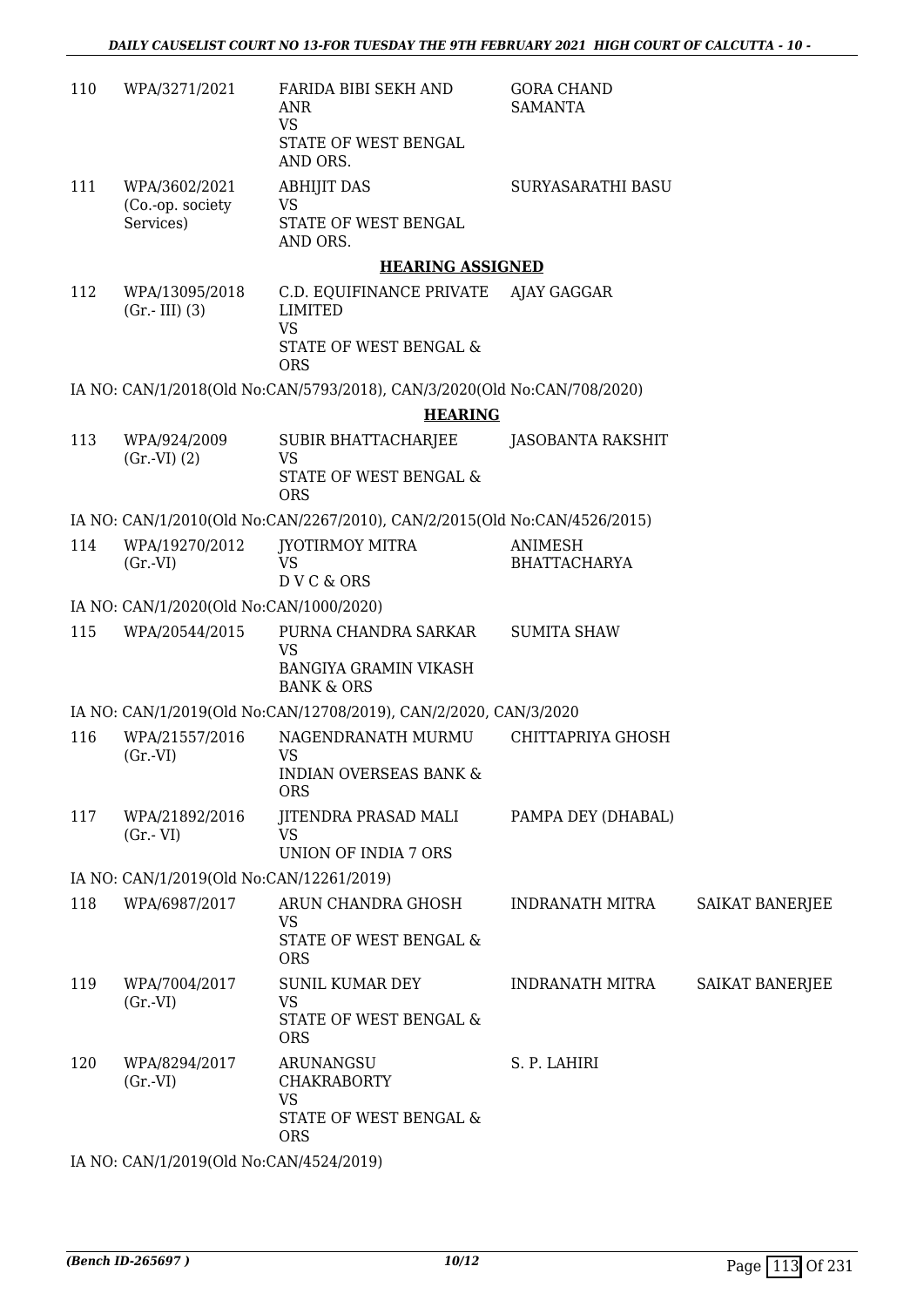| 121 | WPA/23217/2017<br>$(Gr.-VI)$            | BAIDYANATH ADHYA<br>VS<br>STATE OF WEST BENGAL &                                   | SUHRID SUR                                    | SAIKAT BANERJEE |
|-----|-----------------------------------------|------------------------------------------------------------------------------------|-----------------------------------------------|-----------------|
| 122 | WPA/21787/2018<br>(Gr.VI) (2)           | <b>ORS</b><br>SK SAMUAL HOSSEN & ORS<br>VS<br>STATE OF WEST BENGAL &<br><b>ORS</b> | RAJU<br><b>BHATTACHARYYA</b>                  |                 |
|     |                                         | IA NO: CAN/1/2020(Old No:CAN/898/2020), CAN/2/2020(Old No:CAN/1329/2020)           |                                               |                 |
| 123 | WPA/24525/2018<br>(Gr.VI)               | RAMA PRASAD SARKAR<br>VS<br>STATE OF WEST BENGAL&<br><b>ORS</b>                    | <b>RAMA PRASAD</b><br><b>SARKAR IN PERSON</b> |                 |
| 124 | WPA/24642/2018<br>$(Gr.-VI)$            | RAKESH KUMAR<br><b>SRIVASTAVA &amp; ANR</b><br>VS<br>W.B. S. E. D. CO-LTD & ORS    | V. CHATTERJEE                                 |                 |
|     | IA NO: CAN/1/2019(Old No:CAN/8318/2019) |                                                                                    |                                               |                 |
|     | wt125 WPA/25162/2018                    | ANIRUDDHA KAR & ORS<br><b>VS</b><br>W.B.S. E.D.CO. LTD & ORS                       | VICTOR CHATTERJEE                             |                 |
|     | IA NO: CAN/1/2019(Old No:CAN/8317/2019) |                                                                                    |                                               |                 |
| 126 | WPA/5214/2019                           | MD. RUKNUDDIN<br><b>VS</b><br>THE HON'BLE HIGH COURT<br>AT CALCUTTA & ORS          | SHABAZ ALAM                                   | SAIKAT BANERJEE |
| 127 | WPA/7670/2019                           | ASIM SARKAR @ ASHIM<br><b>SARKAR</b><br><b>VS</b><br>CENTRAL BANK OF INDIA &       | <b>SAMKHA SUBHRA</b><br>ROY                   |                 |
|     |                                         | <b>ORS</b>                                                                         |                                               |                 |
| 128 | WPA/7671/2019                           | <b>JUDHISTHIR MAHATO</b><br><b>VS</b><br>CENTRAL BANK OF INDIA &<br><b>ORS</b>     | <b>SANKHA SUBHRA</b><br><b>ROY</b>            |                 |
| 129 | WPA/7672/2019                           | <b>BIJOYLAL BEGI</b><br><b>VS</b><br>CENTRAL BANK OF INDIA &<br><b>ORS</b>         | SANKHA SUBHRA RAY                             |                 |
| 130 | WPA/7673/2019                           | <b>JAMUNA RUI DAS</b><br>VS<br>CENTRAL BANK OF INDIA &<br><b>ORS</b>               | SANKHA SUBHRA<br><b>ROY</b>                   |                 |
| 131 | WPA/16750/2019                          | <b>BIMALA RANI SINGHA</b><br><b>VS</b><br>STATE OF WEST BENGAL<br>&ORS             | MD HABIBUR<br><b>RAHAMAN</b>                  |                 |
| 132 | WPA/17541/2019                          | RATNA KARANJAI<br>VS<br>UNION OF INDIA & ORS                                       | RATNA KARANJAI<br>(INPESON)                   |                 |
| 133 | WPA/21485/2019<br>(Gr.VI) (2)           | PARTHA SAKHA ROY<br><b>VS</b><br>STATE OF WEST BENGAL &<br><b>ORS</b>              | <b>GOUTAM DINDA</b>                           |                 |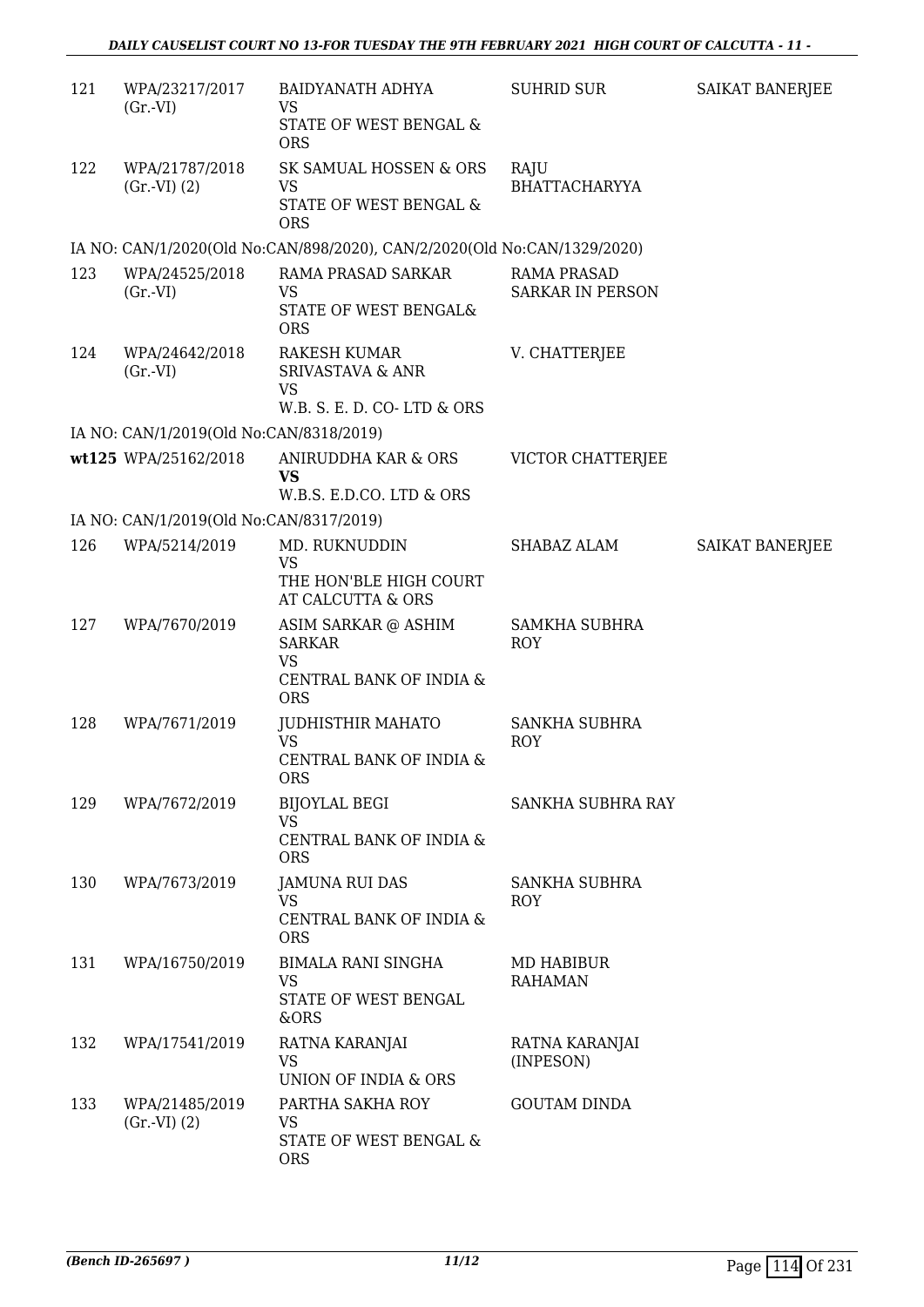| 134 | WPA/2728/2020<br>(Gr.VI) (2)              | PRATUL KUMAR NAYAK<br>VS                        | GOUTAM ACHARYA                        |
|-----|-------------------------------------------|-------------------------------------------------|---------------------------------------|
|     |                                           | UNITED BANK OF INDIA &<br><b>ORS</b>            |                                       |
| 135 | WPA/6374/2020                             | <b>SUDHANYA DAS&amp; ORS</b><br><b>VS</b>       | <b>MAYUKH MAITRA</b>                  |
|     |                                           | STATE OF WEST BENGAL&<br><b>ORS</b>             |                                       |
| 136 | WPA/7126/2020                             | PRATAP MANNA<br><b>VS</b>                       | TIANA<br><b>BHATTACHARYA</b>          |
|     |                                           | STATE OF WEST BENGAL<br>AND ORS.                |                                       |
|     | IA NO: CAN/1/2020, CAN/2/2020, CAN/3/2020 |                                                 |                                       |
| 137 | WPA/7271/2020<br>$(Gr.-VI)$               | <b>SAMIR KUMAR HALDER</b><br><b>VS</b>          | PAYEL SHOME                           |
|     |                                           | State of West Bengal                            |                                       |
|     | IA NO: CAN/1/2020                         |                                                 |                                       |
| 138 | WPA/11609/2020<br>$(Gr.-VI)$              | RATNA KARANJAI IN<br><b>PERSON</b>              | RATNA KARANJAI IN<br><b>PERSON</b>    |
|     |                                           | <b>VS</b><br>UNION OF INDIA AND ORS.            |                                       |
|     |                                           | <b>HEARING (IRRESPECTIVE OF CLASSIFICATION)</b> |                                       |
| 139 | WPA/7633/2018                             | <b>SMT. GOURI SANTRA</b>                        | <b>SHRABONI SARKAR</b>                |
|     | $(Gr.-II)$                                | <b>VS</b><br>STATE OF WEST BENGAL &             |                                       |
|     |                                           | <b>ORS</b>                                      |                                       |
| 140 | WPA/20342/2018                            | MADHUMITA BANERJEE                              | <b>BIDYUT KUMAR</b>                   |
|     | (Gr.V)                                    | <b>VS</b><br>THE KOLKATA MUNICIPAL              | <b>HALDER</b>                         |
|     |                                           | <b>CORPORATION &amp; ORS</b>                    |                                       |
| 141 | WPA/12664/2019                            | DR. MANAS KUMAR                                 | <b>SAMIR KUMR</b>                     |
|     | (Gr.V)                                    | <b>PRATIHAR</b><br><b>VS</b>                    | ADHIKARI                              |
|     |                                           | STATE OF WEST BENGAL &<br>ORS                   |                                       |
|     | wt142 WPA/9921/2018                       | DR.ARUN CHAKRABORTY                             | D.K. SAHOO                            |
|     |                                           | <b>VS</b><br>STATE OF WEST BENGAL&              |                                       |
|     |                                           | <b>ORS</b>                                      |                                       |
| 143 | WPA/21815/2019                            | <b>BADAL DAS</b>                                | LAKSHMIKANTA                          |
|     | (Gr.V)                                    | VS<br>STATE OF WEST BENGAL &                    | <b>BHATTACHARYA</b>                   |
|     |                                           | <b>ORS</b>                                      |                                       |
| 144 | WPA/4598/2020                             | ABINASH NATH & ORS<br><b>VS</b>                 | PARTHA SARKAR                         |
|     | (Gr.V)                                    | STATE OF WEST BENGAL &                          |                                       |
|     |                                           | <b>ORS</b>                                      |                                       |
| 145 | WPA/4888/2020<br>(Gr.V)                   | <b>SOUMEN CHABRI</b><br><b>VS</b>               | <b>SALONI</b><br><b>BHATTACHARJEE</b> |
|     |                                           | STATE OF WEST BENGAL &                          |                                       |
|     |                                           | <b>ORS</b>                                      |                                       |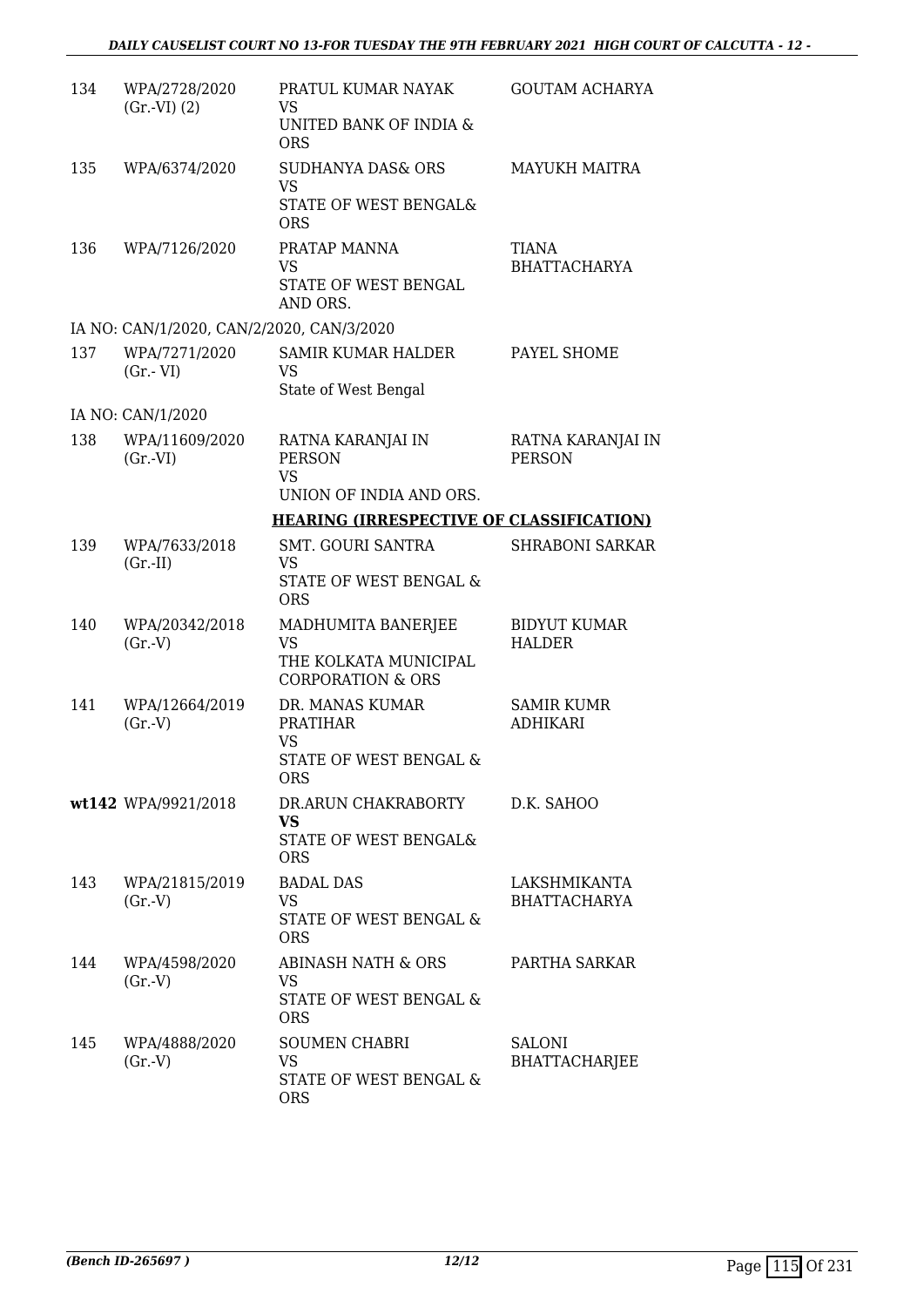

## In The High Court at Calcutta

### **Appellate Side**

**DAILY CAUSELIST For Tuesday The 9th February 2021**

**COURT NO. 8**

**SINGLE BENCH (SB - IV)**

**AT 10:45 AM**

**HON'BLE JUSTICE SABYASACHI BHATTACHARYYA**

**(VIA VIDEO CONFERENCE)**

**ON AND FROM MONDAY, THE 11TH JANUARY, 2021 – MATTERS (MOTION & HEARING ) UNDER ARTICLE 226 OF THE CONSTITUTION RELATING TO RESIDUARY UNDER GROUP IX [EXCLUDING ELECTRICITY MATTERS AND MATTERS UNDER PUBLIC PREMISES (UNAUTHORISED OCCUPANTS) ACT, 1971] INCLUDING APPLICATIONS CONNECTED THERETO.**

**NOTE (1) : ORIGINAL SIDE MATTERS WILL BE TAKEN UP FROM 10:45 A.M. TILL RECESS, ONLY ON TUESDAYS AND THURSDAYS.**

**NOTE ( 2) : APPELLATE SIDE MATTERS WILL BE TAKEN UP FROM 2 P.M. ONWARDS OR IMMEDIATELY AFTER COMPLETION OF ORIGINAL SIDE MATTERS, WHICHEVER IS EARLIER, ON TUESDAY AND THURSDAYS.**

**NOTE (3) : ON MONDAYS, WEDNESDAYS AND FRIDAYS, APPELLATE SIDE MATTERS WILL BE TAKEN THROUGHOUT THE DAY.**

**NOTE (4) : LEARNED ADVOCATES APPEARING IN MATTERS PERTAINING**

**---------------------------------------------------------------------------------------------------------**

**-------------------------------------------------------------------------------------------------**

**TO DIN (COMPANIES ACT, 2013) ARE REQUESTED TO HAND OVER**

**THE DETAILS (NUMBER/ITEM NO. .... ETC.) TO THE COURT OFFICER**

**---------------------------------------------------------------------------------------------------**

**FOR BEING CLUBBED TOGETHER FOR HEARING. -----------------------------------------------------------------------**

**NOTE (5) : MENTIONING WILL BE ALLOWED ONLY AT THE FIRST SITTING OF COURT ON THE FIRST WORKING DAY OF EVERY WEEK.**

> **MATTERS WILL BE TAKEN UP THROUGH PHYSICAL HEARING ONLY WHEN BOTH THE PARTIES ARE AGREED.**

#### **TO BE MENTIONED**

|     | WPCRC/42/2020                       | <b>BISWAJIT BHADURI</b><br>VS<br>PREETI SUDAN                    | SHIBAJI KUMAR DAS             |
|-----|-------------------------------------|------------------------------------------------------------------|-------------------------------|
| wt2 | WPA/25541/2018                      | DR. BISWAJIT BHADURI<br>VS<br>UNION OF INDIA & ORS               | SAMIK SARKAR                  |
| 3   | WPA/304/2021<br>NON-PROSECUTION ORS | BHOLANATH CHAKRABORTY AND<br>VS<br>STATE OF WEST BENGAL AND ORS. | KARUNAMOYEE<br><b>SAMANTA</b> |

**URGENT MOTION**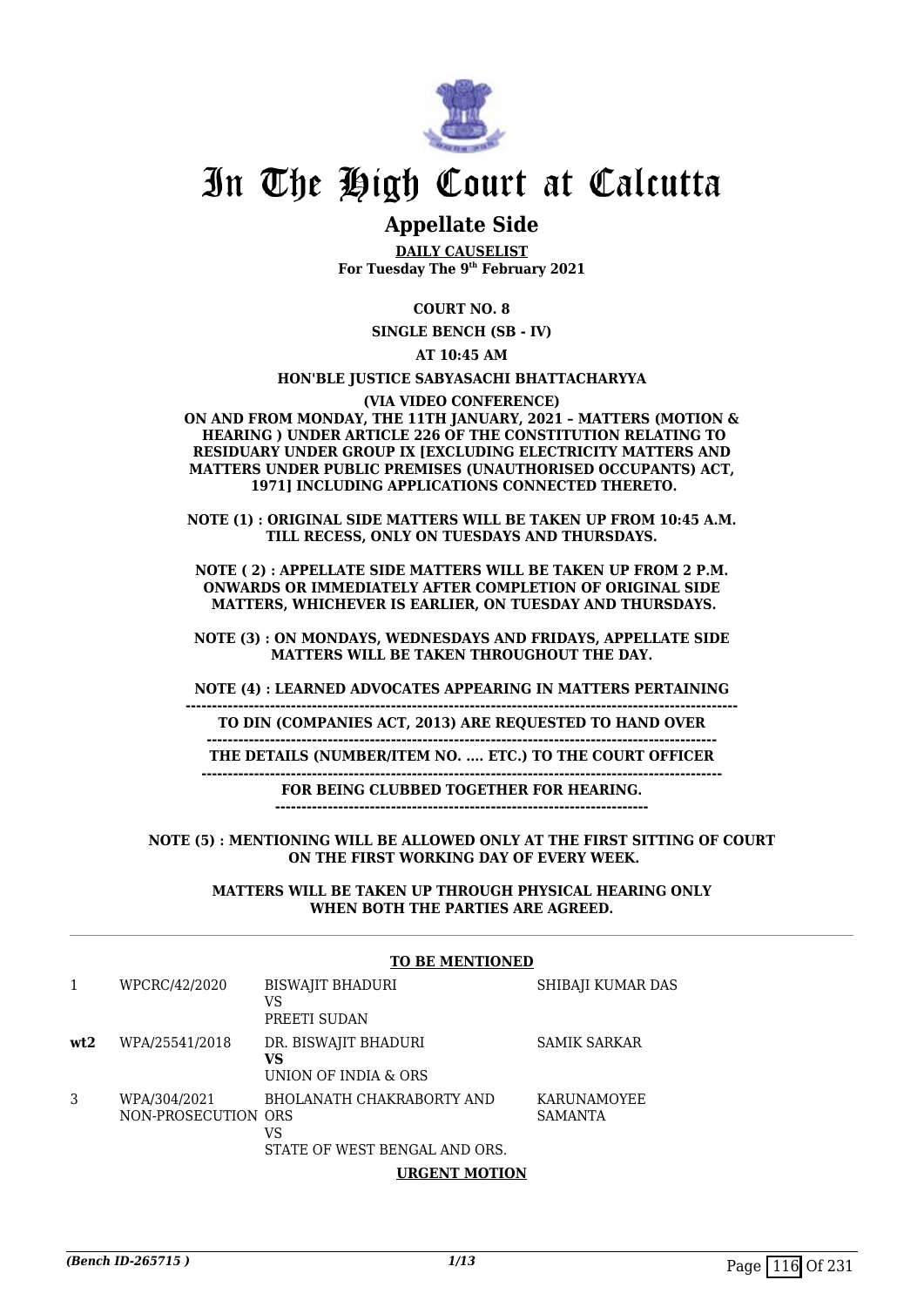| $\overline{4}$ | WPA/15632/2019<br>(TOP 12)                | PRABIR KUMAR DHALI & ORS<br>VS                                                                       | <b>SATADRU LAHIRI</b>                                                                                 |
|----------------|-------------------------------------------|------------------------------------------------------------------------------------------------------|-------------------------------------------------------------------------------------------------------|
|                |                                           | KOLKATA PORT TRUST & ORS                                                                             |                                                                                                       |
|                | IA NO: CAN/1/2021                         |                                                                                                      |                                                                                                       |
| 5              | WPA/16861/2019<br>(TOP 11)                | MAFAJUL HUSSAIN & ORS<br><b>VS</b>                                                                   | <b>MD HABIBUR</b><br><b>RAHAMAN</b>                                                                   |
|                |                                           | STATE OF WEST BENGAL & ORS                                                                           |                                                                                                       |
| 6              | WPA/18440/2019<br>(TOP 2)                 | ARCHON POWERINFRA INDIA PVT<br><b>LTD</b><br><b>VS</b><br>THE INDIAN OIL CORPORATION &<br><b>ORS</b> | <b>JEENIA RUDRA</b>                                                                                   |
|                | No:CAN/3998/2020)                         | IA NO: CAN/1/2019(Old No:CAN/11340/2019), CAN/3/2020(Old No:CAN/3997/2020), CAN/4/2020(Old           |                                                                                                       |
| wt7            | WPA/1404/2020                             | ARCHON POWERINFRA INDIA PVT<br><b>LTD</b><br><b>VS</b><br>INDIAN OIL CORPORATION & ORS               | <b>JEENIA RUDRA</b>                                                                                   |
| 8              | WPA/22628/2019                            | BIKASH NARAYAN BHUTI                                                                                 | <b>TIRTHANKAR ROY</b>                                                                                 |
|                | (TOP 6)                                   | VS<br>STATE OF WEST BENGAL & ORS                                                                     |                                                                                                       |
|                | IA NO: CAN/1/2020(Old No:CAN/1848/2020)   |                                                                                                      |                                                                                                       |
| 9              | WPA/2522/2020<br>(TOP 14)                 | PANKAJ MAHATA<br><b>VS</b>                                                                           | <b>SARTHAK BURMAN</b>                                                                                 |
|                |                                           | STATE OF WEST BENGAL & ORS                                                                           |                                                                                                       |
| 10             | WPA/3688/2020<br>(TOP 1)                  | ANUP HALDER & ANR<br><b>VS</b>                                                                       | <b>ABHIJIT MANDAL</b>                                                                                 |
|                |                                           | STATE OF WEST BENGAL & ORS                                                                           |                                                                                                       |
| wt11           | WPA/10086/2020                            | <b>MAULISWAR MITRA</b><br><b>VS</b>                                                                  | MAHABOOB AHMED                                                                                        |
|                |                                           | STATE OF WEST BENGAL AND ORS.                                                                        |                                                                                                       |
| wt12           | WPA/1090/2020                             | <b>BARUN MALAKAR &amp; ORS</b><br>VS<br>STATE OF WEST BENGAL & ORS                                   | SAMBUDDHA DUTTA                                                                                       |
|                | IA NO: CAN/1/2020, CAN/2/2020, CAN/3/2020 |                                                                                                      |                                                                                                       |
|                | wt13 WPA/9181/2020                        | DEBDAS KHAN                                                                                          | <b>SAYANI DAS</b>                                                                                     |
|                |                                           | <b>VS</b><br><b>STATE BANK OF INDIA</b>                                                              |                                                                                                       |
| 14             | WPA/4897/2020                             | NEWAZ SHARIF                                                                                         | <b>SOURAV DUTTA</b>                                                                                   |
|                | (TOP 3)                                   | <b>VS</b><br>STATE OF WEST BENGAL & ORS                                                              |                                                                                                       |
| wt15           | WPA/7467/2020                             | NEWEAZ SHARIF<br><b>VS</b>                                                                           | <b>SOURAV DUTTA</b>                                                                                   |
|                |                                           | STATE OF WEST BENGAL                                                                                 |                                                                                                       |
|                | IA NO: CAN/1/2020                         |                                                                                                      |                                                                                                       |
| 16             | WPA/5495/2020<br>2 P.M.                   | SHEORAPHULI KANCHA SABZEE<br><b>BABSAYEE SAMITY &amp; ANR</b><br>VS                                  | <b>SUMAN SANKAR</b><br><b>CHATTERJEE</b>                                                              |
|                |                                           | STATE OF WEST BENGAL &ORS                                                                            |                                                                                                       |
|                | No:CAN/4490/2020)                         | IA NO: CAN/1/2020(Old No:CAN/3882/2020), CAN/2/2020(Old No:CAN/3883/2020), CAN/3/2020(Old            | No:CAN/3892/2020), CAN/4/2020(Old No:CAN/3893/2020), CAN/5/2020(Old No:CAN/4489/2020), CAN/6/2020(Old |
| 17             | WPA/7101/2020<br>(TOP 20)                 | <b>ARATI SOREN</b><br><b>VS</b>                                                                      | <b>SOHOM RAY</b>                                                                                      |

IA NO: CAN/1/2020

STATE OF WEST BENGAL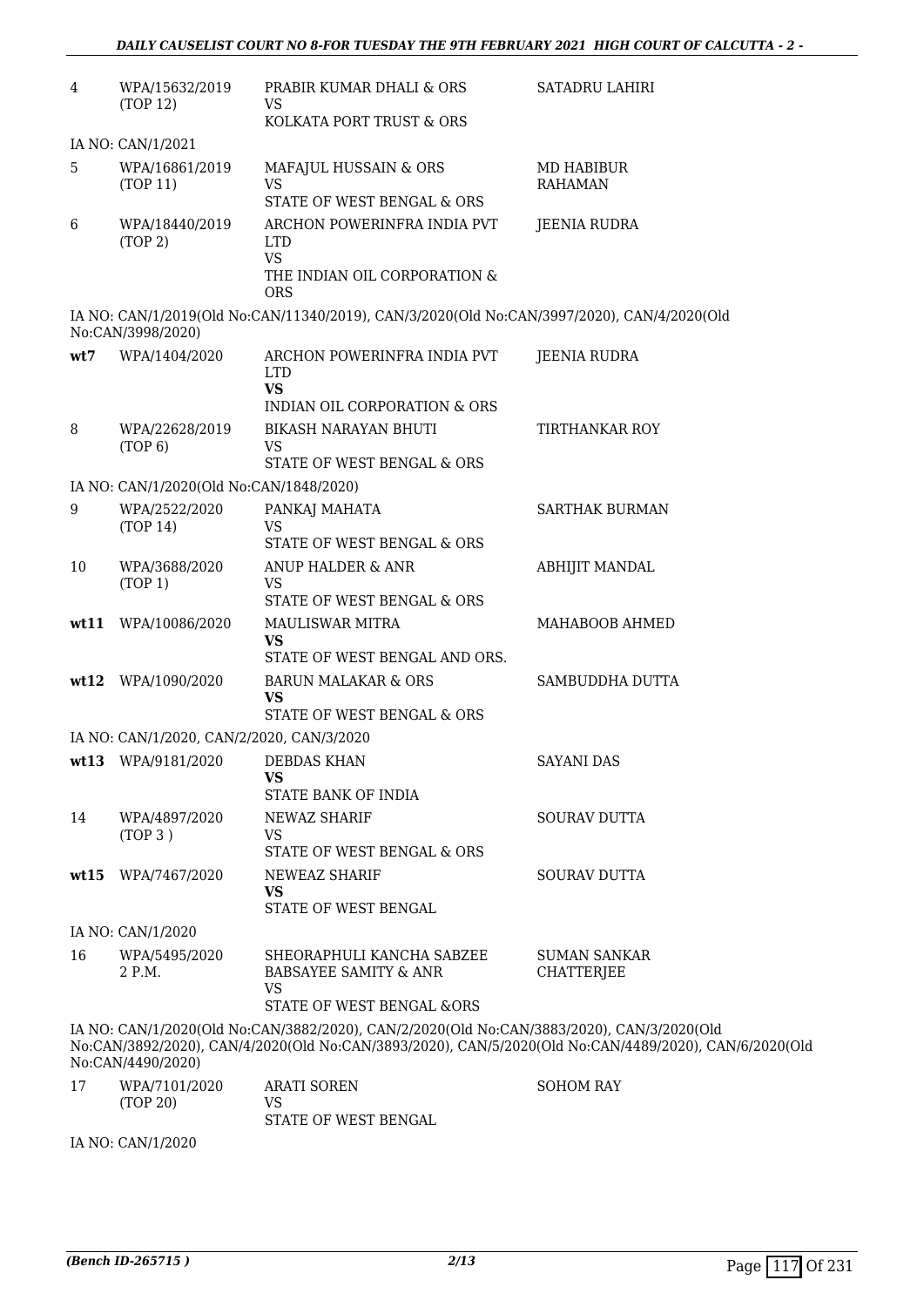| 18 | WPA/9465/2020<br>(TOP 9)   | MOLOY KUMAR PAL AND ANR<br>VS.<br>PASCHIM BANGA GRAMIM BANK                                                                   | SAJAL KUMAR GHOSH                    |
|----|----------------------------|-------------------------------------------------------------------------------------------------------------------------------|--------------------------------------|
|    |                            | <b>AND ORS</b>                                                                                                                |                                      |
| 19 | WPA/10035/2020<br>(TOP 8)  | RAHUL PALIT<br>VS                                                                                                             | <b>SAMIR ROY</b><br><b>CHOWDHURY</b> |
|    |                            | STATE OF WEST BENGAL AND ORS.                                                                                                 |                                      |
| 20 | WPA/10904/2020<br>(TOP 15) | <b>HIMANSU GHORUI</b><br><b>VS</b><br>STATE OF WEST BENGAL AND ORS.                                                           | DIPTENDU MONDAL                      |
| 21 | WPA/10998/2020<br>(TOP 16) | GEETANJALI INFRASTRUCTURE AND<br>EARTHMOVERS AND ANOTHER<br><b>VS</b><br>STATE OF WEST BENGAL AND ORS.                        | SAPTARSHI KUMAR<br>MAL               |
| 22 | WPA/11548/2020<br>(TOP 10) | ABHIJIT KUMAR ADHYA<br><b>VS</b>                                                                                              | SAUMYAJIT GHOSAL                     |
| 23 | WPA/52/2021<br>(TOP 19)    | STATE OF WEST BENGAL AND ORS.<br>m/s swastik agro tech pvt ltd by amit<br>gupta<br><b>VS</b><br>STATE OF WEST BENGAL AND ORS. | <b>SAKET SHARMA</b>                  |
| 24 | WPA/59/2021                | ANITA BHATTACHARYA                                                                                                            | PAYEL SHOME                          |
|    | (TOP 13)                   | VS<br>STATE OF WEST BENGAL AND ORS.                                                                                           |                                      |
| 25 | WPA/73/2021<br>(TOP 7)     | ARMEX SECURITY PRIVATE LIMITED<br>VS.<br>STATE OF WEST BENGAL AND ORS.                                                        | DYUTIMAN BANERJEE                    |
| 26 | WPA/815/2021<br>(TOP 17)   | AJOY KRISHNA PRADHAN<br><b>VS</b><br>THE MINISTER OF BACKWARD<br><b>CLASS WELFARE AND ORS</b>                                 | NONIGOPAL<br><b>CHAKRABORTY</b>      |
| 27 | WPA/1000/2021<br>(TOP 5)   | <b>SIKHA GAN</b><br><b>VS</b><br>STATE OF WEST BENGAL AND ORS.                                                                | SIDDHARTHA DEB<br><b>ROY</b>         |
| 28 | WPA/1007/2021<br>(TOP 18)  | SK. SAIFUDDIN<br><b>VS</b><br>STATE OF WEST BENGAL AND ORS.                                                                   | SK.SALIM                             |
|    |                            | <b>URGENT MOTION 2</b>                                                                                                        |                                      |
| 29 | WPA/18942/2019<br>(TOP 21) | <b>MINATI MAITY</b><br><b>VS</b>                                                                                              | SK SAHJAHAN                          |
|    |                            | STATE OF WEST BENGAL & ORS                                                                                                    |                                      |
| 30 | WPA/22075/2019<br>(TOP 22) | SANJIB KUMAR MANDAL<br><b>VS</b><br>STATE OF WEST BENGAL & ORS                                                                | <b>SUJOY KUMAR</b><br><b>HALDER</b>  |
| 31 | WPA/22510/2019<br>(TOP 23) | ANIL KUMAR SINGH<br>VS.<br><b>UCO BANK &amp; ORS</b>                                                                          | <b>GANESH CHANDRA</b><br>PATRA       |
| 32 | WPA/942/2020<br>(TOP 24)   | RENUBALA MAJHI<br>VS.<br>STATE OF WEST BENGAL & ORS                                                                           | DEBASIS SUR                          |
| 33 | WPA/2160/2020<br>(TOP 25)  | <b>SWAPAN KR DAS</b><br><b>VS</b><br>STATE OF WEST BENGAL & ORS                                                               | SUBIR KR<br><b>BHATTACHARYYA</b>     |
| 34 | WPA/2989/2020<br>(TOP 26)  | SEKHAR CHANDRA CHOWDHURY<br><b>VS</b><br>STATE OF WEST BENGAL & ORS                                                           | LIPIKA CHATTERJEE                    |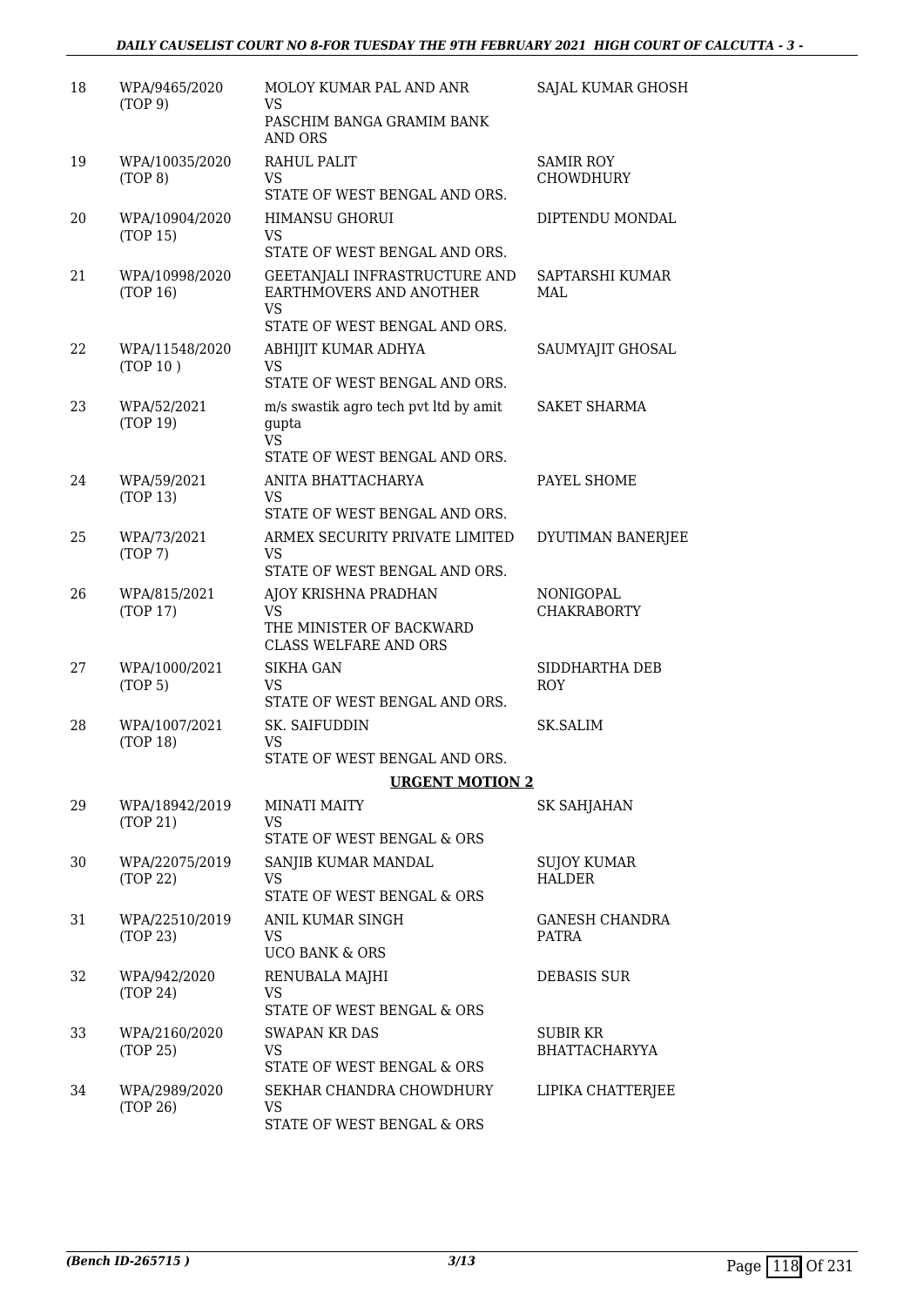| 35 | WPA/4376/2020<br>(TOP 27)               | TEJPAL RABIDAS & ORS<br>VS                                                   | <b>SUFI KAMAL</b>     |                 |
|----|-----------------------------------------|------------------------------------------------------------------------------|-----------------------|-----------------|
|    |                                         | STATE OF WEST BENGAL & ORS                                                   |                       |                 |
| 36 | WPA/4379/2020<br>(TOP 28)               | <b>GOPAL MANDAL &amp; ORS</b><br><b>VS</b>                                   | PRIYANKA MONDAL       |                 |
|    |                                         | STATE OF WEST BENGAL & ORS                                                   |                       |                 |
| 37 | WPA/4534/2020<br>(TOP 29)               | <b>MANU SARKAR &amp; ANR</b><br><b>VS</b><br>STATE OF WEST BENGAL & ORS      | RUPSA SREEMANI        |                 |
| 38 | WPA/4923/2020                           | PROF. ANURADHA GHOSH                                                         | <b>SUMAN BANERJEE</b> |                 |
|    | (TOP 30)                                | <b>VS</b><br>STATE OF WEST BENGAL & ORS                                      |                       |                 |
| 39 | WPA/4989/2020<br>(TOP 31)               | MUNCY NASHER ALI SAHA & ANR<br><b>VS</b><br>UNION OF INDIA & ORS             | S. M. HASAN           |                 |
| 40 | WPA/5996/2020<br>(TOP 32)               | <b>ASHA PAL</b><br><b>VS</b>                                                 | MD. ASHRAFUL HUQ      |                 |
|    | IA NO: CAN/1/2020(Old No:CAN/4172/2020) | STATE OF WEST BENGAL & ORS                                                   |                       |                 |
| 41 | WPA/7836/2020                           | KAMAL BAGARIA                                                                | <b>JAYSHREE SAHA</b>  |                 |
|    | (TOP 33)                                | <b>VS</b><br>State of West Bengal                                            |                       |                 |
| 42 | WPA/7956/2020                           | UTTAM KUMAR DAS                                                              | SAYANTAN HAZRA        | SAIKAT BANERJEE |
|    | (TOP 34)                                | <b>VS</b><br>STATE OF WEST BENGAL AND ORS.                                   |                       |                 |
| 43 | WPA/8105/2020                           | DR. TUSHAR CHOWDHURY                                                         | PRADYAT SAHA          |                 |
|    | (TOP 35)                                | <b>VS</b><br>State of West Bengal                                            |                       |                 |
| 44 | WPA/8134/2020                           | REJAUL SK.                                                                   | MANOJ KUMAR ROY       |                 |
|    | (TOP 36)                                | <b>VS</b><br>State of West Bengal                                            |                       |                 |
| 45 | WPA/8370/2020                           | <b>INDRALAL PRAMANIK</b>                                                     | <b>GOURANGA KUMAR</b> |                 |
|    | (TOP 37)                                | <b>VS</b><br>STATE OF WEST BENGAL AND ORS.                                   | <b>DAS</b>            |                 |
| 46 | WPA/8630/2020<br>(TOP 38)               | BHAJAGOBINDA ROY @ BHAJAN ROY<br>VS<br>State of West Bengal                  | <b>NAZIR AHMED</b>    |                 |
| 47 | WPA/8637/2020                           | <b>SOUVIK MUKHERJEE</b>                                                      | <b>SUMAN BANERJEE</b> |                 |
|    | (TOP 39)                                | VS                                                                           |                       |                 |
|    |                                         | THE ADDL. SECY. AND CHIEF<br>PASSPORT OFFICER, PASSPORT<br>SEVA PRG. AND ORS |                       |                 |
| 48 | WPA/8661/2020                           | <b>BAIJNATH JAISWAL</b>                                                      | <b>AMLAN KUMAR</b>    |                 |
|    | (TOP 40)                                | VS<br>STATE OF WEST BENGAL AND ORS.                                          | <b>MUKHERJEE</b>      |                 |
| 49 | WPA/8671/2020                           | <b>BISWAJIT SADHUKHAN</b>                                                    | SUTAPA UPADHYAY       |                 |
|    | (TOP 41)                                | <b>VS</b><br>STATE OF WEST BENGAL AND ORS.                                   |                       |                 |
| 50 | WPA/8696/2020<br>(TOP 42)               | RABINDRA SARKAR<br><b>VS</b>                                                 | TARUNJYOTI TEWARI     |                 |
|    |                                         | STATE OF WEST BENGAL AND ORS.                                                |                       |                 |
| 51 | WPA/9052/2020<br>(TOP 43)               | <b>BEMALA DEBI</b><br><b>VS</b><br>STATE OF WEST BENGAL AND ORS.             | <b>ABHIK SARKAR</b>   |                 |
| 52 | WPA/9198/2020                           | REKHA BARMAN                                                                 | MADHURIMA             |                 |
|    | (TOP 44)                                | <b>VS</b><br>State of West Bengal                                            | <b>MUKHERJEE</b>      |                 |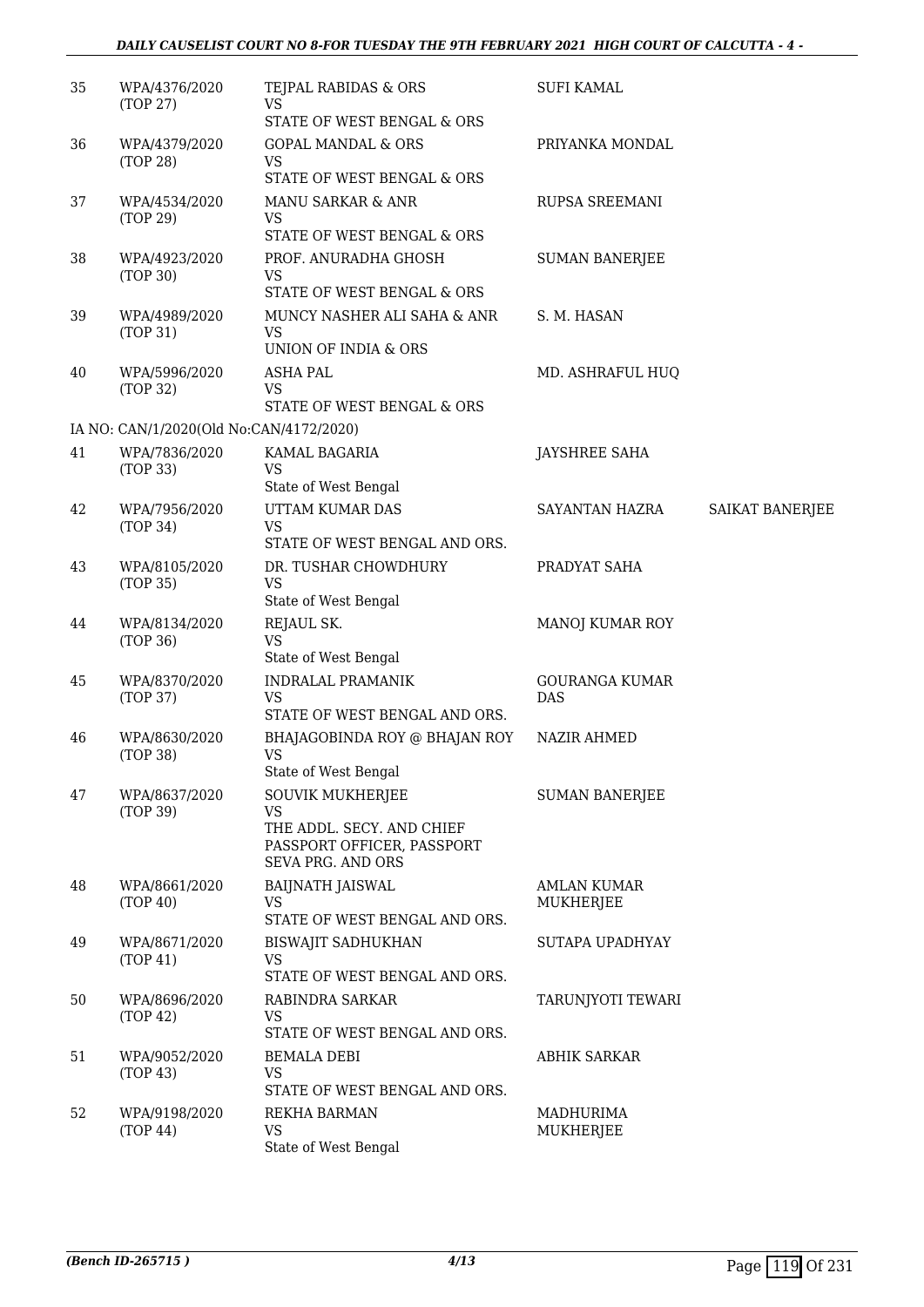| 53 | WPA/9342/2020<br>(TOP 45)  | <b>SUNIL SARDAR</b><br>VS<br>UNION OF INDIA AND ORS.                                                                             | RAKESH SARKAR                |
|----|----------------------------|----------------------------------------------------------------------------------------------------------------------------------|------------------------------|
| 54 | WPA/9344/2020<br>(TOP 46)  | ARJUN SHARMA<br>VS<br>UNION OF INDIA AND ORS.                                                                                    | RAKESH SARKAR                |
| 55 | WPA/9372/2020<br>(TOP 47)  | NITYANANDA CHATTERJEE @ NITAI<br>VS<br>STATE OF WEST BENGAL AND ORS.                                                             | RAJNANDINI DAS               |
| 56 | WPA/9393/2020<br>(TOP 48)  | IRADHA DAMODAR SALGRAM JEW<br>AND SRI SRI SHIB THAKUR JEW<br>REPD. BY SHEBAITS SAJAL BARAN<br><b>GHOSH AND ORS.</b><br><b>VS</b> | SUBHAS CH. ATHA              |
|    |                            | STATE OF WEST BENGAL AND ORS.                                                                                                    |                              |
| 57 | WPA/9486/2020<br>(TOP 49)  | DILL DEVELOPERS PRIVATES<br>LIMITED<br><b>VS</b><br>REGISTRAR OF COMPANIES, WEST<br><b>BENGAL</b>                                | SHEBATEE DATTA               |
| 58 | WPA/9578/2020<br>(TOP 50)  | FARAKKA BARRAGE PROJECT<br>CONTRACTORS BOATMENS UNION<br>(CITU) ANR ANR<br><b>VS</b>                                             | <b>BENAJIR HASNA</b>         |
|    |                            | UNION OF INDIA AND ORS.                                                                                                          |                              |
| 59 | WPA/9615/2020<br>(TOP 51)  | RAJIB HOSEN BISWAS<br><b>VS</b><br>INDIAN OIL CORP AND ORS                                                                       | <b>MARIA RAHAMAN</b>         |
| 60 | WPA/9724/2020<br>(TOP 52)  | SMT SATMINDAR KAUR AND ANR<br>VS<br>STATE OF WEST BENGAL AND ORS.                                                                | <b>TRIPTIMOY</b><br>TALUKDER |
| 61 | WPA/9741/2020<br>(TOP 53)  | MOUSUMI SAHOO<br>VS<br>STATE OF WEST BENGAL AND ORS.                                                                             | SK SAHRAJAHAN ALI            |
| 62 | WPA/10060/2020<br>(TOP 54) | <b>ANSURA BIBI</b><br>VS<br>STATE OF WEST BENGAL AND ORS.                                                                        | <b>SK SUJAUDDIN</b>          |
| 63 | WPA/10310/2020<br>(TOP 55) | SAMARTH MEHTA AND ANR<br>VS.<br>THE STATE OF WEST BENGAL AND<br><b>ORS</b>                                                       | ANURAG BAGARIA               |
| 64 | WPA/10366/2020<br>(TOP 56) | PRASANTA BISWAS<br>VS<br>UNION OF INDIA AND ORS.                                                                                 | TAPAN ROY                    |
| 65 | WPA/10449/2020<br>(TOP 57) | BANK OF INDIA THIKA SHRAMIK<br>SANGRAM COMMITTEE(WB)<br>VS.                                                                      | <b>MANIKA SWARNOKAR</b>      |
|    |                            | <b>BANK OF INDIA</b>                                                                                                             |                              |
| 66 | WPA/10597/2020<br>(TOP 58) | SATISH ROSIN AND TURPENTINE<br><b>WORKS AND ANR</b><br><b>VS</b>                                                                 | NILAY SENGUPTA               |
|    |                            | STATE OF WEST BENGAL AND ORS.                                                                                                    |                              |
| 67 | WPA/10645/2020<br>(TOP 59) | <b>GOBINDA NAIYA</b><br>VS.<br>THE STATE OF WEST BENGAL AND<br><b>ORS</b>                                                        | ABDUR RAKIB                  |
| 68 | WPA/10870/2020<br>(TOP 60) | NILOY SAHA<br><b>VS</b><br>UNION OF INDIA AND ORS.                                                                               | TRIPTIMOY<br>TALUKDER        |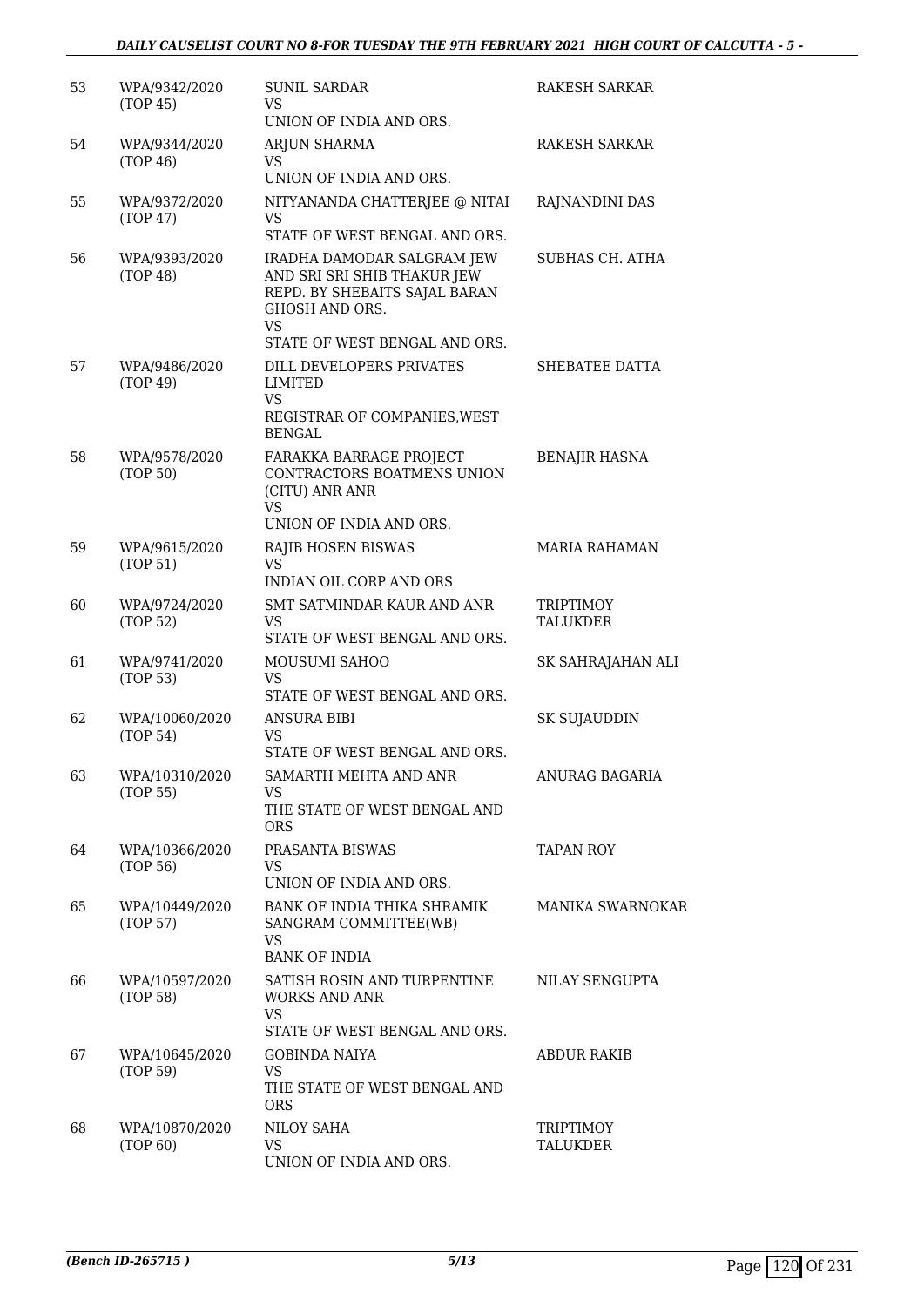| 69   | WPA/10890/2020<br>(TOP 61)        | M/S HICO MULTIFIN PRODUCTS PVT<br><b>LTD</b><br><b>VS</b>                                 | PRIYANKA AGARWAL                    |
|------|-----------------------------------|-------------------------------------------------------------------------------------------|-------------------------------------|
|      |                                   | INDIAN CORPORATION LTD AND<br><b>ORS</b>                                                  |                                     |
| 70   | WPA/10996/2020<br>(TOP 62)        | GEETANJALI INFRASTRUCTURE AND<br>EARTHMOVERS AND ANOTHER<br><b>VS</b>                     | SAPTARSHI KUMAR<br>MAL              |
|      |                                   | STATE OF WEST BENGAL AND ORS.                                                             |                                     |
| 71   | WPA/11640/2020<br>(TOP 63)        | <b>JOYNUR BEWA</b><br><b>VS</b><br>STATE OF WEST BENGAL AND ORS.                          | <b>SRIKUMAR MANDAL</b>              |
| 72   | WPA/11957/2020<br>(TOP 64)        | <b>ARPITA MANDAL</b><br><b>VS</b><br>STATE OF WEST BENGAL AND ORS.                        | ANJAN<br><b>BHATTACHARYA</b>        |
| 73   | WPA/11973/2020<br>(TOP 65)        | HOSENARA KAZI<br><b>VS</b><br>STATE OF WEST BENGAL AND ORS.                               | <b>MAIDUL ISLAM</b><br><b>KAYAL</b> |
| 74   | WPA/105/2021<br>(TOP 66)          | <b>SMT BHARATI GUPTA</b><br>VS<br>STATE OF WEST BENGAL AND ORS.                           | MAHESWARI<br><b>SHARMA</b>          |
| 75   | WPA/582/2021<br>(TOP 67)          | RAKESH KUMAR DAS<br><b>VS</b><br>STATE OF WEST BENGAL AND ORS.                            | SNEHA SINGH                         |
| 76   | WPA/621/2021<br>(TOP 68)          | DWARKA DAS MULCHAND MANDANI<br><b>VS</b><br>STATE OF WEST BENGAL AND ORS.                 | <b>AISHWARYA</b><br>CHATTERJEE      |
| 77   | WPA/856/2021<br>(TOP 69)          | KARAM CHAND THAPAR AND BROS.<br><b>LTD</b><br><b>VS</b><br>DOMODAR VALLEY CORP.           | CHIARANJIB SINHA                    |
|      | IA NO: CAN/1/2021                 |                                                                                           |                                     |
|      | wt78 WPA/862/2021                 | KARAM CHAND THAPA4R AND BROS<br>(COAL SALES) LTD<br><b>VS</b>                             | CHIRANJIB SINHA                     |
|      |                                   | DAMODAR VALLEY CORP.                                                                      |                                     |
| wt79 | IA NO: CAN/1/2021<br>WPA/865/2021 | KARAM CHAND THAPAR AND BROS<br>(COAL SALES) LTD<br>VS                                     | CHIRANJIB SINHA                     |
|      | IA NO: CAN/1/2021                 | DAMODAR VALLEY CORP                                                                       |                                     |
|      | wt80 WPA/871/2021                 | KARAM CHAND THAPAR AND<br><b>BROS(COAL SALES) LTD</b><br><b>VS</b><br>DAMODAR VALLEY CORP | CHIRANJIB SINHA                     |
|      | IA NO: CAN/1/2021                 |                                                                                           |                                     |
| 81   | WPA/868/2021<br>(TOP 70)          | SAMRAT REALPRAJECTS PVT. LTD.<br>VS.<br>STATE OF WEST BENGAL AND ORS.                     | PARTHA<br><b>CHAKRABORTY</b>        |
| 82   | WPA/1197/2021<br>(TOP 71)         | SUVENDU ADHIKARI<br>VS.<br>STATE OF WEST BENGAL AND ORS.                                  | Debdeep Sinha                       |
| 83   | WPA/1434/2021<br>(TOP 72)         | PRONOBESH PAKHIRA<br>VS<br>STATE OF WEST BENGAL AND ORS.                                  | LAKSHMINATH<br><b>BHATTACHARYA</b>  |

**PART HEARD MATTERS**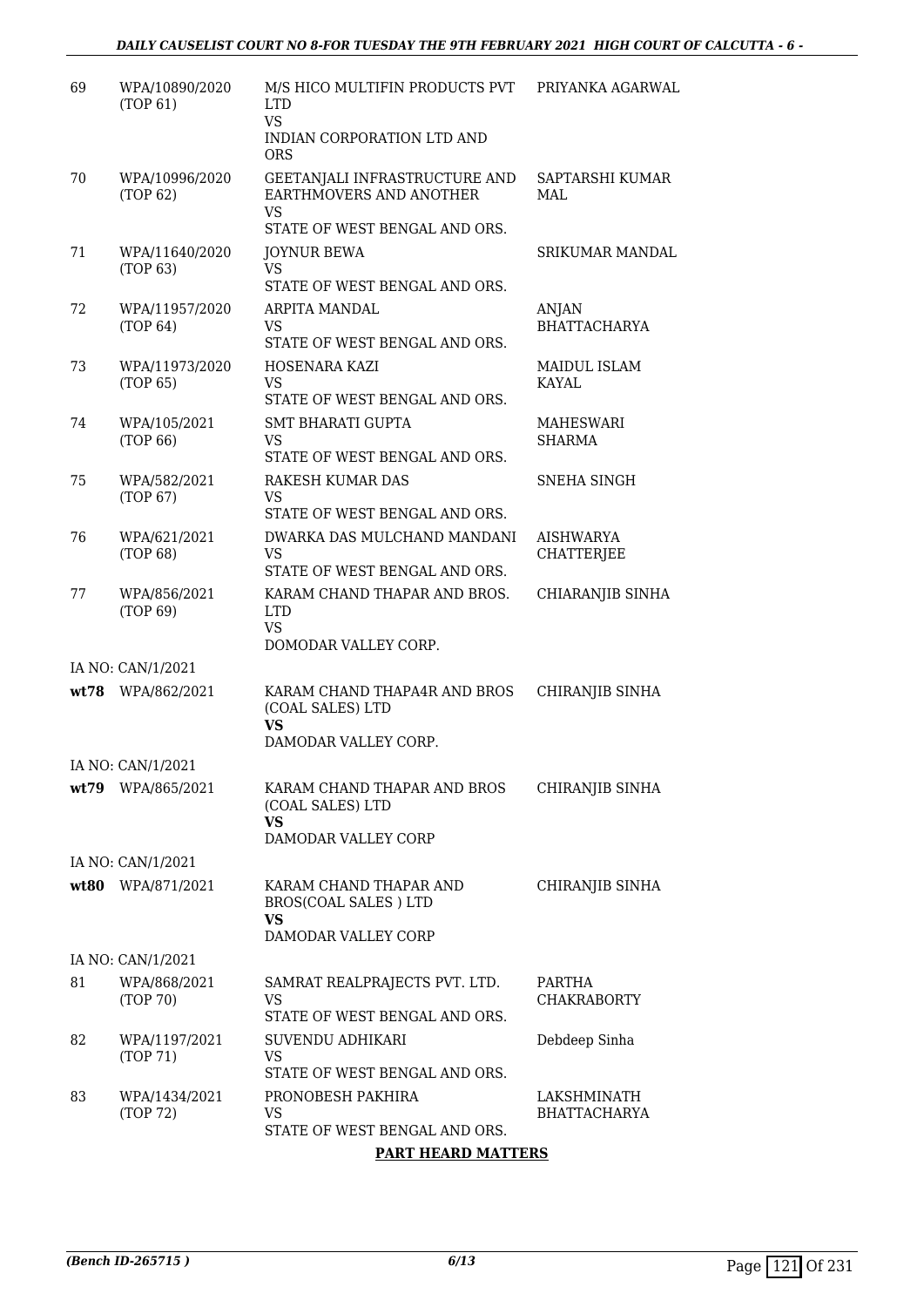| 84 | WPA/9265/2020                           | DOWINS RESOURCE PVT. LTD<br>VS<br>Union of India                                    | ABHIRUP<br><b>CHAKRABORTY</b>          |                     |
|----|-----------------------------------------|-------------------------------------------------------------------------------------|----------------------------------------|---------------------|
|    |                                         | <b>LISTED MOTION</b>                                                                |                                        |                     |
| 85 | WPA/6534/2018                           | SUBRATA DUTTA & ANR<br><b>VS</b>                                                    | ABHIJIT PAL                            |                     |
|    |                                         | STATE OF WEST BENGAL &ORS                                                           |                                        |                     |
| 86 | WPA/8571/2018                           | CHETKI PROPERTIES PVT. LTD &<br>ANR<br><b>VS</b>                                    | DEBASREE DHAMALI                       |                     |
|    |                                         | STATE OF WEST BENGAL & ORS                                                          |                                        |                     |
|    |                                         | IA NO: CAN/1/2019(Old No:CAN/565/2019), CAN/2/2019(Old No:CAN/566/2019), CAN/3/2021 |                                        |                     |
| 87 | WPA/9773/2018                           | <b>JAKIR MONDAL</b><br>VS<br>STATE OF WEST BENGAL & ORS                             | ATIS KUMAR BISWAS                      |                     |
| 88 | WPA/2753/2019                           | <b>BATESWAR MAITY &amp; ANR</b>                                                     | LIPIKA CHATTERJEE                      |                     |
|    |                                         | <b>VS</b>                                                                           |                                        |                     |
|    |                                         | STATE OF WEST BENGAL & ORS                                                          |                                        |                     |
| 89 | WPA/18635/2019                          | PRALAY MAJUMDER<br><b>VS</b><br>STATE OF WEST BENGAL & ORS                          | <b>SUDIP GHOSH</b><br><b>CHOWDHURY</b> |                     |
|    |                                         | IA NO: CAN/1/2020(Old No:CAN/975/2020), CAN/2/2020                                  |                                        |                     |
| 90 | WPA/23281/2019                          | <b>AMIT MONDAL</b><br>VS                                                            | NILANJAN ADHIKARI                      |                     |
|    |                                         | STATE OF WEST BENGAL & ORS.                                                         |                                        |                     |
| 91 | WPA/4347/2020                           | KRISHNA KUMAR RUNGTA<br>VS<br>UNION OF INDIA & ORS                                  | <b>RITIKA SHROFF</b>                   |                     |
| 92 | WPA/5662/2020                           | UNA VEDA NATHANIEL<br>VS                                                            | S. G. CHOWDHURY                        |                     |
|    |                                         | STATE OF WEST BENGAL                                                                |                                        |                     |
|    | IA NO: CAN/1/2020(Old No:CAN/3532/2020) |                                                                                     |                                        |                     |
| 93 | WPA/6697/2020                           | <b>GARIMA RUNGTA</b><br><b>VS</b><br>UNION OF INDIA                                 | <b>SIDDHARTHA</b><br><b>SHROFF</b>     |                     |
|    | IA NO: CAN/1/2020(Old No:CAN/5591/2020) |                                                                                     |                                        |                     |
| 94 | WPA/6810/2020                           | RAJGARIA TIMBER PVT.LTD& ANR<br>VS                                                  | RAJIB MULLICK                          |                     |
|    |                                         | UNION OF INDIA& ORS                                                                 |                                        |                     |
|    |                                         | IA NO: CAN/1/2020(Old No:CAN/5791/2020), CAN/2/2020, CAN/3/2021, CAN/4/2021         |                                        |                     |
| 95 | WPA/7011/2020                           | <b>SRIKUMAR GIRI</b><br>VS<br>STATE OF WEST BENGAL AND ORS.                         | <b>GAUTAM GURIA</b>                    |                     |
|    | IA NO: CAN/1/2020                       |                                                                                     |                                        |                     |
| 96 | WPA/7071/2020                           | MADAN MOHAN KHANRA<br><b>VS</b>                                                     | GAUTAM GURIA                           | <b>GAUTAM GURIA</b> |
|    |                                         | THE STATE OF WEST BENGAL                                                            |                                        |                     |
|    | IA NO: CAN/1/2020                       |                                                                                     |                                        |                     |
| 97 | WPA/7656/2020                           | A.J. SARKAR AND CO AND ORS<br>VS<br>STATE OF WEST BENGAL AND ORS.                   | PRATIP KUMAR<br>CHATTERJEE             |                     |
|    | IA NO: CAN/1/2020                       |                                                                                     |                                        |                     |
| 98 | WPA/7864/2020                           | CYGNUS EQUIPMENTS AND<br>RENTALS PRIVATE LIMITED<br><b>VS</b><br>Union of India     | RAJESH UPADHYAY                        |                     |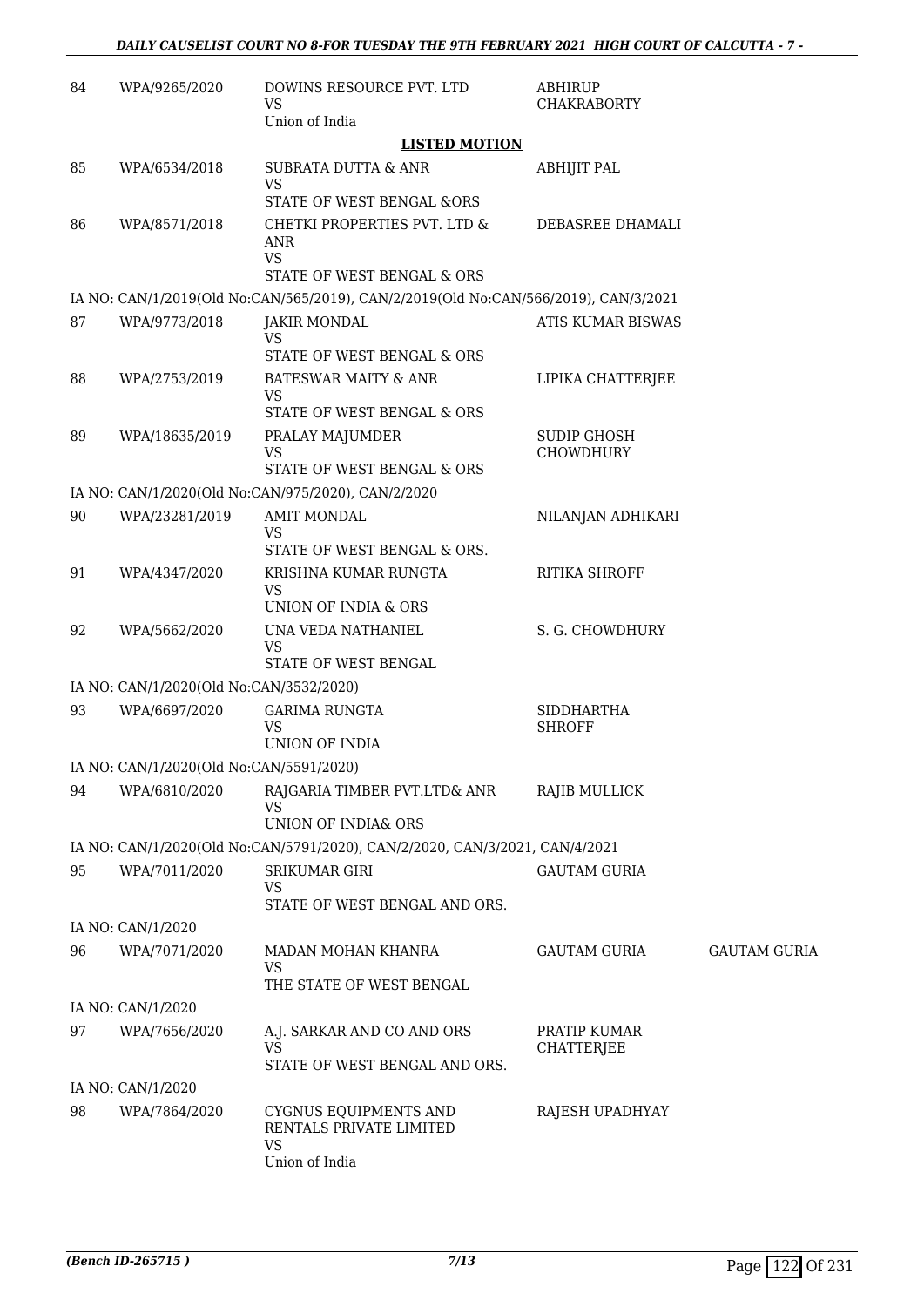| 99  | WPA/8220/2020  | LAKSHMI NASAKAR<br>VS<br>STATE OF WEST BENGAL AND ORS.                                              | <b>MANOJ KUMAR</b><br><b>MONDAL</b> |
|-----|----------------|-----------------------------------------------------------------------------------------------------|-------------------------------------|
| 100 | WPA/8333/2020  | DIBAKAR RANA<br><b>VS</b><br>STATE OF WEST BENGAL AND ORS.                                          | ANJAN<br><b>BHATTACHARYA</b>        |
| 101 | WPA/9146/2020  | <b>BIPLAB BOSE</b><br><b>VS</b><br>State of West Bengal                                             | <b>SUDESHNA BASU</b><br>THAKUR      |
| 102 | WPA/9614/2020  | MOHANA GHOSH<br><b>VS</b><br>STATE OF WEST BENGAL AND ORS.                                          | Madhurima Sarkar                    |
| 103 | WPA/9677/2020  | SHEO CHARAN AGARWAL<br><b>VS</b><br>Union of India                                                  | PRABHAT KUMAR<br><b>SINGH</b>       |
| 104 | WPA/9827/2020  | SAMAR KUMAR MONDAL<br><b>VS</b><br>State of West Bengal                                             | PINTU KARAR                         |
| 105 | WPA/9828/2020  | HABUL MONDAL AND ORS<br><b>VS</b><br>STATE OF WEST BENGAL AND ORS.                                  | SUDARSHAN GHOSH                     |
| 106 | WPA/9866/2020  | M/S. KALIMATA VYAPAAR PVT LTD<br>AND ANR<br>VS<br>THE GENERAL MANAGER,<br>NORTHERN RAILWAYS AND ORS | KALLOL SAHA                         |
| 107 | WPA/9889/2020  | AMALA ROY<br>VS<br>STATE OF WEST BENGAL AND ORS.                                                    | PAMPA DEY DHABAL                    |
| 108 | WPA/10011/2020 | PROSUN BANERJEE AND ANR<br><b>VS</b><br>UNION OF INDIA AND ORS.                                     | ARIF ALI                            |
| 109 | WPA/10315/2020 | KSHETRIYA SHERI GANDHI ASHRAM<br>AND ANR<br>VS<br>STATE OF WEST BENGAL AND ORS.                     | <b>SUJIT SAHA</b>                   |
| 110 | WPA/10442/2020 | PROMOD RANJAN ROY AND<br><b>ANOTHER</b><br>VS.<br>RESERVE BANK OF INDIA AND<br><b>OTHERS</b>        | <b>GARGI GOSWAMI</b>                |
| 111 | WPA/10501/2020 | <b>SHEILA BINANI</b><br><b>VS</b><br>UNION OF INDIA AND ANOTHERS                                    | SUBHASIS DEY                        |
| 112 | WPA/10810/2020 | ABDUL RAJAK AND ANR<br>VS<br>STATE OF WEST BENGAL AND ORS.                                          | GOLAM KARIM<br>CHOWDHURY            |
| 113 | WPA/11114/2020 | <b>BISWANATH PAL</b><br>VS<br>STATE OF WEST BENGAL AND ORS.                                         | RAFIKUL ISLAM<br><b>SARDAR</b>      |
| 114 | WPA/11286/2020 | ASHOK GHORAI AND ANR<br><b>VS</b><br>STATE OF WEST BENGAL AND ORS.                                  | <b>MAINAK SWARNOKAR</b>             |
| 115 | WPA/11385/2020 | ASLAM ALI MOLLA<br>VS.<br>STATE OF WEST BENGAL AND ORS.                                             | ASIT KR<br><b>BHATTACHARYA</b>      |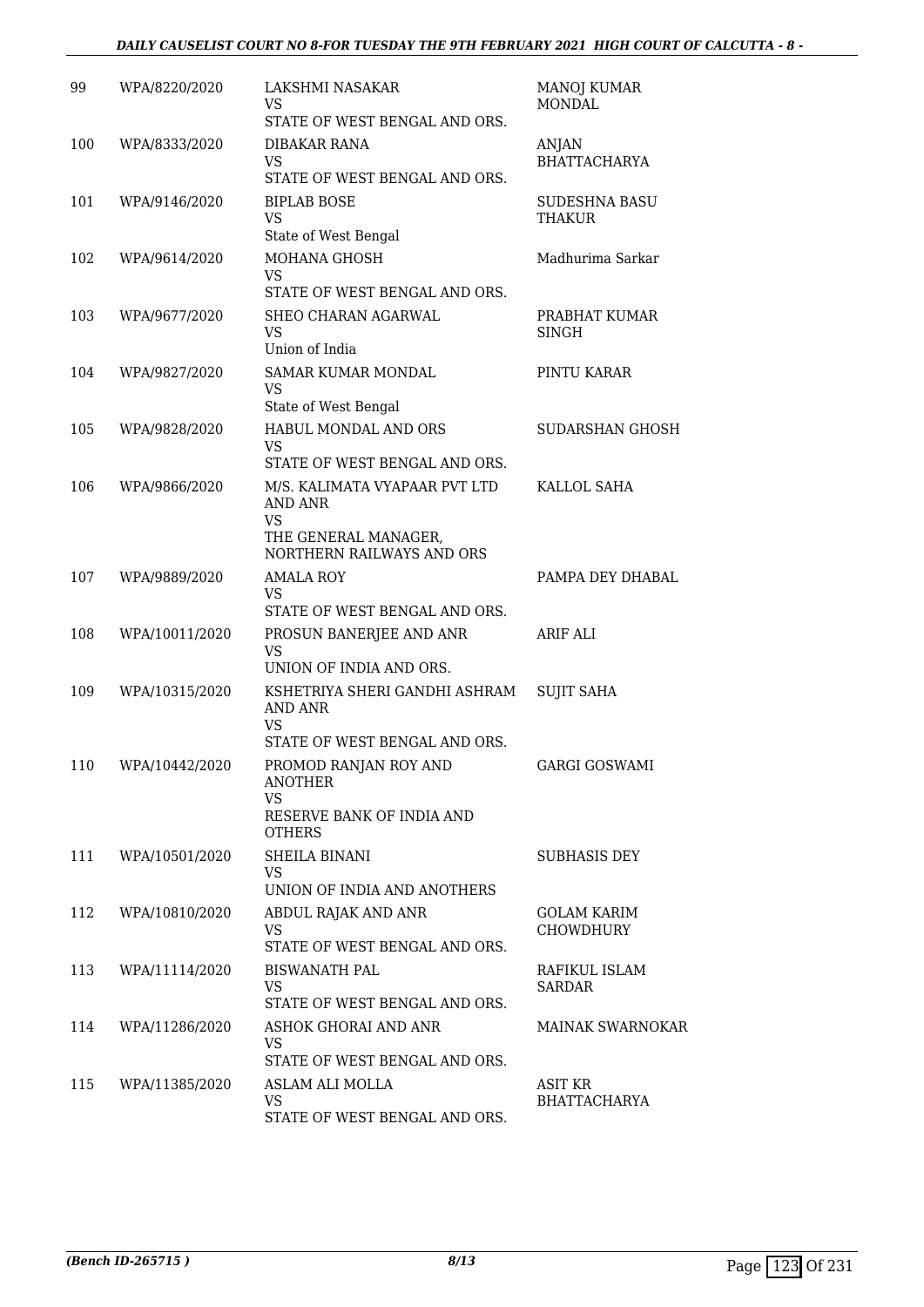| 116 | WPA/11406/2020                          | <b>JYOTI SANKAR BERA</b><br>VS                                                                 | SABYASACHI<br><b>BHATTACHARYA</b>        |
|-----|-----------------------------------------|------------------------------------------------------------------------------------------------|------------------------------------------|
| 117 | WPA/11631/2020                          | STATE OF WEST BENGAL AND ORS.<br>SAHIDUL ISLAM MOLLA AND ORS                                   | <b>JAMUNA SAHA</b>                       |
|     |                                         | <b>VS</b><br>STATE OF WEST BENGAL AND ORS.                                                     |                                          |
| 118 | WPA/11747/2020                          | MD. KABIRUDDIN AHAMMED<br>VS                                                                   | <b>SUBRATA SAHA</b>                      |
|     |                                         | STATE OF WEST BENGAL AND ORS.                                                                  |                                          |
| 119 | WPA/11860/2020                          | <b>SK ALAUDDIN</b><br><b>VS</b><br>STATE OF WEST BENGAL AND ORS.                               | <b>SOUMAJIT DAS</b><br><b>MAHAPATRA</b>  |
| 120 | WPA/11968/2020                          | KOUSHIK DAS<br><b>VS</b>                                                                       | <b>SANGHITA</b><br><b>CHATTERJEE</b>     |
|     |                                         | STATE OF WEST BENGAL AND ORS.                                                                  |                                          |
|     |                                         | <b>CONTEMPT APPLICATION</b>                                                                    |                                          |
| 121 | CPAN/393/2020                           | PURNIMA DAS MAHANTA (BISWAS)<br><b>VS</b><br>N.R SEKAR RAJU                                    | <b>ARJUN SAMANTA</b>                     |
|     | IA NO: CAN/1/2020(Old No:CAN/5205/2020) |                                                                                                |                                          |
|     | wt122 WPA/16452/2019                    | PURNIMA DAS MAHANTA (BISWAS)<br>VS                                                             | <b>ARJUN SAMANTA</b>                     |
|     |                                         | UNION OF INDIA & ORS                                                                           |                                          |
| 123 | CPAN/47/2021                            | PARTHA PRATIM MONDAL<br><b>VS</b>                                                              | <b>ARUP NATH</b><br><b>BHATTACHARYYA</b> |
|     | wt124 WPA/7088/2020                     | SANJOY GHOSH<br>PARTHA PRATIM MONDAL<br>VS<br>STATE OF WEST BENGAL                             | DIPTENDU MONDAL                          |
|     | IA NO: CAN/1/2020, CAN/2/2020           |                                                                                                |                                          |
|     |                                         | <b>APPLICATION</b>                                                                             |                                          |
| 125 | WPA/23011/2006                          | PRIYA BANERJEE<br><b>VS</b><br>STATE OF W.B.                                                   | <b>MANISHA</b><br><b>CHATTERJEE</b>      |
|     |                                         | IA NO: CAN/1/2008(Old No:CAN/1397/2008), CAN/2/2020(Old No:CAN/2093/2020)                      |                                          |
| 126 | WPA/326/2014                            | HARAN CH. DAS & ORS<br>VS                                                                      | SANKHA PRASAD RAY                        |
|     |                                         | STATE OF WEST BENGAL & ORS                                                                     |                                          |
|     |                                         | IA NO: CAN/3/2015(Old No:CAN/10943/2015), CAN/4/2019(Old No:CAN/4863/2019), CAN/5/2020         |                                          |
| 127 | WPA/13834/2017                          | CHAITANYA BIKASH PAUL<br><b>VS</b><br>EPF ORGANISATION, MINISTRY OF<br><b>LABOUR &amp; ORS</b> | <b>MRINAL KANTI</b><br><b>KUNDU</b>      |
|     |                                         | IA NO: CAN/1/2019(Old No:CAN/5144/2019), CAN/2/2020                                            |                                          |
|     |                                         | <b>NEW MOTION</b>                                                                              |                                          |
| 128 | WPA/2998/2021                           | THE INDIA RESURGENCE ARC<br>PRIVATE LIMITED<br><b>VS</b>                                       | SONI OJHA                                |
|     |                                         | STATE OF WEST BENGAL AND ORS.                                                                  |                                          |
| 129 | WPA/3109/2021                           | SANJAY KUMAR SUREKA AND<br><b>ANOTHER</b>                                                      | <b>AVIRUP CHATTERJEE</b>                 |
|     |                                         | <b>VS</b><br>PUNJAB AND SIND BANK AND<br><b>OTHERS</b>                                         |                                          |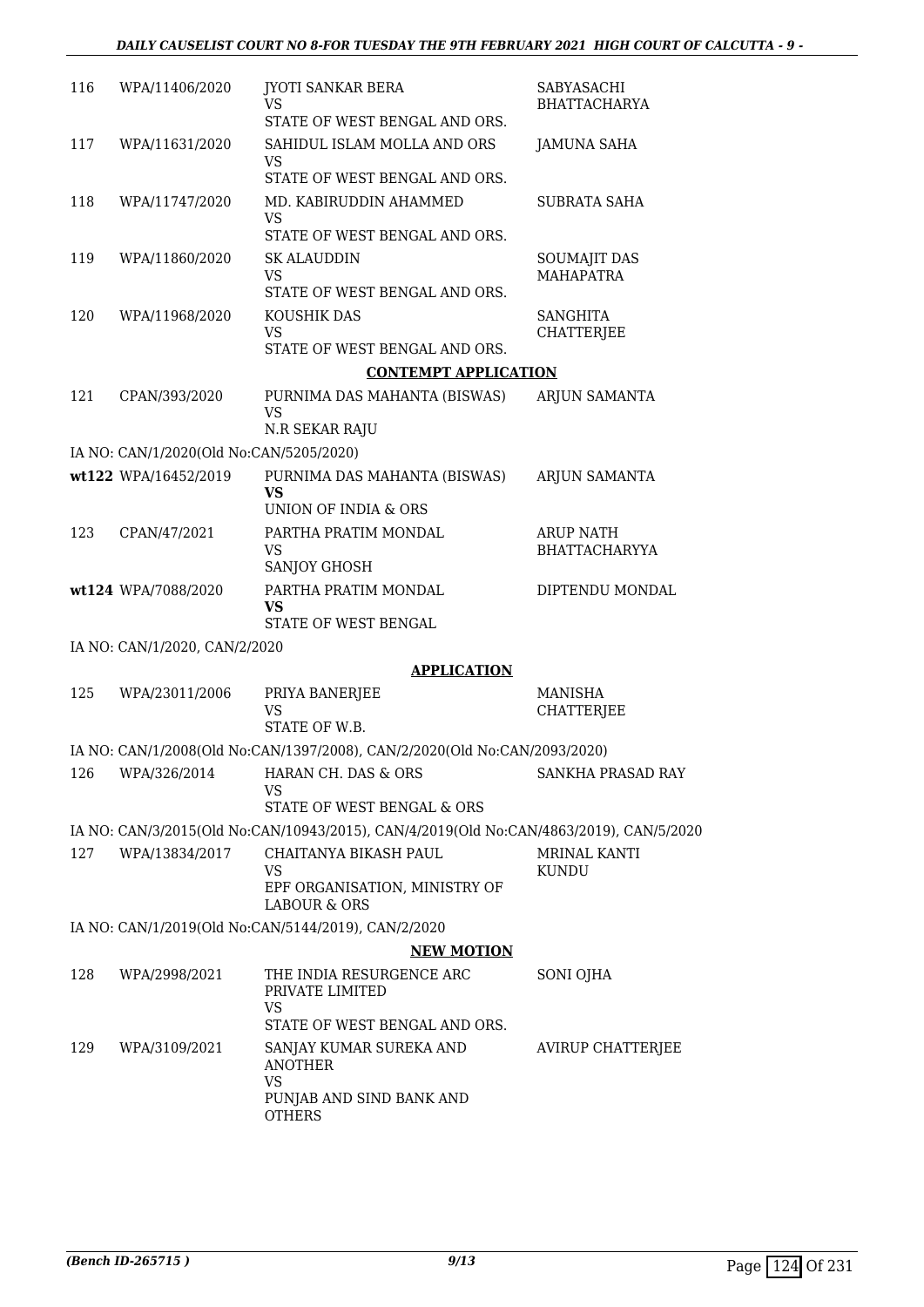| 130 | WPA/3165/2021 | <b>RAMESH MAITY</b><br>VS<br>STATE OF WEST BENGAL AND ORS.                                 | <b>SALIL KR MAITI</b>                   |
|-----|---------------|--------------------------------------------------------------------------------------------|-----------------------------------------|
| 131 | WPA/3229/2021 | SHIBAPRASAD PRAMANIK<br>VS<br>STATE OF WEST BENGAL AND ORS.                                | <b>SALIL MAITI</b>                      |
| 132 | WPA/3233/2021 | CHITTA RANJAN NAIYA AND ORS<br><b>VS</b><br>STATE OF WEST BENGAL AND ORS.                  | KAMAKSHA PRASAD<br><b>MUKHOPADHYAY</b>  |
| 133 | WPA/3234/2021 | <b>SUSHANTA KUMAR BAG</b><br>VS<br>STATE OF WEST BENGAL AND ORS.                           | <b>SALIL KUMAR MAITI</b>                |
| 134 | WPA/3244/2021 | NIRMAL HALDAR AND ORS<br><b>VS</b><br>STATE OF WEST BENGAL AND ORS.                        | KAMAKSHYA PRASAD<br><b>MUKHOPADHYAY</b> |
| 135 | WPA/3253/2021 | RATAN HALDAR AND ORS<br><b>VS</b><br>STATE OF WEST BENGAL AND ORS.                         | KAMAKSHYA PRASAD<br><b>MUKHOPADHYAY</b> |
| 136 | WPA/3255/2021 | <b>AMAR NATH DAS</b><br>VS<br>OFFICER-INCHARGE, NARENDRAPUR                                | <b>INDRAKANT JHA</b>                    |
| 137 | WPA/3262/2021 | POLICE STATION AND ORS<br><b>USHA AGARWAL</b><br>VS                                        | <b>ASWINI KUMAR BERA</b>                |
| 138 | WPA/3282/2021 | STATE OF WEST BENGAL AND ORS.<br><b>SUVRA MUKHERJEE</b><br>VS                              | RAVI RANJAN KUMAR                       |
| 139 | WPA/3423/2021 | STATE OF WEST BENGAL AND ORS.<br><b>RITAM GHOSH</b><br>VS<br>STATE OF WEST BENGAL AND ORS. | KAMALESH CHANDRA<br>SAHA                |
| 140 | WPA/3489/2021 | <b>RANIBALA DAS</b><br>VS<br>STATE OF WEST BENGAL AND ORS.                                 | SAMIRUL SARDAR                          |
| 141 | WPA/3693/2021 | <b>AMJET LASKAR</b><br><b>VS</b><br>STATE OF WEST BENGAL AND ORS.                          | <b>DEBAYAN SEN</b>                      |
| 142 | WPA/3698/2021 | ASHIM CHOWDHURY<br><b>VS</b><br>STATE OF WEST BENGAL AND ORS.                              | SUDESHNA BASU<br>THAKUR                 |
| 143 | WPA/3733/2021 | SK. MOJAMMEL HAQUE MOLLA<br>VS<br>STATE OF WEST BENGAL AND ORS.                            | MAHAMMAD<br><b>MAHMUD</b>               |
| 144 | WPA/3756/2021 | <b>J P AVIATION SERVICES PVT LTD</b><br>AND ANR<br><b>VS</b>                               | RAMENDU AGARWAL                         |
| 145 | WPA/3844/2021 | UNION OF INDIA AND ORS.<br>DEEPAK KUMAR MISHRA<br><b>VS</b><br>CENTRAL BANK OF INDIA       | MD. RIZWAN ALAM                         |
| 146 | WPA/3881/2021 | <b>SAMAR DAS</b><br><b>VS</b><br>STATE OF WEST BENGAL AND ORS.                             | SOMNATH<br>MUKHOPADHYAY                 |
| 147 | WPA/3959/2021 | GAJENDRA SINGH<br>VS.<br>UNION OF INDIA AND ORS.                                           | SOMESH KUMAR<br>GHOSH                   |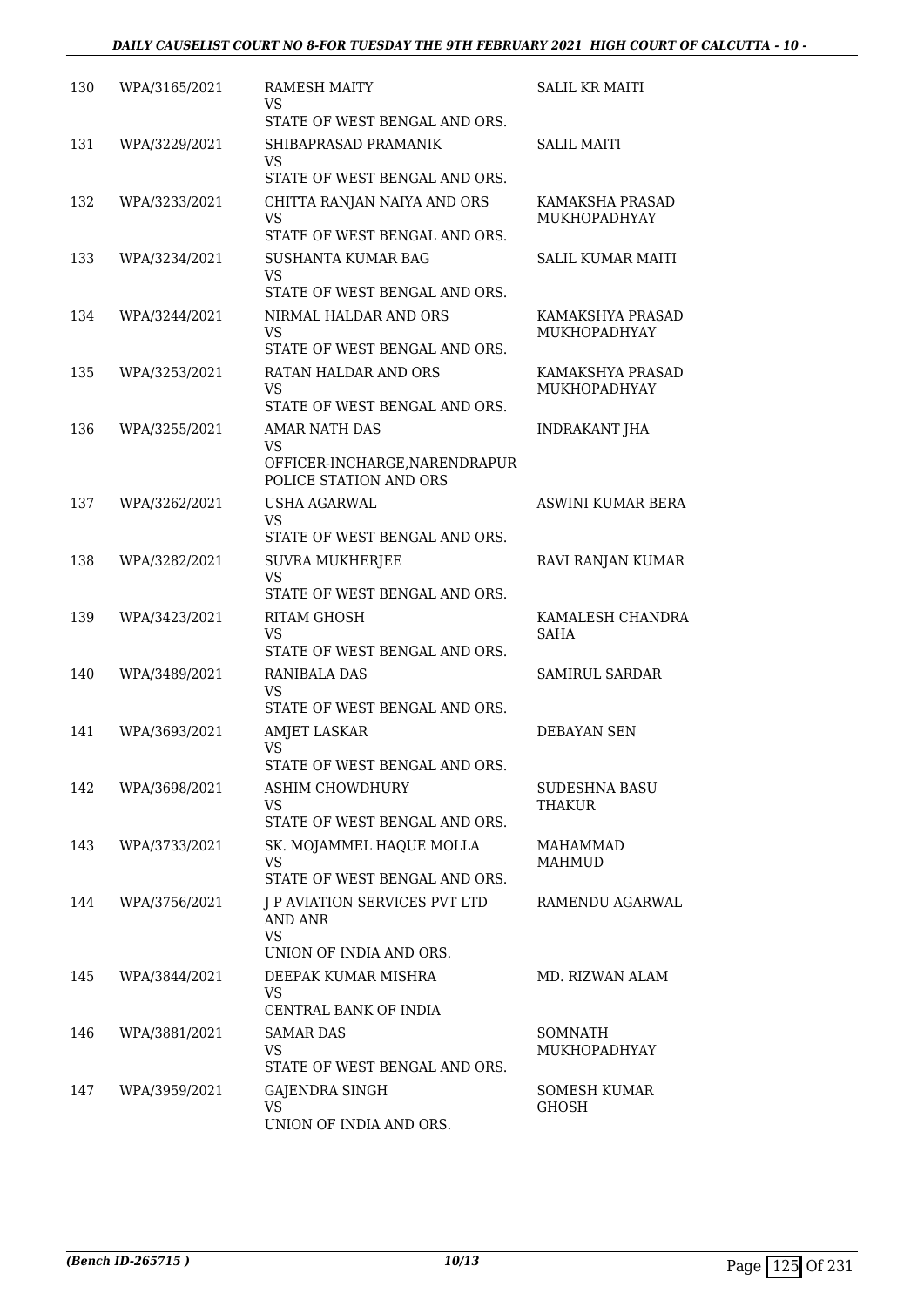| 148 | WPA/3960/2021                           | SIDDHANT AGARWAL<br>VS.<br>UNION OF INDIA AND ORS.                                          | <b>SOMESH KUMAR</b><br><b>GHOSH</b>    |
|-----|-----------------------------------------|---------------------------------------------------------------------------------------------|----------------------------------------|
| 149 | WPA/3965/2021                           | RAJIB ROY<br><b>VS</b><br>STATE OF WEST BENGAL AND ORS.                                     | <b>SURYA MAITY</b>                     |
| 150 | WPA/3967/2021                           | <b>SUMAN AGARWAL</b><br>VS<br>UNION OF INDIA AND ORS.                                       | SOMESH KUMAR<br><b>GHOSH</b>           |
| 151 | WPA/3972/2021                           | <b>PRATAP BASU</b><br><b>VS</b><br>UNION OF INDIA AND ORS.                                  | <b>SOURI GHOSAL</b>                    |
| 152 | WPA/3974/2021                           | DEBABRATA KARMAKAR<br><b>VS</b><br>UNION OF INDIA AND ORS.                                  | <b>SOMESH KUMAR</b><br><b>GHOSH</b>    |
| 153 | WPA/3978/2021                           | MITTI GHOSH<br><b>VS</b><br>UNION OF INDIA AND ORS.                                         | SOMESH KUMAR<br><b>GHOSH</b>           |
| 154 | WPA/3988/2021                           | <b>SUKANTA SARDAR</b><br>VS<br>STATE OF WEST BENGAL AND ORS.                                | <b>SANJIB KUMAR</b><br><b>MAJUMDAR</b> |
| 155 | WPA/4079/2021                           | BRAND VALUE COMMUNICATIONS<br>PRIVATE LIMITED AND ORS<br><b>VS</b>                          | <b>SUSHOVAN DEY</b>                    |
|     |                                         | THE ENFORCEMENT DIRECTORATE<br>AND ORS                                                      |                                        |
|     |                                         | <b>UPGRADED MATTERS</b>                                                                     |                                        |
| 156 | WPA/4476/2017                           | ASHA RANI HIJLI<br><b>VS</b><br>STATE OF WEST BENGAL & ORS                                  | A. N. NASKAR                           |
|     | IA NO: CAN/1/2020(Old No:CAN/1999/2020) |                                                                                             |                                        |
| 157 | WPA/21231/2019                          | ANGEL EDUCATION SOCIETY & ORS<br>VS<br>WEST BENGAL INDUSTRIAL<br>INFRASTRUCTURE DEVELOPMENT | DEEPAK KR SINGH                        |
|     |                                         | CORPORATIO                                                                                  |                                        |
|     | IA NO: CAN/1/2020                       |                                                                                             |                                        |
| 158 | WPA/22818/2019                          | <b>GARGEE SINGHA ROY</b><br>VS<br>STATE OF WEST BENGAL& ORS                                 | SANKHA SUBHRA<br>RAY                   |
|     | IA NO: CAN/1/2021                       |                                                                                             |                                        |
| 159 | WPA/3705/2020                           | ANUP KR BAG<br>VS<br>STATE OF WEST BENGAL & ORS                                             | SK SAHJAHAN ALI                        |
| 160 | WPA/4233/2020                           | <b>BISWAJIT BARAM</b><br>VS<br>STATE OF WEST BENGAL & ORS                                   | SUBHOJIT MALLICK                       |
| 161 |                                         |                                                                                             |                                        |
|     | WPA/5246/2020                           | <b>NETULA DAS &amp; ORS</b><br>VS<br>STATE OF WEST BENGAL & ORS                             | <b>AVIROOP</b><br>BHATTACHARYA         |

IA NO: CAN/1/2020(Old No:CAN/3334/2020), CAN/2/2020(Old No:CAN/4763/2020), CAN/3/2020(Old No:CAN/4764/2020)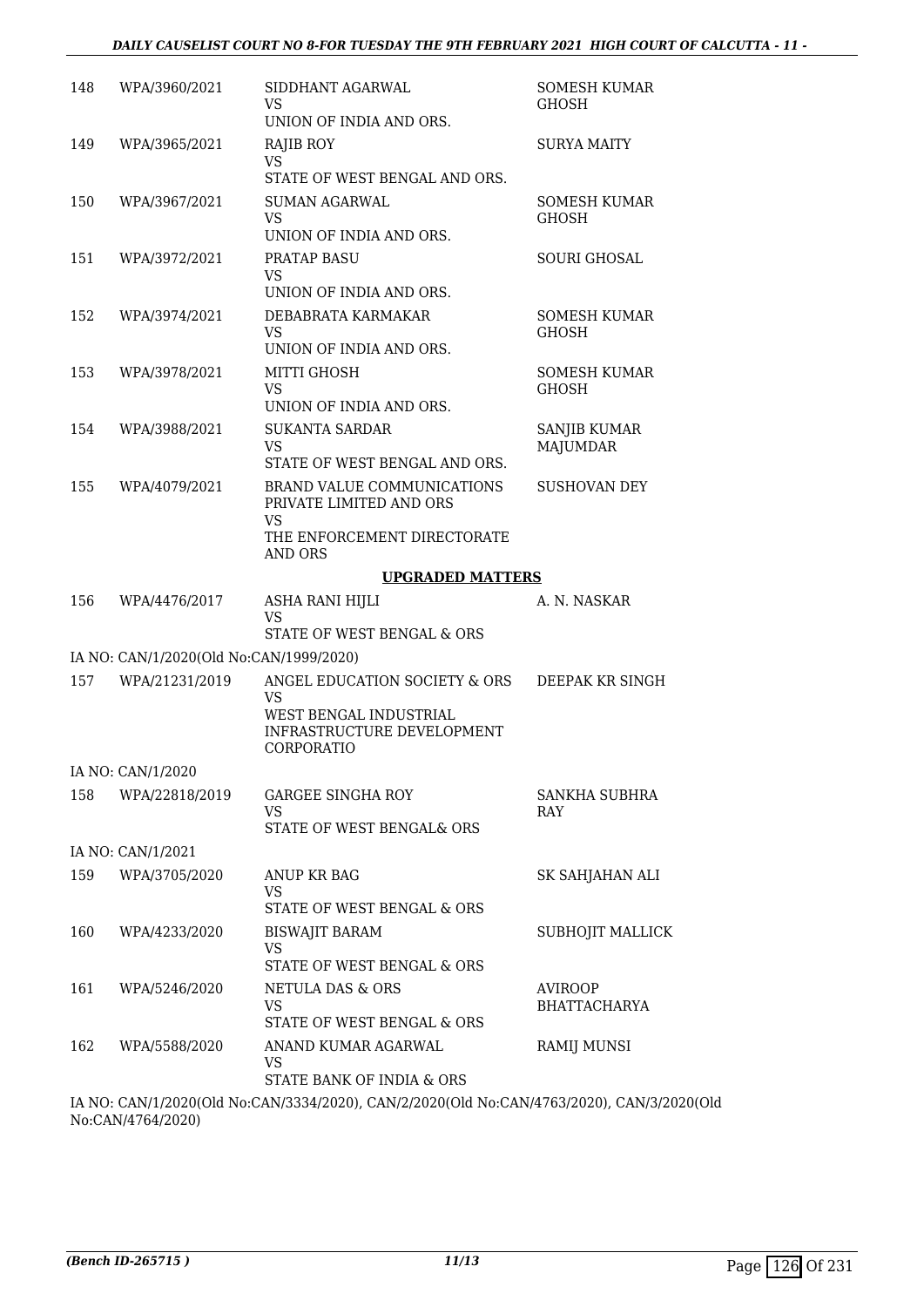| 163 | WPA/5691/2020     | <b>KARTICK PAUL</b><br>VS<br>STATE OF WEST BENGAL & ORS                                                                           | <b>TAPAN ROY</b>                      |
|-----|-------------------|-----------------------------------------------------------------------------------------------------------------------------------|---------------------------------------|
|     |                   | IA NO: CAN/1/2020(Old No:CAN/3587/2020), CAN/3/2020(Old No:CAN/4335/2020)                                                         |                                       |
| 164 | WPA/7352/2020     | JITENDRA NARAYAN RAY SISHU<br>SEVA BHAWAN REP. BY HON.<br>SECRETARY DR NIHAR RANJAN<br>GHOSH<br><b>VS</b><br>State of West Bengal | PRITHWISH GURIA                       |
|     | IA NO: CAN/1/2020 |                                                                                                                                   |                                       |
| 165 | WPA/8022/2020     | M/S K.M. ENTERPRISE AND ORS<br><b>VS</b><br>STATE OF WEST BENGAL AND ORS.                                                         | <b>SUDESHNA BASU</b><br>THAKUR        |
| 166 | WPA/8036/2020     | MD. SALAUDDIN<br><b>VS</b><br>State of West Bengal                                                                                | MANIKA SARKAR                         |
| 167 | WPA/8065/2020     | AJJATUN BIBI PURKAIT<br>VS<br>STATE OF WEST BENGAL AND ORS.                                                                       | PANKAJ HALDER                         |
| 168 | WPA/8460/2020     | NILLESH PAREKH<br>VS.<br>UNION OF INDIA AND ORS                                                                                   | <b>ANIRUDHA</b><br><b>AGARWALLA</b>   |
| 169 | WPA/8564/2020     | <b>SUMITRA GHOSH</b><br>VS<br>STATE OF WEST BENGAL AND ORS.                                                                       | <b>ZIAUL HAQUE</b>                    |
| 170 | WPA/8619/2020     | DEUSEN MONDAL<br><b>VS</b><br>THE STATE OF WEST BENGAL AND<br><b>ORS</b>                                                          | <b>MRINAL KANTI</b><br><b>SARTDAR</b> |
| 171 | WPA/8654/2020     | ARYAN SURELIA@BONI@ARIHANT<br><b>SURELIA</b><br><b>VS</b><br>State of West Bengal                                                 | <b>SARBAN</b><br><b>BHATTACHARJEE</b> |
| 172 | WPA/8741/2020     | APARNA DAS ALIAS MAITY<br>VS<br>Union of India                                                                                    | APURBA GHOSH                          |
| 173 | WPA/8848/2020     | NIRANJAN LALL SARAFF AND<br><b>OTHERS</b><br><b>VS</b><br>UNION OF IONDIA AND OTHERS                                              | A K UPADHYAY                          |
| 174 | WPA/9210/2020     | HCC - L AND T PURULIA JV<br><b>VS</b><br>RECOVERY OFFICER DURGAPUR<br>REGIONAL SUB OFFICE                                         | ASISH CHOUDHURY                       |
| 175 | WPA/9426/2020     | M/S SHUBHVAIBHAV NIRMAN<br>PRIVATELIMITED<br><b>VS</b><br>STATE OF WEST BENGAL AND ORS.                                           | PARTHA<br><b>CHAKRABORTY</b>          |
| 176 | WPA/9633/2020     | NIRMALA MAITI<br><b>VS</b><br>STATE OF WEST BENGAL AND ORS.                                                                       | <b>SUBHODIP</b><br><b>CHAKRABORTY</b> |
| 177 | WPA/9842/2020     | <b>BUDDHADEV BISWAS</b><br><b>VS</b><br>RESERVE BANK OF INDIA AND<br><b>OTHER</b>                                                 | PARTHA<br><b>CHAKRABORTY</b>          |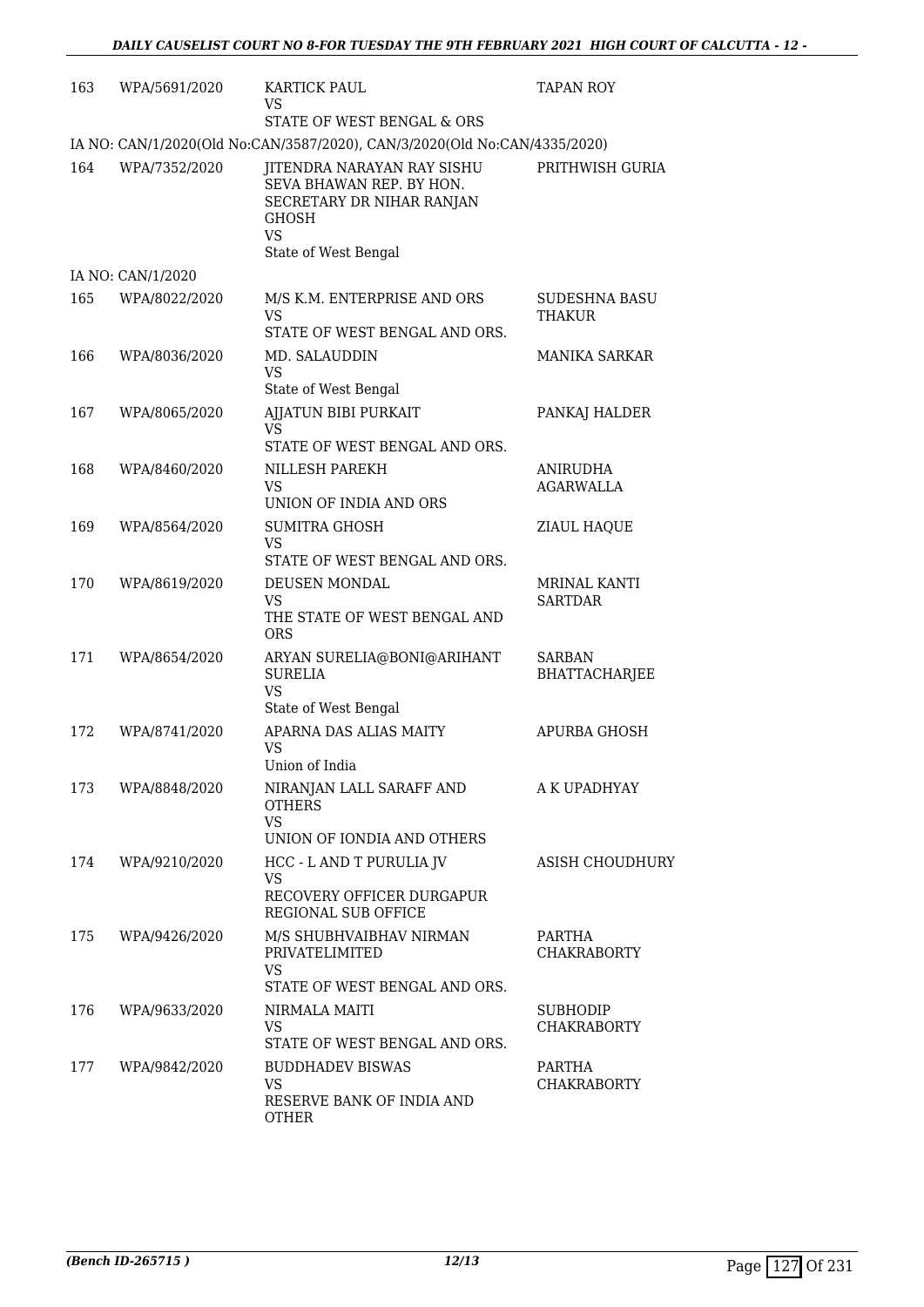| 178 | WPA/10056/2020    | <b>GIRISH SHARMA</b><br>VS.                                                                         | <b>AVIJIT GHOSHAL</b>                 |
|-----|-------------------|-----------------------------------------------------------------------------------------------------|---------------------------------------|
|     |                   | UNION OF INDIA AND ORS.                                                                             |                                       |
| 179 | WPA/10790/2020    | <b>JAHAR SHA</b><br><b>VS</b>                                                                       | <b>SOUMYA NAG</b>                     |
|     |                   | State of West Bengal AND ANR                                                                        |                                       |
| 180 | WPA/10973/2020    | <b>SUJOY KUMAR GHOSH AND ORS</b><br><b>VS</b>                                                       | <b>TANUKA BASU</b>                    |
|     |                   | STATE OF WEST BENGAL AND ORS.                                                                       |                                       |
| 181 | WPA/11427/2020    | SIDDHARTHA SANKAR PAL AND ORS<br><b>VS</b>                                                          | <b>MAINAK GANGULY</b>                 |
|     |                   | THE STATE OF WEST BENGAL AND<br><b>ORS</b>                                                          |                                       |
| 182 | WPA/11431/2020    | <b>BIJOY BISWAS AND ORS</b><br>VS                                                                   | <b>MAINAK GANGULY</b>                 |
|     |                   | THE UNION OF INDIA AND ORS                                                                          |                                       |
| 183 | WPA/11489/2020    | M/S. JAGANNATH CONSTRUCTION<br><b>VS</b><br>STATE OF WEST BENGAL AND ORS.                           | PHATICK CHANDRA<br><b>DAS</b>         |
| 184 | WPA/80/2021       | M/S. RADHASHREE FINANCE LTD<br><b>VS</b><br>UNION OF INDIA AND ORS.                                 | <b>DEVYANI SENGUPTA</b>               |
| 185 | WPA/112/2021      | KANAM LATEX INDUSTRIES<br>PRIVATE LIMITED AND ANOTHER<br><b>VS</b><br>STATE OF WEST BENGAL AND ORS. | <b>SALONI</b><br><b>BHATTACHARJEE</b> |
|     | IA NO: CAN/1/2021 |                                                                                                     |                                       |
| 186 |                   |                                                                                                     | <b>SAKET SHARMA</b>                   |
|     | WPA/494/2021      | RAM KUMAR JHAJHARIA<br><b>VS</b><br>UNION OF INDIA AND ORS.                                         |                                       |
| 187 | WPA/790/2021      | JITENDRA NARAYAN RAY SISHU<br>SEVA BHAWAN AND OTHERS<br><b>VS</b>                                   | KAUSTABH<br><b>BAANERJEE</b>          |
|     |                   | DIRECTOR, DRUG CONTROL<br>HEADQUARTERS CENTRAL                                                      |                                       |

KOLKATA ZONE AND OTHERS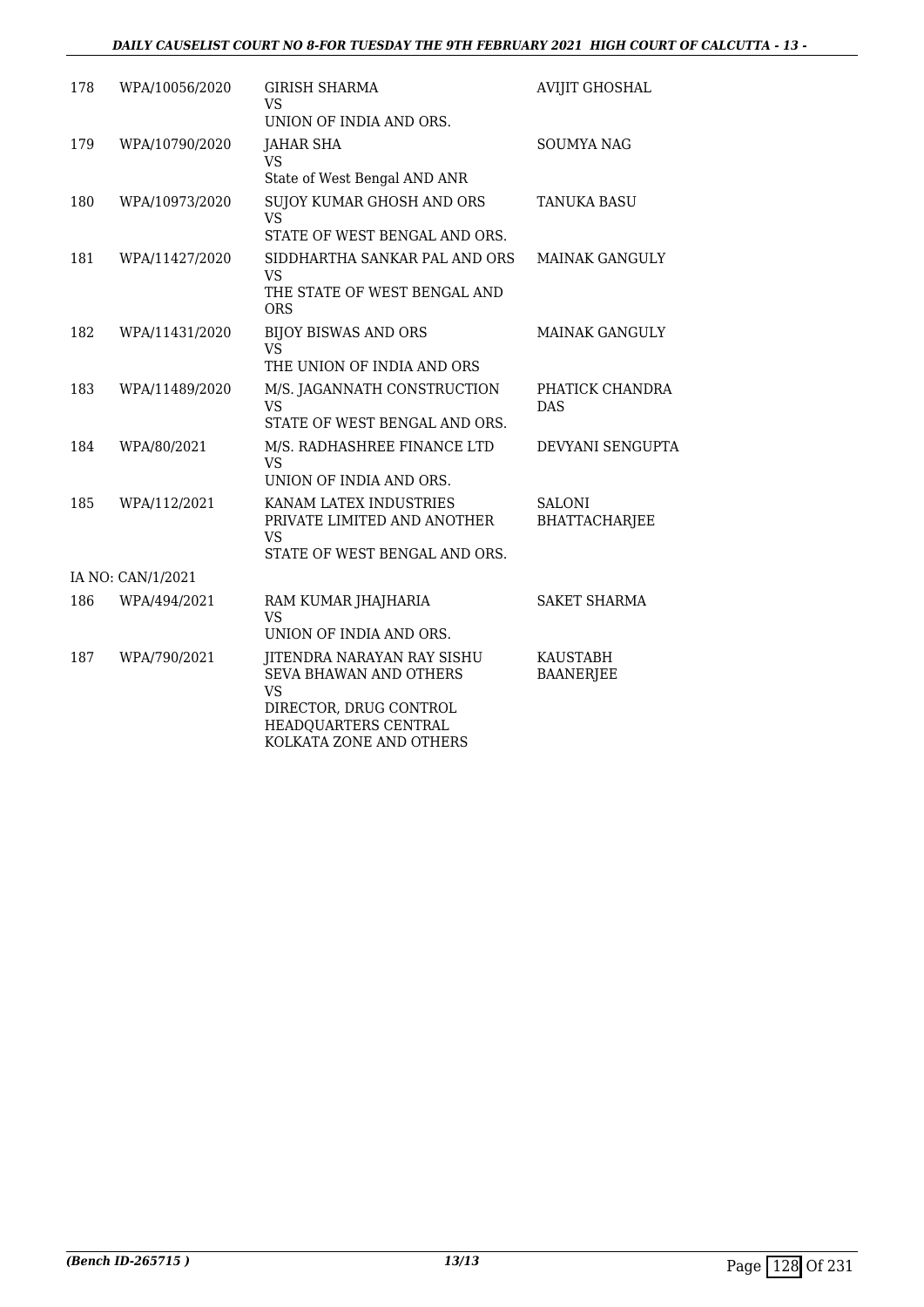

# In The High Court at Calcutta

### **Appellate Side**

**DAILY CAUSELIST For Tuesday The 9th February 2021**

#### **COURT NO. 26**

**SINGLE BENCH (SB - VI)**

#### **AT 10:45 AM**

#### **HON'BLE JUSTICE SHEKHAR B. SARAF**

#### **(VIA VIDEO CONFERENCE)**

#### **ON AND FROM MONDAY, THE 11TH JANUARY, 2021 – MATTERS (MOTION & HEARING) UNDER ARTICLE 226 OF THE CONSTITUTION RELATING TO SECONDARY AND HIGHER SECONDARY EDUCATION UNDER GROUP II INCLUDING SERVICES AND APPLICATIONS CONNECTED THERETO AND EDUCATIONAL MATTERS NOT ASSIGNED TO ANY OTHER BENCH.**

**HEARING OF WRIT PETITIONS IRRESPECTIVE OF CLASSIFICATION AND APPLICATIONS CONNECTED THERETO.**

**NOTE : MATTERS WILL BE TAKEN UP THROUGH PHYSICAL HEARING WHEN BOTH THE PARTIES ARE AGREED.**

**SPL.NOTE : I) 'HEARING' AND 'ASSIGNED' MATTERS WILL BE TAKEN UP ON FRIDAY OF EACH WEEK AFTER RECESS.**

#### **II) CONTEMPT MATTERS WILL BE TAKEN UP ON THURSDAY AFTER RECESS.**

#### **III) ORIGINAL SIDE MATTERS WILL NORMALLY BE TAKEN UP AT 3.00 P.M.OR EXHAUSTION OF THE APPELLATE SIDE LIST WHICHEVER IS EARLIER.**

|   |               | <b>TO BE MENTIONED</b>                                                     |                               |
|---|---------------|----------------------------------------------------------------------------|-------------------------------|
| 1 | WPA/9458/2020 | <b>GOLAK GUHA AND ORS</b><br>VS<br>STATE OF WEST BENGAL<br>AND ORS.        | <b>TANUJA BASAK</b>           |
|   |               | <b>UPGRADED MATTERS</b>                                                    |                               |
| 2 | WPA/9137/2020 | DEBASHIS DUTTA<br>VS<br>State of West Bengal                               | ANINDA<br><b>BHATTACHARYA</b> |
|   |               | <b>NEW MOTION</b>                                                          |                               |
| 3 | WPA/199/2021  | KUMARESH NANDI AND<br><b>ORS</b><br>VS<br>STATE OF WEST BENGAL<br>AND ORS. | PRADIP KR GHOSH               |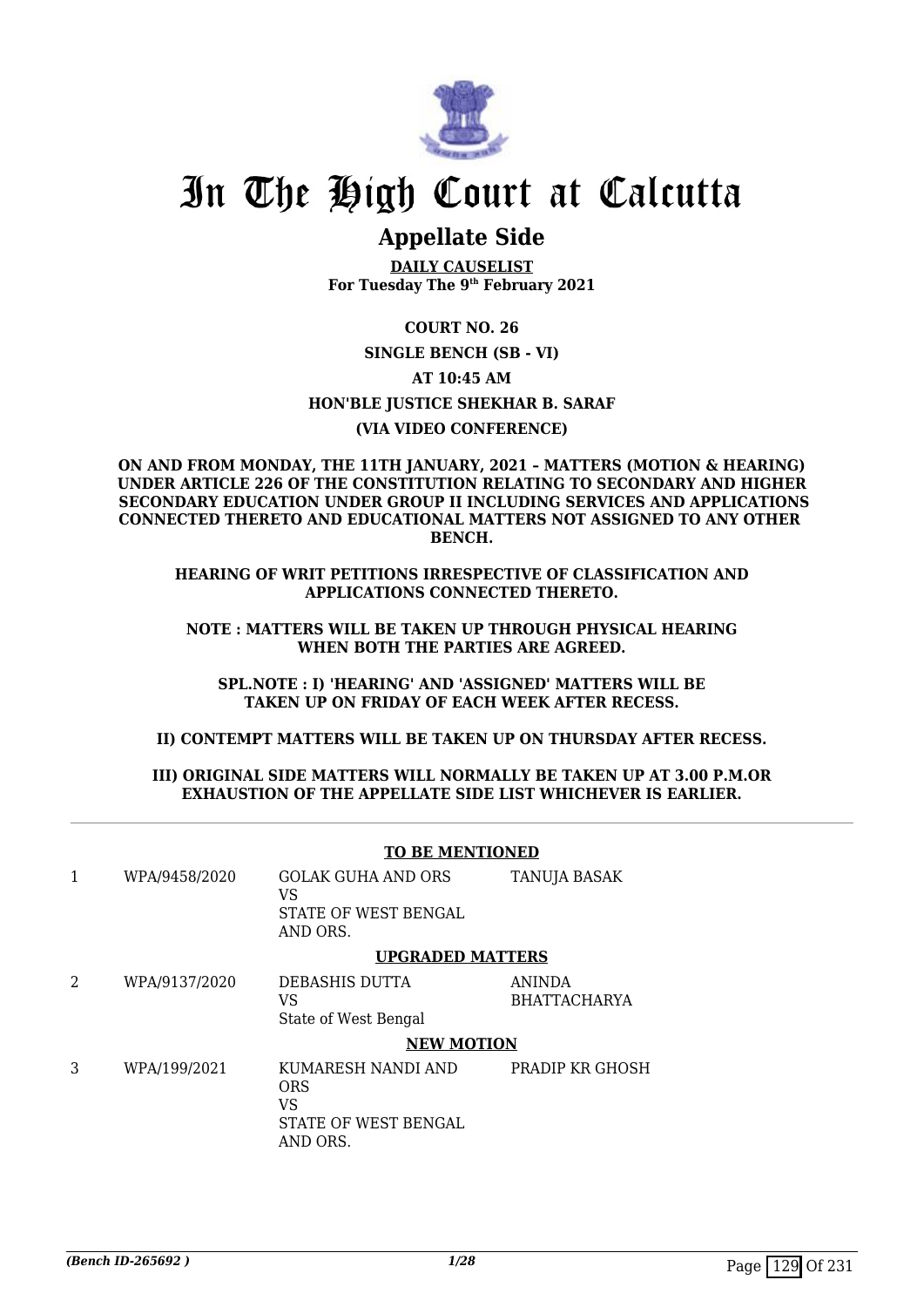| 4  | WPA/545/2021  | <b>SATYABRATA</b><br><b>BHATTACHARYA</b><br>VS<br>STATE OF WEST BENGAL<br>AND ORS.               | ANJANA BANERJEE                     |
|----|---------------|--------------------------------------------------------------------------------------------------|-------------------------------------|
| 5  | WPA/2192/2021 | <b>BAKUL DE</b><br><b>VS</b><br>THE STATE OF WEST<br><b>BENGAL AND ORS</b>                       | SAKTI PADA JANA                     |
| 6  | WPA/2246/2021 | <b>BIMAL MANDAL</b><br>VS.<br>STATE OF WEST BENGAL<br>AND ORS.                                   | Miss Molly Saha                     |
| 7  | WPA/2673/2021 | HARADHAN<br><b>BHATTACHARYYA</b><br>VS<br>STATE OF WEST BENGAL<br>AND ORS.                       | SADHANA<br><b>BHATTACHARYA</b>      |
| 8  | WPA/2885/2021 | <b>SANCHITA BHUIN</b><br>VS<br>STATE OF WEST BENGAL<br>AND ORS.                                  | <b>BISWARUP BISWAS</b>              |
| 9  | WPA/3203/2021 | <b>ADITI BAR</b><br><b>VS</b><br>STATE OF WEST BENGAL<br>AND ORS.                                | <b>BISWARUP BISWAS</b>              |
| 10 | WPA/3216/2021 | EUNUS ALI<br><b>VS</b><br>STATE OF WEST BENGAL<br>AND ORS.                                       | <b>BISWARUP BISWAS</b>              |
| 11 | WPA/3322/2021 | <b>SNEHASIS ROY</b><br>VS<br>STATE OF WEST BENGAL<br>AND ORS.                                    | <b>BISWAJIT SAMANTA</b>             |
| 12 | WPA/3329/2021 | SOURAV KARMAKAR AND<br><b>ORS</b><br><b>VS</b><br>UNION OF INDIA AND ORS.                        | <b>BISWAPRIYA</b><br><b>SAMANTA</b> |
| 13 | WPA/3414/2021 | JYOTI PRASAD CHATTERJEE<br>VS<br>STATE OF WEST BENGAL<br>AND ORS.                                | <b>SAKTI PADA JANA</b>              |
|    |               | <b>RETURNABLE MOTION</b>                                                                         |                                     |
| 14 | WPA/1085/2020 | ANARUL ISLAM<br>VS.<br>STATE OF WEST BENGAL &<br><b>ORS</b>                                      | TANUJA BASAK                        |
| 15 | WPA/8078/2020 | NADIA PARVIN MOU<br>VS<br>THE WEST BENGAL<br>CENTRAL SCHOOL SERVICE<br><b>COMMISSION AND ORS</b> | <b>GOLAM MOHIUDDIN</b>              |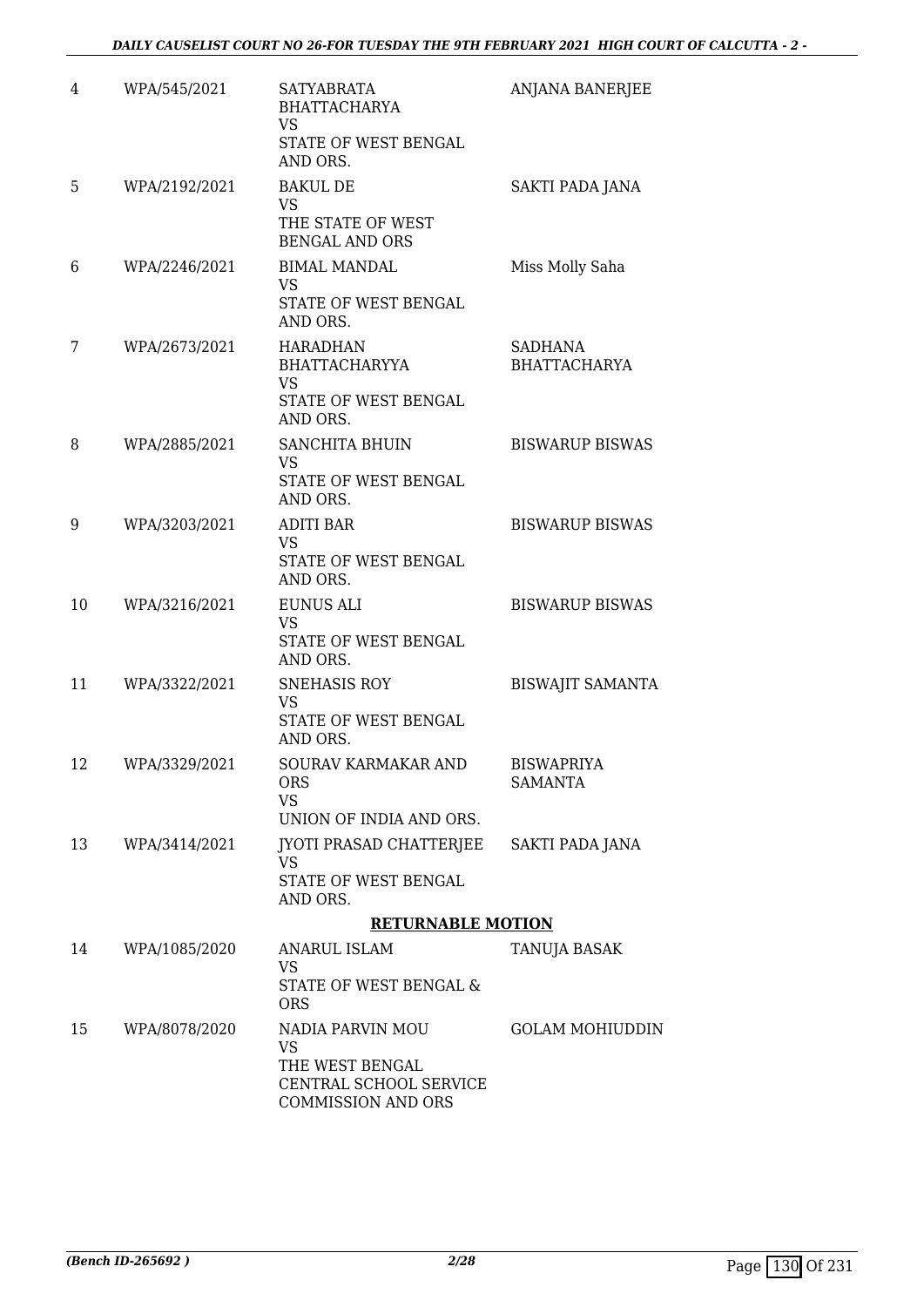| 16 | WPA/8530/2020      | RAJESH SADHUKHAN<br><b>VS</b><br>STATE OF WEST BENGAL<br>AND ORS.                                                                             | <b>GOLAM MOHIUDDIN</b>             |
|----|--------------------|-----------------------------------------------------------------------------------------------------------------------------------------------|------------------------------------|
| 17 | WPA/8536/2020      | <b>LATARANI AS</b><br>VS<br>STATE OF WEST BENGAL<br>AND ORS.                                                                                  | <b>GOLAM MOHIUDDIN</b>             |
| 18 | WPA/8544/2020      | <b>ISMITA SULTANA</b><br>VS.<br>STATE OF WEST BENGAL<br>AND ORS.                                                                              | <b>GOLA MOHIUDDIN</b>              |
| 19 | WPA/8555/2020      | AJOY MONDAL<br><b>VS</b><br>WEST BENGAL CENTRAL<br><b>SCHOOL SERVICE</b><br><b>COMMISSION AND</b><br><b>ANOTHER</b>                           | <b>GOLAM MOHIUDDIN</b>             |
| 20 | WPA/8562/2020      | LUBANA SULTANA<br>VS<br>WEST BENGAL CENTRAL<br><b>SCHOOL SERVICE</b><br><b>COMMISSION AND</b><br><b>ANOTHER</b>                               | <b>GOLAM MOHIUDDIN</b>             |
| 21 | WPA/8565/2020      | ZEENAT SULTANA AND<br><b>ANOTHER</b><br><b>VS</b><br>WEST BENGAL CENTRAL<br>CENTRAL SCHOOL SERVICE<br><b>COMMISSION AND</b><br><b>ANOTHER</b> | <b>GOLAM MOHIUDDIN</b>             |
| 22 | WPA/10795/2020     | <b>MD EHIYA BISWAS</b><br><b>VS</b><br>STATE OF WEST BENGAL<br>AND ORS.                                                                       | <b>SK NAYEEMUL</b><br><b>HOQUE</b> |
| 23 | WPA/78/2021        | MITYL CHAKRAVORTY AND<br><b>OTHERS</b><br><b>VS</b><br>STATE OF WEST BENGAL<br>AND ORS.                                                       | <b>SUNIT KUMAR ROY</b>             |
| 24 | WPA/115/2021       | BISWANATH JANA<br>VS<br>STATE OF W.B. AND ORS                                                                                                 | <b>SUBHAS JANA</b>                 |
| 25 | WPA/171/2021       | SUBHANKAR BERA<br><b>VS</b><br>STATE OF WEST BENGAL<br>AND ORS.                                                                               | SAMIRAN MANDAL                     |
| 26 | WPA/201/2021       | PURABI CHANDRA<br><b>VS</b><br>STATE OF WEST BENGAL<br>AND ORS.                                                                               | PRADIP KR GHOSH                    |
|    | wt27 WPA/7277/2019 | PURABI CHANDRA<br><b>VS</b><br>STATE OF WEST BENGAL &<br><b>ORS</b>                                                                           | PRADIP KUMAR<br><b>GHOSH</b>       |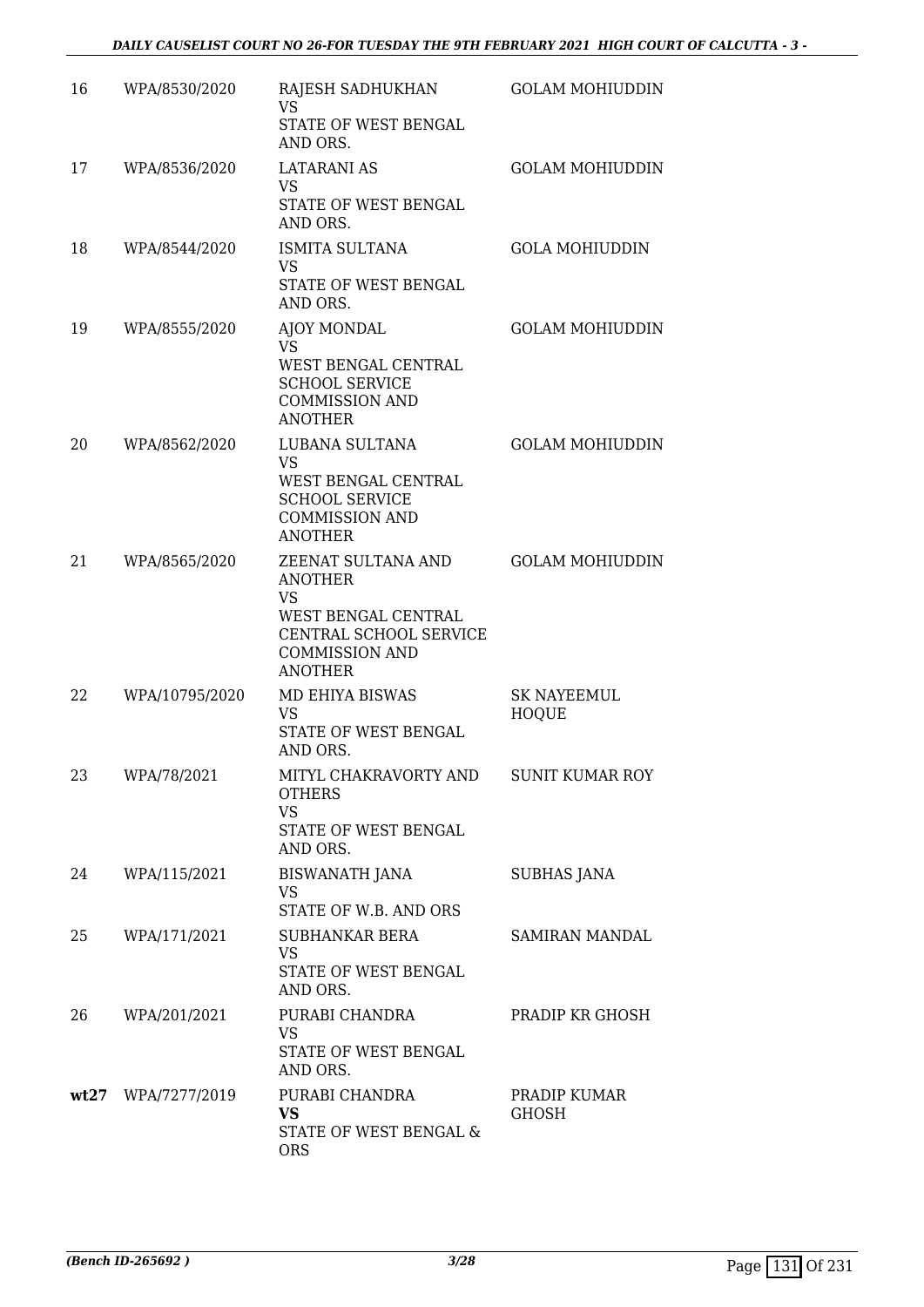| 28 | WPA/770/2021   | <b>ASRAF ALI</b><br><b>VS</b><br>STATE OF WEST BENGAL<br>AND ORS.                    | <b>RESHMA PARVEEN</b>               |
|----|----------------|--------------------------------------------------------------------------------------|-------------------------------------|
| 29 | WPA/918/2021   | <b>AMIT PATRA AND ORS</b><br><b>VS</b><br>STATE OF WEST BENGAL<br>AND ORS.           | SATYAJIT MAHATA                     |
| 30 | WPA/1069/2021  | MANAB TARAFDAR<br>VS.<br>STATE OF WEST BENGAL<br>AND ORS.                            | <b>BHASKAR SETH</b>                 |
| 31 | WPA/1286/2021  | SNIGDHA MITRA<br>VS.<br>NATIONAL INSTITUTE OF<br>OPEN SCHOOLING AND<br><b>OTHERS</b> | ARUP KUMAR LAHIRI                   |
| 32 | WPA/1318/2021  | BALIGARIA BALIKA<br>VIDYAPITH(H.S)<br><b>VS</b><br>STATE OF WEST BENGAL<br>AND ORS.  | UTTAM KUMAR<br><b>BHATTACHARYYA</b> |
| 33 | WPA/1877/2021  | PUBALI MITRA CHAUDHURI<br><b>VS</b><br>STATE OF WEST BENGAL<br>AND ORS.              | <b>ABHRADIP MAITY</b>               |
| 34 | WPA/1939/2021  | PARTHA PRATIM BISWAS<br>VS<br>STATE OF WEST BENGAL<br>AND ORS.                       | SHIBAJI KUMAR DAS                   |
|    |                | <b>MOTION</b>                                                                        |                                     |
| 35 | WPA/4336/2014  | <b>SARFARAJ AHMED</b><br><b>VS</b><br>STATE OF WEST BENGAL &<br><b>ORS</b>           | T BASAK                             |
| 36 | WPA/29935/2016 | MANIK CHANDRA DAS<br>VS<br>STATE OF WEST BENGAL &<br><b>ORS</b>                      | <b>TANUJA BASAK</b>                 |
| 37 | WPA/23203/2018 | <b>ASHOK PRASAD</b><br>VS.<br>STATE OF WEST BENGAL &<br>ORS.                         | K.M HOSSAIN                         |
| 38 | WPA/24103/2018 | DINABANDHU PURKAIT<br>VS<br>STATE OF WEST BENGAL &<br><b>ORS</b>                     | PANKAJ HALDER                       |
| 39 | WPA/26110/2018 | JAGADISH PATTANAYAK<br><b>VS</b><br>STATE OF WEST BENGAL &<br><b>ORS</b>             | K M HOSSAIN                         |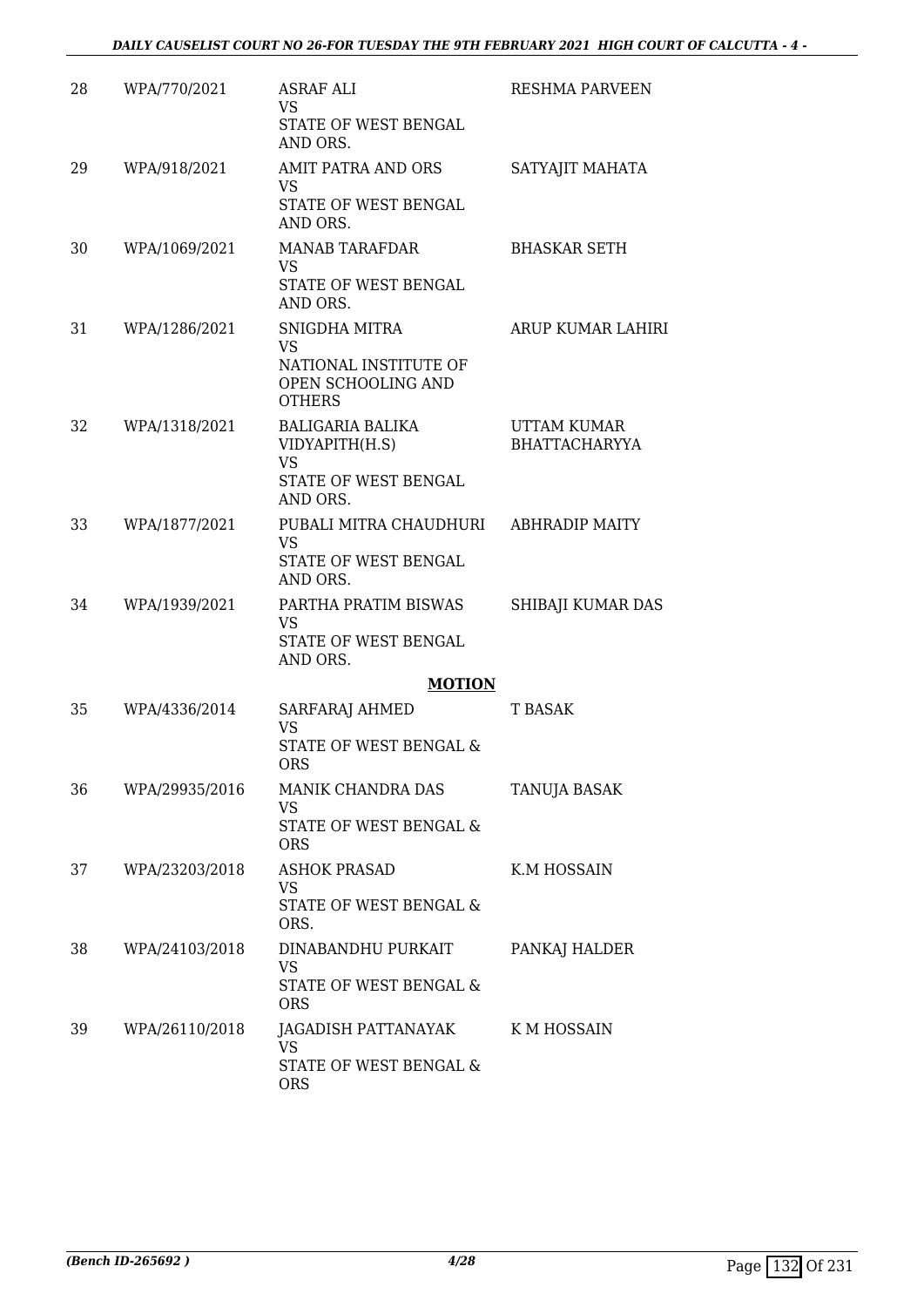| 40 | WPA/2281/2019                            | MANGAL MANDI & ORS<br><b>VS</b><br>STATE OF WEST BENGAL &<br><b>ORS</b>                     | <b>SUBRATA GHOSH</b>                 |
|----|------------------------------------------|---------------------------------------------------------------------------------------------|--------------------------------------|
|    | IA NO: CAN/1/2019(Old No:CAN/11818/2019) |                                                                                             |                                      |
| 41 | WPA/2298/2019                            | RANJIT SARKAR<br><b>VS</b><br>STATE OF WEST BENGAL &                                        | JHUMA<br><b>CHAKRABORTY</b>          |
|    |                                          | <b>ORS</b>                                                                                  |                                      |
| 42 | WPA/2655/2019                            | <b>FIRDOUSI KHATUN</b><br><b>VS</b>                                                         | <b>DIBYENDU</b><br><b>CHATTERJEE</b> |
|    |                                          | STATE OF WEST BENGAL &<br>ORS.                                                              |                                      |
| 43 | WPA/5254/2019                            | SANDIP KUMAR MAJUMDAR<br>VS                                                                 | KOUSHIKEE<br><b>BANERJEE</b>         |
|    |                                          | STATE OF WEST BENGAL &<br><b>ORS</b>                                                        |                                      |
| 44 | WPA/8765/2019                            | TATHAGATA BANERJEE<br><b>VS</b>                                                             | <b>JOYDEEP SEN</b>                   |
|    |                                          | STATE OF WEST BENGAL &<br><b>ORS</b>                                                        |                                      |
| 45 | WPA/14315/2019                           | RATAN KUMAR MANNA<br><b>VS</b><br>W.B. CENTRAL SCHOOL<br>SERVICE COMMISSION &<br><b>ORS</b> | <b>ASISH DUTTA</b>                   |
| 46 | WPA/15386/2019                           | NAZRUL ISLAM MONDAL<br>VS<br>STATE OF WEST BENGAL                                           | S.K. HUMAYAN REZA                    |
| 47 | WPA/16649/2019                           | PARTHA GHOSH<br><b>VS</b><br>STATE OF WEST BENGAL &<br><b>ORS</b>                           | PRIYANKA MANDAL                      |
| 48 | WPA/16836/2019                           | SANJOY MANDAL<br>VS<br>STATE OF WEST BENGAL &                                               | <b>NEIL BASU</b>                     |
|    |                                          | ORS.                                                                                        |                                      |
| 49 | WPA/17434/2019                           | <b>BIPLAB PATRA</b><br>VS<br>STATE OF WEST BENGAL &<br><b>ORS</b>                           | SK. SAHJAHAN ALI                     |
| 50 | WPA/17960/2019                           | ASHIS KUMAR SARKAR &<br><b>ORS</b><br><b>VS</b>                                             | TANUJA BASAK                         |
|    |                                          | STATE OF WEST BENGAL &<br><b>ORS</b>                                                        |                                      |
| 51 | WPA/18349/2019                           | <b>TAPATI MANDAL</b><br><b>VS</b><br>STATE OF WEST BENGAL &<br><b>ORS</b>                   | AMLAN KUMAR<br><b>MUKHERJEE</b>      |
| 52 | WPA/18353/2019                           | <b>PUTUL DAS</b><br><b>VS</b>                                                               | <b>GOLAM MOHIUDDIN</b>               |
|    |                                          | STATE OF WEST BENGAL &<br><b>ORS</b>                                                        |                                      |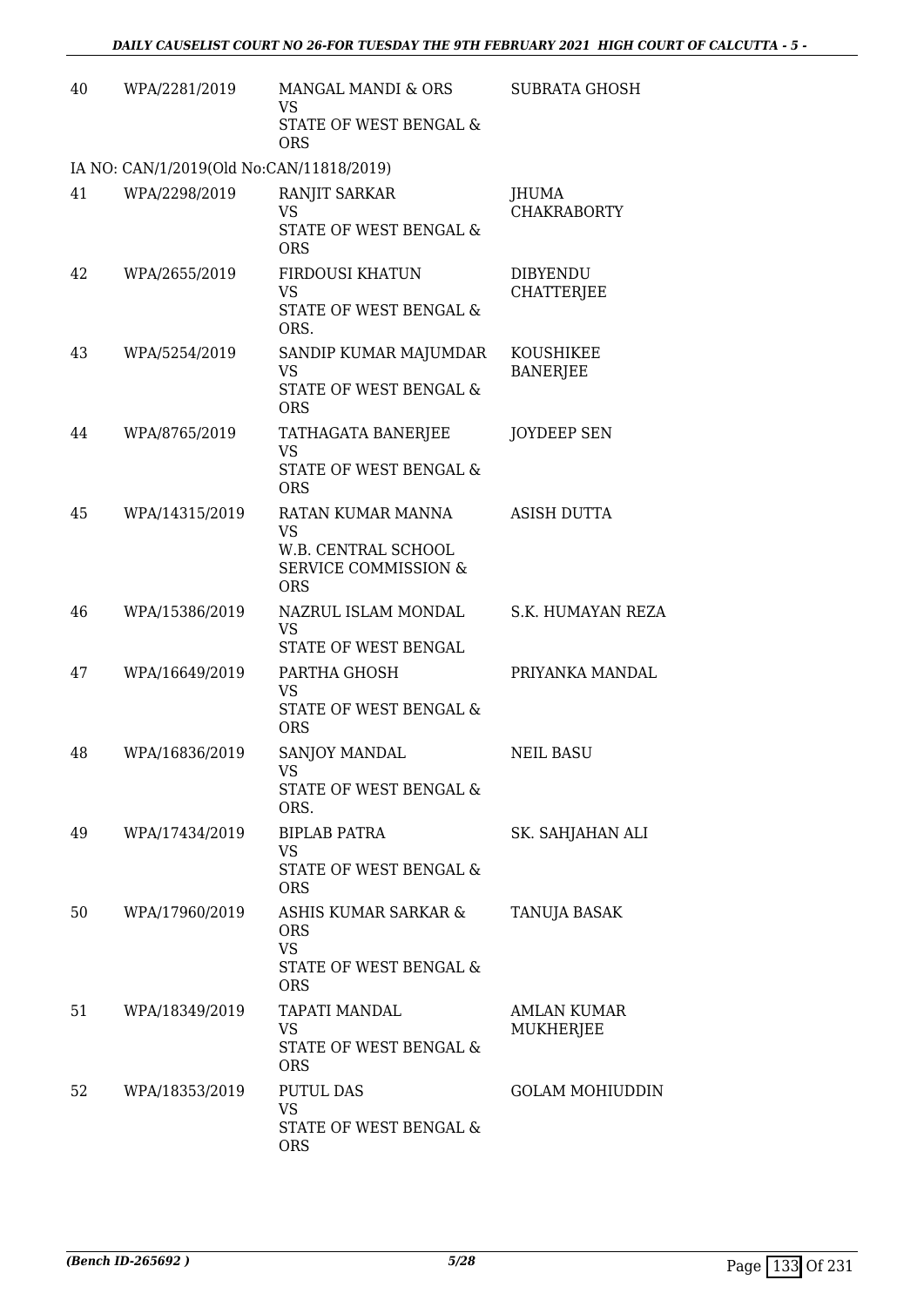| 53 | WPA/18481/2019 | SONALI KOLEY<br><b>VS</b><br>STATE OF WEST BENGAL &<br><b>ORS</b>                                          | SUDAKSHINA DEY                        |
|----|----------------|------------------------------------------------------------------------------------------------------------|---------------------------------------|
| 54 | WPA/20045/2019 | DEBASHREE PATRA<br><b>VS</b><br><b>WBCSSC &amp; ANR</b>                                                    | <b>GOLAM MOHIUDDIN</b>                |
| 55 | WPA/20408/2019 | SK. NAJIMUDDIN & ORS<br>VS<br><b>STATE OF WEST BENGAL &amp;</b><br><b>ORS</b>                              | <b>KHANDEKAR</b><br>MOZZAM HOSSAIN    |
| 56 | WPA/21151/2019 | <b>SK. YAKUB HOSSAIN</b><br><b>VS</b><br>STATE OF WEST BENGAL &<br><b>ORS</b>                              | SABNAM SULTANA                        |
| 57 | WPA/23015/2019 | RAVI SINHA RAY<br><b>VS</b><br><b>STATE OF WEST BENGAL &amp;</b><br><b>ORS</b>                             | SIRSENDU SINHA<br><b>ROY</b>          |
| 58 | WPA/23946/2019 | MOUMITA SAMANTA & ORS<br><b>VS</b><br>W.B. CENTRAL SCHOOL<br><b>SERVICE COMMISSION &amp;</b><br><b>ORS</b> | <b>SANTANU MAJI</b>                   |
| 59 | WPA/1086/2020  | DIPTENDRA NATH MONDAL<br>$&$ ANR<br><b>VS</b><br>STATE OF WEST BENGAL &<br><b>ORS</b>                      | TANUJA BASAK                          |
| 60 | WPA/1287/2020  | <b>BIDYA BHARATI GIRL'S</b><br>HIGH SCHOOL<br>VS<br>STATE OF WEST BENGAL &<br><b>ORS</b>                   | <b>SUVADIP</b><br>BHATTACHARJEE       |
| 61 | WPA/1745/2020  | SHYAMAL KUMAR BISWAS<br>& ORS<br><b>VS</b><br>STATE OF WEST BENGAL &<br><b>ORS</b>                         | <b>SUJAN DAS</b>                      |
| 62 | WPA/1757/2020  | <b>BARUN KUMAR</b><br><b>CHAKRABORTY</b><br><b>VS</b><br>STATE OF WEST BENGAL &<br><b>ORS</b>              | <b>SAMIR KUMAR</b><br><b>ADHIKARI</b> |
| 63 | WPA/2061/2020  | BASUDEB MUKHOPADHYAY<br><b>VS</b><br>STATE OF WEST BENGAL &<br><b>ORS</b>                                  | <b>SAMIR HALDER</b>                   |
| 64 | WPA/2292/2020  | PRITI PATRA<br><b>VS</b><br>THE WB CENTRAL SCHOOL<br><b>SERVICE COMMISSION &amp;</b><br><b>ORS</b>         | SANTANU MAJI                          |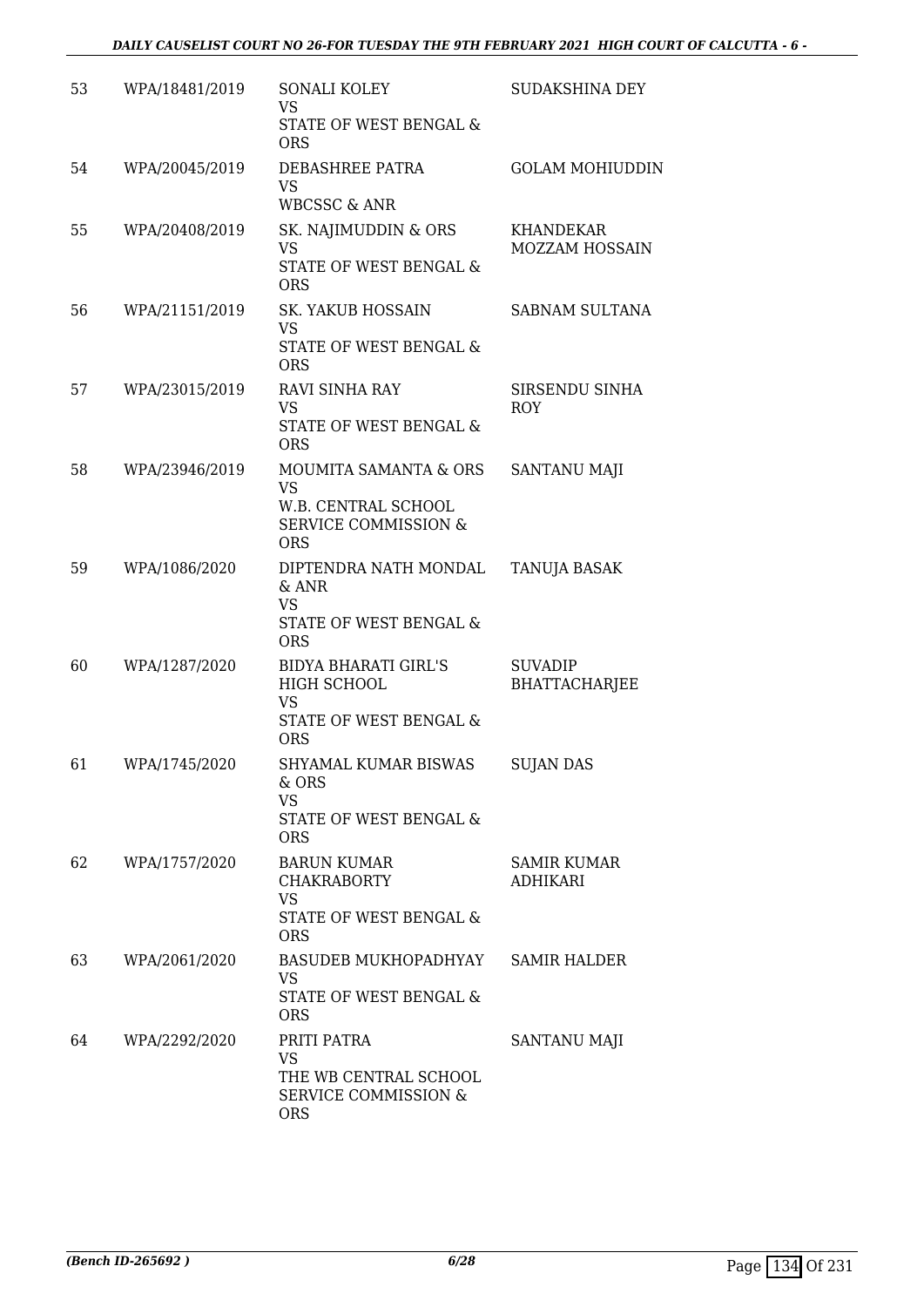| 65 | WPA/2325/2020 | CHANDAN BHATTACHARYA<br>VS<br>STATE OF WEST BENGAL &<br><b>ORS</b>                                        | <b>SUDDHADEV ADAK</b>                  |
|----|---------------|-----------------------------------------------------------------------------------------------------------|----------------------------------------|
| 66 | WPA/2561/2020 | <b>ASHISH KR TIWARI</b><br><b>VS</b><br>STATE OF WEST BENGAL &<br><b>ORS</b>                              | <b>SALMAN SULTANA</b>                  |
| 67 | WPA/2562/2020 | <b>SUSHIL KR RAI</b><br><b>VS</b><br>STATE OF WEST BENGAL &<br><b>ORS</b>                                 | SABNAM SULTANA                         |
| 68 | WPA/2651/2020 | <b>BIDYA BHARATI GIRL'S</b><br>HIGH SCHOOL<br><b>VS</b><br>STATE OF WEST BENGAL &                         | <b>SUVADIP</b><br><b>BHATTACHARJEE</b> |
| 69 | WPA/2652/2020 | <b>ORS</b><br><b>BIDYA BHARATI GIRL'S</b><br>HIGH SCHOOL<br>VS<br>STATE OF WEST BENGAL &<br><b>ORS</b>    | <b>SUVADIP</b><br><b>BHATTACHARJEE</b> |
| 70 | WPA/2772/2020 | <b>RUMA RAY</b><br><b>VS</b><br>STATE OF WEST BENGAL &<br><b>ORS</b>                                      | TANUJA BASAK                           |
| 71 | WPA/2774/2020 | <b>DOLLY MAITY</b><br><b>VS</b><br>STATE OF WEST BENGAL &<br><b>ORS</b>                                   | <b>TANUJA BASAK</b>                    |
| 72 | WPA/2919/2020 | CHANDAN KHATUA<br><b>VS</b><br>STATE OF WEST BENGAL &<br><b>ORS</b>                                       | SAKTI PADA JANA                        |
| 73 | WPA/2921/2020 | <b>BUDDHADEB MAITY</b><br>VS.<br>STATE OF WEST BENGAL &<br><b>ORS</b>                                     | SAKTI PADA JANA                        |
| 74 | WPA/3476/2020 | SNEHANGSHU ROUT<br>VS<br><b>STATE OF WEST BENGAL &amp;</b><br>ORS.                                        | <b>RUCHIRA</b><br><b>CHATTERJEE</b>    |
| 75 | WPA/3738/2020 | PRAGATI DEY<br><b>VS</b><br>W.B. CENTRAL SCHOOL<br>SERVICE COMMISSION &<br><b>ORS</b>                     | <b>ASISH DUTTA</b>                     |
| 76 | WPA/3739/2020 | SANKAR CHANDRA NAYEK<br><b>VS</b><br>W.B. CENTRAL SCHOOL<br><b>SERVICE COMMISSION &amp;</b><br><b>ORS</b> | <b>ASISH DUTTA</b>                     |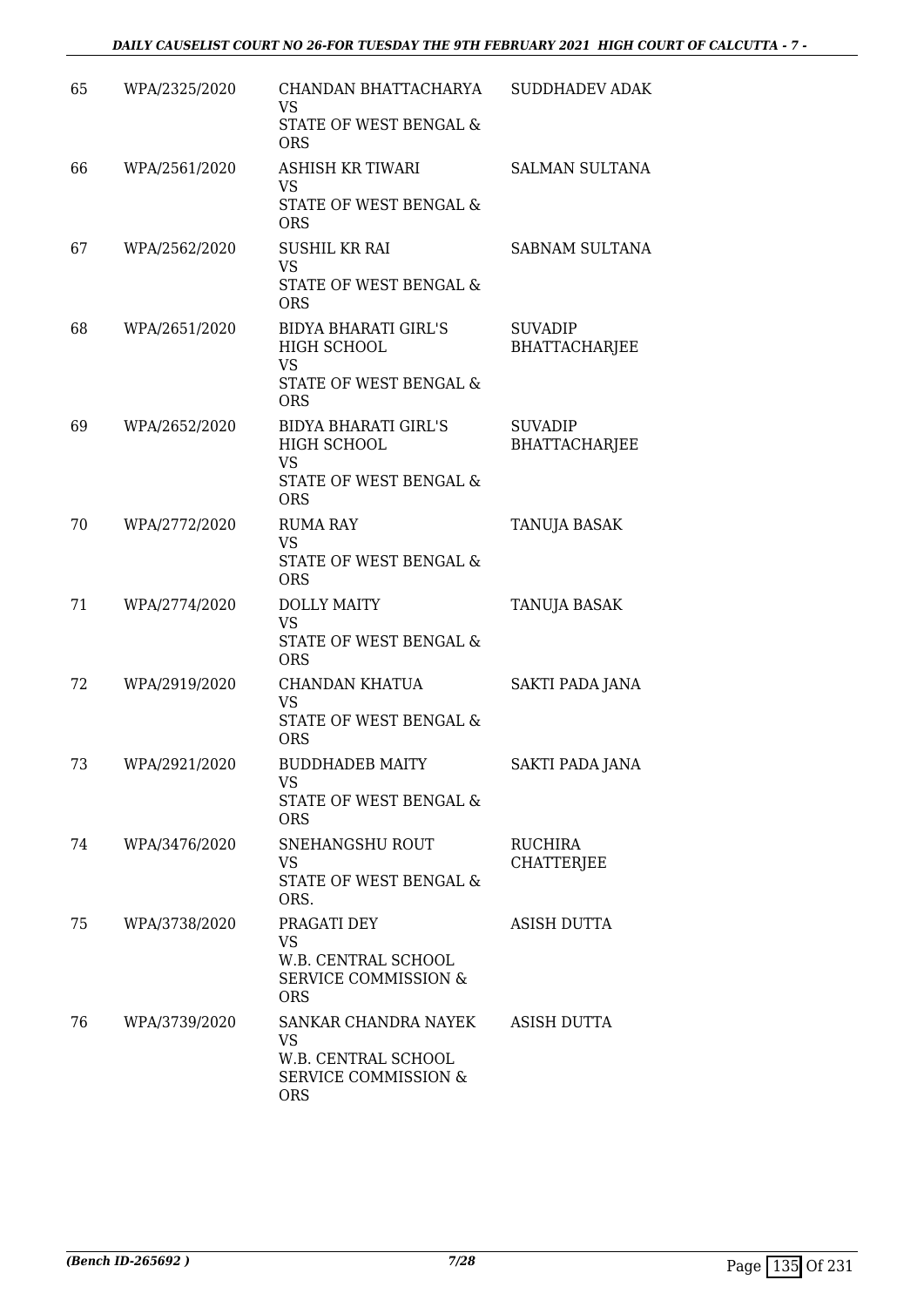| 77 | WPA/3740/2020 | SANGITA KAPAT<br>VS<br>W.B. CENTRAL SCHOOL<br>SERVICE COMMISSION ACT<br>1963                                            | <b>ASISH DUTTA</b>                 |
|----|---------------|-------------------------------------------------------------------------------------------------------------------------|------------------------------------|
| 78 | WPA/3741/2020 | CHHITMANI TUDU<br>(MURMU)<br><b>VS</b><br>W.BN. CENTRAL SCHOOL<br><b>SERVICE COMMISSION &amp;</b><br><b>ORS</b>         | <b>ASISH DUTTA</b>                 |
| 79 | WPA/3742/2020 | MANI SANKAR BARIK<br>VS<br>W.B. CENTRAL SCHOOL<br>SERVICE COMMISSION &<br><b>ORS</b>                                    | <b>ASISH DUTTA</b>                 |
| 80 | WPA/3791/2020 | JAYANTA GHATAK<br><b>VS</b><br><b>STATE OF WEST BENGAL &amp;</b><br><b>ORS</b>                                          | PRIYANKA MONDAL                    |
| 81 | WPA/3895/2020 | <b>ANANYA BEGUM</b><br>VS<br>STATE OF WEST BENGAL &<br><b>ORS</b>                                                       | <b>SYED MANSUR ALI</b>             |
| 82 | WPA/4341/2020 | PRADIP KR. SHANI<br>VS.<br>STATE OF WEST BENGAL &<br>ORS.                                                               | KOUSHIKEE<br><b>BANERJEE</b>       |
| 83 | WPA/4576/2020 | SAIDUL ISLAM<br><b>VS</b><br>STATE OF WEST BENGAL &<br><b>ORS</b>                                                       | TANUJA BASAK                       |
| 84 | WPA/4686/2020 | MUNMUN BANERJEE<br>VS<br>STATE OF WEST BENGAL &<br><b>ORS</b>                                                           | PRIYANKA MONDAL                    |
| 85 | WPA/7929/2020 | <b>SISIR ROY</b><br><b>VS</b><br>STATE OF WEST BENGAL<br>AND ORS.                                                       | ASHIS KUMAR PAUL                   |
| 86 | WPA/8046/2020 | ALL POST GRADUATE<br>TEACHERS WELFARE<br><b>ASSOCIATION AND ANR</b><br>VS<br>THE STATE OF WEST<br><b>BENGAL AND ORS</b> | SIDDHARTHA<br><b>SANKAR MANDAL</b> |
| 87 | WPA/8095/2020 | SUDIPTA MANDAL<br>VS<br>STATE OF WEST BENGAL<br>AND ORS                                                                 | SOMNATH<br><b>GANGOPADHYAY</b>     |
| 88 | WPA/8178/2020 | <b>SMT ARPITA GUIN</b><br>VS<br>STATE OF WEST BENGAL<br>AND ORS.                                                        | ALI AHSAN ALAMGIR                  |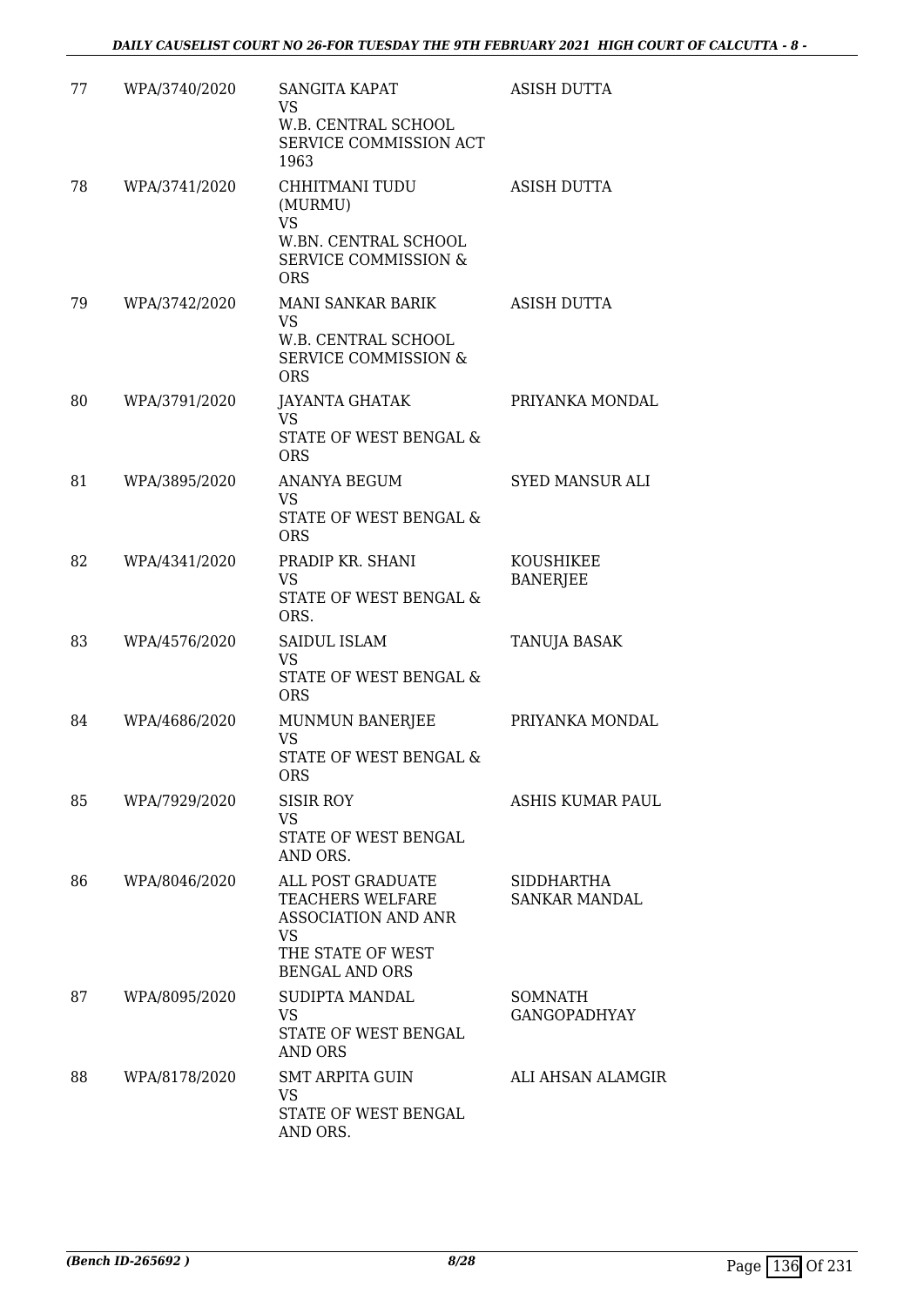| 89  | WPA/8179/2020 | SHIBU JOARDDER<br>VS<br>STATE OF WEST BENGAL<br>AND ORS.                   | <b>SIDDHARTHA</b><br><b>SANKAR MANDAL</b> |
|-----|---------------|----------------------------------------------------------------------------|-------------------------------------------|
| 90  | WPA/8319/2020 | KALIPADA JANA<br><b>VS</b><br>STATE OF WEST BENGAL<br>AND ORS.             | <b>SABITA</b><br>KHUTIA(BHUNYA)           |
| 91  | WPA/8396/2020 | <b>SOUMYASREE BHOWMIK</b><br>DAS<br><b>VS</b><br>STATE OF WEST BENGAL      | <b>SHUVRO PROKASH</b><br><b>LAHIRI</b>    |
| 92  | WPA/8398/2020 | AND ORS.<br>PUNAM CHOUBEY<br><b>VS</b><br>STATE OF WEST BENGAL<br>AND ORS. | SAKTI PADA JANA                           |
| 93  | WPA/8588/2020 | SISIR KUMAR SENAPATI<br><b>VS</b><br>STATE OF WEST BENGAL<br>AND ORS.      | <b>SUBIR SABUD</b>                        |
| 94  | WPA/8592/2020 | RAJANI KANTA MAHATO<br><b>VS</b><br>STATE OF WEST BENGAL<br>AND ORS.       | <b>ANWASHA HALDER</b>                     |
| 95  | WPA/8819/2020 | SUJOY ROY<br><b>VS</b><br>SAINIK SCHOOL PURULIA<br><b>AND ORS</b>          | SANJUKTA DUTTA                            |
| 96  | WPA/8953/2020 | NIHAR RANJAN NASKAR<br><b>VS</b><br>STATE OF WEST BENGAL<br>AND ORS.       | <b>ANUPAM DAS</b>                         |
| 97  | WPA/9142/2020 | <b>BASANTI MAHARA</b><br>VS.<br>STATE OF WEST BENGAL<br>AND ORS.           | <b>DEBABRATA</b><br><b>DASGUPTA</b>       |
| 98  | WPA/9149/2020 | amit sadhukhan<br>VS<br>STATE OF WEST BENGAL<br>AND ORS.                   | <b>DEBABRATA</b><br><b>DASGUPTA</b>       |
| 99  | WPA/9155/2020 | MUSTAQUE AHMED<br><b>VS</b><br>STATE OF WEST BENGAL<br>AND ORS.            | DEBABRATA<br><b>DASGUPTA</b>              |
| 100 | WPA/9159/2020 | TAPAS KUMAR MONDAL<br><b>VS</b><br>STATE OF WEST BENGAL<br>AND ORS.        | DEBABRATA<br><b>DASGUPTA</b>              |
| 101 | WPA/9165/2020 | MUNMUN GHOSH<br>VS<br>STATE OF WEST BENGAL<br>AND ORS.                     | DEBABRATA<br><b>DASGUPTA</b>              |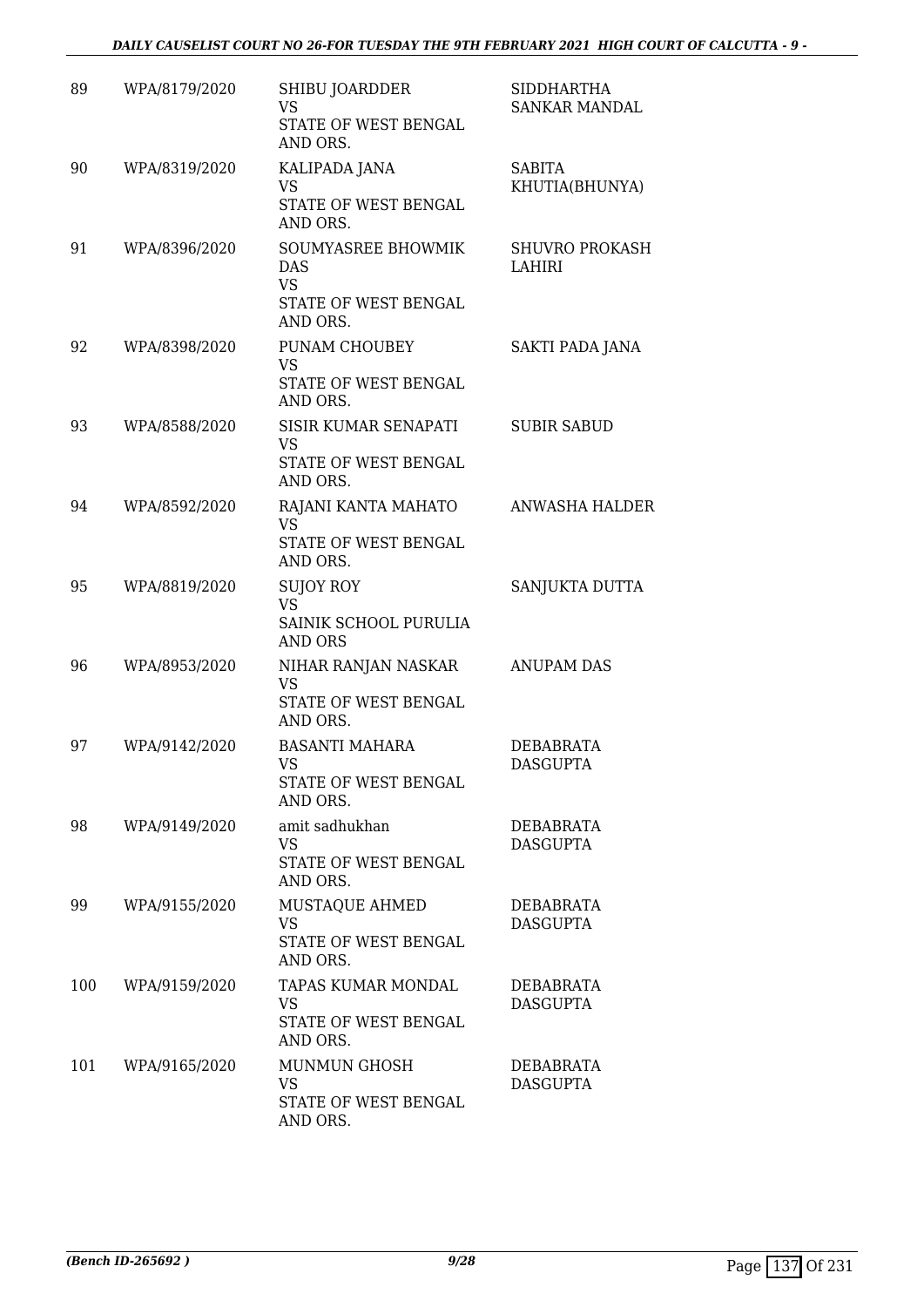#### *DAILY CAUSELIST COURT NO 26-FOR TUESDAY THE 9TH FEBRUARY 2021 HIGH COURT OF CALCUTTA - 10 -*

| 102 | WPA/9186/2020  | <b>RAMA SARKAR</b><br>VS                                | debabrata das gupta                 |
|-----|----------------|---------------------------------------------------------|-------------------------------------|
|     |                | State of West Bengal                                    |                                     |
| 103 | WPA/9191/2020  | DEBASHREE SINHA<br>VS<br>State of West Bengal           | DEBABRATA DAS<br><b>GUPTA</b>       |
| 104 | WPA/9200/2020  | CHAMPA JHA                                              | DEBABRATA DAS                       |
|     |                | <b>VS</b><br>State of West Bengal                       | <b>GUPTA</b>                        |
| 105 | WPA/9347/2020  | PARTHA PRATIM DE<br>VS                                  | SAKTI PADA JANA                     |
|     |                | STATE OF WEST BENGAL<br>AND ORS.                        |                                     |
| 106 | WPA/9388/2020  | <b>ANIMESH MAITY</b><br><b>VS</b>                       | <b>BANDANA MAITY</b>                |
|     |                | STATE OF WEST BENGAL<br>AND ORS.                        |                                     |
| 107 | WPA/9622/2020  | <b>KRISHNA DAS</b><br><b>VS</b>                         | TANUJA BASAK                        |
|     |                | STATE OF WEST BENGAL<br>AND ORS.                        |                                     |
| 108 | WPA/9673/2020  | <b>SK.SAMSUL HUDA</b><br>VS                             | Anisur Rahaman                      |
|     |                | STATE OF WEST BENGAL<br>AND ORS.                        |                                     |
| 109 | WPA/9850/2020  | <b>RINKI DEY SARKAR</b><br><b>VS</b>                    | <b>ABHIJIT SARKAR</b>               |
|     |                | STATE OF WEST BENGAL<br>AND ORS.                        |                                     |
| 110 | WPA/9905/2020  | MADAN MOHAN POLLEY<br><b>VS</b>                         | <b>ANIL KUMAR</b><br>CHATTOPADHYAYA |
|     |                | STATE OF WEST BENGAL<br>AND ORS.                        |                                     |
| 111 | WPA/10033/2020 | UTTAM KUMAR ROY<br>VS                                   | <b>SOUGATA MITRA</b>                |
|     |                | STATE OF WEST BENGAL<br>AND ORS.                        |                                     |
| 112 | WPA/10104/2020 | PARTHASARATHI DAS AND<br><b>ORS</b>                     | <b>SOUGATA MITRA</b>                |
|     |                | <b>VS</b><br>THE STATE OF WEST<br><b>BENGAL AND ORS</b> |                                     |
| 113 | WPA/10363/2020 | <b>MITA SASMAL BAG</b>                                  | <b>SOMESH KUMAR</b>                 |
|     |                | <b>VS</b><br>THE STATE OF WEST<br><b>BENGAL AND ORS</b> | <b>GHOSH</b>                        |
| 114 | WPA/10458/2020 | MOUSHUMI<br><b>BHATTACHARYA</b>                         | <b>SUKANTA DAS</b>                  |
|     |                | <b>VS</b><br>STATE OF WEST BENGAL                       |                                     |
| 115 | WPA/10670/2020 | AND ORS.<br>MOUSUMI CHATTERJEE                          | <b>SOUGATA MITRA</b>                |
|     |                | <b>VS</b>                                               |                                     |
|     |                | THE STATE OF WEST<br><b>BENGAL AND ORS</b>              |                                     |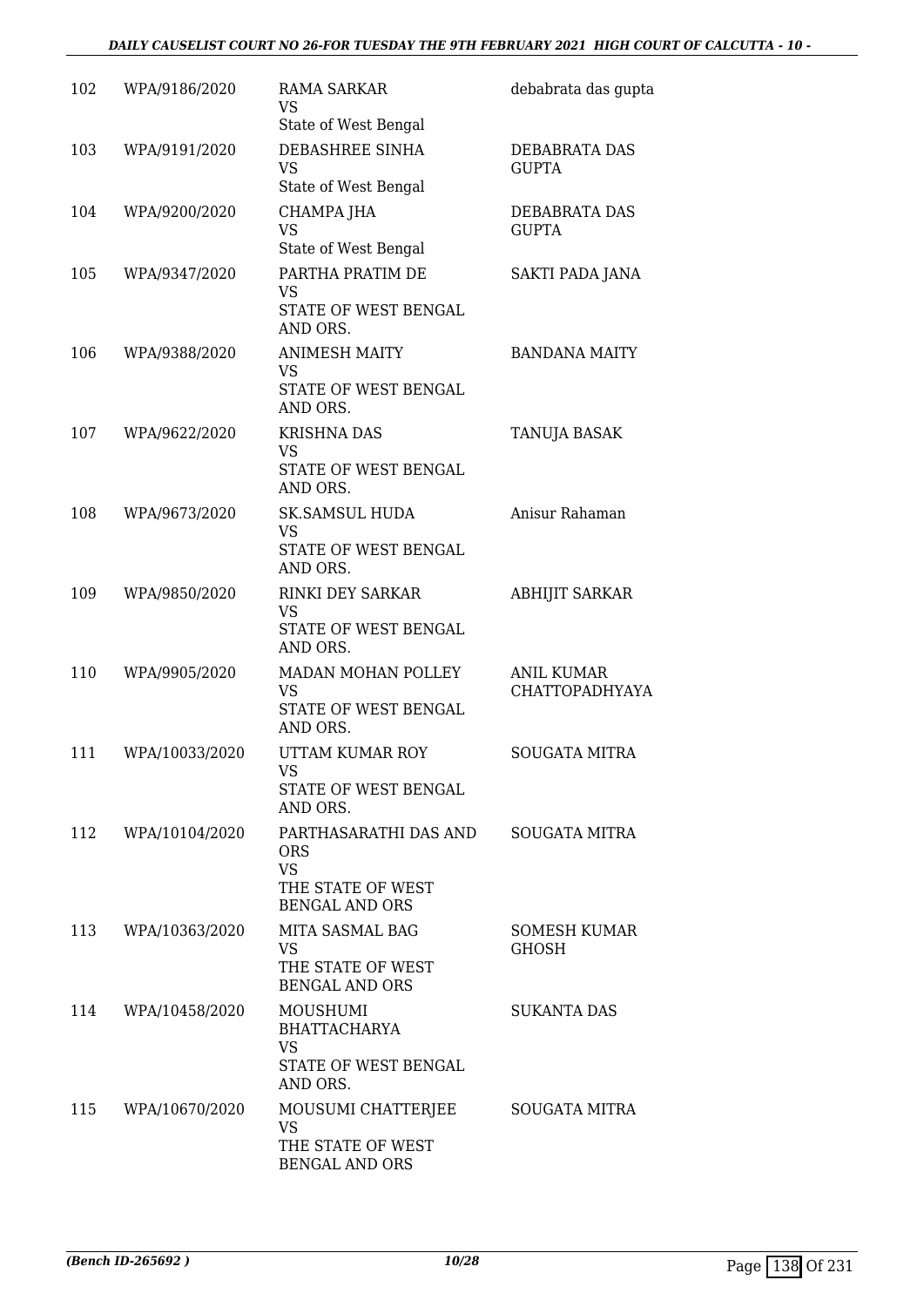| 116 | WPA/10685/2020    | KEYA MUKHOPADHYAY<br>VS<br>THE STATE OF WEST                                                              | <b>TANUJA BASAK</b>       |
|-----|-------------------|-----------------------------------------------------------------------------------------------------------|---------------------------|
| 117 | WPA/10747/2020    | <b>BENGAL AND ORS</b><br>MD ASHIQUE IKBAL<br>MANDAL<br><b>VS</b>                                          | SUDIPTA DASGUPTA          |
|     |                   | STATE OF WEST BENGAL<br>AND ORS.                                                                          |                           |
|     | IA NO: CAN/1/2021 |                                                                                                           |                           |
| 118 | WPA/10769/2020    | SANDIP DUTTA<br><b>VS</b><br>THE STATE OF WEST<br><b>BENGAL AND ORS</b>                                   | SOBHAN MAJUMDER           |
| 119 | WPA/10793/2020    | RINKU MAJUMDER<br>VS<br>STATE OF WEST BENGAL<br>AND ORS.                                                  | RAGHUNAYH DAS             |
| 120 | WPA/11125/2020    | <b>AMAL KUMAR BERA</b><br><b>VS</b><br>STATE OF WEST BENGAL<br>AND ORS.                                   | <b>SUBRATA GHOSH</b>      |
| 121 | WPA/11301/2020    | BYTE INFOTECH AND<br><b>ANOTHER</b><br><b>VS</b><br>STATE OF WEST BENGAL<br>AND ORS.                      | <b>BIPLAB RANJAN BOSE</b> |
| 122 | WPA/11306/2020    | PRADIP KUMAR MAHANTI<br>VS<br>STATE OF WEST BENGAL<br>AND ORS.                                            | TANUJA BASAK              |
| 123 | WPA/11324/2020    | <b>AVIJIT DAS</b><br><b>VS</b><br>STATE OF WEST BENGAL<br>AND ORS.                                        | RIMPY MUKHERJEE           |
| 124 | WPA/11358/2020    | SAHABUDDIN ALAM<br>VS<br>STATE OF WEST BENGAL<br>AND ORS.                                                 | MISTHI SAHA               |
| 125 | WPA/11390/2020    | <b>BHASKAR ROY CHOUDHURY</b><br><b>VS</b><br>STATE OF WEST BENGAL<br>AND ORS.                             | <b>TANUJA BASAK</b>       |
| 126 | WPA/11497/2020    | SOMA MAITI AND ORS<br><b>VS</b><br>THE WEST BENGAL<br>CENTRAL SCHOOL SERVICE<br><b>COMMISSION AND ORS</b> | TIRTHANKAR DEY            |
| 127 | WPA/11516/2020    | <b>SMRITIKANA ROY</b><br><b>SENGUPTA</b><br><b>VS</b><br>STATE OF WEST BENGAL<br>AND ORS.                 | <b>BISWAJIT MAL</b>       |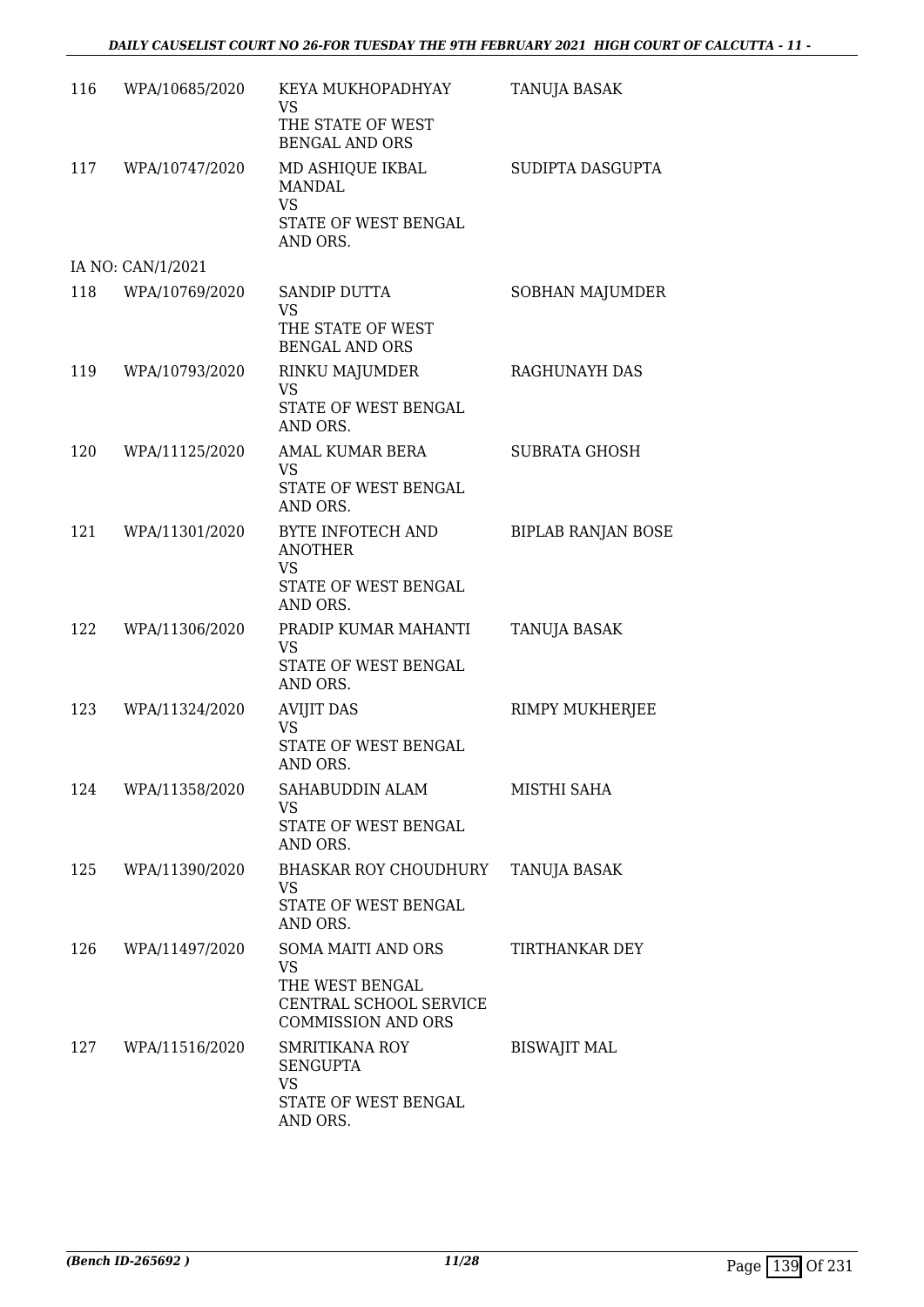#### *DAILY CAUSELIST COURT NO 26-FOR TUESDAY THE 9TH FEBRUARY 2021 HIGH COURT OF CALCUTTA - 12 -*

| 128 | WPA/11737/2020                         | NAFISA PARVIN KHAN<br>VS<br>STATE OF WEST BENGAL<br>AND ORS.         | SARIFUL ISLAM<br>MALLICK                                            |
|-----|----------------------------------------|----------------------------------------------------------------------|---------------------------------------------------------------------|
| 129 | WPA/11832/2020                         | SYED FAZLE RAFIQUE<br><b>VS</b><br>STATE OF WEST BENGAL              | SAIKAT CHATTERJII                                                   |
|     |                                        | AND ORS.                                                             |                                                                     |
| 130 | WPA/11848/2020                         | APARNA GHOSH<br><b>VS</b><br>STATE OF WEST BENGAL<br>AND ORS.        | <b>SWAPAN KUAMR</b><br><b>CHATTERJEE</b>                            |
| 131 | WPA/11862/2020                         | <b>GOUTAM RAKSHIT</b>                                                | <b>ARUNDHUTI</b>                                                    |
|     |                                        | VS<br>STATE OF WEST BENGAL<br>AND ORS.                               | <b>BANERJEE</b>                                                     |
| 132 | WPA/11877/2020                         | SRIKANTA KOLEY<br><b>VS</b><br>STATE OF WEST BENGAL<br>AND ORS.      | <b>SYED SHAMSUL</b><br>AREFIN                                       |
| 133 | WPA/11889/2020                         | ARDHENDU MANDAL                                                      | SHIBAJI KUMAR DAS                                                   |
|     |                                        | <b>VS</b><br>STATE OF WEST BENGAL<br>AND ORS.                        |                                                                     |
| 134 | WPA/11897/2020                         | WASIM FIROZ KHAN<br>VS.<br>STATE OF WEST BENGAL<br>AND ORS.          | YOUNUSMONDAL                                                        |
| 135 | WPA/11911/2020                         | SK AFSAR ALI                                                         | Raju Bhattacharyya                                                  |
|     |                                        | <b>VS</b><br>STATE OF WEST BENGAL<br>AND ORS.                        |                                                                     |
| 136 | WPA/11936/2020                         | UMA DAS<br><b>VS</b>                                                 | <b>SALIL KANTI MAITI</b>                                            |
|     |                                        | STATE OF WEST BENGAL<br>AND ORS.                                     |                                                                     |
|     |                                        | <b>FOR HEARING</b>                                                   |                                                                     |
|     |                                        |                                                                      | (FOLLOWING HRA MATTERS WILL BE TAKEN UP ON 09.02.2021 AT 2.00 P.M.) |
| 137 | WPA/28945/2017                         | MAHUA MUKHERJEE<br><b>VS</b>                                         | T. BASAK                                                            |
|     |                                        | STATE OF WEST BENGAL &<br><b>ORS</b>                                 |                                                                     |
|     | IA NO: CAN/1/2020(Old No:CAN/633/2020) |                                                                      |                                                                     |
|     | wt138 WPA/10846/2020                   | TANIMA GHOSH NANDI<br><b>VS</b><br>STATE OF WEST BENGAL              | SUBIR SABUD                                                         |
|     | wt139 WPA/1100/2020                    | SANCHAYITA PAUL<br><b>VS</b><br>STATE OF WEST BENGAL &<br><b>ORS</b> | <b>SHUVRO PROKASH</b><br>LAHIRI                                     |
|     | wt140 WPA/13/2019                      | SARMISTHA RAY<br><b>VS</b><br>STATE OF WEST BENGAL &<br>ORS.         | <b>SHUVRO PROKASH</b><br>LAHIRI                                     |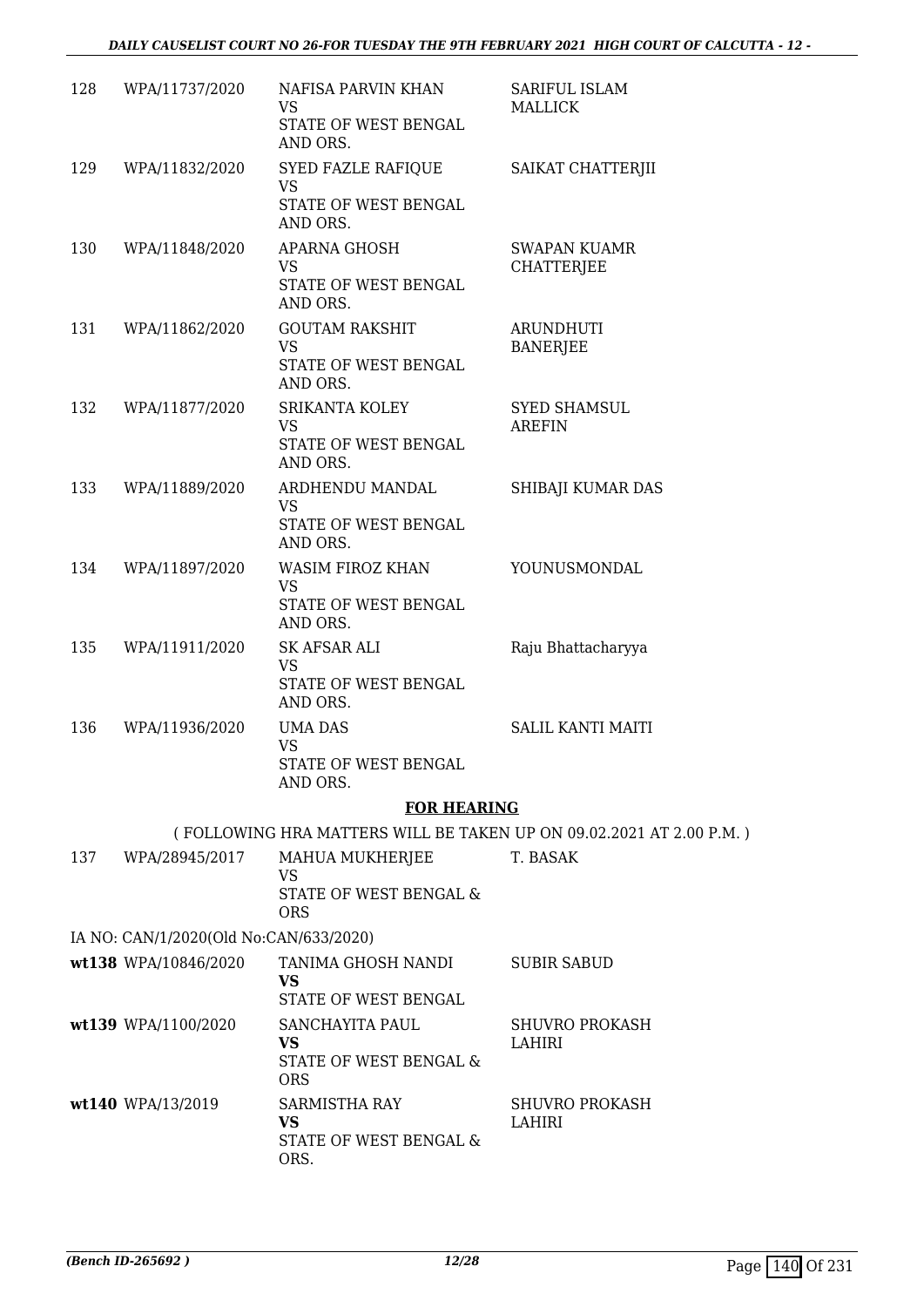| wt141 WPA/1389/2018                    | MOUSUMI BISWAS & ANR<br>VS.                                                    | <b>JULEKHA KHATUN</b>                 |
|----------------------------------------|--------------------------------------------------------------------------------|---------------------------------------|
|                                        | STATE OF WEST BENGAL &<br><b>ORS</b>                                           |                                       |
| wt142 WPA/14899/2019                   | <b>SHIULI MONDAL &amp; ORS</b><br>VS<br>STATE OF WEST BENGAL &                 | <b>SHREYA</b><br><b>BHATTACHARJEE</b> |
|                                        | <b>ORS</b>                                                                     |                                       |
| wt143 WPA/1876/2018                    | NIVEDITA SARKAR<br>MAJUMDAR & ANR<br><b>VS</b><br>STATE OF WEST BENGAL &       | <b>JULEKHA KAHTUN</b>                 |
|                                        | <b>ORS</b>                                                                     |                                       |
| wt144 WPA/19556/2018                   | <b>SMT ROSHNI GHOSH</b><br><b>VS</b><br>STATE OF WEST BENGAL &<br><b>ORS</b>   | <b>SUBHASISH</b><br><b>BANERJEE</b>   |
| wt145 WPA/19559/2018                   | <b>SMT SUSAN BASAK</b><br><b>VS</b><br>STATE OF WEST BENGAL &                  | <b>SUBHASISH</b><br><b>BANERJEE</b>   |
|                                        | <b>ORS</b>                                                                     |                                       |
| wt146 WPA/2004/2018                    | MITA MAJUMDAR & ORS<br><b>VS</b><br>STATE OF WEST BENGAL &<br><b>ORS</b>       | <b>SHREYA</b><br><b>BHATTACHARJEE</b> |
| wt147 WPA/20299/2018                   | <b>BRATATI DUTTA</b>                                                           | <b>GITASHREE MISTRY</b>               |
|                                        | <b>VS</b><br>STATE OF WEST BENGAL &<br><b>ORS</b>                              |                                       |
| wt148 WPA/2631/2018                    | <b>SUSMITA GUHA &amp; ORS</b><br><b>VS</b><br>STATE OF WEST BENGAL &           | <b>JULEKHA KHATUN</b>                 |
| wt149 WPA/28946/2017                   | <b>ORS</b>                                                                     |                                       |
|                                        | <b>SUBHASREE BANERJEE</b><br><b>VS</b><br>STATE OF WEST BENGAL &<br><b>ORS</b> | T. BASAK                              |
| IA NO: CAN/1/2020(Old No:CAN/631/2020) |                                                                                |                                       |
| wt150 WPA/28949/2017                   | SHWETA SARKAR NAG<br><b>VS</b>                                                 | T. BASAK                              |
|                                        | <b>STATE OF WEST BENGAL &amp;</b><br><b>ORS</b>                                |                                       |
| IA NO: CAN/1/2020(Old No:CAN/632/2020) |                                                                                |                                       |
| wt151 WPA/28951/2017                   | <b>SUMANA MUKHERJEE</b><br><b>VS</b>                                           | T. BASAK                              |
|                                        | STATE OF WEST BENGAL &<br><b>ORS</b>                                           |                                       |
| IA NO: CAN/1/2020(Old No:CAN/630/2020) |                                                                                |                                       |
| wt152 WPA/4006/2018                    | MOUSUMI SAMADDAR &<br>ORS.<br><b>VS</b>                                        | TIYASA BANERJEE                       |
|                                        | STATE OF WEST BENGAL &<br>ORS.                                                 |                                       |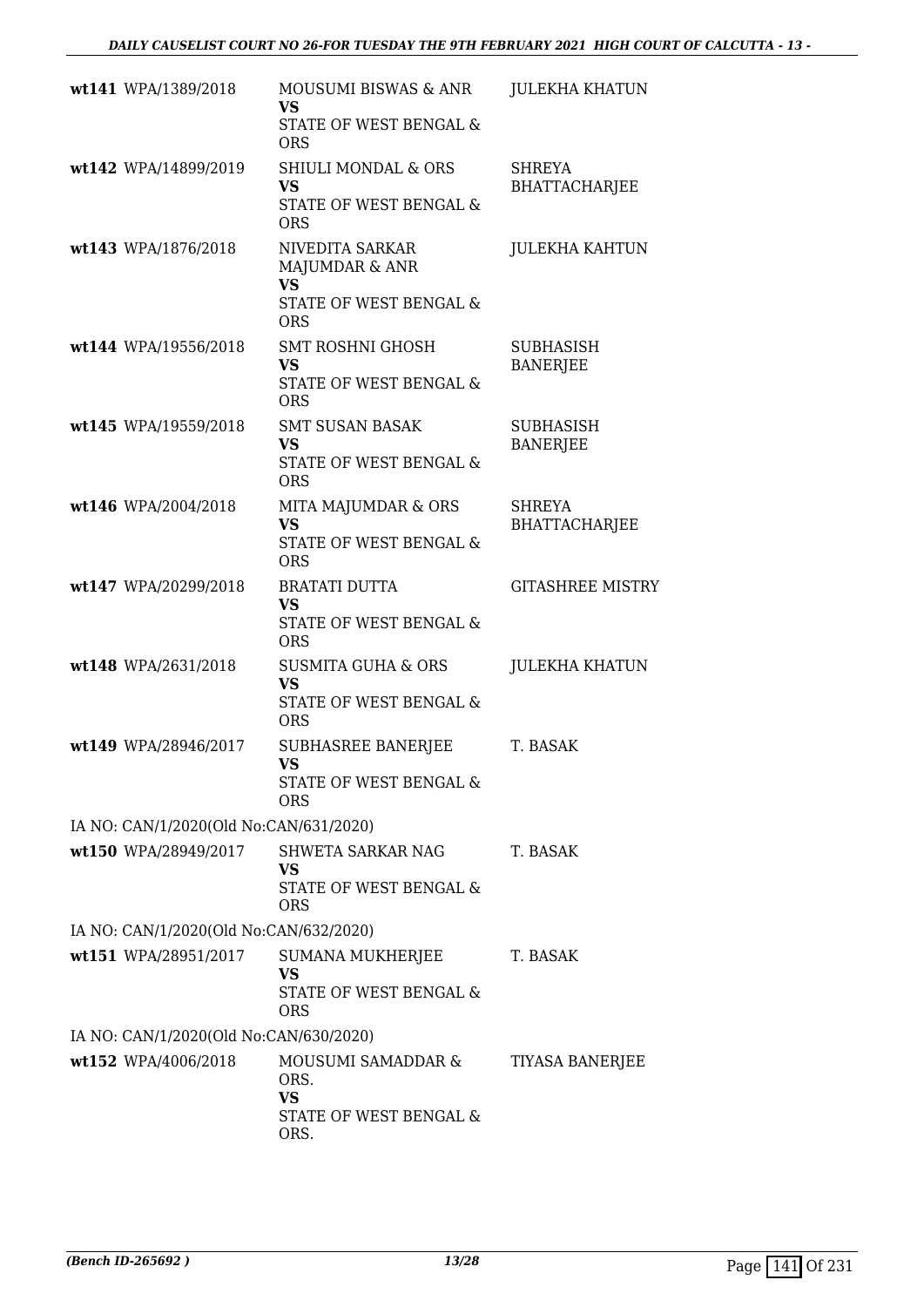|     | wt153 WPA/4100/2018                     | PIYALI BASU DUTTA & ORS<br>VS                                                      | <b>TIYASA BANERJEE</b>              |
|-----|-----------------------------------------|------------------------------------------------------------------------------------|-------------------------------------|
|     |                                         | STATE OF WEST BENGAL &<br><b>ORS</b>                                               |                                     |
|     | wt154 WPA/7305/2018                     | <b>SUCHITRA KHAN</b><br><b>VS</b><br>STATE OF WEST BENGAL<br>&ORS                  | MALAY<br><b>BHATTACHARYA</b>        |
|     | wt155 WPA/7311/2018                     | LABANYAMAYEE KIT (MIT)<br><b>VS</b><br>STATE OF WEST BENGAL &<br><b>ORS</b>        | MALAY<br><b>BHATTACHARYYA</b>       |
|     | wt156 WPA/8265/2018                     | <b>CHHANDA NATH</b><br><b>VS</b><br>STATE OF WEST BENGAL &<br>ORS.                 | <b>SUBHASISH</b><br><b>BANERJEE</b> |
|     | IA NO: CAN/1/2018(Old No:CAN/8992/2018) |                                                                                    |                                     |
|     | wt157 WPA/8270/2018                     | <b>SUPRIYA BISWAS</b><br><b>VS</b><br>STATE OF WEST BENGAL &<br>ORS.               | <b>SUBHASISH</b><br><b>BANERJEE</b> |
|     | IA NO: CAN/1/2018(Old No:CAN/8991/2018) |                                                                                    |                                     |
|     |                                         | <b>MOTION 1</b>                                                                    |                                     |
|     |                                         | (MATTERS TO BE TAKEN AT 2.45 P.M.)                                                 |                                     |
| 158 | WPA/13441/2019                          | <b>SKUKUMAR KAR &amp; ORS</b><br><b>VS</b><br>STATE OF WEST BENGAL &<br><b>ORS</b> | <b>GOLAM MOHIUDDIN</b>              |
| 159 | WPA/13445/2019                          | ARUP DUTTA & ORS<br><b>VS</b><br>STATE OF WEST BENGAL &<br><b>ORS</b>              | <b>GOLAM MOHIUDDIN</b>              |
| 160 | WPA/14749/2019                          | <b>RUPA MAITY</b><br>VS and the vertex of $\sim$<br>STATE OF WEST BENGAL &<br>ORS  | <b>SUDIPTA MAITI</b>                |
|     | 161 WPA/14797/2019                      | NASIRUDDIN AHAMED<br>VS<br><b>STATE OF WEST BENGAL &amp;</b><br><b>ORS</b>         | MOLLY SAHA                          |
| 162 | WPA/15885/2019                          | TRISHA SAMANTA<br>VS.<br>STATE OF WEST BENGAL &<br><b>ORS</b>                      | <b>B.K. SAMANTA</b>                 |
| 163 | WPA/17150/2019                          | UJJWAL PAUL<br>VS.<br>STATE OF WEST BENGAL &<br><b>ORS</b>                         | KRISHNA KESHAB<br>PAUL              |
| 164 | WPA/17156/2019                          | NARAYAN PURKAYASTHA<br>VS<br>STATE OF WEST BENGAL &<br><b>ORS</b>                  | SPURBA GHOSH                        |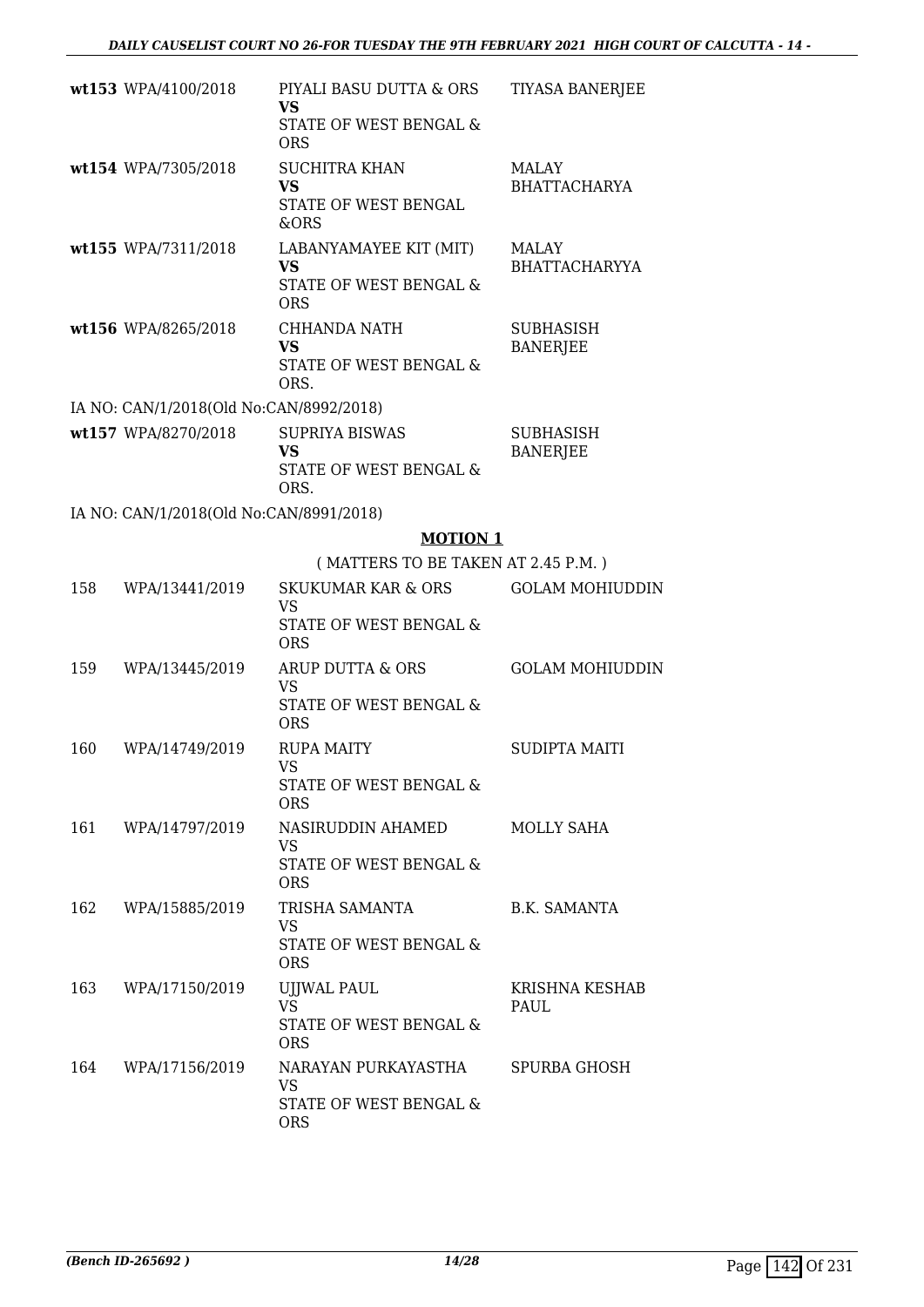| 165 | WPA/17179/2019 | NASIMA AKHTAR BANU &<br>ORS.<br><b>VS</b><br>STATE OF WEST BENGAL &<br><b>ORS</b>                             | SOURAV MONDAL                       |
|-----|----------------|---------------------------------------------------------------------------------------------------------------|-------------------------------------|
| 166 | WPA/17188/2019 | SABINA YASMIN<br>VS.<br>STATE OF WEST BENGAL &<br><b>ORS</b>                                                  | <b>SIMA GHOSH</b>                   |
| 167 | WPA/17191/2019 | SARASWATI MAL<br>VS.<br>STATE OF WEST BENGAL &<br><b>ORS</b>                                                  | KARTIK KR RAY                       |
| 168 | WPA/17229/2019 | KHAGENDRA BERA & ANR<br><b>VS</b><br>STATE OF WEST BENGAL &<br><b>ORS</b>                                     | <b>DEBASIS DEY</b>                  |
| 169 | WPA/17232/2019 | AMBARISH DOGRA & ORS<br><b>VS</b><br>THE WEST BENGAL<br>CENTRAL SCHOOL SERVICE<br><b>COMMISSION &amp; ORS</b> | MANOJ KR MONDAL                     |
| 170 | WPA/17246/2019 | SWARNENDU MAITY<br>VS.<br>STATE OF WEST BENGAL &<br><b>ORS</b>                                                | <b>SOMESH KUMAR</b><br>GHOSH        |
| 171 | WPA/17334/2019 | <b>SHILA PATRA</b><br><b>VS</b><br>STATE OF WEST BENGAL &<br><b>ORS</b>                                       | MADHUPARNA<br><b>KANRAR</b>         |
| 172 | WPA/17345/2019 | KRISHNA BHOWMICK &<br>ANR<br>VS<br>STATE OF WEST BENGAL<br>&ORS                                               | <b>SOMESH KUMAR</b><br><b>GHOSH</b> |
| 173 | WPA/17351/2019 | DEBKUMAR BEJ<br><b>VS</b><br>THE WEST BENGAL<br>CENTRAL SCHOOL SERVICE<br><b>COMMISISON &amp; ORS</b>         | KAKALI DUTTA                        |
| 174 | WPA/17357/2019 | <b>HIMADRI DAS</b><br>VS.<br>STATE OF WEST BENGAL &<br><b>ORS</b>                                             | TAMAL TARU PANDA                    |
| 175 | WPA/20108/2019 | KOIKHALI SIKSHAK OIKYA O<br>KOLYAN SAMITY<br>VS<br>STATE OF WEST BENGAL &<br>ORS.                             | <b>FIRDOUS SAMIM</b>                |
| 176 | WPA/20209/2019 | SUJAN MAHAPATRA & ORS.<br><b>VS</b><br>STATE OF WEST BENGAL &<br>ORS.                                         | <b>SONALI DAS</b>                   |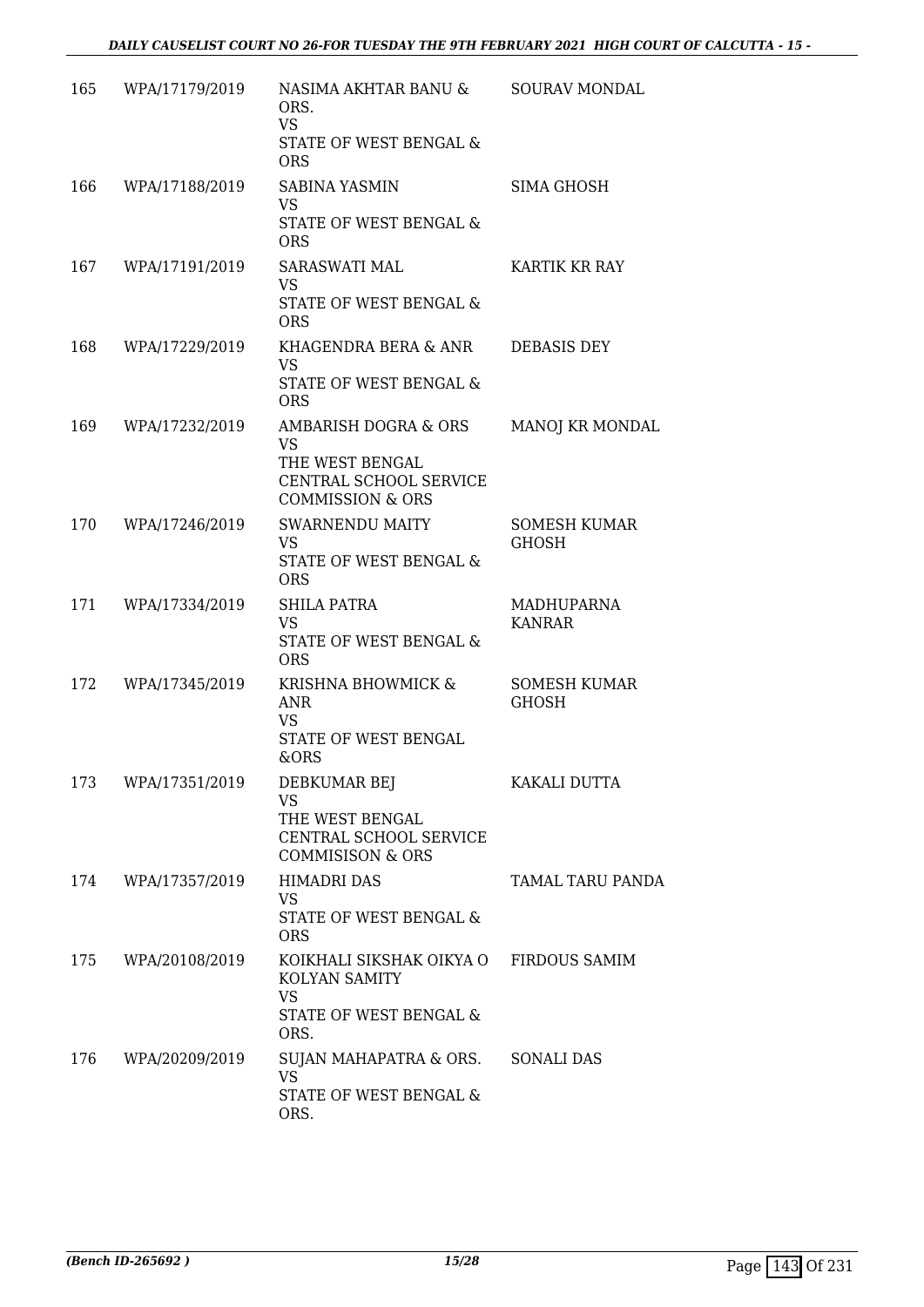| 177 | WPA/20212/2019 | <b>SUMANA DAS</b><br><b>VS</b>                                              | <b>SHAMIMUL BARI</b> |
|-----|----------------|-----------------------------------------------------------------------------|----------------------|
|     |                | STATE OF WEST BENGAL &<br><b>ORS</b>                                        |                      |
| 178 | WPA/20213/2019 | SABERA KHATUN<br><b>VS</b>                                                  | <b>SHAMIUL BARI</b>  |
|     |                | STATE OF WEST BENGAL &<br><b>ORS</b>                                        |                      |
| 179 | WPA/20214/2019 | NAYAN MANI GARAI<br><b>VS</b>                                               | SREETAMA NEOGI       |
|     |                | STATE OF WEST BENGAL &<br><b>ORS</b>                                        |                      |
| 180 | WPA/20215/2019 | NILUFAR KHATUN<br><b>VS</b>                                                 | SREETAMA NEOGI       |
|     |                | STATE OF WEST BENGAL &<br><b>ORS</b>                                        |                      |
| 181 | WPA/20217/2019 | PIYALI MONDAL & ORS<br><b>VS</b>                                            | <b>SONALI DAS</b>    |
|     |                | STATE OF WEST BENGAL &<br><b>ORS</b>                                        |                      |
| 182 | WPA/20229/2019 | SHOBHA RANI MAHATO<br><b>VS</b>                                             | <b>MANASI ROY</b>    |
|     |                | WEST BENGAL CENTRAL<br><b>SCHOOL SERVICE</b><br><b>COMMISSION &amp; ORS</b> |                      |
| 183 | WPA/20268/2019 | <b>ASHOK BARMAN</b><br>VS                                                   | MD YUSUF ALI         |
|     |                | STATE OF WEST BENGAL &<br><b>ORS</b>                                        |                      |
| 184 | WPA/20269/2019 | TANUSHREE SARKAR<br><b>VS</b>                                               | MD. YUSUF ALI        |
|     |                | STATE OF WEST BENGAL &<br><b>ORS</b>                                        |                      |
| 185 | WPA/20270/2019 | MD MANIRUJJAMAN<br>VS.                                                      | MD YUSUF ALI         |
|     |                | STATE OF WEST BENGAL &<br><b>ORS</b>                                        |                      |
| 186 | WPA/20272/2019 | MD MEHEBOOB ALAM<br><b>VS</b>                                               | MD YUSUF ALI         |
|     |                | STATE OF WEST BENGAL &<br><b>ORS</b>                                        |                      |
| 187 | WPA/20290/2019 | ARUP BHATTACHARYYA<br><b>VS</b>                                             | AMITABHA GHOSH       |
|     |                | STATE OF WEST BENGAL &<br><b>ORS</b>                                        |                      |
| 188 | WPA/20711/2019 | SUBHANKAR BHANJA<br><b>VS</b>                                               | PRADIP KR GHOSH      |
|     |                | STATE OF WEST BENGAL &<br><b>ORS</b>                                        |                      |
| 189 | WPA/21521/2019 | GANESH CHANDRA DAS<br><b>VS</b>                                             | TAMAL TARU PANDA     |
|     |                | STATE OF WEST BENGAL &<br><b>ORS</b>                                        |                      |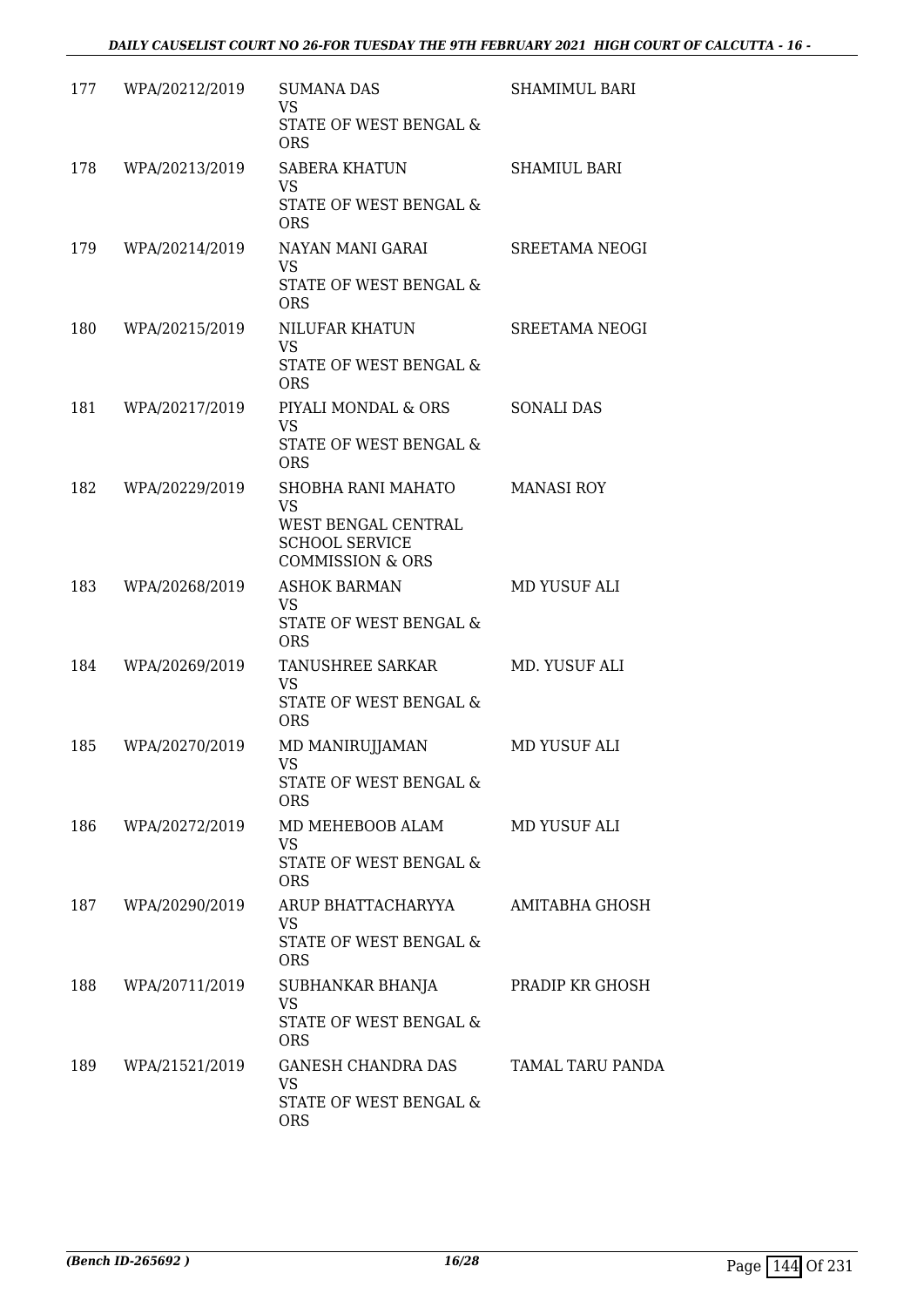| 190 | WPA/21557/2019 | MD. ASRAFUL HOQUE<br><b>VS</b>                    | TAPAS MANNA                   |
|-----|----------------|---------------------------------------------------|-------------------------------|
|     |                | STATE OF WEST BENGAL &<br><b>ORS</b>              |                               |
| 191 | WPA/21559/2019 | SHILPI MANDAL                                     | <b>TAPAS MANNA</b>            |
|     |                | <b>VS</b><br>STATE OF WEST BENGAL &<br><b>ORS</b> |                               |
| 192 | WPA/21999/2019 | ANNWESHA MUKHERJEE<br><b>VS</b>                   | <b>TAPAS MANNA</b>            |
|     |                | STATE OF WEST BENGAL &<br><b>ORS</b>              |                               |
| 193 | WPA/22373/2019 | PURNIMA MAJI                                      | SASTHI CHARAN                 |
|     |                | <b>VS</b><br>STATE OF WEST BENGAL &<br><b>ORS</b> | <b>DHARA</b>                  |
| 194 | WPA/22684/2019 | <b>SATYABRATA</b>                                 | <b>SASTHI CHARAN</b>          |
|     |                | <b>CHAKRABORTY &amp; ANR</b><br><b>VS</b>         | <b>DHARA</b>                  |
|     |                | STATE OF WEST BENGAL &<br><b>ORS</b>              |                               |
| 195 | WPA/22685/2019 | <b>BISWANATH MANDAL</b><br><b>VS</b>              | SASTHI CHARAN<br><b>DHARA</b> |
|     |                | STATE OF WEST BENGAL &<br><b>ORS</b>              |                               |
| 196 | WPA/23370/2019 | KRISHNA SAMANTA<br><b>VS</b>                      | <b>SK JAYED HOSSAIN</b>       |
|     |                | STATE OF WEST BENGAL &<br><b>ORS</b>              |                               |
|     |                | <b>INTEREST ON GRATUITY</b>                       |                               |
|     |                | (TO BE HEARD ON 10.02.2021 AT 2.30 P.M.)          |                               |
| 197 | WPA/3511/2020  | KALPANA HALDAR(ROY)<br>VS                         | <b>KALYAN KUMAR</b><br>PANDA  |
|     |                | STATE OF WEST BENGAL &<br><b>ORS</b>              |                               |
| 198 | WPA/3698/2020  | ANITA CHAKRABORTY<br><b>VS</b>                    | SANCHAYITA DE                 |
|     |                | STATE OF WEST BENGAL &<br><b>ORS</b>              |                               |
| 199 | WPA/3824/2020  | BANI RANI MAITI @ VBANI<br>MAITI                  | KRISHNA PADA<br>SANTRA        |
|     |                | <b>VS</b>                                         |                               |
|     |                | STATE OF WEST BENGAL &<br><b>ORS</b>              |                               |
| 200 | WPA/3927/2020  | AMITAVA CHAKRABORTTY                              | DILIP KR MAITI                |
|     |                | VS<br>STATE OF WEST BENGAL &<br><b>ORS</b>        |                               |
| 201 | WPA/3955/2020  | TAPAN KR. MANDAL                                  | <b>JUIN DUTTA</b>             |
|     |                | <b>VS</b><br>STATE OF WEST BENGAL &               | <b>CHAKRABORTY</b>            |
|     |                | ORS.                                              |                               |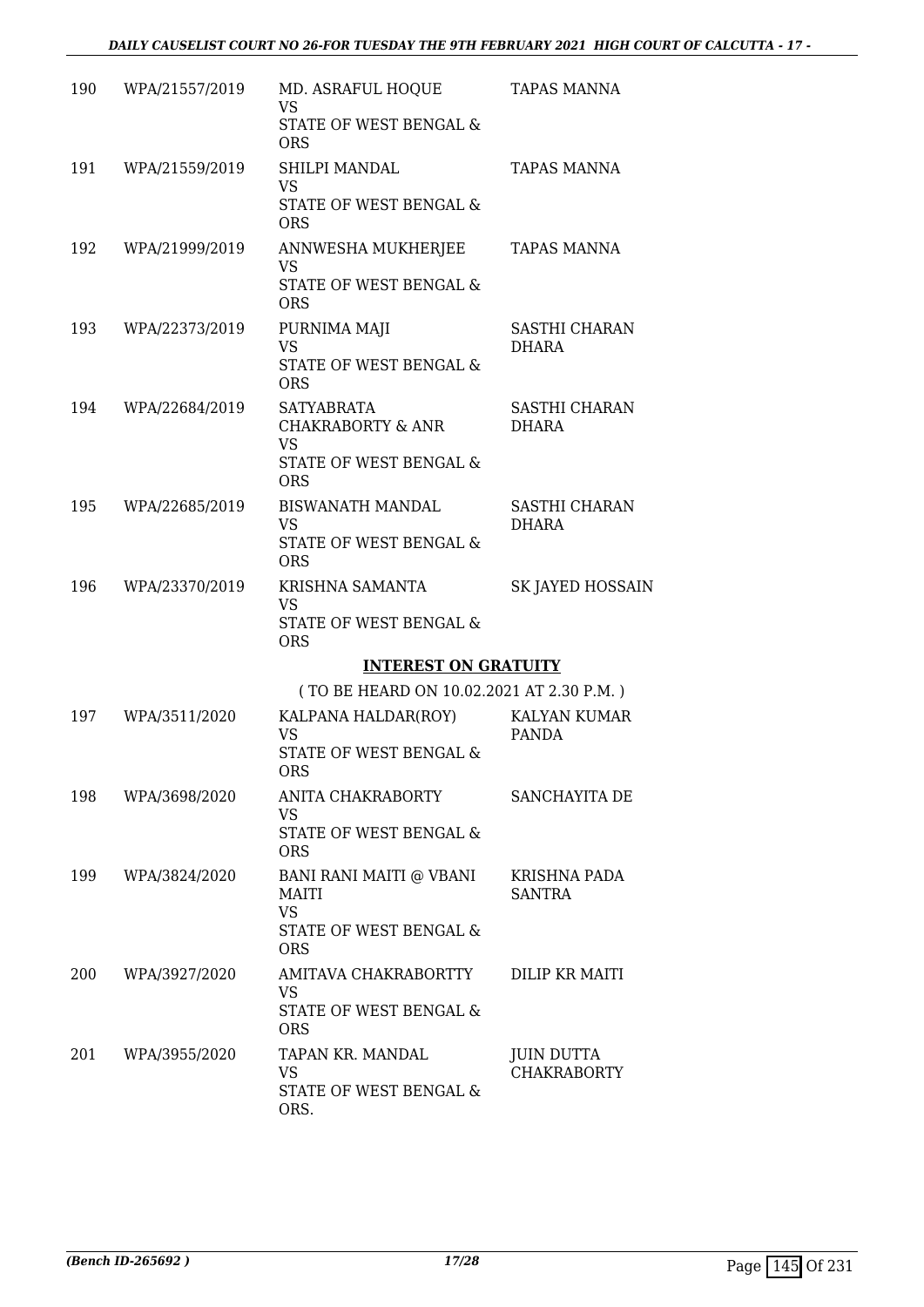| 202 | WPA/3956/2020     | TARAPADA CHAKRABORTY<br><b>VS</b><br>STATE OF WEST BENGAL &<br>ORS.                    | <b>JUIN DUTTA</b><br><b>CHAKRABORTY</b> |
|-----|-------------------|----------------------------------------------------------------------------------------|-----------------------------------------|
| 203 | WPA/3958/2020     | <b>KALPANA DAS</b><br>VS<br>STATE OF WEST BENGAL &<br>ORS.                             | <b>JUIN DUTTA</b><br><b>CHAKRABORTY</b> |
| 204 | WPA/4380/2020     | SHYAMAL KANTI<br><b>CHATTORAJ</b><br><b>VS</b><br>STATE OF WEST BENGAL &<br><b>ORS</b> | UTTAM KUMAR ROY                         |
| 205 | WPA/4381/2020     | ASOK KUMAR SINGHA<br>MAHATA<br><b>VS</b><br>STATE OF WEST BENGAL &<br><b>ORS</b>       | UTTAM KUMAR ROY                         |
| 206 | WPA/4382/2020     | SAROJ KUMAR GHOSH<br><b>VS</b><br>STATE OF WEST BENGAL<br>&ROS                         | UTTAM KUMAR ROY                         |
| 207 | WPA/4384/2020     | MANOJ KUMAR BANERJEE<br><b>VS</b><br>STATE OF WEST BENGAL &<br><b>ROS</b>              | UTTAM KUMAR ROY                         |
| 208 | WPA/4385/2020     | AJOY KUMAR MALIK<br><b>VS</b><br>STATE OF WEST BENGAL &<br><b>ORS</b>                  | UTTAM KUMAR ROY                         |
| 209 | WPA/4387/2020     | <b>REBA DAN</b><br><b>VS</b><br>STATE OF WEST BENGAL &<br><b>ORS</b>                   | UTTAM KUMAR ROY                         |
| 210 | WPA/4389/2020     | BIMAL KANTI KUNDU<br>VS<br>STATE OF WEST BENGAL &<br><b>ORS</b>                        | UTTAM KUMAR ROY                         |
|     | 211 WPA/4394/2020 | RAMKRISHNA DEBNATH<br>VS<br>STATE OF WEST BENGAL &<br><b>ORS</b>                       | UTTAM KUMAR ROY                         |
| 212 | WPA/4395/2020     | <b>BANI GOPE</b><br>VS.<br>STATE OF WEST BENGAL &<br><b>ORS</b>                        | UTTAM KUMAR ROY                         |
| 213 | WPA/4396/2020     | CHANDIDAS MUKHERJEE<br><b>VS</b><br>STATE OF WEST BENGAL &<br><b>ORS</b>               | UTTAM KUMAR ROY                         |
| 214 | WPA/4398/2020     | PARUL KOLEY & ANR<br>VS<br>STATE OF WEST BENGAL &<br><b>ORS</b>                        | UTTAM KUMAR ROY                         |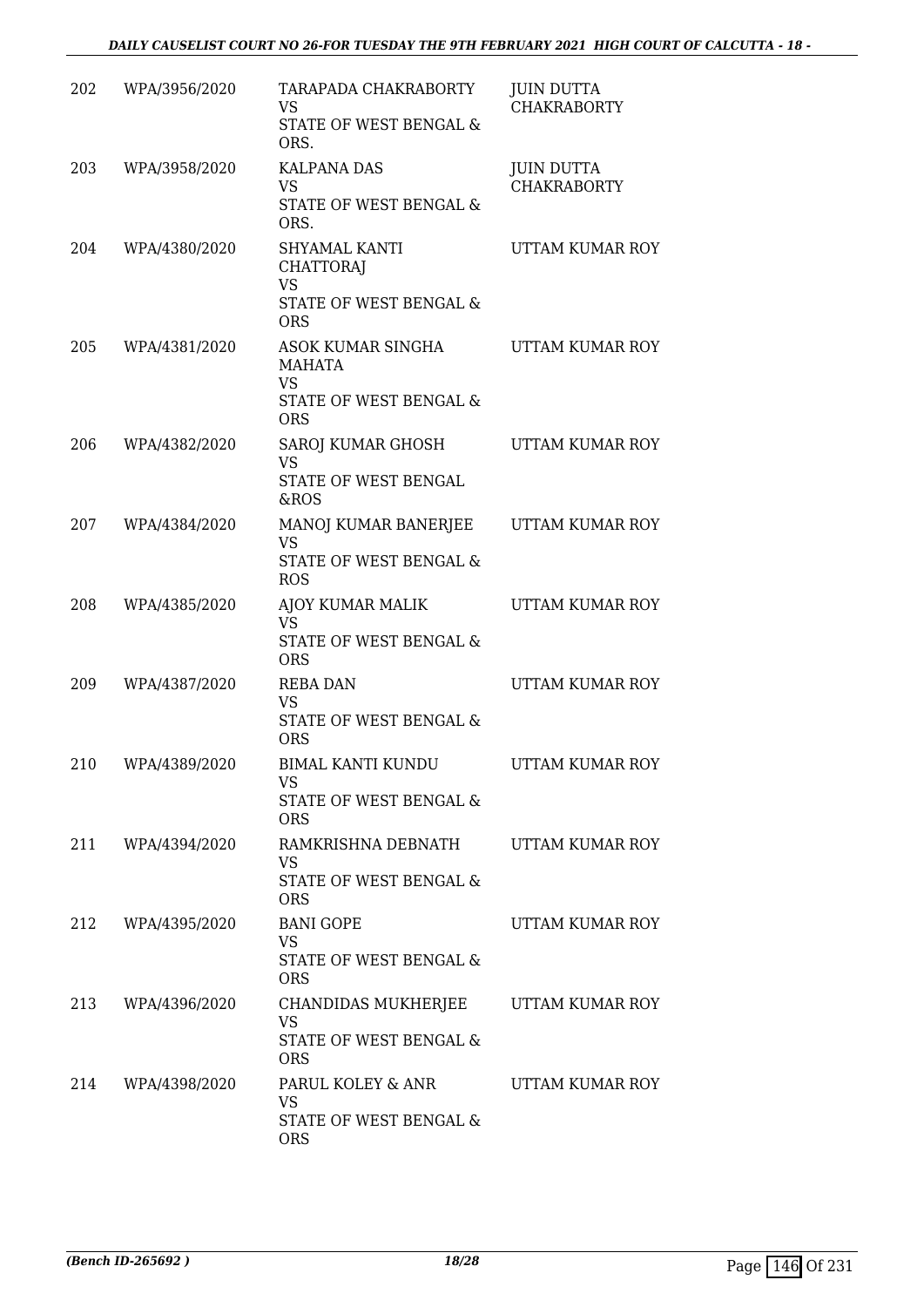| 215 | WPA/4399/2020 | KRISHNA CHANDRA ROY<br>VS<br>STATE OF WEST BENGAL &<br><b>ORS</b>                  | UTTAM KUMAR ROY |
|-----|---------------|------------------------------------------------------------------------------------|-----------------|
| 216 | WPA/4400/2020 | <b>KANIKA ROY</b><br><b>VS</b><br>STATE OF WEST BENGAL &<br><b>ORS</b>             | UTTAM KUMAR ROY |
| 217 | WPA/4401/2020 | SITARAM MUKHERJEE<br>VS<br>STATE OF WEST BENGAL &<br><b>ROS</b>                    | UTTAM KUMAR ROY |
| 218 | WPA/4402/2020 | HAREKRISHNA MONDAL<br>VS<br>STATE OF WEST BENGAL &<br><b>ORS</b>                   | UTTAM KUMAR ROY |
| 219 | WPA/4403/2020 | <b>JIBAN HARI PAL</b><br><b>VS</b><br>STATE OF WEST BENGAL &<br><b>ORS</b>         | UTTAM KUMAR ROY |
| 220 | WPA/4404/2020 | NABANI KANTA PAL<br><b>VS</b><br><b>STATE OF WEST BENGAL &amp;</b><br><b>ORS</b>   | UTTAM KUMAR ROY |
| 221 | WPA/4405/2020 | AMIYA KUMAR BISWAS<br>VS<br>STATE OF WEST BENGAL &<br><b>ORS</b>                   | UTTAM KUMAR ROY |
| 222 | WPA/4406/2020 | <b>KALPANA DAS</b><br><b>VS</b><br><b>STATE OF WEST BENGAL &amp;</b><br><b>ORS</b> | UTTAM KUMAR ROY |
| 223 | WPA/4407/2020 | NEMAI CHANDRA POREL<br><b>VS</b><br>STATE OF WEST BENGAL &<br><b>ORS</b>           | UTTAM KUMAR ROY |
| 224 | WPA/4408/2020 | AMAL KUMAR KUNDU<br>VS<br>STATE OF WEST BENGAL &<br><b>ORS</b>                     | UTTAM KUMAR ROY |
| 225 | WPA/4409/2020 | ANJALI CHAKRABORTY<br><b>VS</b><br>STATE OF WEST BENGAL &<br><b>ORS</b>            | UTTAM KUMAR ROY |
| 226 | WPA/4411/2020 | NANDALAL MAHATO<br><b>VS</b><br>STATE OF WEST BENGAL &<br><b>ORS</b>               | UTTAM KUMAR ROY |
| 227 | WPA/4412/2020 | ANAJALI CHAKRABORTY<br><b>VS</b><br>STATE OF WEST BENGAL &<br><b>ORS</b>           | UTTAM KUMAR ROY |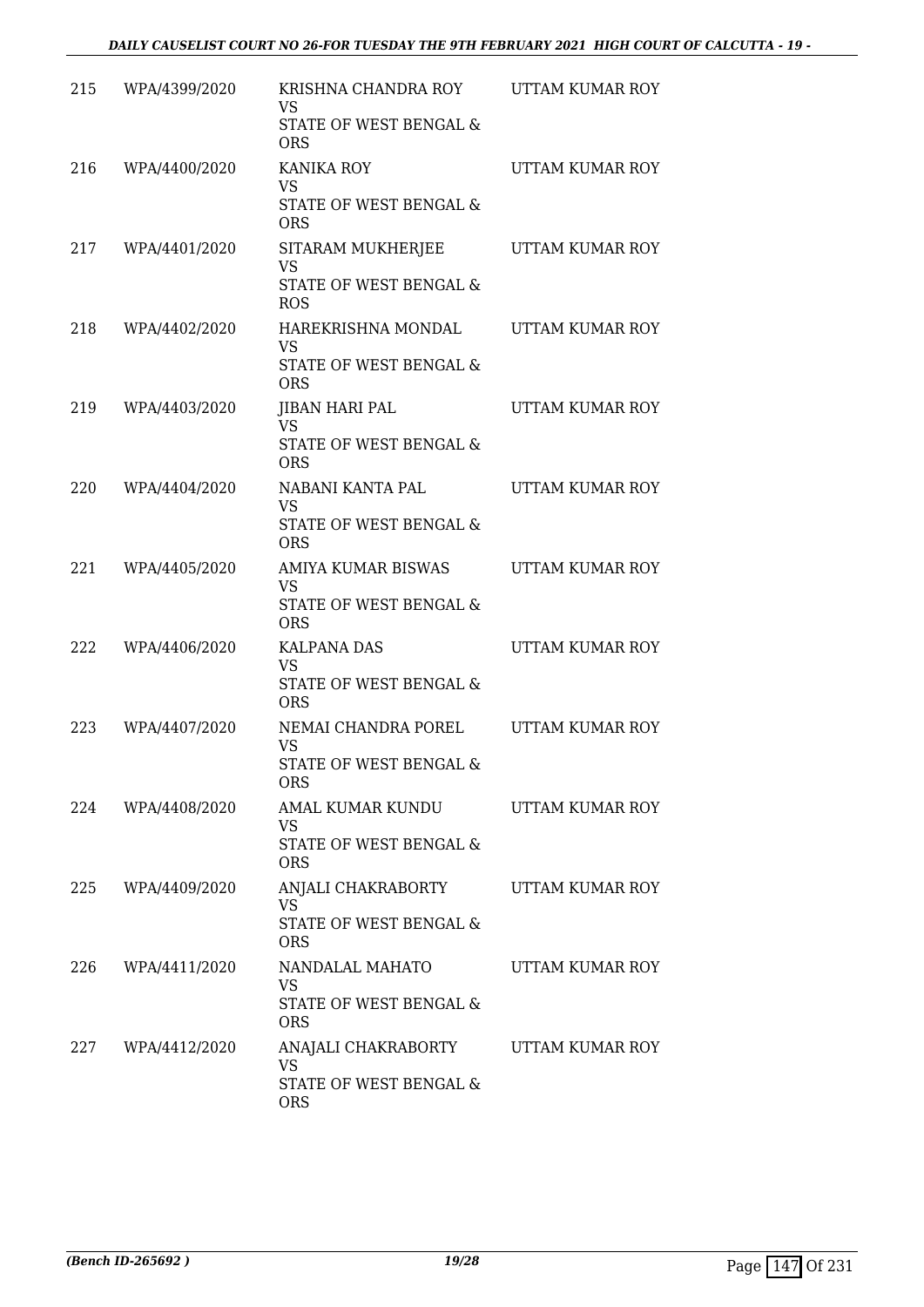| 228 | WPA/5071/2020 | APARNA CHATTERJEE<br><b>VS</b><br><b>STATE OF WEST BENGAL &amp;</b><br><b>ORS</b> | UTTAM KUMAR ROY                     |
|-----|---------------|-----------------------------------------------------------------------------------|-------------------------------------|
| 229 | WPA/5072/2020 | APARNA CHATTERJEE<br>VS<br>STATE OF WEST BENGAL &<br><b>ORS</b>                   | UTTAM KUMAR ROY                     |
| 230 | WPA/5073/2020 | SUPATI CHARAN PAL<br><b>VS</b><br>STATE OF WEST BENGAL &<br><b>ORS</b>            | UTTAM KUMAR ROY                     |
| 231 | WPA/5074/2020 | <b>SUBHA BANERJEE</b><br><b>VS</b><br>STATE OF WEST BENGAL &<br><b>ORS</b>        | UTTAM KUMAR ROY                     |
| 232 | WPA/2142/2021 | MIHIR KANTI TRIPATHY<br>VS<br>STATE OF WEST BENGAL<br>AND ORS.                    | <b>GOUTAM KUMAR</b><br><b>MAITY</b> |
| 233 | WPA/2145/2021 | PRADIP KUMAR NATH<br><b>VS</b><br>STATE OF WEST BENGAL<br>AND ORS.                | <b>GOUTAM KUMAR</b><br><b>MAITY</b> |
| 234 | WPA/2147/2021 | KALIPADA HALDER<br><b>VS</b><br>STATE OF WEST BENGAL<br>AND ORS.                  | <b>GOUTAM KUMAR</b><br><b>MAITY</b> |
| 235 | WPA/2150/2021 | SUKES CHANDRA MANDAL<br><b>VS</b><br>STATE OF WEST BENGAL<br>AND ORS.             | <b>GOUTAM KUMAR</b><br><b>MAITY</b> |
| 236 | WPA/2152/2021 | RAMHARI BHUNIA<br><b>VS</b><br>STATE OF WEST BENGAL<br>AND ORS.                   | <b>GOUTAM KUMAR</b><br><b>MAITY</b> |
| 237 | WPA/2157/2021 | PARAMASWAR PAUL<br>VS.<br>STATE OF WEST BENGAL<br>AND ORS.                        | <b>GOUTAM KUMAR</b><br><b>MAITY</b> |
| 238 | WPA/2161/2021 | AMALA JANA<br><b>VS</b><br>STATE OF WEST BENGAL<br>AND ORS.                       | <b>GOUTAM KUMAR</b><br><b>MAITY</b> |
| 239 | WPA/2167/2021 | AMARENDRA MANDAL<br>VS.<br>STATE OF WEST BENGAL<br>AND ORS.                       | <b>GOUTAM KUMAR</b><br><b>MAITY</b> |
| 240 | WPA/2178/2021 | DIPALI PATRA<br>VS<br>STATE OF WEST BENGAL<br>AND ORS.                            | <b>BISWAJIT MAL</b>                 |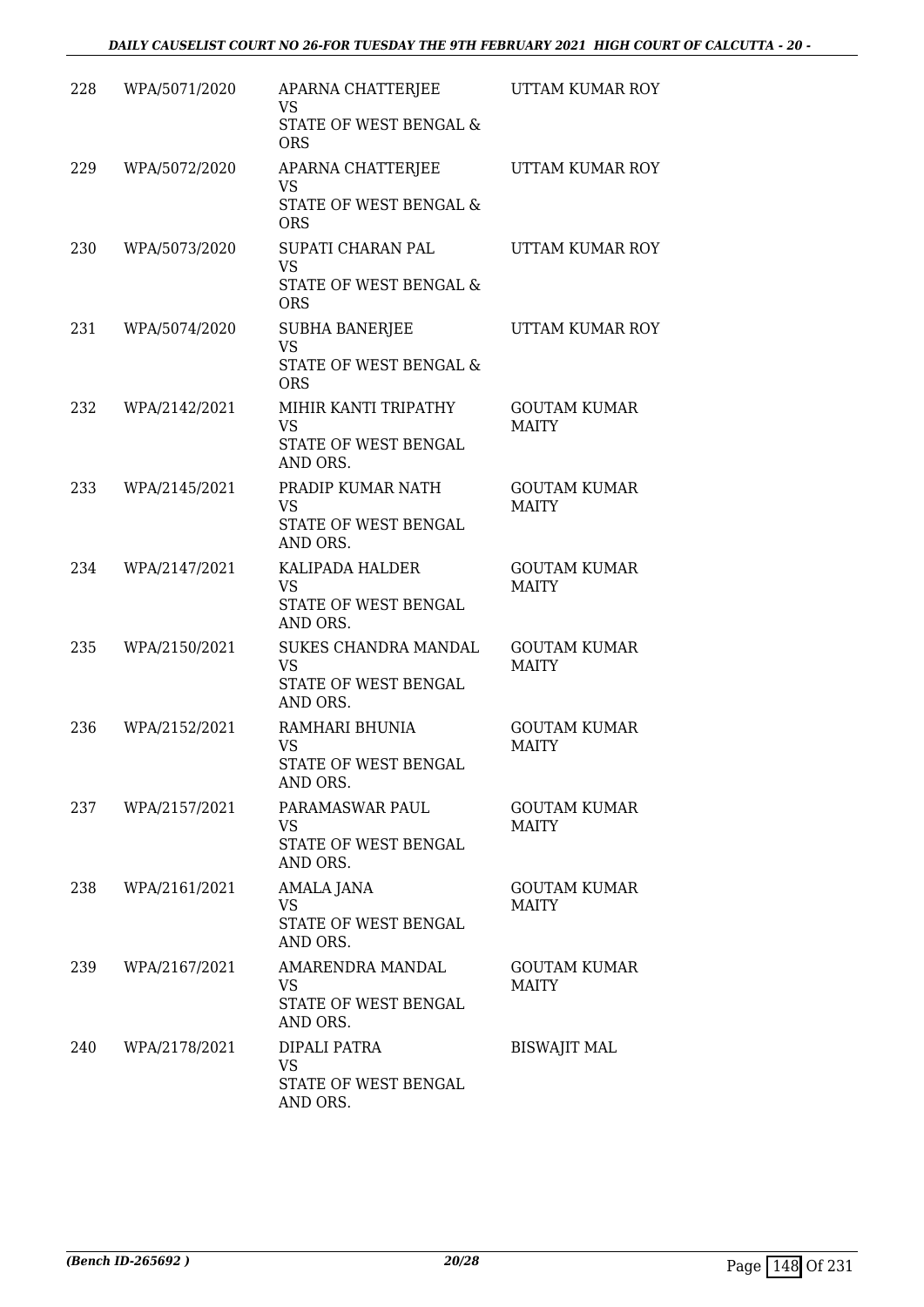| 241 | WPA/2186/2021 | MONORANJAN MANNA<br><b>VS</b><br>STATE OF WEST BENGAL<br>AND ORS.                | <b>GOUTAM KUMARE</b><br><b>MAITY</b>      |
|-----|---------------|----------------------------------------------------------------------------------|-------------------------------------------|
| 242 | WPA/2189/2021 | KAMALA PANDA<br><b>VS</b><br>STATE OF WEST BENGAL<br>AND ORS.                    | <b>GOUTAM KUMAR</b><br><b>MAITY</b>       |
| 243 | WPA/2195/2021 | MIHIR KANTI TRIPATHY<br><b>VS</b><br>STATE OF WEST BENGAL<br>AND ORS.            | <b>GOUTAM KUMAR</b><br><b>MAITY</b>       |
| 244 | WPA/2199/2021 | SK JANAB ALI<br><b>VS</b><br>STATE OF WEST BENGAL<br>AND ORS.                    | <b>GOUTAM KUMAR</b><br><b>MAITY</b>       |
| 245 | WPA/2200/2021 | <b>SORIF HOSSAIN</b><br><b>VS</b><br>STATE OF WEST BENGAL<br>AND ORS.            | <b>IMDADUL BISWAS</b>                     |
| 246 | WPA/2210/2021 | KALYAN DASGUPTA<br><b>VS</b><br>STATE OF WEST BENGAL<br>AND ORS.                 | <b>IMDADUL BISWAS</b>                     |
| 247 | WPA/2276/2021 | MD. HEMAIL AHMED<br><b>VS</b><br>STATE OF WEST BENGAL<br>AND ORS.                | <b>SAYANTANEE</b><br><b>BHATTACHARJEE</b> |
| 248 | WPA/2383/2021 | BIJOYLAKSHMI GHOSH<br><b>VS</b><br>STATE OF WEST BENGAL<br>AND ORS.              | <b>BISWAJIT MAL</b>                       |
| 249 | WPA/2387/2021 | <b>AMIT KR SEN</b><br><b>VS</b><br>STATE OF WEST BENGAL<br>AND ORS.              | <b>BISWAJIT MAL</b>                       |
| 250 | WPA/2396/2021 | SAMIR KUMAR DUTTA<br>VS<br>STATE OF WEST BENGAL<br>AND ORS.                      | <b>BISWAJIT MAL</b>                       |
| 251 | WPA/2399/2021 | <b>GURUGOBINDA</b><br><b>CHOWDHURY</b><br>VS<br>STATE OF WEST BENGAL<br>AND ORS. | <b>IMDADUL BISWAS</b>                     |
| 252 | WPA/2432/2021 | ASIS KR. ROY<br><b>VS</b><br>State of West Bengal                                | ujani pal (samanta)                       |
| 253 | WPA/2444/2021 | ASOKE KUMAR JANA<br><b>VS</b><br>STATE OF WEST BENGAL<br>AND ORS.                | RAJESH KUMAR<br>SHAH                      |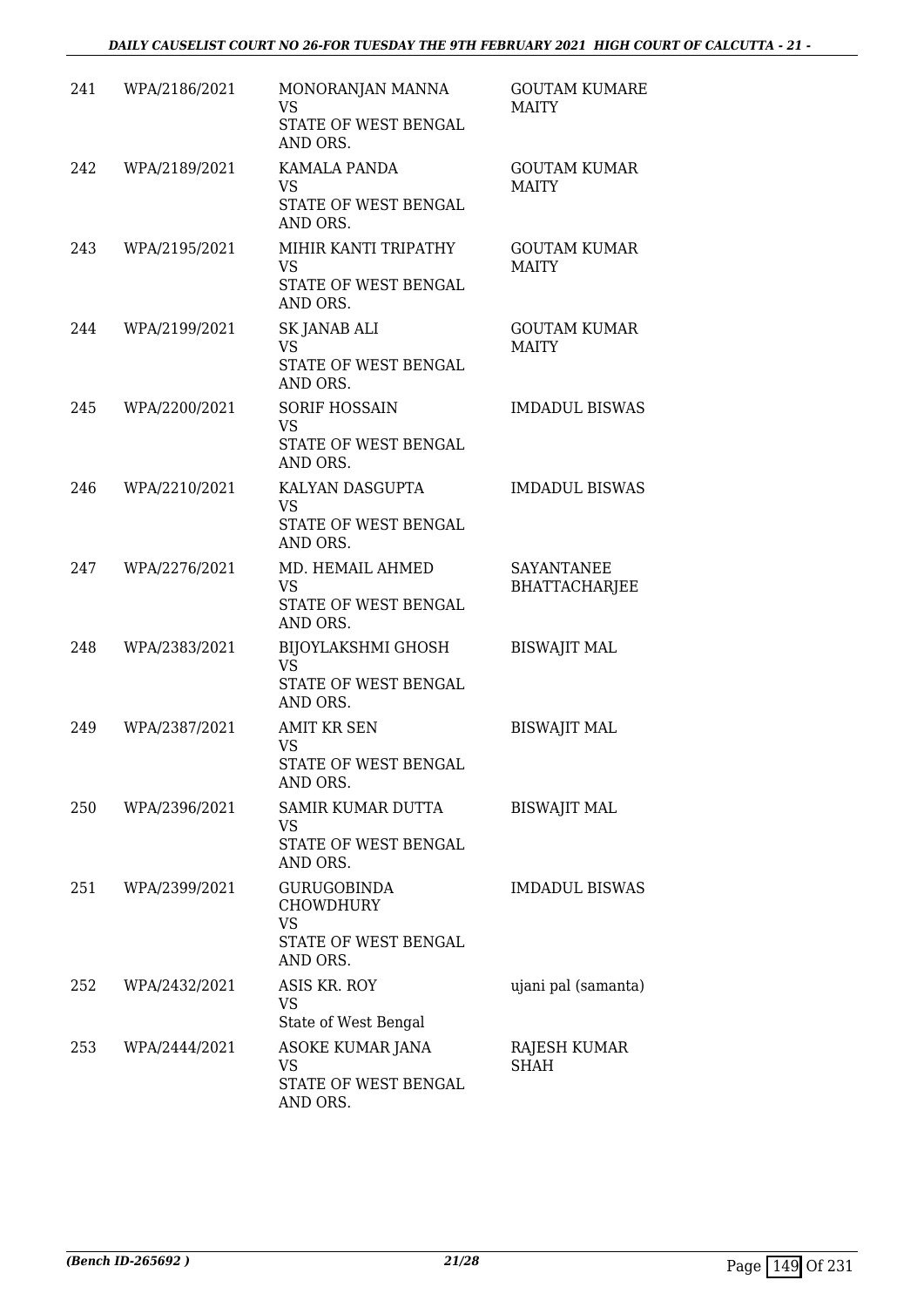| 254 | WPA/2448/2021 | PRASANTA DHUA<br><b>VS</b><br>STATE OF WEST BENGAL<br>AND ORS.               | RAJESH KUMAR<br><b>SHAH</b> |
|-----|---------------|------------------------------------------------------------------------------|-----------------------------|
| 255 | WPA/2463/2021 | PRASANTA DHUA<br>VS<br>STATE OF WEST BENGAL<br>AND ORS.                      | RAJESH KUMAR<br><b>SHAH</b> |
| 256 | WPA/2466/2021 | DIPTI MAHATA<br><b>VS</b><br>STATE OF WEST BENGAL<br>AND ORS.                | <b>BISWAJIT MAL</b>         |
| 257 | WPA/2468/2021 | BAHRATI DASMAHANTA<br><b>VS</b><br>STATE OF WEST BENGAL<br>AND ORS.          | <b>BISWAJIT MAL</b>         |
| 258 | WPA/2472/2021 | RENUKA MANDAL<br>VS<br>STATE OF WEST BENGAL<br>AND ORS.                      | RAJESH KUMAR<br><b>SHAH</b> |
| 259 | WPA/2493/2021 | <b>SEFALLI SHAW</b><br><b>VS</b><br>STATE OF WEST BENGAL<br>AND ORS.         | RAJESH KUMAR<br><b>SHAH</b> |
| 260 | WPA/2494/2021 | <b>BINA DHABAL</b><br>VS<br>STATE OF WEST BENGAL<br>AND ORS.                 | RAJESH KUMAR<br><b>SHAH</b> |
| 261 | WPA/2501/2021 | <b>RIKTA KARAN</b><br>VS<br>STATE OF WEST BENGAL<br>AND ORS.                 | SANCHAYITA DE               |
| 262 | WPA/2509/2021 | NARENDRA NATH MAHATA<br><b>VS</b><br><b>STATE OF WEST BENGAL</b><br>AND ORS. | SANCHAYITA DE               |
| 263 | WPA/2513/2021 | LALIT MOHAN MAHATA<br><b>VS</b><br>STATE OF WEST BENGAL<br>AND ORS.          | SANCHAYITA DE               |
| 264 | WPA/2517/2021 | PRABHAS KUMAR GHOSH<br>VS<br>STATE OF WEST BENGAL<br>AND ORS.                | <b>BISWAJIT MAL</b>         |
| 265 | WPA/2666/2021 | JOGESH CHANDRA DE<br>VS<br>STATE OF WEST BENGAL<br>AND ORS.                  | <b>BISWAJIT MAL</b>         |
| 266 | WPA/2737/2021 | GOBINDA CHANDRA SAPUI<br><b>VS</b><br>STATE OF WEST BENGAL<br>AND ORS.       | SUDIP SARKAR                |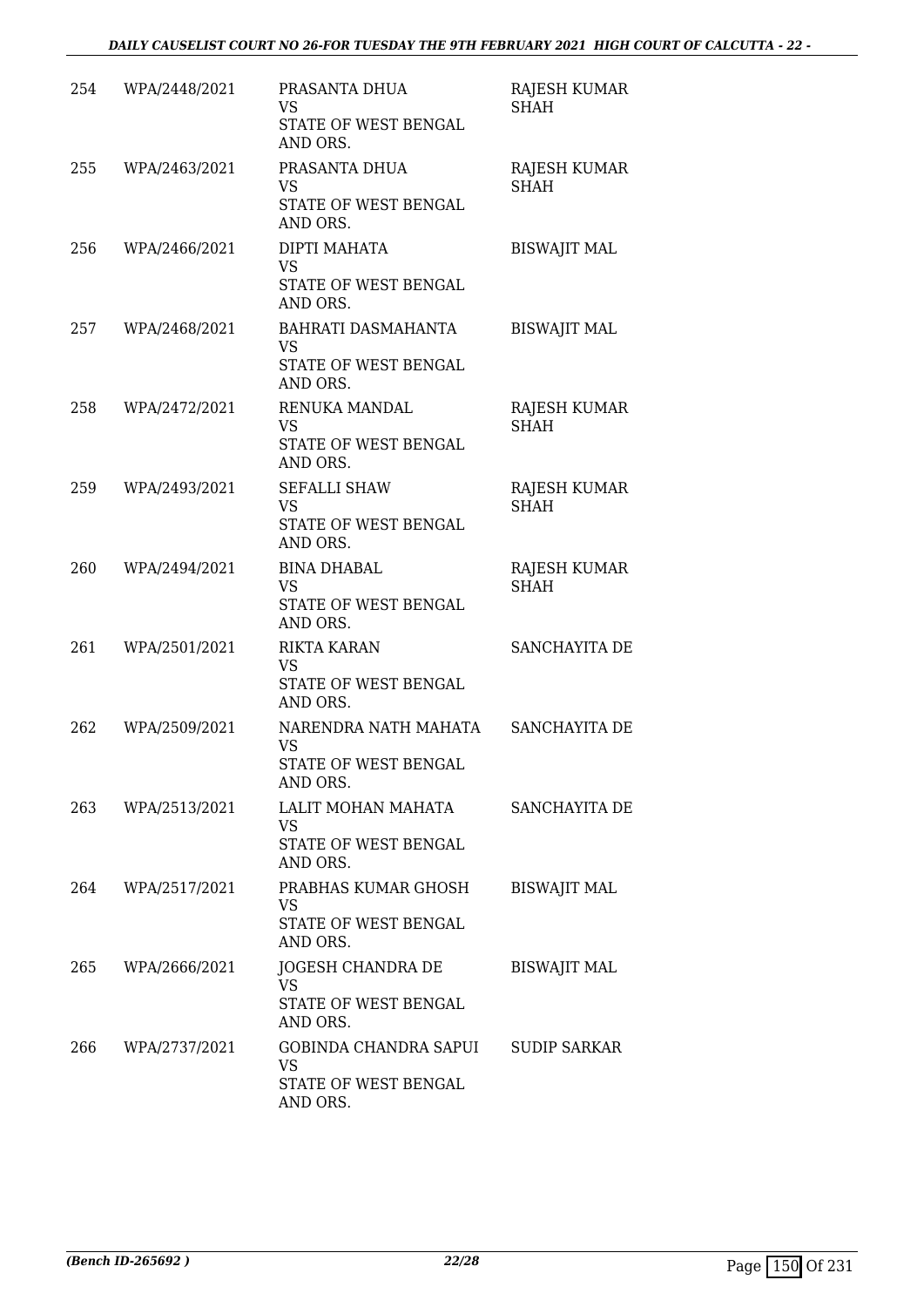| 267 | WPA/2738/2021 | <b>SHREERAM PRASAD</b><br><b>VS</b>                                                 | <b>IMDADUL BISWAS</b>          |
|-----|---------------|-------------------------------------------------------------------------------------|--------------------------------|
|     |               | STATE OF WEST BENGAL<br>AND ORS.                                                    |                                |
| 268 | WPA/2741/2021 | <b>HARIDAS BISWAS</b><br><b>VS</b>                                                  | <b>BISWAJIT MAL</b>            |
|     |               | STATE OF WEST BENGAL<br>AND ORS.                                                    |                                |
| 269 | WPA/2762/2021 | NARESH CHANDRA<br><b>CHAUDHURY</b><br><b>VS</b><br>STATE OF WEST BENGAL<br>AND ORS. | UTTAM KUMAR DE                 |
| 270 | WPA/2766/2021 | ARATI RANI BAG<br>VS                                                                | UTTAM KUMAR DE                 |
|     |               | STATE OF WEST BENGAL<br>AND ORS.                                                    |                                |
| 271 | WPA/2767/2021 | NIMAI CHANDRA<br><b>MUKHERJEE</b><br><b>VS</b><br>STATE OF WEST BENGAL<br>AND ORS.  | UTTAM KUMAR DE                 |
| 272 | WPA/2771/2021 | RITA SAHA<br>VS.                                                                    | SABITA KHUTIA                  |
|     |               | STATE OF WEST BENGAL<br>AND ORS.                                                    | <b>BHUNYA</b>                  |
| 273 | WPA/2806/2021 | SHIBANI GHOSH<br><b>VS</b><br>STATE OF WEST BENGAL<br>AND ORS.                      | UTTAM KUMAR DE                 |
| 274 | WPA/2809/2021 | GOUR CHANDRA MONDAL<br><b>VS</b><br>STATE OF WEST BENGAL<br>AND ORS.                | UTTAM KUMAR DE                 |
| 275 | WPA/2818/2021 | BHUDHAR CHANDRA<br><b>NASKAR</b><br><b>VS</b><br>STATE OF WEST BENGAL               | SABITA KHUTIA<br><b>BHUNYA</b> |
|     |               | AND ORS.                                                                            |                                |
| 276 | WPA/2822/2021 | AHSANULLAH MOLLA<br>VS<br>STATE OF WEST BENGAL<br>AND ORS.                          | SABITA KHUTIA<br><b>BHUNYA</b> |
| 277 | WPA/2851/2021 | CHITRALI MUKHERJEE<br><b>VS</b><br>STATE OF WEST BENGAL                             | AJAY BARMAN ROY                |
|     |               | AND ORS.                                                                            |                                |
| 278 | WPA/2897/2021 | SUKOMAL MAHAPATRA<br><b>VS</b><br>STATE OF WEST BENGAL<br>AND ORS.                  | <b>BISWAJIT MAL</b>            |
| 279 | WPA/2899/2021 | <b>MANTU DAS</b><br><b>VS</b>                                                       | <b>BISWAJIT PAL</b>            |
|     |               | STATE OF WEST BENGAL<br>AND ORS.                                                    |                                |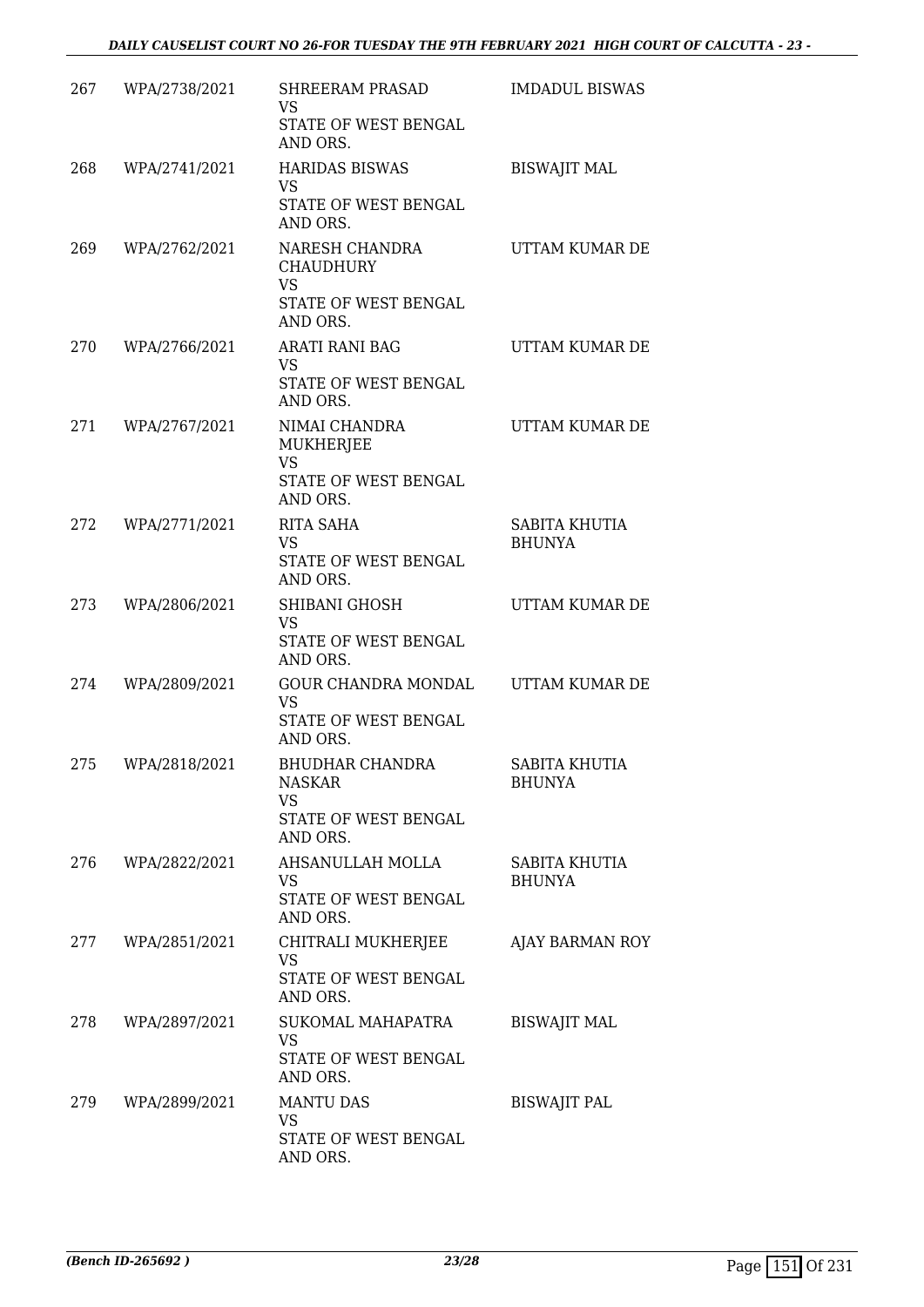| 280 | WPA/2901/2021 | NANDA DULAL MAITY<br><b>VS</b><br>STATE OF WEST BENGAL<br>AND ORS.                    | <b>BISWAJIT MAL</b>                 |
|-----|---------------|---------------------------------------------------------------------------------------|-------------------------------------|
| 281 | WPA/2906/2021 | LAXMI RANI DAS<br>VS<br>STATE OF WEST BENGAL<br>AND ORS.                              | <b>BISWAJIT MAL</b>                 |
| 282 | WPA/2908/2021 | SEPHALI MANDAL<br>VS<br>STATE OF WEST BENGAL<br>AND ORS.                              | <b>BANSHI BADAN</b><br><b>MAITY</b> |
| 283 | WPA/2912/2021 | MADAN MOHAN PAUL<br><b>VS</b><br>STATE OF WEST BENGAL<br>AND ORS.                     | <b>BANSHI BADAN</b><br><b>MAITY</b> |
| 284 | WPA/2921/2021 | <b>GOLAK CHANDRA ROY</b><br><b>VS</b><br>STATE OF WEST BENGAL<br>AND ORS.             | <b>BANSHI BADAN</b><br><b>MAITY</b> |
| 285 | WPA/2923/2021 | SANKAR CHANDRA<br><b>MONDAL</b><br><b>VS</b><br>STATE OF WEST BENGAL<br>AND ORS.      | <b>BANSHI BADAN</b><br><b>MAITY</b> |
| 286 | WPA/2925/2021 | <b>SAMIR HALDER</b><br>VS<br>STATE OF WEST BENGAL<br>AND ORS.                         | <b>BANSHI BADAN</b><br><b>MAITY</b> |
| 287 | WPA/2929/2021 | ABDUS SAMAD SARDAR<br><b>VS</b><br>STATE OF WEST BENGAL<br>AND ORS.                   | <b>BANSHI BADAN</b><br><b>MAITY</b> |
| 288 | WPA/2931/2021 | <b>SANKAR CHANDRA</b><br>MONDAL<br>VS<br>STATE OF WEST BENGAL<br>AND ORS.             | <b>BANSHI BADAN</b><br>MAITY        |
| 289 | WPA/2937/2021 | <b>SAMIR HALDER</b><br>VS<br>STATE OF WEST BENGAL<br>AND ORS.                         | <b>BANSHI BADAN</b><br><b>MAITY</b> |
| 290 | WPA/2943/2021 | <b>BHAGIRATH PANDA</b><br>VS.<br>STATE OF WEST BENGAL<br>AND ORS.                     | <b>BANSHI BADAN</b><br>MAITY        |
| 291 | WPA/2984/2021 | SHAIBYA MONDAL<br><b>VS</b><br>STATE OF WEST BENGAL<br>AND ORS.                       | <b>BANSHI BADAN</b><br><b>MAITY</b> |
| 292 | WPA/2992/2021 | ANJU RANI DATTA AND<br><b>OTHERS</b><br><b>VS</b><br>STATE OF WEST BENGAL<br>AND ORS. | <b>BANSHI BADAN</b><br><b>MAITY</b> |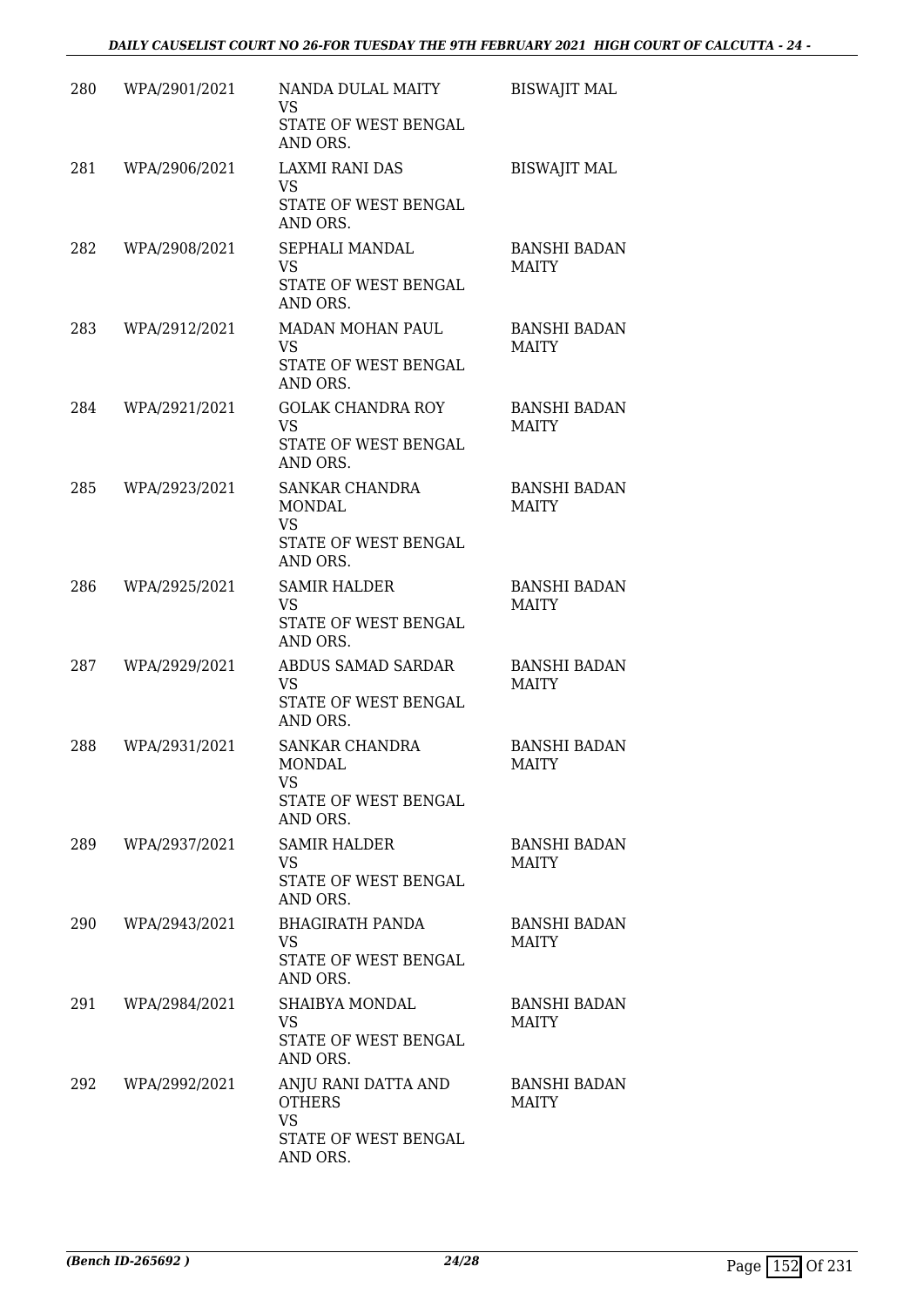| 293 | WPA/3026/2021 | SUDEB KUMAR SURUL<br><b>VS</b><br>STATE OF WEST BENGAL<br>AND ORS.     | <b>SUDIP SARKAR</b>             |
|-----|---------------|------------------------------------------------------------------------|---------------------------------|
| 294 | WPA/3107/2021 | MRINAL KANTI GHOSH<br>VS<br>STATE OF WEST BENGAL<br>AND ORS.           | <b>BISWAJIT MAL</b>             |
| 295 | WPA/3110/2021 | PRABHAKAR MAJUMDAR<br><b>VS</b><br>STATE OF WEST BENGAL<br>AND ORS.    | <b>BISWAJIT MAL</b>             |
| 296 | WPA/3111/2021 | RABINDRANATH MONDAL<br><b>VS</b><br>STATE OF WEST BENGAL<br>AND ORS.   | <b>BISWAJIT MAL</b>             |
| 297 | WPA/3114/2021 | <b>ANIMA DAS</b><br>VS<br>STATE OF WEST BENGAL<br>AND ORS.             | <b>SUBRATA SANTRA</b>           |
| 298 | WPA/3117/2021 | RABINDRANATH MONDAL<br><b>VS</b><br>STATE OF WEST BENGAL<br>AND ORS.   | <b>BISWAJIT MAL</b>             |
| 299 | WPA/3154/2021 | PARUL JANA (SAMANTA)<br>VS<br>STATE OF WEST BENGAL<br>AND ORS.         | <b>SABITA</b><br>KHUTIA(BHUNYA) |
| 300 | WPA/3181/2021 | <b>DIPTI BISWAS</b><br>VS<br>STATE OF WEST BENGAL<br>AND ORS.          | SABITA KHUTIA<br>(BHUNYA)       |
| 301 | WPA/3184/2021 | SUNIL KUMAR BANERJEE<br><b>VS</b><br>STATE OF WEST BENGAL<br>AND ORS.  | <b>ASHIS KUMAR PAUL</b>         |
| 302 | WPA/3200/2021 | GOBINDA LALMONDAL<br><b>VS</b><br>STATE OF WEST BENGAL<br>AND ORS.     | SABITA KHUTIA<br><b>BHUNYA</b>  |
| 303 | WPA/3204/2021 | PROVABATI BAULIA<br><b>VS</b><br>STATE OF WEST BENGAL<br>AND ORS.      | SABITA KHUTIA<br><b>BHUNYA</b>  |
| 304 | WPA/3207/2021 | APARNA KANGSABANIK<br><b>VS</b><br>STATE OF WEST BENGAL<br>AND ORS.    | SABITA KHUTIA<br><b>BHUNYA</b>  |
| 305 | WPA/3225/2021 | NIRMAL KUAMR BATABYAL<br><b>VS</b><br>STATE OF WEST BENGAL<br>AND ORS. | SADIP GHOSH                     |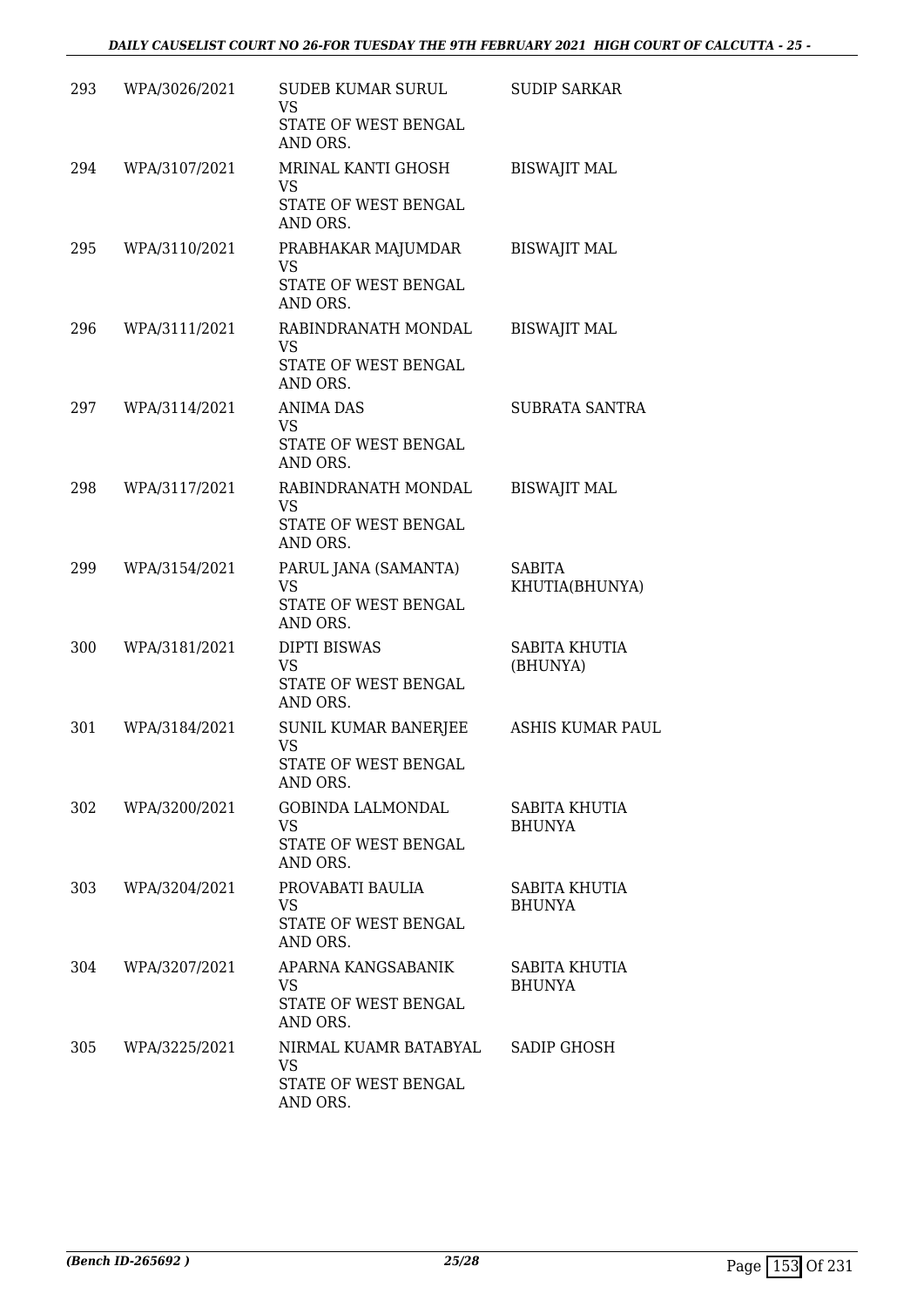| 306 | WPA/3232/2021     | SUDIPTA KUMAR SARKAR<br>VS<br>STATE OF WEST BENGAL<br>AND ORS.                      | <b>SANDIP GHOSH</b> |
|-----|-------------------|-------------------------------------------------------------------------------------|---------------------|
| 307 | WPA/3258/2021     | SARALA HAZRA<br>VS<br>STATE OF WEST BENGAL<br>AND ORS.                              | <b>SUDIP SARKAR</b> |
| 308 | WPA/3263/2021     | <b>MANAS SASMAL</b><br><b>VS</b><br>STATE OF WEST BENGAL<br>AND ORS.                | SHILADITYA BARMA    |
| 309 | WPA/3317/2021     | PADMABATI PURKAIT<br><b>VS</b><br>STATE OF WEST BENGAL<br>AND ORS.                  | TAMAL TARU PANDA    |
| 310 | WPA/3319/2021     | ANANDA MOHAN SARDAR<br>VS<br>STATE OF WEST BENGAL<br>AND ORS.                       | TAMAL TARU PANDA    |
| 311 | WPA/3321/2021     | RABINDRA NATH MANDAL<br><b>VS</b><br>STATE OF WEST BENGAL<br>AND ORS.               | TAMAL TARU PANDA    |
| 312 | WPA/3324/2021     | <b>JHARNA MAITI</b><br>VS<br>STATE OF WEST BENGAL<br>AND ORS.                       | TAMAL TARU PANDA    |
| 313 | WPA/3327/2021     | AHALYA MONDAL ROY<br>VS<br>STATE OF WEST BENGAL<br>AND ORS.                         | TAMAL TARU PANDA    |
| 314 | WPA/3330/2021     | NIMAI CHAND MAJHI<br><b>VS</b><br>STATE OF WEST BENGAL<br>AND ORS.                  | TAMAL TARU PANDA    |
|     | 315 WPA/3333/2021 | KUNDUPADA PURKAIT TAMAL TARU PANDA<br><b>VS</b><br>STATE OF WEST BENGAL<br>AND ORS. |                     |
|     | 316 WPA/3337/2021 | PARAG KUMAR GAYEN<br>VS<br>STATE OF WEST BENGAL<br>AND ORS.                         | TAMAL TARU PANDA    |
|     | 317 WPA/3338/2021 | MAHADEB KARAN<br>VS<br>STATE OF WEST BENGAL<br>AND ORS.                             | ARUN KHUTIA         |
|     | 318 WPA/3340/2021 | SIBAPADA MANDAL<br>VS<br>STATE OF WEST BENGAL<br>AND ORS.                           | TAMAL TARU PANDA    |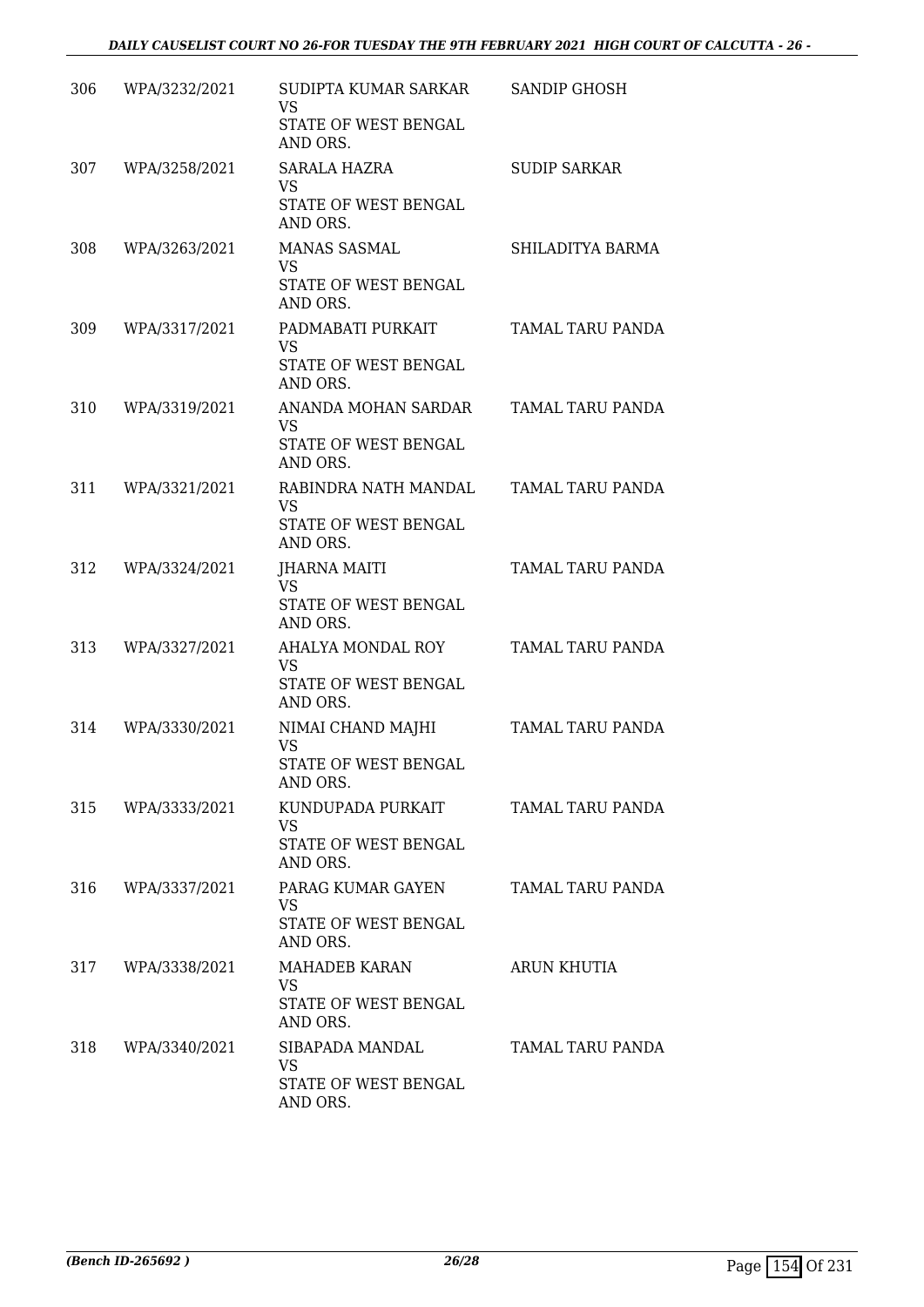| 319 | WPA/3344/2021 | <b>MALABIKA RUDRA</b><br><b>VS</b><br>STATE OF WEST BENGAL<br>AND ORS.             | <b>ARUN KHUTIA</b>                  |
|-----|---------------|------------------------------------------------------------------------------------|-------------------------------------|
| 320 | WPA/3375/2021 | NIRMAL KUMAR BHOWMIK<br><b>VS</b><br>STATE OF WEST BENGAL<br>AND ORS.              | <b>SUDIP SARKAR</b>                 |
| 321 | WPA/3385/2021 | MD ABDUL KHALEQUE<br><b>SEIKH</b><br><b>VS</b><br>STATE OF WEST BENGAL<br>AND ORS. | <b>GOUTAM KUMAR</b><br><b>MAITY</b> |
| 322 | WPA/3390/2021 | DIN MOHAMMAD SARDAR<br><b>VS</b><br>STATE OF WEST BENGAL<br>AND ORS.               | <b>GOUTAM KUMAR</b><br><b>MAITY</b> |
| 323 | WPA/3394/2021 | <b>SACHIN KUMAR MAITI</b><br><b>VS</b><br>STATE OF WEST BENGAL<br>AND ORS.         | <b>GOUTAM KUMAR</b><br><b>MAITY</b> |
| 324 | WPA/3397/2021 | <b>BINODINI BHUNIA</b><br><b>VS</b><br>STATE OF WEST BENGAL<br>AND ORS.            | <b>GOUTAM KUMAR</b><br><b>MAITY</b> |
| 325 | WPA/3403/2021 | SK. SIRAJUL ISLAM<br>VS<br>STATE OF WEST BENGAL<br>AND ORS.                        | <b>GOUTAM KUMAR</b><br><b>MAITY</b> |
| 326 | WPA/3415/2021 | SAILENDRA NATH<br><b>PRAMANIK</b><br><b>VS</b><br>STATE OF WEST BENGAL<br>AND ORS. | <b>GOUTAM KR MAITY</b>              |
| 327 | WPA/3416/2021 | <b>SUDHANSU JANA</b><br><b>VS</b><br>STATE OF WEST BENGAL<br>AND ORS.              | <b>GOUTAM KR MAITY</b>              |
| 328 | WPA/3421/2021 | ARABINDA JANA<br>VS<br>STATE OF WEST BENGAL<br>AND ORS.                            | <b>GOUTAM KR MAITY</b>              |
| 329 | WPA/3426/2021 | RABINDRA NATH BERA<br><b>VS</b><br>STATE OF WEST BENGAL<br>AND ORS.                | <b>GOUTAM KR MAITY</b>              |
| 330 | WPA/3431/2021 | <b>SANTI PARUA</b><br><b>VS</b><br>STATE OF WEST BENGAL<br>AND ORS.                | <b>GOUTAM KR MAITY</b>              |
| 331 | WPA/3434/2021 | SARASWATI PRAMANIK<br>VS<br>STATE OF WEST BENGAL<br>AND ORS.                       | BANDHI BADAN<br><b>MAITY</b>        |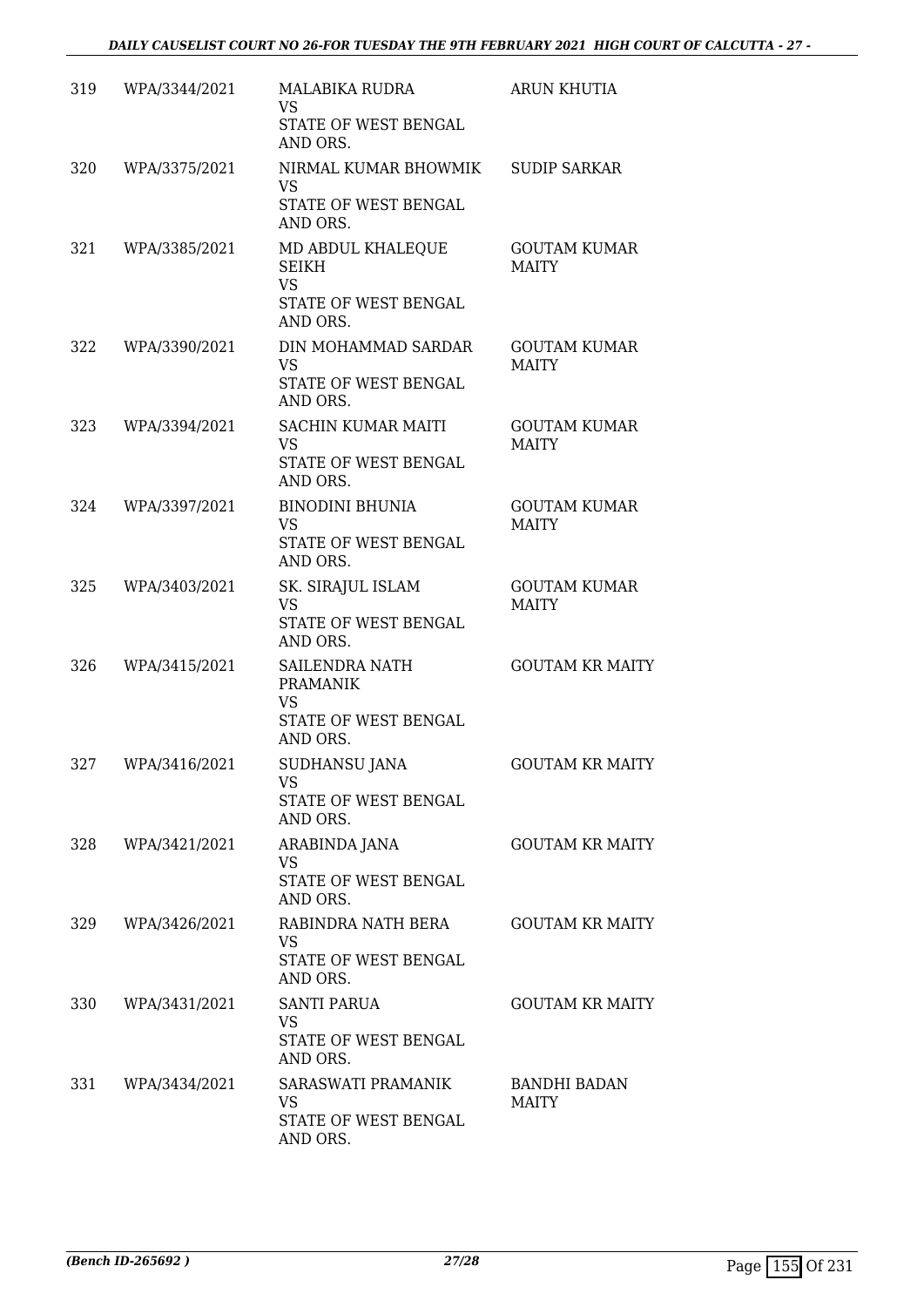| 332 | WPA/3436/2021 | ACHINTYA KR BERA<br>VS<br>STATE OF WEST BENGAL<br>AND ORS.            | <b>GOUTAM KR MAITY</b>              |
|-----|---------------|-----------------------------------------------------------------------|-------------------------------------|
| 333 | WPA/3441/2021 | SATYAPADA NANDA<br><b>VS</b><br>STATE OF WEST BENGAL<br>AND ORS.      | <b>GOUTAM KR MAITY</b>              |
| 334 | WPA/3446/2021 | SASANKA SEKHAR DAS<br><b>VS</b><br>STATE OF WEST BENGAL<br>AND ORS.   | <b>GOUTAM KR MAITY</b>              |
| 335 | WPA/3453/2021 | SAKUNTALA PURKAIT<br><b>VS</b><br>STATE OF WEST BENGAL<br>AND ORS.    | <b>GOUTAM KR MAITY</b>              |
| 336 | WPA/3459/2021 | PANCHANAN KARAN<br>VS<br>STATE OF WEST BENGAL<br>AND ORS.             | <b>GOUTAM KR MAITY</b>              |
| 337 | WPA/3464/2021 | NARAYAN CHANDRA BEJ<br><b>VS</b><br>STATE OF WEST BENGAL<br>AND ORS.  | <b>GOUTAM KR MAITY</b>              |
| 338 | WPA/3468/2021 | <b>SUSHAMA PARUA</b><br><b>VS</b><br>STATE OF WEST BENGAL<br>AND ORS. | <b>GOUTAM KR MAITY</b>              |
| 339 | WPA/3474/2021 | DILIP KR MAITY<br>VS<br>STATE OF WEST BENGAL<br>AND ORS.              | <b>GOUTAM KR MAITY</b>              |
| 340 | WPA/3475/2021 | PRAFULLA KR BAIRAGI<br><b>VS</b><br>STATE OF WEST BENGAL<br>AND ORS.  | <b>GOUTAM KR MAITY</b>              |
| 341 | WPA/3480/2021 | BINODINI BHUNIA<br>VS<br>STATE OF WEST BENGAL<br>AND ORS.             | <b>GOUTAM KR MAITY</b>              |
| 342 | WPA/3485/2021 | NANDA DULAL MAKAR<br>VS.<br>STATE OF WEST BENGAL<br>AND ORS.          | <b>GOUTAM KR MAITY</b>              |
| 343 | WPA/3488/2021 | RABINDRANATH BERA<br>VS.<br>STATE OF WEST BENGAL<br>AND ORS.          | <b>GOUTAM KR MAITY</b>              |
| 344 | WPA/3490/2021 | <b>SABITRI MAITY</b><br>VS<br>STATE OF WEST BENGAL<br>AND ORS.        | <b>GOUTAM KUMAR</b><br><b>MAITY</b> |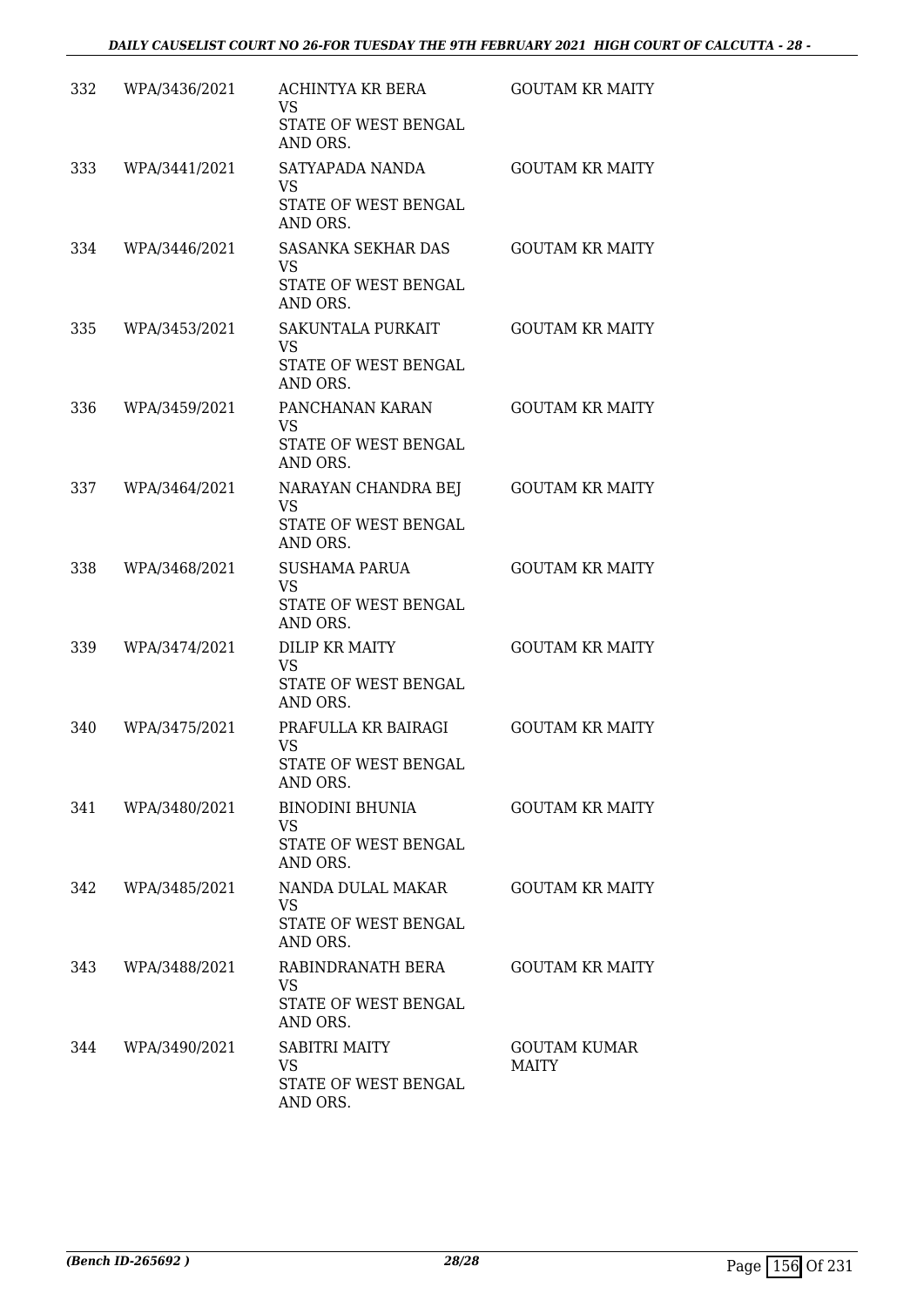

# In The High Court at Calcutta

# **Appellate Side**

**DAILY CAUSELIST For Tuesday The 9th February 2021**

**COURT NO. 15 SINGLE BENCH (SB - VII) AT 10:45 AM HON'BLE JUSTICE RAJARSHI BHARADWAJ (VIA VIDEO CONFERENCE)**

#### **ON AND FROM MONDAY, THE 11TH JANUARY, 2021 - MATTERS (MOTION & HEARING) UNDER ARTICLE 226 OF THE CONSTITUTION RELATING TO PRIMARY EDUCATION UNDER GROUP-II INCLUDING SERVICES AND APPLICATIONS CONNECTED THERETO;**

**MATTERS (MOTION & HEARING) UNDER ARTICLE 226 OF THE CONSTITUTION RELATING TO COLLEGES, UNIVERSITIES AND LIBRARIES UNDER GROUP - II INCLUDING SERVICES AND APPLICATIONS CONNECTED THERETO.** 

**HEARING OF WRIT PETITIONS IRRESPECTIVE OF CLASSIFICATION AND APPLICATIONS CONNECTED THERETO.**

**NOTE : EVERY MONDAY TO THURSDAY NEW MOTION, URGENT MOTION AND MOTION WILL BE TAKEN UP SERIALLY.**

**NOTE : EVERY FRIDAY APPLICATION, URGENT MOTION AND MOTION WILL BE TAKEN UP SERIALLY.**

**NOTE : MENTIONING WILL BE ALLOWED ONLY ON VIRTUAL MODE AND ON MONDAY & WEDNESDAY.**

## **NOTE : NO UPGRADATION WILL BE ALLOWED.**

**NOTE : MATTERS WILL BE TAKEN UP THROUGH PHYSICAL HEARING WHEN BOTH THE PARTIES ARE AGREED.**

## **TO BE MENTIONED**

|   | WPA/1609/2020 | TARUN KR DATTA<br>VS<br>STATE OF WEST BENGAL &<br><b>ORS</b>                                                                                    | <b>BASUDEV RAKSHIT</b> |
|---|---------------|-------------------------------------------------------------------------------------------------------------------------------------------------|------------------------|
| 2 | WPA/5983/2020 | ANJALI MEMORIAL<br><b>COLLEGE OF EDUCATION &amp;</b><br>TRAINING & ANR<br>VS<br>WB UNIVERSITY OF<br>TEACHERS TRAINING<br>PLANNING & ADMN, & ORS | RIMPY MUKHERJEE        |
|   |               |                                                                                                                                                 |                        |

IA NO: CAN/1/2020(Old No:CAN/4151/2020), CAN/2/2021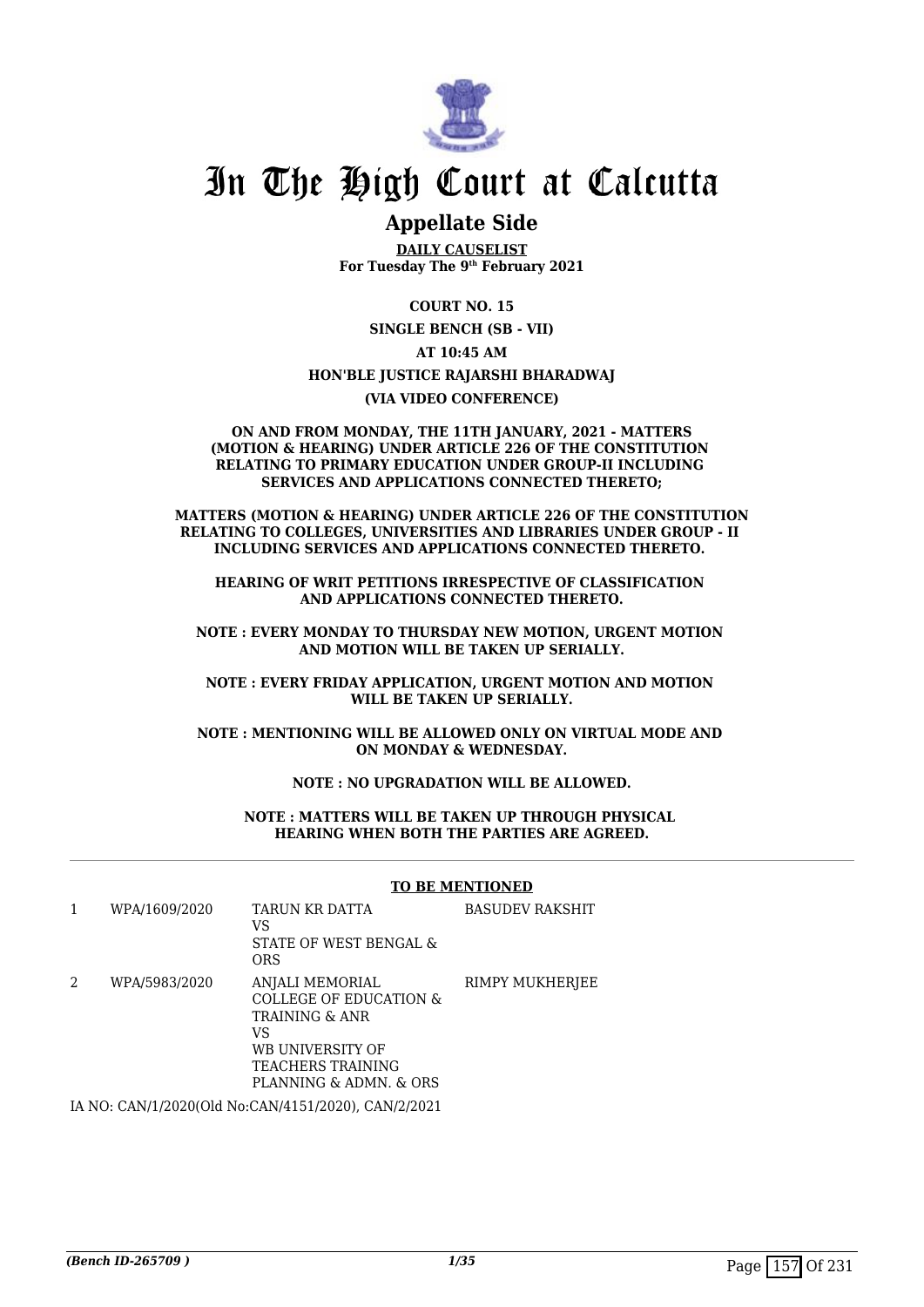| 3  | WPA/11565/2020 | LAL MOHAMMAD SAIKH<br><b>AND ANR</b><br>VS<br>STATE OF WEST BENGAL | PRADYOT BHATTACHARYA      |
|----|----------------|--------------------------------------------------------------------|---------------------------|
|    |                | AND ORS.                                                           |                           |
| 4  | WPA/11570/2020 | CHAYAN MAJUMDER<br><b>VS</b>                                       | PRALOY BHATTACHARYA       |
|    |                | STATE OF WEST BENGAL<br>AND ORS.                                   |                           |
| 5  | WPA/11576/2020 | HIMADRI MANDAL AND<br><b>ORS</b><br><b>VS</b>                      | PROLOY BHATTACHARYA       |
|    |                | STATE OF WEST BENGAL<br>AND ORS.                                   |                           |
| 6  | WPA/11578/2020 | <b>SAMIR MANDAL</b>                                                | PRALOY BHATTACHARJEE      |
|    |                | VS.<br>STATE OF WEST BENGAL<br>AND ORS.                            |                           |
| 7  | WPA/11582/2020 | ESMORTARA KHATUN AND PRALOY BHATTACHARYA<br>ANR                    |                           |
|    |                | VS<br>STATE OF WEST BENGAL<br>AND ORS.                             |                           |
| 8  | WPA/11584/2020 | SABIR AHMED AND<br><b>ANOTHER</b>                                  | PRALOY BHATTACHARJEE      |
|    |                | VS.<br>STATE OF WEST BENGAL<br>AND ORS.                            |                           |
| 9  | WPA/11588/2020 | RAJESH BISWAS AND<br><b>OTHERS</b><br><b>VS</b>                    | PRALOY BHATTACHARJEE      |
|    |                | STATE OF WEST BENGAL<br>AND ORS.                                   |                           |
| 10 | WPA/11589/2020 | PRANAB KUAMR ROY AND<br><b>ORS</b><br>VS                           | PRALOY KUMAR BHATTACHARYA |
|    |                | STATE OF WEST BENGAL<br>AND ORS.                                   |                           |
| 11 | WPA/11595/2020 | ANUP MONDAL AND ORS<br>VS                                          | PROLOY BHATTACHARYA       |
|    |                | STATE OF WEST BENGAL<br>AND ORS.                                   |                           |
| 12 | WPA/2421/2021  | MANJU BALA PALOI<br>(SINGHA)<br><b>VS</b>                          | RAJESH KUMAR SHAH         |
|    |                | STATE OF WEST BENGAL<br>AND ORS.                                   |                           |
| 13 | WPA/3548/2021  | SHYAMA PRASANNA<br>MUKHERJEE AND OTHERS<br><b>VS</b>               | PRALOY BHATTACHARJEE      |
|    |                | STATE OF WEST BENGAL<br>AND ORS.                                   |                           |
|    |                |                                                                    | <b>NEW MOTION</b>         |
| 14 | WPA/338/2021   | DR UJJWAL KUAMR HALDER NIRMALYA ROY<br><b>VS</b>                   |                           |
|    |                | UNIVERSITY OF GOUR<br><b>BANGA AND ORS</b>                         |                           |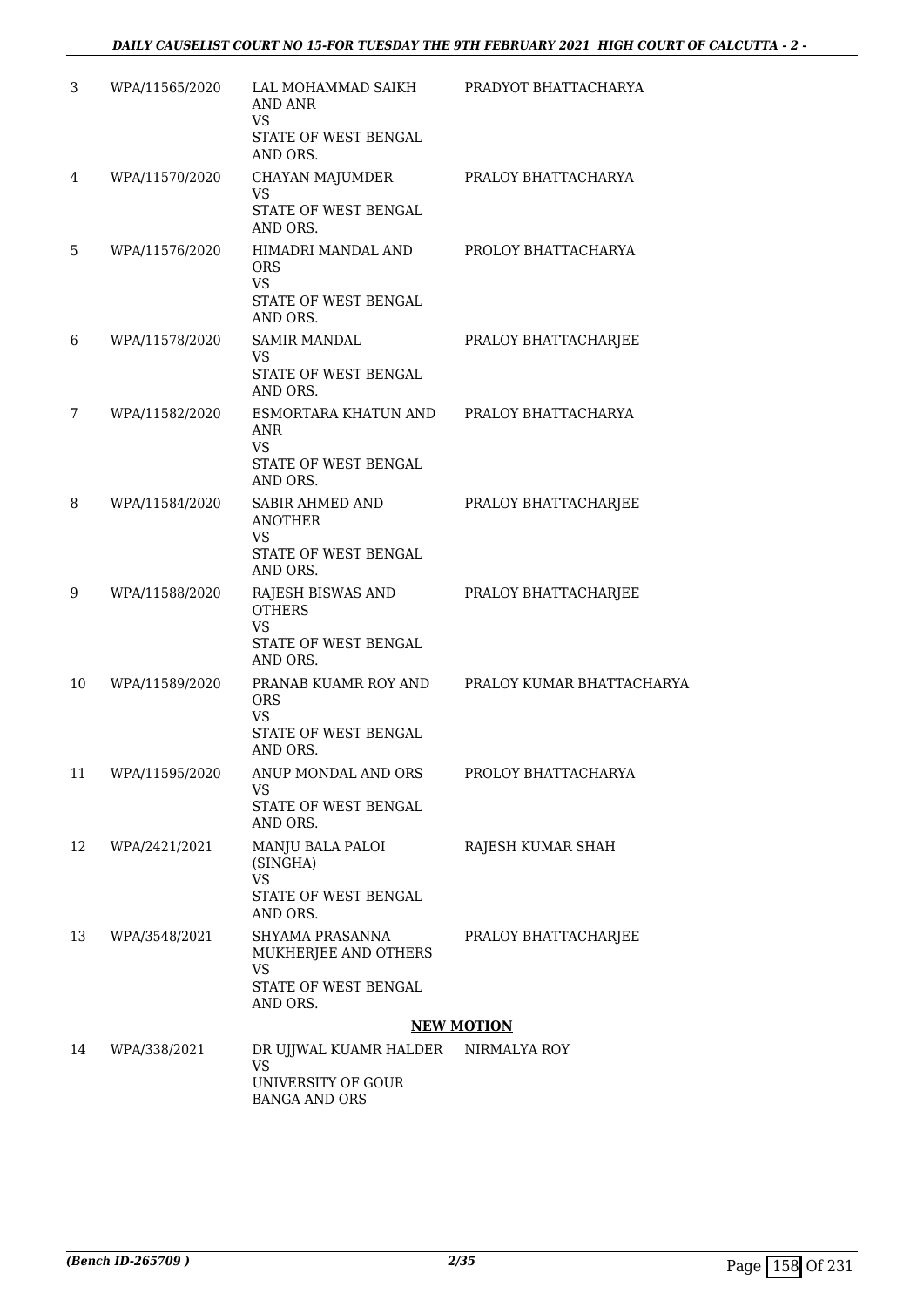| 15 | WPA/662/2021 | <b>JAYA DHIBAR</b><br><b>VS</b><br><b>STATE OF WEST BENGAL</b><br>AND ORS.                  | ANWASHA HALDER            |
|----|--------------|---------------------------------------------------------------------------------------------|---------------------------|
| 16 | WPA/683/2021 | PRASENJIT GHOSH<br>VS<br>STATE OF WEST BENGAL<br>AND ORS.                                   | <b>ASISH DUTTA</b>        |
| 17 | WPA/688/2021 | <b>ASMA BIBI</b><br><b>VS</b><br>STATE OF WEST BENGAL<br>AND ORS.                           | ASHIM KUMAR HALDER        |
| 18 | WPA/725/2021 | SAURAV KANTI DHARA<br>VS<br>STATE OF WEST BENGAL<br>AND ORS.                                | SK JAYED HOSSAIN          |
| 19 | WPA/750/2021 | SANJALI KERKETTA<br>VS<br><b>STATE OF WEST BENGAL</b><br>AND ORS.                           | <b>JAKIR HUSSAIN</b>      |
| 20 | WPA/780/2021 | DIPAK KUMAR DINDA AND<br><b>ANR</b><br>VS<br>STATE OF WEST BENGAL<br>AND ORS.               | ANANYA CHAKRABORTY        |
| 21 | WPA/819/2021 | ARINDAM MANDAL AND<br><b>ORS</b><br><b>VS</b><br>THE STATE OF WEST<br><b>BENGAL AND ORS</b> | ANINDA BHATTACHARYA       |
| 22 | WPA/826/2021 | <b>SUBARNA SAHA</b><br><b>VS</b><br>STATE OF WEST BENGAL<br>AND ORS.                        | SALONI BHATTACHARYEE      |
| 23 | WPA/827/2021 | PRANAY SARKAR AND ORS<br>VS<br>STATE OF WEST BENGAL<br>AND ORS.                             | SALONI BHATTACHARJEE      |
| 24 | WPA/850/2021 | <b>SAJAL PALMAL</b><br>VS<br>STATE OF WEST BENGAL<br>AND ORS.                               | PRADIP KUMAR GHOSH        |
| 25 | WPA/853/2021 | HARAPRASAD KUNDU<br>VS<br>STATE OF WEST BENGAL<br>AND ORS.                                  | SAILENDU SEKHAR BAYERD    |
| 26 | WPA/855/2021 | MONJURUL SARKAR<br><b>VS</b><br>STATE OF WEST BENGAL<br>AND ORS.                            | <b>BIKASH CHANDRA DAS</b> |
| 27 | WPA/923/2021 | KRISHNAPADA<br>CHAKRABORTY AND<br><b>ANOTHER</b><br>VS<br>STATE OF WEST BENGAL              | <b>SUKUMAR SARKAR</b>     |
| 28 | WPA/971/2021 | AND ORS.<br>MD SHARIF BISWAS<br><b>VS</b><br>STATE OF WEST BENGAL<br>AND ORS.               | SALONI BHATTACHARJEE      |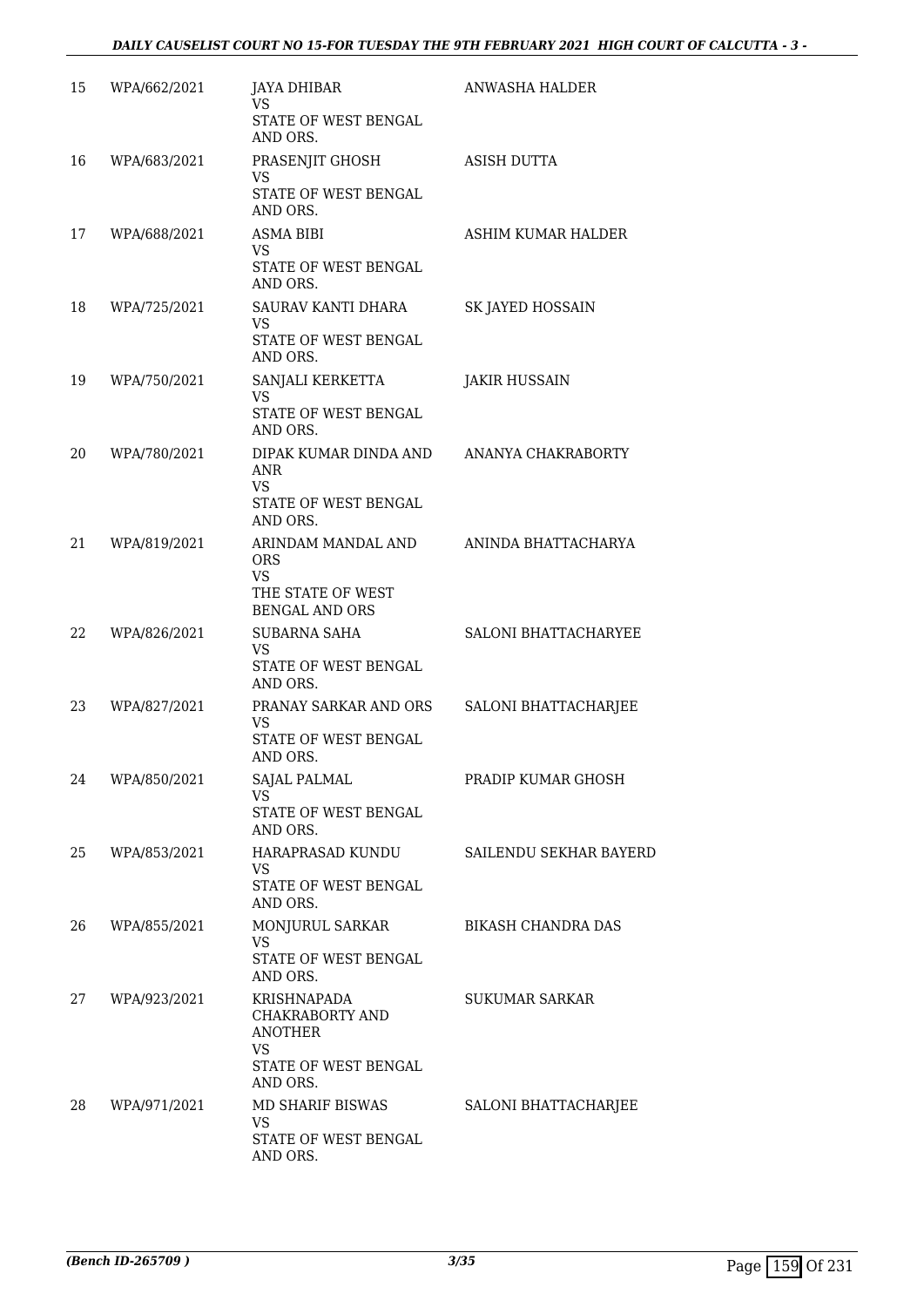| 29 | WPA/975/2021  | SUKANYA SENGUPTA<br>VS<br>STATE OF WEST BENGAL<br>AND ORS.                                                         | APURBA KRISHNA DAS    |
|----|---------------|--------------------------------------------------------------------------------------------------------------------|-----------------------|
| 30 | WPA/999/2021  | SANATAN MONDAL AND<br><b>ORS</b><br>VS.<br>STATE OF WEST BENGAL<br>AND ORS.                                        | JAYANTA BHATTACHARYA  |
| 31 | WPA/1023/2021 | PRATAP CHANDRA CHANDA RAMEEZ ALAM<br>VS.<br>STATE OF WEST BENGAL<br>AND ORS.                                       |                       |
| 32 | WPA/1055/2021 | MD. TUHIN BASKAR AND<br><b>ORS</b><br><b>VS</b><br>THE WEST BENGAL BOARD<br>OF PRIMARY EDUCATION<br><b>AND ORS</b> | TIRTHANKAR DEY        |
| 33 | WPA/1059/2021 | CHIRASREE SADHU<br>VS<br>THE WEST BENGAL BOARD<br>OF PRIMARY EDUCATION<br><b>AND ORS</b>                           | TIRTHANKAR DEY        |
| 34 | WPA/1067/2021 | SUTANU BHARATI AND<br><b>OTHERS</b><br><b>VS</b><br>STATE OF WEST BENGAL<br>AND ORS.                               | AONOJ KUMAR MONDAL    |
| 35 | WPA/1073/2021 | AMIT KR SINHA AND ORS<br><b>VS</b><br>THE WEST BENGAL BOARD<br>OF PRIMARY EDUCATION<br><b>AND ORS</b>              | TIRTHANKAR DEY        |
| 36 | WPA/1097/2021 | MUKUL ADHIKARY<br>VS<br>STATE OF WEST BENGAL<br>AND ORS.                                                           | <b>AMITABRATA ROY</b> |
| 37 | WPA/1124/2021 | SAMMA KHATUN AND<br><b>ANOTHER</b><br>VS<br>STATE OF WEST BENGAL<br>AND ORS.                                       | SK. SAIFUDDIN         |
| 38 | WPA/1127/2021 | JISAN BAIDYA AND ANR<br>VS.<br>STATE OF WEST BENGAL<br>AND ORS.                                                    | <b>SUROJIT DUTTA</b>  |
| 39 | WPA/1128/2021 | BARUN LOHAR AND ORS<br>VS.<br>STATE OF WEST BENGAL<br>AND ORS.                                                     | RITAM CHOWDHURY       |
| 40 | WPA/1138/2021 | PRASANTA MAHATA AND<br><b>ORS</b><br>VS.<br>STATE OF WEST BENGAL<br>AND ORS.                                       | RITAM CHOWDHURY       |
| 41 | WPA/1157/2021 | KABIRUL ISLAM AND<br><b>OTHERS</b><br>VS<br>STATE OF WEST BENGAL<br>AND ORS.                                       | PAMPA DEY (DHABAL)    |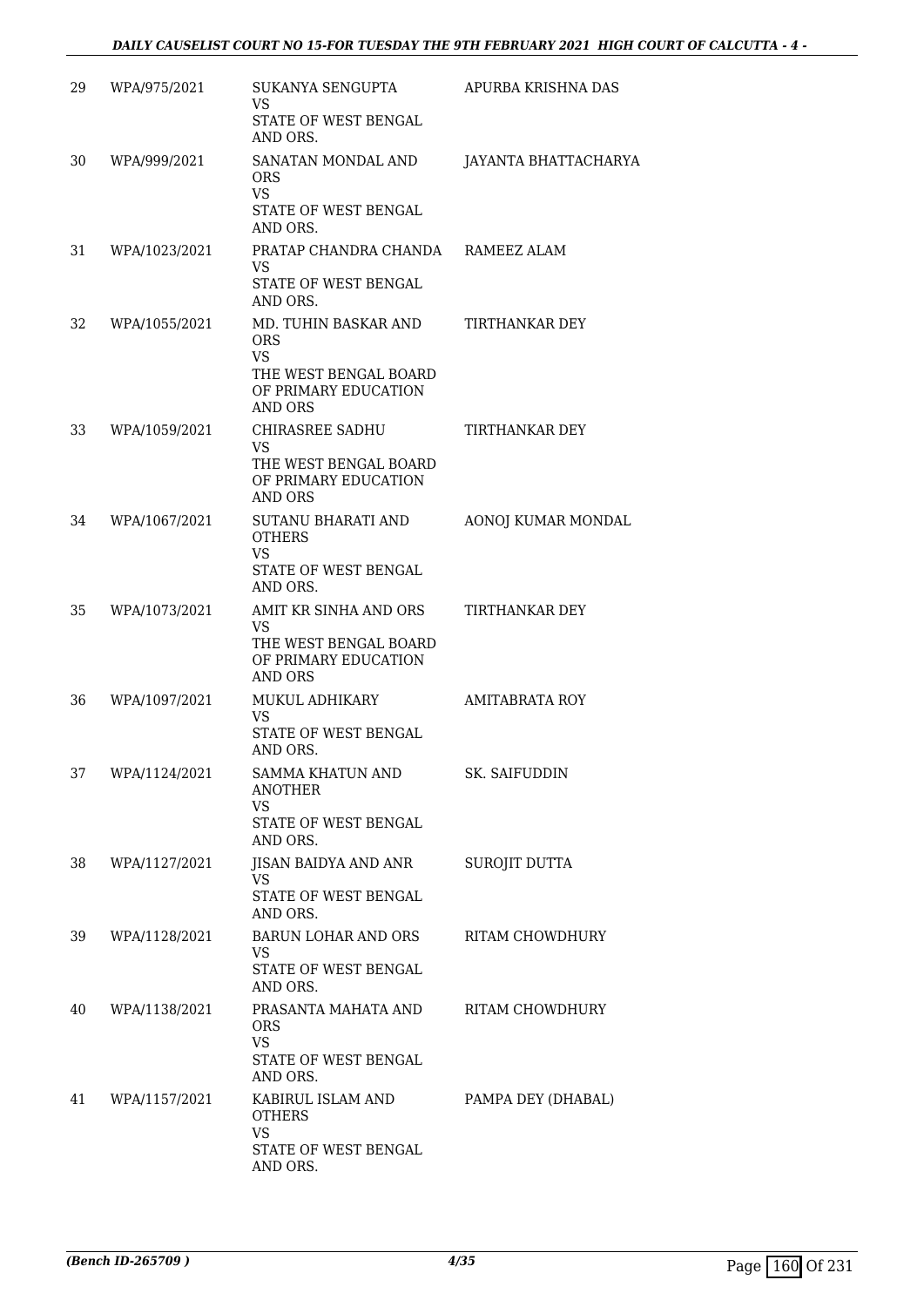| 42 | WPA/1169/2021 | MANDIRA SAHA AND ORS<br>VS<br>STATE OF WEST BENGAL<br>AND ORS.                                                            | DEBASIS NANDI                              |
|----|---------------|---------------------------------------------------------------------------------------------------------------------------|--------------------------------------------|
| 43 | WPA/1179/2021 | MOUSUMI BHAKTA AND<br><b>ANOTHER</b><br>VS.<br>STATE OF WEST BENGAL<br>AND ORS.                                           | TARUN KUMAR GAYEN                          |
| 44 | WPA/1186/2021 | ZAINUL ABEDIN<br>VS.<br>UNION OF INDIA AND ORS.                                                                           | <b>SK ZAFIR</b>                            |
| 45 | WPA/1191/2021 | ISWAR CHANDRA GHOSH<br>AND ORS<br><b>VS</b><br>STATE OF WEST BENGAL<br>AND ORS.                                           | RITAM CHOWDHURY                            |
| 46 | WPA/1205/2021 | <b>SOHINI JANA</b><br><b>VS</b><br>STATE OF WEST BENGAL<br>AND ORS.                                                       | <b>SANTOSH KUMAR</b><br><b>CHAKRABORTY</b> |
| 47 | WPA/1219/2021 | <b>RAMKRISHNA</b><br><b>VIVEKANANDA MISSION</b><br>AND ANOTHER<br><b>VS</b><br>STATE OF WEST BENGAL<br><b>AND ANOTHER</b> | DEBLINA CHATTARAJ                          |
| 48 | WPA/1225/2021 | ILA DAS AND ANR<br><b>VS</b><br>STATE OF WEST BENGAL<br>AND ORS.                                                          | <b>SUDIP SARKAR</b>                        |
| 49 | WPA/1227/2021 | SAHINA RESHMIDAUGHTER BHASKAR MONDAL<br>VS.<br>STATE OF WEST BENGAL<br>AND ORS.                                           |                                            |
| 50 | WPA/1228/2021 | <b>ADITI BANERJEE</b><br>VS<br>STATE OF WEST BENGAL<br>AND ORS.                                                           | RAJENDRA CHATURVEDI                        |
| 51 | WPA/1238/2021 | MD SHOEB<br>VS<br>STATE OF WEST BENGAL<br>AND ORS.                                                                        | SOUNAK BHATTACHARYA                        |
| 52 | WPA/1246/2021 | ANJANA RANI MONDAL<br><b>VS</b><br>STATE OF WEST BENGAL<br>AND ORS.                                                       | <b>SUDIP SARKAR</b>                        |
| 53 | WPA/1250/2021 | DILIP KUMAR BASU<br><b>VS</b><br>STATE OF WEST BENGAL<br>AND ORS.                                                         | <b>BISWAJIT MAL</b>                        |
| 54 | WPA/1251/2021 | HARADHAN MAHATA<br>VS.<br>STATE OF WEST BENGAL<br>AND ORS.                                                                | SATYARANJAN KUNDU                          |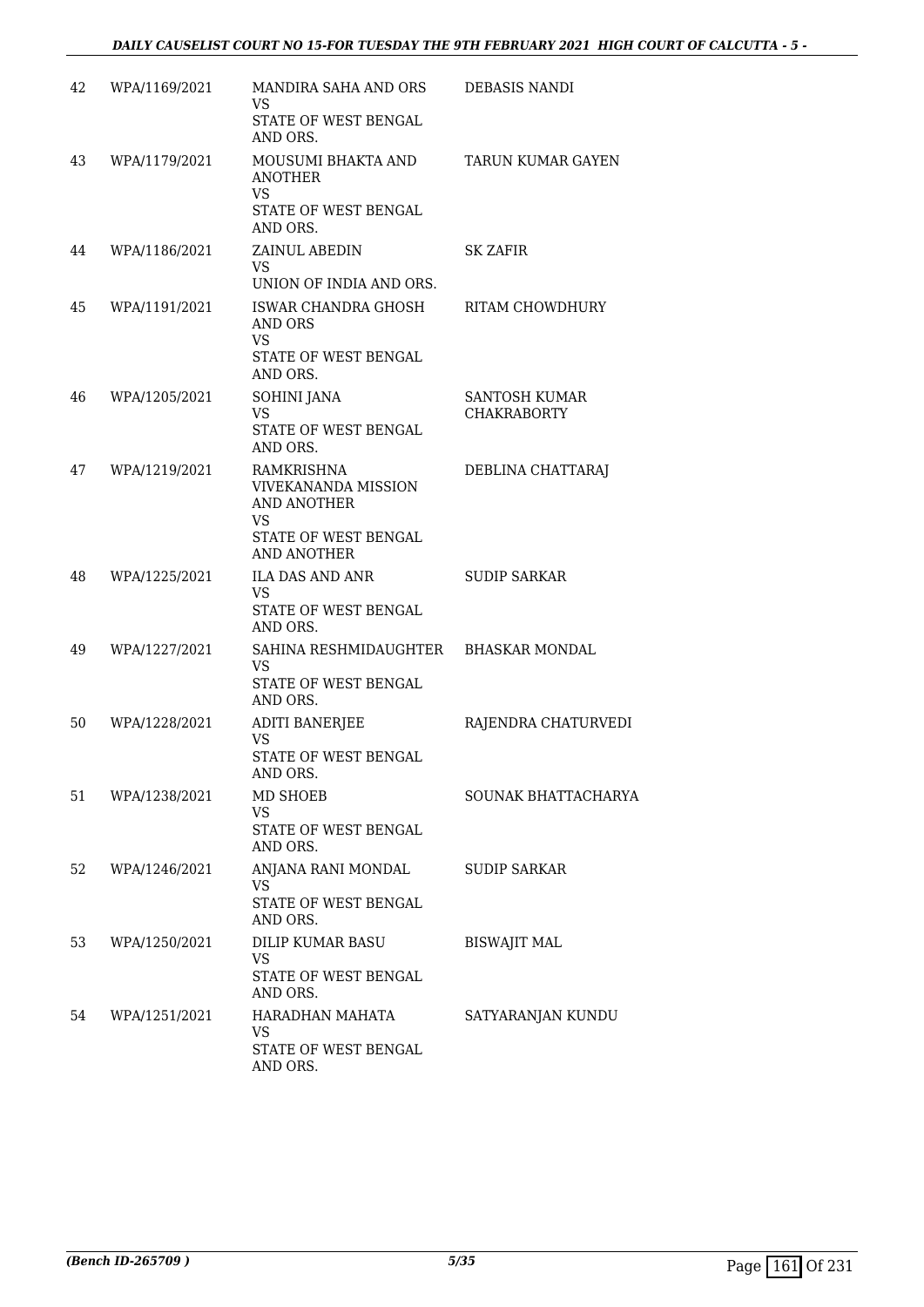| 55 | WPA/1256/2021 | PALCID LUCY<br><b>GHARAMIRAVI SULTANA</b><br>AND ANOTHER<br>VS                       | AKASHDEEP MUKHEJEE         |
|----|---------------|--------------------------------------------------------------------------------------|----------------------------|
|    |               | STATE OF WEST BENGAL<br>AND ORS.                                                     |                            |
| 56 | WPA/1261/2021 | CHANDAN NANDI AND<br><b>OTHERS</b><br><b>VS</b>                                      | <b>SUVRA DUTTA</b>         |
|    |               | STATE OF WEST BENGAL<br>AND ORS.                                                     |                            |
| 57 | WPA/1268/2021 | MANOJIT KUMAR GHOSH<br><b>VS</b><br>WEST BENGAL BOARD OF<br>PRIMARY EDUCATION        | TIRTHANKAR DEY             |
| 58 | WPA/1308/2021 | NIBEDITA GAYEN<br><b>VS</b><br>STATE OF WEST BENGAL<br>AND ORS.                      | DILIP KUMAR SHYAMAL        |
| 59 | WPA/1372/2021 | DEBABRATA MAITY<br><b>VS</b><br>STATE OF WEST BENGAL<br>AND ORS.                     | <b>BANSHI BADAN MAITY</b>  |
| 60 | WPA/1382/2021 | PINTU SHIL<br><b>VS</b><br>STATE OF WEST BENGAL<br>AND ORS.                          | PINTU KARAR                |
| 61 | WPA/1406/2021 | HIRANMOY MUKHERJEE<br><b>AND OTHERS</b><br>VS<br>STATE OF WEST BENGAL<br>AND ORS.    | KASHISWAR GHOSHAL          |
| 62 | WPA/1412/2021 | NISHIKANTA DAS AND<br><b>OTHERS</b><br><b>VS</b><br>STATE OF WEST BENGAL<br>AND ORS. | SHAHARAYAR ALAM            |
| 63 | WPA/1425/2021 | PRADYOT KUMAR MAITY<br>VS.<br>STATE OF WEST BENGAL<br>AND ORS.                       | <b>BANSHI BANDAN MAITY</b> |
| 64 | WPA/1439/2021 | MADHUMITA PANDA AND<br><b>ORS</b><br><b>VS</b><br>STATE OF WEST BENGAL<br>AND ORS.   | DIPA BHATTACHARYA          |
| 65 | WPA/1447/2021 | <b>DILIP MANDAL</b><br>VS<br>STATE OF WEST BENGAL<br>AND ORS.                        | <b>SAKYA MAITY</b>         |
| 66 | WPA/1449/2021 | SUTANU LAHA<br><b>VS</b><br>STATE OF WEST BENGAL<br>AND ORS.                         | <b>SAKYA MAITY</b>         |
| 67 | WPA/1452/2021 | PAMPA MANDAL<br><b>VS</b><br>STATE OF WEST BENGAL<br>AND ORS.                        | TUSHER KANTI MUKHERJEE     |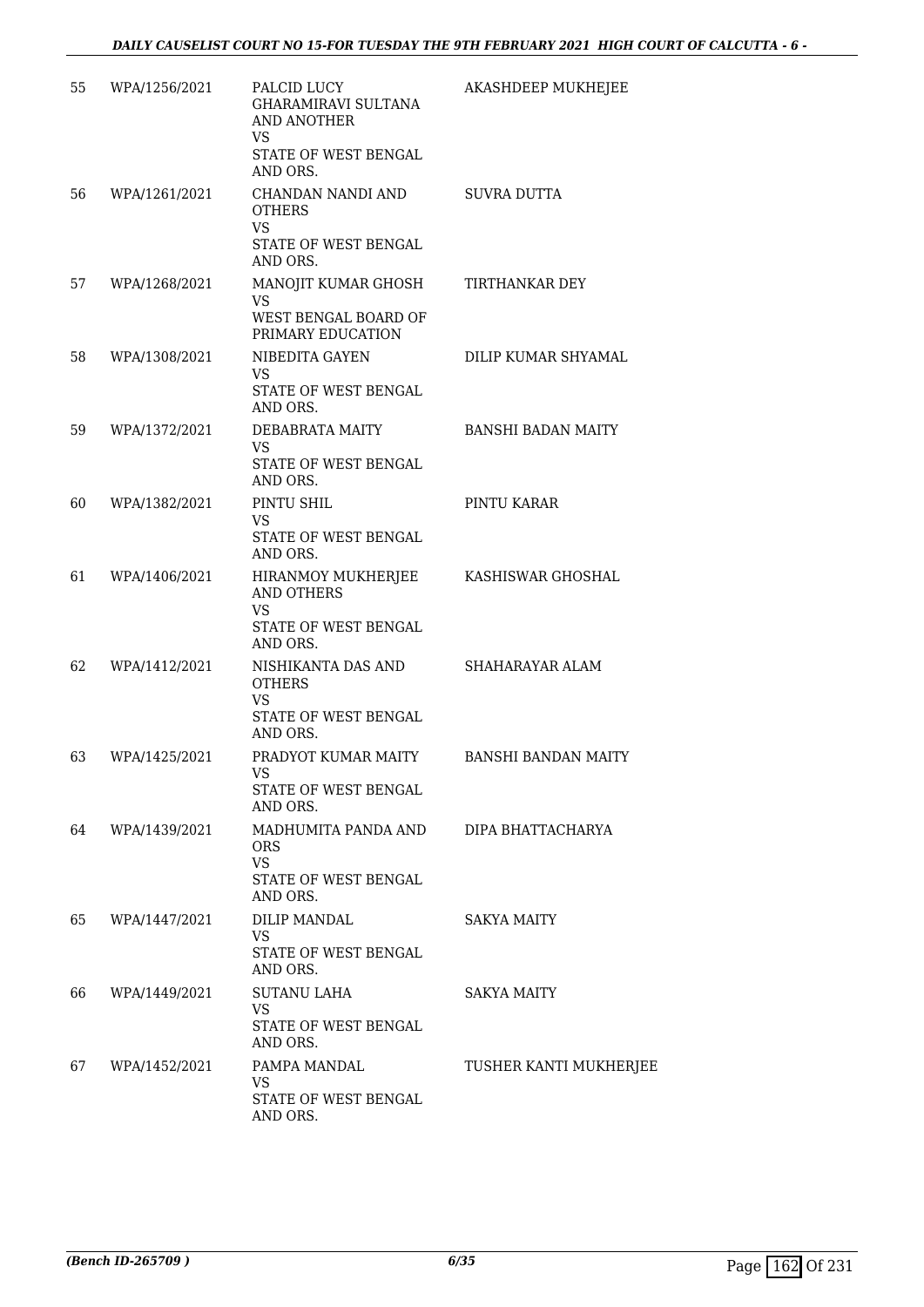| 68 | WPA/1457/2021 | FIRDOUSI BEGUM AND<br><b>ANOTHER</b>                                             | <b>SK NEZAMUDDIN</b> |
|----|---------------|----------------------------------------------------------------------------------|----------------------|
|    |               | VS.<br>STATE OF WEST BENGAL<br>AND ORS.                                          |                      |
| 69 | WPA/1463/2021 | MAHAMAYA SADHUKHAN<br>VS.<br>STATE OF WEST BENGAL<br>AND ORS.                    | <b>SUDIP SARKAR</b>  |
| 70 | WPA/1499/2021 | DEBASIS PAL<br>VS<br>STATE OF WEST BENGAL<br>AND ORS.                            | <b>ABU SOHEL</b>     |
| 71 | WPA/1506/2021 | <b>NARGIS KHATUN</b><br>VS.<br>THE STATE OF WEST<br><b>BENGAL AND ORS</b>        | PRAMITA BANERJEE     |
| 72 | WPA/1522/2021 | SOURAV MONDAL AND ORS<br>VS.<br>THE STATE OF WEST<br><b>BENGAL AND ORS</b>       | RITAM CHOWDHURY      |
| 73 | WPA/1525/2021 | SONALI HALDER AND ORS<br><b>VS</b><br>THE STATE OF WEST<br><b>BENGAL AND ORS</b> | RITAM CHOWDHURY      |
| 74 | WPA/1540/2021 | SONALI DAS AND OTHERS<br><b>VS</b><br>STATE OF WEST BENGAL<br>AND ORS.           | SANDIP KUMAR MONDAL  |
| 75 | WPA/1548/2021 | ASHALATA KARAN<br><b>VS</b><br>STATE OF WEST BENGAL<br>AND ORS.                  | <b>BISWAJIT MAL</b>  |
| 76 | WPA/1551/2021 | BHASKAR ACHARYA<br><b>VS</b><br>STATE OF WEST BENGAL<br>AND ORS.                 | <b>BISWAJIT MAL</b>  |
| 77 | WPA/1556/2021 | ANUP GHOSH AND ORS<br><b>VS</b><br>STATE OF WEST BENGAL<br>AND ORS.              | RAJIB ACHARYYA       |
| 78 | WPA/1564/2021 | KAILASH CHANDRA<br><b>PATTANAIK</b><br>VS<br>VISVA BHARATI AND<br><b>OTHERS</b>  | SALONI BHATTACHARJEE |
| 79 | WPA/1567/2021 | NAROTTAM SENAPATI<br>VS<br>VISVA-BHARATI AND ORS                                 | SALONI BHATTACHARJEE |
| 80 | WPA/1569/2021 | <b>ABHIJIT SEN</b><br>VS<br>VISVA BHARATI AND<br><b>OTHERS</b>                   | SALONI BHATTACHARJEE |
| 81 | WPA/1572/2021 | <b>SAMIR KR BHUNIA</b><br>VS<br>STATE OF WEST BENGAL<br>AND ORS.                 | <b>BISWAJIT MAL</b>  |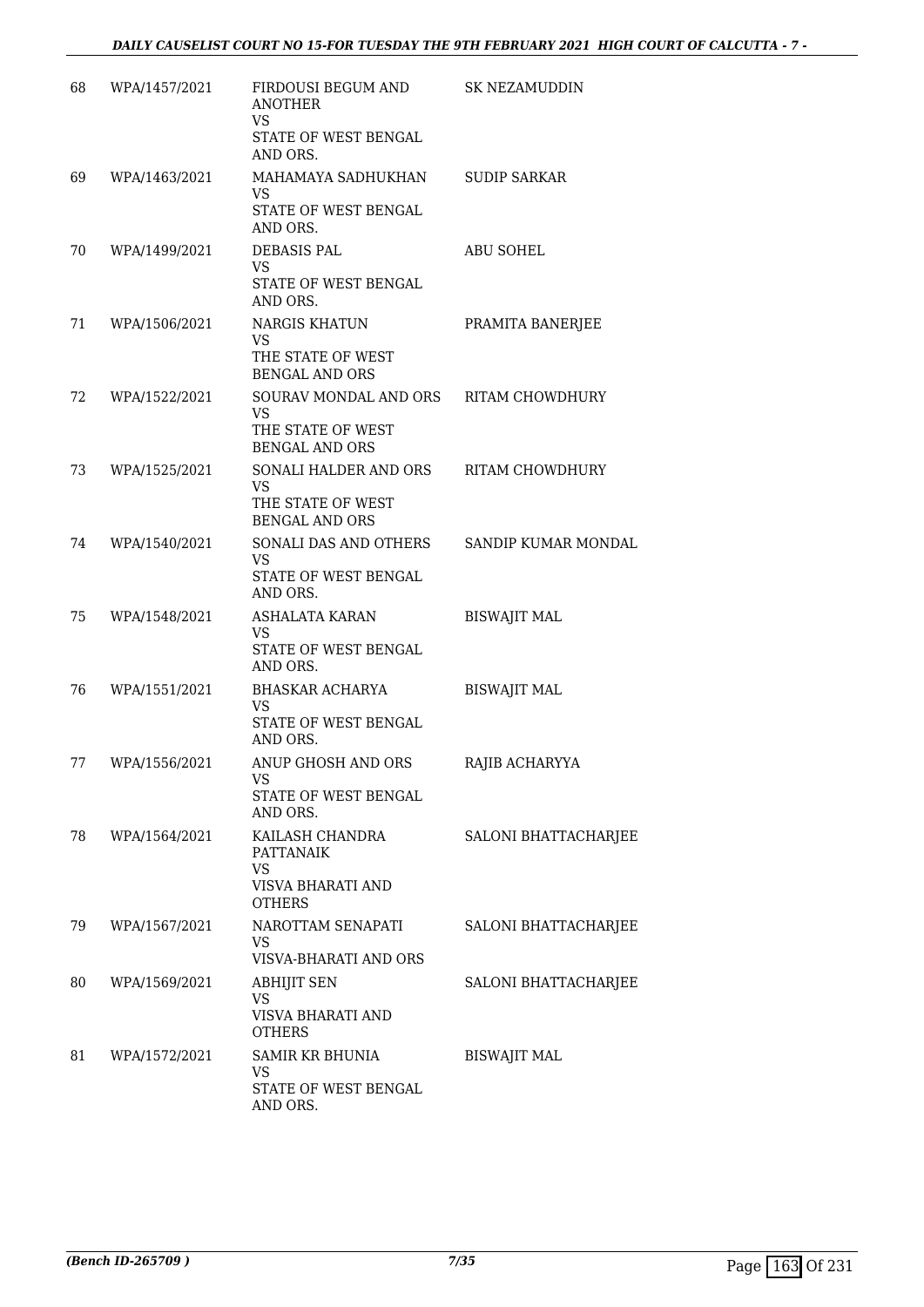| 82 | WPA/1580/2021       | TOTON KUMAR BERA<br>VS<br>STATE OF WEST BENGAL<br>AND ORS. | SK SAHJAHAN ALI            |
|----|---------------------|------------------------------------------------------------|----------------------------|
| 83 | WPA/1582/2021       | MANISHA PRADHAN JANA<br><b>VS</b><br>STATE OF WEST BENGAL  | SK SAHAJAN ALI             |
|    |                     | AND ORS.                                                   |                            |
| 84 | WPA/1583/2021       | SOMA BERA ANR ANR<br><b>VS</b>                             | KAPIL GUHA                 |
|    |                     | STATE OF WEST BENGAL<br>AND ORS.                           |                            |
| 85 | WPA/1594/2021       | ASHIMA SARDAR<br>VS                                        | TIRTHANKAR DEY             |
|    |                     | STATE OF WEST BENGAL<br>AND ORS.                           |                            |
| 86 | WPA/1601/2021       | MIRA SINHA<br><b>VS</b>                                    | <b>SUDIP SARKAR</b>        |
|    |                     | STATE OF WEST BENGAL<br>AND ORS.                           |                            |
| 87 | WPA/1603/2021       | <b>BISWANATH DAS</b><br>VS                                 | SABITA KHUTIA(BHUNYA)      |
|    |                     | STATE OF WEST BENGAL<br>AND ORS.                           |                            |
| 88 | WPA/1612/2021       | SUMITA DEBSHARMA<br>VS.                                    | SOMESH KUMAR GHOSH         |
|    |                     | STATE OF WEST BENGAL<br>AND ORS.                           |                            |
| 89 | WPA/1614/2021       | ARUP KUMAR KOLEY<br>VS                                     | SABITA KHUTIA(BHUNYA)      |
|    |                     | STATE OF WEST BENGAL<br>AND ORS.                           |                            |
| 90 | WPA/1636/2021       | NIZAMUDDIN SHAIKH<br><b>VS</b>                             | KALYANI BHATTACHARYYA      |
|    |                     | THE STATE OF WEST<br>BENGAL AND ORS                        |                            |
| 91 | WPA/1641/2021       | MD. WAHID RAHAMAN<br><b>VS</b>                             | KALYANI BHATTACHARYYA      |
|    |                     | THE STATE OF WEST<br><b>BENGAL AND ORS</b>                 |                            |
| 92 | WPA/1644/2021       | <b>RUBINA KHATUN</b><br><b>VS</b>                          | KALYANI BHATTACHARYYA      |
|    |                     | THE STATE OF WEST<br><b>BENGAL AND ORS</b>                 |                            |
| 93 | WPA/1767/2021       | ATANU POCHALI<br><b>VS</b>                                 | MALYASHREE MAITY           |
|    |                     | <b>STATE OF WEST BENGAL</b><br>AND ORS.                    |                            |
|    | wt94 WPA/20467/2018 | ATANU POCHALI<br>VS.                                       | <b>MALYASREE MAITY</b>     |
|    |                     | STATE OF WEST BENGAL &<br><b>ORS</b>                       |                            |
| 95 | WPA/1785/2021       | BARIN KUMAR ROY<br>VS.                                     | BARIN KUMAR ROY(IN PERSON) |
|    |                     | STATE OF WEST BENGAL<br>AND ORS.                           |                            |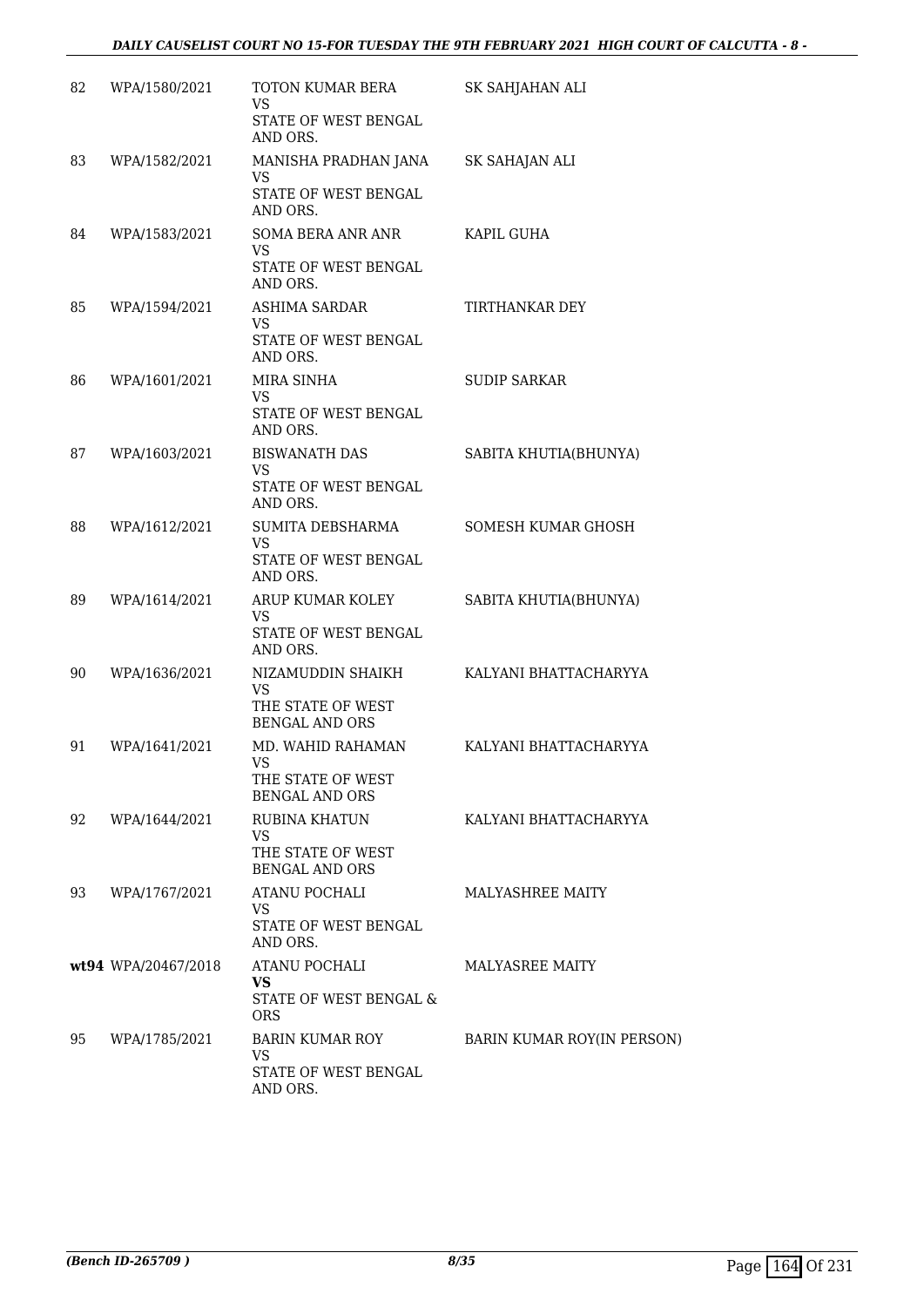| 96  | WPA/1892/2021 | KRISHNA DAFADAR AND<br><b>OTHERS</b><br><b>VS</b><br>STATE OF WEST BENGAL | SHILADITYA BARMA       |
|-----|---------------|---------------------------------------------------------------------------|------------------------|
| 97  | WPA/1903/2021 | AND ORS.<br>MD.HARUNUZZAMAN<br>MULLICK                                    | A.R JAGLUL KABIR       |
|     |               | <b>VS</b><br>STATE OF WEST BENGAL<br>AND ORS.                             |                        |
| 98  | WPA/1945/2021 | CHHANDA JANA<br><b>VS</b><br>STATE OF WEST BENGAL                         | KALYANI BHATTACHARYYA  |
|     |               | AND ORS.                                                                  |                        |
| 99  | WPA/2077/2021 | <b>GOURI DE AND ANOTHER</b><br>VS<br>STATE OF WEST BENGAL<br>AND ORS.     | SOMSUVRA MUKHERJEE     |
| 100 | WPA/2363/2021 | SARIFUDDIN LASKAR<br><b>VS</b>                                            | <b>AMAR NATH SEN</b>   |
|     |               | STATE OF WEST BENGAL<br>AND ORS.                                          |                        |
| 101 | WPA/2367/2021 | MOUSUMI BHANDARY<br>MONDAL                                                | RATUL GHOSH            |
|     |               | <b>VS</b><br>STATE OF WEST BENGAL<br>AND ORS.                             |                        |
| 102 | WPA/2405/2021 | ANAMIKA BHATTACHARYA<br><b>VS</b>                                         | HEMANTA KUMAR DAS      |
|     |               | STATE OF WEST BENGAL<br>AND ORS.                                          |                        |
| 103 | WPA/2457/2021 | SOURAV BIKAS MAITY AND<br><b>ORS</b><br>VS                                | TAMAL TARU PANDA       |
|     |               | STATE OF WEST BENGAL<br>AND ORS.                                          |                        |
|     |               |                                                                           | <b>NEW MOTION 1</b>    |
| 104 | WPA/1066/2021 | SK. EMAM HOSSAIN AND<br><b>ORS</b><br><b>VS</b>                           | TIRTHANKAR DEY         |
|     |               | STATE OF WEST BENGAL<br>AND ORS.                                          |                        |
| 105 | WPA/1125/2021 | MD TANMIR AHMED AND<br><b>ORS</b><br><b>VS</b>                            | Ali Ahsan Alamgir      |
|     |               | STATE OF WEST BENGAL<br>AND ORS.                                          |                        |
| 106 | WPA/1340/2021 | PRITHISH KUMAR GHOSH<br>VS                                                | SUPRIYA RANJAN GHOSH   |
|     |               | STATE OF WEST BENGAL<br>AND ORS.                                          |                        |
| 107 | WPA/1376/2021 | RAJIB CHATTERJEE<br><b>VS</b>                                             | GOBINDA CHANDRA BAIDYA |
|     |               | STATE OF WEST BENGAL<br>AND ORS.                                          |                        |
| 108 | WPA/1419/2021 | MALKA TARANNUM<br><b>VS</b>                                               | SHILADITYA BARMA       |
|     |               | STATE OF WEST BENGAL<br>AND ORS.                                          |                        |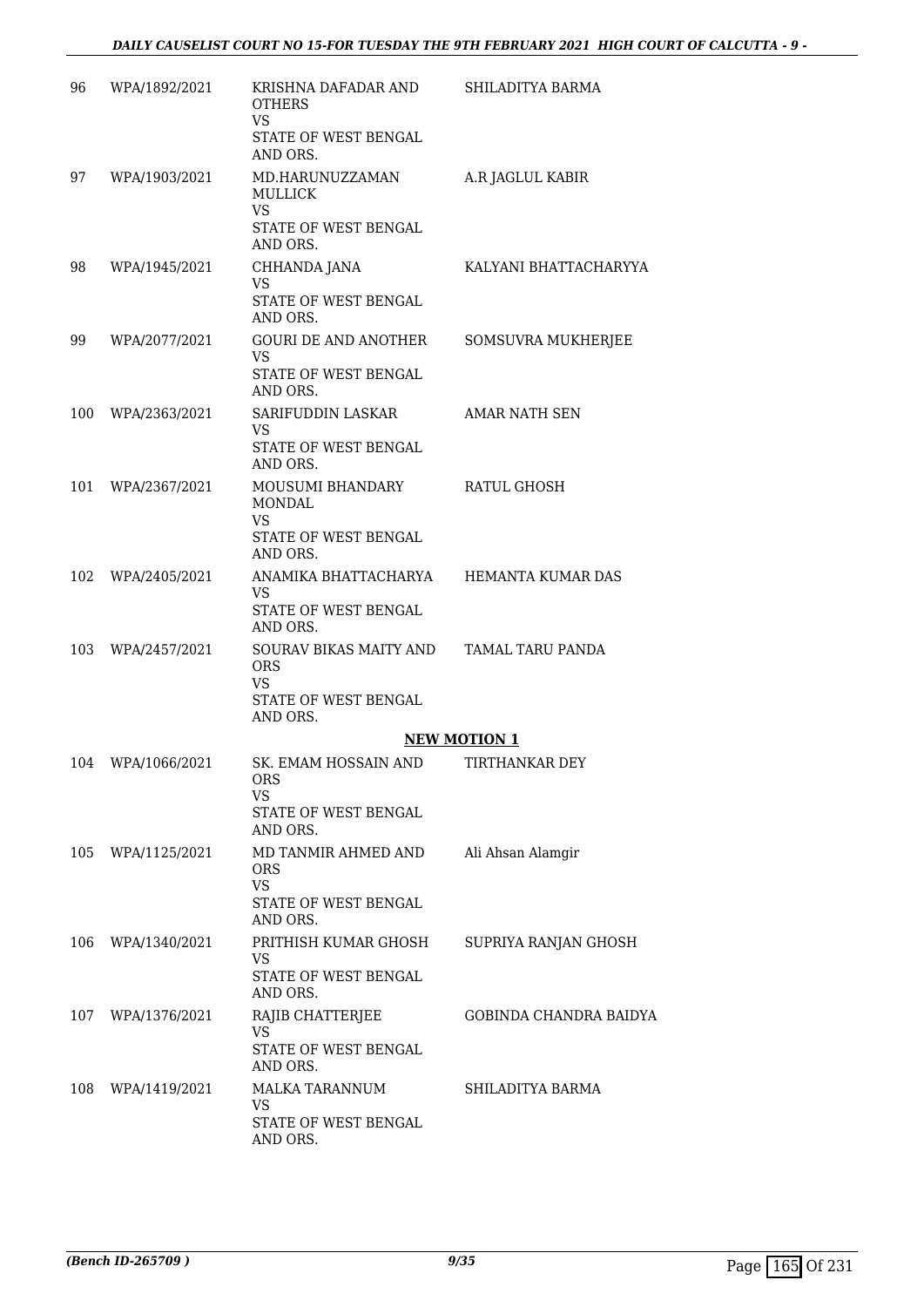| 109 | WPA/1422/2021     | NAJMA KHATUN<br><b>VS</b>                                                           | SANGEETA ROY              |
|-----|-------------------|-------------------------------------------------------------------------------------|---------------------------|
|     |                   | STATE OF WEST BENGAL<br>AND ORS.                                                    |                           |
| 110 | WPA/1423/2021     | MD ALLARAKHA AHAMED<br>AND ORS<br>VS.<br>STATE OF WEST BENGAL<br>AND ORS.           | NEIL BASU                 |
| 111 | WPA/1427/2021     | BISWARUP DAS ADHIKARY<br>AND ANR<br><b>VS</b><br>STATE OF WEST BENGAL<br>AND ORS.   | SHILADITYA BARMA          |
| 112 | WPA/1489/2021     | CHIRANJIT SARDAR AND<br><b>ORS</b><br><b>VS</b><br>STATE OF WEST BENGAL<br>AND ORS. | SUDIPTA DASGUPTA          |
| 113 | WPA/1492/2021     | YOGANANDA MEHETA<br>VS.<br>STATE OF WEST BENGAL                                     | PARAMITA MAITY            |
| 114 | WPA/1493/2021     | AND ORS.<br><b>INDRAJIT SAHU</b><br><b>VS</b><br>STATE OF WEST BENGAL<br>AND ORS.   | SUDIPTA DASGUPTA          |
| 115 | WPA/1649/2021     | SUDHANSHU MONDAL<br><b>VS</b><br>STATE OF WEST BENGAL<br>AND ORS.                   | <b>GORA CHAND SAMANTA</b> |
| 116 | WPA/1650/2021     | SAHABUDDIN SK.<br>VS.<br>THE STATE OF WEST<br><b>BENGAL AND ORS</b>                 | KALYANI BHATTACHARYYA     |
| 117 | WPA/1664/2021     | <b>GOUR MANNA</b><br><b>VS</b><br>State of West Bengal                              | <b>SUKANTA DAS</b>        |
| 118 | WPA/1679/2021     | KUNTAL SASMAL<br>VS<br>STATE OF WEST BENGAL<br>AND ORS.                             | <b>BISWAPRIYA SAMANTA</b> |
| 119 | WPA/1680/2021     | PRANAB KMAR PANJA<br><b>VS</b><br>STATE OF WEST BENGAL<br>AND ORS.                  | K M HOSSAIN               |
| 120 | WPA/1682/2021     | <b>ACHYUT BOSE</b><br><b>VS</b><br>STATE OF WEST BENGAL<br>AND ORS.                 | NARAYAN CHANDRA MONDAL    |
| 121 | WPA/1704/2021     | <b>BAPAN BANERJEE</b><br><b>VS</b><br>STATE OF WEST BENGAL<br>AND ORS.              | Ali Ahsan Alamgir         |
|     | 122 WPA/1743/2021 | MILAN MAHATO AND ORS<br><b>VS</b><br>THE STATE OF WEST<br>BENGAL AND ORS            | SATYAJIT MAHATA           |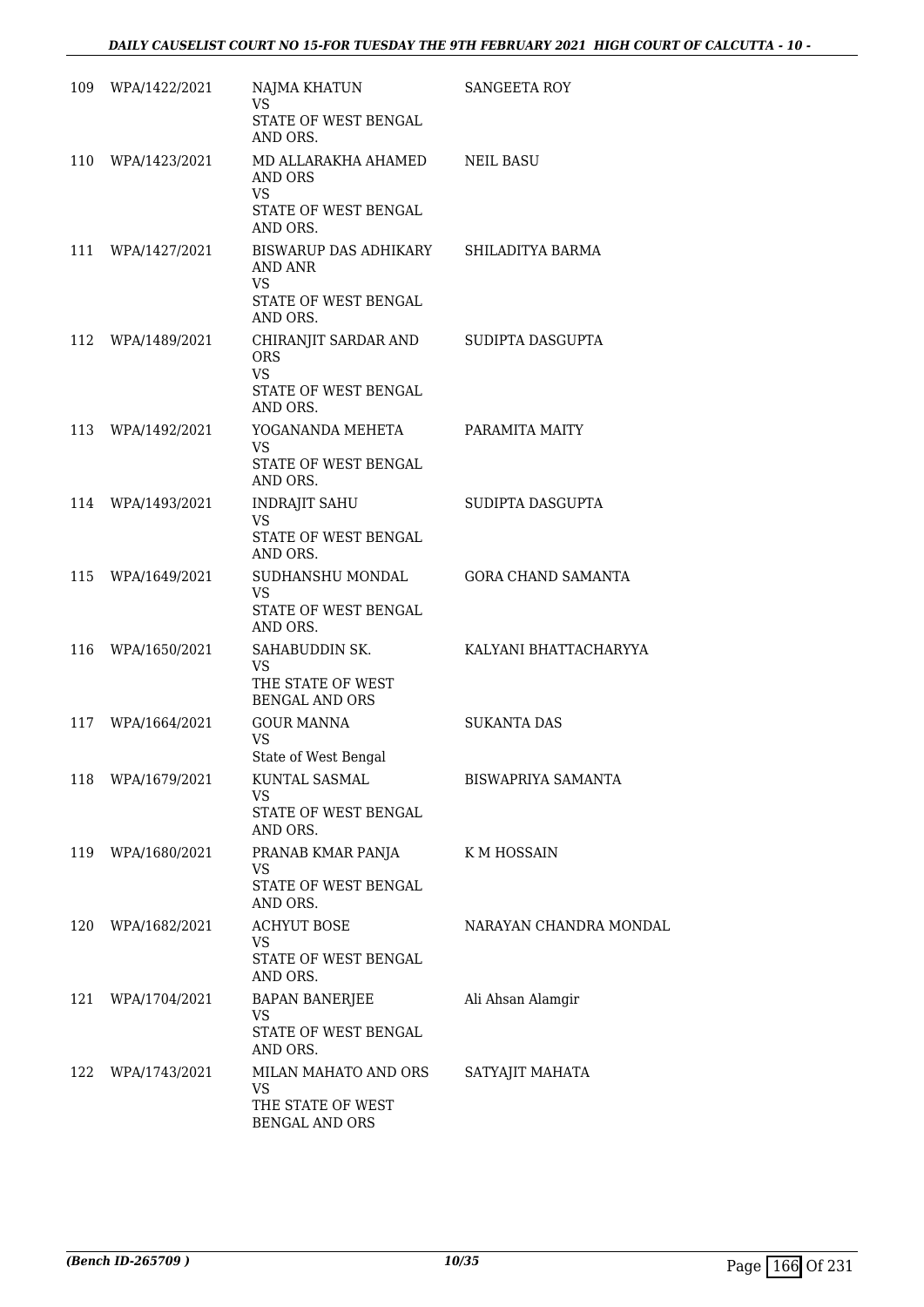| 123 | WPA/1757/2021     | ASHOKE RAJAK AND ORS<br><b>VS</b><br>THE STATE OF WEST<br><b>BENGAL AND ORS</b>       | SATYAJIT MAHATA           |
|-----|-------------------|---------------------------------------------------------------------------------------|---------------------------|
| 124 | WPA/1798/2021     | ALI HAIDER SK.<br>VS.<br>STATE OF WEST BENGAL<br>AND ORS.                             | KALYANI BHATTACHARYYA     |
| 125 | WPA/1799/2021     | ALTAFUR RAHAMAN<br>VS.<br><b>STATE OF WEST BENGAL</b><br>AND ORS.                     | KALYANI BHATTACHARYYA     |
| 126 | WPA/1812/2021     | KARTICK MAHATO<br>VS.<br>STATE OF WEST BENGAL<br>AND ORS.                             | SUDIPTA DASGUPTA          |
| 127 | WPA/1813/2021     | <b>SUCHISMITA</b><br><b>CHATTOPADHYAY</b><br>VS<br>STATE OF WEST BENGAL<br>AND ORS.   | KALLOL KUMAR MAITY        |
| 128 | WPA/1818/2021     | SAURAV PACHHAL<br>VS<br>STATE OF WEST BENGAL<br>AND ORS.                              | SUDITPA DASGUPTA          |
| 129 | WPA/1822/2021     | REBA (BISWAS) SARKAR<br><b>VS</b><br>STATE OF WEST BENGAL<br>AND ORS.                 | <b>BIKASH CHANDRA DAS</b> |
| 130 | WPA/1824/2021     | CHHANDA SAMANTA AND<br><b>OTHERS</b><br><b>VS</b><br>STATE OF WEST BENGAL<br>AND ORS. | SUDIPTA DASGUPTA          |
| 131 | WPA/1833/2021     | PARTHA SARATHI<br><b>CHOUDHURI</b><br><b>VS</b><br>STATE OF WEST BENGAL<br>AND ORS.   | OISANI MUKHERJEE          |
| 132 | WPA/1868/2021     | KAUSHIK CHATTERJEE<br><b>VS</b><br>STATE OF WEST BENGAL<br>AND ORS.                   | SANDIP KUMAR MONDAL       |
| 133 | WPA/1898/2021     | <b>BHASKAR DAS</b><br>VS<br>STATE OF WEST BENGAL<br>AND ORS.                          | <b>GORA CHAND SAMANTA</b> |
| 134 | WPA/1925/2021     | <b>SAGNIK JANA</b><br>VS<br>STATE OF WEST BENGAL<br>AND ORS.                          | <b>BANSHI BADAN MAITY</b> |
| 135 | WPA/1946/2021     | <b>TAPASI MAJI</b><br>VS<br>STATE OF WEST BENGAL<br>AND ORS.                          | KALYANI BHATTACHARYA      |
|     | 136 WPA/1947/2021 | <b>AJAZUL HOQUE</b><br>VS.<br>STATE OF WEST BENGAL<br>AND ORS.                        | KALYANI BHATTACHARYYA     |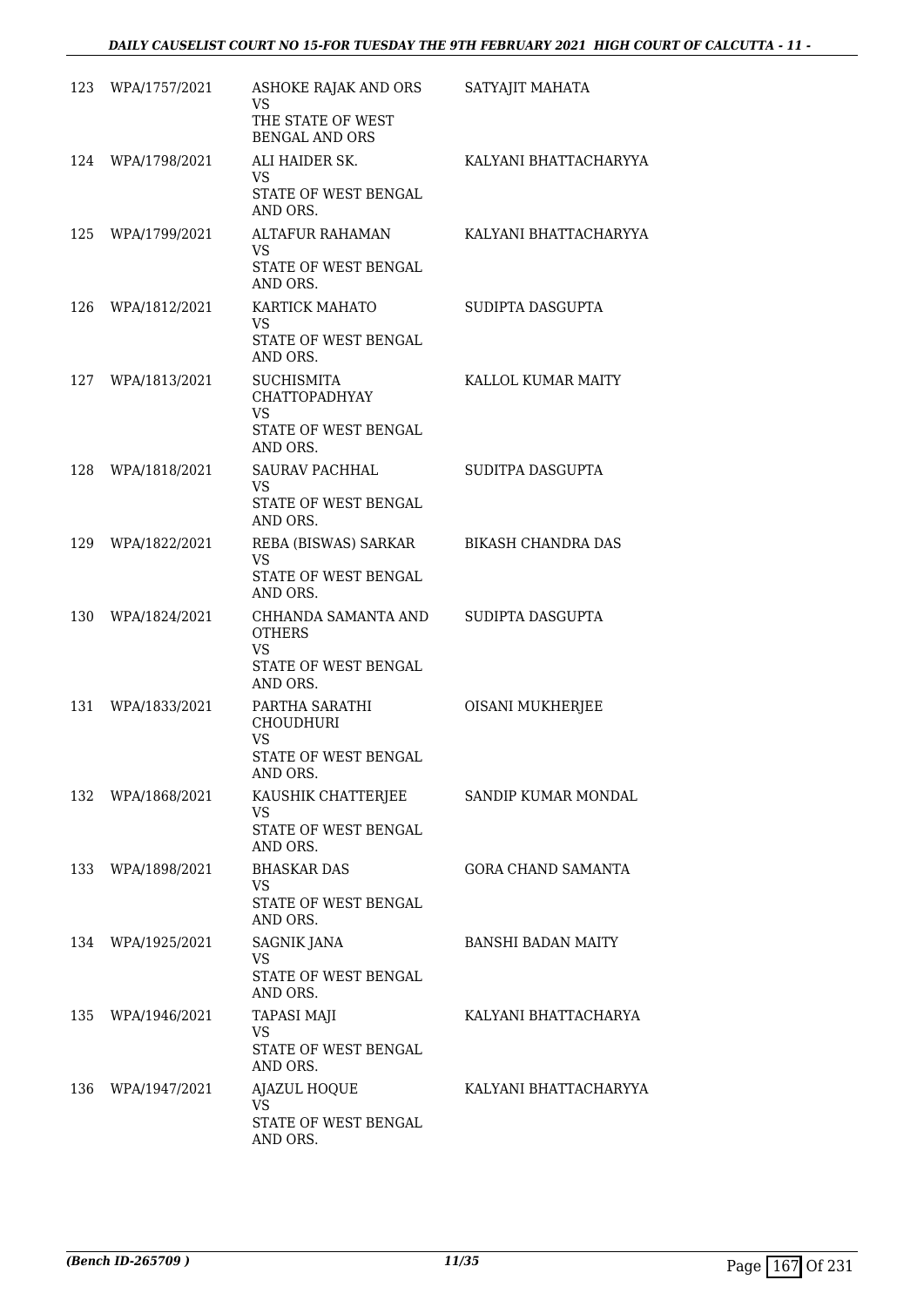|     | 137 WPA/1948/2021 | SONIA GHOSH<br>VS.<br>STATE OF WEST BENGAL                                              | KALYANI BHATTACHARYA  |
|-----|-------------------|-----------------------------------------------------------------------------------------|-----------------------|
|     | 138 WPA/1951/2021 | AND ORS.<br>MUKBUL HAQUE AND ORS<br><b>VS</b><br>STATE OF WEST BENGAL                   | SK NAYEEMUL HAQUE     |
|     | 139 WPA/1954/2021 | AND ORS.<br>MD. RABIUL SK. AND                                                          | SHILADITYA BARMA      |
|     |                   | <b>OTHERS</b><br>VS.<br>STATE OF WEST BENGAL<br>AND ORS.                                |                       |
|     | 140 WPA/1971/2021 | SITAL RAJAK AND ORS<br><b>VS</b><br>STATE OF WEST BENGAL<br>AND ORS.                    | <b>GOPA BISWAS</b>    |
| 141 | WPA/1991/2021     | BIPUL SARKAR AND<br><b>OTHERS</b><br>VS<br>STATE OF WEST BENGAL<br>AND ORS.             | DIBYENDU CHATTERJEE   |
| 142 | WPA/1995/2021     | SAFIULLAH AND ORS<br><b>VS</b><br>STATE OF WEST BENGAL<br>AND ORS.                      | DEBABRATA MONDAL      |
| 143 | WPA/2021/2021     | RITRUPARNA SEN<br>VS.<br>STATE OF WEST BENGAL<br>AND ORS.                               | ANWASHA HALDER        |
| 144 | WPA/2049/2021     | MD AKBAR ALI AND ORS<br>VS.<br>W.B.BOARD OF PRIMARY<br><b>EDU AND ORS</b>               | <b>TIRTHANKAR DEY</b> |
| 145 | WPA/2053/2021     | UDAY SANKAR SAHA AND<br><b>ORS</b><br>VS.<br><b>W.B.BOARD OF PRIMARY</b><br>EDU AND ANR | TIRTHANKAR DEY        |
| 146 | WPA/2055/2021     | HEMANTA KUMAR GHOSH<br><b>VS</b><br>STATE OF WEST BENGAL<br>AND ORS.                    | K.M. HOSSAIN          |
| 147 | WPA/2057/2021     | FARUK ABDULLAH MONDAL<br>AND ORS<br>VS<br>THE STATE OF WEST<br><b>BENGAL AND ORS</b>    | RITAM CHOWDHURY       |
| 148 | WPA/2059/2021     | <b>BAISHAKHI DAS</b><br><b>VS</b><br>STATE OF WEST BENGAL<br>AND ORS.                   | SUDIPTA DASGUPTA      |
| 149 | WPA/2062/2021     | IPSHITA MUKHERJEE DAN<br>AND ANR<br><b>VS</b><br>STATE OF WEST BENGAL<br>AND ORS.       | SUDIPTA DASGUPTA      |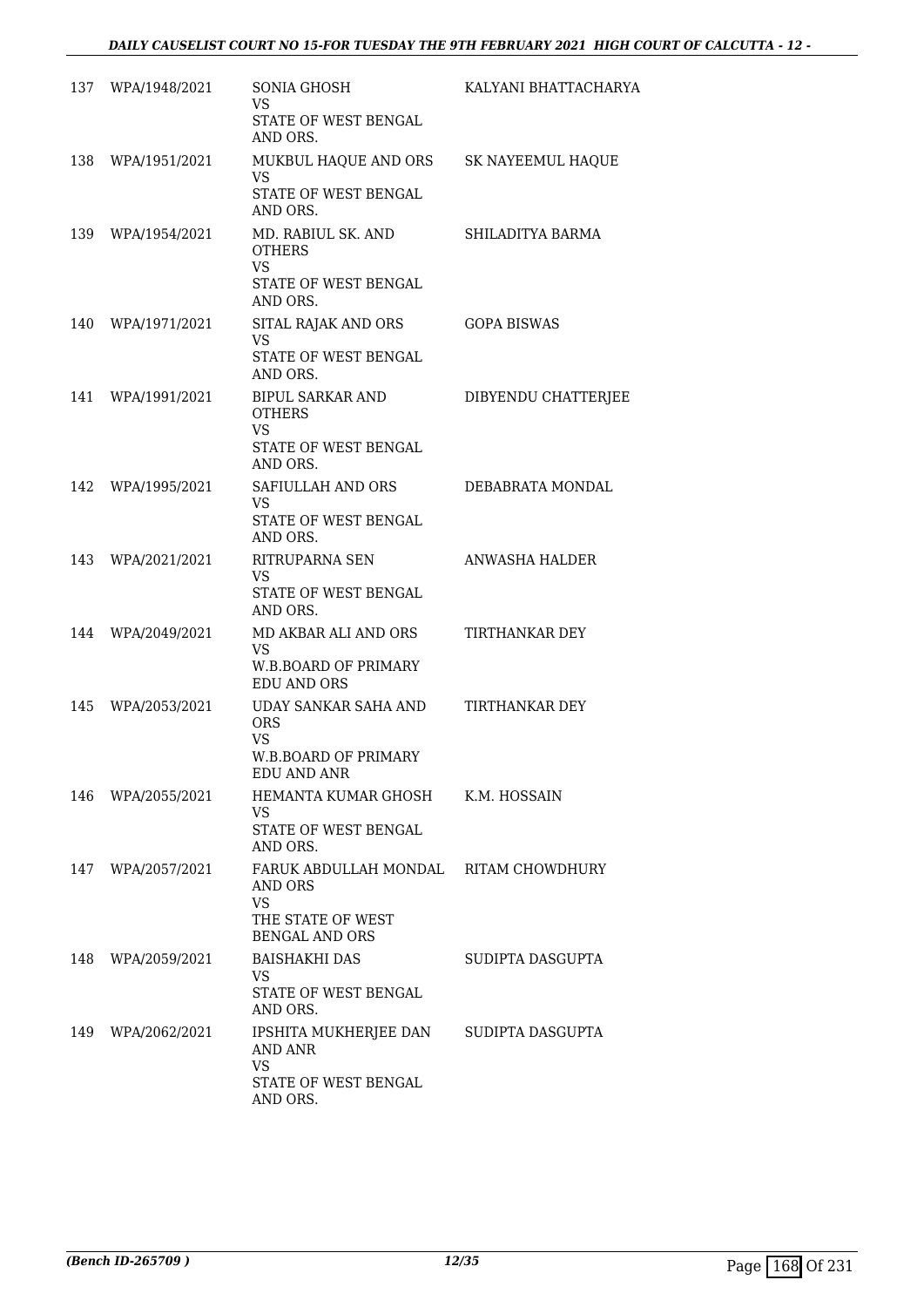| 150 | WPA/2071/2021 | SATYAJIT MONDAL<br>VS                                                                         | <b>MRINAL KANTI BISWAS</b> |
|-----|---------------|-----------------------------------------------------------------------------------------------|----------------------------|
|     |               | WEST BENGAL BOARD OF<br>PRIMARY EDUCATION                                                     |                            |
| 151 | WPA/2076/2021 | <b>BASANTI TUDU(SOREN)</b><br><b>AND ANR</b><br><b>VS</b><br>STATE OF WEST BENGAL<br>AND ORS. | <b>BIKASH CHANDRA DAS</b>  |
| 152 | WPA/2081/2021 | RITUPARNA SEN<br>VS.<br>STATE OF WEST BENGAL<br>AND ORS.                                      | ANWASHA HALDER             |
| 153 | WPA/2105/2021 | <b>SUBRINA KHATUN</b><br>VS<br>STATE OF WEST BENGAL<br>AND ORS.                               | MUKETESWAR MAITY           |
| 154 | WPA/2111/2021 | HRIDAY KUMAR PAUL<br>VS<br>STATE OF WEST BENGAL<br>AND ORS.                                   | SURENDRA KUMAR SHARMA      |
| 155 | WPA/2112/2021 | <b>SUKUMAR MAHATA</b><br>VS<br>STATE OF WEST BENGAL<br>AND ORS.                               | <b>UTTAM BANERJEE</b>      |
| 156 | WPA/2115/2021 | ATANU ACHARYA<br><b>VS</b><br>STATE OF WEST BENGAL<br>AND ORS.                                | SURENDRA KUMAR SHARMA      |
| 157 | WPA/2120/2021 | <b>MOGIBOR RAHAMAN</b><br>VS<br>STATE OF WEST BENGAL<br>AND ORS.                              | SURENDRA KUMAR SHARMA      |
| 158 | WPA/2121/2021 | MD MOHIBUL ISLAM AND<br><b>ANR</b><br><b>VS</b><br>STATE OF WEST BENGAL<br>AND ORS.           | Miss Molly Saha            |
| 159 | WPA/2126/2021 | MD ASIF ALI<br>VS<br>STATE OF WEST BENGAL<br>AND ORS.                                         | SURENDRA KUMAR SHARMA      |
| 160 | WPA/2127/2021 | DEBIPADA BASU AND ORS<br>VS<br>STATE OF WEST BENGAL<br>AND ORS.                               | SARIFUL ISLAM MALLICK      |
| 161 | WPA/2130/2021 | <b>MOUMITA DUTTA AND ORS</b><br><b>VS</b><br>THE STATE OF WEST<br><b>BENGAL AND ORS</b>       | ANUWASHA HALDER            |
| 162 | WPA/2135/2021 | BISWAJIT ROY AND ORS<br><b>VS</b><br>STATE OF WEST BENGAL<br>AND ORS.                         | ANANYA CHAKRABORTY         |
| 163 | WPA/2136/2021 | NANDITA MANDAL<br>VS<br>THE STATE OF WEST<br>BENGAL AND ORS                                   | JEENIA RUDRA               |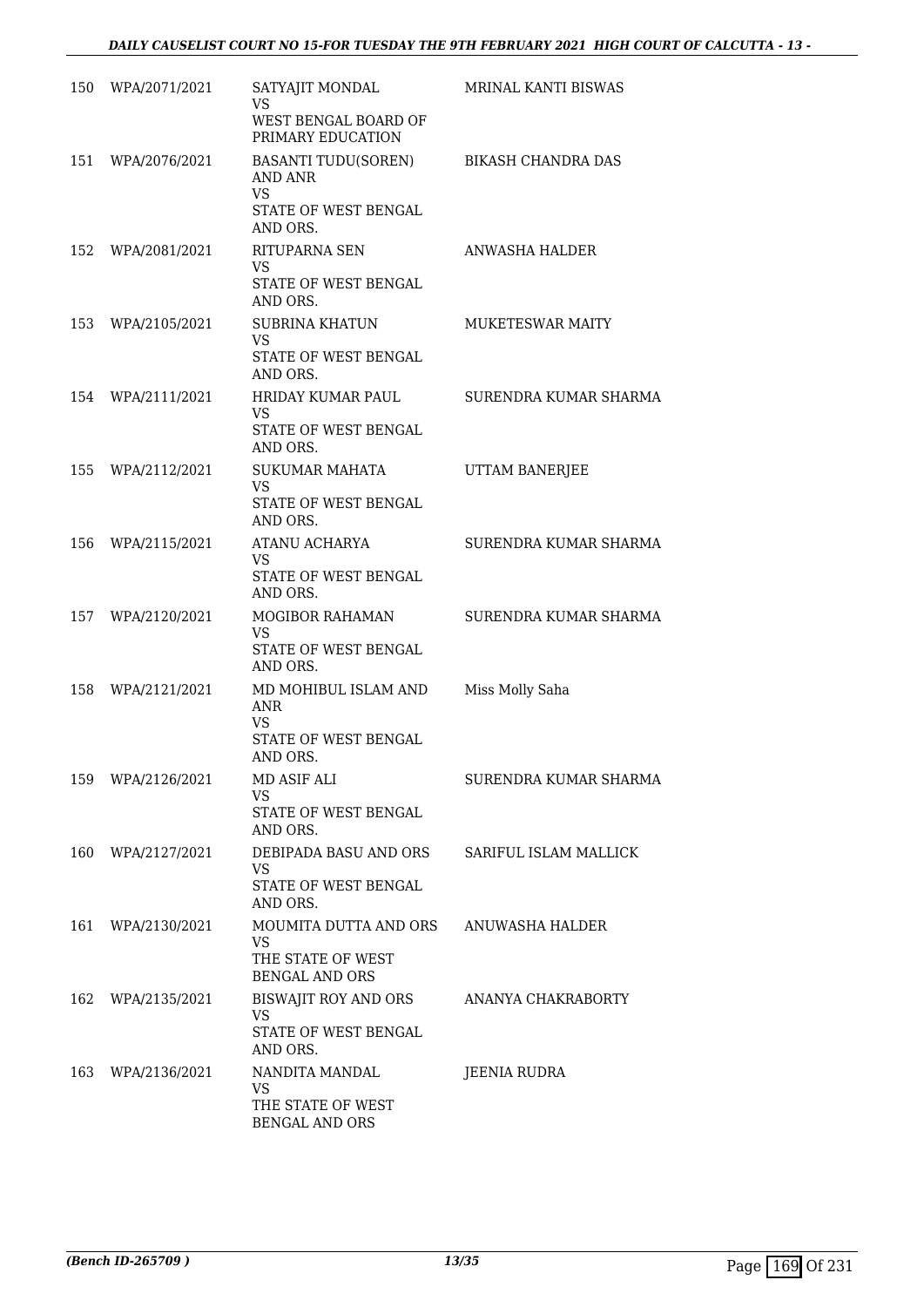| 164 | WPA/2143/2021 | <b>RAKESH BISWAS</b><br>VS<br>STATE OF WEST BENGAL<br>AND ORS.                      | SURENDRA KUMAR SHARMA    |
|-----|---------------|-------------------------------------------------------------------------------------|--------------------------|
| 165 | WPA/2146/2021 | TORIKUL MONDAL<br><b>VS</b><br>STATE OF WEST BENGAL                                 | SURENDRA KUMAR SHARMA    |
| 166 | WPA/2148/2021 | AND ORS.<br>PABITRA SARKAR<br>VS<br><b>STATE OF WEST BENGAL</b><br>AND ORS.         | SURENDRA KUMAR SHARMA    |
| 167 | WPA/2149/2021 | BRINDABAN BISWAS AND<br><b>ORS</b><br><b>VS</b><br>STATE OF WEST BENGAL<br>AND ORS. | SAMBHUNATH DE            |
| 168 | WPA/2154/2021 | SAJAL KUMAR BISWAS<br>VS.<br>STATE OF WEST BENGAL<br>AND ORS.                       | <b>SUDDHADEV ADAK</b>    |
| 169 | WPA/2158/2021 | RAMDAS MANDAL<br>VS<br>STATE OF WEST BENGAL<br>AND ORS.                             | SURENDRA KUMAR SHARMA    |
| 170 | WPA/2159/2021 | SHAMPA MONDAL AND ORS<br>VS<br>STATE OF WEST BENGAL<br>AND ORS.                     | <b>SAKYA MAITI</b>       |
| 171 | WPA/2160/2021 | SHYAMALI BISWAS<br><b>VS</b><br>STATE OF WEST BENGAL<br>AND ORS.                    | SURENDRA KUMAR SHARMA    |
| 172 | WPA/2193/2021 | TAPAS ADHIKARY AND ORS<br>VS<br>State of West Bengal AND<br><b>ORS</b>              | <b>SK NAYEEMUL HAQUE</b> |
| 173 | WPA/2196/2021 | UJJAL KUJUR<br>VS<br>STATE OF WEST BENGAL<br>AND ORS.                               | SURENDRA KUMAR SHARMA    |
| 174 | WPA/2204/2021 | <b>SUMIT DAS</b><br><b>VS</b><br><b>STATE OF WEST BENGAL</b><br>AND ORS.            | SURENDRA KUMAR SHARMA    |
| 175 | WPA/2208/2021 | <b>APU BISWAS</b><br>VS<br>STATE OF WEST BENGAL<br>AND ORS.                         | SURENDRA KUMAR SHARMA    |
| 176 | WPA/2211/2021 | <b>MAMATA HALDER</b><br>VS<br>STATE OF WEST BENGAL<br>AND ORS.                      | SURENDRA KUMAR SHARMA    |
| 177 | WPA/2217/2021 | <b>MANIK PRADHAN</b><br><b>VS</b><br>STATE OF WEST BENGAL<br>AND ORS.               | SRIKANTA DATTA           |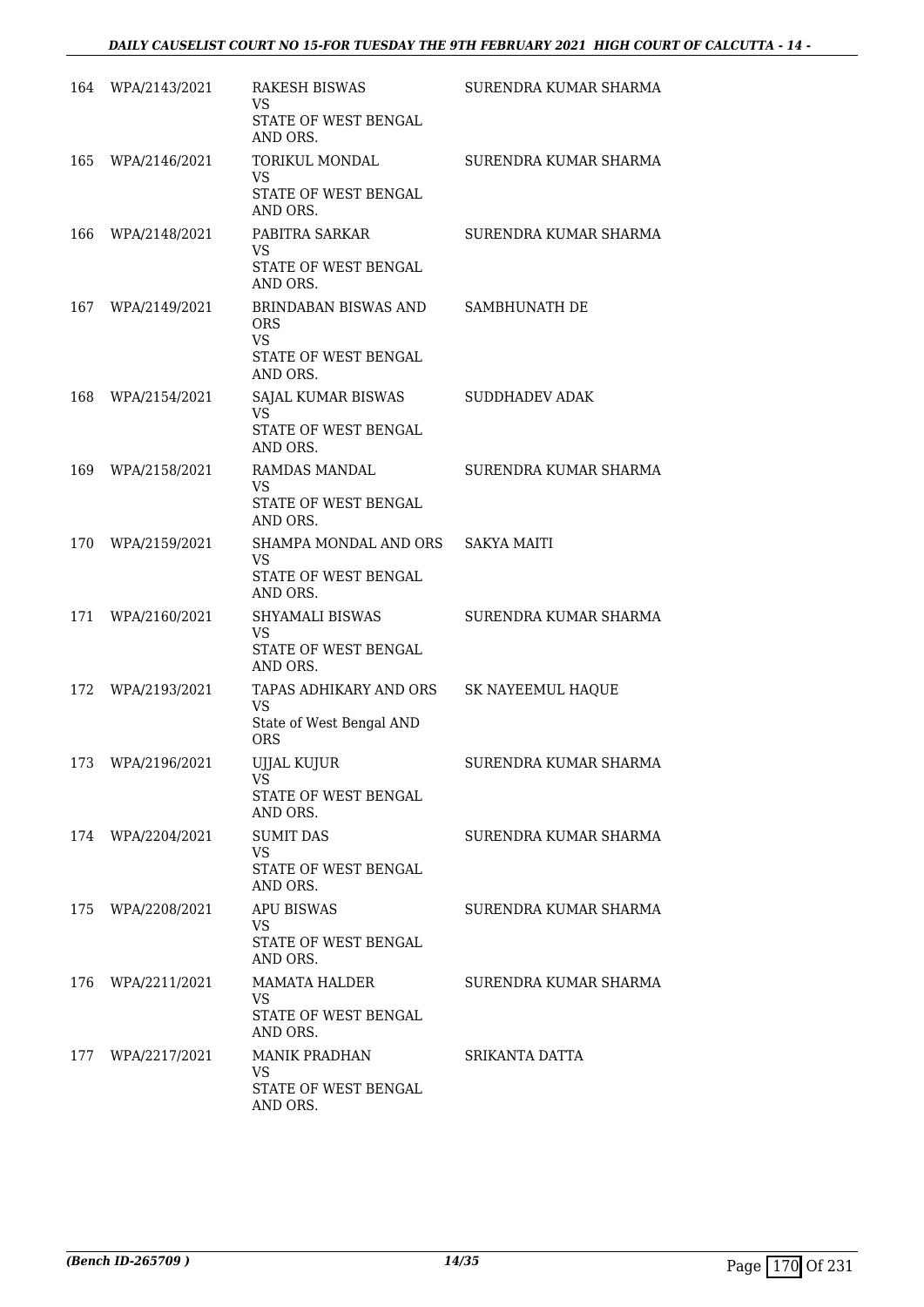| 178 | WPA/2245/2021     | MD. ABDUL KAYUM AND<br><b>ORS</b><br>VS.<br>THE STATE OF WEST<br><b>BENGAL AND ORS</b> | ALI AHSAN ALAMGIR     |
|-----|-------------------|----------------------------------------------------------------------------------------|-----------------------|
| 179 | WPA/2255/2021     | SUNIT SARKAR AND ORS<br>VS<br>STATE OF WEST BENGAL<br>AND ORS.                         | <b>TAIMUR HOSSAIN</b> |
| 180 | WPA/2273/2021     | DILIP SARKAR AND OTHERS<br><b>VS</b><br>STATE OF WEST BENGAL<br>AND ORS.               | <b>GOPA BISWAS</b>    |
| 181 | WPA/2290/2021     | PRIYABRATA ROY AND ANR<br>VS<br>STATE OF WEST BENGAL<br>AND ORS.                       | ANANYA CHAKRABORTY    |
| 182 | WPA/2292/2021     | ASHOK SARKAR AND<br><b>OTHERS</b><br><b>VS</b><br>STATE OF WEST BENGAL<br>AND ORS.     | <b>SOHAM BANERJEE</b> |
| 183 | WPA/2326/2021     | BAISAKHI PAL AND ANR<br>VS.<br>STATE OF WEST BENGAL<br>AND ORS.                        | <b>MALASREE MAITY</b> |
| 184 | WPA/2341/2021     | NIHAR BISWAS AND ORS<br><b>VS</b><br>STATE OF WEST BENGAL<br>AND ORS.                  | SOMESH KUMAR GHOSH    |
| 185 | WPA/2362/2021     | SUVANKAR NAYEK AND<br><b>OTHERS</b><br>VS<br>STATE OF WEST BENGAL<br>AND ORS.          | ALOKESH DALAI         |
| 186 | WPA/2364/2021     | SUDIPTA BRAHMACHARY<br><b>VS</b><br>STATE OF WEST BENGAL<br>AND ORS.                   | ROBIUL ISLAM          |
|     | 187 WPA/2366/2021 | GANESH CHANDRA<br>MONDAL<br><b>VS</b><br>STATE OF WEST BENGAL<br>AND ORS.              | ROBIUL ISLAM          |
|     | 188 WPA/2380/2021 | NIRMAL KUMAR DAS<br><b>MAHANTO</b><br><b>VS</b><br>STATE OF WEST BENGAL<br>AND ORS.    | TANUJA BASAK          |
|     | 189 WPA/2381/2021 | RUPA BARUA<br>VS.<br>STATE OF WEST BENGAL<br>AND ORS.                                  | <b>IMDADUL BISWAS</b> |
|     | 190 WPA/2390/2021 | <b>SOURAV GHOSH</b><br><b>VS</b><br>STATE OF WEST BENGAL<br>AND ORS.                   | NIBEDITA CHANDAN DEY  |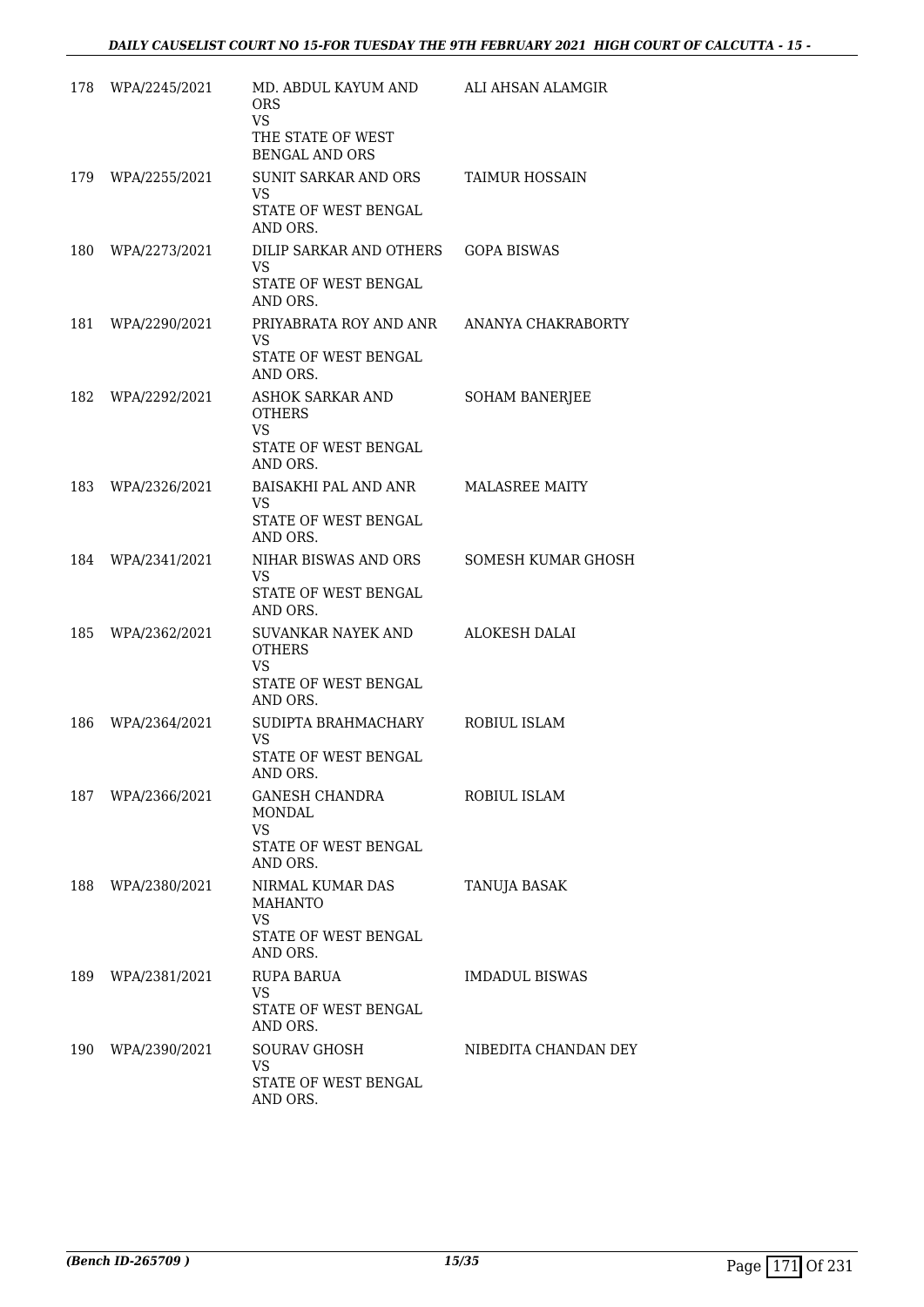| 191 | WPA/2393/2021     | RIG PRASUN MONDAL<br>VS<br>STATE OF WEST BENGAL<br>AND ORS.                         | <b>MUKTESWAR MAITY</b>   |
|-----|-------------------|-------------------------------------------------------------------------------------|--------------------------|
|     | 192 WPA/2395/2021 | MOUSUMI SEN AND ANR<br>VS<br>STATE OF WEST BENGAL<br>AND ORS.                       | <b>TAPODIP GUPTA</b>     |
|     | 193 WPA/2397/2021 | <b>BASUDEB SINHA</b><br>VS<br><b>STATE OF WEST BENGAL</b><br>AND ORS.               | GOPAL DAS                |
|     | 194 WPA/2400/2021 | SANJIB MONDAL<br>VS<br>STATE OF WEST BENGAL<br>AND ORS.                             | <b>GOPAL DAS</b>         |
| 195 | WPA/2409/2021     | AMARDEEP MANDAL AND<br>ANR<br>VS.<br>STATE OF WEST BENGAL<br>AND ORS.               | <b>SAYAN MUKHERJEE</b>   |
| 196 | WPA/2411/2021     | SOUMITRA GHOSH AND<br><b>ORS</b><br><b>VS</b><br>STATE OF WEST BENGAL<br>AND ORS.   | CHNADAN DUTTA            |
| 197 | WPA/2426/2021     | SINTU MONDAL<br>VS.<br>STATE OF WEST BENGAL<br>AND ORS.                             | DIPANYAN KUNDU           |
| 198 | WPA/2451/2021     | SUDIPTA BHATTACHARYYA<br><b>VS</b><br>VISVA BHARATI AND ORS                         | SALONI BHATTACHARJEE     |
| 199 | WPA/2459/2021     | KHALIDA AKTER BANU @<br><b>ORS</b><br><b>VS</b><br>STATE OF WEST BENGAL<br>AND ORS. | KAPIL CHANDRA SAHOO      |
| 200 | WPA/2469/2021     | MIR JASMINA AND ORS<br>VS<br>STATE OF WEST BENGAL<br>AND ORS.                       | <b>AVIRUP CHATTERJEE</b> |
| 201 | WPA/2473/2021     | RAJIB ROY AND ORS<br>VS.<br>THE STATE OF WEST<br><b>BENGAL AND ORS</b>              | SAKHAWAT KHANDAKAE       |
| 202 | WPA/2475/2021     | <b>MANIMALA MITRA AND ORS</b><br>VS<br>THE STATE OF WEST<br><b>BENGAL AND ORS</b>   | M. NAZAR CHOWDHURY       |
| 203 | WPA/2518/2021     | <b>ACHINTA PAL</b><br>VS<br>STATE OF WEST BENGAL<br>AND ORS.                        | SANTOSH CHAKRABORTY      |
| 204 | WPA/2535/2021     | PROSENJIT KARMAKAR<br>VS<br>THE STATE OF WEST<br>BENGAL AND ORS                     | SAKHAWAT KHANDAKAR       |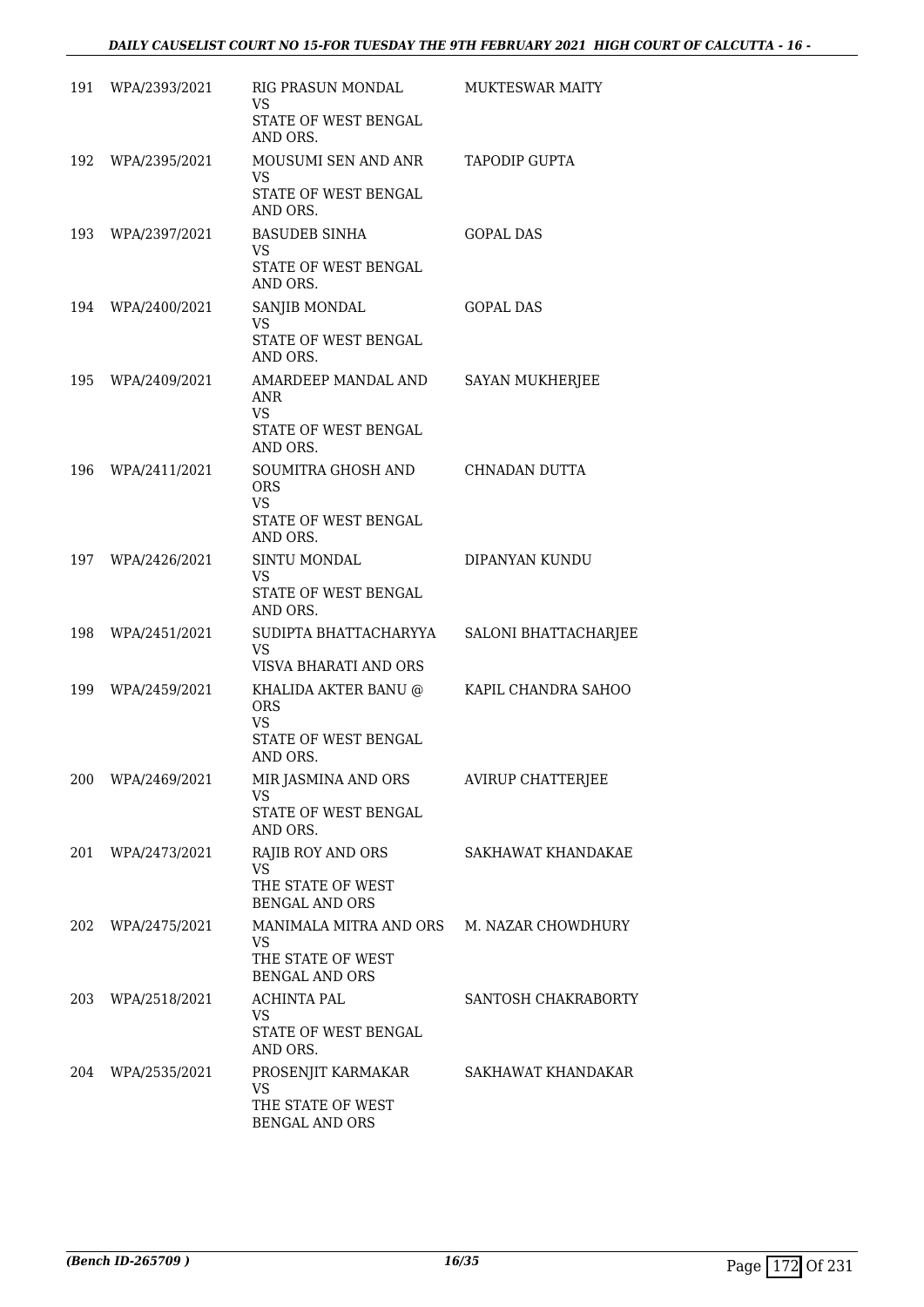| 205 | WPA/2543/2021     | SATYA RANJAN MALLIK<br><b>VS</b>                     | SANTOSH KUMAR CHAKRABARTI |
|-----|-------------------|------------------------------------------------------|---------------------------|
|     |                   | STATE OF WEST BENGAL<br>AND ORS.                     |                           |
| 206 | WPA/2547/2021     | TARANANDA MISHRA<br>VS                               | RAMA HALDER(SANTRA)       |
|     |                   | STATE OF WEST BENGAL<br>AND ORS.                     |                           |
|     | 207 WPA/2548/2021 | TANWEER KHAN<br><b>VS</b>                            | <b>SOURAT NANDY</b>       |
|     |                   | STATE OF WEST BENGAL<br>AND ORS.                     |                           |
| 208 | WPA/2551/2021     | <b>CHINMAY DAS</b><br><b>VS</b>                      | RAMA HALDER(SANTRA)       |
|     |                   | STATE OF WEST BENGAL<br>AND ORS.                     |                           |
| 209 | WPA/2552/2021     | AMIT CHAKRABORTI<br><b>VS</b>                        | SANDIP KUMAR MONDAL       |
|     |                   | STATE OF WEST BENGAL<br>AND ORS.                     |                           |
| 210 | WPA/2553/2021     | BIPLAB JANA AND OTHERS<br><b>VS</b>                  | PURNASIS BHUNIYA          |
|     |                   | STATE OF WEST BENGAL<br>AND ORS.                     |                           |
| 211 | WPA/2555/2021     | SNIGHA GHORAMI<br>VS                                 | <b>SOURAT NANDY</b>       |
|     |                   | STATE OF WEST BENGAL<br>AND ORS.                     |                           |
| 212 | WPA/2560/2021     | RUKHSANA KHATUM<br><b>VS</b>                         | <b>SOURAT NANDY</b>       |
|     |                   | STATE OF WEST BENGAL<br>AND ORS.                     |                           |
| 213 | WPA/2562/2021     | MD DAWOOD<br><b>VS</b>                               | PRADIP KUMAR GHOSH        |
|     |                   | State of West Bengal AND<br><b>ORS</b>               |                           |
| 214 | WPA/2572/2021     | SHYAMALI MAHATO AND<br><b>OTHERS</b>                 | SIDDHARTHA SARKAR         |
|     |                   | <b>VS</b><br>STATE OF WEST BENGAL                    |                           |
| 215 | WPA/2573/2021     | AND ORS.<br>SHYAMAL KR NATH                          | CHHANDAK DUTTA            |
|     |                   | VS.<br><b>STATE OF WEST BENGAL</b>                   |                           |
| 216 | WPA/2574/2021     | AND ORS.<br>KAMAL KANTA RAY                          | SANTANU MAJI              |
|     |                   | <b>VS</b><br><b>STATE OF WEST BENGAL</b><br>AND ORS. |                           |
| 217 | WPA/2582/2021     | MD. JAHID IQBAL KHAN                                 | KRISHNA KESHAB PAUL       |
|     |                   | <b>VS</b><br>STATE OF WEST BENGAL<br>AND ORS.        |                           |
| 218 | WPA/2589/2021     | PIKU SSAHOO AND OTHERS                               | ALOKESH DALAI             |
|     |                   | <b>VS</b><br>STATE OF WEST BENGAL<br>AND ORS.        |                           |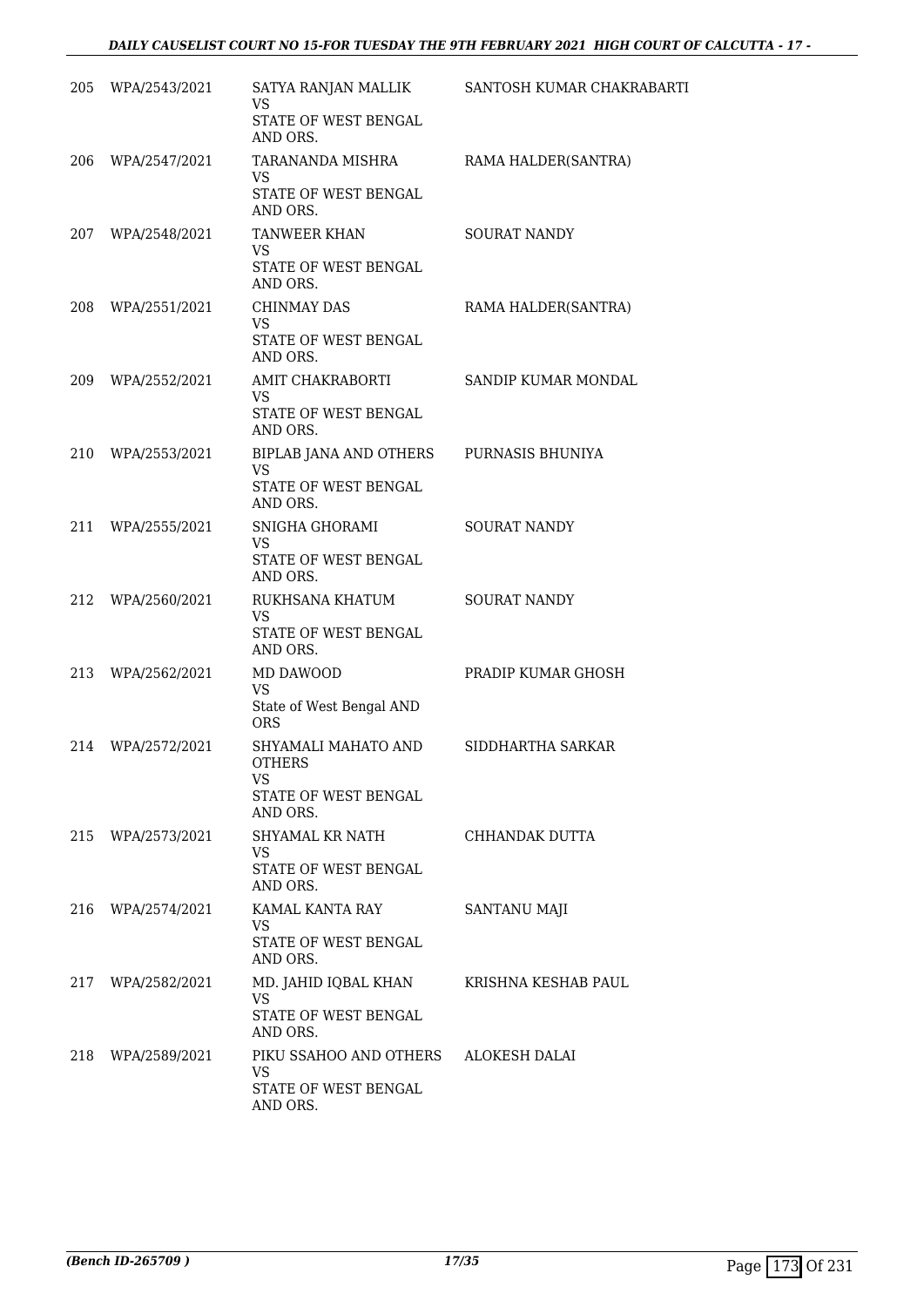| 219 | WPA/2594/2021     | KRISHNA MONDAL<br>(GHOSH) AND ANOTHER                                                              | ALOKESH DALAI           |
|-----|-------------------|----------------------------------------------------------------------------------------------------|-------------------------|
|     |                   | VS<br>STATE OF WEST BENGAL<br>AND ORS.                                                             |                         |
| 220 | WPA/2604/2021     | <b>SAMIM ALI</b><br>VS<br>THE WEST BENGAL BOARD<br>OF PRIMARY EDUCATION<br>AND ORS                 | DWAIPAYAN SANYAL        |
| 221 | WPA/2614/2021     | DILBAR NADAP AND ORS<br>VS.<br>STATE OF WEST BENGAL<br>AND ORS.                                    | LALMOHAN BASU           |
| 222 | WPA/2617/2021     | DULAL DAS AND OTHERS<br><b>VS</b><br>STATE OF WEST BENGAL<br>AND ORS.                              | SASTHI CHARAN DHARA     |
| 223 | WPA/2619/2021     | <b>JAMIL MAHMUD</b><br><b>VS</b><br>WEST BENGAL BOARD OF<br>PRIMARY EDUCATION AND<br><b>OTHERS</b> | <b>DWAIPAYAN SANYAL</b> |
| 224 | WPA/2623/2021     | SOIMUR SK AND ORS<br><b>VS</b><br>STATE OF WEST BENGAL<br>AND ORS.                                 | SANDIP KUMAR MONDAL     |
| 225 | WPA/2624/2021     | SHUKTARA KHATUN AND<br>ORS<br><b>VS</b><br>STATE OF WEST BENGAL<br>AND ORS.                        | KAPIL CHANDRA SAHOO     |
| 226 | WPA/2625/2021     | <b>BINOD HALDAR AND</b><br><b>OTHERS</b><br><b>VS</b><br>STATE OF WEST BENGAL<br>AND ORS.          | <b>LALMOHAN BASU</b>    |
| 227 | WPA/2626/2021     | LAKSHMI KANTA DAS<br>VS<br>STATE OF WEST BENGAL<br>AND ORS.                                        | SANTANU MAJI            |
|     | 228 WPA/2628/2021 | BAPI DAS AND ORS<br>VS<br>STATE OF WEST BENGAL<br>AND ORS.                                         | DIBYENDU CHATTERJEE     |
|     | 229 WPA/2630/2021 | ATANU SARKAR AND ANR<br>VS<br>STATE OF WEST BENGAL<br>AND ORS.                                     | SALONI BHATTACHARJEE    |
|     | 230 WPA/2631/2021 | MD ASAD ALI AND ORS<br><b>VS</b><br>STATE OF WEST BENGAL<br>AND ORS.                               | KAPIL CHANDRA SAHOO     |
|     | 231 WPA/2632/2021 | MD. SAMSUR RAHMAN AND<br>ORS<br><b>VS</b><br>THE STATE OF WEST<br><b>BENGAL AND ORS</b>            | NEPESH MAJHI            |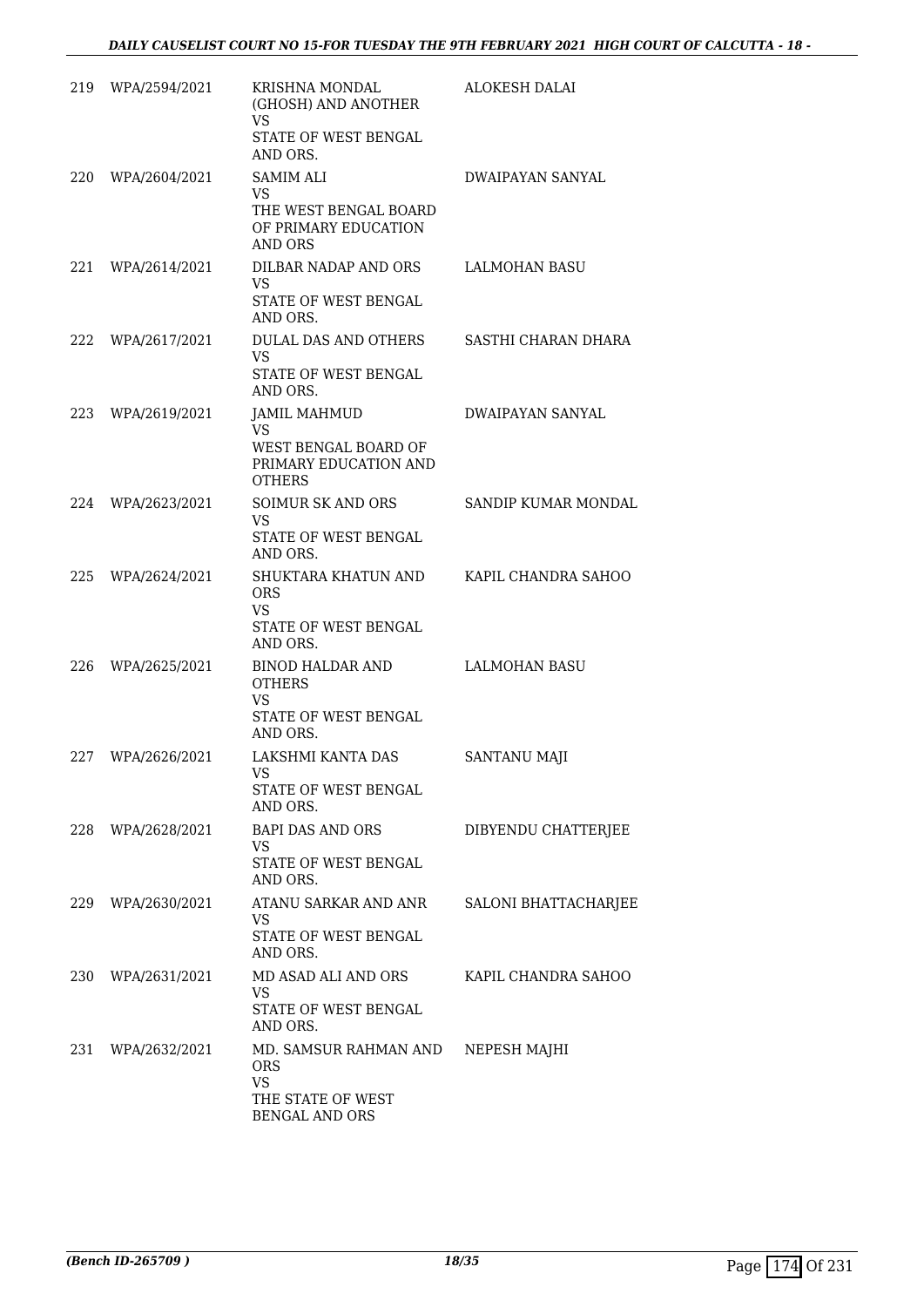| 232 | WPA/2633/2021     | PROSENJIT BHOWMICK<br>AND ORS<br><b>VS</b>                            | <b>DEBASIS NANDI</b>     |
|-----|-------------------|-----------------------------------------------------------------------|--------------------------|
|     |                   | THE STATE OF WEST<br><b>BENGAL AND ORS</b>                            |                          |
| 233 | WPA/2634/2021     | HARUN RASID AND ORS<br>VS.<br>THE STATE OF WEST<br>BENGAL AND ORS     | NEPESH, AJHI             |
| 234 | WPA/2653/2021     | JESMIN TABACHCHHUM<br>VS.<br>STATE OF WEST BENGAL<br>AND ORS.         | <b>FIROZE HASSAN</b>     |
| 235 | WPA/2667/2021     | <b>BIPASHA MONDAL</b><br>VS.<br>STATE OF WEST BENGAL<br>AND ORS.      | AJAY BARMAN RAY          |
| 236 | WPA/2680/2021     | MD HAIDERALAM AND ORS<br>VS.<br>STATE OF WEST BENGAL<br>AND ORS.      | <b>MD.HABIBUR RAHMAN</b> |
| 237 | WPA/2687/2021     | SANTANU DE<br>VS<br>STATE OF WEST BENGAL<br>AND ORS.                  | Miss Molly Saha          |
| 238 | WPA/2691/2021     | KAMALA DEVI<br>VS.<br>STATE OF WEST BENGAL<br>AND ORS.                | <b>IMDADUL BISWAS</b>    |
| 239 | WPA/2699/2021     | <b>SOMA NANDY</b><br><b>VS</b><br>STATE OF WEST BENGAL<br>AND ORS.    | PRADYOT KR. MONDAL       |
| 240 | WPA/2701/2021     | MANIK KUMAR MAITI<br><b>VS</b><br>STATE OF WEST BENGAL<br>AND ORS.    | PRADYOT KR. MONDAL       |
| 241 | WPA/2702/2021     | PANKAJ KUMAR ROY<br>VS<br>STATE OF WEST BENGAL<br>AND ORS.            | TARUN KUMAR GAYEN        |
| 242 | WPA/2710/2021     | ARUNDHATI JANA<br>VS<br><b>STATE OF WEST BENGAL</b><br>AND ORS.       | AMITABRATA ROY           |
| 243 | WPA/2715/2021     | <b>SAMIR SARKAR AND ORS</b><br>VS<br>STATE OF WEST BENGAL<br>AND ORS. | KAPIL CHANDRA SAHOO      |
|     | 244 WPA/2718/2021 | URMI SAHA AND ORS<br>VS<br>STATE OF WEST BENGAL<br>AND ORS.           | KAPIL CHANDRA SAHOO      |
| 245 | WPA/2719/2021     | PARAMA GHOSH<br>VS<br>STATE OF WEST BENGAL<br>AND ORS.                | SAKTI PADA JANA          |
| 246 | WPA/2732/2021     | SAMINA KHATUN AND ORS<br>VS<br>UNION OF INDIA AND ORS.                | SOMESH KUMAR GHOSH       |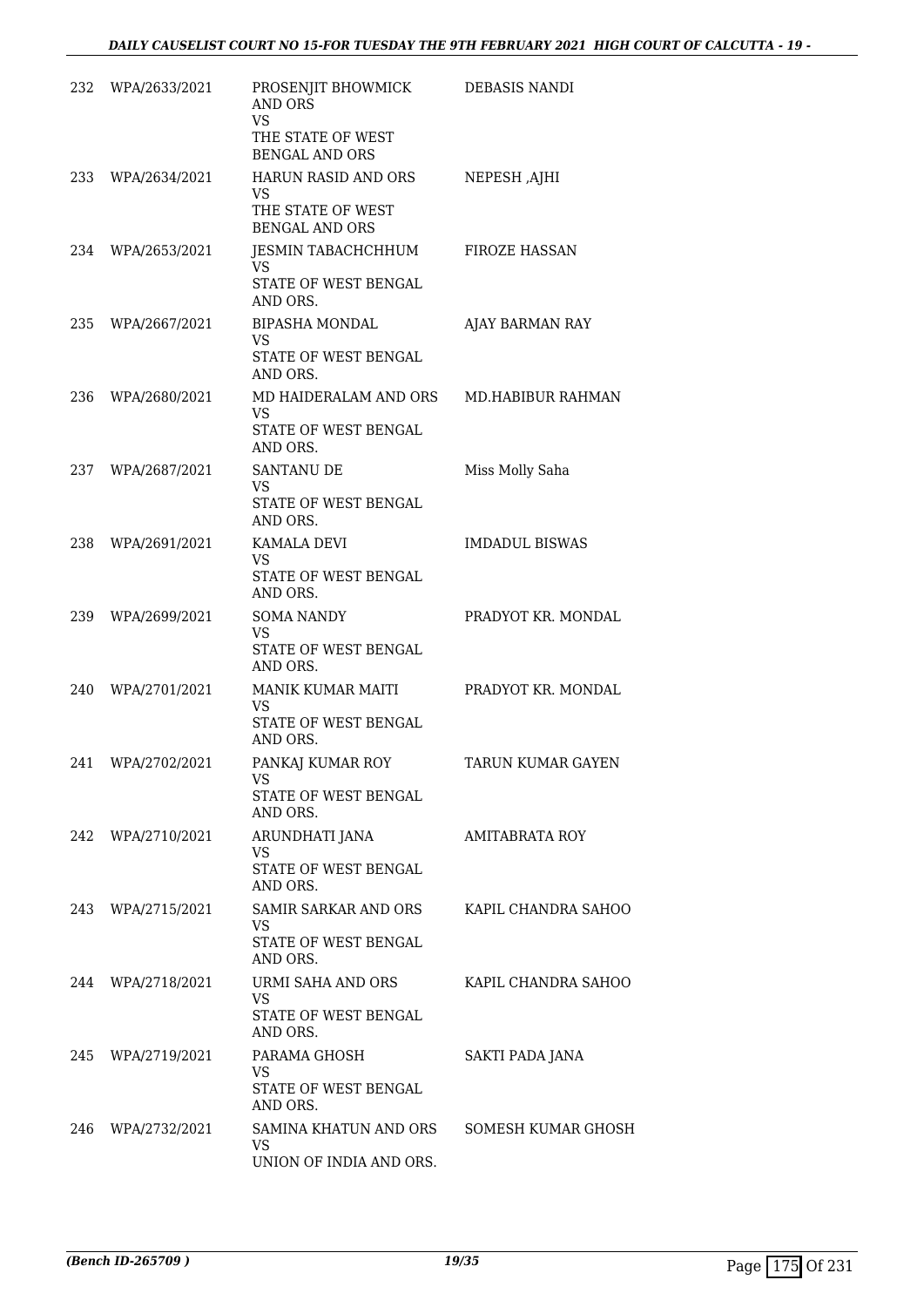| 247 | WPA/2733/2021     | DEBKUMAR MONDAL AND<br>ORS.<br><b>VS</b><br>STATE OF WEST BENGAL<br>AND ORS.           | GOPAL DAS              |
|-----|-------------------|----------------------------------------------------------------------------------------|------------------------|
| 248 | WPA/2739/2021     | BITHIKA SARKAR AND ORS<br>VS<br>STATE OF WEST BENGAL<br>AND ORS.                       | PROSENJIT MUKHERJEE    |
| 249 | WPA/2743/2021     | <b>SWAPAN BHOWAL</b><br>VS<br>STATE OF WEST BENGAL<br>AND ORS.                         | PRONAY BASAK           |
|     | IA NO: CAN/1/2021 |                                                                                        |                        |
|     | 250 WPA/2752/2021 | ADYANATH GHOSH AND<br><b>ORS</b><br>VS<br>UNION OF INDIA AND ORS.                      | <b>GOPA BISWAS</b>     |
| 251 | WPA/2753/2021     | <b>SWATI DEY BALA</b><br>VS                                                            | GOPA BISWAS            |
|     |                   | UNION OF INDIA AND ORS.                                                                |                        |
| 252 | WPA/2754/2021     | SUDIPTA BOSE AND ORS<br><b>VS</b><br>UNION OF INDIA AND ORS.                           | <b>GOPA BISWAS</b>     |
| 253 | WPA/2765/2021     | RANAJIT MAITY<br>VS<br>STATE OF WEST BENGAL                                            | SUDIPTA DASGUPTA       |
| 254 | WPA/2773/2021     | AND ORS.<br>SONALI SHAW AND<br><b>ANOTHERS</b><br>VS<br>STATE OF WEST BENGAL           | <b>BISWAJIT SARKAR</b> |
| 255 | WPA/2782/2021     | AND ORS.<br>ALAMGIR SHAIKH AND ANR<br>VS<br>THE W.B.BOARD OF<br>PRIMARY EDU AND ORS    | TIRTHANKAR DHALI       |
| 256 | WPA/2790/2021     | MD JOSIMUDDIN SK AND<br><b>ORS</b><br><b>VS</b><br>W.B.BOARD OF PRIMARY<br>EDU AND ORS | TIRTHANKAR DEY         |
|     | 257 WPA/2796/2021 | KALYANI DINDA<br>VS<br>STATE OF WEST BENGAL<br>AND ORS.                                | RITAM CHOWDHURY        |
|     | 258 WPA/2814/2021 | MAUSUMI MAHATO<br><b>VS</b><br>STATE OF WEST BENGAL<br>AND ORS.                        | <b>JAYANTA MITRA</b>   |
|     | 259 WPA/2817/2021 | HAIMANTI MAHATO<br>VS.                                                                 | <b>JAYANTI MITRA</b>   |
|     |                   | STATE OF WEST BENGAL<br>AND ORS.                                                       |                        |
| 260 | WPA/2831/2021     | JAYANTA THOKDAR AND KAPIL CHANDRA SAHOO<br><b>ORS</b><br>VS                            |                        |
|     |                   | STATE OF WEST BENGAL<br>AND ORS.                                                       |                        |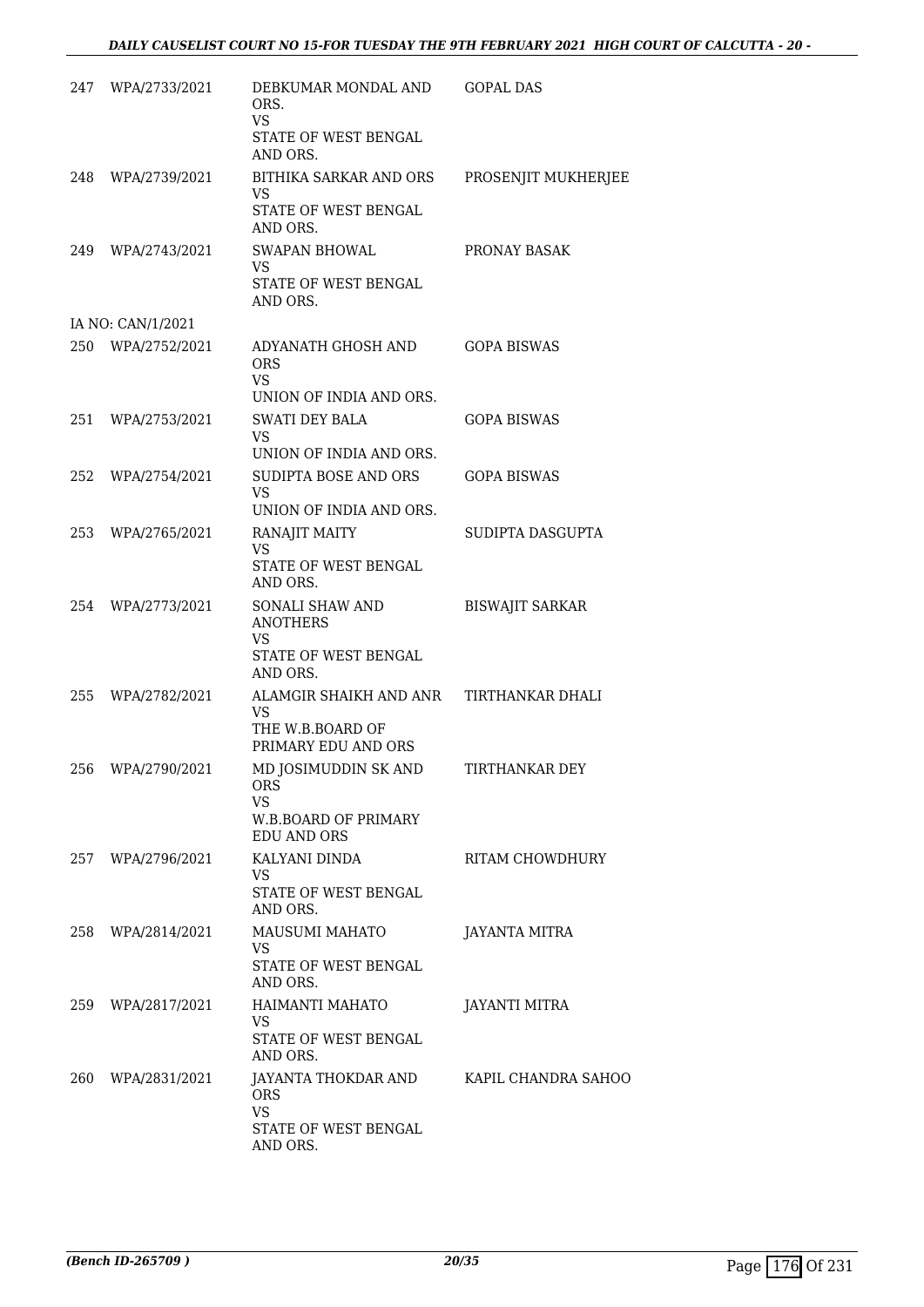| 261 WPA/2834/2021 | NABIN DE AND ORS<br>VS                                                              | TAMAL TARU PANDA          |
|-------------------|-------------------------------------------------------------------------------------|---------------------------|
|                   | STATE OF WEST BENGAL<br>AND ORS.                                                    |                           |
| 262 WPA/2835/2021 | PARWANA RAJAN AND<br><b>OTHERS</b><br><b>VS</b><br>STATE OF WEST BENGAL<br>AND ORS. | JAYANTA BHATTACHARYYA     |
| 263 WPA/2837/2021 | MD KHALID HOSSAIN<br>GHANI<br><b>VS</b><br>STATE OF WEST BENGAL<br>AND ORS.         | SUBHRANGSU PANDA          |
| 264 WPA/2838/2021 | SAMBIT PANDEY AND<br><b>OTHERS</b><br>VS<br>STATE OF WEST BENGAL<br>AND ORS.        | JAYANTA BHATTACHARYYA     |
| 265 WPA/2841/2021 | ABDUL AZIM AND OTHERS<br><b>VS</b><br>STATE OF WEST BENGAL                          | JAYANTA BHATTACHARYYA     |
| 266 WPA/2848/2021 | AND ORS.<br><b>SHYAMALI RAY</b><br>VS.<br>STATE OF WEST BENGAL                      | <b>SUDIP SARKAR</b>       |
| 267 WPA/2858/2021 | AND ORS.<br><b>ARUNIMA BOSE</b><br><b>VS</b><br>UNIVERSITY OF CALCUTTA              | SHIBAJI KUMAR DAS         |
| 268 WPA/2863/2021 | <b>AND ORS</b><br>MD SAFIQUZZAMAN<br><b>VS</b><br>STATE OF WEST BENGAL              | SANTANU MAJI              |
| 269 WPA/2868/2021 | AND ORS.<br>TANIA BEGAM<br>VS.<br>STATE OF WEST BENGAL<br>AND ORS.                  | SAKYA MAITY               |
| 270 WPA/2870/2021 | HARIPADA BARMAN AND<br><b>ORS</b><br><b>VS</b><br>STATE OF WEST BENGAL<br>AND ORS.  | SANTANU MAJI              |
| 271 WPA/2871/2021 | RABINDRA NATH SAHOO<br>VS<br>STATE OF WEST BENGAL<br>AND ORS.                       | ALOKESHDALAI777@GMAIL.COM |
| 272 WPA/2873/2021 | RANJAN RAHA<br><b>VS</b><br>STATE OF WEST BENGAL<br>AND ORS.                        | M. NAZAR CHOWDHURY        |
| 273 WPA/2876/2021 | <b>SANJOY NUNIA</b><br><b>VS</b><br>STATE OF WEST BENGAL<br>AND ORS.                | ALOKESH DALAI             |
| 274 WPA/2879/2021 | MD. QURBAN ALI ANDORS<br><b>VS</b><br>STATE OF WEST BENGAL<br>AND ORS.              | HABIBUR RAHMAN            |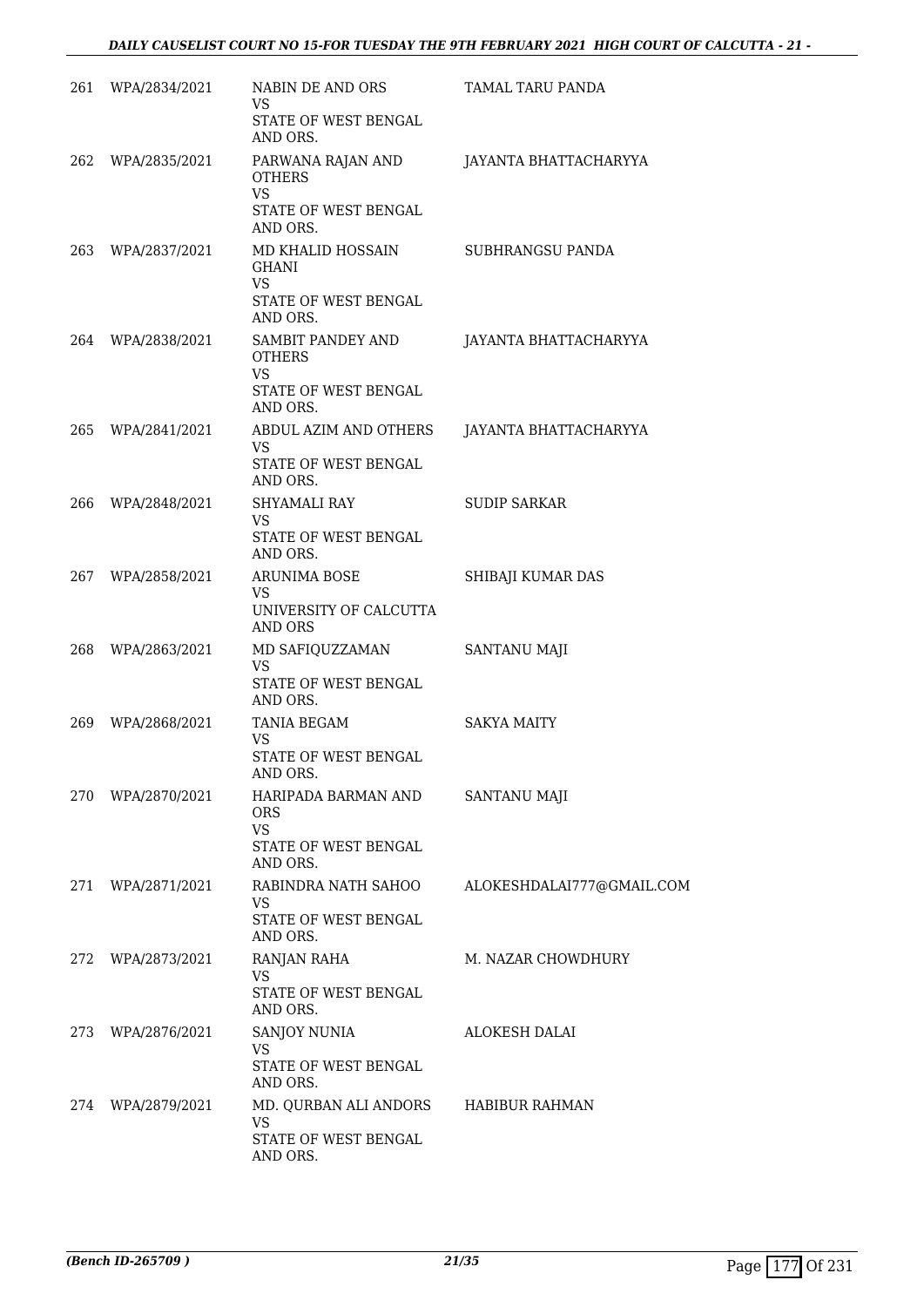|     | 275 WPA/2880/2021 | SHUVASHREE MONDAL<br>VS<br>STATE OF WEST BENGAL<br>AND ORS.                                                 | ALOKESH DALAI        |
|-----|-------------------|-------------------------------------------------------------------------------------------------------------|----------------------|
|     | 276 WPA/2881/2021 | JAYASHREE KHANRA<br><b>VS</b><br>STATE OF WEST BENGAL<br>AND ORS.                                           | ALOKESH DALAI        |
|     | 277 WPA/2884/2021 | <b>SUMIT GHORAI</b><br>VS<br>STATE OF WEST BENGAL<br>AND ORS.                                               | ALOKESH DALAI        |
|     | 278 WPA/2886/2021 | RINKU BISUI<br><b>VS</b><br>STATE OF WEST BENGAL<br>AND ORS.                                                | ALOKESH DALAI        |
|     | 279 WPA/2887/2021 | <b>INDRAJIT MAL</b><br><b>VS</b><br>STATE OF WEST BENGAL<br>AND ORS.                                        | ALOKESH DALAI        |
|     | 280 WPA/2888/2021 | SUMAN SAHA<br><b>VS</b><br>STATE OF WEST BENGAL<br>AND ORS.                                                 | <b>ALOKESH DALAI</b> |
|     | 281 WPA/2890/2021 | SUJIT KUMAR TUNGA<br><b>VS</b><br>STATE OF WEST BENGAL<br>AND ORS.                                          | ALOKESH DALAI        |
| 282 | WPA/2892/2021     | SONIA GHOSH<br><b>VS</b><br>STATE OF WEST BENGAL<br>AND ORS.                                                | <b>ALOKESH DALAI</b> |
| 283 | WPA/2895/2021     | GAURANGO PAUL<br>VS<br>STATE OF WEST BENGAL<br>AND ORS.                                                     | ALOKESH DALAI        |
| 284 | WPA/2905/2021     | MUNSHI SAHIDUL HOQUE<br><b>VS</b><br><b>STATE OF WEST BENGAL</b><br>AND ORS.                                | <b>GOPA BISWAS</b>   |
| 285 | WPA/2910/2021     | AVIJIT MAITY @ABHIJIT AND SASTI CHARAN DHARA<br><b>ORS</b><br><b>VS</b><br>STATE OF WEST BENGAL<br>AND ORS. |                      |
| 286 | WPA/2911/2021     | DEBOLINA SAHOO AND ORS<br><b>VS</b><br><b>STATE OF WEST BENGAL</b><br>AND ORS.                              | AVINABA DAN          |
| 287 | WPA/2915/2021     | JANARDAN PURKAIT<br>VS.<br>STATE OF WEST BENGAL<br>AND ORS.                                                 | SUMITAVA CHAKRABORTY |
| 288 | WPA/2916/2021     | ARPITA GHOSH<br><b>VS</b><br>STATE OF WEST BENGAL<br>AND ORS.                                               | SUMITAVA CHAKRABORTY |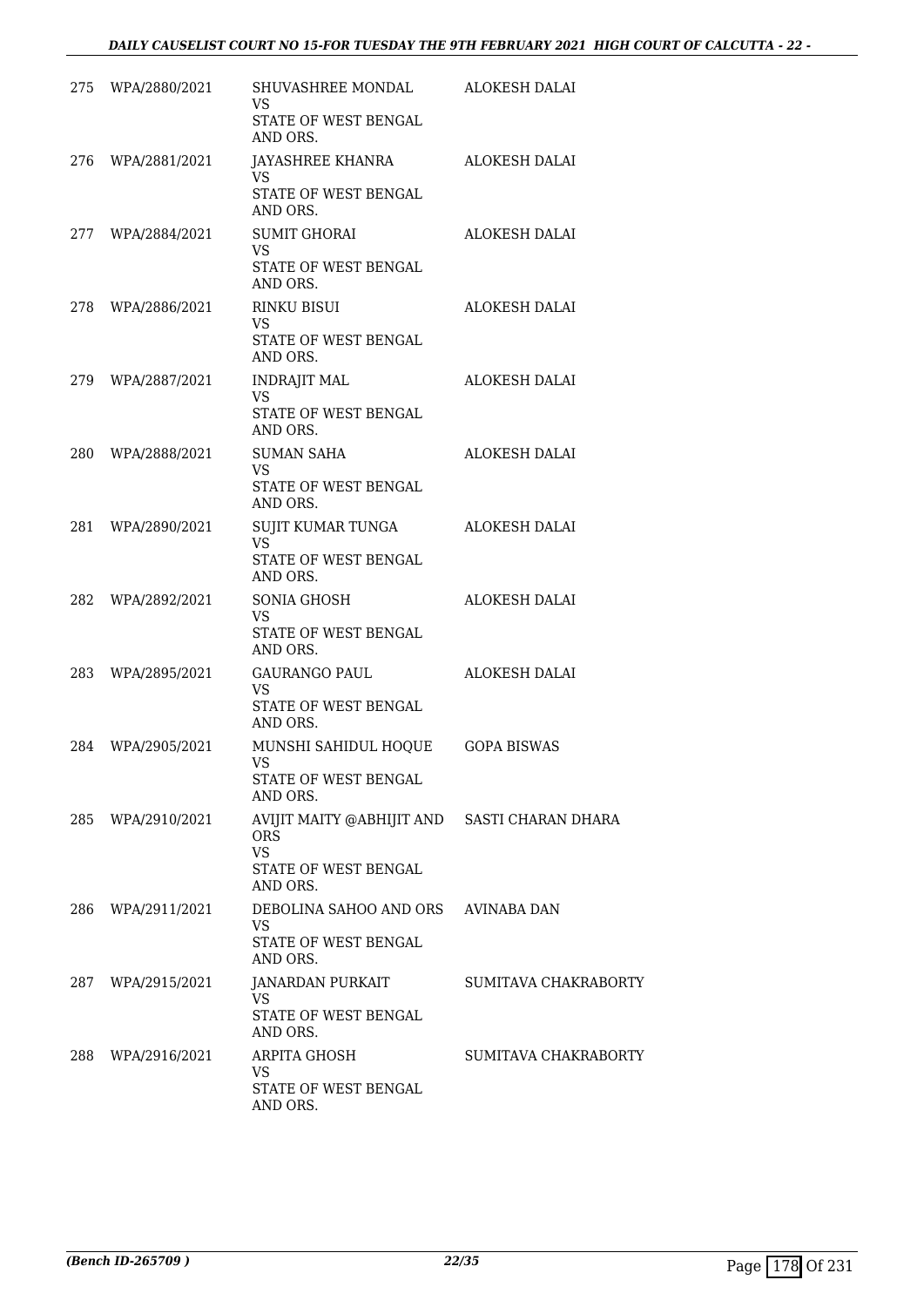| 289. | WPA/2922/2021 | <b>BARNALI MAHATO</b><br>VS<br>STATE OF WEST BENGAL                                  | SIDDHARTHA SARKAR       |
|------|---------------|--------------------------------------------------------------------------------------|-------------------------|
|      |               | AND ORS.                                                                             |                         |
| 290  | WPA/2924/2021 | ANNESHA KHATUN<br>VS<br>STATE OF WEST BENGAL<br>AND ORS.                             | NAYEEMUL HAQUE          |
| 291  | WPA/2940/2021 | <b>ARPITA MONDAL</b><br>VS                                                           | RIMPY MUKHERJEE         |
|      |               | STATE OF WEST BENGAL<br>AND ORS.                                                     |                         |
| 292  | WPA/2947/2021 | SELIM REZA AND ANR<br>VS<br>STATE OF WEST BENGAL<br>AND ORS.                         | <b>TAMAL SINGHA ROY</b> |
| 293  | WPA/2967/2021 | SHRABANI KALAPAHAR<br>VS<br>STATE OF WEST BENGAL<br>AND ORS.                         | DILIP KUMAR SHYAMAL     |
| 294  | WPA/2969/2021 | <b>MINATI MAJUMDAR</b><br><b>VS</b><br>THE STATE OF WEST<br><b>BENGAL AND ORS</b>    | UTTAM BANERJEE          |
| 295  | WPA/2976/2021 | URMILA MRIDHA<br>VS<br>STATE OF WEST BENGAL                                          | <b>MANIKA SARKAR</b>    |
| 296  | WPA/2986/2021 | AND ORS.<br>DIPANKAR MOKNDAL AND<br><b>ORS</b><br>VS<br>STATE OF WEST BENGAL         | PRODYOT KANTI MONDAL    |
| 297  | WPA/2989/2021 | AND ORS<br>SUDDHASATTWA SIT AND<br><b>ORS</b><br><b>VS</b><br>STATE OF WEST BENGAL   | PRADYOT MONDAL          |
| 298  | WPA/2993/2021 | AND ORS.<br>BIJAN PRADHAN AND ORS<br>VS<br>STATE OF WEST BENGAL<br>AND ORS.          | PRADYOT KUMAR MONDAL    |
| 299  | WPA/2994/2021 | PRASAD KUMAR SAMANTA<br><b>VS</b><br>STATE OF WEST BENGAL<br>AND ORS.                | SAKTIPADA JANA          |
| 300  | WPA/2996/2021 | <b>GOPA RANI SAMANTA AND</b><br>ANR<br><b>VS</b><br>STATE OF WEST BENGAL<br>AND ORS. | SAKTI PADA JANA         |
| 301  | WPA/3024/2021 | MD SAMIM AKHTAR<br><b>VS</b><br>STATE OF WEST BENGAL<br>AND ORS.                     | RITAM CHOWDHURY         |
| 302  | WPA/3033/2021 | MD. RAFIQUE AHMED<br>VS<br>STATE OF WEST BENGAL<br>AND ORS.                          | SOUJANYA BANDYOPADHYAY  |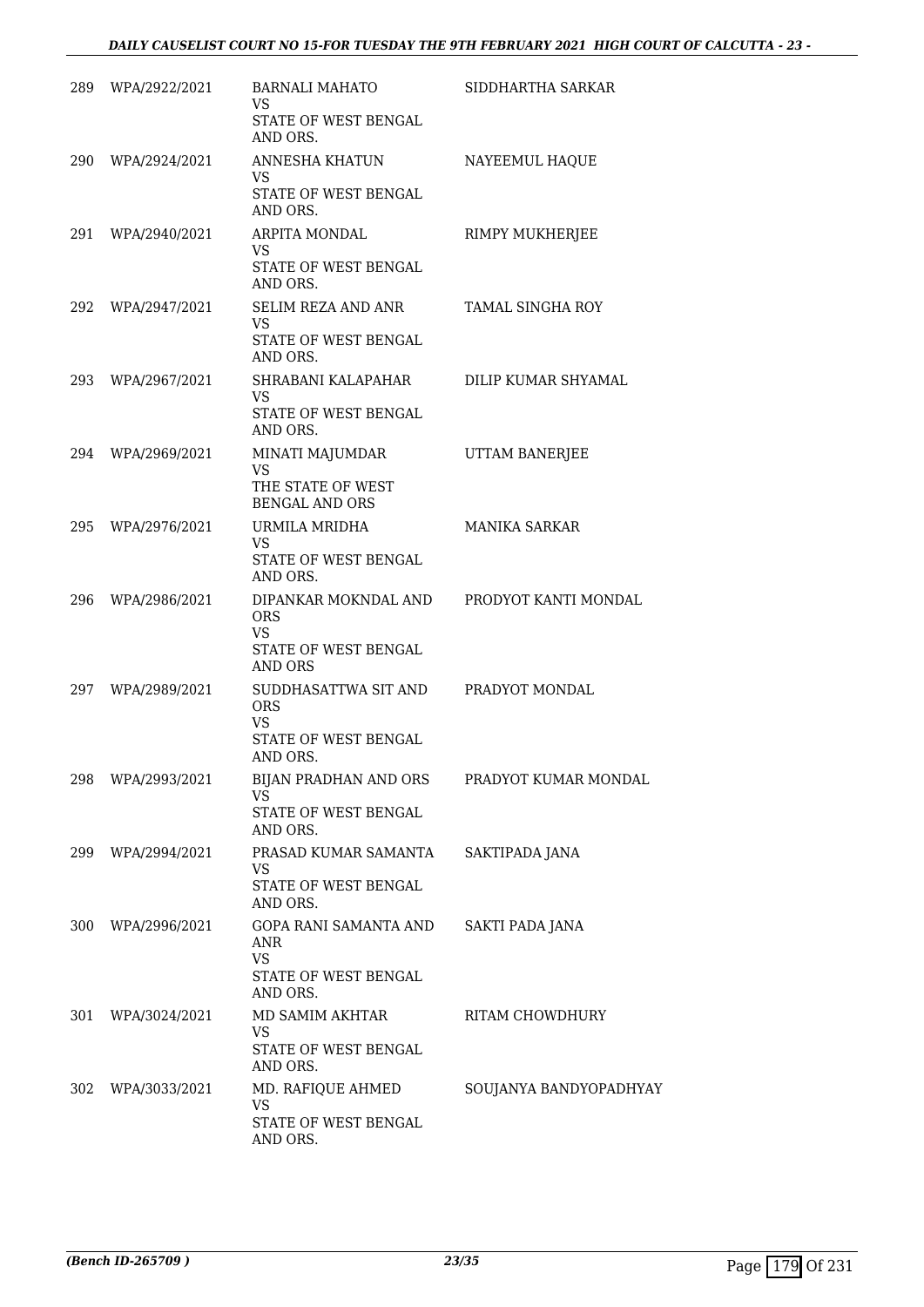|     | 303 WPA/3042/2021 | NIHAR KANTI PAUL<br><b>VS</b><br>STATE OF WEST BENGAL<br>AND ORS.                         | SAKTI PADA JANA            |
|-----|-------------------|-------------------------------------------------------------------------------------------|----------------------------|
|     | 304 WPA/3049/2021 | AMBARISH MAJUMDAR<br>VS<br>STATE OF WEST BENGAL<br>AND ORS.                               | MD AHSANUZZAMAN            |
|     | 305 WPA/3061/2021 | AMIT CHAKRABARTY AND<br>ORS.<br><b>VS</b><br>STATE OF WEST BENGAL<br>AND ORS.             | <b>SAMIR ROY CHOWDHURY</b> |
| 306 | WPA/3063/2021     | JAYANTA ROY AND ORS<br>VS.<br>STATE OF WEST BENGAL<br>AND ORS.                            | KAPIL CHANDRA SAHU         |
| 307 | WPA/3079/2021     | KRISHNA GOPAL MBERA<br>AND ORS<br><b>VS</b><br>THE STATE OF WEST<br><b>BENGAL AND ORS</b> | ALOKESH DALAI              |
| 308 | WPA/3090/2021     | <b>SHARIF AHMED</b><br>VS<br>STATE OF WEST BENGAL<br>AND ORS.                             | MD HABIBUR RAHMAN          |
| 309 | WPA/3115/2021     | SUJATA PRAMANIK AND<br><b>OTHERS</b><br>VS.<br>STATE OF WEST BENGAL<br>AND ORS.           | <b>SK NEZAMUDDIN</b>       |
| 310 | WPA/3125/2021     | SANGITA MONDAL AND<br><b>ORS</b><br><b>VS</b><br>STATE OF WEST BENGAL<br>AND ORS.         | <b>MANIKA SARKAR</b>       |
| 311 | WPA/3133/2021     | <b>MAMONI BAG</b><br>VS<br>STATE OF WEST BENGAL<br>AND ORS.                               | <b>MANIKA SARKAR</b>       |
|     | 312 WPA/3137/2021 | DIN ISLAM MOLLA AND<br>ORS.<br><b>VS</b><br>STATE OF WEST BENGAL<br>AND ORS.              | <b>MANIKA SARKAR</b>       |
|     | 313 WPA/3146/2021 | ADALAT MAHATO AND ORS<br><b>VS</b><br>STATE OF WEST BENGAL<br>AND ORS.                    | SIDDHARTHA SARKAR          |
|     | 314 WPA/3147/2021 | SHYAMAL SARKAR<br><b>VS</b><br>STATE OF WEST BENGAL<br>AND ORS.                           | SUDIPTA DASGUPTA           |
|     | 315 WPA/3176/2021 | AVIJIT MONDAL AND ORS<br><b>VS</b><br>THE STATE OF WEST<br><b>BENGAL AND ORS</b>          | <b>AVIRUP CHATTERJEE</b>   |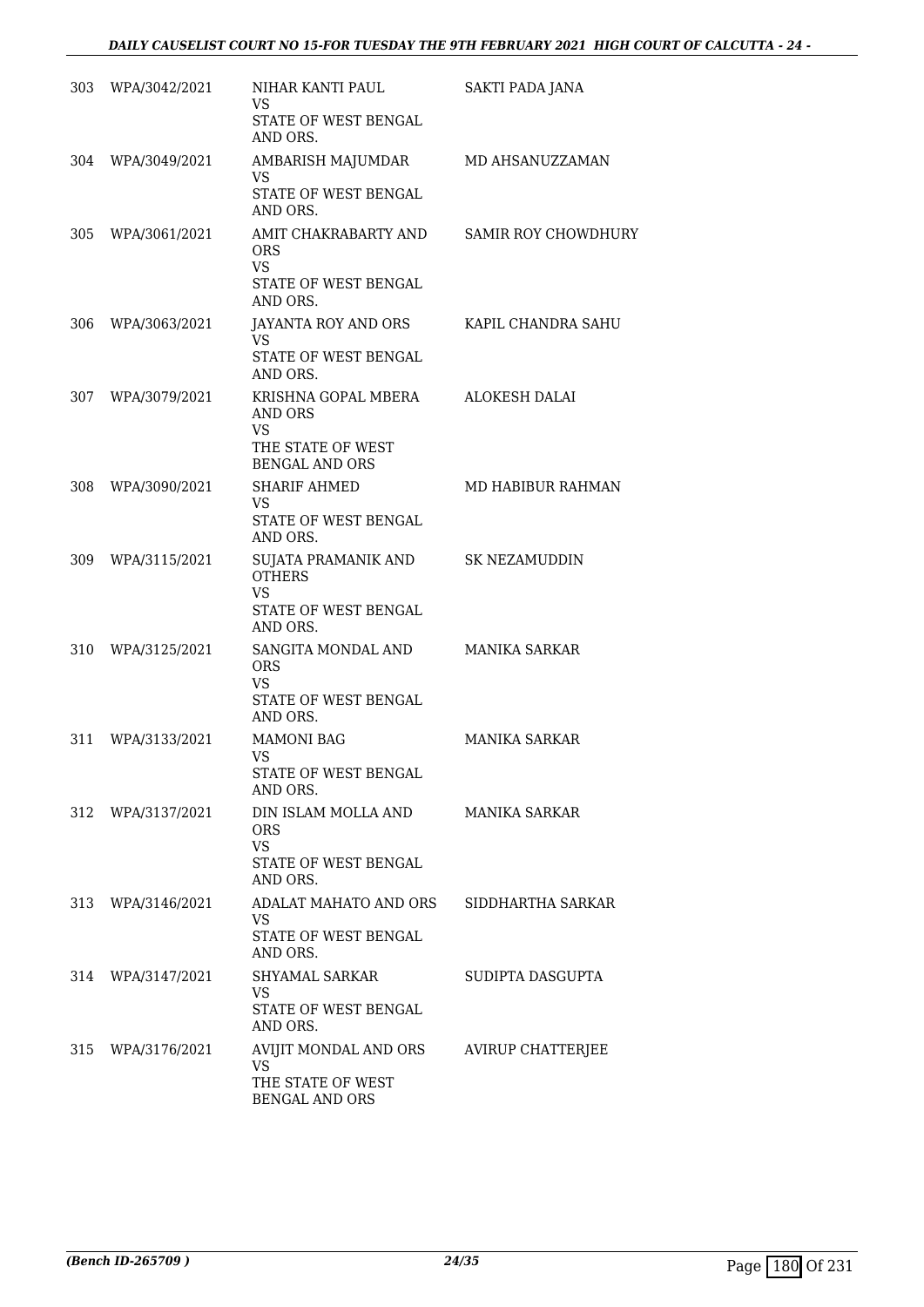| 316 | WPA/3182/2021     | SWAPNA BHOWMICK AND<br><b>OTHERS</b><br><b>VS</b><br>STATE OF WEST BENGAL<br>AND ORS.        | SANTANU MAJI          |
|-----|-------------------|----------------------------------------------------------------------------------------------|-----------------------|
| 317 | WPA/3187/2021     | <b>RITU SASMAL</b><br>VS<br>THE STATE OF WEST<br><b>BENGAL AND ORS</b>                       | SUBHRANGSU PANDA      |
| 318 | WPA/3188/2021     | NRIPEN ROY AND ORS<br>VS.<br>THE WEST BENGAL BOARD<br>OF PRIMARY EDUCATION<br><b>AND ANR</b> | <b>ARUNESH PARHAK</b> |
| 319 | WPA/3191/2021     | PALLABI DAS AND OTHERS<br>VS.<br>STATE OF WEST BENGAL<br>AND ORS.                            | SANDIP KUMAR MANDAL   |
| 320 | WPA/3192/2021     | ANUVA BISWAS AND ORS<br>VS<br>STATE OF WEST BENGAL<br>AND ORS.                               | <b>LAL MOHAN BASU</b> |
| 321 | WPA/3209/2021     | AMIYA KUMAR MAITI<br><b>VS</b><br>STATE OF WEST BENGAL<br>AND ORS.                           | ANIRUDDHA SARKAR      |
| 322 | WPA/3226/2021     | RAJEN MANDAL AND ANR<br><b>VS</b><br>STATE OF WEST BENGAL<br>AND ORS.                        | <b>ALOKESH DALAI</b>  |
| 323 | WPA/3237/2021     | TAPAS PAUL AND OTHERS<br><b>VS</b><br>STATE OF WEST BENGAL<br>AND ORS.                       | KAPIL CHANDRA SAHOO   |
| 324 | WPA/3239/2021     | <b>SALMA SULTANA</b><br><b>VS</b><br>STATE OF WEST BENGAL<br>AND ORS.                        | <b>MANIKA SARKAR</b>  |
|     | 325 WPA/3249/2021 | RABIUL ISLAM AND<br><b>OTHERS</b><br><b>VS</b><br>STATE OF WEST BENGAL<br>AND ORS.           | SANDIP KUMAR MONDAL   |
| 326 | WPA/3254/2021     | SUMITRA MAHATO AND<br><b>ORS</b><br><b>VS</b><br>THE STATE OF WEST<br><b>BENGAL AND ORS</b>  | ANWASHA HALDER        |
| 327 | WPA/3260/2021     | RITESH JASHU AND ORS<br><b>VS</b><br>THE STATE OF WEST<br><b>BENGAL AND ORS</b>              | JAYANTA BHATTACHARYYA |
|     | 328 WPA/3261/2021 | SANCHAITA MAITY AND<br><b>OTHERS</b><br><b>VS</b><br>STATE OF WEST BENGAL<br>AND ORS.        | PINTU KARAR           |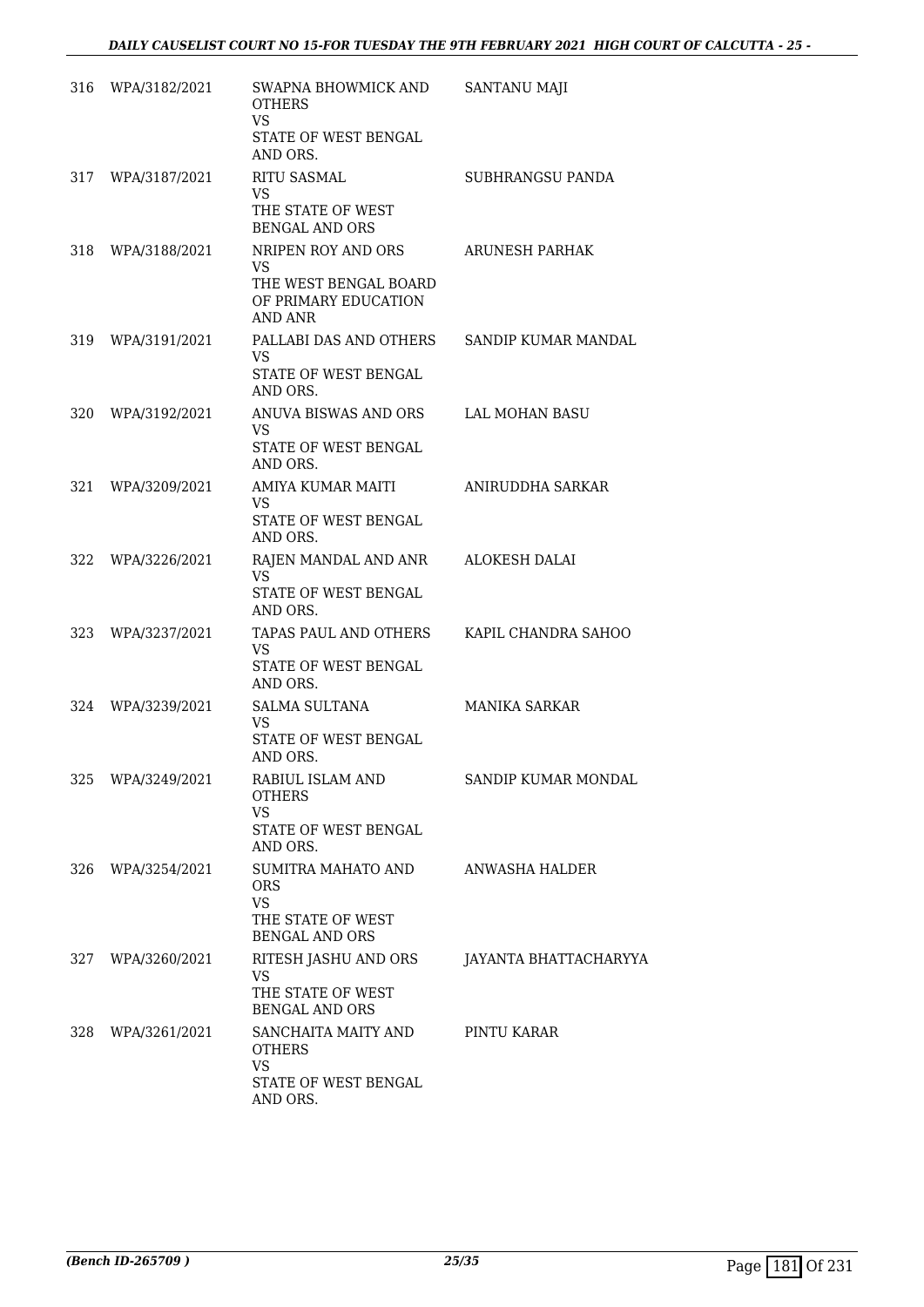| 329 | WPA/3268/2021 | <b>SAMIRAN MAL AND ORS</b><br>VS<br>THE STATE OF WEST<br>BENGAL AND ORS                 | JAYANTA BHATTACHARYYA      |
|-----|---------------|-----------------------------------------------------------------------------------------|----------------------------|
| 330 | WPA/3274/2021 | KALAM SHAIKH AND ORS<br><b>VS</b><br>STATE OF WEST BENGAL<br>AND ORS.                   | <b>ASIF IQBAL</b>          |
| 331 | WPA/3276/2021 | <b>SUDIP SAHA AND ORS</b><br>VS<br>STATE OF WEST BENGAL<br>AND ORS.                     | Shahan Shah                |
| 332 | WPA/3290/2021 | <b>SOMA BERA</b><br><b>VS</b><br>STATE OF WEST BENGAL<br>AND ORS.                       | SUBHADEEP CHATTERJEE       |
| 333 | WPA/3293/2021 | HIRANMOY SARKAR AND<br><b>ORS</b><br><b>VS</b><br>STATE OF WEST BENGAL<br>AND ORS.      | <b>SANDIP KUMAR MONDAL</b> |
| 334 | WPA/3294/2021 | SHRABANTI PARAMANIK<br><b>AND ORS</b><br>VS<br>STATE OF WEST BENGAL<br>AND ORS.         | <b>MANIKA SARKAR</b>       |
| 335 | WPA/3295/2021 | SOUMYADIP DEY AND ORS<br><b>VS</b><br>THE STATE OF WEST<br><b>BENGAL AND ORS</b>        | AMARNATH AGARWAL           |
| 336 | WPA/3297/2021 | SURJYAKANTA DAS<br>VS<br>STATE OF WEST BENGAL<br>AND ORS.                               | ANIRUDDHA SARKAR           |
| 337 | WPA/3298/2021 | MOUMITA BHUNIA AND<br><b>OTHERS</b><br><b>VS</b><br>STATE OF WEST BENGAL<br>AND ORS.    | <b>AVIRUP CHATTERJEE</b>   |
| 338 | WPA/3300/2021 | KHOS MAHAMMAD SHAIKH<br><b>AND ORS</b><br><b>VS</b><br>STATE OF WEST BENGAL<br>AND ORS. | SALONI BHATTACHARJEE       |
| 339 | WPA/3301/2021 | MANDIRA MONDAL AND<br>ANR<br><b>VS</b><br>THE STATE OF WEST<br><b>BENGAL AND ORS</b>    | SUBHADEEP CHATTERJEE       |
| 340 | WPA/3302/2021 | TAGARI KHATUN MONDAL<br>AND OTHERS<br><b>VS</b><br>STATE OF WEST BENGAL<br>AND ORS.     | SHAHAN SHAH                |
| 341 | WPA/3303/2021 | DHARAM BANERJEE<br>VS<br>STATE OF WEST BENGAL<br>AND ORS.                               | INDRANIL CHANDRA           |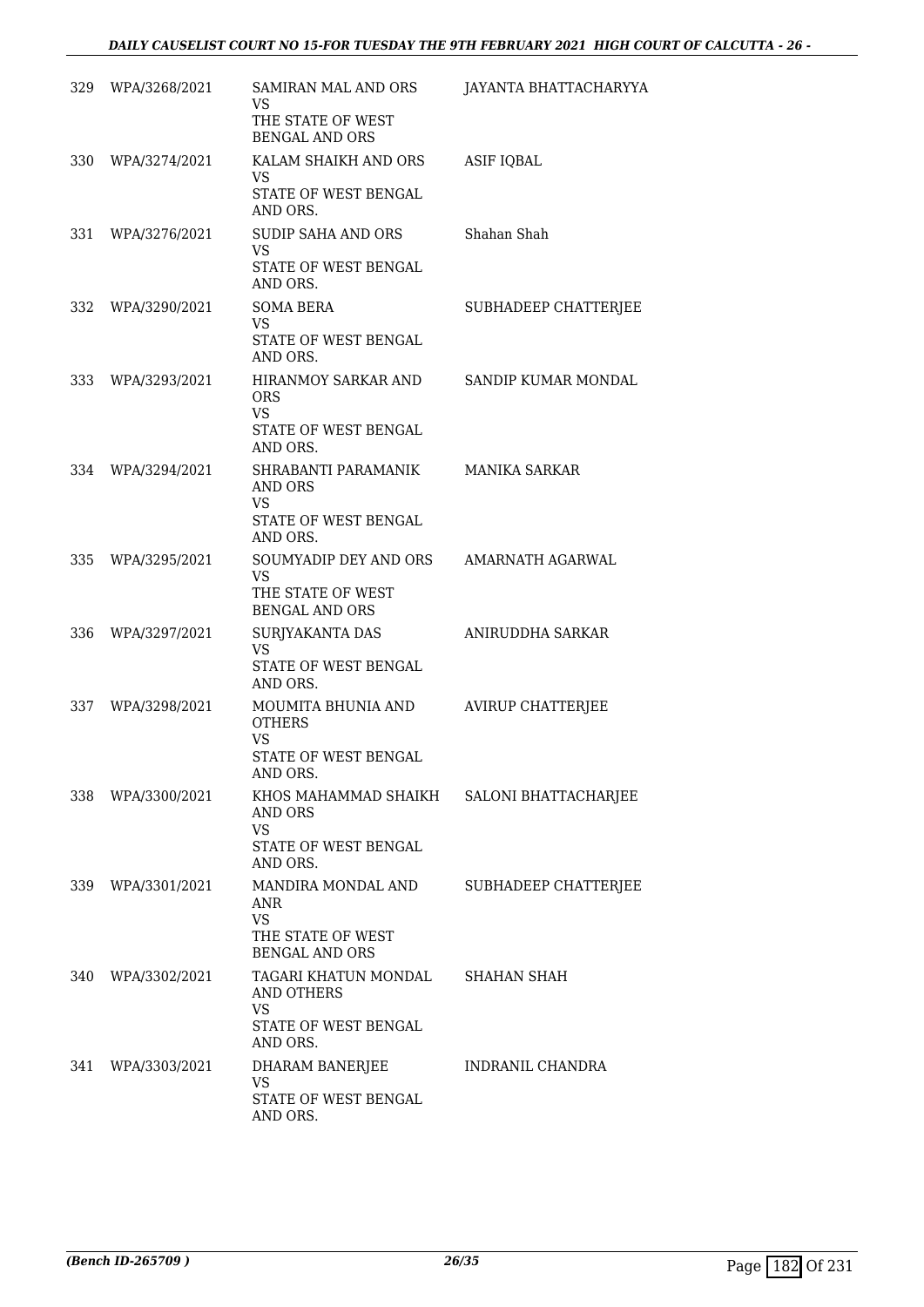| 342 | WPA/3304/2021     | RAISA SULTANA AND ORS<br>VS<br>STATE OF WEST BENGAL<br>AND ORS.                            | SALONI BHATTACHARJEE       |
|-----|-------------------|--------------------------------------------------------------------------------------------|----------------------------|
| 343 | WPA/3305/2021     | POULAMI DUTTA AND ANR<br>VS<br>THE STATE OF WEST<br><b>BENGAL AND ORS</b>                  | <b>SAMIR ROY CHOWDHURY</b> |
| 344 | WPA/3306/2021     | DOLI KHATUN AND ORS<br>VS<br><b>STATE OF WEST BENGAL</b><br>AND ORS.                       | <b>SHAHAN SAH</b>          |
| 345 | WPA/3307/2021     | SURAJ KUMAR AND ORS<br><b>VS</b><br>STATE OF WEST BENGAL<br>AND ORS.                       | JAYANTA MITRA              |
| 346 | WPA/3309/2021     | MANOJ SINGHA AND<br><b>OTHERS</b><br><b>VS</b><br>STATE OF WEST BENGAL<br>AND ORS.         | MD NAUROZ RAHBER           |
| 347 | WPA/3310/2021     | <b>SANDIP PURKAIT</b><br><b>VS</b><br>STATE OF WEST BENGAL<br>AND ORS.                     | ANIRUDDHA SARKAR           |
| 348 | WPA/3312/2021     | HABIBUR RAHAMAN KHAN<br><b>AND OTHERS</b><br><b>VS</b><br>STATE OF WEST BENGAL<br>AND ORS. | <b>GOPA BISWAS</b>         |
| 349 | WPA/3313/2021     | DEBASISH EBDOR AND<br><b>OTHERS</b><br>VS.<br>STATE OF WEST BENGAL<br>AND ORS.             | <b>GOPA BISWAS</b>         |
| 350 | WPA/3314/2021     | SUBHAS GHOSH AND<br><b>OTHERS</b><br><b>VS</b><br>STATE OF WEST BENGAL<br>AND ORS.         | VISHAK BHATTACHARYA        |
| 351 | WPA/3315/2021     | KHASRU MALLICK AND<br><b>OTHERS</b><br><b>VS</b><br>STATE OF WEST BENGAL<br>AND ORS.       | <b>JAYED HOSSAIN</b>       |
| 352 | WPA/3323/2021     | <b>RAZIA KHATUN</b><br><b>VS</b><br>STATE OF WEST BENGAL<br>AND ORS.                       | JAYANTI GHOSHAL            |
| 353 | WPA/3326/2021     | PRIYA RANJAN DANGAR<br>AND ORS<br><b>VS</b><br>STATE OF WEST BENGAL<br>AND ORS.            | SANDIP KUMAR MONDAL        |
|     | 354 WPA/3347/2021 | BANDANA BEGAM AND ORS<br>VS.<br>STATE OF WEST BENGAL<br>AND ORS.                           | ASIF IQBAL                 |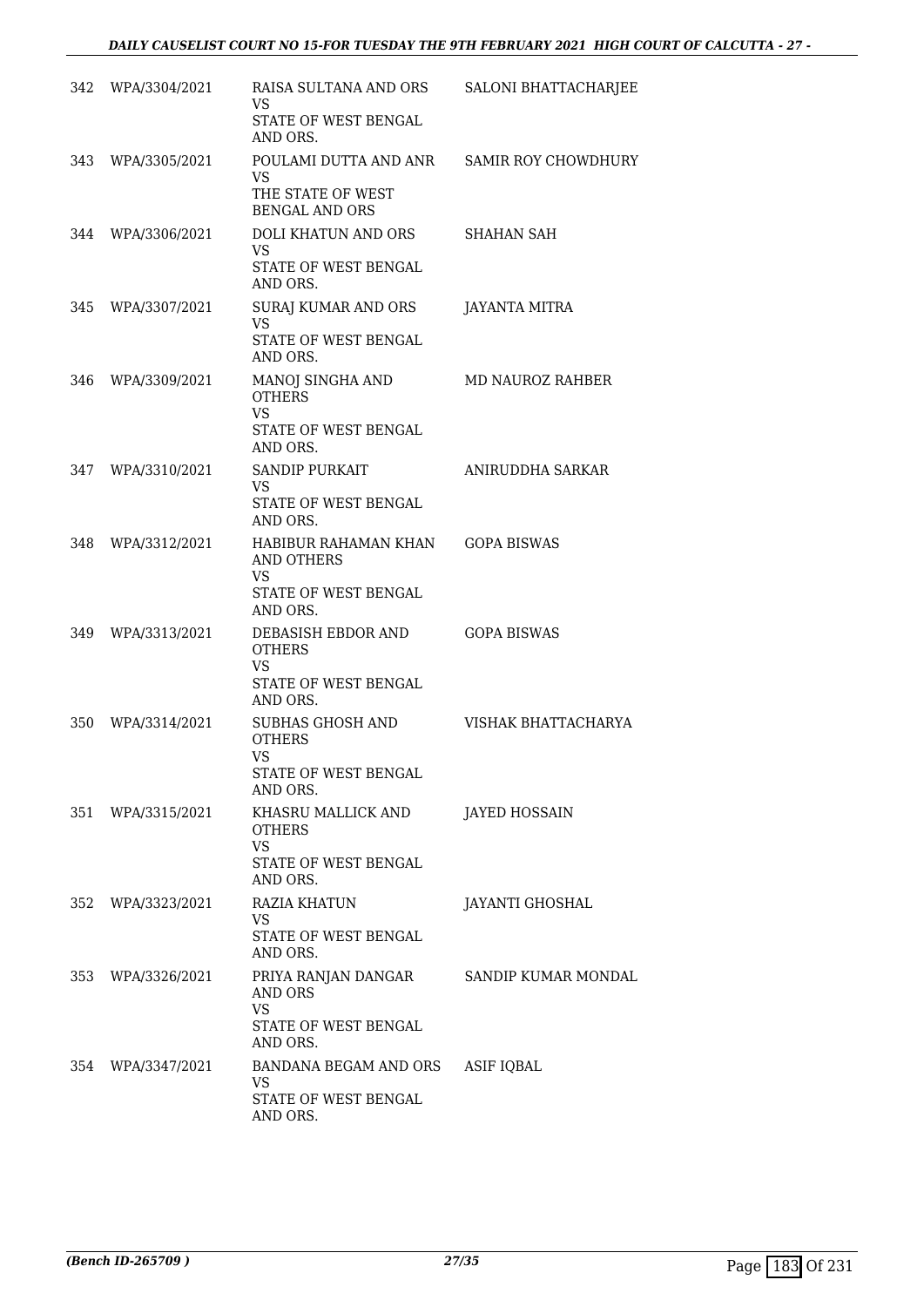|       | 355 WPA/3348/2021 | BISWAJIT PRADHAN<br><b>VS</b><br>STATE OF WEST BENGAL                               | <b>GOUTAM DINDA</b>  |
|-------|-------------------|-------------------------------------------------------------------------------------|----------------------|
|       | 356 WPA/3361/2021 | AND ORS.<br><b>BROTATI PAL</b><br>VS<br>STATE OF WEST BENGAL<br>AND ORS.            | AMAL KUMAR BANERJEE  |
|       | 357 WPA/3451/2021 | BISWAJIT PRADHAN<br>VS<br>STATE OF WEST BENGAL<br>AND ORS.                          | <b>GOUTAM DINDA</b>  |
| 358   | WPA/3472/2021     | AL FARUK MONDAL AND<br>ORS.<br>VS.<br>STATE OF WEST BENGAL<br>AND ORS.              | SANDIP KUMAR MONDAL  |
| 359 - | WPA/3482/2021     | FERDOUSI RAHAMAN<br>VS.<br>STATE OF WEST BENGAL<br>AND ORS.                         | <b>MIR ANOWAR</b>    |
| 360   | WPA/3499/2021     | <b>AVIJIT JANA</b><br><b>VS</b><br>STATE OF WEST BENGAL<br>AND ORS.                 | PRIYANKA CHANDRA     |
| 361   | WPA/3502/2021     | MADHUKRISHNA MMAITY<br>AND ANR<br><b>VS</b><br>STATE OF WEST BENGAL<br>AND ORS.     | PRIYANKA CHANDRA     |
| 362.  | WPA/3505/2021     | SUBHENDU KUMAR PATRA<br>AND ORS<br>VS<br>STATE OF WEST BENGAL<br>AND ORS.           | PRIYANKA CHANDRA     |
| 363   | WPA/3509/2021     | SHYAM SUNDAR JANA<br><b>VS</b><br>STATE OF WEST BENGAL<br>AND ORS.                  | PRIYANKA CHANDRA     |
| 364 - | WPA/3513/2021     | <b>ARPITA MAITY</b><br>VS.<br>STATE OF WEST BENGAL<br>AND ORS.                      | PRIYANKA CHANDRA     |
| 365   | WPA/3517/2021     | CHANDAN KUMAR DAS<br><b>VS</b><br>STATE OF WEST BENGAL<br>AND ORS.                  | PRIYANKA CHANDRA     |
| 366   | WPA/3522/2021     | <b>SAMIR PARIYA</b><br>VS<br>STATE OF WEST BENGAL<br>AND ORS.                       | PRIYANKA CHANDRA     |
| 367 - | WPA/3526/2021     | SUBHASISH GHOSH<br><b>VS</b><br>STATE OF WEST BENGAL<br>AND ORS.                    | PRIYANKA CHANDRA     |
| 368.  | WPA/3527/2021     | ATANU CHANDRA AND<br><b>OTHERS</b><br><b>VS</b><br>STATE OF WEST BENGAL<br>AND ORS. | <b>MARIA RAHAMAN</b> |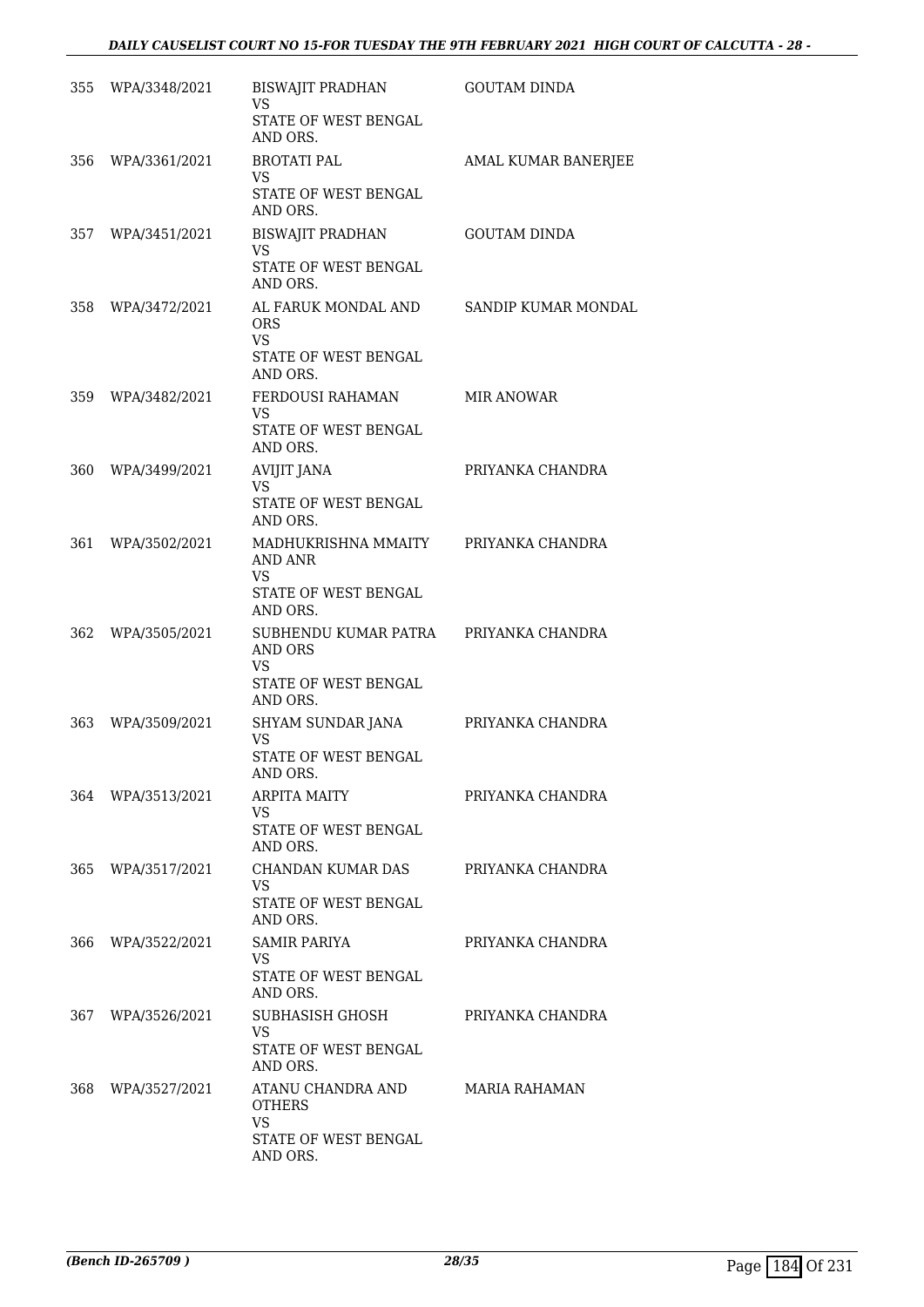|      | 369 WPA/3530/2021 | PIYALI PAYRA AND ANR<br><b>VS</b><br>STATE OF WEST BENGAL<br>AND ORS.               | PRIYANKA CHANDRA          |
|------|-------------------|-------------------------------------------------------------------------------------|---------------------------|
|      | 370 WPA/3555/2021 | SOUMEN GHOSH AND<br><b>OTHERS</b><br><b>VS</b><br>STATE OF WEST BENGAL<br>AND ORS.  | MRIDUL KANTI SASMAL       |
| 371  | WPA/3622/2021     | TANIYA BALA AND OTHERS<br><b>VS</b><br>STATE OF WEST BENGAL<br>AND ORS.             | ARGHYA CHAKRABORTI        |
| 372  | WPA/3629/2021     | SUJAN DEBNATH AND<br><b>OTHERS</b><br><b>VS</b><br>STATE OF WEST BENGAL<br>AND ORS. | ARGHYA CHAKRABORTY        |
|      |                   |                                                                                     | <b>NEW MOTION 2</b>       |
| 373  | WPA/983/2021      | UNNATI BISWAS<br><b>VS</b><br><b>STATE OF WEST BENGAL</b>                           | <b>ARPITA SAHA</b>        |
|      |                   | AND ORS.                                                                            |                           |
|      | 374 WPA/1481/2021 | JABA RANI GHOSH<br>VS.<br>STATE OF WEST BENGAL<br>AND ORS.                          | <b>BANSHI BADAN MAITY</b> |
| 375  | WPA/1660/2021     | NIRMAL CHANDRA GHOSH<br>VS<br>STATE OF WEST BENGAL<br>AND ORS.                      | <b>SUDIP SARKAR</b>       |
| 376  | WPA/1972/2021     | ANJALI CHOUDHURI<br>VS.<br>STATE OF WEST BENGAL<br>AND ORS.                         | MANARANJAN SAHU           |
| 377  | WPA/2004/2021     | <b>MANABEE DAS</b><br><b>VS</b><br>STATE OF WEST BENGAL                             | <b>SANDIP GHOSH</b>       |
|      | 378 WPA/2015/2021 | AND ORS.<br>KRISHNA BHATTACHARYYA<br>VS<br>STATE OF WEST BENGAL<br>AND ORS.         | RIMPY MUKHERJEE           |
|      | 379 WPA/2023/2021 | SHYAMALI PRADHAN<br><b>VS</b><br>STATE OF WEST BENGAL<br>AND ORS.                   | <b>GOUTAM KUMAR MAITY</b> |
| 380- | WPA/2089/2021     | RAHIMA BEBA<br>VS.<br>STATE OF WEST BENGAL<br>AND ORS.                              | GOUTAM KUMAR MAITY        |
| 381  | WPA/2092/2021     | TIRTHABAS DAS<br>VS.<br>STATE OF WEST BENGAL<br>AND ORS.                            | TAMAL TARU PANDA          |
|      | 382 WPA/2133/2021 | ASHOKE KUMAR BAGCHI<br><b>VS</b><br>STATE OF WEST BENGAL<br>AND ORS.                | SUDIP SARKAR              |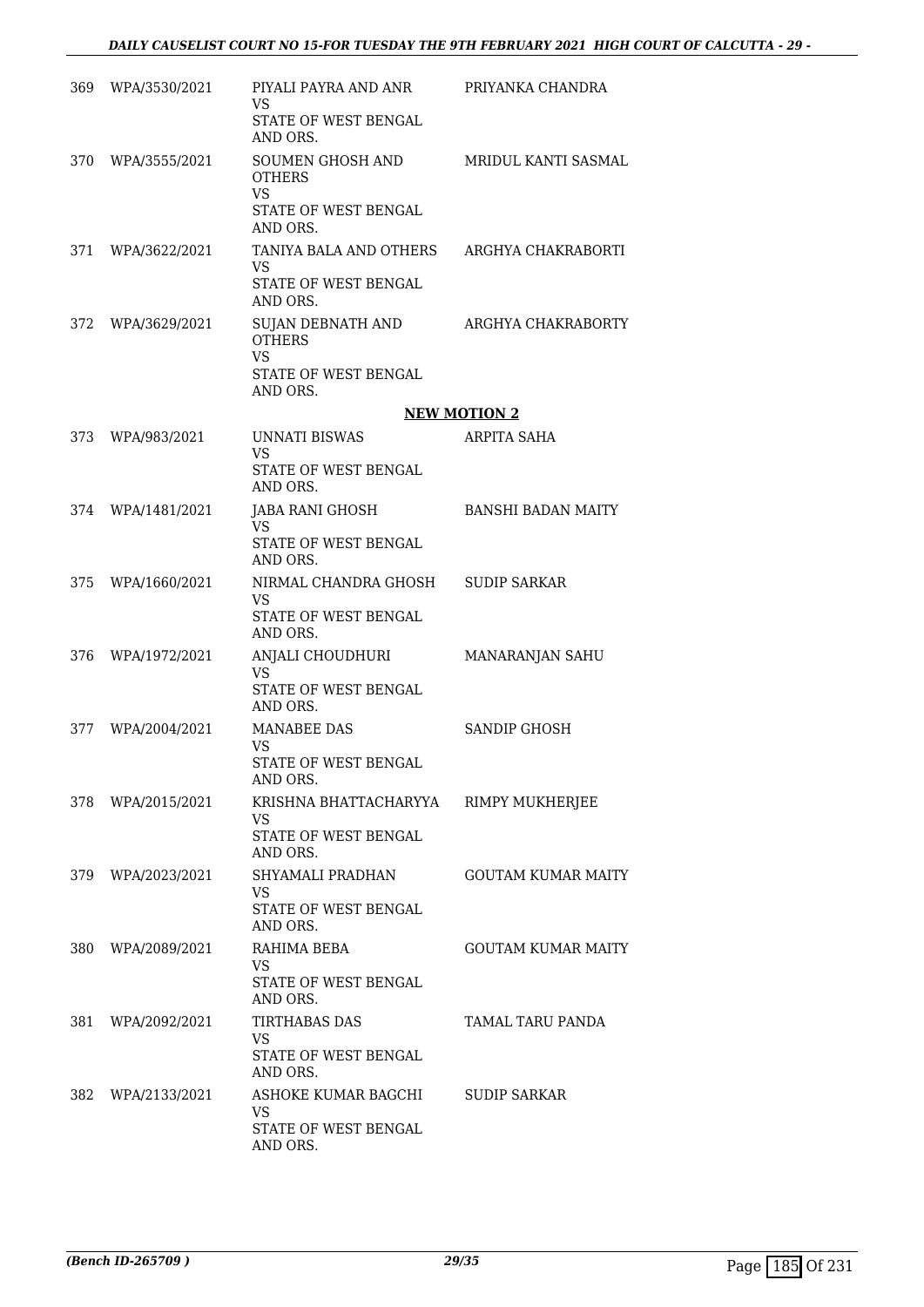| 383   | WPA/2242/2021     | <b>ANIMA MAITY</b><br>VS<br>STATE OF WEST BENGAL<br>AND ORS.                                          | <b>BANSHI BADAN MAITY</b>  |
|-------|-------------------|-------------------------------------------------------------------------------------------------------|----------------------------|
| 384   | WPA/2250/2021     | DEBASISH DOLAI<br><b>VS</b><br>STATE OF WEST BENGAL<br>AND ORS.                                       | <b>BANSHI BADAN MAITY</b>  |
| 385   | WPA/2262/2021     | PRADIP KUMAR GHOSH<br>VS<br>STATE OF WEST BENGAL<br>AND ORS.                                          | SYED NAZMUL HOSSAIN        |
| 386   | WPA/2269/2021     | SHYAMA RANI MUKHERJEE<br><b>VS</b><br>STATE OF WEST BENGAL<br>AND ORS.                                | DIPA BHATTACHARYA          |
| 387   | WPA/2297/2021     | KAJAL RANI GUCHHAIT<br><b>VS</b><br><b>STATE OF WEST BENGAL</b><br>AND ORS.                           | DIPA BHATTACHARYA          |
| 388   | WPA/2368/2021     | <b>GITA MAITY</b><br><b>VS</b><br>STATE OF WEST BENGAL<br>AND ORS.                                    | <b>MOUMI YASMIN</b>        |
| 389   | WPA/2414/2021     | DEBRANI MUKHERJEE<br><b>VS</b><br>State of West Bengal AND<br><b>ORS</b>                              | RAJESH KUMAR SHAH          |
| 390   | WPA/2533/2021     | VILL. AND PO. BOROJ<br><b>VS</b><br>STATE OF WEST BENGAL<br>AND ORS.                                  | <b>GOUTAM KR. MAITY</b>    |
| 391   | WPA/2539/2021     | <b>MUSRAT PARVIN</b><br>VS<br>STATE OF WEST BENGAL<br>AND ORS.                                        | <b>SYED SHAMSUL AREFIN</b> |
| 392   | WPA/2540/2021     | CHANDANA PRADHAN<br><b>VS</b><br>STATE OF WEST BENGAL<br>AND ORS.                                     | <b>GOUTAM KR MAITY</b>     |
|       | 393 WPA/2558/2021 | NIHAR RANJAN BERA AND<br>ANR.<br><b>VS</b><br><b>STATE OF WEST BENGAL</b><br>AND ORS.                 | <b>GOUTAM KR. MAITY</b>    |
| 394   | WPA/2565/2021     | NORTH MALDA TEACHERS<br>EDUCATION COLLEGE AND<br>ANR<br><b>VS</b><br>THE STATE OF WEST                | PINAKI DHOLE               |
| 395 - | WPA/2586/2021     | <b>BENGAL AND ORS</b><br>KISMOTARA KHATUN AND<br>ANR<br><b>VS</b><br>STATE OF WEST BENGAL<br>AND ORS. | KRISHNA KESHAB PAUL        |
| 396-  | WPA/2588/2021     | ANANGA MOHAN PASARI<br><b>VS</b><br>STATE OF WEST BENGAL<br>AND ORS.                                  | PRITIKANA GANTAIT          |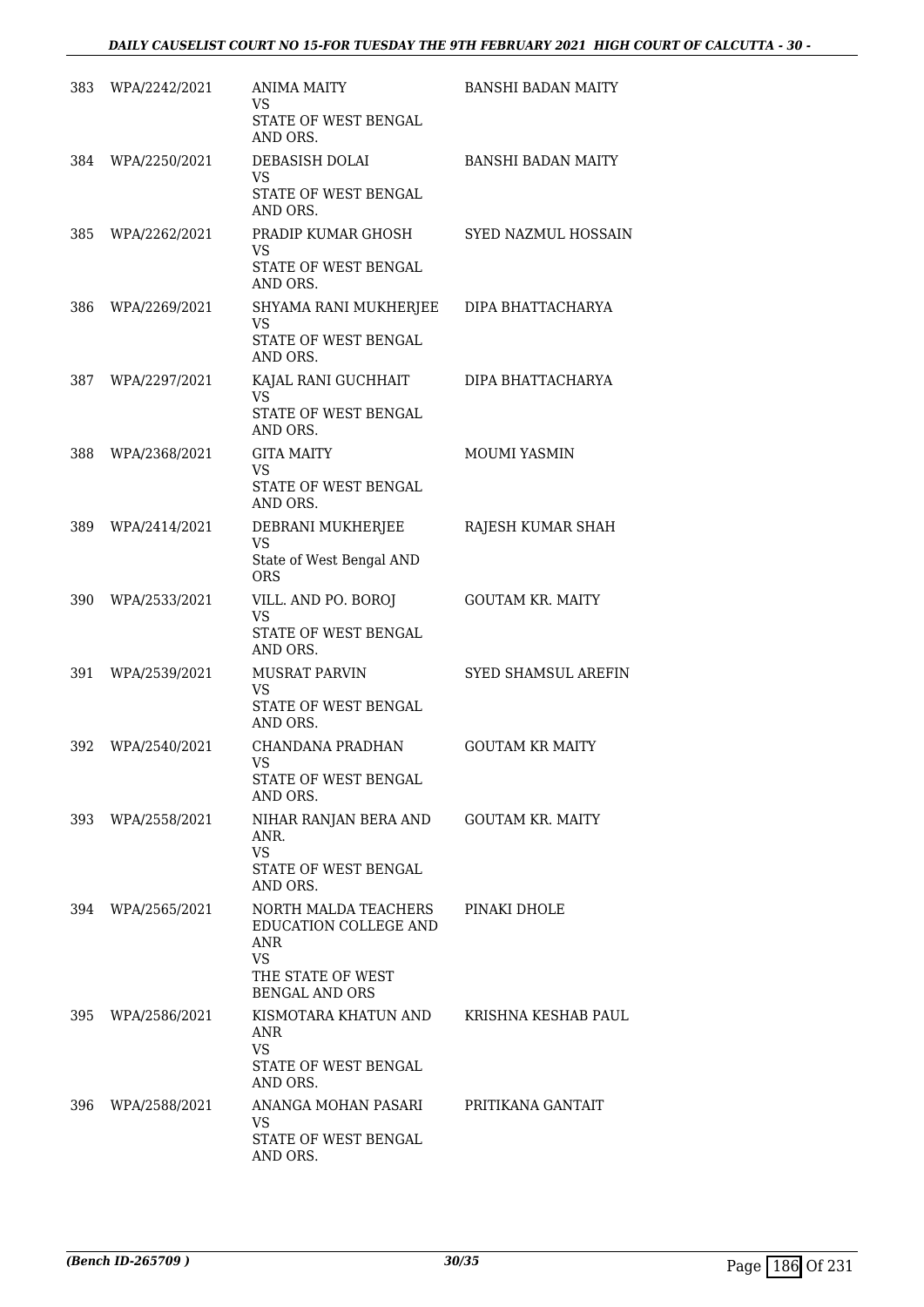|      | 397 WPA/2605/2021 | <b>ARATI MAITI</b><br>VS.<br>STATE OF WEST BENGAL<br>AND ORS.                      | <b>GOURAB DAS</b>          |
|------|-------------------|------------------------------------------------------------------------------------|----------------------------|
| 398  | WPA/2616/2021     | <b>ASTAMI RANI DAS</b><br>VS.<br>STATE OF WEST BENGAL<br>AND ORS.                  | <b>GOURAB DAS</b>          |
|      | 399 WPA/2686/2021 | SWARNALATA GHOSH<br>VS.<br>STATE OF WEST BENGAL<br>AND ORS.                        | <b>IMDADUL BISWAS</b>      |
| 400  | WPA/2707/2021     | ADITYA PRASAD<br><b>MUKHERJEE</b><br><b>VS</b><br>STATE OF WEST BENGAL<br>AND ORS. | <b>IMDADUL BISWAS</b>      |
| 401  | WPA/2721/2021     | SUMIT SAHA AND ORS.<br><b>VS</b><br>STATE OF WEST BENGAL<br>AND ORS.               | ANITA SHAW                 |
| 402  | WPA/2730/2021     | GITA RANI PAUL<br><b>VS</b><br>STATE OF WEST BENGAL<br>AND ORS.                    | <b>IMDADUL BISWAS</b>      |
| 403  | WPA/2764/2021     | HELEN MUKHERJEE<br><b>VS</b><br>STATE OF WEST BENGAL<br>AND ORS.                   | <b>IMDADUL BISWAS</b>      |
| 404  | WPA/2802/2021     | SUMITRA BHUNIA<br>VS.<br>STATE OF WEST BENGAL<br>AND ORS.                          | RAMA HALDER SANTRA         |
| 405  | WPA/2959/2021     | SK. SAFIUR RAHAMAN<br><b>VS</b><br>STATE OF WEST BENGAL<br>AND ORS.                | <b>SYRD SHAMSUL AREFIN</b> |
| 406  | WPA/2978/2021     | <b>ALI HOSSAIN</b><br><b>VS</b><br>STATE OF WEST BENGAL<br>AND ORS.                | RIMA DAS                   |
| 407  | WPA/2980/2021     | KANIKA (DHARA) MONDAL<br>VS<br><b>STATE OF WEST BENGAL</b><br>AND ORS.             | SANJIB SETH                |
| 408  | WPA/3120/2021     | INZAMAMUL ISLAM<br><b>VS</b><br>STATE OF WEST BENGAL<br>AND ORS.                   | KUTUBUDDIN SK.             |
| 409. | WPA/3121/2021     | TUMPA NAYAK<br>VS<br>STATE OF WEST BENGAL<br>AND ORS.                              | <b>SUJATA MUKHERJEE</b>    |
| 410  | WPA/3124/2021     | AMIRUL MONDAL<br><b>VS</b><br>STATE OF WEST BENGAL<br>AND ORS.                     | KUTUBUDDIN SK.             |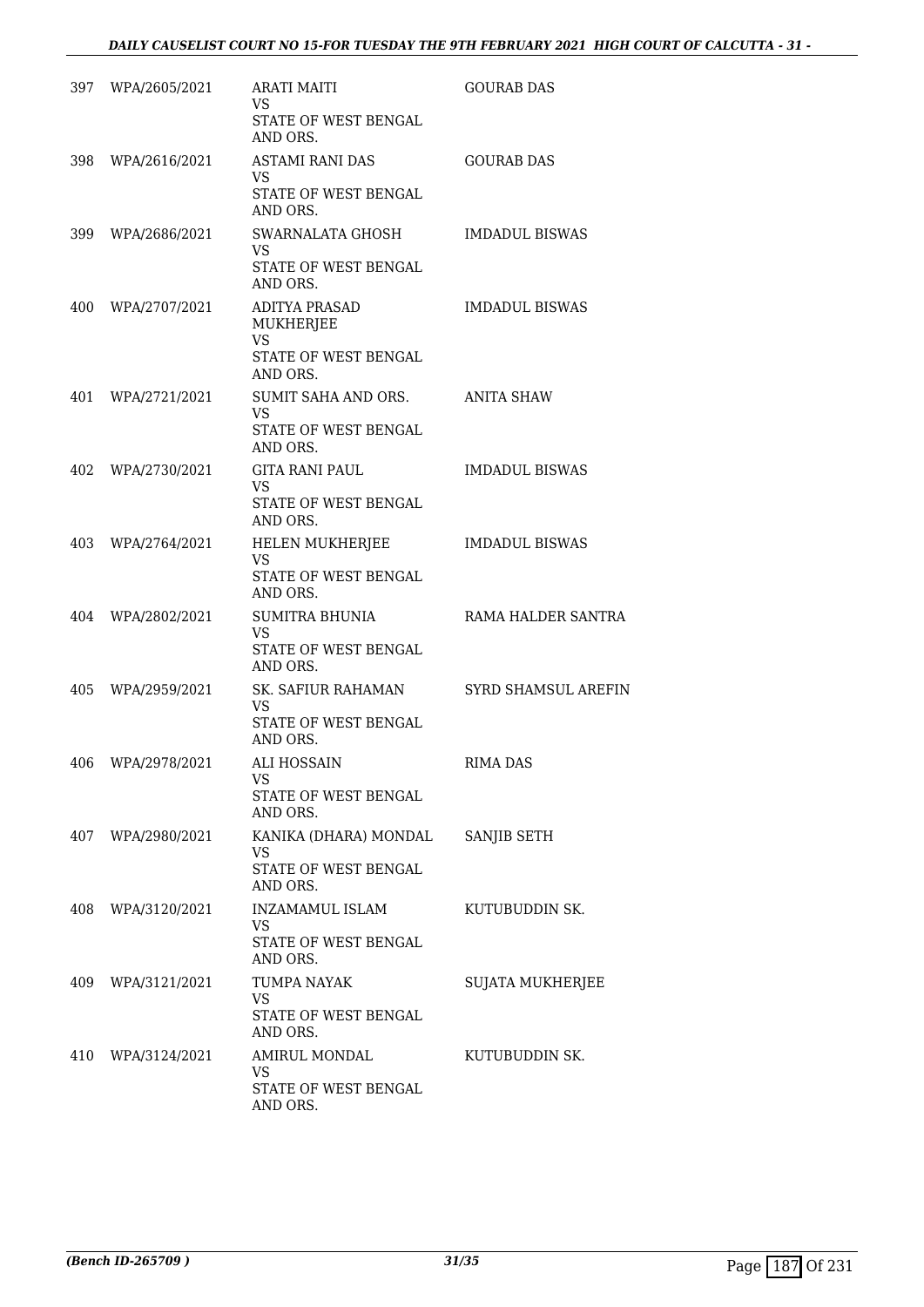|     | 411 WPA/3127/2021 | DIPAK MANDAL<br>VS                                                                    | KUTUBUDDIN SK        |
|-----|-------------------|---------------------------------------------------------------------------------------|----------------------|
|     |                   | STATE OF WEST BENGAL<br>AND ORS.                                                      |                      |
|     | 412 WPA/3132/2021 | <b>RAMA SARKAR</b><br>VS<br>STATE OF WEST BENGAL<br>AND ORS.                          | KUTUBUDDIN SK.       |
|     | 413 WPA/3143/2021 | JOY ADHIKARI<br>VS.<br>STATE OF WEST BENGAL                                           | SALONI BHATTACHARJEE |
|     |                   | AND ORS.                                                                              |                      |
|     | 414 WPA/3177/2021 | <b>JUIN BHOWMICK</b><br><b>VS</b><br>STATE OF WEST BENGAL<br>AND ORS.                 | PANKAJ HALDER        |
|     | 415 WPA/3227/2021 | PAROMITA GHOSH<br>VS.<br>STATE OF WEST BENGAL<br>AND ORS.                             | MOSTAFIJUR RAHAMAN   |
|     | 416 WPA/3407/2021 | MD JAMIL AKHTAR<br><b>VS</b><br>STATE OF WEST BENGAL<br>AND ORS.                      | SOHAM DE DHARA       |
|     | 417 WPA/3435/2021 | MRIDULA MUKHERJEE AND ASIF IQBAL AHMED<br><b>OTHERS</b><br>VS<br>STATE OF WEST BENGAL |                      |
| 418 | WPA/3447/2021     | AND ORS.<br>SAHIDUL HAQUE AND<br><b>OTHERS</b><br>VS.<br>STATE OF WEST BENGAL         | ASIF IQBAL AHMED     |
| 419 | WPA/3479/2021     | AND ORS.<br>SK. HAFIZUL HAQUE AND<br><b>OTHERS</b><br>VS                              | SOMESH KUMAR GHOSH   |
|     | 420 WPA/3491/2021 | UNION OF INDIA AND ORS.<br>DILRUBA NASRIN AKTAR<br>VS.<br>STATE OF WEST BENGAL        | MD. ASHRAF HUG       |
| 421 | WPA/3494/2021     | AND ORS.<br>ARUN KANTI PATTANAYAK<br>VS.<br>STATE OF WEST BENGAL<br>AND ORS.          | PRITIKANA GANTAIT    |
| 422 | WPA/3496/2021     | PROBHAT KUMAR<br><b>SAMANTA</b><br><b>VS</b><br>STATE OF WEST BENGAL<br>AND ORS.      | PRITIKANA GANTAIT    |
| 423 | WPA/3498/2021     | BALLAV CHANDRA PATRA<br><b>VS</b><br>STATE OF WEST BENGAL<br>AND ORS.                 | PRITIKANA GANTAIT    |
|     | 424 WPA/3500/2021 | SANKAR LAL GUPTA<br><b>VS</b><br>STATE OF WEST BENGAL<br>AND ORS.                     | PRITIKANA GANTAIT    |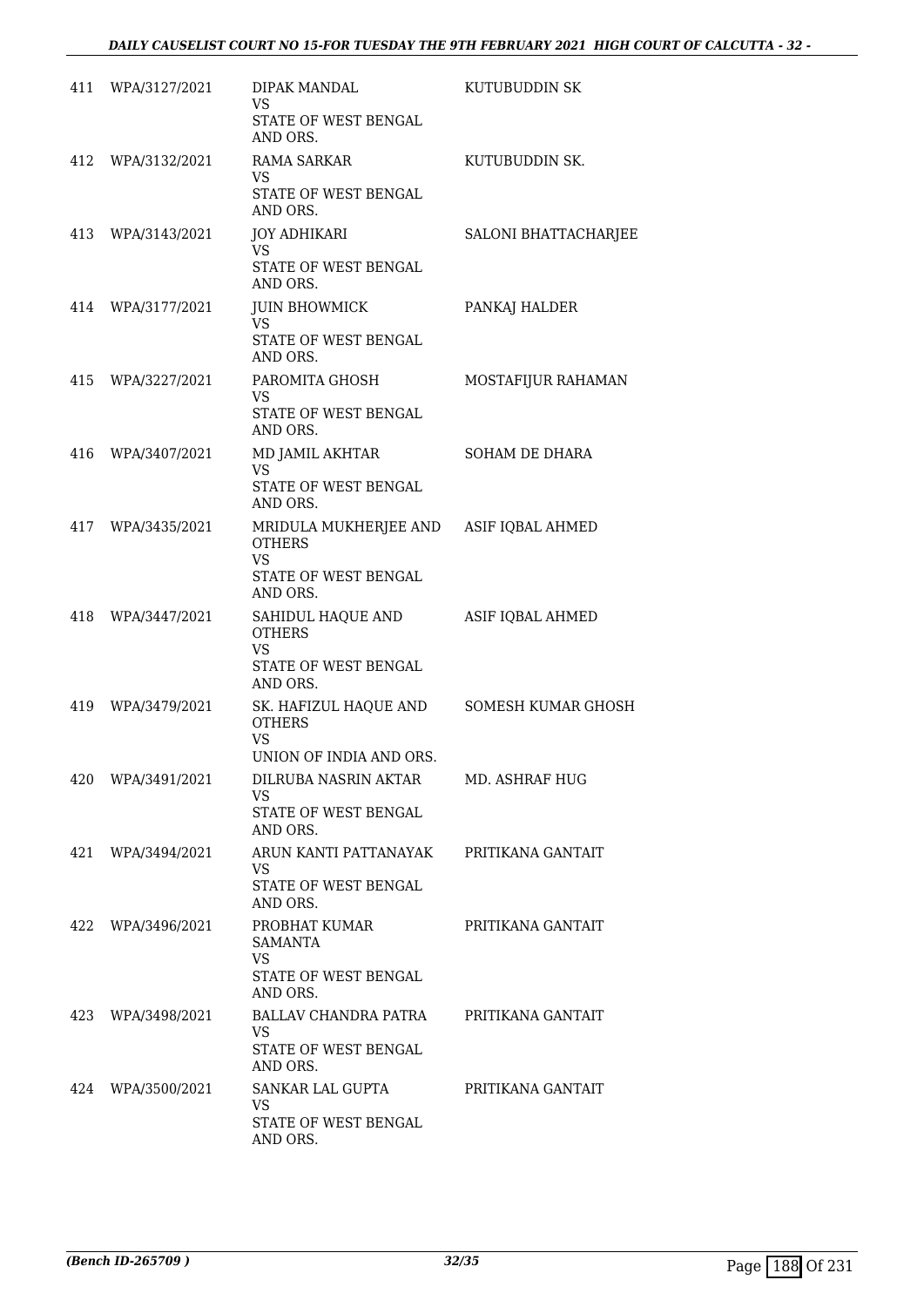|     | 425 WPA/3504/2021 | HAREKRISHNA DE<br>VS<br>STATE OF WEST BENGAL<br>AND ORS.                            | <b>SUDIPTA MAITI</b>      |
|-----|-------------------|-------------------------------------------------------------------------------------|---------------------------|
| 426 | WPA/3507/2021     | BANSHI DHAR DEY<br>VS<br>STATE OF WEST BENGAL<br>AND ORS.                           | SUDIPTA MAITI             |
|     | 427 WPA/3547/2021 | ROUSANARA KHATUN<br>VS<br>STATE OF WEST BENGAL                                      | SRIKANTA DATTA            |
| 428 | WPA/3562/2021     | AND ORS.<br>JAHIRA KHATUN AND<br><b>OTHERS</b><br><b>VS</b><br>STATE OF WEST BENGAL | DIBYENDU CHATTERJEE       |
| 429 | WPA/3573/2021     | AND ORS.<br>ARPITA SAHA AND OTHERS<br>VS<br>STATE OF WEST BENGAL                    | KAPILCHANDRA SAHOO        |
| 430 | WPA/3576/2021     | AND ORS.<br>SUJIT KUMAR SANKI<br><b>VS</b><br>STATE OF WEST BENGAL                  | PRADIP KUMAR GHOSH        |
| 431 | WPA/3579/2021     | AND ORS.<br>KAJAL KANTI SEN<br><b>VS</b><br>STATE OF WEST BENGAL                    | ASHIS KUMAR PAUL          |
| 432 | WPA/3594/2021     | AND ORS.<br>APARUPA MANDAL AND<br><b>ORS</b><br>VS<br>STATE OF WEST BENGAL          | KAPIL CHANDRA SAHA        |
| 433 | WPA/3617/2021     | AND ORS.<br>BISWAJIT ROY AND ORS<br><b>VS</b><br>THE STATE OF WEST                  | DEBORUPA CHATTERJEE       |
|     | 434 WPA/3627/2021 | <b>BENGAL AND ORS</b><br>MITHU MONDAL AND ORS<br>VS<br>STATE OF WEST BENGAL         | VISHAK BHATTACHARYA       |
| 435 | WPA/3648/2021     | AND ORS.<br>SWARUP PRADHAN AND<br><b>ORS</b><br><b>VS</b>                           | <b>SOMESH KUMAR GHOSH</b> |
| 436 | WPA/3652/2021     | UNION OF INDIA AND ORS.<br>RAJIB SIKDAR<br><b>VS</b><br><b>STATE OF WEST BENGAL</b> | SAMIRAN MANDAL            |
| 437 | WPA/3671/2021     | AND ORS.<br>JAYEDUR RAHAMAN AND<br><b>ORS</b><br><b>VS</b><br>STATE OF WEST BENGAL  | SABYASACHI ROY            |
| 438 | WPA/3713/2021     | AND ORS.<br>SWERNEMBHU SARKAR<br><b>VS</b><br>STATE OF WEST BENGAL<br>AND ORS.      | ASHOK GHOSH               |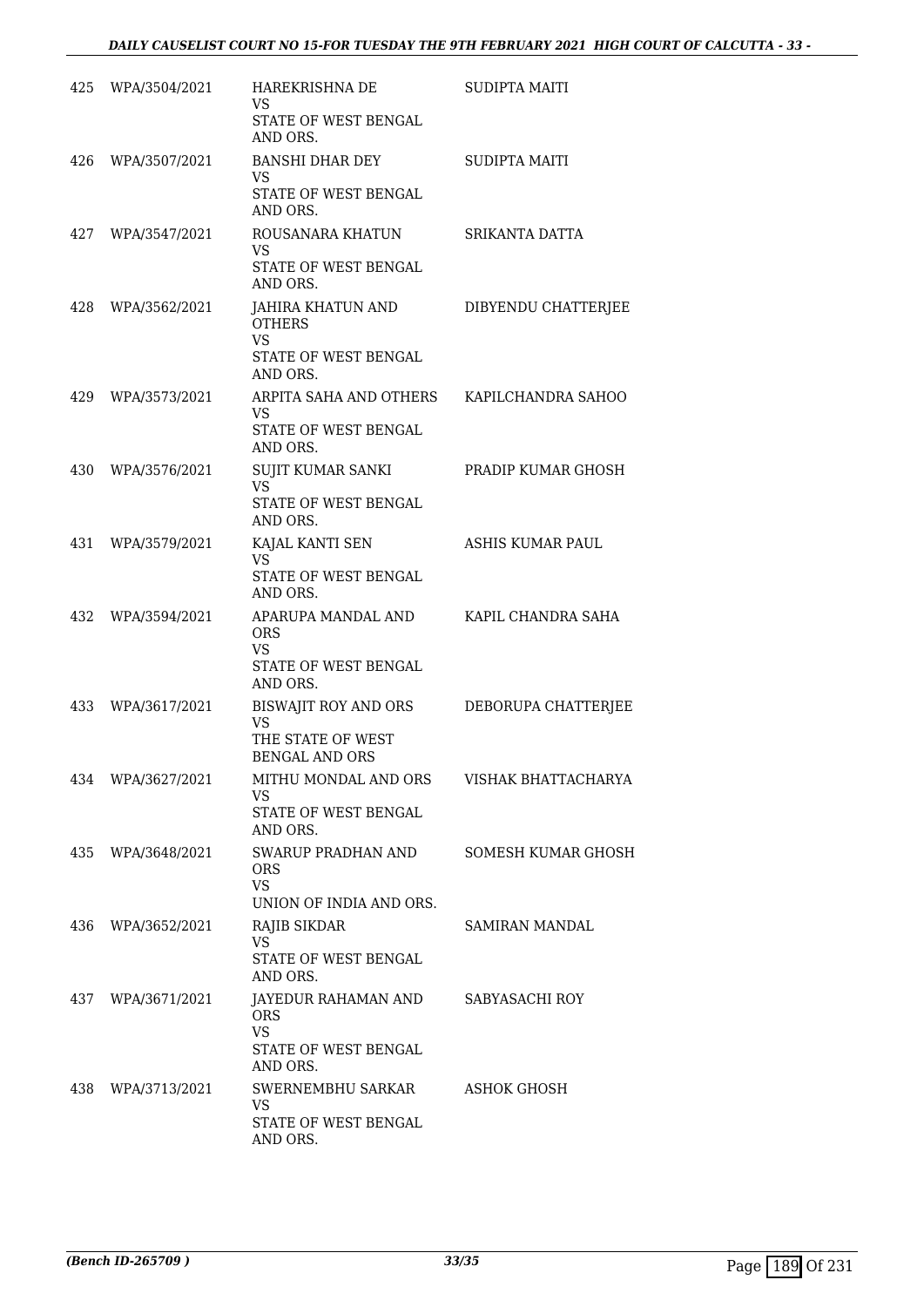|     | 439 WPA/3717/2021 | ARJINA KHATUN AND<br><b>OTHERS</b><br><b>VS</b><br>STATE OF WEST BENGAL<br>AND ORS. | RITAM CHOWDHURY           |
|-----|-------------------|-------------------------------------------------------------------------------------|---------------------------|
| 440 | WPA/3741/2021     | NIVEDITA GHOSH<br>VS<br>STATE OF WEST BENGAL<br>AND ORS.                            | CHANDAN DUTTA             |
| 441 | WPA/3753/2021     | RAHUL GHOSH<br>VS.<br>STATE OF WEST BENGAL<br>AND ORS.                              | ROBIUL ISLAM              |
| 442 | WPA/3765/2021     | SIBA PRASAD KUNDU<br>VS.<br>STATE OF WEST BENGAL<br>AND ORS.                        | PAMPA DEY (DHABAL)        |
| 443 | WPA/3789/2021     | PRATIVA RANI KHATUA<br>VS<br><b>STATE OF WEST BENGAL</b><br>AND ORS.                | <b>GOUTAM KUAMR MAITY</b> |
| 444 | WPA/3791/2021     | FIROJ KHAN<br>VS<br><b>STATE OF WEST BENGAL</b><br>AND ORS.                         | <b>CHANDAN MISRA</b>      |
| 445 | WPA/3803/2021     | <b>ARABINDA MAITY</b><br>VS<br>STATE OF WEST BENGAL<br>AND ORS.                     | <b>GOUTAM KUMAR MAITY</b> |
| 446 | WPA/3808/2021     | MD ZIAUL RAHMAN AND<br><b>ORS</b><br>VS<br>STATE OF WEST BENGAL<br>AND ORS.         | <b>AVIRUP CHATTERJEE</b>  |
| 447 | WPA/3813/2021     | SANJIT PAL<br><b>VS</b><br>STATE OF WEST BENGAL<br>AND ORS.                         | SHILADITYA BARMA          |
|     | 448 WPA/3930/2021 | ABHIJIT BAR AND OTHERS<br>VS<br>STATE OF WEST BENGAL<br>AND ORS.                    | SAKHWAT KHANDAKAR         |
| 449 | WPA/3990/2021     | SOURAV JANA<br><b>VS</b><br>STATE OF WEST BENGAL<br>AND ORS.                        | PRITI SHAW                |
|     | 450 WPA/3994/2021 | TOTA MISHRA<br>VS<br>STATE OF WEST BENGAL<br>AND ORS.                               | PRITI SHAW                |
| 451 | WPA/3997/2021     | SAHEB PRAMANIK<br>VS<br>STATE OF WEST BENGAL<br>AND ORS.                            | PRITI SHAW                |
| 452 | WPA/4000/2021     | SK. JANE ALAM<br>VS.<br>STATE OF WEST BENGAL<br>AND ORS.                            | PRITI SHAW                |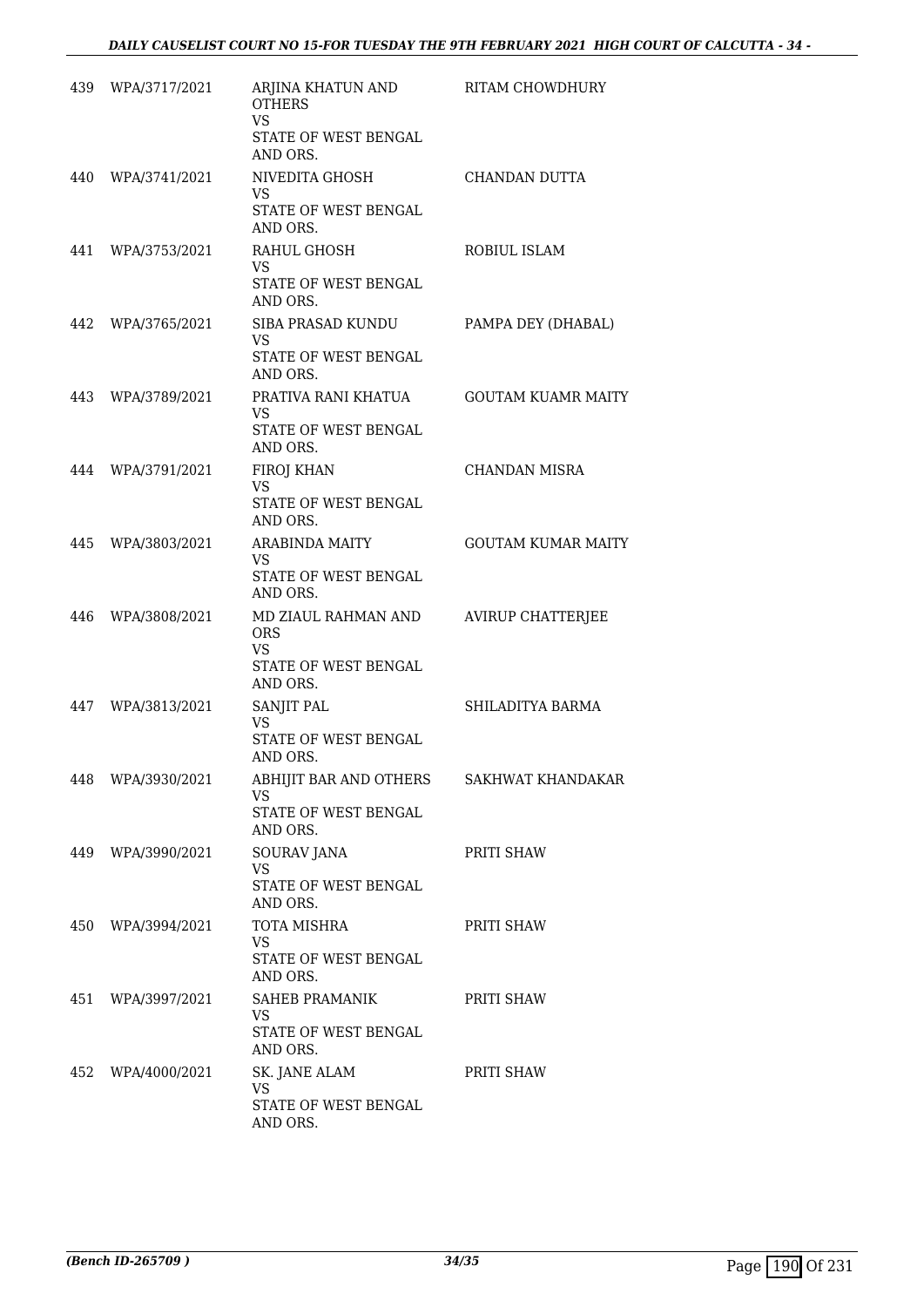453 WPA/4003/2021 BISWADEEP CANTON VS STATE OF WEST BENGAL AND ORS.

PRITI SHAW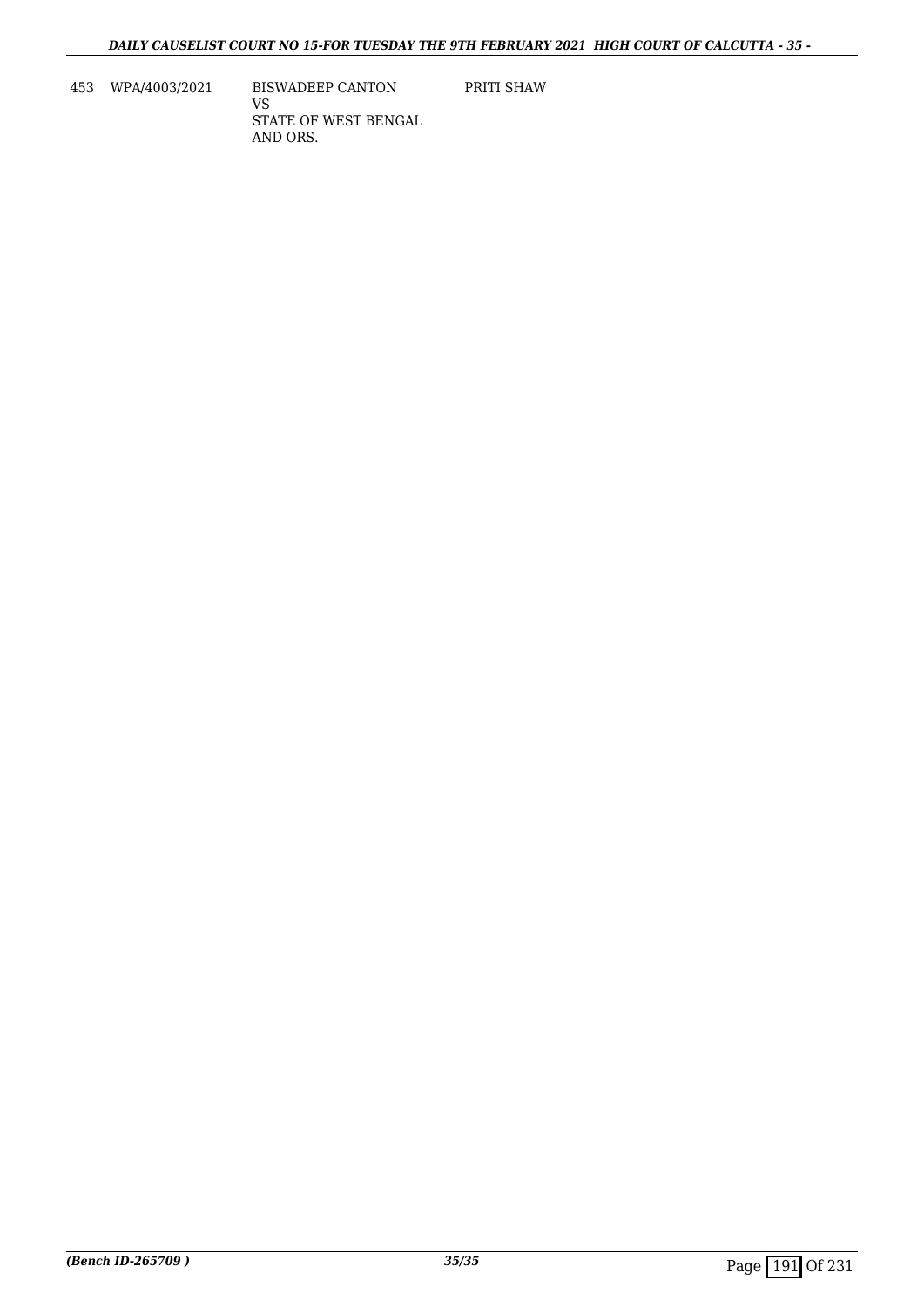

### **Appellate Side**

**DAILY CAUSELIST For Tuesday The 9th February 2021**

### **COURT NO. 19**

**SINGLE BENCH (SB - VIII)**

**AT 10:45 AM**

**HON'BLE JUSTICE SHAMPA SARKAR**

### **(VIA VIDEO CONFERENCE) ON AND FROM MONDAY, THE 11TH JANUARY, 2021 - ADMISSION AND HEARING OF CIVIL REVISION APPLICATIONS AND APPLICATIONS UNDER ARTICLE 227 OF THE CONSTITUTION INCLUDING APPLICATIONS CONNECTED THERETO [EXCLUDING CIVIL REVISIONS ARISING OUT OF TESTAMENTARY AND EJECTMENT / EVICTION SUITS AND PUBLIC PREMISES (UNAUTHORISED OCCUPANTS) ACT, 1971**

**SPECIAL NOTE : TODAY "UPON MENTIONING" MATTERS WILL BE TAKEN UP FIRST. THEREAFTER "NEW MOTION" WILL BE TAKEN UP.**

**IF 'HEARING' MATTERS ARE EXHAUSTED, THERAFTER 'MOTION' WILL BE TAKEN UP.**

**NOTE : MENTIONING ONLY ON MONDAYS AT THE FIRST SITTING OF THE COURT.**

### **NOTE: MATTERS WILL BE TAKEN UP THROUGH PHYSICAL HEARING ONLY WHEN BOTH THE PARTIES ARE AGREED.**

|   |                                         | <b>TO BE MENTIONED</b>                                                            |                                       |  |  |
|---|-----------------------------------------|-----------------------------------------------------------------------------------|---------------------------------------|--|--|
| 1 | CO/2559/2019                            | ALAKPRAVA DINGAL & ORS<br>VS.<br><b>GOUTAM KUMAR MAITY &amp;</b><br><b>ORS</b>    | <b>SUTIRTHA DAS</b>                   |  |  |
|   |                                         | <b>TOP</b>                                                                        |                                       |  |  |
| 2 | CO/151/2021                             | PIU HALDER<br>VS<br>KARTICK CH. HALDER                                            | <b>SHUVANIL</b><br><b>CHAKRABORTY</b> |  |  |
|   |                                         | <b>NEW MOTION</b>                                                                 |                                       |  |  |
| 3 | CO/541/2020                             | M/S BAGMARI INDUSTRIAL<br><b>CORPORATION &amp; ORS</b><br>VS.<br>TAQI HASAN NIAZI | TANMAY GOSWAMI                        |  |  |
|   | IA NO: CAN/1/2020(Old No:CAN/4499/2020) |                                                                                   |                                       |  |  |
| 4 | CO/749/2020                             | SMC GLOBAL SECURITIES<br>LTD.<br><b>VS</b><br><b>BHARATI ROY &amp; ANR</b>        | PREETA CHAUDHURY                      |  |  |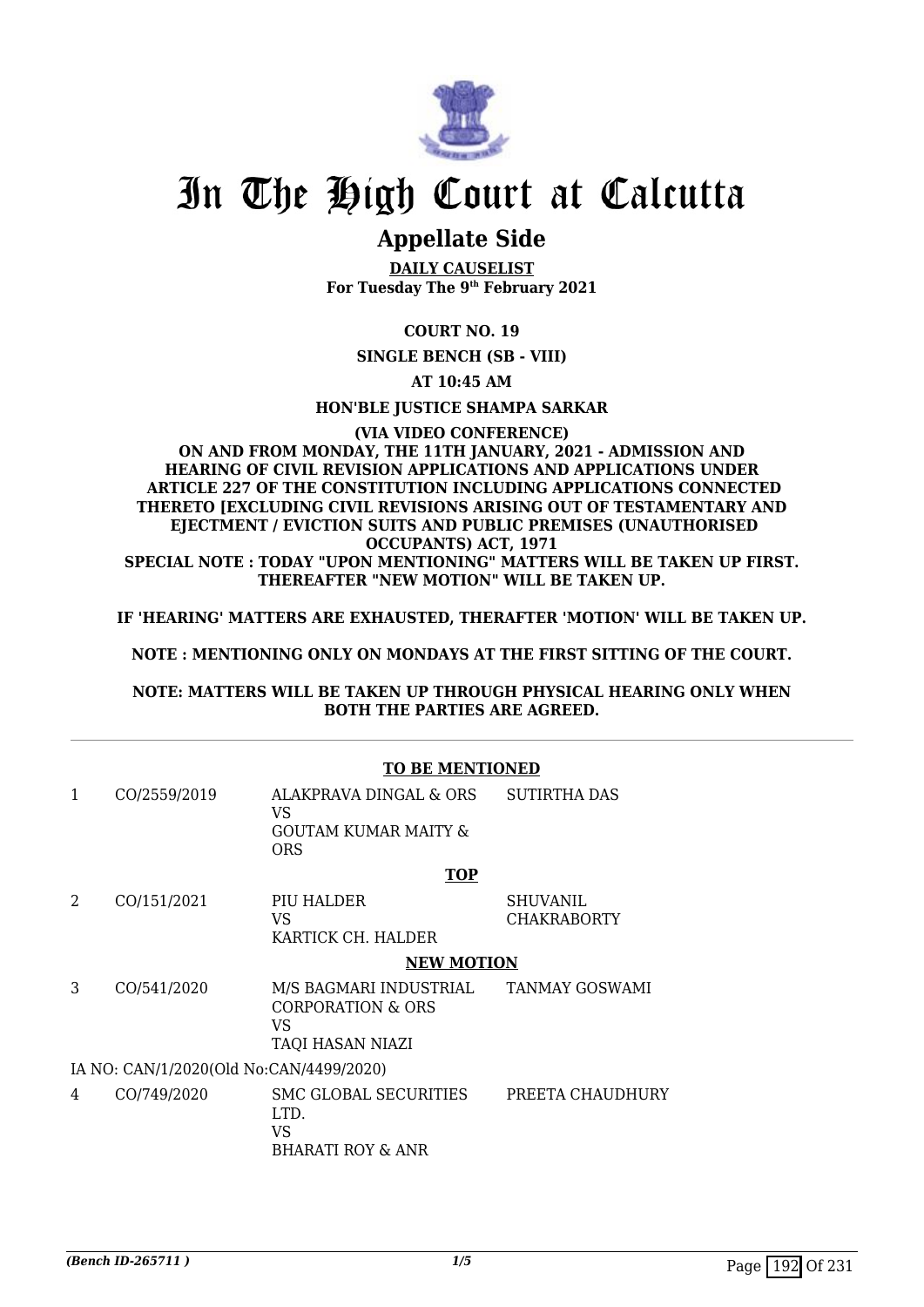| 5  | CO/177/2021 | SAHAJAN MOLLA AND ORS<br><b>VS</b><br><b>SK SALAUDDIN AND ORS</b>                                                                                    | <b>SULTAN AHMED</b><br>MONDAL      |
|----|-------------|------------------------------------------------------------------------------------------------------------------------------------------------------|------------------------------------|
| 6  | CO/212/2021 | <b>ATAUR RAHAMAN</b><br>VS<br>MD. SHAHNAWAZ ALAM                                                                                                     | <b>ABDUL HADI</b>                  |
| 7  | CO/221/2021 | SRI SRI BANESWAR JEW<br>REP BY ITS TRUST AND<br>SHEBAIT NAYAN RANJAN<br>MUKHERJEE<br><b>VS</b>                                                       | KOEL SARKAR                        |
|    |             | NO OPPOSITION                                                                                                                                        |                                    |
| 8  | CO/240/2021 | ARUN KUMAR KAR PROP OF<br>M/S. ARUNODAY IMPEX<br><b>AND ANR</b><br>VS<br>THE AUTHORIZED<br>OFFICER, UCO<br>BANK, ZONAL OFFICE, KOL<br><b>AND ANR</b> | ARPITA SAHA                        |
| 9  | CO/241/2021 | <b>SUBHAS HAZRA AND ORS</b><br><b>VS</b><br><b>TAPAN BHANDARI</b>                                                                                    | <b>TAPAN BHANDARI</b>              |
| 10 | CO/242/2021 | ADHIR CHADNRA NASKAR<br>VS<br><b>SMT PRITI ROY</b>                                                                                                   | <b>TIRTHANKAR DEY</b>              |
| 11 | CO/243/2021 | M/S. ASTDURGA<br>CONSTRUCTION PVT LTD<br><b>VS</b><br>MD SORAF ALI MONDAL<br><b>AND ORS</b>                                                          | <b>ROHAN RAJ</b>                   |
| 12 | CO/247/2021 | INDIA OIL CORPORATION<br>LTD. AND ANR<br><b>VS</b><br><b>SUTANU HAZRA</b>                                                                            | <b>SHREYA NANDI</b>                |
| 13 | CO/250/2021 | SMT JUTHIKAR MULLICK<br><b>AND ORS</b><br><b>VS</b><br><b>MARUTI NANDAN</b>                                                                          | <b>BIKASH SHAW</b>                 |
|    |             | PROPERTIES (P) LTD AND<br><b>ORS</b>                                                                                                                 |                                    |
| 14 | CO/253/2021 | ASGAR ALI MULLICK<br>VS.<br>ARAFAT ALI MULLICK                                                                                                       | <b>MRINAL KANTI</b><br>GHOSH       |
| 15 | CO/254/2021 | PRANABESH MONDAL AND<br><b>ANOTHER</b><br><b>VS</b><br><b>INDRAPRASTHA</b>                                                                           | <b>SUBRATA</b><br>MOOKHERJEE       |
|    |             | DEVELOPER AND OTHERS                                                                                                                                 |                                    |
| 16 | CO/258/2021 | DEBANGSHU MONDAL<br><b>VS</b><br><b>SUBHAM PAUL</b>                                                                                                  | <b>RITTICK</b><br><b>CHOWDHURY</b> |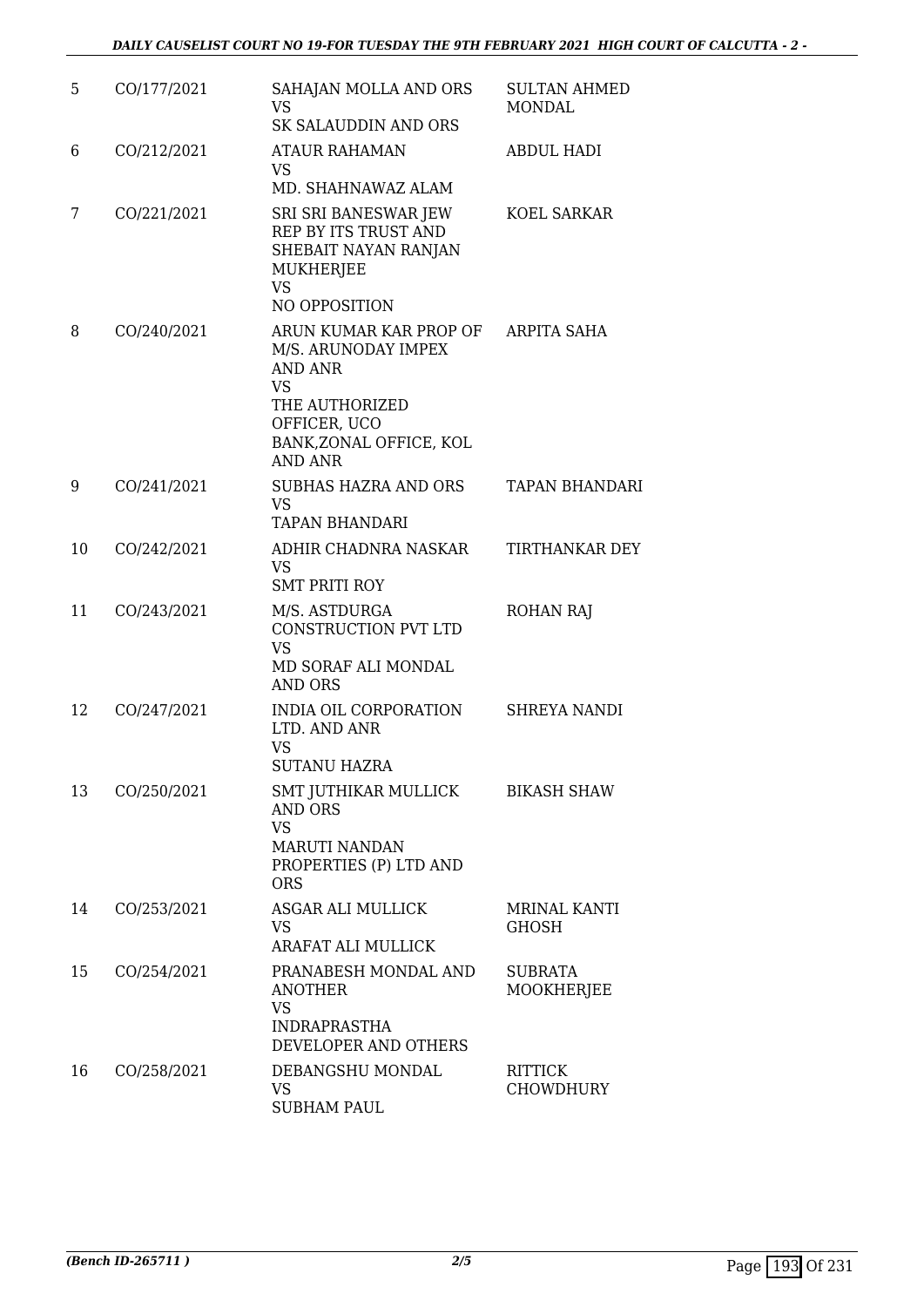| 17 | CO/260/2021 | PRATIK SUREKA<br><b>VS</b><br>KIRAN SUREKA NEE<br><b>AGARWAL AND ANR</b>                                     | TRIPTI PANDEY                  |
|----|-------------|--------------------------------------------------------------------------------------------------------------|--------------------------------|
| 18 | CO/261/2021 | DEBANGSHU MONDAL<br><b>VS</b><br><b>SUBHAM PAUL AND ORS</b>                                                  | <b>RITTIK CHOWDHURY</b>        |
| 19 | CO/263/2021 | SHEFALI DAS<br><b>VS</b><br><b>ASUTOSH ROY</b>                                                               | <b>MIR ANOWAR</b>              |
| 20 | CO/264/2021 | <b>INDER SINGH HURA</b><br><b>VS</b><br><b>SMT SARANJIT KAUR</b>                                             | SAJAL KUMAR GHOSH              |
| 21 | CO/265/2021 | SANTOSH BISWAS AND ORS<br><b>VS</b><br>KUMUDESWAR BHAIRAB<br><b>SHIB THAKUR</b>                              | PARTHA<br><b>CHAKRABORTY</b>   |
| 22 | CO/266/2021 | <b>BHUTTU SEKH</b><br><b>VS</b><br>JAYED HOSSAIN ANR ORS                                                     | <b>ANIRBAN DAS</b>             |
| 23 | CO/267/2021 | NIRANJAN PRAMANIK AND<br><b>ANR</b><br><b>VS</b><br><b>GOSTA PRAMANIK AND ANR</b>                            | <b>ANINDYA BOSE</b>            |
| 24 | CO/268/2021 | DEBASREE DE<br><b>VS</b><br>DIPANKAR DEY                                                                     | SAILEN NASKAR                  |
| 25 | CO/269/2021 | SAMIM SULTANA AND ANR<br><b>VS</b><br><b>SREELEKHA</b><br>SINHA(KARMAKAR)                                    | MAHAMMAD<br><b>MAHMUD</b>      |
| 26 | CO/270/2021 | SWIFT FREIGHT(INDIA) PVT.<br><b>LTD</b><br><b>VS</b><br>M/S JINDAL<br>INTERNATIONAL(INDIA)<br><b>AND ANR</b> | AMRITA PANJA<br><b>MOULICK</b> |
| 27 | CO/272/2021 | SHRIMATI SANDHYA RANI<br><b>BHOWMIK</b><br><b>VS</b><br><b>GITA RANI KAR AND ORS</b>                         | ANITRA SHANKAR<br>ROY          |
| 28 | CO/274/2021 | <b>GOUTAM KUMAR BISWAS</b><br>VS<br>OSMITA MITRA AND ORS                                                     | <b>KUSHAL PAUL</b>             |
| 29 | CO/275/2021 | <b>UCO BANK</b><br><b>VS</b><br>PIJUSH KANTI NASKAR AND<br><b>ANR</b>                                        | <b>SACHETAN GHOSH</b>          |
| 30 | CO/276/2021 | REZINA KHATUN<br><b>VS</b><br>RAIBUL KARIM                                                                   | SNIGDHA SAHA                   |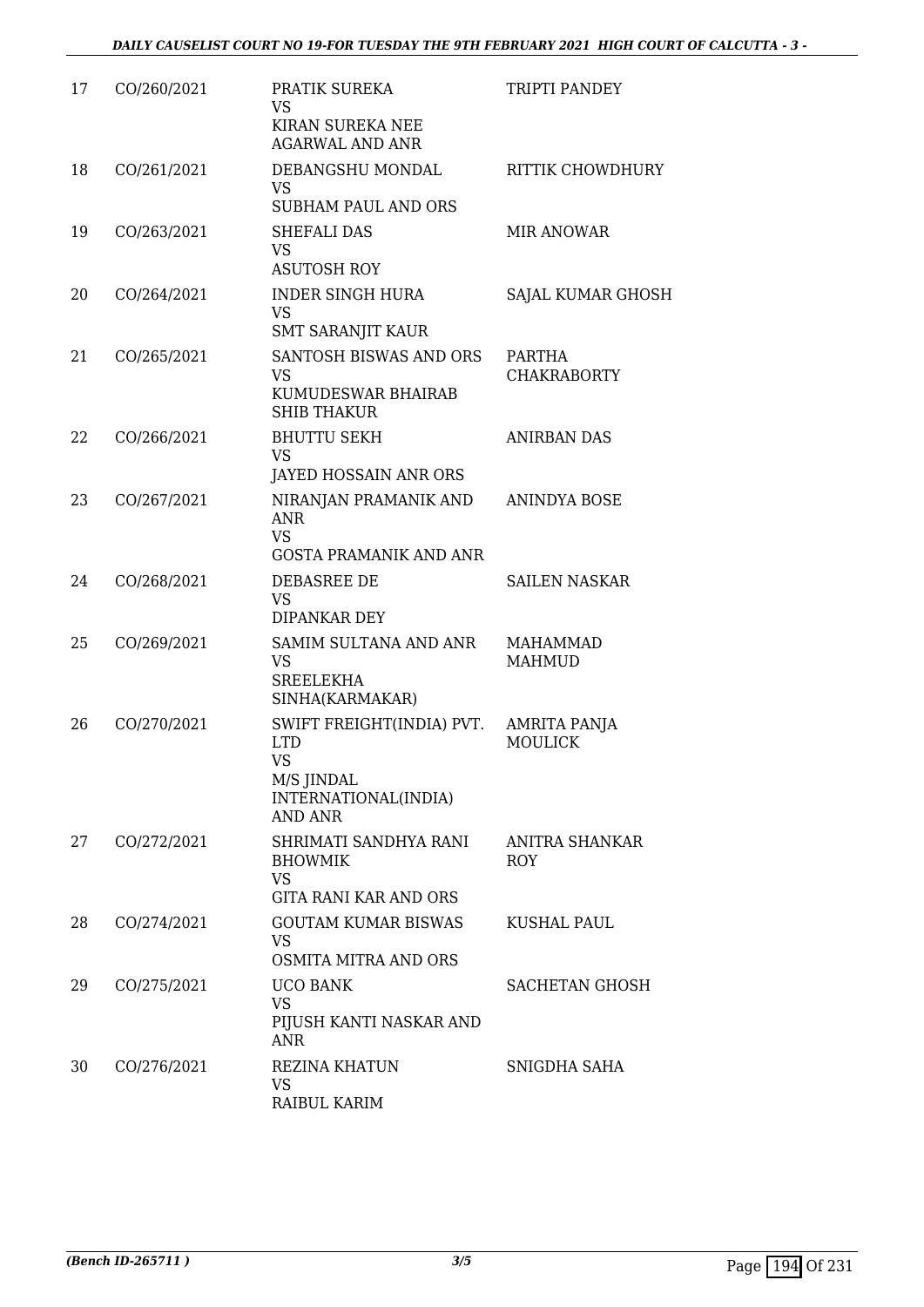| 31 | CO/280/2021 | PRASANTA CHOWDHURY<br>AND ANR<br><b>VS</b><br><b>MADAN DAS AND ORS</b>                                                 | <b>SOUMO CHAUDHURY</b>                |
|----|-------------|------------------------------------------------------------------------------------------------------------------------|---------------------------------------|
| 32 | CO/281/2021 | NURJAMAL SK AND ORS<br><b>VS</b><br>SABAYIT, DIPENDRA<br><b>NARAYAN ROY</b>                                            | MD HAFIJ ALI                          |
| 33 | CO/282/2021 | BIPULANANDA PANDA<br>VS<br>SHYAM SUNDAR SASMAL<br><b>AND ORS</b>                                                       | RABINDRA NATH<br><b>DATTA</b>         |
| 34 | CO/284/2021 | <b>TAPAS DAS</b><br><b>VS</b><br>BAJORIA APPLIANCES PVT.<br><b>LTD</b>                                                 | <b>URBI ROY</b>                       |
| 35 | CO/285/2021 | SOUTH CITY PROJECTS<br>KOLKATA LIMITED AND<br><b>ANOTHER</b><br><b>VS</b><br>AXIS BANK LIMITED AND<br><b>OTHERS</b>    | SAPTARSHI<br><b>MUKHERJEE</b>         |
| 36 | CO/286/2021 | CHITRA ADHIKARI SHROFF<br>VS<br><b>GAUTAM SHROFF</b><br>@GAUTAM ROY GOVIND<br><b>SHROFF</b>                            | <b>ANINDYA HALDER</b>                 |
| 37 | CO/288/2021 | <b>GUNJAN JAISWAL</b><br><b>VS</b><br>SANJAY JAISWAL                                                                   | DIANA GHOSH<br><b>DASTIDAR</b>        |
| 38 | CO/294/2021 | KALPANA BANERJEE AND<br><b>ORS</b><br><b>VS</b><br><b>ASHOK AGARWAL AND ORS</b>                                        | <b>SUMITAVA</b><br><b>CHAKRABORTY</b> |
|    |             | <b>ADJOURNED MOTIONS</b>                                                                                               |                                       |
| 39 | CO/49/2021  | <b>MAA PARVATI TRAVELS</b><br>PROP. DILIP KUMAR AND<br>ANR<br><b>VS</b><br>M/S. NILACHAL IRON AND<br>POWER LTD AND ORS | SK SHAMIM AKHTER                      |
| 40 | CO/164/2021 | SHYAMALI SAHA AND ANR<br>VS<br><b>SHYAMAL KUNDU</b>                                                                    | <b>SAGARMAY GHOSH</b>                 |
| 41 | CO/202/2021 | ASIT MONDAL AND ANR<br><b>VS</b><br>SUBHENDU KHANARA AND<br><b>ORS</b>                                                 | <b>MANOJ</b><br><b>CHAKRABORTY</b>    |
| 42 | CO/218/2021 | ECCHA MONDAL<br><b>VS</b><br>JAMIR ALI MONDAL                                                                          | <b>GENIYA MUKHERJEE</b>               |
|    |             | EAD IIE ADINA                                                                                                          |                                       |

### **FOR HEARING**

( AT 2:00 P.M. )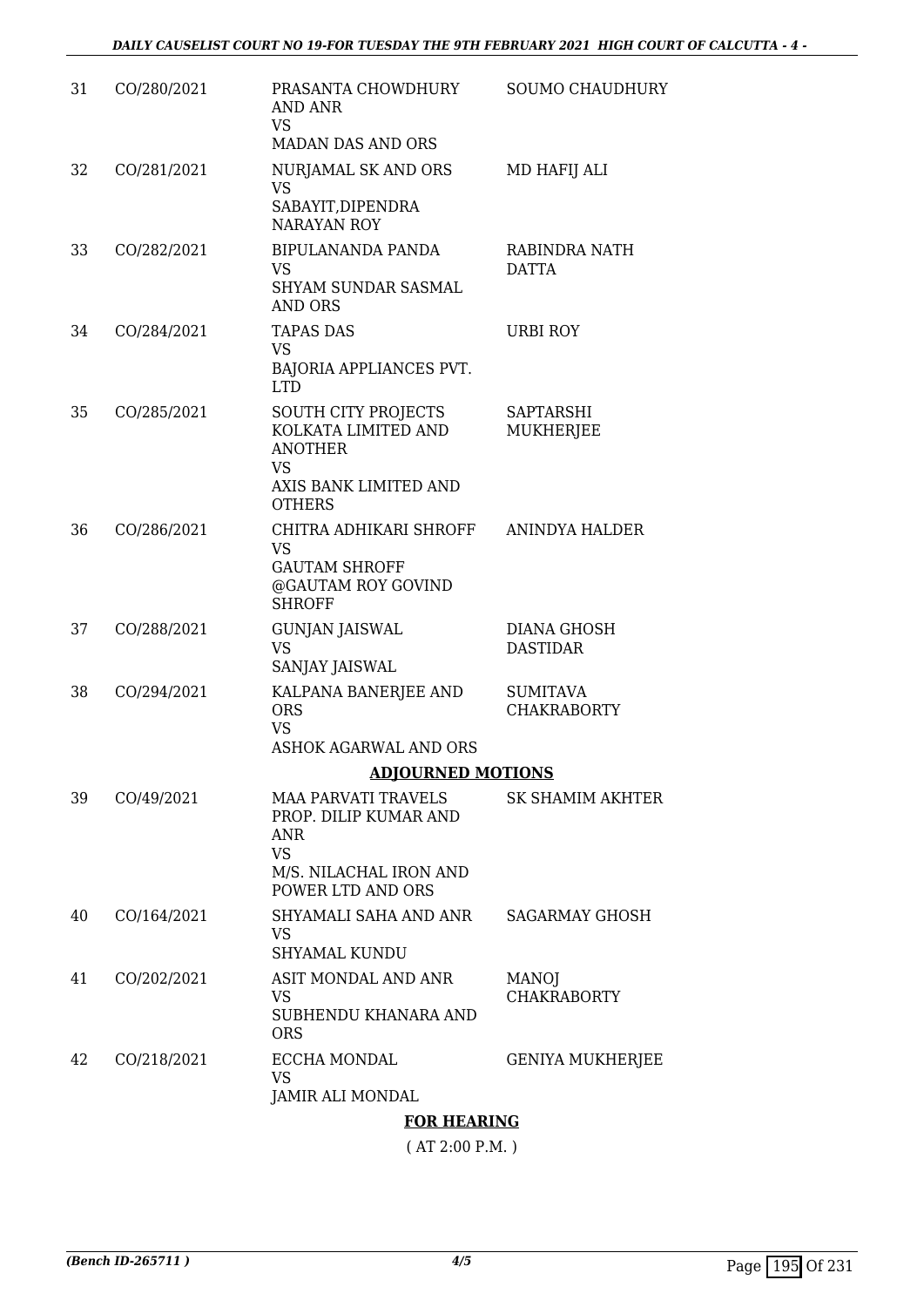| 43 | CO/3835/2019      | <b>GOUR SAHA</b><br>VS<br>ASOK KUMAR ROY                                  | MR DEBAPRATIM<br><b>BANERJEE</b>     |
|----|-------------------|---------------------------------------------------------------------------|--------------------------------------|
| 44 | CO/3986/2019      | NATHUN PRASAD SHAW<br>VS<br>ASIT BARAN DE                                 | ANJU CHAKRABORTY                     |
|    |                   | IA NO: CAN/1/2020(Old No:CAN/2490/2020), CAN/2/2020(Old No:CAN/2686/2020) |                                      |
|    | wt45 CO/1180/2018 | ZIRCON DEALERS PVT LTD<br>VS<br>ASIT BARAN DE & ORS                       | <b>M KHAITAN</b>                     |
| 46 | CO/640/2020       | KRISHNA KANTA ROY<br>VS<br>NIHAR RANJAN ROY & ORS                         | JOYITA RAY                           |
| 47 | CO/1675/2020      | <b>SHEILA GANGULY</b><br>VS<br>NILANJAN HALDER                            | <b>SOBHAN KUMAR</b><br><b>PATHAK</b> |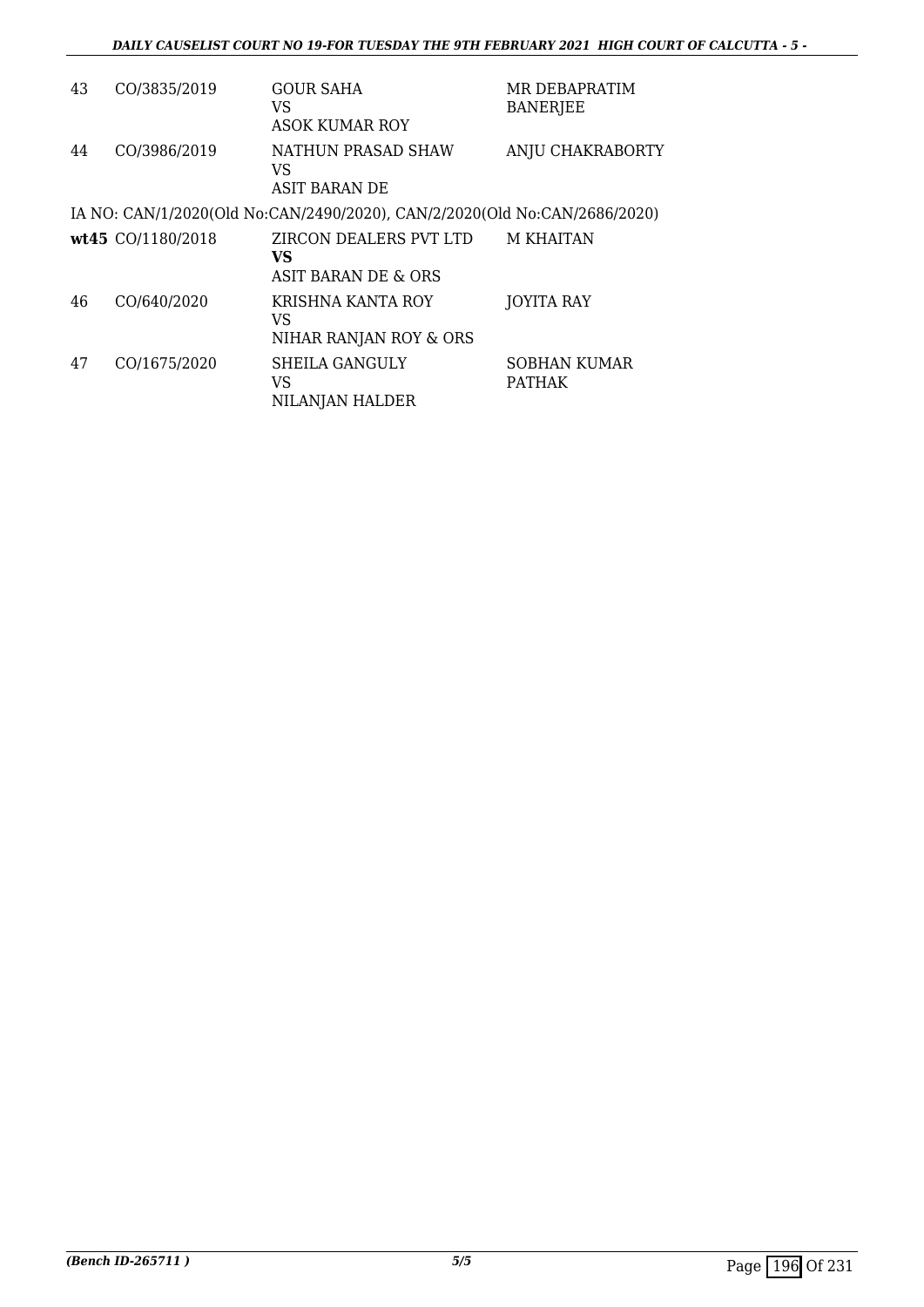

## **Appellate Side**

**DAILY CAUSELIST For Tuesday The 9th February 2021**

**COURT NO. 10 SINGLE BENCH (SB - IX) AT 10:45 AM HON'BLE JUSTICE RAVI KRISHAN KAPUR (VIA VIDEO CONFERENCE)** 

#### **ON AND FROM MONDAY, THE 11TH JANUARY, 2021 - MATTERS (MOTIONS & HEARING) UNDER ARTICLE 226 OF THE CONSTITUTION RELATING TO MADHYAMIK SIKSHYA KENDRA, INCLUDING APPLICATIONS CONNECTED THERETO;**

**MATTERS (MOTION & HEARING) UNDER ARTICLE 226 OF THE CONSTITUTION RELATING TO RESIDUARY UNDER GROUP IX RELATING TO PUBLIC PREMISES (UNAUTHORISED OCCUPANTS) ACT, 1971 INCLUDING APPLICATION CONNECTED THERETO;**

**MATTERS (MOTION & HEARING) UNDER ARTICLE 226 OF THE CONSTITUTION OF INDIA RELATING TO CO-OPERATIVE SOCIETIES UNDER GROUP V (EXCLUDING SERVICE MATTERS) AND APPLICATIONS CONNECTED THERETO;**

**HEARING OF WRIT PETITIONS IRRESPECTIVE OF CLASSIFICATION AND APPLICATIONS CONNECTED THERETO;**

**NOTE : MATTERS WILL BE TAKEN UP THROUGH PHYSICAL HEARING WHEN BOTH THE PARTIES ARE AGREED.**

### **TO BE MENTIONED**

| WPA/22698/2015 | SCHOOL COMMIT. OF<br>KHARAGPUR ARYA KANYA<br>VIDYALAYA (SEC) & ANR<br>VS<br>STATE OF WEST BENGAL &<br><b>ORS</b> | <b>SUJIT SANKAR KOLEY</b> |
|----------------|------------------------------------------------------------------------------------------------------------------|---------------------------|
| WPA/10427/2016 | ANADA NARAYAN SINGH<br>VS<br>HOWRAH MUNICIPAL<br>CORPORATION & ORS                                               | S. CHOWDHURY              |

IA NO: CAN/1/2017(Old No:CAN/7914/2017)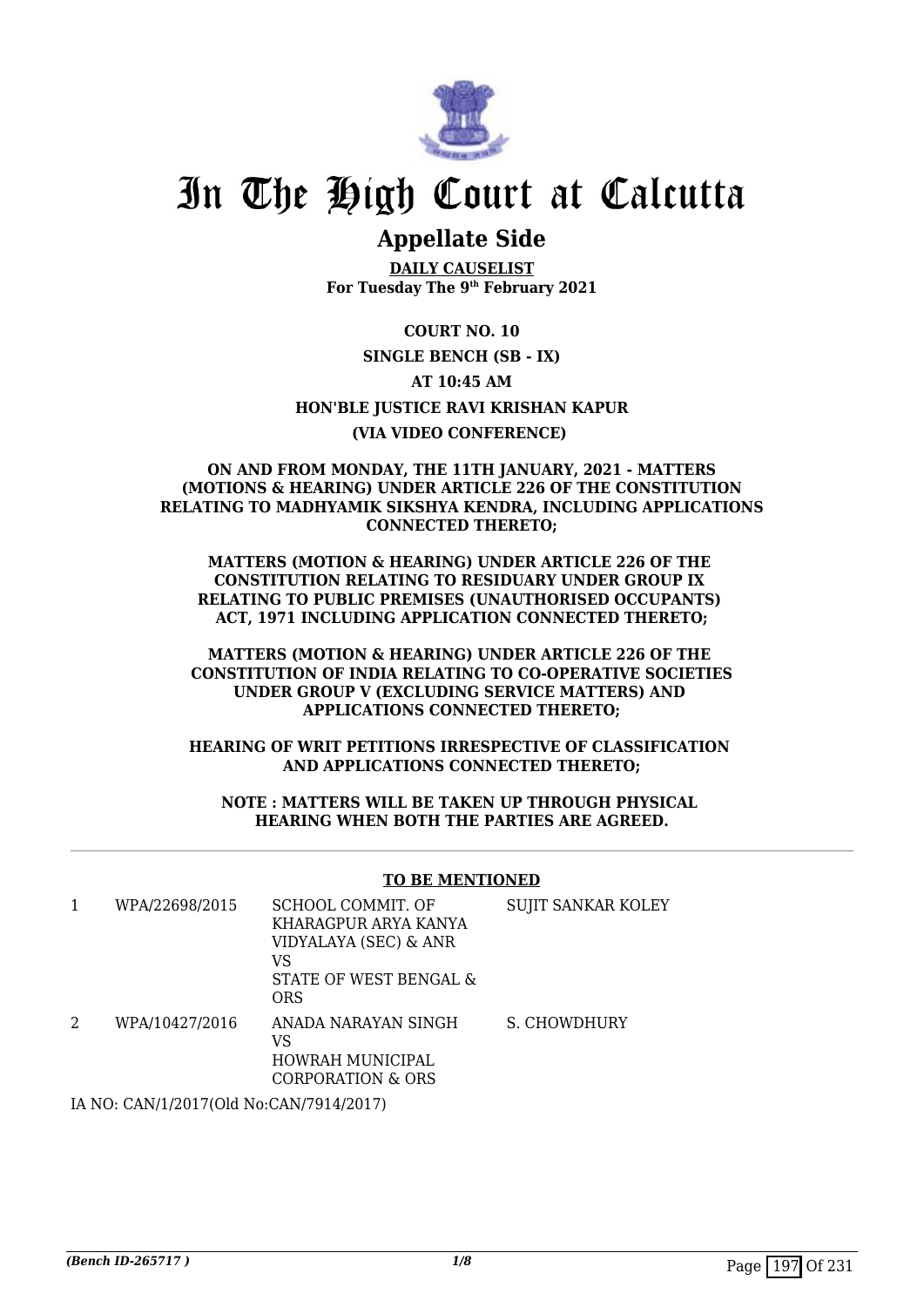| 3 | WPA/16945/2017                 | PARSIA KHATUN<br>VS.<br>STATE OF WEST BENGAL &<br><b>ORS</b>                                    | SUKUMAR SARKAR                         |
|---|--------------------------------|-------------------------------------------------------------------------------------------------|----------------------------------------|
| 4 | WPA/18059/2017                 | SADIQUL ISLAM & ORS<br>VS.<br>STATE OF WEST BENGAL &<br><b>ORS</b>                              | <b>SUKUMAR SARKAR</b>                  |
| 5 | WPA/23854/2017                 | SMT. REKHA BANERJEE &<br><b>ORS</b><br>VS.<br>THE CHAIRMAN, COLA<br><b>INDIA LTD. &amp; ORS</b> | <b>SUBRATA</b><br><b>BHATTACHARJYA</b> |
| 6 | WPA/25634/2018                 | KARTIK KARAK & ORS<br>VS<br>STATE OF WEST BENGAL &<br><b>ORS</b>                                | <b>SUKUMAR SARKAR</b>                  |
| 7 | WPA/21536/2019                 | DR. SHIBASHISH BARMAN<br>VS.<br>UNION OF INDIA & ORS                                            | <b>UJAL RAY</b>                        |
| 8 | WPA/7076/2020                  | PROF.(DR.)PANKAJ KUMAR<br><b>MANDAL</b><br><b>VS</b><br>State of West Bengal                    | <b>INDRANUJ DUTTA</b>                  |
|   | IA NO: CAN/1/2020, CAN/2/2021  |                                                                                                 |                                        |
|   | <b>SPECIALLY FIXED MATTERS</b> |                                                                                                 |                                        |

| 9  | WPA/3873/2008  | <b>ALPANA MAJUMDER</b><br>VS<br>STATE OF WEST BENGAL&<br><b>ORS</b> | SANCHITA GHOSH |
|----|----------------|---------------------------------------------------------------------|----------------|
| 10 | WPA/29713/2015 | SACHINDRANATH MISRA<br>VS<br>STATE OF WEST BENGAL &<br>ORS          | SURASRI BAIDYA |
|    |                |                                                                     |                |

IA NO: CAN/1/2020(Old No:CAN/5745/2020), CAN/2/2020, CAN/3/2020

11 WPA/6536/2019 RAJ KUMAR MALL VS STATE OF WEST BENGAL & ORS RUCHIKA MALL

IA NO: CAN/6/2019(Old No:CAN/9545/2019)

12 WPA/20192/2019 CORELYNX SOLUTION PVT. LTD.& ANR VS STATE OF WEST BENGAL& ORS AJAY GAGGAR

IA NO: CAN/1/2020(Old No:CAN/5617/2020), CAN/2/2020(Old No:CAN/5618/2020)

**MOTION**

13 WPA/252/2021 SWAPNA SAMANTA VS STATE OF WEST BENGAL AND ORS. SALIL KUMAR MAITI

### **PART HEARD MATTERS**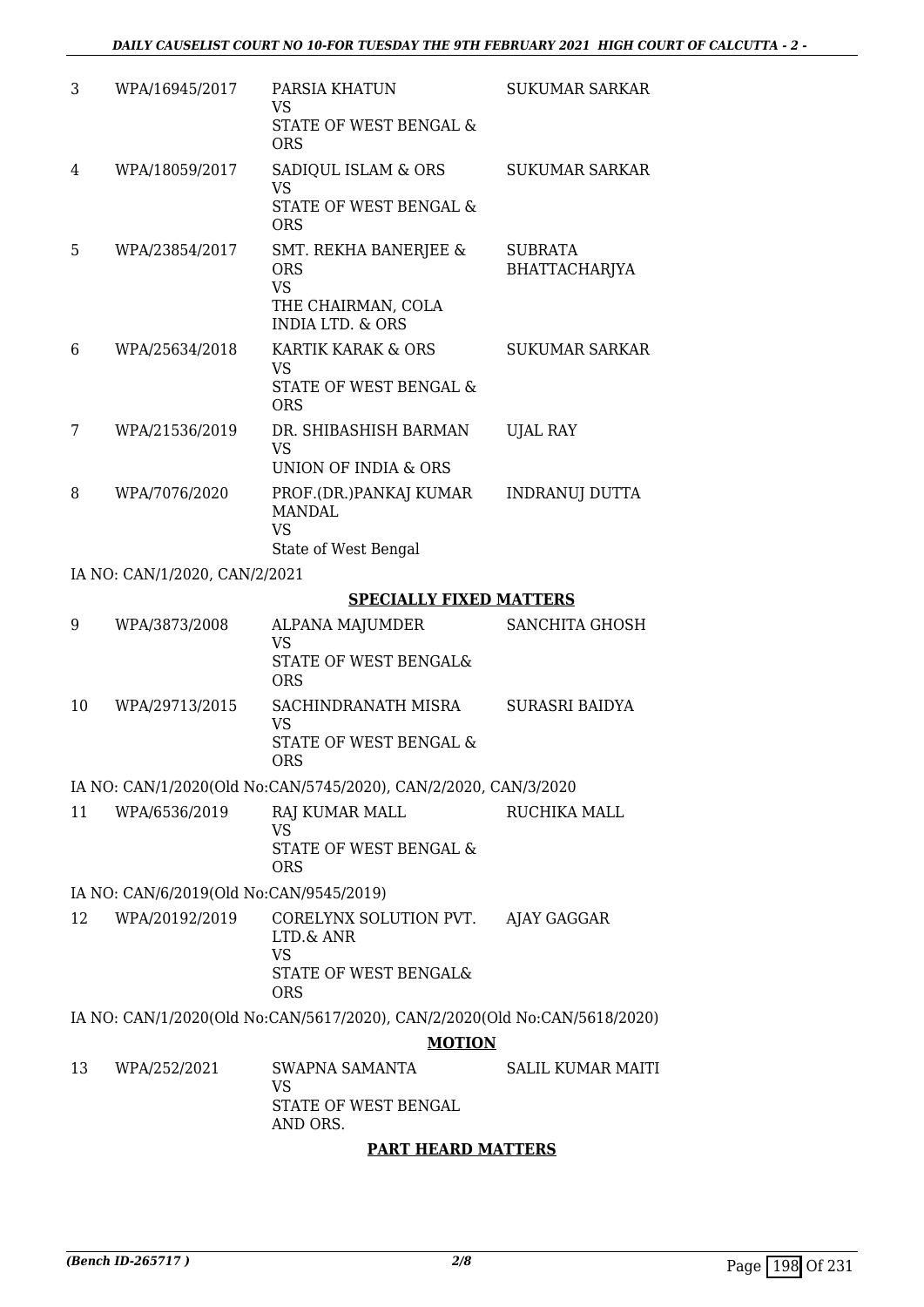| 14 | WPA/5131/2016                           | DEBANSHU GIRI & ANR<br><b>VS</b>                                                     | PARVEZ HOSSAIN                           |
|----|-----------------------------------------|--------------------------------------------------------------------------------------|------------------------------------------|
|    |                                         | STATE OF WEST BENGAL &<br><b>ORS</b>                                                 |                                          |
|    |                                         | IA NO: CAN/1/2018(Old No:CAN/5364/2018), CAN/2/2019(Old No:CAN/11150/2019)           |                                          |
|    |                                         | <b>FOR HEARING</b>                                                                   |                                          |
| 15 | WPA/5867/2006                           | SHRADDHA OVERSEAS PVT.<br>LTD. & ANR.<br><b>VS</b><br>U.O.I.                         | KUMAR JYOTI TEWARI                       |
| 16 | WPA/20169/2006                          | <b>W.B.STATE ELECTRICITY</b><br><b>BOARD</b><br><b>VS</b><br><b>SUKUMAR SHAW</b>     | <b>SRIJAN NAYAK</b>                      |
| 17 | WPA/5058/2008                           | MAHADEB BHATTACHARYA<br><b>VS</b><br><b>STATE OF WEST BENGAL &amp;</b><br><b>ORS</b> | <b>KOUSHIK</b><br>CHATTERJEE             |
|    | IA NO: CAN/1/2015(Old No:CAN/8966/2015) |                                                                                      |                                          |
| 18 | WPA/6155/2009                           | <b>BABAR ALI</b><br><b>VS</b><br><b>STATE &amp; ORS</b>                              | <b>GOLAM MASTAFA</b>                     |
|    |                                         | IA NO: CAN/1/2014(Old No:CAN/2365/2014), CAN/2/2014(Old No:CAN/5653/2014)            |                                          |
| 19 | WPA/23926/2009                          | UTPAL CHATTERJEE<br><b>VS</b><br>UNION OF INDIA & ORS                                | ACHIN KR.<br><b>MAJUMDER</b>             |
|    | IA NO: CAN/2/2018(Old No:CAN/5085/2018) |                                                                                      |                                          |
| 20 | WPA/15264/2010                          | HIRALAL CHAKRABORTY<br>VS<br><b>STATE AND ORS</b>                                    | <b>KALYAN KUMAR</b><br>PANDA             |
|    | IA NO: CAN/1/2018(Old No:CAN/5861/2018) |                                                                                      |                                          |
| 21 | WPA/15618/2010                          | AMAR NATH PAUL & ORS<br>VS <b>Same</b><br>STATE OF WEST BENGAL &<br><b>ORS</b>       | SUDESHNA BASU<br><b>THAKUR</b>           |
| 22 | WPA/17846/2010                          | MONOTOSH KUMAR DAS<br><b>VS</b><br>UNION OF INDIA AND ORS                            | <b>ASIT KUMAR</b><br><b>BHATTACHARYA</b> |
| 23 | WPA/4999/2011                           | SK. FIROJ<br><b>VS</b><br>STATE OF WEST BENGAL &<br>ORS.                             | SUPRAKAS MISRA                           |
| 24 | WPA/5177/2012                           | KHAIRUN NESSA<br>VS.<br>STATE OF WEST BENGAL &<br><b>ORS</b>                         | KOUSHIK BHATTA                           |
| 25 | WPA/21843/2012                          | DEBLINA SAHA<br><b>VS</b><br>INDIAN OIL CORPORATION<br>& ORS.                        | PARTHA PRATIM ROY                        |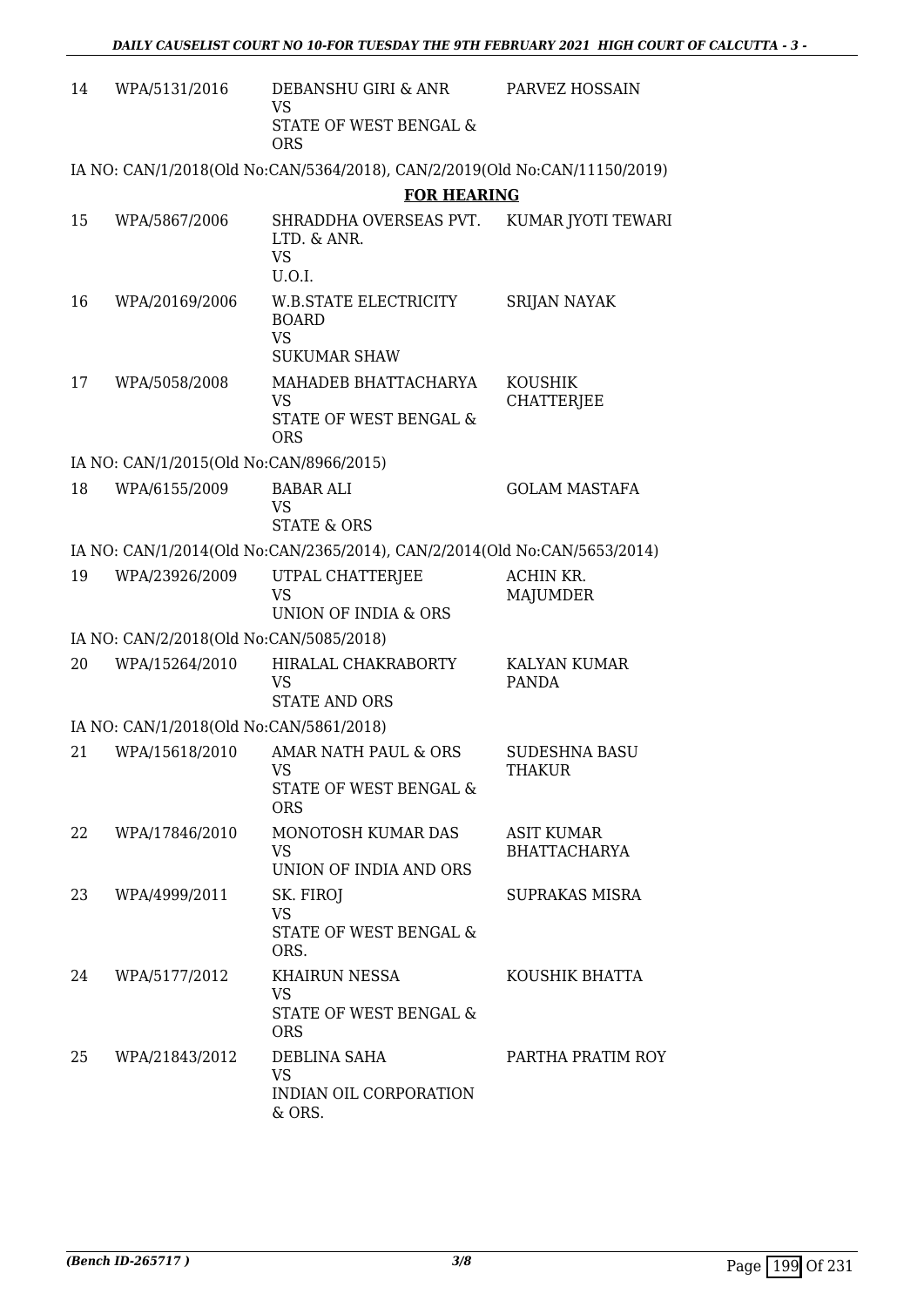| 26 | WPA/27540/2012                          | MOHITOSH KR SARKAR<br><b>VS</b><br><b>STATE &amp; ORS</b>                                                                      | <b>SUNNY NANDY</b>                   |
|----|-----------------------------------------|--------------------------------------------------------------------------------------------------------------------------------|--------------------------------------|
|    | IA NO: CAN/1/2017(Old No:CAN/3489/2017) |                                                                                                                                |                                      |
| 27 | WPA/35569/2013                          | ANJUM BEGUM NASIM<br><b>VS</b><br><b>STATE OFW B &amp; ORS</b>                                                                 | <b>SAIRA BANU</b>                    |
|    | IA NO: CAN/2/2019(Old No:CAN/9431/2019) |                                                                                                                                |                                      |
| 28 | WPA/3046/2014                           | UTPAL KR. GHOSH & ORS.<br><b>VS</b><br>UNION OF INDIA & ORS.                                                                   | PRADIP KR. GHOSH                     |
| 29 | WPA/3049/2014                           | SOMESH ROY & ORS.<br><b>VS</b>                                                                                                 | PRADIP KR. GHOSH                     |
| 30 | WPA/18863/2014                          | UNION OF INDIA & ORS.<br><b>ANAMUL HAQUE</b><br><b>VS</b>                                                                      | <b>TARA SANKAR</b><br><b>SAMANTA</b> |
|    |                                         | STATE OF WEST BENGAL &<br><b>ORS</b>                                                                                           |                                      |
| 31 | WPA/21680/2014                          | SANTI SUDHA CHARIT<br><b>VS</b><br><b>STATE OF WEST BENGAL &amp;</b>                                                           | <b>S S SAMANTA</b>                   |
| 32 | WPA/5744/2016                           | <b>ORS</b><br>SHIPRA BAI<br><b>VS</b><br>STATE OF WEST BENGAL &                                                                | RUDRANIL DE                          |
| 33 | WPA/6119/2016                           | <b>ORS</b><br>SHARMISTHA KOLEY<br><b>VS</b><br>STATE OF WEST BENGAL &<br><b>ORS</b>                                            | <b>GAUTAM BANERJEE</b>               |
| 34 | WPA/10568/2016                          | <b>SMT SOMA SAHA</b><br><b>VS</b><br>UNION OF INDIA & ORS                                                                      | CHANDAN DUTTA                        |
|    | IA NO: CAN/1/2018(Old No:CAN/5634/2018) |                                                                                                                                |                                      |
| 35 | WPA/11897/2017                          | <b>SUJAY DAS</b><br><b>VS</b><br>THE WEST BENGAL<br>CENTRAL SCHOOL SERVICE<br><b>COMMISSION &amp; ORS</b>                      | ANJAN<br><b>BHATTACHARYA</b>         |
|    | IA NO: CAN/1/2020                       |                                                                                                                                |                                      |
| 36 | WPA/15310/2017                          | JOY MA DURA SELF HELP<br><b>GROUP REP BY THE SECY &amp;</b><br><b>ORS</b><br><b>VS</b><br>STATE OF WEST BENGAL &<br><b>ORS</b> | T SAMANTA                            |
| 37 | WPA/18403/2017                          | HAKIM MONDAL@ ABDUL<br><b>HAKIM MONDAL</b><br><b>VS</b><br>STATE OF WEST BENGAL &<br><b>ORS</b>                                | <b>T.S SAMANTA</b>                   |
|    | IA NO: CAN/1/2020(Old No:CAN/170/2020)  |                                                                                                                                |                                      |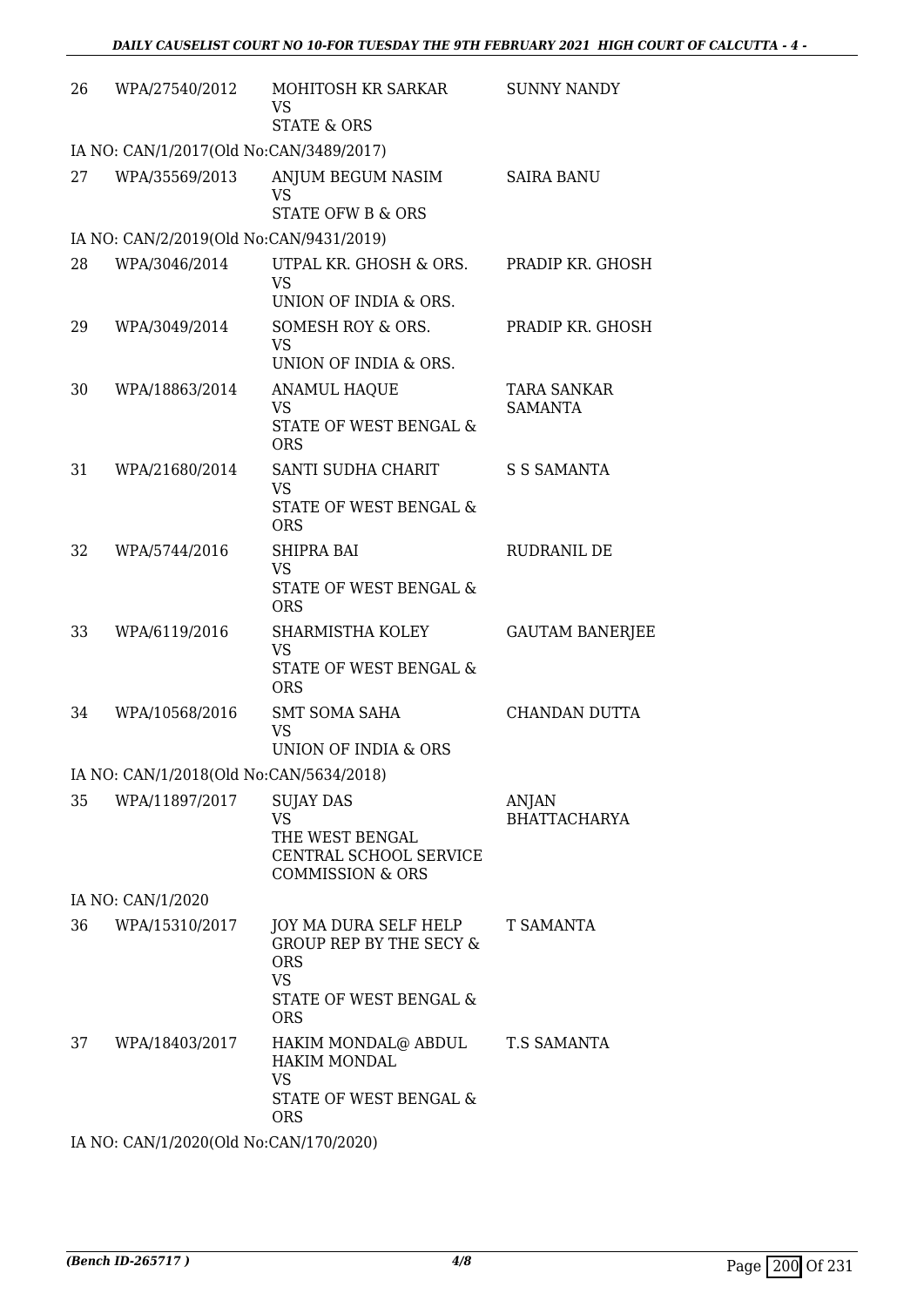| 38 | WPA/20489/2017                          | <b>ABHIJIT SEN &amp; ORS</b><br><b>VS</b>                                                         | <b>GOUTAM KR HAZRA</b>                 |
|----|-----------------------------------------|---------------------------------------------------------------------------------------------------|----------------------------------------|
|    |                                         | W.B.S.E.D.C.LTD & ORS                                                                             |                                        |
| 39 | WPA/22064/2017                          | RAMNARAYAN RAY<br><b>VS</b>                                                                       | <b>S CHAUDHURY</b>                     |
|    |                                         | UTTARPARA KOTRANG<br><b>MUNICIPALITY &amp; ORS</b>                                                |                                        |
| 40 | WPA/22364/2017                          | <b>BAB ALI</b><br><b>VS</b><br>STATE OF WEST BENGAL &<br><b>ORS</b>                               | SK. ABU JAFAR                          |
|    | IA NO: CAN/1/2019(Old No:CAN/3416/2019) |                                                                                                   |                                        |
| 41 | WPA/22959/2017                          | <b>GOUR KANTI DAS &amp; ORS</b><br><b>VS</b><br>STATE OF WEST BENGAL &<br><b>ORS</b>              | <b>ANIMESH</b><br>MOOKHERJEE           |
|    | IA NO: CAN/1/2018(Old No:CAN/2710/2018) |                                                                                                   |                                        |
| 42 | WPA/24418/2017                          | <b>ASIS KR MONDAL</b><br>VS<br>STATE OF WEST BENGAL &                                             | <b>SUBHASH CHANDRA</b><br><b>HAZRA</b> |
| 43 | WPA/25408/2017                          | <b>ORS</b><br>NUR AFSAR MANDAL<br><b>VS</b><br>VISVA-BHARATI,<br><b>SANTINIKETAN &amp; ORS</b>    | RITUPARNA GHOSH                        |
| 44 | WPA/25457/2017                          | SAMARESH CHANDRA<br><b>VS</b><br>STATE OF WEST BENGAL &<br><b>ORS</b>                             | ARPAN GUHA                             |
| 45 | WPA/27837/2017                          | MITHUN KUMAR VERMA<br><b>VS</b><br>STATE OF WEST BENGAL &<br><b>ORS</b>                           | <b>SUKANTA DAS</b>                     |
| 46 | WPA/30504/2017                          | KALIBALA DHULYA<br>VS<br>UNION OF INDIA & ORS                                                     | T.K. SARKAR                            |
| 47 | WPA/6005/2018                           | GOLAM MOSTAFA (PINTU)<br><b>VS</b><br>STATE OF WEST BENGAL &<br><b>ORS</b>                        | <b>SUBIR SABUD</b>                     |
| 48 | WPA/8139/2018                           | SMT. KAMALA MANNA<br>VS<br>UNION OF INDIA & ORS                                                   | MONIKA SINHA                           |
|    | IA NO: CAN/1/2020                       |                                                                                                   |                                        |
| 49 | WPA/10632/2018                          | JAGRAN PRAKASHAN<br><b>LIMITED &amp; ANR</b><br><b>VS</b><br>STATE OF WEST BENGAL &<br><b>ORS</b> | SANDIP DASGUPTA                        |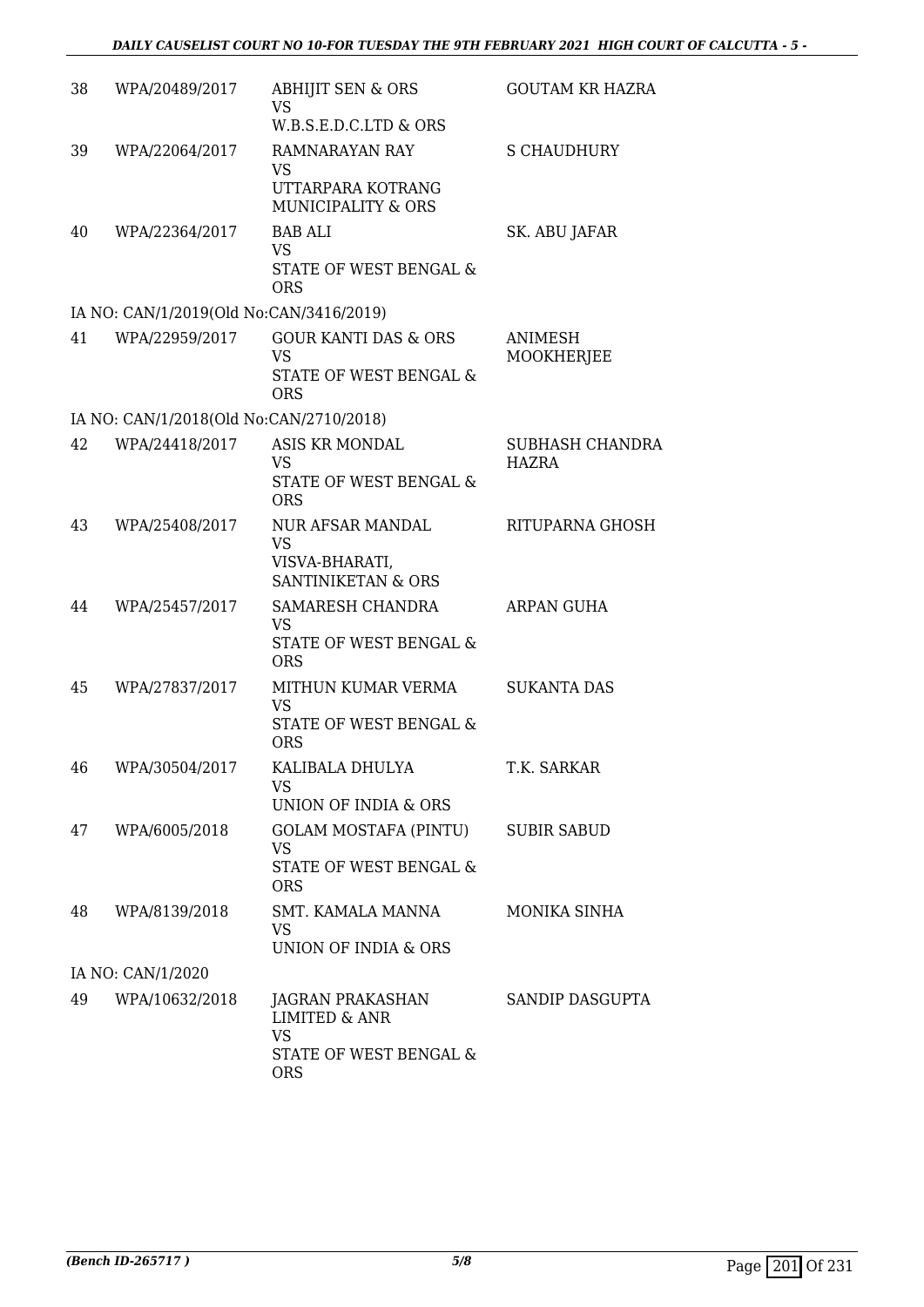| 50 | WPA/10962/2018                         | SANDIPAN PRE PRIMARY &<br>PRIMARY SCHOOL<br><b>VS</b><br>STATE OF WEST BENGAL &<br>ORS.                      | <b>KOUSHIKEE</b><br><b>BANERJEE</b> |
|----|----------------------------------------|--------------------------------------------------------------------------------------------------------------|-------------------------------------|
| 51 | WPA/15887/2018                         | RITENDRANATH DAS<br>VS<br>STATE OF WEST BENGAL &<br>ORS.                                                     | TARASANKAR<br><b>SAMANTA</b>        |
| 52 | WPA/17130/2018                         | <b>MADAN MOHAN</b><br>MUKHERJEE<br><b>VS</b><br>STATE OF WEST BENGAL &<br><b>ORS</b>                         | ROHINI KUMARI<br><b>SHAW</b>        |
|    | IA NO: CAN/1/2019(Old No:CAN/299/2019) |                                                                                                              |                                     |
| 53 | WPA/20533/2018                         | MANIPUR KHUDRA SILPA<br>CO-OPERATIVE INDUSTRIAL<br>SOCIETY LTD.<br><b>VS</b><br>UNION OF INDIA & ORS         | P. ROY                              |
| 54 | WPA/23201/2018                         | RAM SEKHAR YADAV @<br>RAM SEKHAR YADAV (SR<br>NO 355373/5227<br><b>VS</b><br><b>UNION OF INDIA &amp; ORS</b> | <b>SAMARJIT BAS</b>                 |
|    |                                        | IA NO: CAN/1/2019(Old No:CAN/9516/2019), CAN/2/2021                                                          |                                     |
| 55 | WPA/23542/2018                         | <b>GOLAM RASUL MOLLA &amp;</b><br><b>ORS</b><br><b>VS</b><br>STATE OF WEST BENGAL &<br><b>ORS</b>            | <b>MANISH KUMAR DAS</b>             |
| 56 | WPA/23784/2018                         | <b>BARRACKPORE</b><br><b>GYMNASIUM</b><br>VS<br>THE BARRACKPORE<br>MUNICIPALITY & ORS.                       | <b>SAYANTAN</b><br>BHATTACHARJEE    |
| 57 | WPA/24593/2018                         | SABYASACHI SENGUPTA<br><b>VS</b><br>THE BOARD OF TRUSTEES<br>FOR THE PORT OF<br><b>CALCUTTA &amp; ORS</b>    | <b>SWATI AGARWAL</b>                |
| 58 | WPA/721/2019                           | ASIF SANA & ORS<br><b>VS</b><br>STATE OF WEST BENGAL &<br><b>ORS</b>                                         | TANUJA BASAK                        |
| 59 | WPA/907/2019                           | <b>SHYAM SUNDAR MAL</b><br><b>VS</b><br>STATE OF WEST BENGAL &<br><b>ORS</b>                                 | AMBU BINDU<br><b>CHAKRABORTY</b>    |
|    | IA NO: CAN/1/2020                      |                                                                                                              |                                     |
| 60 | WPA/2738/2019                          | SAMNUR KHATUN BIBI<br><b>VS</b><br>STATE OF WEST BENGAL &<br><b>ORS</b>                                      | <b>ASIF SOHAIL</b><br>TARAFDAR      |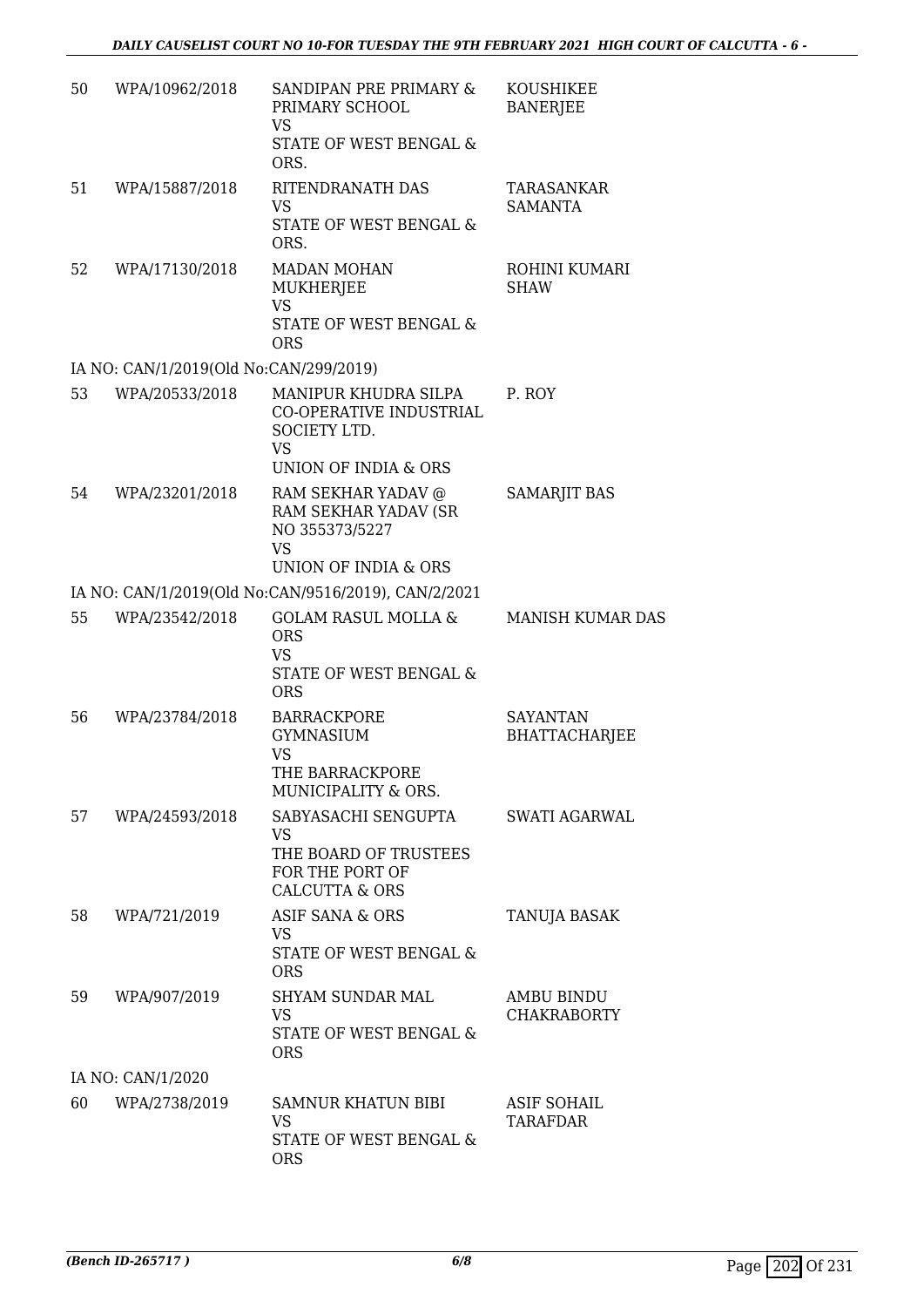| 61 | WPA/4900/2019                           | SHUBHAM BHUWANGIRI<br><b>GOSWAMI</b><br>VS<br>UNION OF INDIA & ORS.                                                                                        | TARUNJYOTI TEWARI                    |
|----|-----------------------------------------|------------------------------------------------------------------------------------------------------------------------------------------------------------|--------------------------------------|
|    | IA NO: CAN/1/2019(Old No:CAN/4894/2019) |                                                                                                                                                            |                                      |
| 62 | WPA/5582/2019                           | AVA @ AVARANI<br><b>BHATTACHARYYA</b><br><b>VS</b><br>STATE OF WEST BENGAL &<br><b>ORS</b>                                                                 | ARPA CHAKRABORTY                     |
| 63 | WPA/12825/2019                          | <b>SARASWATI KAR &amp; ANR</b><br><b>VS</b><br>STATE OF WEST BENGAL &<br><b>ORS</b>                                                                        | SUDIPTA MONDAL                       |
| 64 | WPA/15752/2019                          | <b>SOMA GHOSH</b><br><b>VS</b><br>LIFE INSURANCE<br>CORPORATION OF INDIA &<br><b>ORS</b>                                                                   | <b>TIRTHANKAR ROY</b>                |
| 65 | WPA/15811/2019                          | M/S MAA SRBAMANGALA<br><b>UDYOGAND &amp; ANR</b><br><b>VS</b><br>UNION OF INDIA & ORS                                                                      | <b>SANDIP KUNDU</b>                  |
| 66 | WPA/17842/2019                          | DEEPANJAN ROY<br><b>VS</b><br>MAULANA ABUL KALAM<br><b>AZAD UNIVERSITY OF</b><br>TECHNOLOGY & ORS                                                          | RANANEESH GUHA<br><b>THAKURTA</b>    |
| 67 | WPA/19209/2019                          | <b>ABDUS SATTAR &amp; ORS</b><br><b>VS</b><br>STATE OF WEST BENGAL &<br><b>ORS</b>                                                                         | <b>TARASANKAR</b><br><b>SAMANTA</b>  |
| 68 | WPA/22367/2019                          | ISHITA GHOSH PAL & ORS<br>VS<br>STATE OF WEST BENGAL &<br><b>ORS</b>                                                                                       | <b>RITUPARANA</b><br><b>SENGUPTA</b> |
|    |                                         | IA NO: CAN/1/2020(Old No:CAN/1608/2020), CAN/2/2020(Old No:CAN/1811/2020), CAN<br>M. OMMERGE RADIAL OMNIMIRADO CULTURAL OMNIE 100 (RADIE 10000 OMNIC 10000 |                                      |

 $N/3/2020$ (Old No:CAN/5397/2020), CAN/4/2020(Old No:CAN/5400/2020), CAN/5/2020, CAN/6/2020

| wt69 WPA/19469/2019 | PARAMITA PRAMANIK      | RITUPARNA |
|---------------------|------------------------|-----------|
|                     | &ORS                   | SENGUPTA  |
|                     | VS                     |           |
|                     | STATE OF WEST BENGAL & |           |
|                     | ORS                    |           |
|                     |                        |           |

IA NO: CAN/1/2020(Old No:CAN/654/2020), CAN/2/2020(Old No:CAN/2285/2020), CAN/3/2020, CAN/4/2020, CAN/5/2021, CAN/6/2021, CAN/7/2021, CAN/8/2021, CAN/9/2021, CAN/10/2021, CAN/11/2021

70 WPA/24123/2019 SK. GHAFFAR & ANR VS THE CESC LTD & ORS GORA CHAND SAMANTA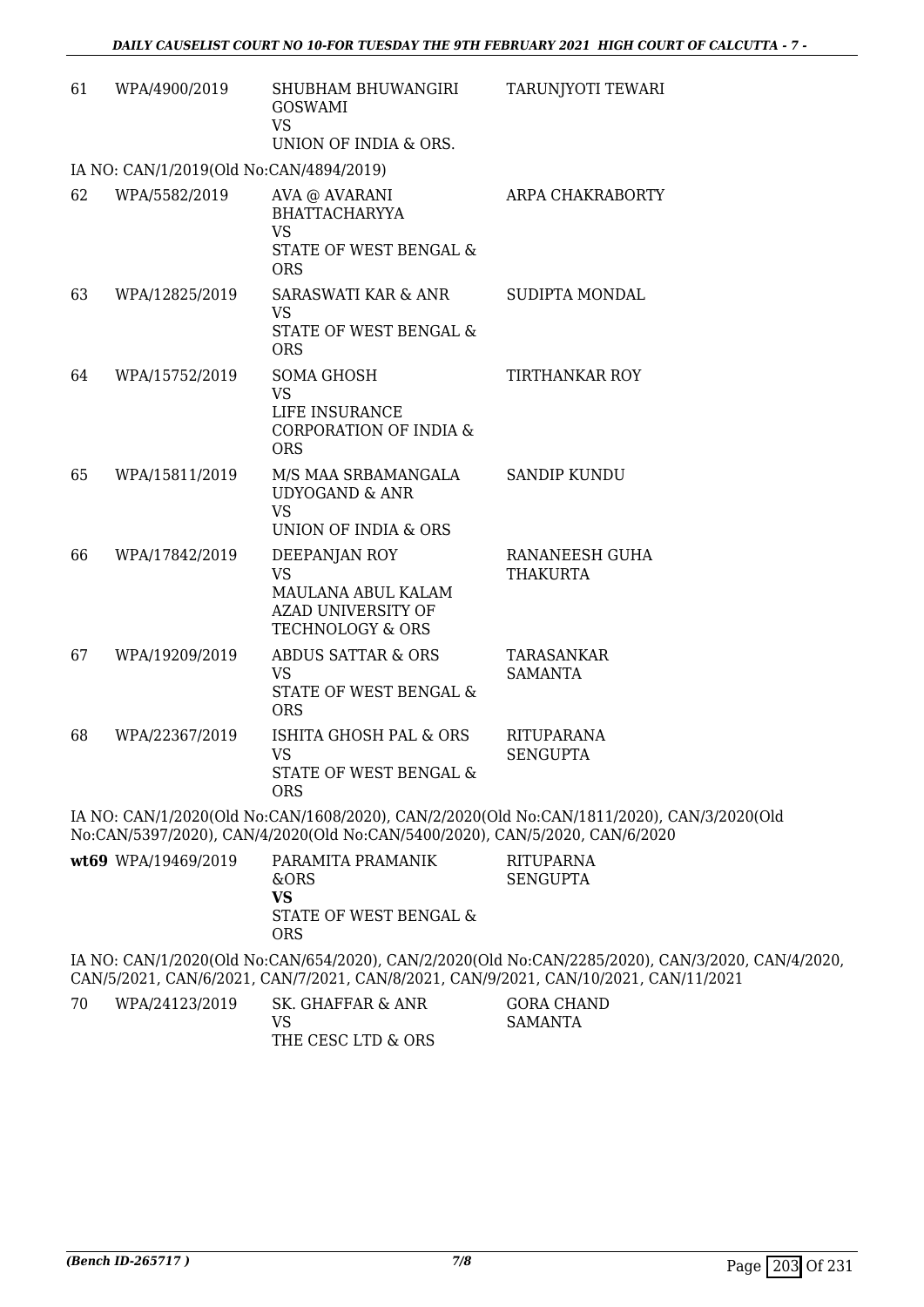| 71 | WPA/5949/2020                           | SPS STEELS ROLLING<br>MILLS LTD. & ORS.<br><b>VS</b><br>THE ASANSOL DURGAPUR<br>DEVELOPMENT AUTHORITY<br>& ORS.                         | <b>SINTHIA BALA</b>                    |
|----|-----------------------------------------|-----------------------------------------------------------------------------------------------------------------------------------------|----------------------------------------|
|    | IA NO: CAN/1/2020(Old No:CAN/4097/2020) |                                                                                                                                         |                                        |
| 72 | WPA/7432/2020                           | <b>SUNANDA BISWAS</b><br><b>VS</b><br>State of West Bengal                                                                              | PRONAY BASAK                           |
|    | IA NO: CAN/1/2020                       |                                                                                                                                         |                                        |
| 73 | WPA/7702/2020                           | POWER CABLES<br><b>INDUSTRIES</b><br><b>VS</b><br><b>SHYAMA PRASAD</b><br>MUKHERJEE PORT                                                | <b>DIPAK RANJAN</b><br>MUKHERJEE       |
| 74 | WPA/9323/2020                           | AVIJIT BANERJEE AND ORS<br><b>VS</b><br>Union of India AND ORS                                                                          | <b>SUMOULI SARKAR</b>                  |
|    | IA NO: CAN/1/2020                       |                                                                                                                                         |                                        |
| 75 | WPA/9424/2020                           | <b>HIRAK DAS</b><br><b>VS</b><br>STATE OF WEST BENGAL<br>AND ORS.                                                                       | NILADRI SAHA                           |
| 76 | WPA/1631/2021                           | CONTAI CO-OPERATIVE<br><b>BANK LIMITED AND</b><br><b>ANOTHER</b><br>VS<br>STATE OF WEST BENGAL<br>AND ORS.                              | <b>ANISH KUMAR</b><br><b>MUKHERJEE</b> |
| 77 | WPA/1639/2021                           | CONTAI COOPERATIVE<br>AGRICULTURE AND RURAL<br>DEVELOPMENT BANK<br><b>LIMITED AND ANOTHER</b><br>VS<br>STATE OF WEST BENGAL<br>AND ORS. | <b>ANISH KUMAR</b><br><b>MUKHERJEE</b> |
| 78 | WPA/2338/2021                           | TAMLUK CO OPERATIVE<br>AGRICULTURAL AND<br>RURAL DEVELOPMENT<br><b>BANK LIMITED</b><br><b>VS</b><br>STATE OF WEST BENGAL<br>AND ORS.    | <b>SWETA SAHA</b>                      |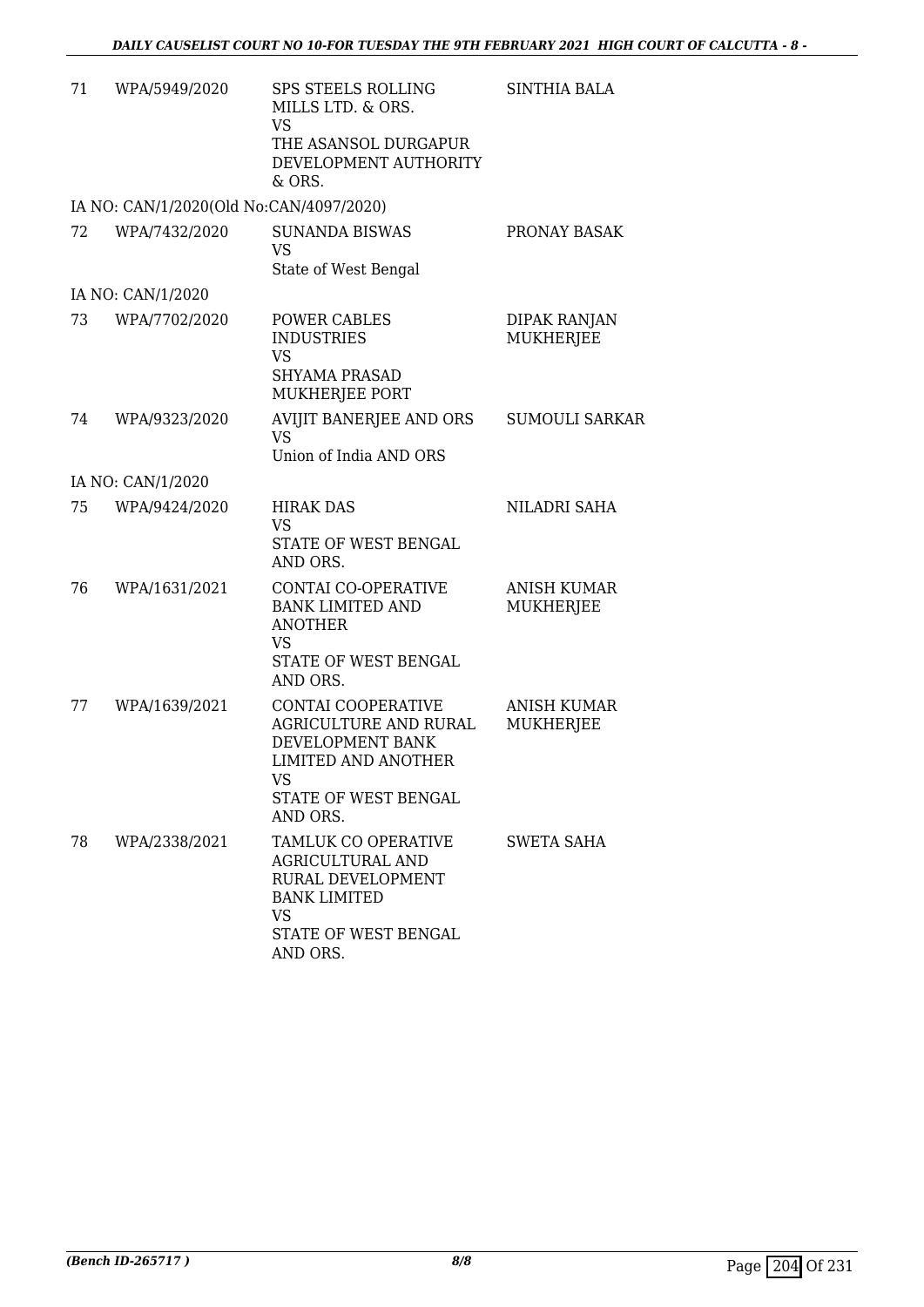

## **Appellate Side**

**DAILY CAUSELIST For Tuesday The 9th February 2021**

**COURT NO. 23 SINGLE BENCH (SB - X) AT 10:45 AM HON'BLE JUSTICE ARINDAM MUKHERJEE (VIA VIDEO CONFERENCE)** 

### **ON AND FROM MONDAY, THE 11TH JANUARY, 2021 - MATTERS (MOTION & HEARING) UNDER ARTICLE 226 OF THE CONSTITUTION RELATING TO RESIDUARY UNDER GROUP IX (ELECTRICITY ONLY) INCLUDING APPLICATIONS CONNECTED THERETO.**

**MATTERS (MOTION & HEARING) RELATING TO REVENUE AND TAX LAWS (EXCLUDING LAND REVENUE) UNDER GROUP IV INCLUDING APPLICATIONS CONNECTED THERETO;**

**HEARING OF CIVIL REVISION APPLICATIONS AND APPLICATIONS UNDER ARTICLE 227 OF THE CONSTITUTION INCLUDING APPLICATIONS CONNECTED THERETO.**

**IF NO ONE APPEARS FOR THE PETITIONER FOR TWO CONSECUTIVE DATES, MATTERS WILL BE TAKEN UP IN THEIR ABSENCE.**

**NOTE : APPELLATE SIDE MATTERS WILL BE TAKEN UP FIRST.**

**AFTER COMPLETION OF THE ELECTRICITY ( GROUP - IX) MATTERS GROUP IV (REVENUE & TAX) MATTERS WILL BE TAKEN UP.**

> **NOTE : 1. MATTERS WILL BE TAKEN UP THROUGH PHYSICAL HEARING WHEN BOTH THE PARTIES ARE AGREED.**

**NOTE : 2. NO MENTIONING OF HEARING MATTERS FOR INCLUSION.**

**NOTE : 3. MATTERS MARKED AS LAST CHANCE SHALL BE TAKEN UP FIRST & IF NO ONE APPEARS MATTER SHALL BE DISMISSED.**

### **MOTION**

( GROUP - IX ELECTRICITY )

1 WPA/4340/2017 ABDUL JABBAR & ANR.

 $V<sub>S</sub>$ WBSEDCL & ORS. KAMAL JAHIRUZZAMAN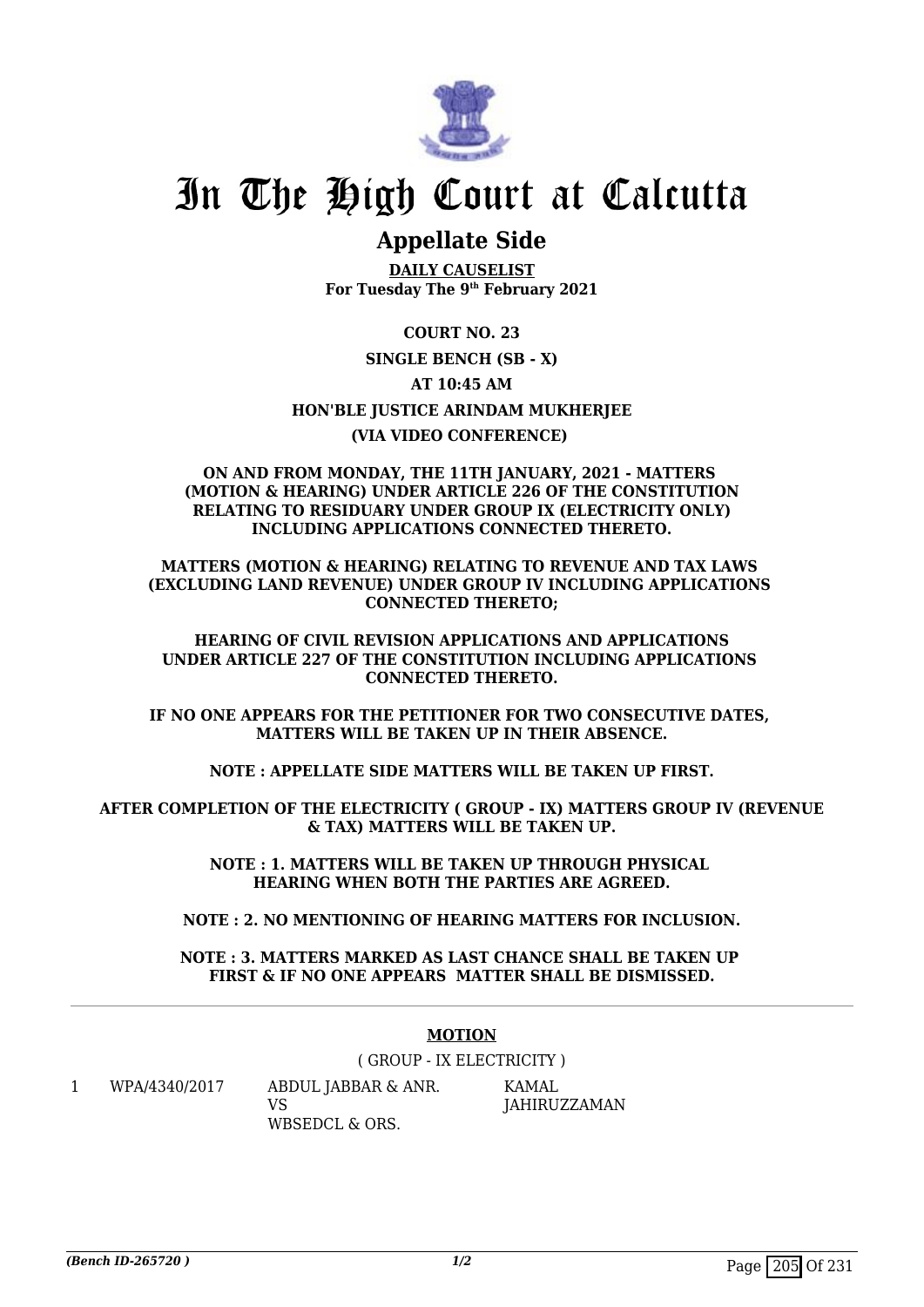|    | wt2 WPA/4956/2000 | NASIMA KHATUN<br>VS                                                                                                                   | <b>JAHANGIR ALAM</b> |
|----|-------------------|---------------------------------------------------------------------------------------------------------------------------------------|----------------------|
|    |                   | THE STATE OF WEST<br><b>BENGAL</b>                                                                                                    |                      |
| 3  | WPA/21790/2019    | MD. HAFIZUR RAHAMAN<br>@HAFIZUR RAHAMAN @<br><b>HAFIZ</b><br><b>VS</b><br>THE WBSEDC LTD & ORS                                        | <b>SANTANU MAJI</b>  |
| 4  | WPA/7273/2020     | <b>ASHOK JANA</b><br><b>VS</b><br><b>WEST BENGAL STATE</b><br><b>ELECTRICITY</b><br>DISTRIBUTION COMPANY<br>LIMITED                   | SIMA ADHIKARY        |
|    | IA NO: CAN/1/2020 |                                                                                                                                       |                      |
| 5. | WPA/7468/2020     | JAGABANDHU KOLEY7<br><b>VS</b><br>WBSEDC LIMITED                                                                                      | <b>VIJAY AGARWAL</b> |
|    | IA NO: CAN/1/2020 |                                                                                                                                       |                      |
| 6  | WPA/7473/2020     | ROMAKIAYANTA INFOCOM<br>PRIVATE LIMITED<br>VS<br><b>WEST BENGAL STATE</b><br><b>ELECTRICITYDISTRIBUTION</b><br><b>COMPANY LIMITED</b> | <b>ANIMESH DAS</b>   |
|    | IA NO: CAN/1/2020 |                                                                                                                                       |                      |
| 7  | WPA/10036/2020    | <b>MANSUR SARDAR</b><br>VS<br>WEST BENGAL STATE<br><b>ELECTRICITY</b><br>DISTRIBUTION COMPANY<br>LIMITED                              | <b>DONA AKTER</b>    |
|    |                   | <b>MOTION (GROUP IV)</b>                                                                                                              |                      |
|    |                   | (REVENUE AND TAX)                                                                                                                     |                      |
| 8  | WPA/8298/2020     | <b>VIJAY JAISWAL</b><br><b>VS</b><br>SUPERINTENDENT RANGE                                                                             | <b>ABHIJIT DAS</b>   |

1 SHYAMBAZAR DIVISION KOLKATA GST BHAWAN AND ORS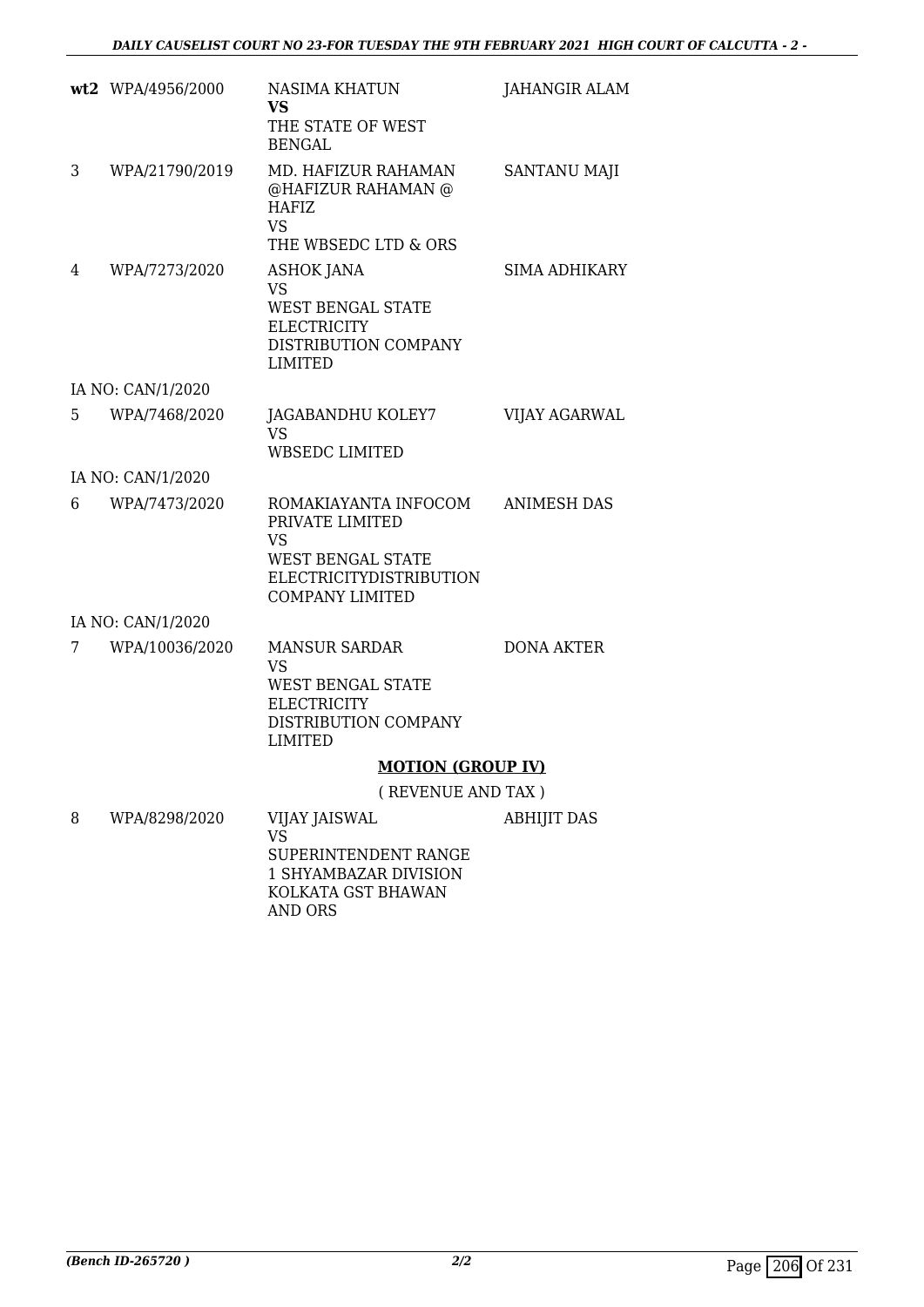

### **Appellate Side**

**DAILY CAUSELIST For Tuesday The 9th February 2021**

**COURT NO. 18 SINGLE BENCH (SB - XI) AT 10:45 AM HON'BLE JUSTICE BISWAJIT BASU (VIA VIDEO CONFERENCE)**

**ROSTER, WHICH HAS COME INTO EFFECT FROM 11TH JANUARY, 2021 AND HAS BEEN NOTIFIED ON 8TH JANUARY, 2021 IS MODIFIED TO THE FOLLOWING EXTENT:-**

**MATTERS (MOTION & HEARING) UNDER ARTICLE 226 OF THE CONSTITUTION RELATING TO MADRASAH EDUCATION UNDER GROUP II AND APPLICATIONS CONNECTED THERETO;**

**MATTERS (MOTION & HEARING) UNDER ARTICLE 226 OF THE CONSTITUTION RELATING TO APPOINTMENT AND SERVICE CONDITION OF PARA TEACHERS UNDER GROUP II AND APPLICATIONS CONNECTED THERETO;**

**APPEALS RELATING TO ALL CLAIM CASES INCLUDING APPLICATIONS CONNECTED THERETO (EXCLUDING ADMISSION OF APPEALS UNDER SECTION 30 OF THE EMPLOYEES' COMPENSATION ACT, 1923);**

**ADMISSION AND HEARING OF CIVIL REVISION APPLICATIONS AND APPLICATIONS UNDER ARTICLE 227 OF THE CONSTITUTION OF INDIA ARISING OUT OF TESTAMENTARY, EJECTMENT / EVICTION SUITS AND PUBLIC PREMISES (UNAUTHORISED OCCUPANTS) ACT, 1971 INCLUDING APPLICATIONS CONNECTED THERETO.** 

**NOTE: MATTERS WILL BE TAKEN UP THROUGH PHYSICAL HEARING ONLY WHEN BOTH THE PARTIES ARE AGREED.**

**SPECIAL NOTE : 1. APPLICATION (MACC) WILL BE TAKEN UP ON EVERY MONDAY.**

**2. CONTESTED APPLICATION WILL BE TAKEN UP ON EVERY WEDNESDAY AND FRIDAY FROM 2:00 P.M. ONWARDS AND THEREAFTER IF TIME PERMITS OTHER MATTERS WILL BE TAKEN UP SERIALLY.** 

**3. WRIT HEARING MATTERS WILL BE TAKEN UP ON EVERY THURSDAY.** 

**4. MENTIONING WILL BE TAKEN UP ON EVERY MONDAY AND THURSDAY ONLY.** 

|                | <b>NEW MOTION</b>            |                                                                                             |                         |  |
|----------------|------------------------------|---------------------------------------------------------------------------------------------|-------------------------|--|
| 1              | CO/216/2021<br>(NO CAVEAT)   | JAY DAS ALIAS JOYDEB ALIAS<br>JOYDEB CHANDRA DAS<br>VS.<br>RAMBALI SINGH                    | <b>SUBRATA GHOSH</b>    |  |
| $\mathfrak{D}$ | CO/283/2021<br>(No Caveat)   | NOOR MD ANSARI@DOMA<br>VS.<br>MST AHAMEDI BEGUM AND ANR                                     | SUMITAVA CHAKRABORTY    |  |
| 3              | CO/292/2021<br>(No Caveat)   | SHYAMAL KR SADHUKHAN AND<br>ANR<br><b>VS</b><br>AJAY SADHUKHAN                              | RISHABH DUTTA GUPTA     |  |
| 4              | CO/293/2021<br>(With Caveat) | PROBHAT PANDEY @PRABHAT<br><b>PANDEY</b><br>VS.<br>RAJENDRA KUMAR JAISWAL AND<br><b>ORS</b> | <b>MAINAK SWARNOKAR</b> |  |
| 5.             | WPA/1557/2021                | SK FARIJUDDIN AHAMED<br>VS<br>STATE OF WEST BENGAL AND<br>ORS.                              | <b>SAMIRUL SARDER</b>   |  |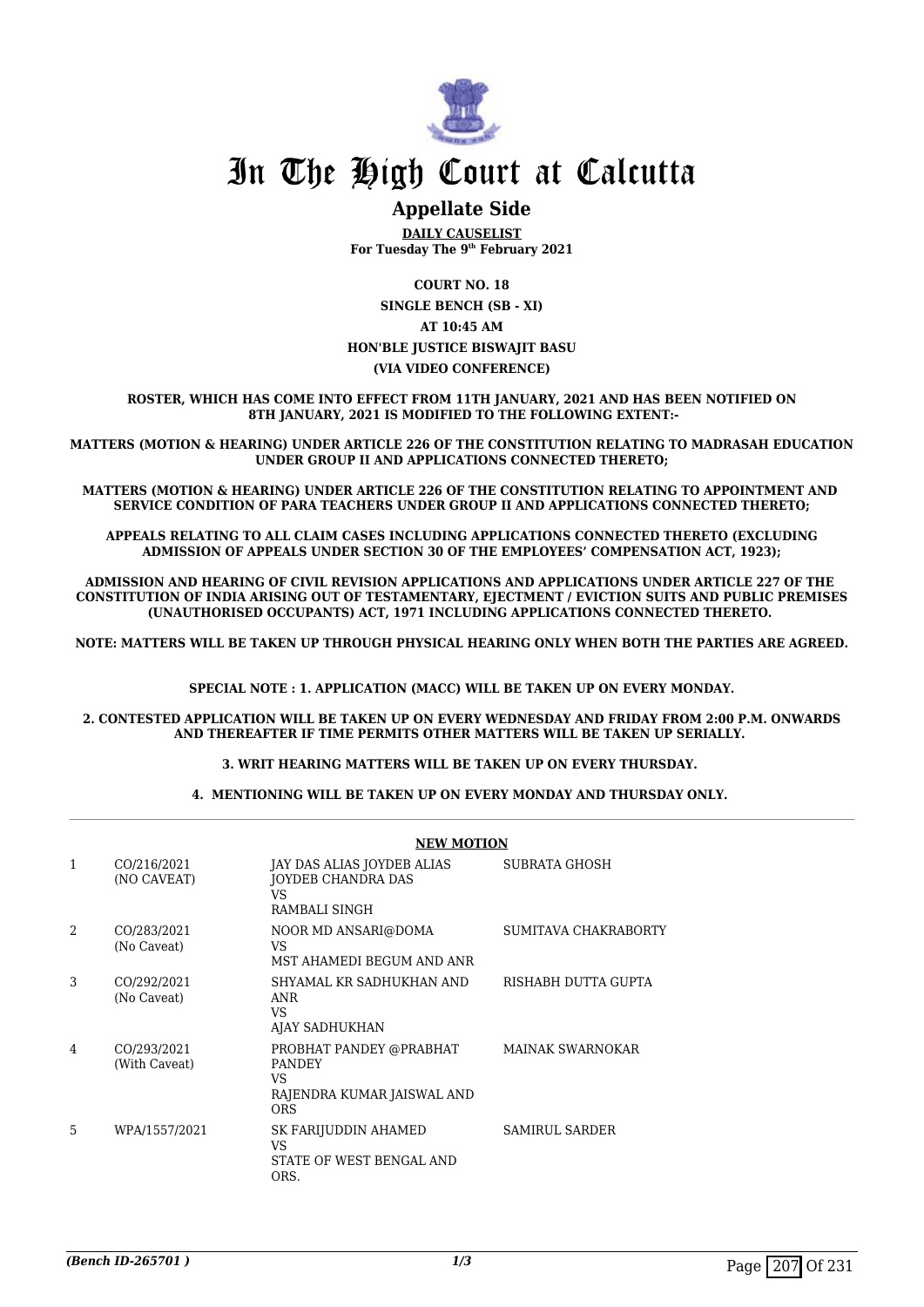| 6    | WPA/3461/2021               | SANJOY KUMAR GHOSH<br>VS<br>STATE OF WEST BENGAL AND<br>ORS.                    | KHANDEKAR MOAZZEM<br><b>HOSSAIN</b> |
|------|-----------------------------|---------------------------------------------------------------------------------|-------------------------------------|
| 7    | WPA/3463/2021               | MANAS MANDAL<br>VS<br>STATE OF WEST BENGAL AND<br>ORS.                          | K.M.HOSSAIN                         |
| 8    | WPA/3544/2021               | RAZZAQUE HOSSAIN<br>VS<br>STATE OF WEST BENGAL AND<br>ORS.                      | TARASANKAR SAMANTA                  |
|      |                             | <b>APPLICATION</b>                                                              |                                     |
| 9    | CPAN/523/2020               | SMT RINKU BISWAS NEE<br>BARDHAN<br>VS<br>JAYANTA KUMAR BISWAS                   | ANINDYA HALDER                      |
| wt10 | CO/3433/2019                | RINKU BISWAS NEE BARDHAN<br>VS<br>JAYANTA KUMAR BISWAS                          | ANINDYA HALDER                      |
|      |                             | <b>MOTION</b>                                                                   |                                     |
| 11   | CO/3750/2018                | DEBASISH BANERJEE                                                               | AMIT KUMAR PAN                      |
|      | (10.02.2021)                | VS<br>PURNIMA BANERJEE                                                          |                                     |
| 12   | CO/4162/2019                | AJAY CHAMARIA & ANR                                                             | RAJANI PANDEY                       |
|      |                             | <b>VS</b><br>SANTOSH KUMAR MULLICK &<br><b>ANR</b>                              |                                     |
| 13   | CO/755/2020<br>(10.02.2021) | SABITA SHAW<br>VS<br>ARJUN THAKUR                                               | SAKTIDHAR DAS                       |
| 14   | CO/1025/2020                | SUBHENDU SINHA ROY<br>VS<br><b>ASHOK DAS &amp; ORS</b>                          | ABHIK SARKAR                        |
|      | IA NO: CAN/1/2020           |                                                                                 |                                     |
| 15   | CO/1376/2020                | MANASI MISHRA<br>VS                                                             | ABHIJIT ROY                         |
| 16   | CO/1612/2020                | PRABIR KUMAR GHOSH AND ORS<br>RABI SHANKAR GUPTA @ HARI<br><b>SHANKAR GUPTA</b> | MD RIZWAN ALAM                      |
|      |                             | VS FOR THE STREET                                                               |                                     |
| 17   | CO/1646/2020                | DEEPSIKHA SENGUPTA<br>M/S PARK VIEW CLINIC 25A.<br>LANSDOWNE TERRACE,<br>VS     | BASUDEB GHOSH                       |
|      |                             | <b>AMIT SEN AND ORS</b>                                                         |                                     |
| 18   | WPA/2647/2020               | MOSTAB ALI MOLLA & ORS<br>VS<br>STATE OF WEST BENGAL & ORS                      | SAMIM UL BARI                       |
| 19   | WPA/7667/2020               | SK ARIF ABBAS<br>VS<br>State of West Bengal                                     | <b>TANUJA BASAK</b>                 |
|      | IA NO: CAN/1/2020           |                                                                                 |                                     |
| 20   | WPA/11880/2020              | MD KAMALUDDIN BAIDYA                                                            | SANKHA PRASAD ROY                   |
|      | (09.02.2021)                | VS<br>STATE OF WEST BENGAL AND<br>ORS.                                          |                                     |
| 21   | CO/83/2021                  | SUBHASH CHANDRA MONDAL<br>AND OTHERS<br>VS<br>SOUMEN SARKAR AND OTHERS          | KOUSHIKEE BANERJEE                  |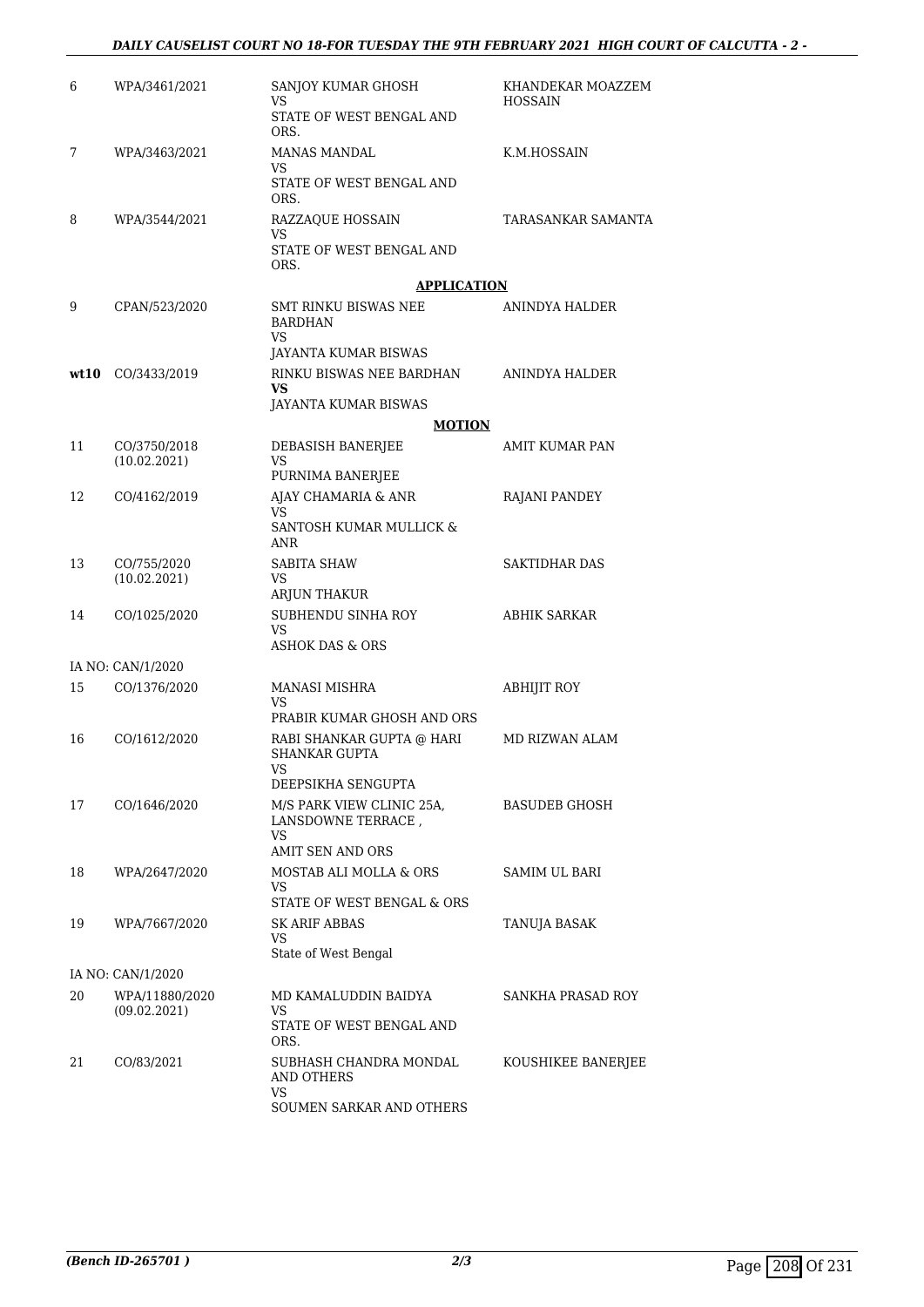| 22 | CO/228/2021  | SHREE SHREE ISWAR<br>SATYANARAYANJI AND ORS<br>VS<br>SARAD KUMAR BURMAN AND ORS | ANIMESH PAUL             |
|----|--------------|---------------------------------------------------------------------------------|--------------------------|
| 23 | WPA/399/2021 | ANSARUL HAQUE<br>VS<br>STATE OF WEST BENGAL AND<br>ORS.                         | <b>SYED NURUL AREFIN</b> |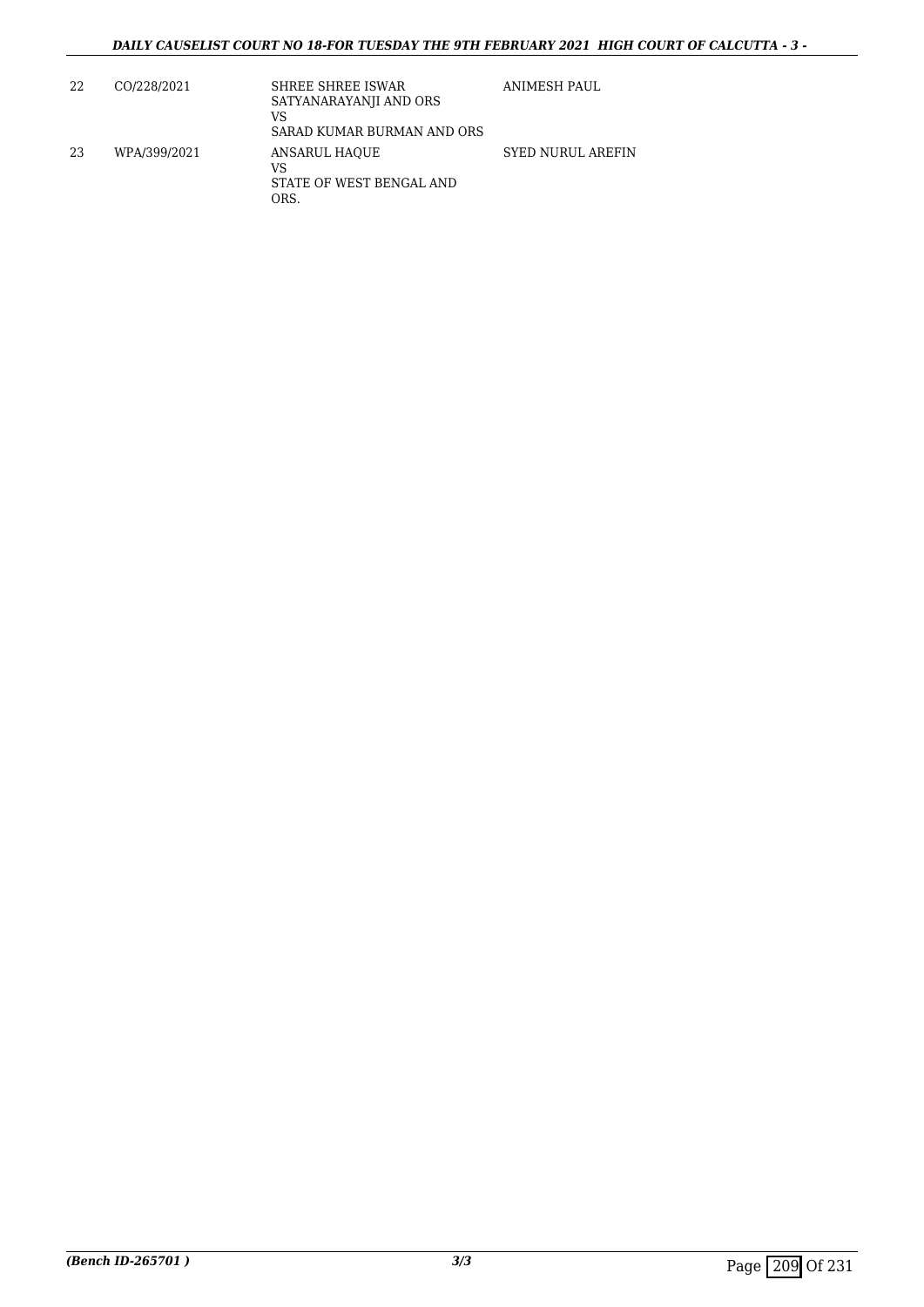

### **Appellate Side**

**DAILY CAUSELIST For Tuesday The 9th February 2021**

**COURT NO. 24**

**SINGLE BENCH (SB - XII) AT 10:45 AM**

#### **HON'BLE JUSTICE AMRITA SINHA (VIA VIDEO CONFERENCE)**

**ON AND FROM MONDAY, 11TH JANUARY, 2021 ROSTER NOTIFIED ON 8TH JANUARY, 2021 IS MODIFIED TO THE FOLLOWING EXTENT :- MATTERS (MOTION & HEARING) UNDER ARTICLE 226 OF THE CONSTITUTION RELATING TO MUNICIPALITIES AND PANCHAYATS (EXCLUDING MATTERS RELATED TO CO-OPERATIVE SOCIETIES) UNDER GROUP V AND APPLICATIONS CONNECTED THERETO (INCLUDING ALL SERVICE MATTERS RELATED TO MUNICIPALITY AND CONNECTED APPLICATIONS CONNECTED THERETO).** 

**THE FOLLOWING NOTES WILL BE EFFECTIVE ON AND FROM 11.01.2021.**

**SPECIAL NOTE : (1) NO FURTHER INCLUSION IN THE LIST WILL BE ALLOWED UNTIL FURTHER ORDER.** 

**(2) ON MONDAY (08.02.2021) AND ON WEDNESDAY (10.02.2021) "MUNICIPALITY MOTIONS" WILL BE TAKEN UP FIRST AND THEREAFTER "PANCHAYAT MOTIONS" WILL BE TAKEN UP.** 

**(3) ON TUESDAY (09.02.2021) AND ON THURSDAY (11.02.2021) AND ON FRIDAY (12.02.2021) "PANCHAYAT MOTIONS" WILL BE TAKEN UP FIRST AND THEREAFTER "MUNICIPALITY MOTIONS" WILL BE TAKEN UP.** 

**1. ON EVERY MONDAY MOTIONS WILL BE TAKEN UP FOR THE WHOLE DAY.** 

**2. ON EVERY TUESDAY MOTIONS WILL BE TAKEN UP TILL RECESS. AFTER RECESS APPLICATIONS**  WILL BE TAKEN UP AND IF TIME PERMITS MOTIONS WILL BE TAKEN UP.

**3. ON EVERY WEDNESDAY 'MOTIONS' WILL BE TAKEN UP TILL RECESS, AFTER RECESS CONTEMPT MATTERS WILL BE TAKEN UP AND IF TIME PERMITS MOTIONS WILL BE TAKEN UP.**

**4.ON EVERY THURSDAY MOTIONS WILL BE TAKEN UP TILL RECESS. AFTER RECESS HEARING MATTERS WILL BE TAKEN UP AND THEREAFTER OTHER MOTIONS WILL BE TAKEN UP SERIALLY.** 

**5. ON EVERY FRIDAY MOTIONS WILL BE TAKEN UP TILL RECESS. AFTER RECESS 'HEARING' MATTERS WILL BE TAKEN UP AND THEREAFTER OTHER MOTIONS WILL BE TAKEN UP SERIALLY.** 

**NOTE: MATTERS WILL BE TAKEN UP THROUGH PHYSICAL HEARING ONLY WHEN BOTH THE PARTIES ARE AGREED.**

|                   |                                     | <b>TO BE MENTIONED</b>                                                          |                      |  |
|-------------------|-------------------------------------|---------------------------------------------------------------------------------|----------------------|--|
| 1                 | WPA/19496/2019<br>(Non Prosecution) | CHANDI BALA HEMBRAM<br>VS.<br>THEFOOD CORPORATION OF INDIA<br>$&$ ORS           | MOHAMMED AZIZUL ALAM |  |
|                   |                                     | <b>FIXED MATTER</b>                                                             |                      |  |
| 2                 | WPA/3985/2021                       | NETAI KUMAR DEB AND OTHERS<br>VS.<br>STATE OF WEST BENGAL AND ORS.              | JOY CHAKRABORTY      |  |
|                   |                                     | <b>MUNICIPALITY - MOTIONS</b>                                                   |                      |  |
|                   |                                     |                                                                                 |                      |  |
| 3                 | WPA/17879/2019                      | DHIRAJ SINGH<br>VS.<br>STATE OF WEST BENGAL & ORS                               | <b>KUNTAL RAY</b>    |  |
| 4                 | WPA/8599/2020                       | <b>SUKUL SHAW AND ORS</b><br>VS.<br>kolkata municipality corporation and<br>ors | <b>SUNNY NANDI</b>   |  |
| IA NO: CAN/1/2021 |                                     |                                                                                 |                      |  |
| 5                 | WPA/8680/2020                       | KOUSHIK BANERJEE<br>VS.<br>RANAGHAT MUNICIPALITY AND ORS                        | ANAND JHA            |  |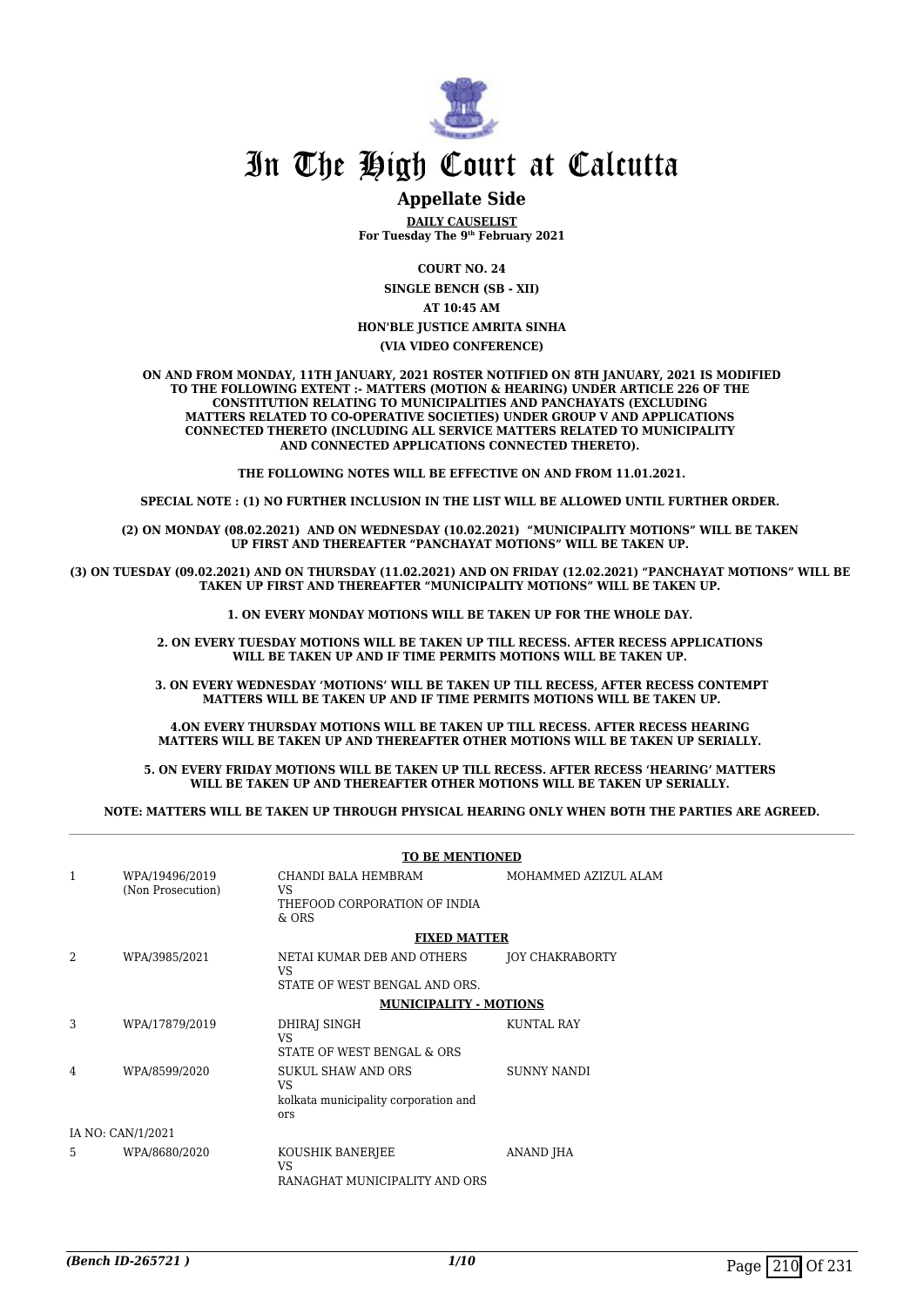| 6  | WPA/8827/2020     | UMANG APARTMENT PVT LTD AND<br><b>ORS</b><br>VS                                   | <b>SINTHIA BALA</b>        |
|----|-------------------|-----------------------------------------------------------------------------------|----------------------------|
| 7  | WPA/9174/2020     | STATE OF WEST BENGAL AND ORS.<br>ASHOK KUMAR PAL                                  | SANDIP KUNDU               |
|    |                   | VS                                                                                |                            |
| 8  | WPA/9401/2020     | STATE OF WEST BENGAL AND ORS.<br>CHANDANA BANERJEE<br>VS                          | Kunal Ganguly              |
|    |                   | UTTARPARA KOTRANG<br>MUNICIPALITY AND ORS                                         |                            |
| 9  | WPA/9594/2020     | GAYATRI SAHA AND ANR.<br>VS                                                       | MAHABOOB AHMED             |
|    |                   | KOLKATA MUNICIPAL<br>CORPORATION AND ORS.                                         |                            |
| 10 | WPA/9835/2020     | SABIUNNESSA HEQUE<br>VS                                                           | <b>SYED NURUL AREFIN</b>   |
|    |                   | THE MUNICIPAL COMMISSIONER,<br>KOLKATA MUNICIPAL<br><b>CORPORATION AND OTHERS</b> |                            |
| 11 | WPA/9873/2020     | MASIHUDDIN QURESHI                                                                | ARANYA SAHA                |
|    |                   | VS<br>THE KOLKATA MUNICIPAL<br><b>CORPORATION AND OTHERS</b>                      |                            |
| 12 | WPA/9955/2020     | PUSPA BARIK @ PUSHPA BARIK                                                        | <b>GOUTAM ACHARYA</b>      |
|    |                   | VS<br>STATE OF WEST BENGAL AND ORS.                                               |                            |
| 13 | WPA/10635/2020    | <b>KAMAL YADAV</b>                                                                | MAHESWARI SHARMA           |
|    |                   | VS<br>KOLKATA MUNICIPAL<br><b>CORPORATION AND OTHER</b>                           |                            |
| 14 | WPA/10665/2020    | PRADIP KUMAR DEBNATH                                                              | <b>SUKANTA DAS</b>         |
|    |                   | VS<br>STATE OF WEST BENGAL AND ORS.                                               |                            |
| 15 | WPA/11415/2020    | RITA MANNA<br>VS<br>HOWRAH MUNICIPAL<br>CORPORATION AND OTHERS                    | ANIMESH DAS                |
| 16 | WPA/11436/2020    | ISRAT BEGUM                                                                       | SK REJAUL ALAM             |
|    |                   | VS<br>STATE OF WEST BENGAL AND ORS.                                               |                            |
| 17 | WPA/11466/2020    | SUJATA CHATTERJEE<br>VS                                                           | <b>BHASKAR GHOSH</b>       |
|    |                   | BHADRESHWAR MUNICIPALITY                                                          |                            |
| 18 | WPA/11646/2020    | PRADYUMNA SINHA<br>VS<br>BIDHANNAGAR MUNICIPAL                                    | SIDHANT CHOWDHURY          |
|    |                   | <b>CORPORATION AND OTHERS</b>                                                     |                            |
| 19 | WPA/101/2021      | PURNIMA PAL<br>VS                                                                 | PRASANTA KUMAR<br>PAKRASHI |
|    |                   | STATE OF WEST BENGAL AND ORS.                                                     |                            |
| 20 | WPA/129/2021      | <b>SANKAR DAS</b><br>VS                                                           | IFTEKAR MUNSHI             |
|    |                   | KOLKATA MUNICIPAL<br><b>CORPORATION AND ORS</b>                                   |                            |
| 21 | WPA/407/2021      | NATURAL CITY FLAT OWNERS'<br><b>ASSOCIATION</b><br>VS                             | PRANTICK GHOSH             |
|    |                   | STATE OF WEST BENGAL AND ORS.                                                     |                            |
|    | IA NO: CAN/1/2021 |                                                                                   |                            |
| 22 | WPA/740/2021      | BANASRI MONDAL<br>VS                                                              | RAMESHWAR SINHA            |
|    |                   | STATE OF WEST BENGAL AND ORS.                                                     |                            |
| 23 | WPA/878/2021      | CHANDAN SARKAR AND OTHERS<br>VS.<br>STATE OF WEST BENGAL AND ORS.                 | SAPTYARSHI CHAKLRABORTY    |
| 24 | WPA/1012/2021     | ALI ENTERPRISE                                                                    | IQBAL HUSSAIN              |
|    |                   | VS.<br>THE BHATPARA MUNICIPALITY AND<br>ORS                                       |                            |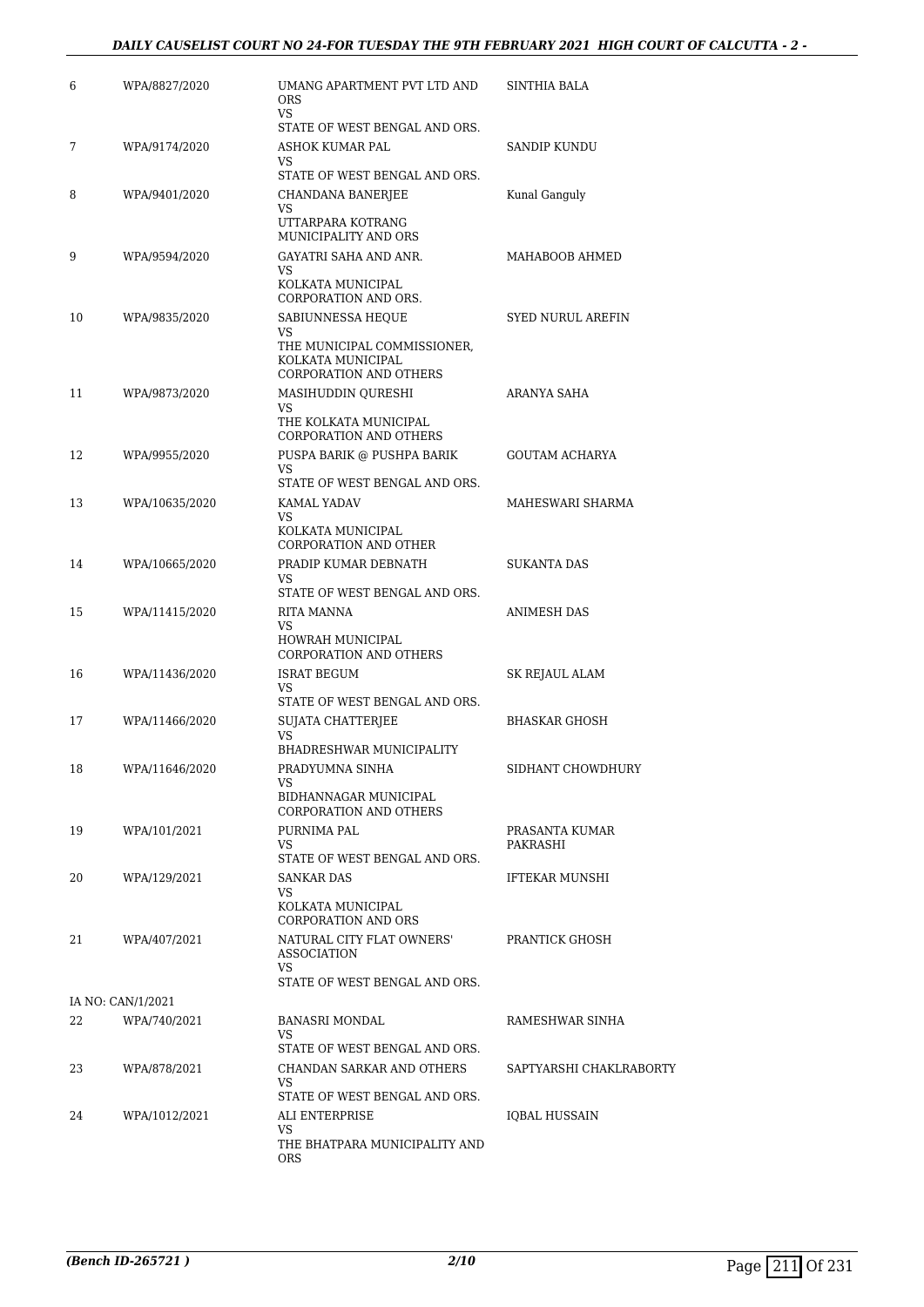| 25 | WPA/1015/2021 | SUBHASH MONDAL<br>VS<br>THE RAJPUR SONARPUR                                                   | KRISHNENDU BERA       |
|----|---------------|-----------------------------------------------------------------------------------------------|-----------------------|
| 26 | WPA/1092/2021 | <b>MUNICIPALITY</b><br>SATIRANI GHOSH                                                         | KAUSHIK CHANDRA GUPTA |
|    |               | VS<br>YHE KOLKATA MUNICIAL<br><b>CORPORATION AND ORS</b>                                      |                       |
| 27 | WPA/1095/2021 | CHAITALI BARMAN<br>VS                                                                         | SALONI BHATTACHARJEE  |
| 28 | WPA/1106/2021 | STATE OF WEST BENGAL AND ORS.<br>SUBODH MALAKAR AND ORS<br>VS                                 | SALONI BHATTACHARJEE  |
| 29 | WPA/1113/2021 | STATE OF WEST BENGAL AND ORS.<br>SNEHASIS BARUA                                               | ANIL KUMAR            |
|    |               | VS<br>STATE OF WEST BENGAL AND ORS.                                                           | CHATTOPADHYAY         |
| 30 | WPA/1145/2021 | CHANDRA MADHAB GHOSH<br><b>VS</b>                                                             | INDRAJIT CHATTERJEE   |
| 31 | WPA/1161/2021 | STATE OF WEST BENGAL AND ORS.<br>SHARWAN GANERIWALA<br><b>VS</b><br>THE WEST BENGAL MUNICIPAL | SUBHARANSHU TRIVEDI   |
| 32 | WPA/1173/2021 | CORPORATION<br>SHYAMAL NARAYAN BASU                                                           | DEBDUTTA BASU         |
|    |               | VS<br>THE KOLKATA MUNICIPAL<br><b>NORPORATION</b>                                             |                       |
| 33 | WPA/1182/2021 | KAMRUN NISHA<br>VS<br>STATE OF WEST BENGAL AND ORS.                                           | SANJIB SETH           |
| 34 | WPA/1184/2021 | NARAYAN CHANDRA DATTA @<br>NARAYAN DATTA<br>VS<br>STATE OF WEST BENGAL AND ORS.               | Arjun Samanta         |
| 35 | WPA/1188/2021 | KISHOR KUMAR OJHA<br>VS<br>THE KOLKATA MUNICIPAL<br>CORPORATION                               | MD. JALALUDDIN        |
| 36 | WPA/1195/2021 | RAJ RAM PAL<br>VS<br>THE KOLKATA MUNICIPAL<br>CORPORATION                                     | <b>SAMIRUL SARDAR</b> |
| 37 | WPA/1278/2021 | <b>SULOK BANDHU BAG</b>                                                                       | <b>DEBASISH DAS</b>   |
| 38 | WPA/1279/2021 | STATE OF WEST BENGAL AND ORS.<br><b>SUBIR SAHA</b><br>VS<br>STATE OF WEST BENGAL AND ORS.     | SARTHAK BARMAN        |
| 39 | WPA/1292/2021 | INDIA MOTOR PARTS AND<br>ACCESSORIES LTD. AND ANR<br>VS.                                      | AJAY GAGGAR           |
|    |               | THE KOLKATA MUNICIPAL<br><b>CORPORATION AND ORS</b>                                           |                       |
| 40 | WPA/1303/2021 | KRISHNENDU ROY<br>VS<br>STATE OF WEST BENGAL AND ORS.                                         | BHUSAN KUMAR JAIN     |
| 41 | WPA/1314/2021 | SANJIB SINGHA ROY<br>VS.<br>STATE OF WEST BENGAL AND ORS.                                     | AMITABRATA RAY        |
| 42 | WPA/1380/2021 | VISHAL PRASAD AND ANOTHER<br>VS                                                               | MD. BANI ISRAIL       |
| 43 | WPA/1384/2021 | STATE OF WEST BENGAL AND ORS.<br>VISHAL PRASAD<br>VS                                          | MD BANI ISRAIL        |
| 44 | WPA/1403/2021 | STATE OF WEST BENGAL AND ORS.<br>SWAPAN KUMAR DEY<br>VS                                       | SURYA MAITY           |
|    |               | STATE OF WEST BENGAL AND ORS.                                                                 |                       |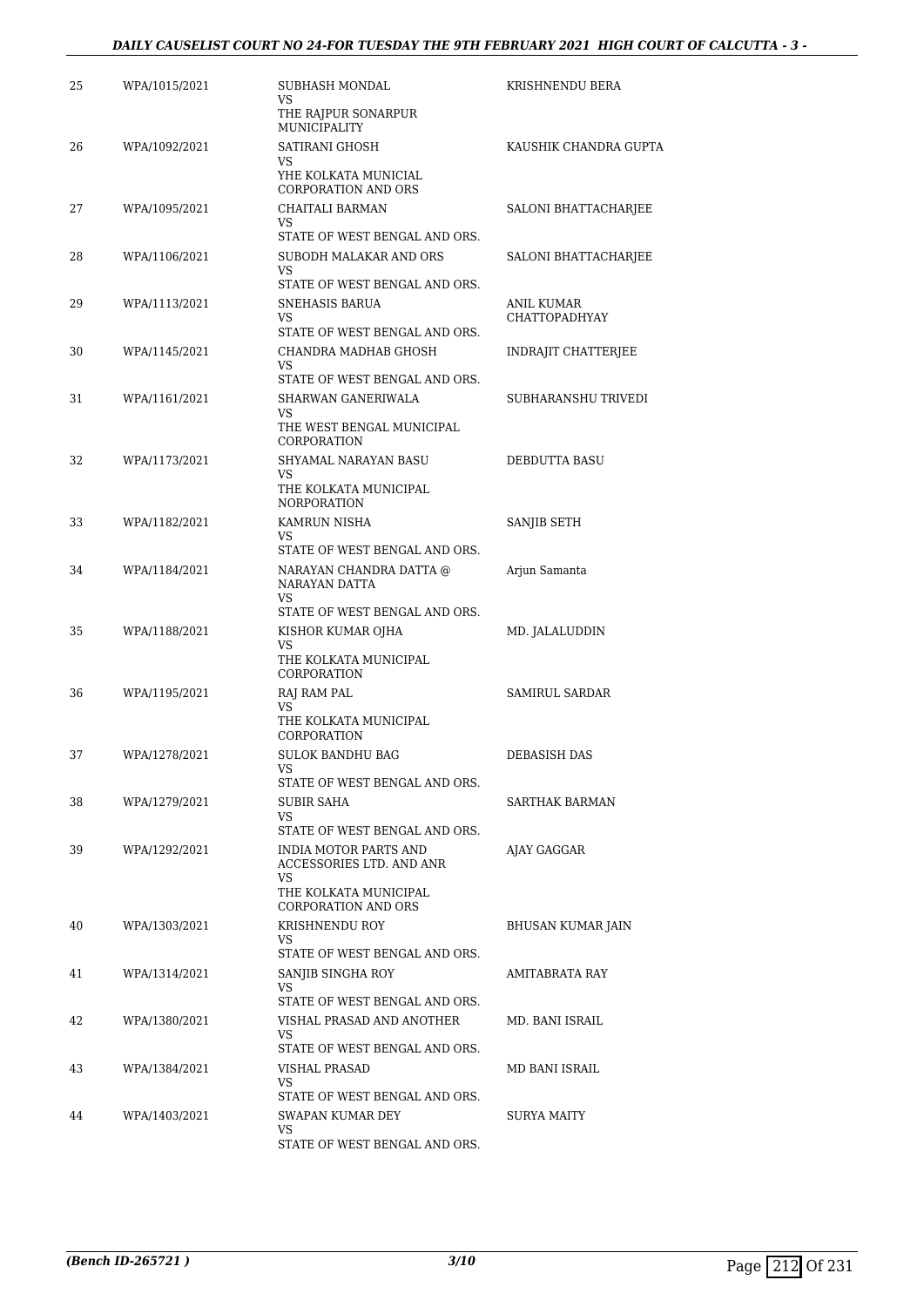### *DAILY CAUSELIST COURT NO 24-FOR TUESDAY THE 9TH FEBRUARY 2021 HIGH COURT OF CALCUTTA - 4 -*

| 45 | WPA/1408/2021 | SANTU GHOSH<br>VS<br>STATE OF WEST BENGAL AND ORS.                                                         | PALASH MUKHERJEE                   |
|----|---------------|------------------------------------------------------------------------------------------------------------|------------------------------------|
| 46 | WPA/1433/2021 | <b>GARIMA DEVELOPERS AND</b><br><b>ANOTHER</b><br>VS<br>KOLKATA MUNICIPAL<br><b>CORPORATION AND OTHERS</b> | ANUJIT MOOKHERJI                   |
| 47 | WPA/1464/2021 | UMA KARMAKAR<br>VS.<br>STATE OF WEST BENGAL AND ORS.                                                       | SOUMYAJIT BHATTA                   |
| 48 | WPA/1511/2021 | RUHUL ISLAM AND ORS<br>VS<br>STATE OF WEST BENGAL AND ORS.                                                 | <b>ANJANA BANERJEE</b>             |
| 49 | WPA/1559/2021 | GULAB CHAND KAIRI AND OTHERS<br>VS.<br>THE SOUTH DUM DUM<br>MUNICIPALITY AND OTHERS                        | BIBEK DEY                          |
| 50 | WPA/1578/2021 | SABITA HALDER AND ANR<br>VS<br>KOLKATA MUNICIPAL<br><b>CORPORATION AND ORS</b>                             | SULAGNA BHATTACHARYA               |
| 51 | WPA/1607/2021 | ALAM ARA BIBI<br>VS<br>KOLKATA MUNICIPAL<br>CORPORATION                                                    | INDRAJIT BHATTACHARJEE             |
| 52 | WPA/1620/2021 | ANJANA ROY<br>VS<br>STATE OF WEST BENGAL AND ORS.                                                          | PROBAL SARKAR                      |
| 53 | WPA/1626/2021 | MUNNI DOM<br>VS<br>STATE OF WEST BENGAL AND ORS.                                                           | PROBAL SARKAR                      |
| 54 | WPA/1654/2021 | <b>RINA DAS</b><br>VS<br>STATE OF WEST BENGAL AND ORS.                                                     | PROBAL SARKAR                      |
| 55 | WPA/1669/2021 | JITENDRA NARAYAN SINGH AND<br><b>ORS</b><br>VS.<br>STATE OF WEST BENGAL AND ORS.                           | RAMESHWAR SINHA                    |
| 56 | WPA/1754/2021 | SOUMYABRATA BOSE<br>VS<br>BIDHANNAGAR MUNICIPAL<br><b>CORPORATION AND ORS</b>                              | <b>MANIKA SARKAR</b>               |
| 57 | WPA/1765/2021 | RATAN BAURI AND ORS<br>VS.<br>STATE OF WEST BENGAL AND ORS.                                                | RAMESHWAR SINHA                    |
| 58 | WPA/1770/2021 | BIPLAB SARKAR<br>VS<br>STATE OF WEST BENGAL AND ORS.                                                       | SUPREEM NASKAR                     |
| 59 | WPA/1817/2021 | RITA SIL<br>VS<br>THE ADMINISTRATOR LIEUTENANT<br><b>GOVERNOR AND ORS</b>                                  | <b>ANJILI NAG</b>                  |
| 60 | WPA/1926/2021 | NEMAI SENAPATI<br>VS.<br>STATE OF WEST BENGAL AND ORS.                                                     | AYANAVA BHATTACHARYYA              |
| 61 | WPA/1944/2021 | SANKAR KUMAR SAHA AND OTHERS<br>VS<br>STATE OF WEST BENGAL AND ORS.                                        | SANGHAMITRA NANDY                  |
| 62 | WPA/1978/2021 | CHANDRABATI GAYEN (BAG)<br>VS<br>THE ULUBERIA MUNICIPALITY                                                 | ANIL KUMAR<br><b>VHATTOPADHYAY</b> |
| 63 | WPA/1981/2021 | AMIT KUMAR RAI<br>VS<br>HOWRAH MUNICIPAL<br>CORPORATION AND OTHERS                                         | ANIMESH PAUL                       |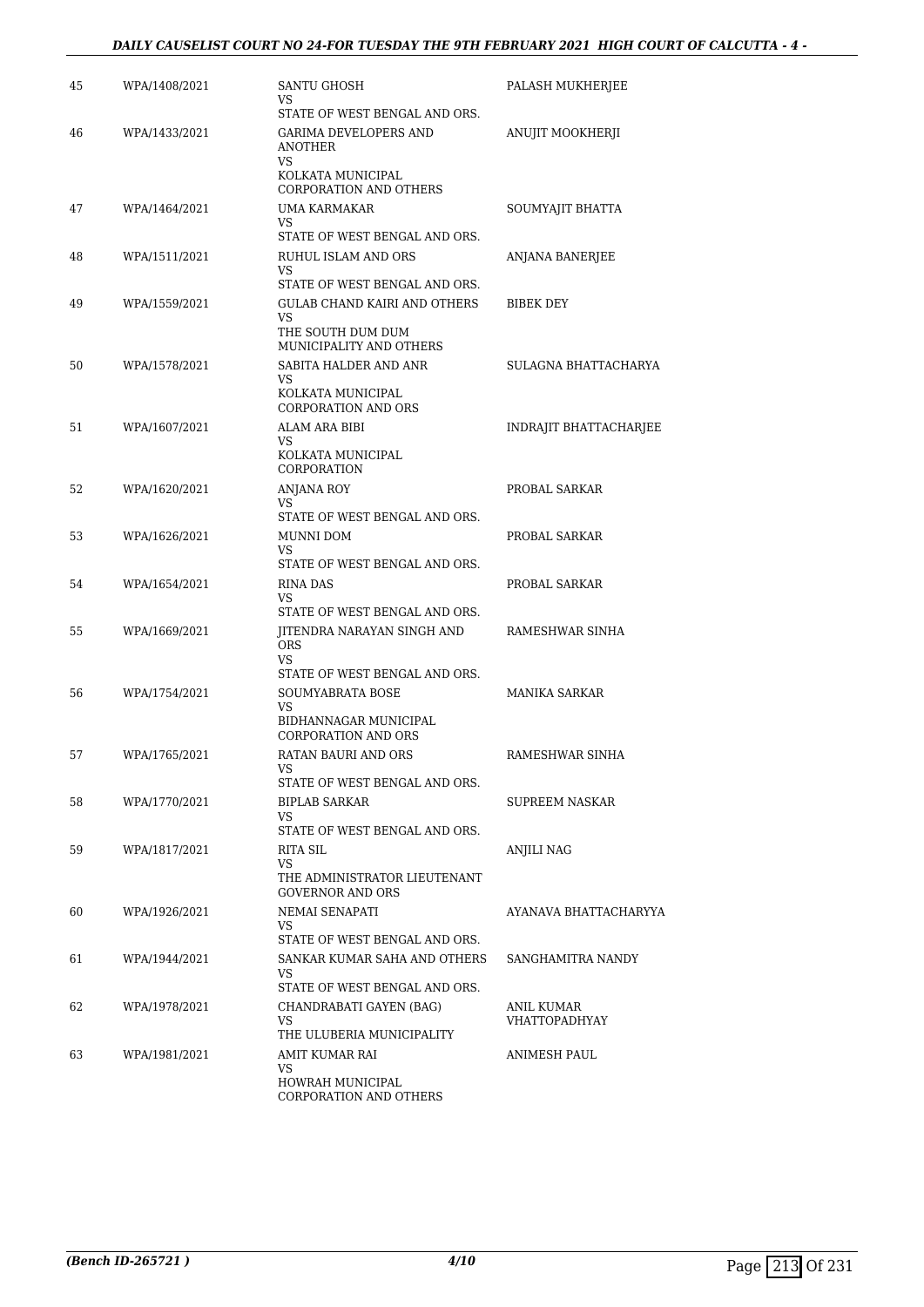| 64 | WPA/1987/2021     | ISRAR AHMED<br>VS<br>KOLKATA MUNICIPAL<br>CORPORATIONA AND OTHERS            | AVINASH KUMAR VERMA  |
|----|-------------------|------------------------------------------------------------------------------|----------------------|
|    | IA NO: CAN/1/2021 |                                                                              |                      |
| 65 | WPA/2020/2021     | NABANITA GHOSH<br>VS                                                         | KAJAL RAY            |
|    |                   | STATE OF WEST BENGAL AND ORS.                                                |                      |
| 66 | WPA/2043/2021     | <b>BHASKAR SINGHA</b><br>VS<br>UTTARPARA KOTRUNG<br>MUNICIPALITY             | Kunal Ganguly        |
| 67 | WPA/2080/2021     | SALAUDDIN LODHI AND ANR                                                      | SULAGNA BHATTACHARYA |
|    |                   | VS<br>KOLKATA MUNICIPAL<br><b>CORPORATION AND ORS</b>                        |                      |
| 68 | WPA/2109/2021     | LUBNA RAHIM<br>VS                                                            | SOMRAJ DHAR          |
| 69 | WPA/2122/2021     | STATE OF WEST BENGAL AND ORS.<br>SANJOY CHATTERJEE<br>VS                     | SARIFUL ISLAM MALLIK |
|    |                   | STATE OF WEST BENGAL AND ORS.                                                |                      |
| 70 | WPA/2162/2021     | G P ENTERPRISE AND ANR<br>VS                                                 | SANGHAMITRA NANDY    |
|    |                   | STATE OF WEST BENGAL AND ORS.<br>G.P. ENTERPRISE AND ANR                     | SANGHAMITRA NANDY    |
| 71 | WPA/2165/2021     | <b>VS</b>                                                                    |                      |
| 72 | WPA/2166/2021     | STATE OF WEST BENGAL AND ORS.<br>JAGADISH CHANDRA BAG                        | MANABENDRA THAKUR    |
|    |                   | <b>VS</b>                                                                    |                      |
| 73 | WPA/2171/2021     | STATE OF WEST BENGAL AND ORS.<br>G.P. ENTERPRISE ANR ANR                     | SANGHAMITRA NANDY    |
|    |                   | VS<br>STATE OF WEST BENGAL AND ORS.                                          |                      |
| 74 | WPA/2174/2021     | SIPRA BARAI<br>VS.                                                           | SOURI GHOSHAL        |
|    |                   | STATE OF WEST BENGAL AND ORS.                                                |                      |
| 75 | WPA/2234/2021     | SK. KABIR UDDIN<br>VS<br>STATE OF WEST BENGAL AND ORS.                       | <b>MARIA RAHAMAN</b> |
| 76 | WPA/2256/2021     | UTTAM KUMAR DAS<br>VS                                                        | SANKAR NARAYAN SAHA  |
|    |                   | STATE OF WEST BENGAL AND ORS.                                                |                      |
| 77 | WPA/2311/2021     | GORACHAND MANDAL<br>VS<br>KOLKATA MUNICIPAL<br><b>CORPORATION AND OTHERS</b> | PINGAL BHATTACHARYA  |
| 78 | WPA/2321/2021     | KAMAL KUMAR VIJAY AND ORS                                                    | SUBHAJIT MANNA       |
|    |                   | VS<br>KOLKATA MUNICIPAL<br><b>CORPORATION AND ORS</b>                        |                      |
| 79 | WPA/2330/2021     | ANIL MAJZUMDAR                                                               | PINAKI RANJAN MITRA  |
|    |                   | VS<br>HOWRAH MUNICIPAL<br>CORPOPRATION                                       |                      |
| 80 | WPA/2385/2021     | ARINDAM DAS                                                                  | TAPAS SINGHA ROY     |
|    |                   | VS.<br>THE STATE OF WEST BENGAL AND<br>ORS.                                  |                      |
| 81 | WPA/2386/2021     | NITYANANDA DAS<br>VS                                                         | PRADIP KUMAR KUNDU   |
| 82 | WPA/2388/2021     | STATE OF WEST BENGAL AND ORS.<br>ARINDAM DAS                                 | TAPAS SINGHA ROY     |
|    |                   | VS<br>THE STATE OF WEST BENGAL AND<br><b>ORS</b>                             |                      |
| 83 | WPA/2404/2021     | LAB KUMAR DUTTA                                                              | ARUP KRISHNA DAS     |
|    |                   | VS<br>STATE OF WEST BENGAL AND ORS.                                          |                      |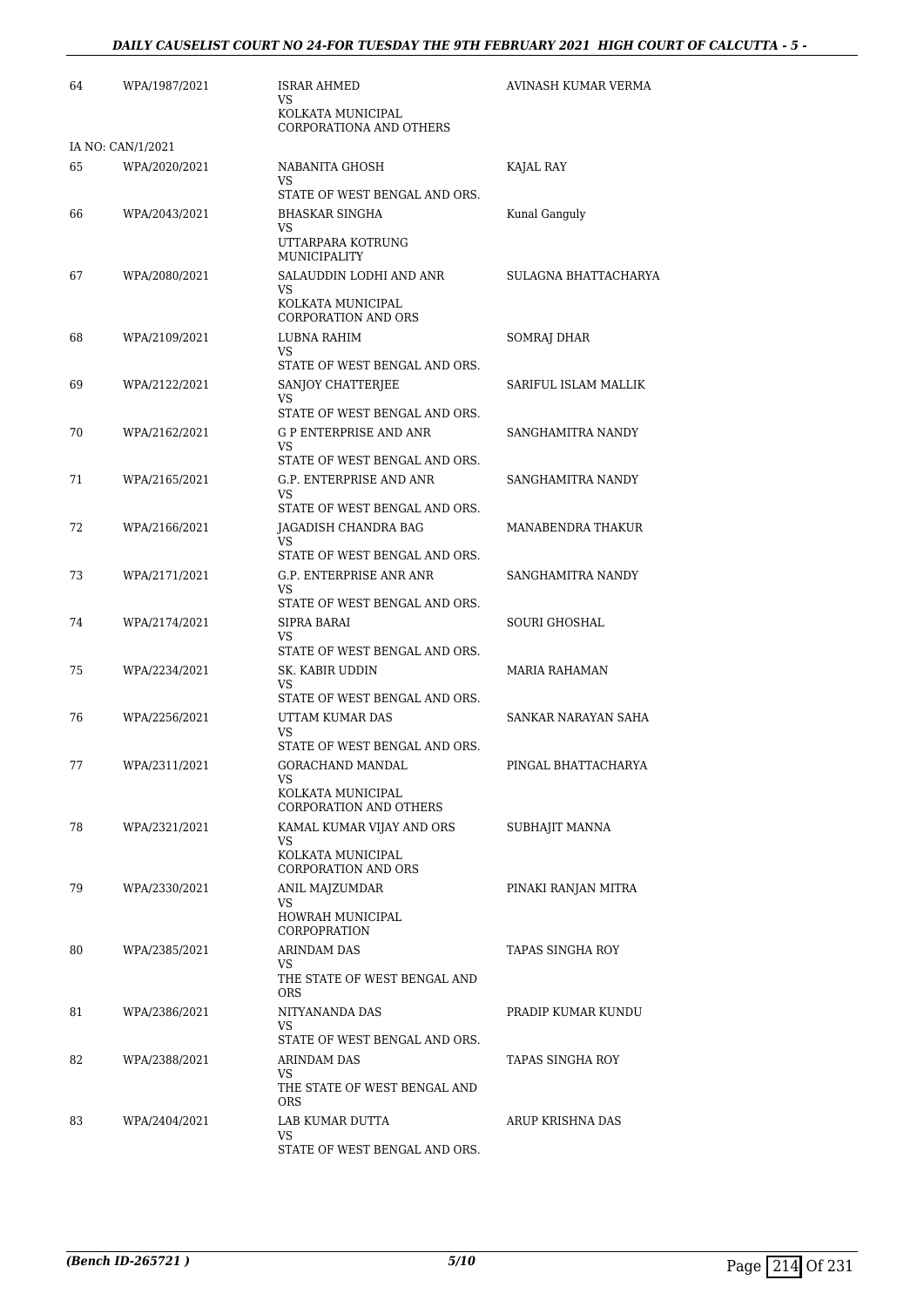### *DAILY CAUSELIST COURT NO 24-FOR TUESDAY THE 9TH FEBRUARY 2021 HIGH COURT OF CALCUTTA - 6 -*

| 84  | WPA/2407/2021  | CHANCHAL BANERJEE<br>VS                                           | ARUP KRISHNA DAS                |
|-----|----------------|-------------------------------------------------------------------|---------------------------------|
| 85  | WPA/2443/2021  | STATE OF WEST BENGAL AND ORS.<br>DEBASISH SRIMANY                 | AVIROOP BHATTACHARYA            |
|     |                | VS<br>THE BARANAGAR MUNICIPALITY<br>AND ORS                       |                                 |
| 86  | WPA/2461/2021  | ARATRIKA GHOSH<br>VS                                              | SAGARMAY GHOSH                  |
| 87  | WPA/2510/2021  | STATE OF WEST BENGAL AND ORS.<br>R K DEVELOPERS CONTRACTORS       | MRINALINI MAJUMDER              |
|     |                | AND ENGINEERS<br><b>VS</b>                                        |                                 |
|     |                | <b>HOWRAH MUNICIPAL</b><br><b>CORPORATION AND ORS</b>             |                                 |
| 88  | WPA/2598/2021  | NASIR ALI MOLLA<br>VS                                             | MD GOLAM NURE IMROHI            |
| 89  | WPA/2610/2021  | STATE OF WEST BENGAL AND ORS.<br>MALIKA MAFRUDA BANU              | DONA GHOSH                      |
|     |                | VS<br>STATE OF WEST BENGAL AND ORS.                               |                                 |
| 90  | WPA/2622/2021  | SHIV KUMARI DEVI ALIAS SHIV<br>KUMAREE<br>VS                      | SOMNATH DE                      |
|     |                | HOWRAH MUNICIPAL<br><b>CORPORATION AND OTHERS</b>                 |                                 |
| 91  | WPA/2629/2021  | DIPANKAR PAL RAM<br>VS.                                           | DILIP KUMAR SAILA               |
|     |                | THE STATE OF WEST BENGAL AND<br><b>ORS</b>                        |                                 |
| 92  | WPA/2670/2021  | RAM NARAYAN SHARMA<br>VS                                          | RAHUL SHARMA                    |
| 93  | WPA/2685/2021  | STATE OF WEST BENGAL AND ORS.<br><b>ASHOKE BANERJEE</b>           | SUPREEM NASKAR                  |
|     |                | VS<br>STATE OF WEST BENGAL AND ORS.                               |                                 |
| 94  | WPA/2693/2021  | PIJUSH DEBNATH AND ORS                                            | ALLEN FELIX                     |
|     |                | VS<br>STATE OF WEST BENGAL AND ORS.                               |                                 |
| 95  | WPA/2788/2021  | UDAY DUTTA AND ORS                                                | PARTHA SARKAR                   |
|     |                | <b>VS</b><br>THE DURGAPUR MUNICIPAL<br><b>CORPORATION AND ORS</b> |                                 |
| 96  | WPA/2860/2021  | <b>SMT BANI SAMANTA</b>                                           | <b>KRISHANU BANIK</b>           |
| 97  |                | STATE OF WEST BENGAL AND ORS.<br>TAPAN KUMAR BHUNIA AND ANR       | SYED SHAMSUL AREFIN             |
|     | WPA/3046/2021  | VS<br>THE KMC AND ORS                                             |                                 |
| 98  | WPA/3084/2021  | KAILASH CHAND DAGA AND OTHES<br>VS                                | PRIYANKAR BASU MALLICK          |
|     |                | KOLKATA MUNICIPAL<br><b>CORPORATION AND OTHERS</b>                |                                 |
|     |                | <b>PANCHAYAT - MOTIONS</b>                                        |                                 |
| 99  | WPA/694/2020   | RUNA ROY & ORS<br>VS.<br>STATE OF WEST BENGAL & ORS               | ARUNAVA GANGULY                 |
| 100 | WPA/10211/2020 | NARAYAN CHOWDHURY                                                 | <b>MOLOY BANERJEE</b>           |
|     |                | VS<br>STATE OF WEST BENGAL AND ORS.                               |                                 |
| 101 | WPA/10677/2020 | LAKSHMI KANTA MAHATO AND<br><b>OTHERS</b>                         | SULAGNA BHATTACHARJEE<br>BAGCHI |
|     |                | VS<br>STATE OF WEST BENGAL AND ORS.                               |                                 |
| 102 | WPA/10707/2020 | <b>BULAND JAVED</b>                                               | CHANDRAKANT KUSHWAHA            |
|     |                | VS<br>STATE OF WEST BENGAL AND ORS.                               |                                 |
| 103 | WPA/10801/2020 | JEWEL GHOSH AND ORS<br>VS                                         | KUNTAL BANERJEE                 |
|     |                | BARANAGAR MUICIPALITY AND ORS                                     |                                 |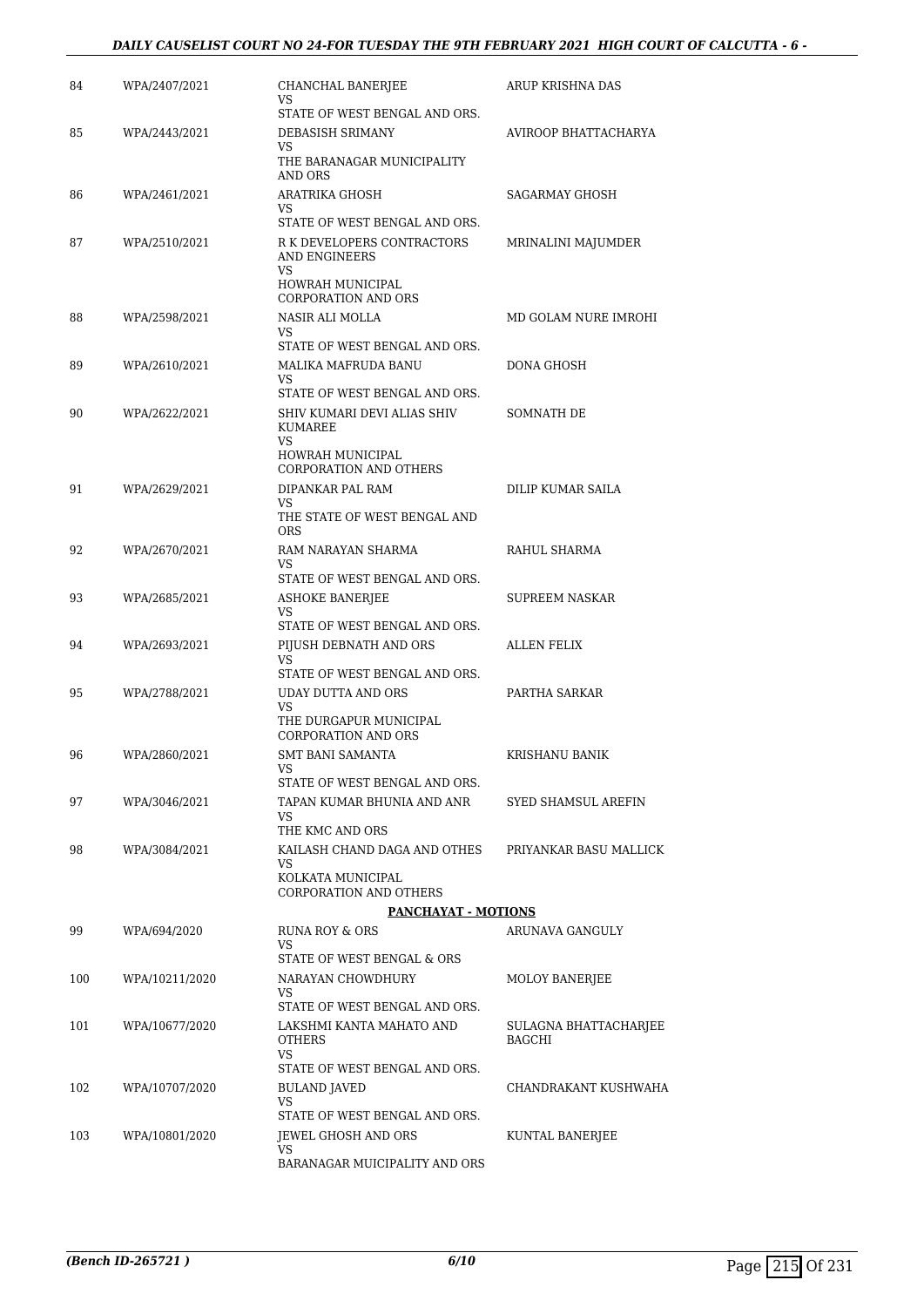### *DAILY CAUSELIST COURT NO 24-FOR TUESDAY THE 9TH FEBRUARY 2021 HIGH COURT OF CALCUTTA - 7 -*

| 104   | WPA/10917/2020 | <b>ASHOK SAMANTA</b><br>VS                                                                            | KRISHNENDU BHADRA                    |
|-------|----------------|-------------------------------------------------------------------------------------------------------|--------------------------------------|
| 105   | WPA/10928/2020 | STATE OF WEST BENGAL AND ORS.<br>SASTI PADA NANDI<br>VS                                               | AMAL KUMAR DATTA                     |
| 106   | WPA/10938/2020 | STATE OF WEST BENGAL AND ORS.<br>CHANDRA KANTA MONDAL<br>VS                                           | MD. HASANUZ ZAMAN                    |
|       |                | THE STATE OF WEST BENGAL AND<br><b>ORS</b>                                                            |                                      |
| 107   | WPA/10941/2020 | RANJIT DUTTA<br>VS<br>SALBONI (III) NO. GRAM<br><b>PANCHAYET</b>                                      | <b>ASISH DUTTA</b>                   |
| 108   | WPA/11000/2020 | SK MOTIUR RAHAMAN AND OTHERS<br>VS                                                                    | <b>GAUTAM GURIA</b>                  |
| 109   | WPA/11002/2020 | STATE OF WEST BENGAL AND ORS.<br>BAKUL CHANDRA PANDIT<br>VS                                           | <b>GAUTAM GURIA</b>                  |
| 110   | WPA/11035/2020 | STATE OF WEST BENGAL AND ORS.<br>SANATAN SHAW AND ORS<br>VS<br>THE STATE OF WEST BENGAL AND<br>ORS    | KALYAN KUMAR<br><b>BHATTACHARJEE</b> |
| 111   | WPA/11092/2020 | FIROZ SARKAR<br>VS                                                                                    | GOLAM NURE IMROHI                    |
| 112   | WPA/11106/2020 | State of West Bengal<br>REKHA SARKAR TIKADAR AND ORS<br>VS                                            | <b>SARTHAK BARMAN</b>                |
| 113   | WPA/11274/2020 | STATE OF WEST BENGAL AND ORS.<br><b>BUILDCON AND ANR</b><br>VS                                        | DEBASISH GHOSH                       |
| 114   | WPA/11530/2020 | UNION OF INDIA AND ORS.<br><b>MAFIZUR RAHAMAN</b><br>VS                                               | NILADRI SAHA                         |
| 115   | WPA/11667/2020 | STATE OF WEST BENGAL AND ORS.<br>AJIT SINGH<br>VS                                                     | DEBBRATA RAY                         |
| wt116 | WPA/11668/2020 | STATE OF WEST BENGAL AND ORS.<br>TAPANJYOTI DEY<br>VS                                                 | DEBABRATA DEY                        |
| wt117 | WPA/11671/2020 | STATE OF WEST BENGAL AND ORS.<br>AVIJIT DEY<br>VS                                                     | DEBABRATA RAY                        |
| 118   | WPA/11769/2020 | STATE OF WEST BENGAL AND ORS.<br>RAJU ADHIKARY<br>VS                                                  | Nemai Chandra Saha                   |
| 119   | WPA/11785/2020 | STATE OF WEST BENGAL AND ORS.<br>NIRMAL DINDA<br>VS                                                   | SK REJAUL ALAM                       |
| 120   | WPA/11803/2020 | STATE OF WEST BENGAL AND ORS.<br>MANGAL MAITY<br>VS                                                   | RAMA HALDAR                          |
| 121   | WPA/11805/2020 | STATE OF WEST BENGAL AND ORS.<br>RATAN MAITY<br>VS                                                    | RAMA HALDAR                          |
| 122   | WPA/11835/2020 | STATE OF WEST BENGAL AND ORS.<br>SANTOSHPARA SWARNA JYANTI<br>MAHILA DAL OF SANTOSHPARA               | KINGSHUK MONDAL                      |
| 123   | WPA/11847/2020 | VS<br>STATE OF WEST BENGAL AND ORS.<br>SHIKHA RANI JANA AND ORS<br>VS<br>THE STATE OF WEST BENGAL AND | UTTAM KUMAR<br>BHATTACHARYYA         |
| 124   | WPA/11934/2020 | <b>ORS</b><br>SAKINA AKHAN @KHATUN<br>VS<br>STATE OF WEST BENGAL AND ORS.                             | WASIM RAJ SARDAR                     |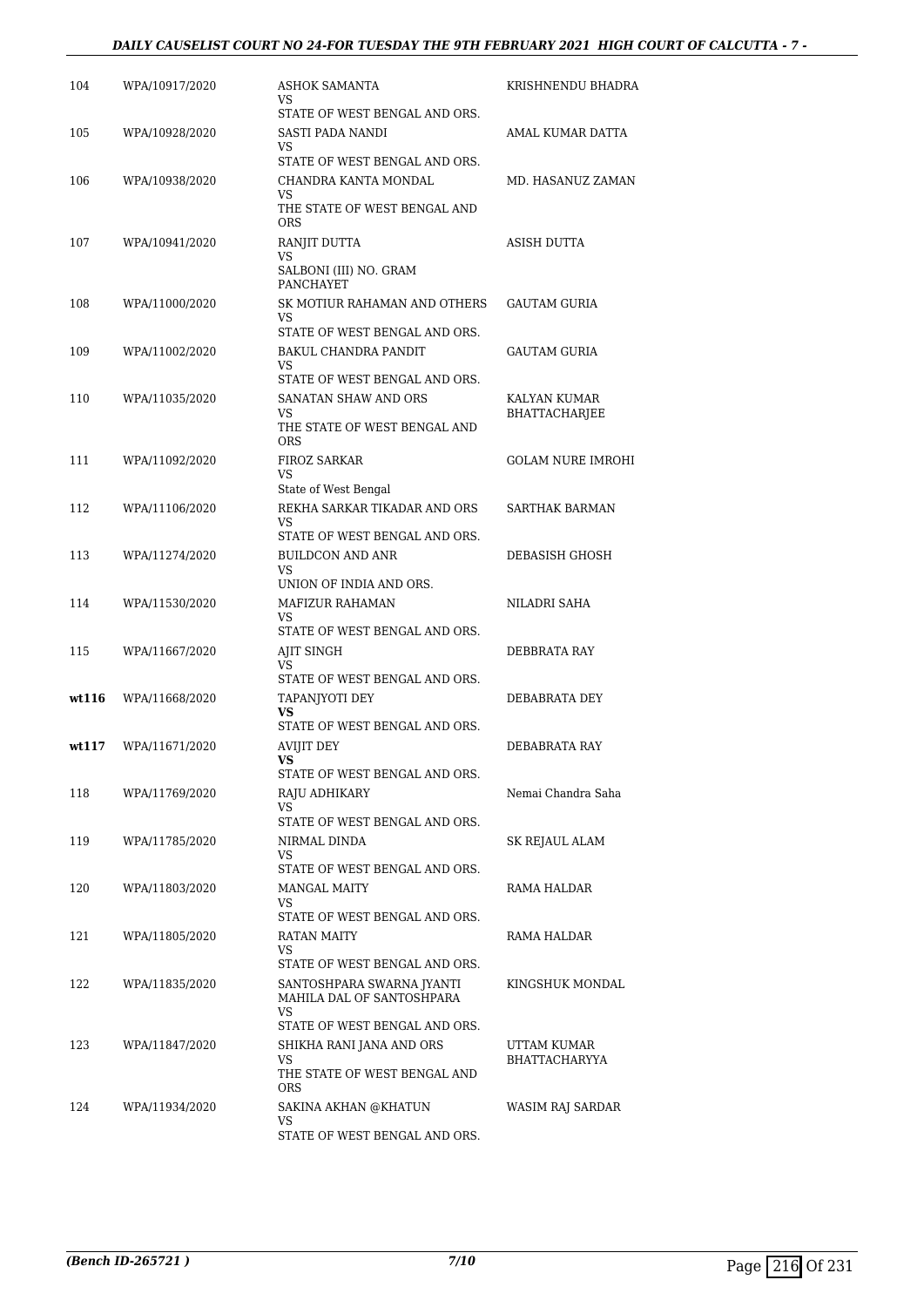### *DAILY CAUSELIST COURT NO 24-FOR TUESDAY THE 9TH FEBRUARY 2021 HIGH COURT OF CALCUTTA - 8 -*

| 125 | WPA/27/2021   | JANAKI MONDAL AND OTHERS<br>VS                                                          | MADHURIMA SARKAR                  |
|-----|---------------|-----------------------------------------------------------------------------------------|-----------------------------------|
| 126 | WPA/86/2021   | STATE OF WEST BENGAL AND ORS.<br>MADAN MOHAN MONDAL AND ORS<br>VS                       | SARBANANDA SANNYAL                |
| 127 | WPA/376/2021  | STATE OF WEST BENGAL AND ORS.<br>SK.ISRAFIL ALI ALIAS SK. ISRAFIL<br>VS                 | RAVI RANJAN KUMAR                 |
| 128 | WPA/389/2021  | STATE OF WEST BENGAL AND ORS.<br>NAB KUMAR DESMUKH<br>VS                                | AMIT KUMAR DUTTA                  |
| 129 | WPA/482/2021  | STATE OF WEST BENGAL AND ORS.<br>MAMTAJ BIBI<br>VS                                      | MD. GOLAM NURE IMROHI             |
| 130 | WPA/656/2021  | STATE OF WEST BENGAL AND ORS.<br>NANDITA PAUL (HALDER)                                  | SRIKUMAR MANDAL                   |
| 131 | WPA/700/2021  | VS<br>STATE OF WEST BENGAL AND ORS.<br>DILIP SETH                                       | ANIMESH PAUL                      |
|     |               | VS<br>STATE OF WEST BENGAL AND ORS.                                                     |                                   |
| 132 | WPA/1043/2021 | <b>SREEKANTA BAG</b><br>VS<br>STATE OF WEST BENGAL AND ORS.                             | KAMAKSHYA<br><b>MUKHOPADHYAY</b>  |
| 133 | WPA/1044/2021 | PRABHANJAN BIJULI<br>VS.                                                                | KAMAKASHYA PRASAD<br>MUKHOPADHYAY |
| 134 | WPA/1140/2021 | STATE OF WEST BENGAL AND ORS.<br>TAPAS MAHAJAN ALIAS TAPAS<br>MOHAJAN<br>VS             | ABDUR RAKIB                       |
| 135 | WPA/1147/2021 | STATE OF WEST BENGAL AND ORS.<br>MADAN MOHAN MANDAL<br>VS                               | CHITTAPRIYA GHOSH                 |
| 136 | WPA/1164/2021 | STATE OF WEST BENGAL AND ORS.<br>SWAPAN JANA<br>VS                                      | SANKHA SUBHRA RAY                 |
| 137 | WPA/1302/2021 | STATE OF WEST BENGAL AND ORS.<br>KRISHNA PRIYA DAS AND ANR<br>VS                        | SANTIMAY BHATTACHARYA             |
| 138 | WPA/1394/2021 | STATE OF WEST BENGAL AND ORS.<br>SUSMITA MONDAL AND ORS                                 | <b>SUNNY NANDY</b>                |
| 139 | WPA/1458/2021 | VS.<br>STATE OF WEST BENGAL AND ORS.<br>SUPROVAT MONDAL AND OTHERS                      | SANKHA SUBHRO RAY                 |
|     |               | VS<br>STATE OF WEST BENGAL AND ORS.                                                     |                                   |
| 140 | WPA/1510/2021 | <b>SRIMANTI ORAW</b><br>VS<br>STATE OF WEST BENGAL AND ORS.                             | UTTAM BANERJEE                    |
| 141 | WPA/1514/2021 | BALARAM MONDAL<br>VS<br>STATE OF WEST BENGAL AND ORS.                                   | PANKAJ HALDER                     |
| 142 | WPA/1528/2021 | HANGSHA KR SHIT<br>VS                                                                   | BHARAT CHANDRA SIMAI              |
| 143 | WPA/1709/2021 | STATE OF WEST BENGAL AND ORS.<br>AHSAN AHMED<br>VS                                      | GOLA KARIM CHOWDHURY              |
| 144 | WPA/1766/2021 | STATE OF WEST BENGAL AND ORS.<br>MIHIR RANJAN BALA<br>VS.                               | MAIDUL ISLAM KAYAL                |
| 145 | WPA/1794/2021 | STATE OF WEST BENGAL AND ORS.<br>HAPPYY SANGHA MAHILA SAMABAY<br>SAMITY LTD AND ANOTHER | PRIYASHI BANERJEE                 |
| 146 | WPA/1835/2021 | VS<br>STATE OF WEST BENGAL AND ORS.<br>HASEN SAH<br>VS<br>STATE OF WEST BENGAL AND ORS. | PAMPA DEY (DHABAL)                |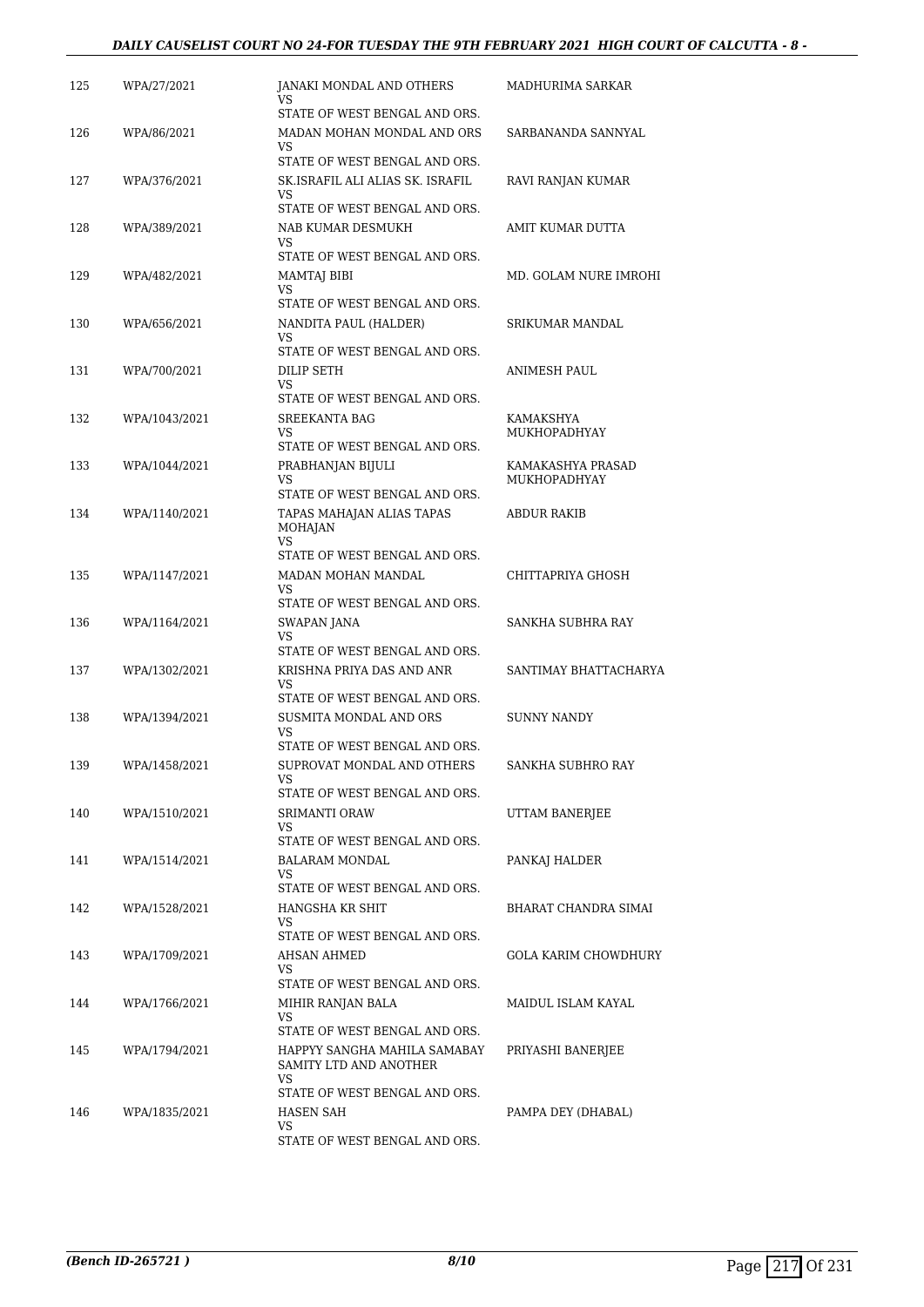#### *DAILY CAUSELIST COURT NO 24-FOR TUESDAY THE 9TH FEBRUARY 2021 HIGH COURT OF CALCUTTA - 9 -*

| 147 | WPA/1959/2021 | JHANTU KUMAR GHOSH AND ORS<br>VS                                    | SUBIR KUMAR<br><b>BHATTACHARYA</b> |
|-----|---------------|---------------------------------------------------------------------|------------------------------------|
| 148 | WPA/2061/2021 | STATE OF WEST BENGAL AND ORS.<br>JOYDEB MAITY<br>VS                 | SUKUMAR GHOSH                      |
| 149 | WPA/2066/2021 | STATE OF WEST BENGAL AND ORS.<br>MITHU BAGDI<br>VS                  | UTTAM BANERJEE                     |
| 150 | WPA/2074/2021 | STATE OF WEST BENGAL AND ORS.<br>GOURI SHANKAR MAHATO               | <b>SIVA PRASAD GHOSE</b>           |
| 151 | WPA/2088/2021 | VS<br>STATE OF WEST BENGAL AND ORS.<br>ANITA CHOWDHURY              | DEBAPRIYA SAMANTA                  |
| 152 | WPA/2094/2021 | VS<br>STATE OF WEST BENGAL AND ORS.<br>ANUP MISHRA                  | SRIKANTA DATTA                     |
|     |               | VS<br>STATE OF WEST BENGAL AND ORS.                                 |                                    |
| 153 | WPA/2181/2021 | <b>SWAPNA BISWAS</b><br>VS.<br>State of West Bengal                 | HIMANGSHU GHOSH                    |
| 154 | WPA/2190/2021 | DIPIKA SINGHA<br>VS                                                 | SUFI KAMAL                         |
| 155 | WPA/2391/2021 | STATE OF WEST BENGAL AND ORS.<br><b>AMAL CHAUDHURY</b><br>VS.       | KALIDAS SAHA                       |
|     |               | THE STATE OF WEST BENGAL AND<br><b>ORS</b>                          |                                    |
| 156 | WPA/2394/2021 | TAPAN JANA AND ORS<br><b>VS</b><br>STATE OF WEST BENGAL AND ORS.    | SAMIRUL SARDAR                     |
| 157 | WPA/2430/2021 | <b>BHAIRAB ROY</b><br>VS                                            | PAMPA DEY (DHABAL)                 |
| 158 | WPA/2431/2021 | STATE OF WEST BENGAL AND ORS.<br>NIBARAN GHOSH AND ORS<br>VS        | Nemai Chandra Saha                 |
| 159 | WPA/2471/2021 | STATE OF WEST BENGAL AND ORS.<br>NAZRUL TARAFDAR<br>VS              | SUJIT KUMAR GHOSH                  |
| 160 | WPA/2487/2021 | STATE OF WEST BENGAL AND ORS.<br>BETHUADAHARI JCM HIGH SCHOOL<br>VS | RITA GANGULY                       |
| 161 | WPA/2495/2021 | State of West Bengal AND ORS<br>ASHIS CHANDRA GHOSH AND ANR         | RITA PATRA                         |
|     |               | VS<br>THE STATE OF WEST BENGAL AND<br>ORS.                          |                                    |
| 162 | WPA/2576/2021 | BASANA DUTTA<br>VS<br>STATE OF WEST BENGAL AND ORS.                 | <b>BHARAT CHANDRA SIMAI</b>        |
| 163 | WPA/2579/2021 | MD. HAFIZ MULLICK<br>VS.                                            | <b>MASUM ALI SARDAR</b>            |
| 164 | WPA/2650/2021 | STATE OF WEST BENGAL AND ORS.<br><b>SAMIRAN MITRA</b><br>VS.        | ASHIS KUMAR DUTTA                  |
| 165 | WPA/2799/2021 | STATE OF WEST BENGAL AND ORS.<br>NIKHIL CHANDRA MAHATO<br>VS.       | SIVA PRASAD GHOSE                  |
| 166 | WPA/2872/2021 | STATE OF WEST BENGAL AND ORS<br>SOURAV KUMAR BORAL                  | SUPREEM NASKAR                     |
| 167 | WPA/3092/2021 | VS.<br>STATE OF WEST BENGAL AND ORS.<br>BIDHAN MAITY                | AVIJIT CHAKRABORTY                 |
|     |               | VS<br>STATE OF WEST BENGAL AND ORS.                                 |                                    |
| 168 | WPA/3722/2021 | ARUN KHETO<br>VS<br>STATE OF WEST BENGAL AND ORS.                   | SAMIR SARKAR                       |
|     |               | <b>APPLICATION</b>                                                  |                                    |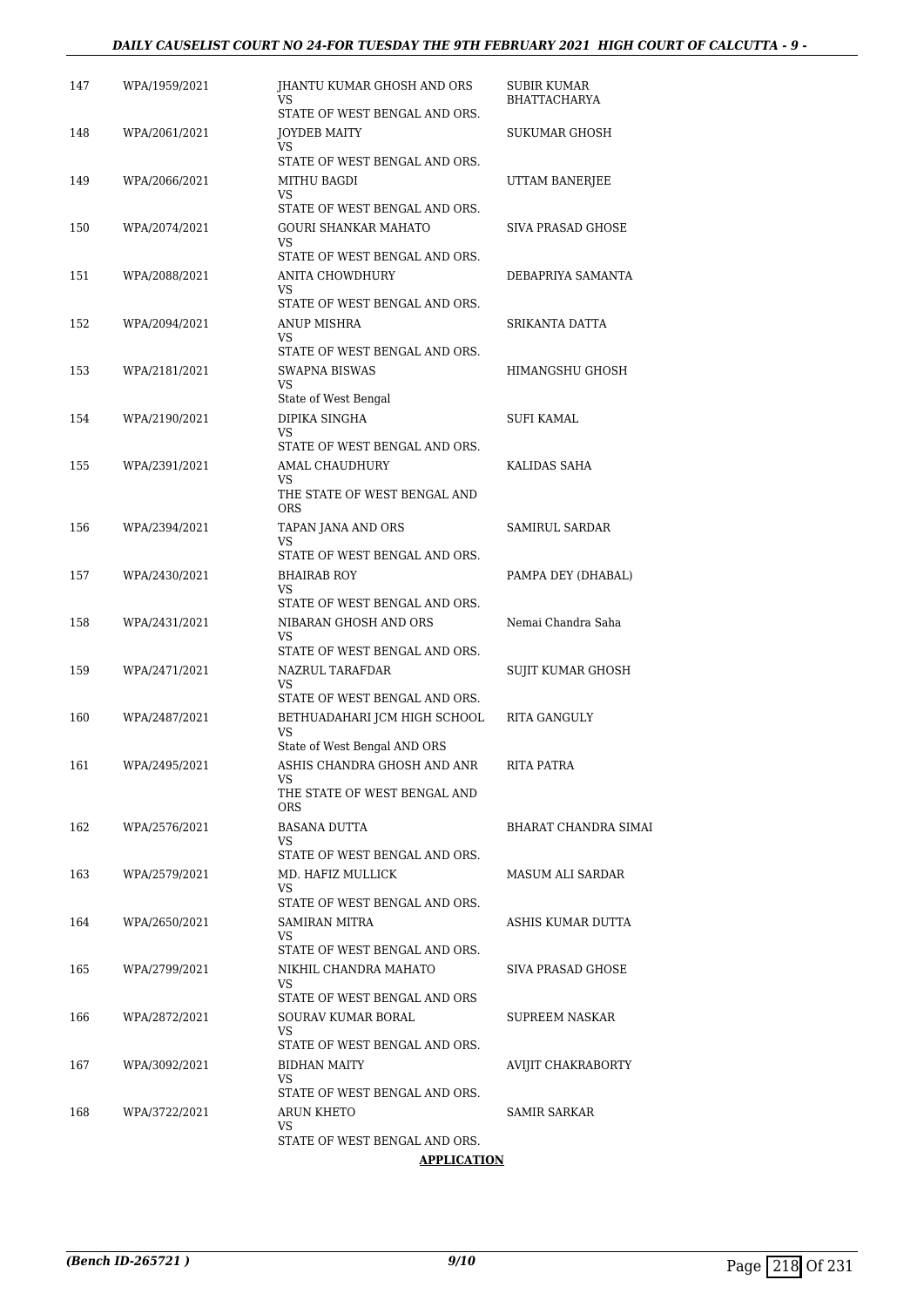| 169        | WPA/7255/2016                            | NALINAKSHA CHATTERJEE<br>VS                                               | <b>SANJAY SAHA</b>                                                                                                       |
|------------|------------------------------------------|---------------------------------------------------------------------------|--------------------------------------------------------------------------------------------------------------------------|
|            |                                          | HOWRAH MUNICIPAL<br><b>CORPORATION &amp; ORS</b>                          |                                                                                                                          |
|            | IA NO: CAN/1/2020                        |                                                                           |                                                                                                                          |
| 170        | WPA/1896/2019                            | PINKU PANJA<br>VS                                                         | SANJAY SAHA                                                                                                              |
|            |                                          | STATE OF WEST BENGAL & ORS                                                |                                                                                                                          |
|            | IA NO: CAN/1/2020                        |                                                                           |                                                                                                                          |
| 171        | RVW/15/2020                              | RATRI BERA (JANA)<br>VS<br>STATE OF WEST BENGAL & ORS                     | BHARAT CHANDRA SIMAI                                                                                                     |
|            |                                          |                                                                           |                                                                                                                          |
|            | IA NO: CAN/1/2020(Old No:CAN/882/2020)   |                                                                           |                                                                                                                          |
| wt172      | WPA/20932/2019                           | RATRI BERA (JANA)<br>VS<br>STATE OF WEST BENGAL & ORS                     | BHARAT CHANDRA SIMAI                                                                                                     |
| 173        | WPA/5576/2020                            | DEBA PRASAD NAG                                                           | PRITAM CHOUDHURY                                                                                                         |
|            |                                          | VS<br>STATE OF WEST BENGAL & ORS                                          |                                                                                                                          |
| CAN/5/2021 |                                          |                                                                           | IA NO: CAN/1/2020(Old No:CAN/3287/2020), CAN/2/2020(Old No:CAN/4043/2020), CAN/3/2020(Old No:CAN/4044/2020), CAN/4/2020, |
| 174        | WPA/6087/2020                            | <b>GITA SAHA &amp; ORS</b><br>VS                                          | <b>SHALU GUPTA</b>                                                                                                       |
|            |                                          | THE KMC & ORS                                                             |                                                                                                                          |
|            |                                          |                                                                           | IA NO: CAN/1/2020(Old No:CAN/4313/2020), CAN/2/2020(Old No:CAN/5030/2020), CAN/3/2020(Old No:CAN/5032/2020)              |
|            |                                          | <b>CONTEMPT APPLICATION</b>                                               |                                                                                                                          |
| 175        | CPAN/497/2019                            | <b>SUDIN MUKHERJEE</b><br>VS<br><b>GOPAL SAHA</b>                         | <b>SOMA CHAKRABORTY</b>                                                                                                  |
|            | IA NO: CAN/1/2019(Old No:CAN/12114/2019) |                                                                           |                                                                                                                          |
| wt176      | WPA/26233/2017                           | <b>SUDIN MUKHERJEE</b><br>VS                                              | <b>S. CHAKRABORTY</b>                                                                                                    |
|            |                                          | STATE OF WEST BENGAL & ORS                                                |                                                                                                                          |
| 177        | CPAN/218/2020                            | SOUMYA SAHU<br>VS                                                         | SUBHAMOY PATRA                                                                                                           |
|            | WPA/12449/2019                           | SAHANARA BEGUM                                                            |                                                                                                                          |
| wt178      |                                          | SOUMYA SAHU<br>VS<br>STATE OF WEST BENGAL & ORS                           | SUBHAMOY PATRA                                                                                                           |
|            | IA NO: CAN/1/2020                        |                                                                           |                                                                                                                          |
| 179        | CPAN/496/2020                            | RANADEV MITRA<br>VS                                                       | SAGAR SINGH                                                                                                              |
|            |                                          | ALAPAN BANDHOPADHYAY                                                      |                                                                                                                          |
| wt180      | WPA/11926/2019                           | RANADEV MITRA<br>VS                                                       | SHAHARAYAR ALAM                                                                                                          |
|            |                                          | STATE OF WEST BENGAL & ORS                                                |                                                                                                                          |
|            |                                          | <b>FOR HEARING</b>                                                        |                                                                                                                          |
| 181        | WPA/8146/2019                            | DEBJANI DAS PARI<br>VS<br>STATE OF WEST BENGAL & ORS                      | <b>SOMA CHAKRABORTY</b>                                                                                                  |
|            | IA NO: CAN/1/2020                        |                                                                           |                                                                                                                          |
| 182        | WPA/10338/2019                           | RIMPY DEY                                                                 | <b>SOMA CHAKRABORTY</b>                                                                                                  |
|            |                                          | VS<br>STATE OF WEST BENGAL & ORS                                          |                                                                                                                          |
|            | IA NO: CAN/1/2020                        |                                                                           |                                                                                                                          |
| 183        | WPA/24009/2019                           | DR. TAPAS KUMAR MANDAL<br>VS                                              | TAPAS KUMAR MANDAL (IN<br>PERSON)                                                                                        |
|            |                                          | UNION OF INDIA & ORS                                                      |                                                                                                                          |
|            |                                          | IA NO: CAN/1/2020(Old No:CAN/1577/2020). CAN/2/2020(Old No:CAN/2808/2020) |                                                                                                                          |

IA NO: CAN/1/2020(Old No:CAN/1577/2020), CAN/2/2020(Old No:CAN/2808/2020)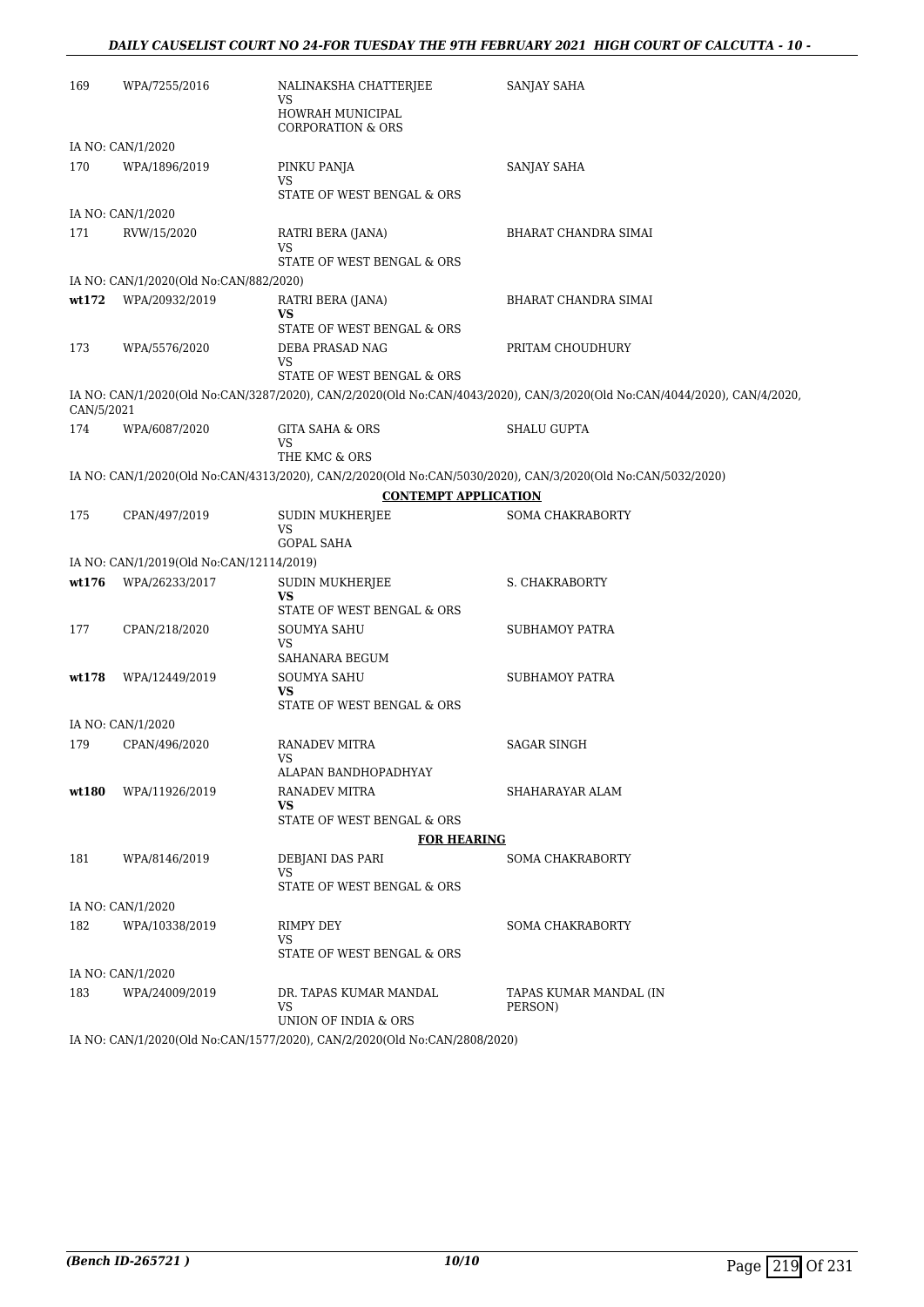

## In The High Court at Calcutta

### **Appellate Side**

**DAILY CAUSELIST For Tuesday The 9th February 2021**

**COURT NO. 22**

**SINGLE BENCH (SB - XIII)**

**AT 10:45 AM**

**HON'BLE JUSTICE ABHIJIT GANGOPADHYAY**

#### **(VIA VIDEO CONFERENCE)**

**ON AND FROM MONDAY, THE 11TH JANUARY, 2021 – MATTERS ( MOTION & HEARING) UNDER ARTICLE 226 OF THE CONSTITUTION OF INDIA RELATING TO LABOUR UNDER GROUP III ;MATTERS (MOTION & HEARING) UNDER ARTICLE 226 OF THE CONSTITUTION RELATING TOTRANSPORT & TELECOMMUNICATION UNDER GROUP VII INCLUDING HEARING OF WRITPETITIONS AND APPLICATIONS CONNECTED THERETO;MATTERS (MOTION & HEARING) RELATING TO REGULATION OF INDUSTRIES & ESSENTIALCOMMODITIES & VARIOUS CENTRAL ORDERS UNDER GROUP VIII INCLUDING APPLICATIONSCONNECTED THERTO.**

**FROM MONDAY, (25.01.2021) THE SCHEDULE GIVEN BELOW WILL BE FOLLOWED. 1. GROUP III MATTERS WILL BE TAKEN UP FROM 10.45 A.M. TO 12.00 NOON.**

**2. GROUP VII MATTERS WILL BE TAKEN UP AFTER GROUP III MATTERS ARE OVER OR FROM 12.00 NOON TO 1.00 P.M, WHICHEVER IS EARLIER.**

**3. FIXED MATTERS WILL BE TAKEN UP FROM 2.00 P.M. AND NOT AFTER 3.00 P.M.**

**4. GROUP VIII MATTERS WILL BE TAKEN UP AFTER 2.00 P.M. MATTERS ARE OVER OR FROM 3.00 P.M. WHICHEVER IS EARLIER. FROM 25TH JANUARY, 2021 TO 26TH FEBRUARY 2021 - NO MENTIONING WILL BE TAKEN FOR INCLUSION IN THE LIST EXCEPT SENIOR CITIZEN MATTERS AND MATTERS OF LEGAL AID.**

**NOTE: MATTERS WILL BE TAKEN UP THROUGH PHYSICAL HEARING ONLY WHEN BOTH THE PARTIES ARE AGREED**

### **TO BE MENTIONED**

| 1 | WPA/19804/2019<br>(WRONG YEAR) | HINDUSTAN AERONAUTICS<br>LTD EMPLOYEES UNION &<br>ANR<br>VS<br><b>HINDUSTAN AERONAUTICS</b><br>LTD & ORS | <b>ARKADEB BISWAS</b> |
|---|--------------------------------|----------------------------------------------------------------------------------------------------------|-----------------------|
| 2 | WPA/21635/2019                 | LUDLOW JUTE AND<br><b>SPECIALITIES LIMITED</b><br>VS<br>STATE OF WEST BENGAL &<br>ORS                    | RAVI KUMAR DUBEY      |

### **GR. - III (MOTION)**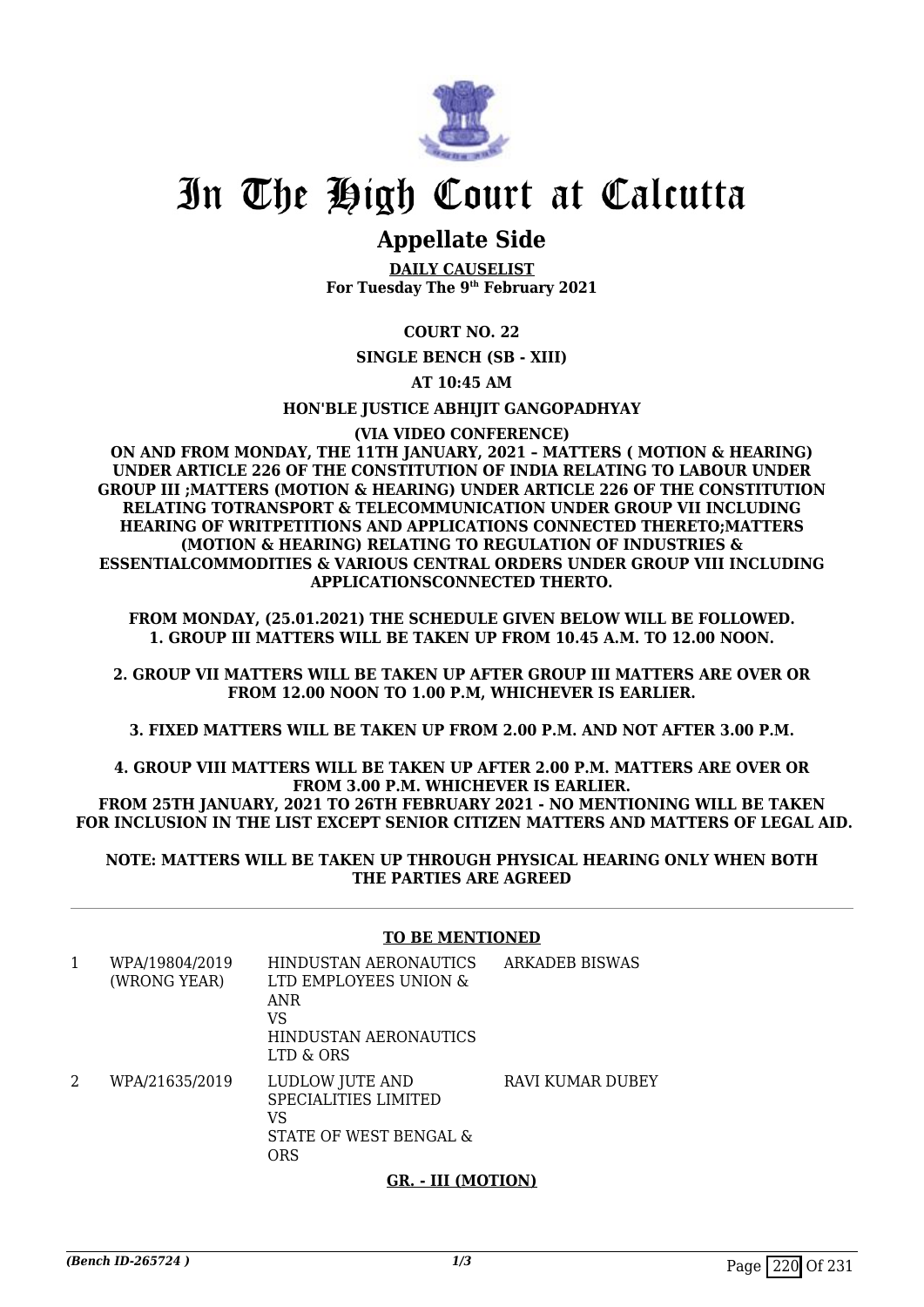| 3  | WPA/11310/2020<br>(AT 2:00 P.M.) | DEBASISH BARDHAN<br><b>VS</b><br>THE REGIONAL PROVIDENT<br>FUND COMMISSIONER AND<br><b>OTHERS</b> | RAMIJ MUNSHI                            |
|----|----------------------------------|---------------------------------------------------------------------------------------------------|-----------------------------------------|
| 4  | WPA/6504/2018                    | KUSESWAR YADAV @<br>KUSHESWAR YADAV<br><b>VS</b><br>STATE OF WEST BENGAL &<br><b>ORS</b>          | RANANEESH GUHA<br><b>THAKURTA</b>       |
| 5  | WPA/3390/2020                    | NEPAN CH. DAS<br><b>VS</b><br>ASST. DIR. ESIC. INS. BR. II<br>& ORS.                              | <b>ABHIJAT DAS</b>                      |
| 6  | WPA/10930/2020                   | TAPAS PAL AND ORS<br><b>VS</b><br>STATE OF WEST BENGAL<br>AND ORS.                                | <b>DEBASISH</b><br><b>CHATTOPADHYAY</b> |
| 7  | WPA/3031/2021                    | <b>BIRJU YADAV AND ORS</b><br><b>VS</b><br>THE UNION OF INDIA AND<br><b>ORS</b>                   | Arjun Samanta                           |
| 8  | WPA/3947/2021                    | SARMISTHA CHATTERJEE<br><b>VS</b><br>STATE OF WEST BENGAL<br>AND ORS.                             | RANANEESH GUHA<br><b>THAKURTA</b>       |
|    |                                  | <b>GROUP - VII (MOTION)</b>                                                                       |                                         |
| 9  | WPA/28/2020                      | <b>RINTU MONDAL</b><br><b>VS</b><br>STATE OF WEST BENGAL &                                        | <b>AMLAN KUMAR</b><br><b>MUKHERJEE</b>  |
| 10 | WPA/9082/2020                    | <b>ORS</b><br>RAMPRASAD SARDAR AND<br><b>ORS</b><br>VS<br>STATE OF WEST BENGAL<br>AND ORS.        | <b>SAMIK SARKAR</b>                     |
| 11 | WPA/2238/2021                    | <b>TUSHAR KARFA</b><br><b>VS</b><br>STATE OF WEST BENGAL<br>AND ORS.                              | <b>ABHISHEK BANERJEE</b>                |
|    |                                  | <b>GR. - VIII (MOTION)</b>                                                                        |                                         |
| 12 | WPA/630/2021                     | SANJOY KESHRI<br><b>VS</b><br>STATE OF WEST BENGAL<br>AND ORS.                                    | <b>SUBHANKAR DAS</b>                    |
| 13 | WPA/1561/2021                    | MADHUMITA SINGHA ROY SAMIRUL SARDER<br><b>VS</b><br>STATE OF WEST BENGAL<br>AND ORS.              |                                         |
| 14 | WPA/2652/2021                    | RAHUL KHAN<br><b>VS</b><br>STATE OF WEST BENGAL<br>AND ORS.                                       | Anisur Rahaman                          |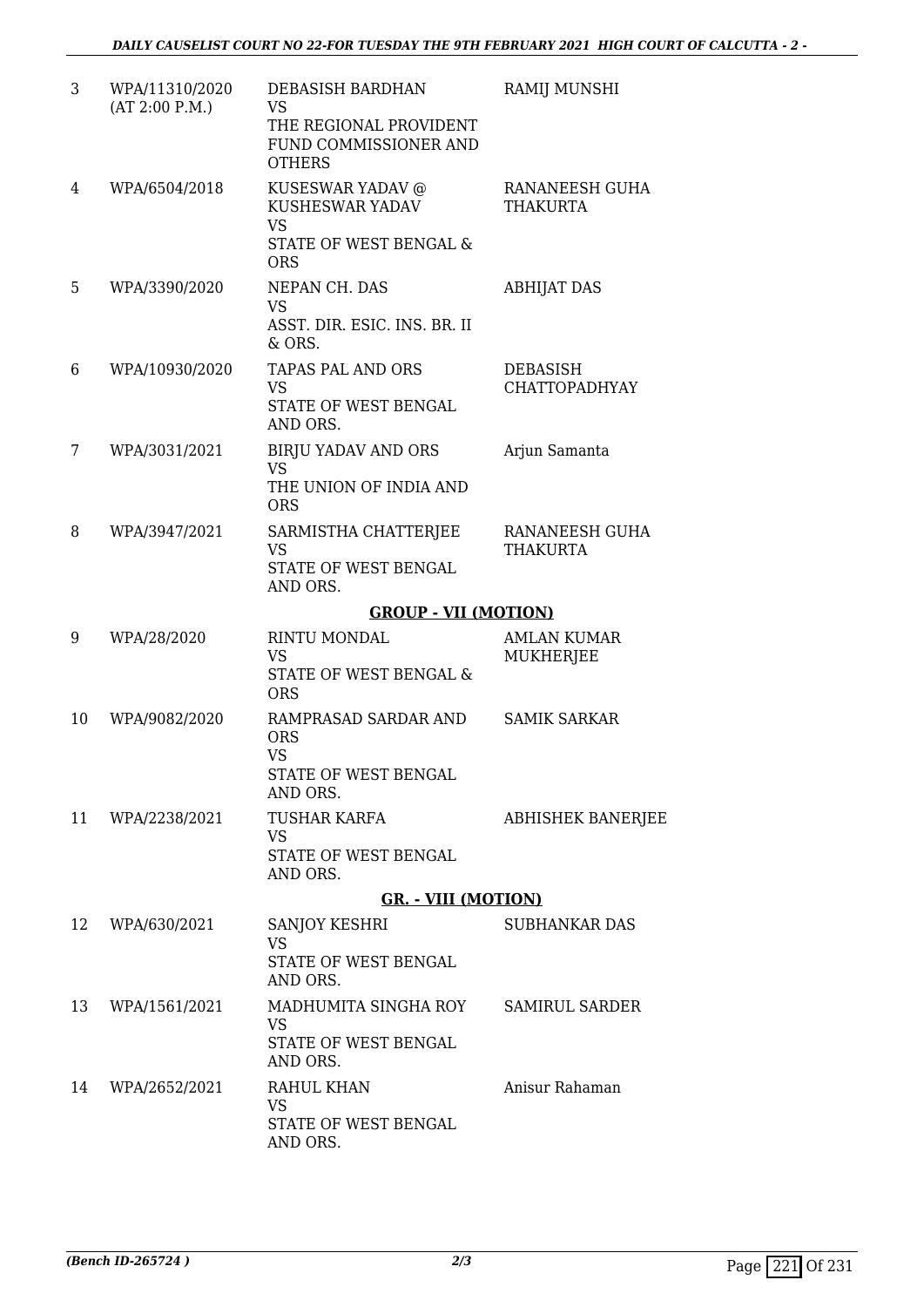| 15 | WPA/2964/2021 | <b>HABIBUR RAHAMAN</b><br>VS<br>STATE OF WEST BENGAL<br>AND ORS. | <b>SANDIPAN MAITY</b> |
|----|---------------|------------------------------------------------------------------|-----------------------|
| 16 | WPA/3738/2021 | TAPAN KUMAR MONDAL<br>VS<br>STATE OF WEST BENGAL<br>AND ORS.     | <b>SUBHANKAR DAS</b>  |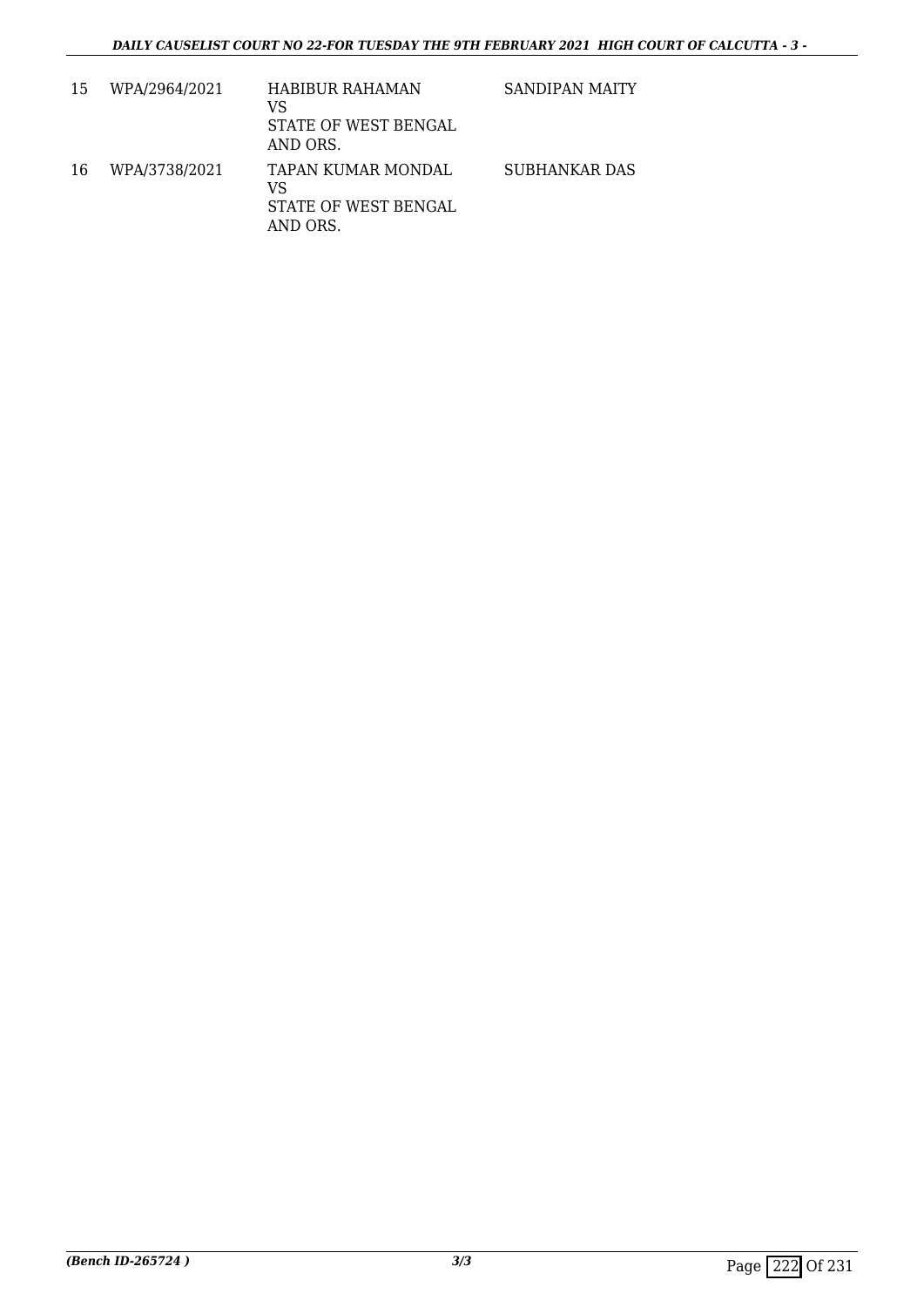

## In The High Court at Calcutta

### **Appellate Side**

**DAILY CAUSELIST For Tuesday The 9th February 2021**

### **COURT NO. 32**

**SINGLE BENCH (SB - XIV)**

**AT 10:45 AM**

**HON'BLE JUSTICE JAY SENGUPTA**

**VIA VIDEO CONFERENCE)**

**ON AND FROM MONDAY, THE 11TH JANUARY, 2021 - ADMISSION OF CRIMINAL MOTIONS AND HEARING OF CRIMINAL REVISIONS ARISING OUT OF N.I. ACT; POCSO; MAINTENANCE AND CRIME AGAINST WOMEN (NOT ASSIGNED TO ANY OTHER BENCH) INCLUDING APPLICATIONS CONNECTED THERETO; HEARING OF CRIMINAL REVISIONS (IRRESPECTIVE OF CLASSIFICATION) FILED FROM**

**2016 INCLUDING CONNECTED APPLICATIONS; HEARING OF CRIMINAL APPEALS.**

 **AND**

**ON AND FROM MONDAY, 1ST FEBRUARY, 2021 TO MONDAY, 15TH FEBRUARY, 2021 - IN ADDITION TO HIS OWN LIST AND DETERMINATION, WILL TAKE UP THE LIST AND DETERMINATION OF HON'BLE JUSTICE SUBHASIS DASGUPTA. .**

**NOTE :**

**1. "TO BE MENTIONED", "LISTED MOTION", "EXTENSION OF INTERIM ORDER" SHALL BE TAKEN UP FIRST. THEREAFTER, ALL OTHER MATTERS SHALL BE TAKEN UP SERIALLY. 2. MENTIONING FOR INCLUSION IN THE LIST WILL BE PERMITTED ONLY ON THE FIRST WORKING DAY OF THE WEEK AT THE FIRST SITTING.**

**3. MENTIONING SLIP SHALL SPECIFICALLY INDICATE WHETHER THE MATTER WAS DIRECTED TO "GO OUT OF LIST" ON THE LAST OCCASION. 4. HEARING OF APPEAL SHALL BE TAKEN UP EVERY TUESDAY & THURSDAY AT 3.00 P.M. OR AFTER COMPLETION OF THE OTHER MATTERS WHICHEVER IS EARLIER. NOTE : MATTERS WILL BE TAKEN UP THROUGH PHYSICAL HEARING WHEN BOTH THE PARTIES ARE AGREED**

### **LISTED MOTION 1**

| CRR/3275/2019 | HABIBUR RAHAMAN @<br>BAKUL<br>VS<br>STATE OF WEST BENGAL &<br>ANR             | SURASRI BAIDYA    |
|---------------|-------------------------------------------------------------------------------|-------------------|
| CRR/102/2020  | RADHESHYAM SHUKLA@<br><b>RADHESHYAM</b><br>VS<br>STATE OF WEST BENGAL&<br>ANR | ALI AHSAN ALAMGIR |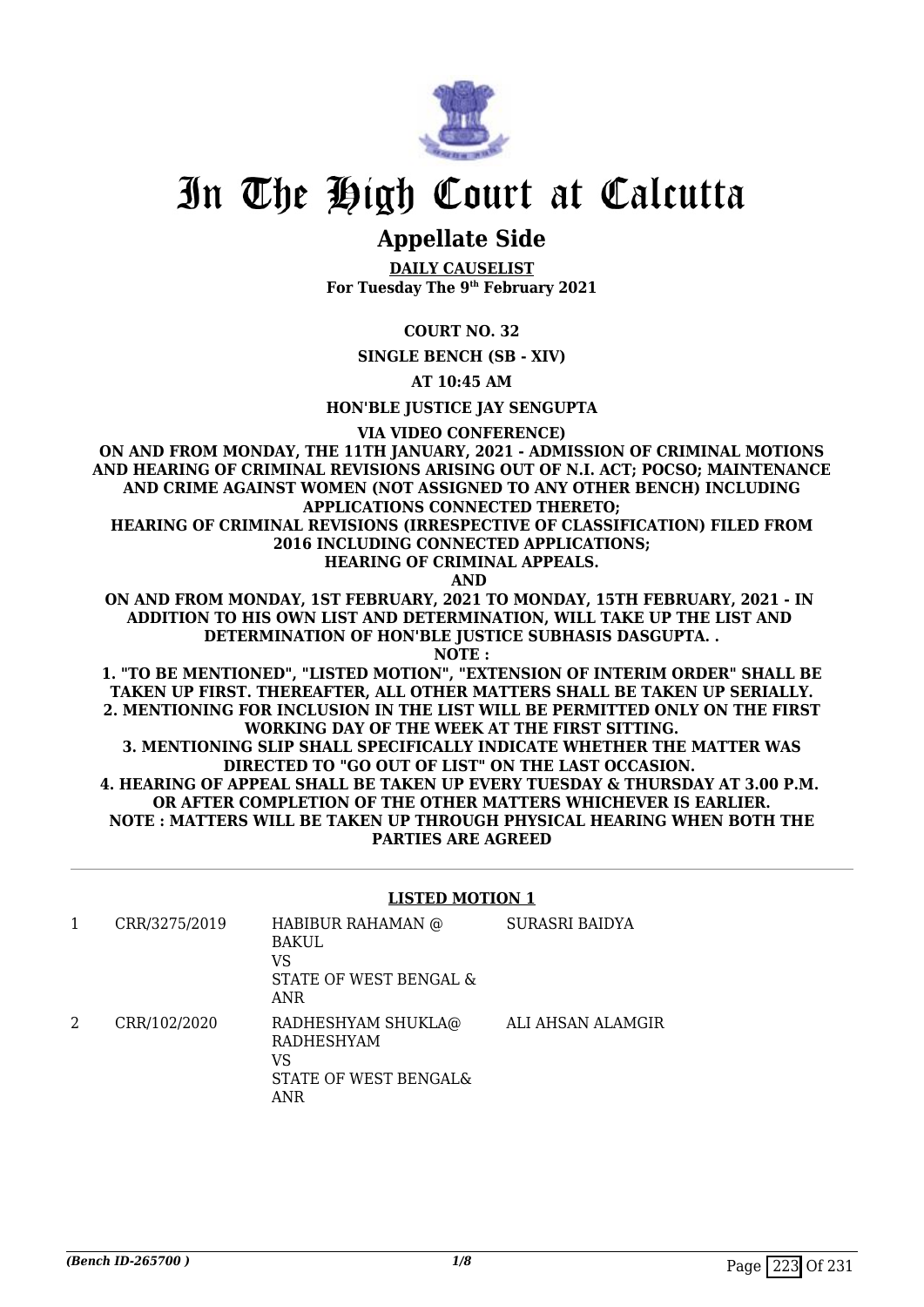| 3  | CRR/1386/2020      | SWAPAN KUMAR MALLICK<br><b>VS</b><br>STATE OF WEST BENGAL<br>AND ORS.                                     | <b>BISWAJIT MANNA</b>                       |
|----|--------------------|-----------------------------------------------------------------------------------------------------------|---------------------------------------------|
|    | IA NO: CRAN/1/2020 |                                                                                                           |                                             |
| 4  | CRR/1533/2020      | AANKITA MUKHERJEE<br><b>VS</b><br>STATE OF WEST BENGAL<br>AND ORS.                                        | <b>ADITYA TIWARI</b>                        |
| 5  | CRR/1615/2020      | ATHALURI VEERANJANEYA<br>PRASAD ALIAS ANJANEYA<br>PRASAD<br><b>VS</b><br>STATE OF WEST BENGAL<br>AND ORS. | SANKHA SUBHRA RAY                           |
| 6  | CRR/1643/2020      | <b>MOTALEB</b><br>MONDAL@MOTALEP<br>MONDAL AND ANR<br><b>VS</b><br>KAJOLA KHATUN BIBI AND<br><b>ANR</b>   | PINTU KARAR                                 |
| 7  | CRR/1719/2020      | MADAN GOPAL DAS<br><b>VS</b><br>STATE OF WEST BENGAL<br><b>AND ANOTHER</b>                                | <b>DILIP KUMAR</b><br><b>MANDAL</b>         |
| 8  | CRR/211/2021       | <b>BHUPESH RASHODE</b><br><b>VS</b><br>State of West Bengal AND<br><b>ANR</b>                             | USHA DOSHI                                  |
| 9  | CRR/230/2021       | BHOLA SARDAR @ MONGOL PRITAM ROY<br><b>VS</b><br>STATE OF WEST BENGAL                                     |                                             |
| 10 | CRR/310/2021       | POLTU SARDAR<br>VS<br>STATE OF WEST BENGAL                                                                | <b>SOUMEN SARKAR</b>                        |
| 11 | CRR/312/2021       | <b>DEBAPRASAD DAS</b><br><b>VS</b><br>STATE OF WEST BENGAL<br>AND ORS.                                    | <b>AMRITA CHEL</b>                          |
| 12 | CRR/314/2021       | <b>SAMAR MONDAL AND ANR</b><br><b>VS</b><br>ANINDYA ROYA AND ANR                                          | <b>KALYAN KUMAR</b><br><b>BHATTACHARJEE</b> |
| 13 | CRR/329/2021       | RAJARSHI DATTA AND<br><b>OTHERS</b><br><b>VS</b><br>STATE OF WEST BENGAL<br><b>AND ANOTHER</b>            | <b>SOHINI</b><br><b>BHATTACHARYYA</b>       |
| 14 | CRR/337/2021       | <b>MAMATA SHOME</b><br><b>VS</b><br>STATE OF WEST BENGAL                                                  | RAJIB KR. KUNDU                             |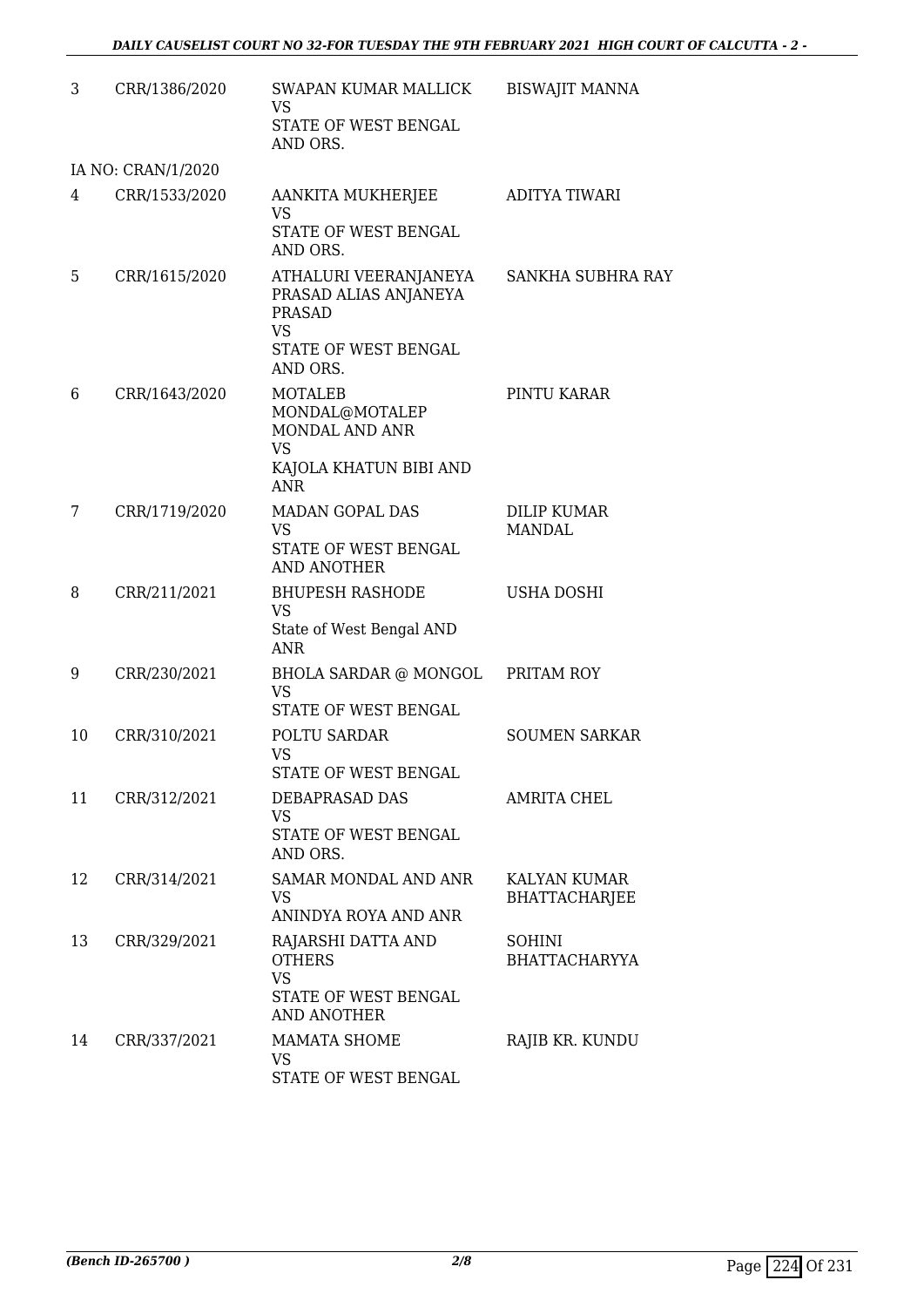| 15 | CRR/338/2021       | <b>NABANITA</b><br>BANERJEE(GHOSH) AND<br>ANR<br><b>VS</b><br>STATE OF WEST BENGAL                    | PAYEL SHOME                                                                                    |
|----|--------------------|-------------------------------------------------------------------------------------------------------|------------------------------------------------------------------------------------------------|
|    | IA NO: CRAN/1/2021 | <b>AND ANR</b>                                                                                        |                                                                                                |
| 16 | CRR/340/2021       | KHOKAN KUAMR BAG AND MAZHAR HOSS<br><b>ORS</b><br><b>VS</b><br>STATE OF WEST BENGAL<br><b>AND ANR</b> |                                                                                                |
|    |                    | <b>EXTENSION OF INTERIM ORDER</b>                                                                     |                                                                                                |
| 17 | CRR/2714/2019      | SHYAMAL KUMAR MITRA<br>VS<br><b>SAMPA MITRA &amp; ANR</b>                                             | DILIP KUMAR SADHU                                                                              |
|    |                    | IA NO: CRAN/1/2019(Old No:CRAN/4508/2019), CRAN/2/2021                                                |                                                                                                |
| 18 | CRR/1747/2020      | MOTILAL@MATILAL SHAW RUPSA SREEMANI<br><b>AND ORS</b>                                                 |                                                                                                |
|    |                    | <b>VS</b><br>State of West Bengal AND<br><b>ANR</b>                                                   |                                                                                                |
|    | IA NO: CRAN/1/2021 |                                                                                                       |                                                                                                |
|    |                    | <b>ASSIGNED MATTERS</b>                                                                               |                                                                                                |
| 19 | CRR/209/2006       | <b>ASHOK PRASAD</b><br><b>VS</b><br><b>STATE</b>                                                      | KOUSHIK KUNDU                                                                                  |
|    | No:CRAN/4977/2019) |                                                                                                       | IA NO: CRAN/1/2019(Old No:CRAN/4867/2019), CRAN/2/2019(Old No:CRAN/4868/2019), CRAN/3/2019(Old |
| 20 | CRR/368/2020       | RAJIB CHANDA<br><b>VS</b><br>STATE OF WEST BENGAL &<br><b>ANR</b>                                     | PRITAM ROY                                                                                     |
|    |                    | <b>RESTORATION APPLICATION</b>                                                                        |                                                                                                |
| 21 | CRR/2688/2019      | <b>BISWAJIT RAUT</b>                                                                                  | PRIYANKA GUPTA                                                                                 |
|    |                    | <b>VS</b><br>LAKSHMI RANI MANNA &<br>ANR.                                                             |                                                                                                |
|    | IA NO: CRAN/1/2020 |                                                                                                       |                                                                                                |
|    |                    | <b>APPLICATION</b>                                                                                    |                                                                                                |
| 22 | CRR/3693/2018      | <b>SUBRATA BISWAS</b><br><b>VS</b><br>STATE OF WEST BENGAL &                                          | <b>DEBANJAN</b><br><b>MUKHERJEE</b>                                                            |
|    |                    | <b>ANR</b>                                                                                            |                                                                                                |
|    |                    | IA NO: CRAN/1/2019(Old No:CRAN/2037/2019)                                                             |                                                                                                |
| 23 | CRR/278/2016       | <b>CONTESTED APPLICATION 1</b><br>M/S AKJ MINERAL LTD                                                 | A DUTTA                                                                                        |
|    |                    | <b>VS</b><br>STATE OF WEST BENGAL &<br><b>ANR</b>                                                     |                                                                                                |
|    |                    | IA NO: CRAN/14/2020(Old No:CRAN/1154/2020), CRAN/1/2016(Old No:CRAN/1721/2016)                        |                                                                                                |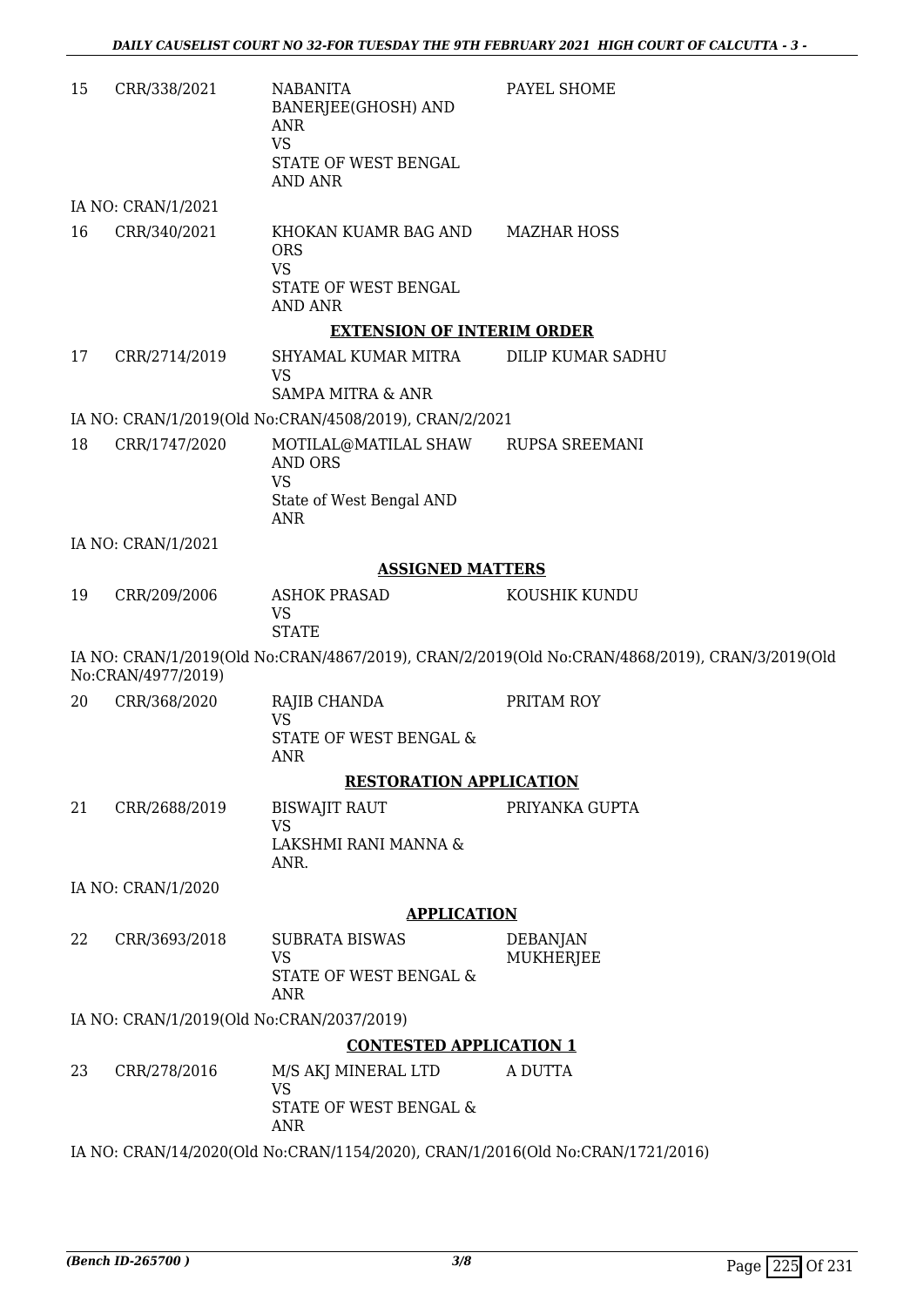|    | wt24 CRR/196/2016                         | HANS RAJ JAIN @ HANSRAJ<br>JAIN & ORS<br><b>VS</b><br>STATE OF WEST BENGAL &<br><b>ANR</b>  | A BANERJEE                          |
|----|-------------------------------------------|---------------------------------------------------------------------------------------------|-------------------------------------|
|    |                                           | IA NO: CRAN/8/2018(Old No:CRAN/607/2018), CRAN/13/2020(Old No:CRAN/1155/2020)               |                                     |
|    | wt25 CRR/197/2016                         | SANJAY JAIN & ORS.<br><b>VS</b><br>STATE OF WEST BENGAL &<br>ANR.                           | <b>ANJAN DATTA</b>                  |
|    |                                           | IA NO: CRAN/8/2018(Old No:CRAN/608/2018), CRAN/13/2020(Old No:CRAN/1156/2020)               |                                     |
| 26 | CRR/1053/2017                             | SMT SADHANA SINGH<br><b>VS</b><br>STATE OF WEST BENGAL &<br><b>ORS</b>                      | MD SABIR AHMED                      |
|    | IA NO: CRAN/4/2018(Old No:CRAN/1717/2018) |                                                                                             |                                     |
| 27 | CRR/2886/2017                             | <b>RAINY GHOSH</b><br><b>VS</b><br>STATE OF WEST BENGAL &<br>ORS.                           | <b>AVISHEK PRASAD</b>               |
| 28 | CRR/985/2018                              | SOVA SINGH @ SINHA &<br><b>ANR</b><br><b>VS</b><br>LATA SINHA & ANR                         | <b>HILLOL SAHA</b><br><b>PODDAR</b> |
| 29 | CRR/1097/2018                             | NIRA SHARMA<br><b>VS</b><br>STATE OF WEST BENGAL                                            | K MEHROTRA                          |
| 30 | CRR/2222/2018                             | BALAGERIA CENTRAL CO-<br>OPERATIVE BANK LTD.<br><b>VS</b><br>STATE OF WEST BENGAL &<br>ANR  | <b>MADAN MOHAN ROY</b>              |
| 31 | CRR/2224/2018                             | <b>BALAGERIA CENTRAL CO-</b><br>OPERATIVE BANK LTD.<br>VS<br>STATE OF WEST BENGAL &<br>ANR. | <b>MADAN MOHAN ROY</b>              |
| 32 | CRR/3319/2018                             | RITESH PANDA<br>VS<br>STATE OF WEST BENGAL                                                  | P. KUNDU                            |
| 33 | CRR/3462/2018                             | SANTANU MUKHERJEE<br><b>VS</b><br>STATE OF WEST BENGAL &<br>ANR                             | <b>SUBRATA GHOSH</b>                |
| 34 | CRR/874/2019                              | ASISH JANA @ ASHIS JANA<br>VS.<br>STATE OF WEST BENGAL &<br>ANR                             | AMAR NATH<br>AGARWAL                |
| 35 | CRR/1515/2019                             | SOMESH DASGUPTA<br>VS<br>STATE OF WEST BENGAL &<br>ANR                                      | <b>BRATIN KUMAR DEY</b>             |

IA NO: CRAN/1/2019(Old No:CRAN/3776/2019), CRAN/3/2020(Old No:CRAN/300/2020)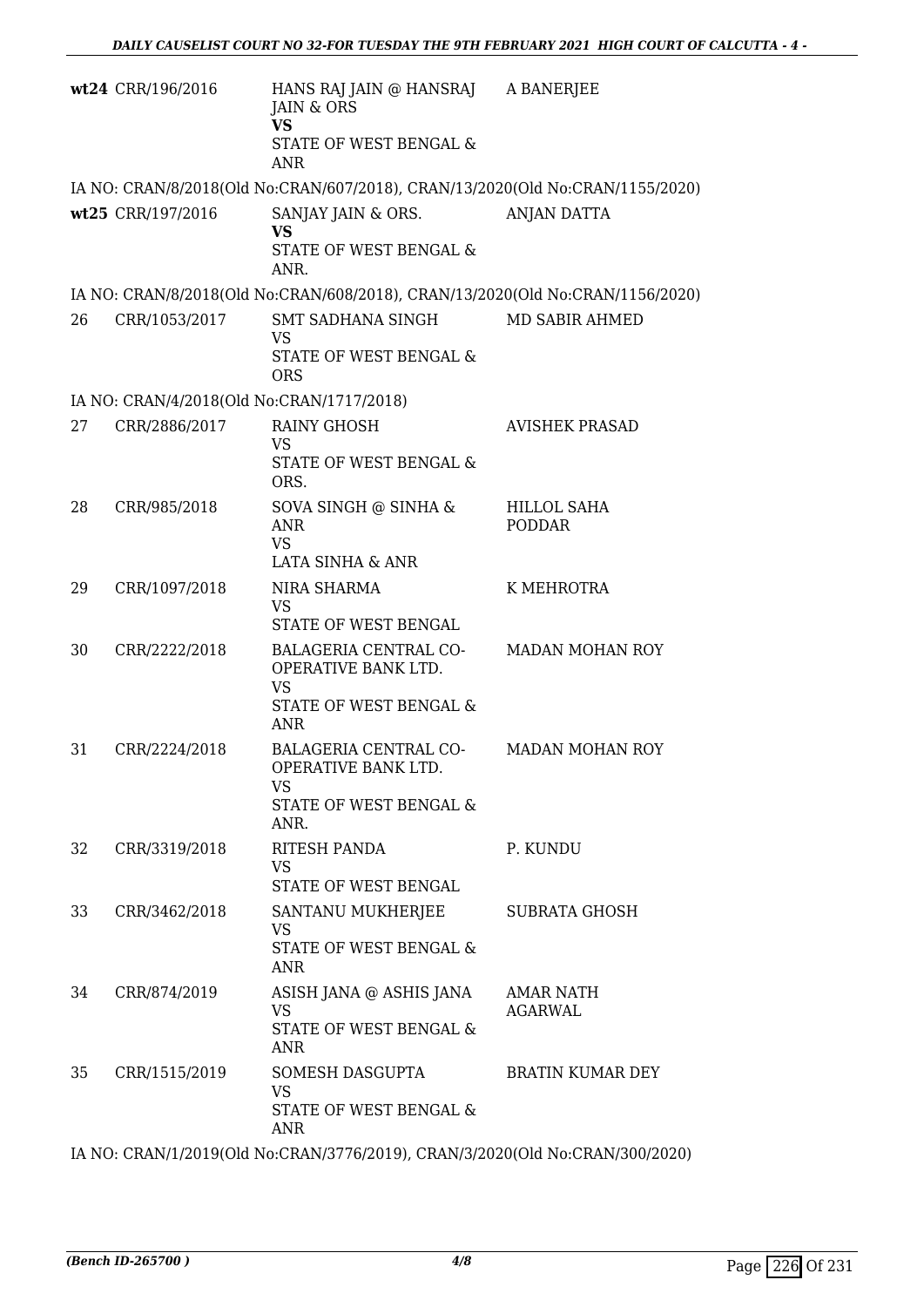| 36 | CRR/1711/2019                   | <b>SMT LAXMI DAS</b><br><b>VS</b><br>MADHUSUDAN DAS & ANR                                  | <b>D K ADHIKARY</b>                                                                        |
|----|---------------------------------|--------------------------------------------------------------------------------------------|--------------------------------------------------------------------------------------------|
| 37 | CRR/2752/2019<br>(Dept.)        | TAPAN KUMAR GHOSH<br>VS<br><b>GOPAL CHANDRA MAITY &amp;</b><br><b>ANR</b>                  | <b>MUKTESWAR MAITY</b>                                                                     |
|    |                                 |                                                                                            | IA NO: CRAN/2/2020(Old No:CRAN/3409/2020), CRAN/3/2020(Old No:CRAN/3410/2020), CRAN/4/2020 |
| 38 | CRR/3436/2019                   | <b>SAMIR SARDAR</b><br>VS<br>STATE OF WEST BENGAL &<br><b>ANR</b>                          | PRIYANJIT KUNDU                                                                            |
| 39 | CRR/394/2020                    | <b>SAMSUR</b><br>DOHA@MANTAJ@FAKIR<br><b>VS</b><br><b>SMT SUMITA</b><br>SHEE(SANTRA) & ANR | SYED JULFIKAR ALI                                                                          |
| 40 | CRR/1046/2020<br>(At 2.00 p.m.) | <b>ROSHNI BISWAS</b><br><b>VS</b><br>STATE OF WEST BENGAL &<br><b>ANR</b>                  | <b>BODHISATTA BISWAS</b>                                                                   |
|    |                                 | IA NO: CRAN/1/2020(Old No:CRAN/2328/2020), CRAN/2/2020, CRAN/3/2020                        |                                                                                            |
| 41 | CRR/1098/2020                   | SOUMOJIT PATRA<br><b>VS</b><br>STATE OF WEST BENGAL &<br><b>ANR</b>                        | <b>RAJIV KUMAR</b>                                                                         |
|    |                                 | IA NO: CRAN/1/2020(Old No:CRAN/3524/2020), CRAN/2/2020                                     |                                                                                            |
| 42 | CRR/1763/2020                   | <b>SWAPAN BERA</b>                                                                         | LIPIKA NATH                                                                                |
|    |                                 | <b>VS</b><br>State of West Bengal AND<br><b>ANR</b>                                        |                                                                                            |
|    |                                 | <b>APPEAL FOR HEARING</b>                                                                  |                                                                                            |
| 43 | CRA/715/2017<br>(Top)           | KHUSHBUR RAHAMAN<br>VS<br>STATE OF WEST BENGAL                                             | <b>SUJATA DAS</b>                                                                          |
|    | IA NO: CRAN/2/2020              |                                                                                            |                                                                                            |
|    |                                 | <b>LISTED MOTION</b>                                                                       |                                                                                            |
| 44 | CRR/3185/2019                   | ARZOO BANU<br><b>VS</b><br>MD ANARUL HAQUE                                                 | <b>MRITUNJOY HALDER</b>                                                                    |
| 45 | CRR/635/2020                    | TAUSIF ZAMAN<br>VS.<br>STATE OF WEST BENGAL &<br><b>ANR</b>                                | <b>ANKITA BOSE</b>                                                                         |
| 46 | CRR/779/2020                    | <b>RITON SK &amp; ANR</b><br><b>VS</b><br>STATE OF WEST BENGAL                             | KAZI M RAHMANA                                                                             |
| 47 | CRR/1537/2020                   | <b>BABUN MIDDER</b><br><b>VS</b><br>THE STATE OF WEST<br><b>BENGAL</b>                     | <b>SAFDAR AZAM</b>                                                                         |

IA NO: CRAN/1/2020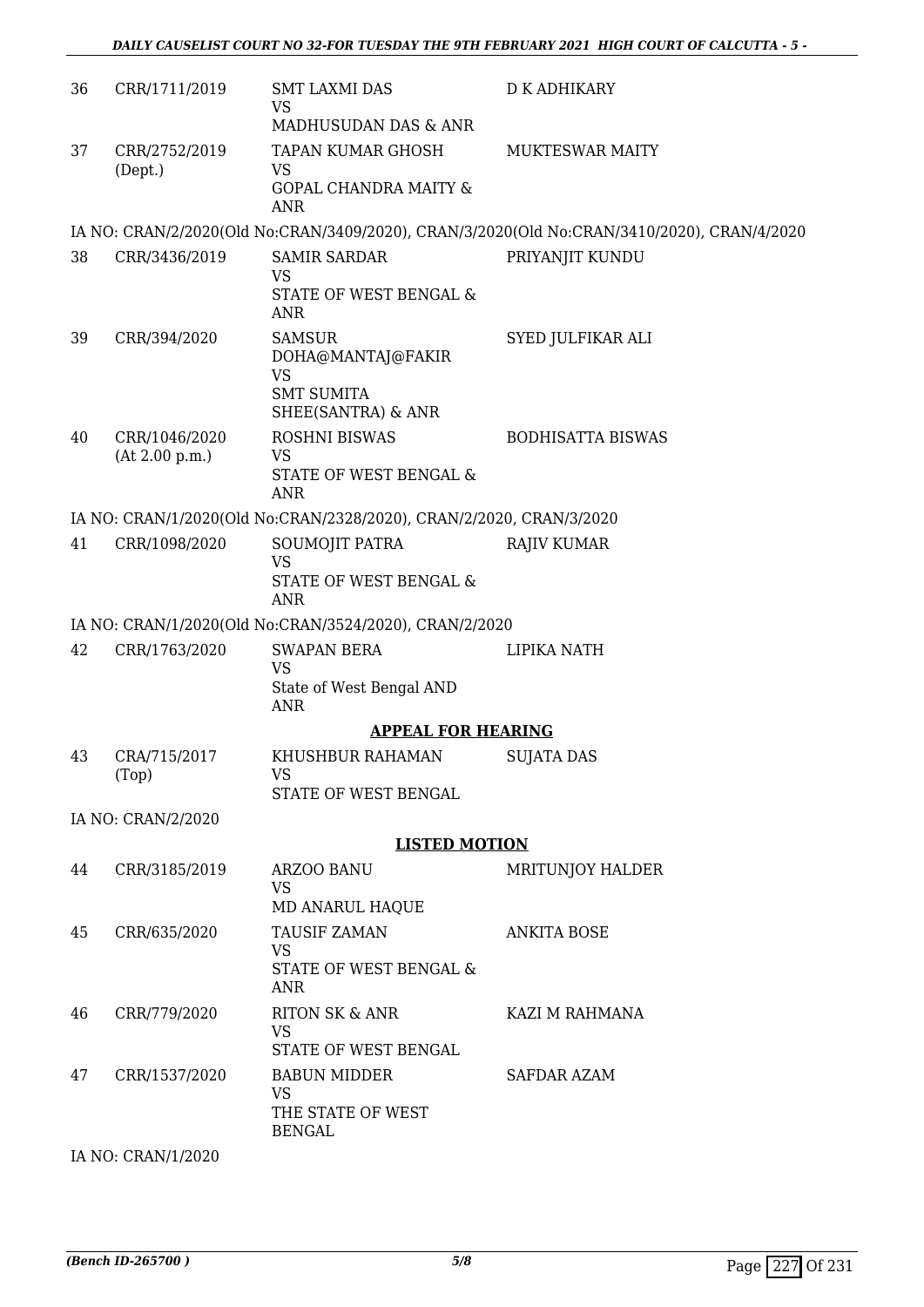| 48 | CRR/1582/2020      | <b>MANAB BARMAN</b><br>VS                                                              | ARUN KUMAR DAS                          |
|----|--------------------|----------------------------------------------------------------------------------------|-----------------------------------------|
| 49 | CRR/1749/2020      | State of West Bengal<br>RAJENDRA KUMAR GUPTA<br><b>VS</b>                              | DEVIPRIYA MITRA                         |
|    |                    | STATE OF WEST BENGAL<br><b>AND ANR</b>                                                 |                                         |
| 50 | CRR/1870/2020      | RAJKUMAR JADAV<br><b>VS</b><br>STATE OF WEST BENGAL                                    | RAMEEZ ALAM                             |
|    |                    | <b>AND ANR</b>                                                                         |                                         |
| 51 | CRR/233/2021       | <b>SURESH AGARWAL</b><br><b>VS</b><br>STATE OF WEST BENGAL<br><b>AND ANR</b>           | SHILADITYA<br><b>BANERJEE</b>           |
| 52 | CRR/252/2021       | RAJANI PANDEY AND ORS<br><b>VS</b><br>STATE OF WEST BENGAL<br><b>AND ANR</b>           | <b>SUPRIYA GOLE</b>                     |
| 53 | CRR/255/2021       | AIZUL LASKAR@AZIZUL<br><b>LASKAR AND ORS</b><br><b>VS</b><br>STATE OF WEST BENGAL      | <b>SANCHITA</b><br><b>CHAUDHURI</b>     |
|    | IA NO: CRAN/1/2021 |                                                                                        |                                         |
| 54 | CRR/257/2021       | MOHIT SENGUPTA<br><b>VS</b><br>STATE OF WEST BENGAL<br><b>AND ANOTHER</b>              | DATTATREYA DUTTA                        |
| 55 | CRR/324/2021       | RANGALAL MAVAI<br><b>VS</b><br>STATE OF WEST BENGAL                                    | <b>SUMIT ROUTH</b>                      |
| 56 | CRR/328/2021       | <b>BRAJESH SINGH @ BREJ</b><br>KISHORE SINGH<br>VS<br>STATE OF WEST BENGAL<br>AND ORS. | APURBA KUMAR<br><b>DATTA</b>            |
| 57 | CRR/330/2021       | BIPLAB DAS AND ORS.<br>VS<br>SRABANI DAS AND ANR.                                      | SOHINI<br><b>BHATTACHARYYA</b>          |
| 58 | CRR/331/2021       | TARAPADA BERA<br><b>VS</b><br>STATE OF WEST BENGAL                                     | <b>DILIP KUMAR SADHU</b>                |
| 59 | CRR/332/2021       | <b>ANIRBAN KUNDU</b><br>VS.<br><b>SHOVANA SETH</b>                                     | <b>TAPABRATA</b><br><b>BHATTACHARYA</b> |
| 60 | CRR/333/2021       | <b>MAMTAZ BIBI</b><br>VS<br><b>SELIM KHAN</b>                                          | PRIYANJIT KUNDU                         |
|    | IA NO: CRAN/1/2021 |                                                                                        |                                         |
| 61 | CRR/334/2021       | CHADERA @ CHANDERA<br><b>BIBI SEKH</b><br><b>VS</b><br>STATE OF WEST BENGAL            | SNIGDHA SAHA                            |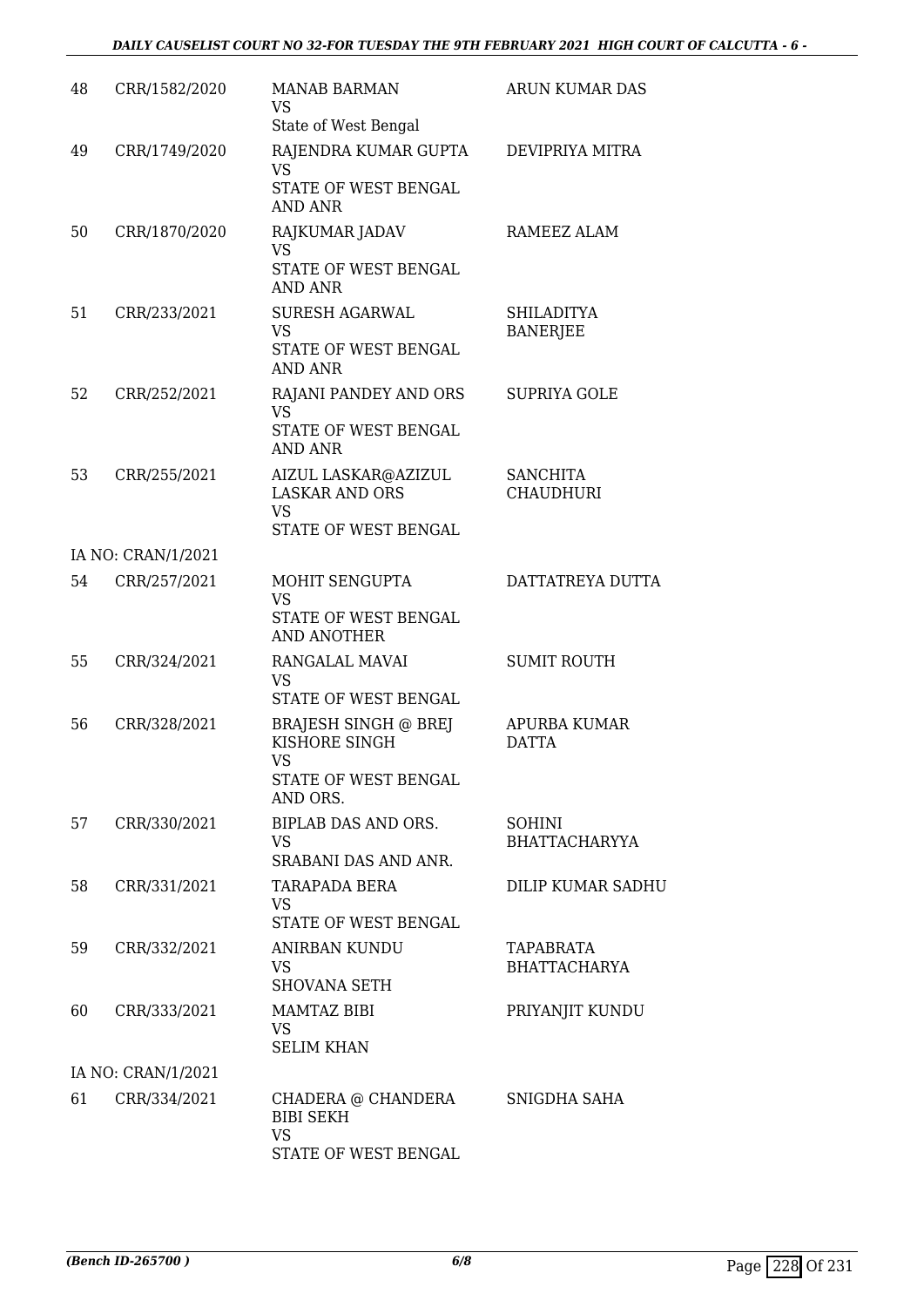| 62 | CRR/335/2021                              | <b>AMINA KHATUN</b><br>VS                                   | MD. RAFIQUL ISLAM                   |
|----|-------------------------------------------|-------------------------------------------------------------|-------------------------------------|
|    |                                           | <b>SAMSUL HAQUE AND</b><br><b>ANOTHER</b>                   |                                     |
| 63 | CRR/336/2021                              | <b>NARAYAN ROY</b><br><b>VS</b>                             | KAMALESH CHANDRA<br><b>SAHA</b>     |
|    |                                           | STATE OF WEST BENGAL<br>AND ORS.                            |                                     |
|    |                                           | <b>ADJOURNED MOTIONS</b>                                    |                                     |
| 64 | CRR/165/2021                              | SUKANTA CHAKRABORTY<br><b>VS</b>                            | PRADYUT SAHA                        |
|    |                                           | State of West Bengal AND<br><b>ANR</b>                      |                                     |
|    |                                           | <b>APPLICATION 1</b>                                        |                                     |
| 65 | CRR/3756/2019                             | KANKAN BHATTACHARYA<br><b>VS</b><br><b>CBI</b>              | <b>BISWAJIT MANNA</b>               |
|    | IA NO: CRAN/1/2020(Old No:CRAN/502/2020)  |                                                             |                                     |
|    | wt66 CRR/4097/2017                        | KANKAN BHATTACHARYA<br><b>VS</b><br>C.B.I                   | <b>BISWAJIT MANNA</b>               |
|    |                                           | <b>FOR ORDERS</b>                                           |                                     |
| 67 | CRR/3794/2019                             | <b>ISMAIL SK</b><br><b>VS</b>                               | <b>ABHIMANYU</b><br><b>BANERJEE</b> |
|    |                                           | STATE OF WEST BENGAL                                        |                                     |
|    |                                           | <b>CONTESTED APPLICATION</b>                                |                                     |
| 68 | CRR/2325/2018                             | <b>CHINMOY PANDA</b><br><b>VS</b>                           | <b>BISWAJIT MANNA</b>               |
|    |                                           | STATE OF WEST BENGAL &<br><b>ORS</b>                        |                                     |
|    | IA NO: CRAN/1/2018(Old No:CRAN/2792/2018) |                                                             |                                     |
| 69 | CRR/452/2020                              | MOHIT LAL GHOSH<br>VS<br>STATE OF WEST BENGAL               | <b>BISWAJIT MANNA</b>               |
| 70 | CRR/1563/2020                             | LATIKA MONDAL                                               | <b>GANESH MANNA</b>                 |
|    |                                           | <b>VS</b><br>State of West Bengal AND                       |                                     |
|    |                                           | <b>ANR</b>                                                  |                                     |
| 71 | CRR/1576/2020                             | ABHISHEK BHUWALKA<br><b>VS</b>                              | <b>SINTHIA BALA</b>                 |
|    |                                           | State of West Bengal AND<br><b>ANR</b>                      |                                     |
| 72 | CRR/1754/2020                             | RAMESH CHANDRA<br>AGARWAL<br><b>VS</b><br>THE STATE OF WEST | <b>INDRADEEP BASU</b>               |
|    |                                           | <b>BENGAL AND ANR</b>                                       |                                     |
|    | IA NO: CRAN/1/2021                        |                                                             |                                     |
| 73 | CRR/1782/2020                             | MONOTOSH DUTTA<br><b>VS</b>                                 | ROHIT KR SHAW                       |
|    |                                           | State of West Bengal AND<br><b>ANOTHER</b>                  |                                     |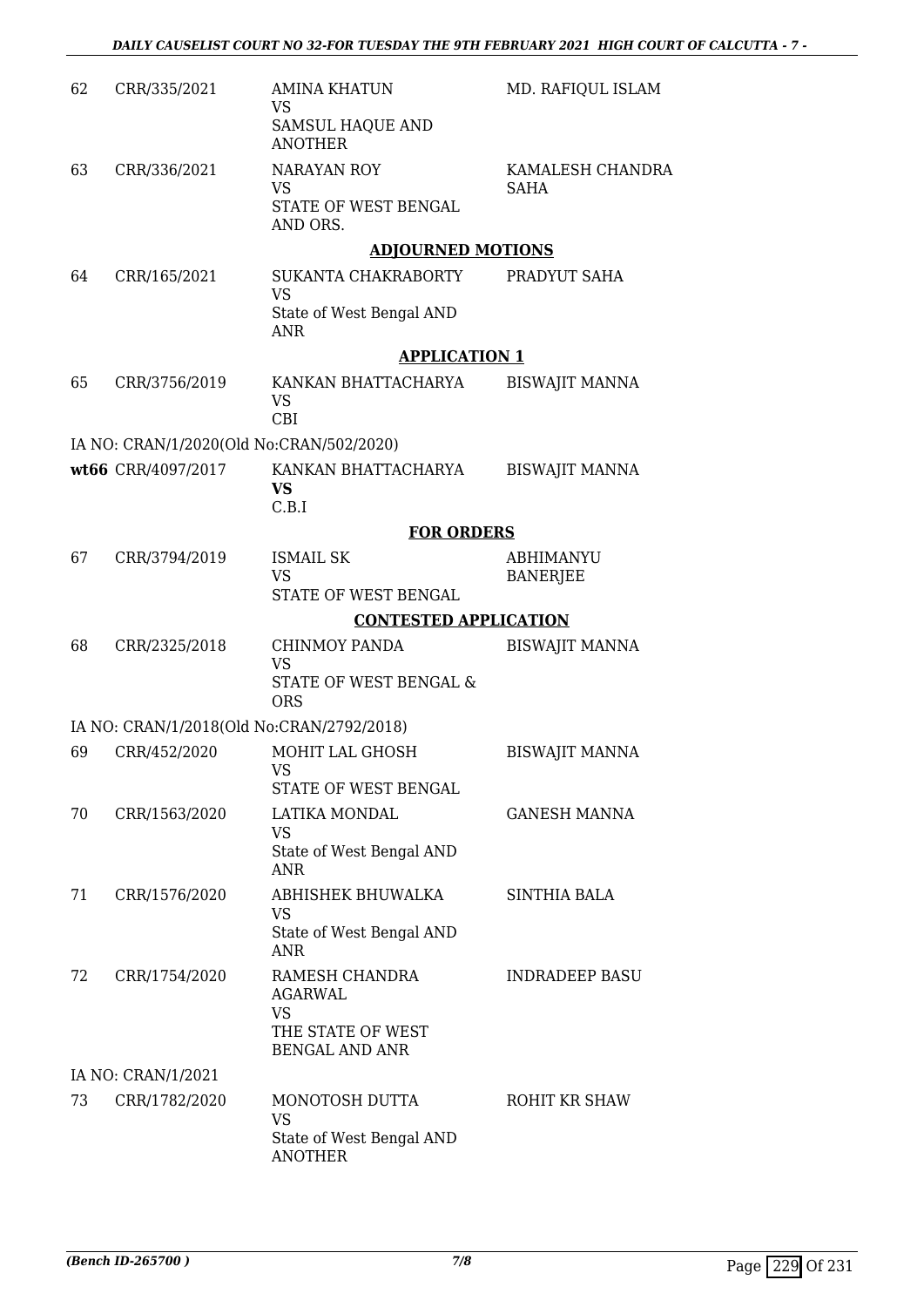### *DAILY CAUSELIST COURT NO 32-FOR TUESDAY THE 9TH FEBRUARY 2021 HIGH COURT OF CALCUTTA - 8 -*

| 74 | CRR/1785/2020    | SMT SADHANA JOSHOHARA<br><b>DUTTA</b><br><b>VS</b>                                                  | KRISHNENDU<br><b>BHADRA</b>          |
|----|------------------|-----------------------------------------------------------------------------------------------------|--------------------------------------|
|    |                  | State of West Bengal                                                                                |                                      |
| 75 | CRR/1792/2020    | <b>SUJIT KUMAR BISWAS</b><br><b>VS</b><br>State of West Bengal                                      | KRISHNENDU<br><b>BHADRA</b>          |
| 76 | CRR/1833/2020    | DR. LAV KOCHGAWAY AND<br>ANR.<br><b>VS</b>                                                          | kishwar rahman                       |
|    |                  | State of West Bengal and anr.                                                                       |                                      |
| 77 | CRR/1938/2020    | PRITISH DAS<br><b>VS</b><br>STATE OF WEST BENGAL<br>AND ORS.                                        | <b>ARUP KUMAR</b><br><b>BHOWMICK</b> |
| 78 | CRR/40/2021      | <b>GOUTAM PAL</b><br><b>VS</b><br>STATE OF WEST BENGAL<br><b>AND ANR</b>                            | <b>ALOTRIYA</b><br>MUKHERJEE         |
| 79 | CRR/56/2021      | BENGAL EMTA COAL MINES<br><b>LIMITED</b><br><b>VS</b><br>THE STATE OF WEST<br><b>BENGAL AND ANR</b> | <b>NAYNA</b><br><b>CHAKRABORTY</b>   |
|    | wt80 CRR/57/2021 | BENGAL EMTA COAL MINES<br><b>VS</b><br>THE STATE OF WEST<br><b>BENGAL AND ANR</b>                   | SANTANU TALUKDAR                     |
|    | wt81 CRR/58/2021 | UJJAL KUMAR UPADHYAY<br><b>VS</b><br>THE STATE OF WEST<br><b>BENGAL AND ANR</b>                     | <b>BISWAJIT MANNA</b>                |
|    | wt82 CRR/61/2021 | <b>GAURAV UPADHYAY AND</b><br>ANR<br><b>VS</b><br>THE STATE OF WEST<br><b>BENGAL AND ANR</b>        | <b>BISWAJIT MANNA</b>                |
| 83 | CRR/170/2021     | <b>HABIBA KHATUN</b><br>VS<br>KHAIRUL RAHAMAN                                                       | MUJIBAR ALI NASKAR                   |
|    |                  | <b>CRIMINAL APPEAL HEARING</b>                                                                      |                                      |
| 84 | CRA/471/2019     | <b>SUKUMAR MONDAL &amp; ORS</b><br>VS<br>STATE OF WEST BENGAL                                       | MONIKA SINHA                         |